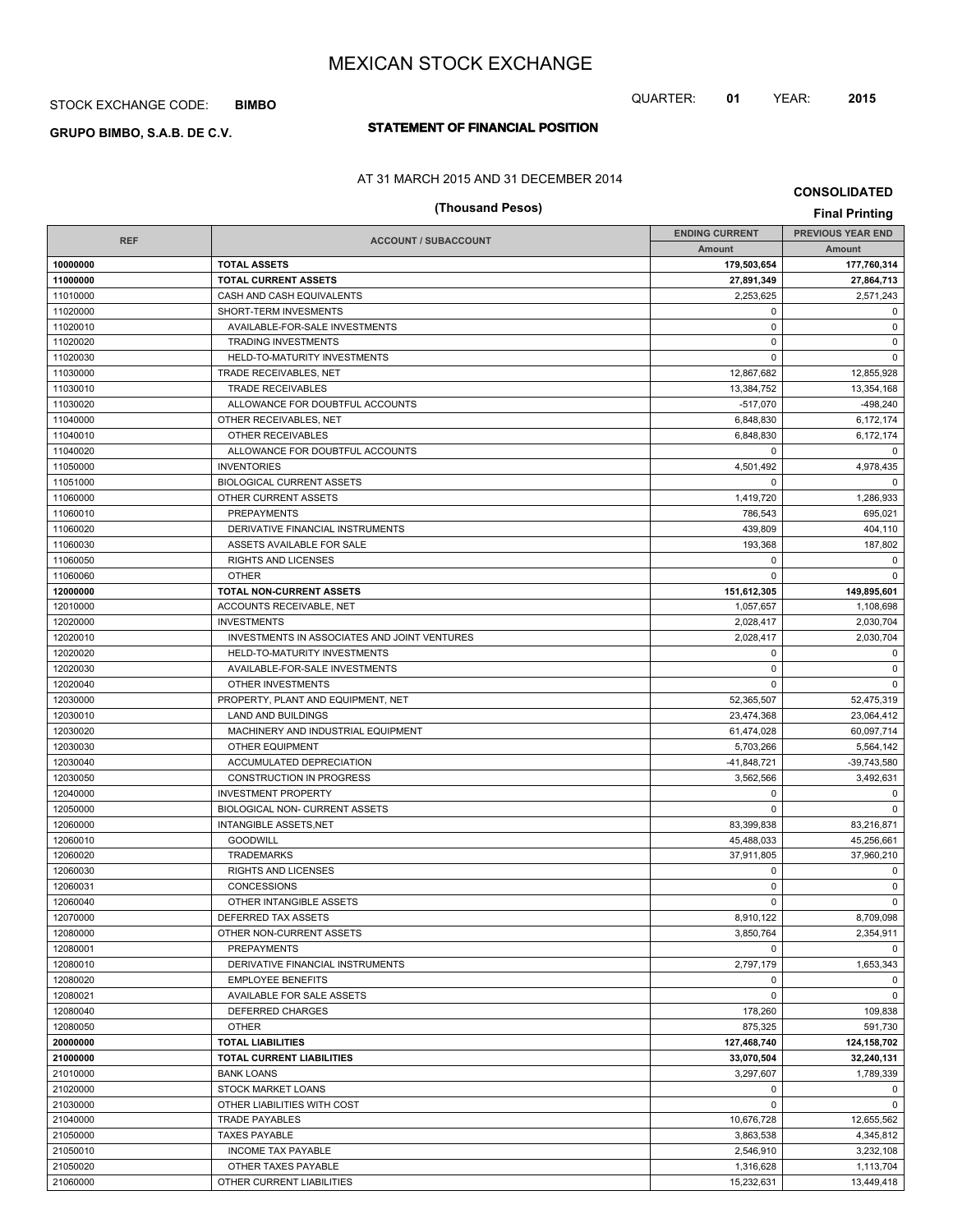# STOCK EXCHANGE CODE: **BIMBO**

# **STATEMENT OF FINANCIAL POSITION GRUPO BIMBO, S.A.B. DE C.V.**

# AT 31 MARCH 2015 AND 31 DECEMBER 2014

**CONSOLIDATED**

|            | (Thousand Pesos)                                                        |                       | <b>Final Printing</b>    |
|------------|-------------------------------------------------------------------------|-----------------------|--------------------------|
|            |                                                                         | <b>ENDING CURRENT</b> | <b>PREVIOUS YEAR END</b> |
| <b>REF</b> | <b>ACCOUNT / SUBACCOUNT</b>                                             | <b>Amount</b>         | Amount                   |
| 21060010   | <b>INTEREST PAYABLE</b>                                                 | $\Omega$              | $\mathbf 0$              |
| 21060020   | DERIVATIVE FINANCIAL INSTRUMENTS                                        | 664.635               | 673.350                  |
| 21060030   | DEFERRED REVENUE                                                        | 0                     | $\Omega$                 |
| 21060050   | <b>EMPLOYEE BENEFITS</b>                                                | $\mathbf 0$           | $\mathbf 0$              |
| 21060060   | <b>PROVISIONS</b>                                                       | 13,517,402            | 11,416,803               |
| 21060061   | CURRENT LIABILITIES RELATED TO AVAILABLE FOR SALE ASSETS                | $\Omega$              | $\mathbf 0$              |
| 21060080   | <b>OTHER</b>                                                            | 1,050,594             | 1,359,265                |
| 22000000   | <b>TOTAL NON-CURRENT LIABILITIES</b>                                    | 94,398,236            | 91.918.571               |
| 22010000   | <b>BANK LOANS</b>                                                       | 7,245,114             | 7,441,777                |
| 22020000   | <b>STOCK MARKET LOANS</b>                                               | 54,270,726            | 52,972,724               |
| 22030000   | OTHER LIABILITIES WITH COST                                             | $\Omega$              | $\Omega$                 |
| 22040000   | DEFERRED TAX LIABILITIES                                                | 2,991,406             | 3,380,322                |
| 22050000   | OTHER NON-CURRENT LIABILITIES                                           | 29,890,990            | 28,123,748               |
| 22050010   | DERIVATIVE FINANCIAL INSTRUMENTS                                        | 2,079,073             | 1,540,394                |
| 22050020   | DEFERRED REVENUE                                                        | $\Omega$              | $\Omega$                 |
| 22050040   | <b>EMPLOYEE BENEFITS</b>                                                | 25,479,829            | 24,594,619               |
| 22050050   | <b>PROVISIONS</b>                                                       | 2,332,088             | 1,988,735                |
| 22050051   | NON-CURRENT LIABILITIES RELATED TO AVAILABLE FOR SALE ASSETS            | $\Omega$              | $\Omega$                 |
| 22050070   | <b>OTHER</b>                                                            | $\Omega$              | $\Omega$                 |
| 30000000   | <b>TOTAL EQUITY</b>                                                     | 52,034,914            | 53,601,612               |
| 30010000   | EQUITY ATTRIBUTABLE TO OWNERS OF PARENT                                 | 49,274,975            | 50,974,361               |
| 30030000   | <b>CAPITAL STOCK</b>                                                    | 4.226.510             | 4.226.510                |
| 30040000   | <b>SHARES REPURCHASED</b>                                               | 0                     | $\mathbf 0$              |
| 30050000   | PREMIUM ON ISSUANCE OF SHARES                                           | $\Omega$              | $\mathbf 0$              |
| 30060000   | CONTRIBUTIONS FOR FUTURE CAPITAL INCREASES                              | 0                     | $\Omega$                 |
| 30070000   | OTHER CONTRIBUTED CAPITAL                                               | $\mathbf 0$           | $\mathbf 0$              |
| 30080000   | RETAINED EARNINGS (ACCUMULATED LOSSES)                                  | 48,797,716            | 47,890,841               |
| 30080010   | <b>LEGAL RESERVE</b>                                                    | 758,029               | 758,029                  |
| 30080020   | OTHER RESERVES                                                          | 916.103               | 916,103                  |
| 30080030   | <b>RETAINED EARNINGS</b>                                                | 46,216,709            | 42,698,908               |
| 30080040   | NET INCOME FOR THE PERIOD                                               | 906.875               | 3,517,801                |
| 30080050   | <b>OTHERS</b>                                                           | $\Omega$              | $\Omega$                 |
| 30090000   | ACCUMULATED OTHER COMPREHENSIVE INCOME (NET OF TAX)                     | $-3.749.251$          | $-1.142.990$             |
| 30090010   | GAIN ON REVALUATION OF PROPERTIES                                       | 1,037,513             | 1,037,513                |
| 30090020   | ACTUARIAL GAINS (LOSSES) FROM LABOR OBLIGATIONS                         | 153,370               | 103,429                  |
| 30090030   | FOREING CURRENCY TRANSLATION                                            | $-4,393,099$          | $-2,063,607$             |
| 30090040   | CHANGES IN THE VALUATION OF FINANCIAL ASSETS AVAILABLE FOR SALE         | $\Omega$              | $\Omega$                 |
| 30090050   | CHANGES IN THE VALUATION OF DERIVATIVE FINANCIAL INSTRUMENTS            | $-547,035$            | $-220,325$               |
| 30090060   | CHANGES IN FAIR VALUE OF OTHER ASSETS                                   | $\mathbf 0$           | $\Omega$                 |
| 30090070   | SHARE OF OTHER COMPREHENSIVE INCOME OF<br>ASSOCIATES AND JOINT VENTURES | 0                     | $\mathbf 0$              |
| 30090080   | OTHER COMPREHENSIVE INCOME                                              | $\Omega$              | $\Omega$                 |
| 30020000   | NON-CONTROLLING INTERESTS                                               | 2,759,939             | 2,627,251                |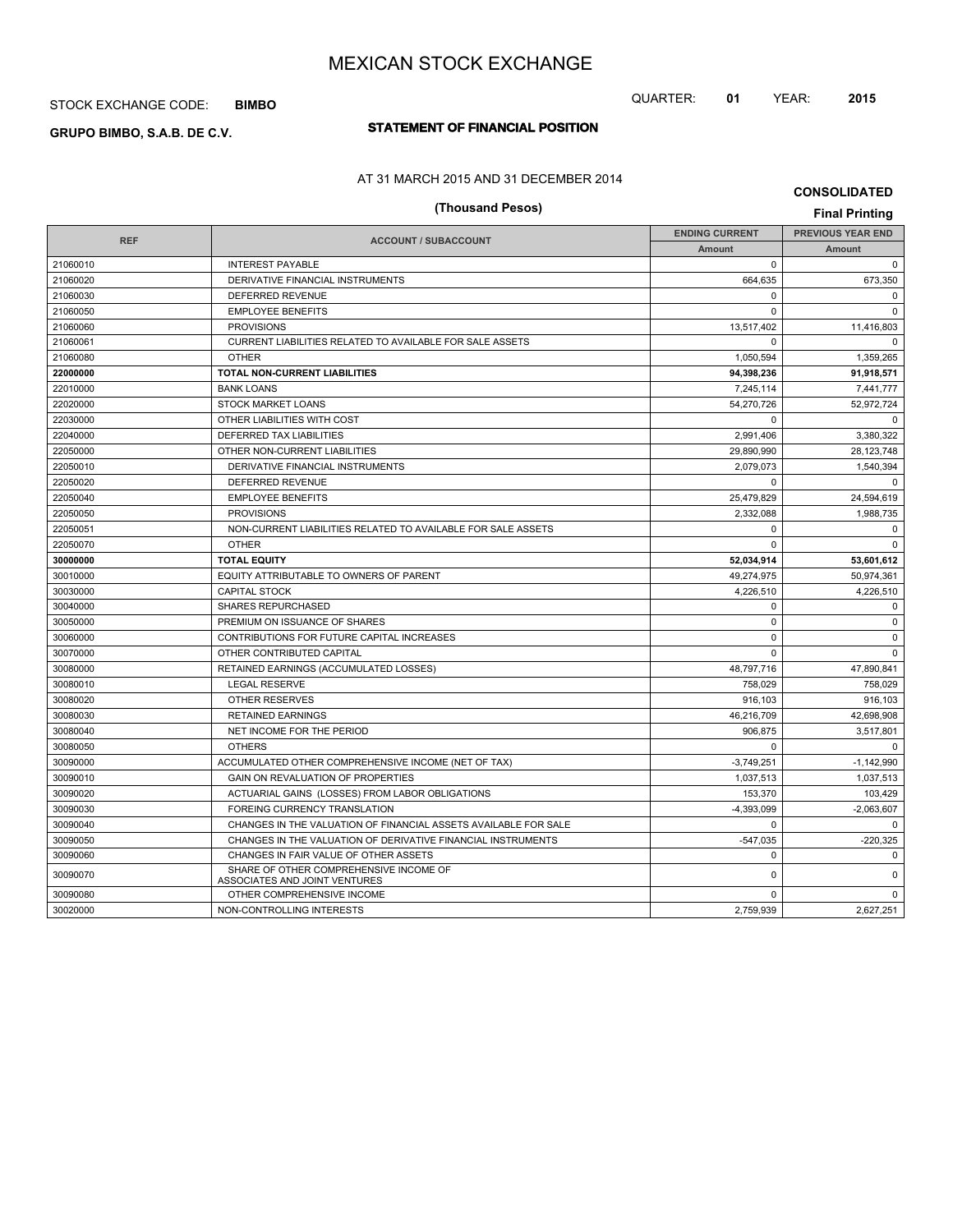STOCK EXCHANGE CODE: **BIMBO**

# QUARTER: **01** YEAR: **2015**

# **STATEMENT OF FINANCIAL POSITION GRUPO BIMBO, S.A.B. DE C.V. INFORMATIONAL DATA**

# AT 31 MARCH 2015 AND 31 DECEMBER 2014

# **(Thousand Pesos) Final Printing**

**CONSOLIDATED**

| <b>REF</b> | <b>CONCEPTS</b>                                 | <b>ENDING CURRENT</b> | <b>PREVIOUS YEAR END</b> |
|------------|-------------------------------------------------|-----------------------|--------------------------|
|            |                                                 | Amount                | Amount                   |
| 91000010   | SHORT-TERM FOREIGN CURRENCY LIABILITIES         | 19,619,587            | 17,983,030               |
| 91000020   | LONG TERM FOREIGN CURRENCY LIABILITIES          | 75,580,166            | 73,278,325               |
| 91000030   | CAPITAL STOCK (NOMINAL)                         | 1,901,132             | 1,901,132                |
| 91000040   | RESTATEMENT OF CAPITAL STOCK                    | 2,325,378             | 2,325,378                |
| 91000050   | PLAN ASSETS FOR PENSIONS AND SENIORITY PREMIUMS | 23,262,079            | 21,642,771               |
| 91000060   | NUMBER OF EXECUTIVES (*)                        | 1,858                 | 1,984                    |
| 91000070   | NUMBER OF EMPLOYEES (*)                         | 28,425                | 28,411                   |
| 91000080   | NUMBER OF WORKERS (*)                           | 97,777                | 98,188                   |
| 91000090   | OUTSTANDING SHARES (*)                          | 4,703,200,000         | 4,703,200,000            |
| 91000100   | <b>REPURCHASED SHARES (*)</b>                   | 4,255                 | 4.255                    |
| 91000110   | <b>RESTRICTED CASH (1)</b>                      | $\Omega$              | $\Omega$                 |
| 91000120   | GUARANTEED DEBT OF ASSOCIATED COMPANIES         | 0                     | $\Omega$                 |
|            |                                                 |                       |                          |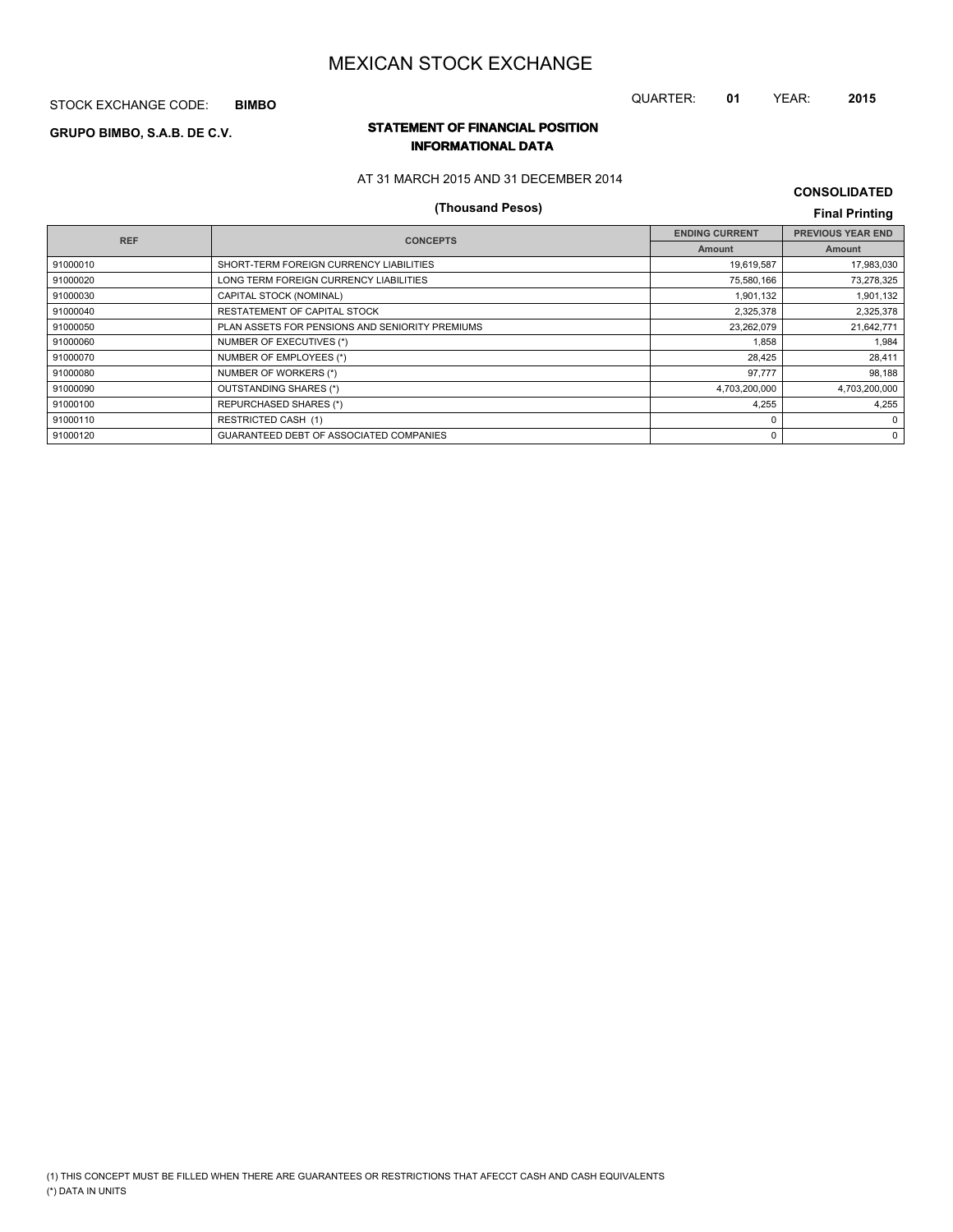**GRUPO BIMBO, S.A.B. DE C.V.** STOCK EXCHANGE CODE: **BIMBO** QUARTER: **01** YEAR: **2015**

# **STATEMENTS OF COMPREHENSIVE INCOME**

**CONSOLIDATED**

## FOR THE THREE MONTHS ENDED 31 MARCH, 2015 AND 2014

|            | (Thousand Pesos)                                         |                     |                |                      | <b>Final Printing</b> |  |
|------------|----------------------------------------------------------|---------------------|----------------|----------------------|-----------------------|--|
|            |                                                          | <b>CURRENT YEAR</b> |                | <b>PREVIOUS YEAR</b> |                       |  |
| <b>REF</b> | <b>ACCOUNT / SUBACCOUNT</b>                              | <b>ACCUMULATED</b>  | <b>QUARTER</b> | <b>ACCUMULATED</b>   | <b>QUARTER</b>        |  |
| 40010000   | <b>REVENUE</b>                                           | 49,843,053          | 49,843,053     | 41,558,377           | 41,558,377            |  |
| 40010010   | <b>SERVICES</b>                                          | $\mathbf 0$         | 0              | 0                    | 0                     |  |
| 40010020   | SALE OF GOODS                                            | 49,843,053          | 49,843,053     | 41,558,377           | 41,558,377            |  |
| 40010030   | <b>INTERESTS</b>                                         | $\mathbf 0$         | $\Omega$       | 0                    | $\mathbf 0$           |  |
| 40010040   | <b>ROYALTIES</b>                                         | $\mathsf 0$         | $\mathbf 0$    | $\mathbf 0$          | $\mathsf 0$           |  |
| 40010050   | <b>DIVIDENDS</b>                                         | $\mathsf 0$         | 0              | 0                    | $\pmb{0}$             |  |
| 40010060   | <b>LEASES</b>                                            | $\mathbf 0$         | $\Omega$       | $\mathbf 0$          | $\pmb{0}$             |  |
| 40010061   | <b>CONSTRUCTIONS</b>                                     | $\mathbf 0$         | $\mathbf 0$    | $\mathbf 0$          | 0                     |  |
| 40010070   | OTHER REVENUE                                            | $\mathsf 0$         | $\mathbf 0$    | 0                    | $\mathsf 0$           |  |
| 40020000   | <b>COST OF SALES</b>                                     | 23,513,904          | 23,513,904     | 19,559,303           | 19,559,303            |  |
| 40021000   | <b>GROSS PROFIT</b>                                      | 26.329.149          | 26,329,149     | 21,999,074           | 21,999,074            |  |
| 40030000   | <b>GENERAL EXPENSES</b>                                  | 23,248,557          | 23,248,557     | 19,774,348           | 19,774,348            |  |
| 40040000   | PROFIT (LOSS) BEFORE OTHER INCOME (EXPENSE), NET         | 3,080,592           | 3,080,592      | 2,224,726            | 2,224,726             |  |
| 40050000   | OTHER INCOME (EXPENSE), NET                              | $-505,177$          | 505,177        | $-687,673$           | $-687,673$            |  |
| 40060000   | <b>OPERATING PROFIT (LOSS) (*)</b>                       | 2,575,415           | 2,575,415      | 1,537,053            | 1,537,053             |  |
| 40070000   | <b>FINANCE INCOME</b>                                    | 95,804              | 95,804         | 114,382              | 114,382               |  |
| 40070010   | <b>INTEREST INCOME</b>                                   | 49,829              | 49,829         | 67,103               | 67,103                |  |
| 40070020   | GAIN ON FOREIGN EXCHANGE, NET                            | 35,126              | 35,126         | 32,222               | 32,222                |  |
| 40070030   | <b>GAIN ON DERIVATIVES, NET</b>                          | $\mathbf 0$         | 0              | $\mathbf 0$          | $\mathbf 0$           |  |
| 40070040   | GAIN ON CHANGE IN FAIR VALUE OF FINANCIAL INSTRUMENTS    | $\mathbf 0$         | $\Omega$       | $\Omega$             | $\mathbf 0$           |  |
| 40070050   | OTHER FINANCE INCOME                                     | 10,849              | 10,849         | 15,057               | 15,057                |  |
| 40080000   | <b>FINANCE COSTS</b>                                     | 1,056,277           | 1,056,277      | 741,932              | 741,932               |  |
| 40080010   | <b>INTEREST EXPENSE</b>                                  | 1,056,277           | 1,056,277      | 741,932              | 741,932               |  |
| 40080020   | LOSS ON FOREIGN EXCHANGE, NET                            | $\mathbf 0$         | $\mathbf 0$    | $\mathbf 0$          | 0                     |  |
| 40080030   | LOSS ON DERIVATIVES, NET                                 | $\mathsf 0$         | 0              | 0                    | $\mathsf 0$           |  |
| 40080050   | LOSS ON CHANGE IN FAIR VALUE OF FINANCIAL INSTRUMENTS    | $\mathbf 0$         | $\mathbf 0$    | 0                    | $\mathbf 0$           |  |
| 40080060   | OTHER FINANCE COSTS                                      | $\mathbf 0$         | $\mathbf 0$    | $\Omega$             | 0                     |  |
| 40090000   | <b>FINANCE INCOME (COSTS), NET</b>                       | $-960,473$          | $-960,473$     | $-627,550$           | $-627,550$            |  |
| 40100000   | SHARE OF PROFIT (LOSS) OF ASSOCIATES AND JOINT VENTURES  | $-7,706$            | $-7,706$       | $-9,939$             | $-9,939$              |  |
| 40110000   | PROFIT (LOSS) BEFORE INCOME TAX                          | 1,607,236           | 1,607,236      | 899,564              | 899,564               |  |
| 40120000   | <b>INCOME TAX EXPENSE</b>                                | 570,729             | 570,729        | 366,462              | 366,462               |  |
| 40120010   | <b>CURRENT TAX</b>                                       | 795,678             | 795,678        | 649,720              | 649,720               |  |
| 40120020   | <b>DEFERRED TAX</b>                                      | $-224,949$          | $-224,949$     | $-283,258$           | $-283,258$            |  |
| 40130000   | PROFIT (LOSS) FROM CONTINUING OPERATIONS                 | 1,036,507           | 1,036,507      | 533,102              | 533,102               |  |
| 40140000   | PROFIT (LOSS) FROM DISCONTINUED OPERATIONS               | $\mathbf 0$         | $\Omega$       | $\Omega$             | $\mathbf 0$           |  |
| 40150000   | <b>NET PROFIT (LOSS)</b>                                 | 1,036,507           | 1,036,507      | 533,102              | 533,102               |  |
| 40160000   | PROFIT (LOSS), ATTRIBUTABLE TO NON-CONTROLLING INTERESTS | 129,632             | 129,632        | 103,257              | 103,257               |  |
| 40170000   | PROFIT (LOSS), ATTRIBUTABLE TO OWNERS OF PARENT          | 906.875             | 906.875        | 429.845              | 429.845               |  |
|            |                                                          |                     |                |                      |                       |  |
| 40180000   | BASIC EARNINGS (LOSS) PER SHARE                          | 0.19                | 0.19           | 0.09                 | 0.09                  |  |
| 40190000   | DILUTED EARNINGS (LOSS) PER SHARE                        | 0.00                | 0.00           | 0.00                 | 0.00                  |  |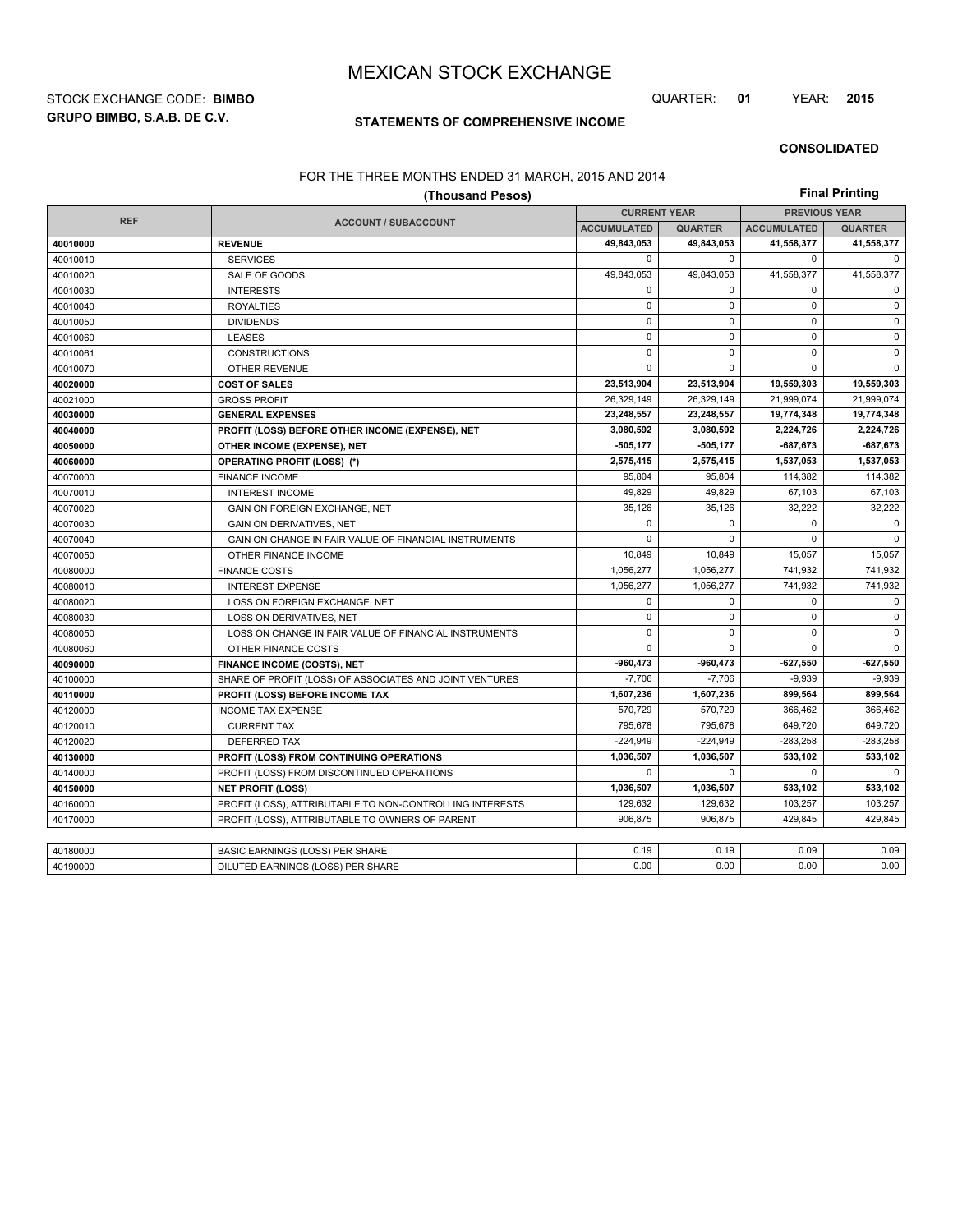**GRUPO BIMBO, S.A.B. DE C.V.** STOCK EXCHANGE CODE: **BIMBO** QUARTER: **01** YEAR: **2015**

# **CONSOLIDATED**

**OTHER COMPREHENSIVE INCOME (NET OF INCOME TAX)**

FOR THE THREE MONTHS ENDED 31 MARCH, 2015 AND 2014

**STATEMENTS OF COMPREHENSIVE INCOME**

# **(Thousand Pesos)**

**Final Printing**

|            |                                                                                  | <b>CURRENT YEAR</b> |                | <b>PREVIOUS YEAR</b> |                |  |
|------------|----------------------------------------------------------------------------------|---------------------|----------------|----------------------|----------------|--|
| <b>REF</b> | <b>ACCOUNT / SUBACCOUNT</b>                                                      | <b>ACCUMULATED</b>  | <b>QUARTER</b> | <b>ACCUMULATED</b>   | <b>QUARTER</b> |  |
| 40200000   | <b>NET PROFIT (LOSS)</b>                                                         | 1,036,507           | 1,036,507      | 533,102              | 533,102        |  |
|            | DISCLOSURES NOT BE RECLASSIFIED ON INCOME                                        |                     |                |                      |                |  |
| 40210000   | PROPERTY REVALUATION GAINS                                                       | $\Omega$            | 0              | U                    | $\Omega$       |  |
| 40220000   | ACTUARIAL EARNINGS (LOSS) FROM LABOR OBLIGATIONS                                 | $\Omega$            | 0              | U                    | $\Omega$       |  |
| 40220100   | SHARE OF INCOME ON REVALUATION ON PROPERTIES OF ASSOCIATES<br>AND JOINT VENTURES | $\Omega$            | 0              | U                    | $\Omega$       |  |
|            | DISCLOSURES MAY BE RECLASSIFIED SUBSEQUENTLY TO INCOME                           |                     |                |                      |                |  |
| 40230000   | <b>FOREING CURRENCY TRANSLATION</b>                                              | $-2.279.551$        | $-2.279.551$   | $-211.499$           | $-211,499$     |  |
| 40240000   | CHANGES IN THE VALUATION OF FINANCIAL ASSETS HELD-FOR-SALE                       | $\Omega$            |                |                      | $\Omega$       |  |
| 40250000   | CHANGES IN THE VALUATION OF DERIVATIVE FINANCIAL INSTRUMENTS                     | $-326,710$          | $-326,710$     | 601,295              | 601,295        |  |
| 40260000   | CHANGES IN FAIR VALUE OF OTHER ASSETS                                            | $\Omega$            | $\Omega$       | U                    | $\Omega$       |  |
| 40270000   | SHARE OF OTHER COMPREHENSIVE INCOME OF ASSOCIATES AND JOINT<br><b>VENTURES</b>   | $\Omega$            | 0              | U                    | $\Omega$       |  |
| 40280000   | OTHER COMPREHENSIVE INCOME                                                       | 3,056               | 3,056          | $-51,149$            | $-51,149$      |  |
| 40290000   | <b>TOTAL OTHER COMPREHENSIVE INCOME</b>                                          | 2,603,205           | $-2,603,205$   | 338,647              | 338,647        |  |
|            |                                                                                  |                     |                |                      |                |  |
| 40300000   | <b>TOTAL COMPREHENSIVE INCOME</b>                                                | $-1,566,698$        | $-1,566,698$   | 871,749              | 871,749        |  |
| 40320000   | COMPREHENSIVE INCOME, ATTRIBUTABLE TO NON-CONTROLLING<br><b>INTERESTS</b>        | 132,688             | 132,688        | 52,108               | 52,108         |  |

40310000 COMPREHENSIVE INCOME, ATTRIBUTABLE TO OWNERS OF PARENT -1,699,386 -1,699,386 819,641 819,641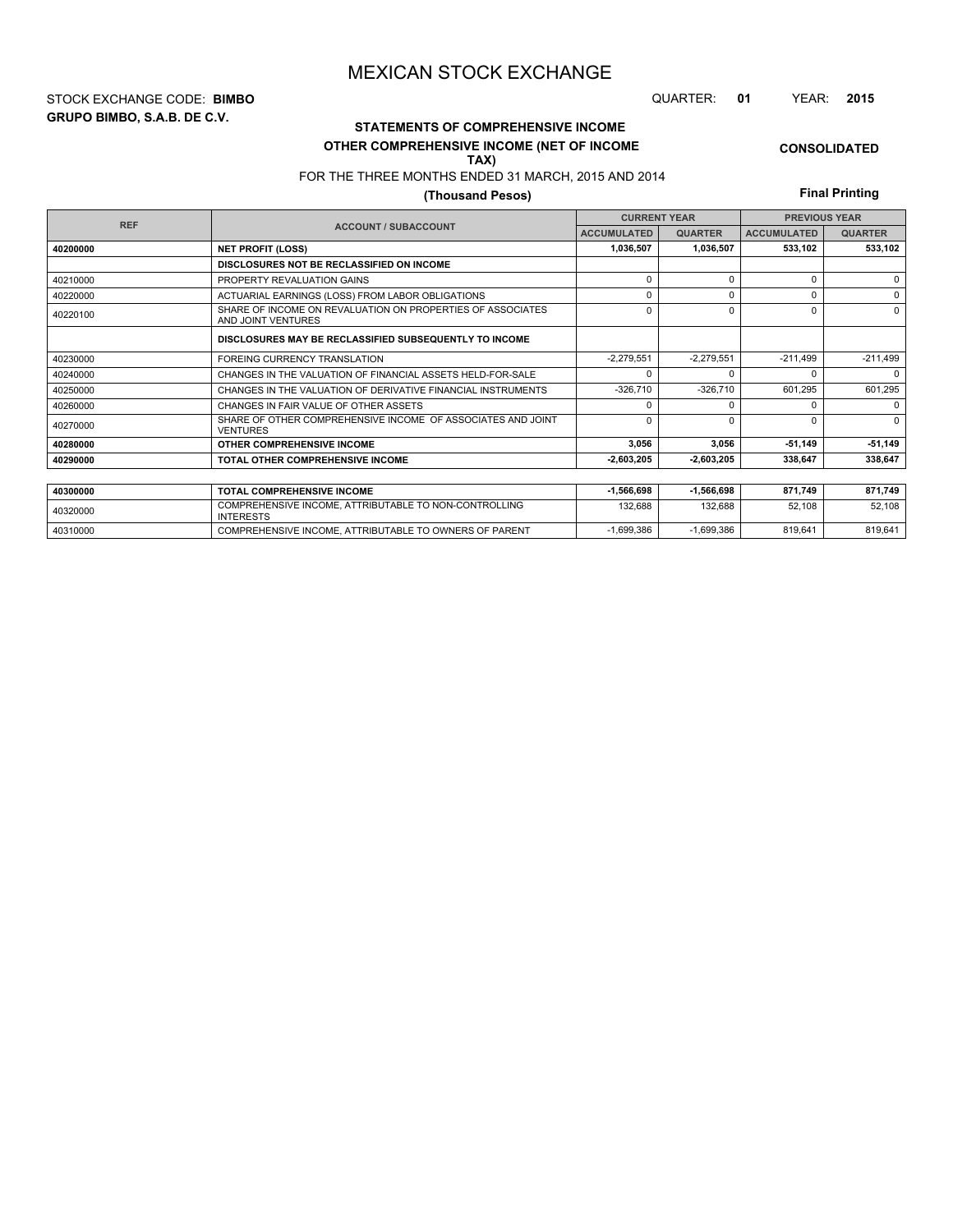STOCK EXCHANGE CODE: **BIMBO** QUARTER: **01** YEAR: **2015**

# **STATEMENTS OF COMPREHENSIVE INCOME INFORMATIONAL DATA**

# **CONSOLIDATED**

# FOR THE THREE MONTHS ENDED 31 MARCH, 2015 AND 2014

# **Final Printing**

|            |                                         | <b>Final Printing</b> |                |                      |                |  |
|------------|-----------------------------------------|-----------------------|----------------|----------------------|----------------|--|
|            |                                         | <b>CURRENT YEAR</b>   |                | <b>PREVIOUS YEAR</b> |                |  |
| <b>REF</b> | <b>ACCOUNT / SUBACCOUNT</b>             | <b>ACCUMULATED</b>    | <b>QUARTER</b> | <b>ACCUMULATED</b>   | <b>QUARTER</b> |  |
| 92000010   | OPERATING DEPRECIATION AND AMORTIZATION | 1.627.484             | 1.627.484      | 1.367.222            | ,367,222       |  |

# **GRUPO BIMBO, S.A.B. DE C.V.**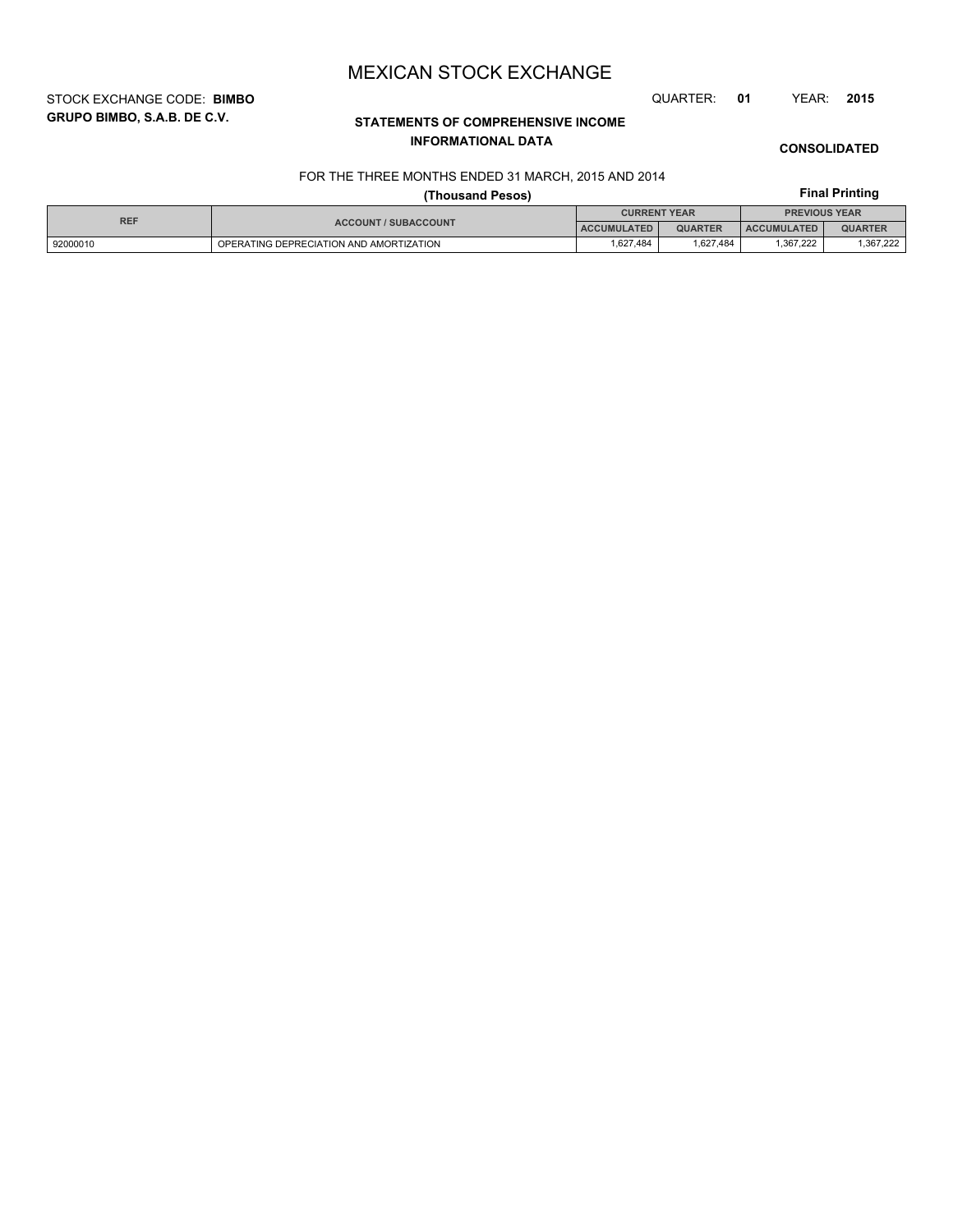**GRUPO BIMBO, S.A.B. DE C.V.** STOCK EXCHANGE CODE: **BIMBO** QUARTER: **01** YEAR: **2015**

# **STATEMENTS OF COMPREHENSIVE INCOME INFORMATIONAL DATA (12 MONTHS)**

**CONSOLIDATED**

**Final Printing**

|            | (Thousand Pesos)                                    |                | <b>Final Printing</b> |
|------------|-----------------------------------------------------|----------------|-----------------------|
| <b>REF</b> |                                                     |                | <b>YEAR</b>           |
|            | <b>ACCOUNT / SUBACCOUNT</b>                         | <b>CURRENT</b> | <b>PREVIOUS</b>       |
| 92000030   | REVENUE NET (**)                                    | 195,337,326    | 176,149,678           |
| 92000040   | OPERATING PROFIT (LOSS) (**)                        | 11.349.615     | 10,039,846            |
| 92000060   | NET PROFIT (LOSS) (**)                              | 4,533,924      | 4,660,973             |
| 92000050   | PROFIT (LOSS), ATTRIBUTABLE TO OWNERS OF PARENT(**) | 3,994,831      | 4,234,744             |
| 92000070   | OPERATING DEPRECIATION AND AMORTIZATION (**)        | 6,070,425      | 5,460,786             |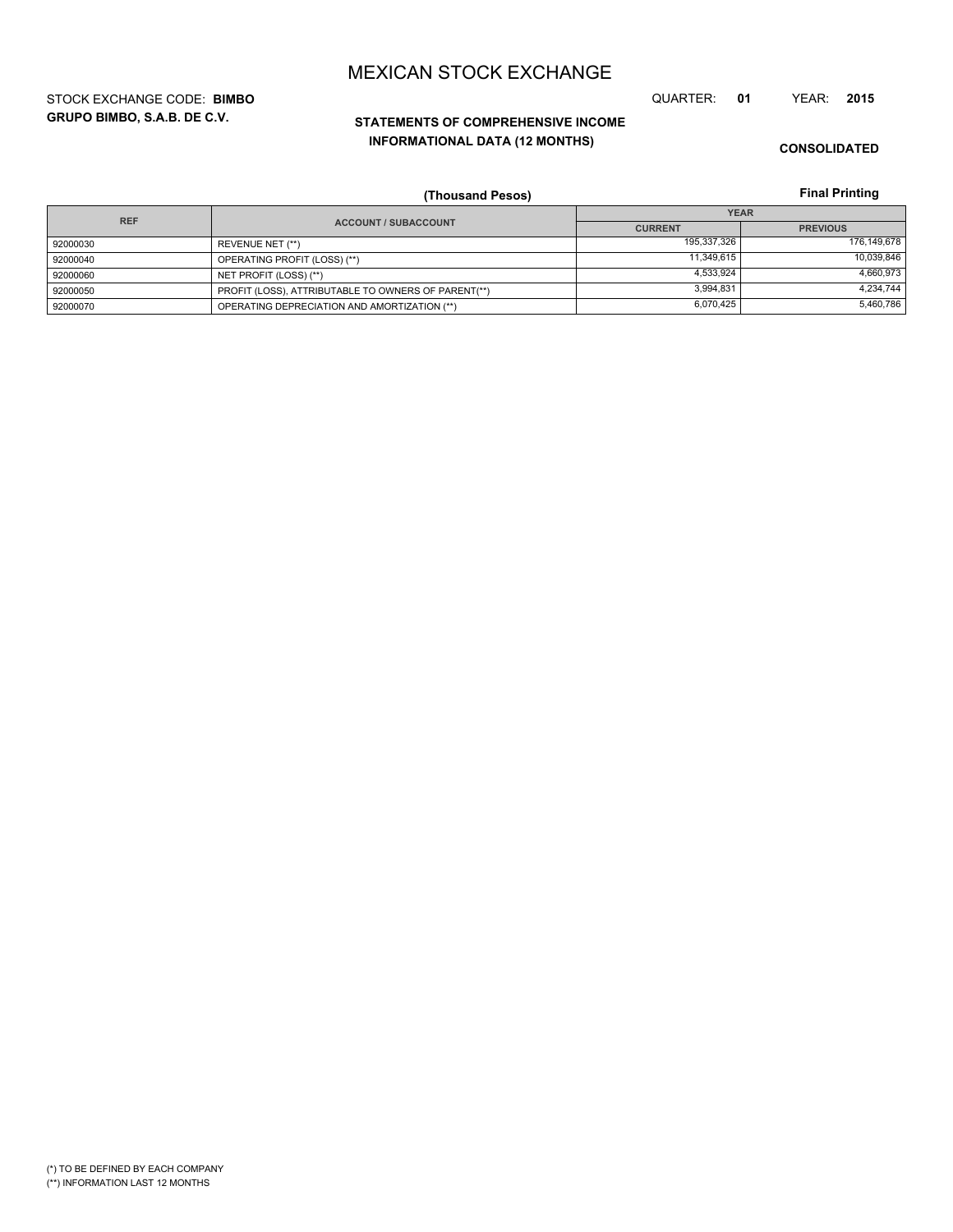**GRUPO BIMBO, S.A.B. DE C.V.** STOCK EXCHANGE CODE:**BIMBO**

#### : BIMBO QUARTER: **01**

**CONSOLIDATED**

# **STATEMENT OF CHANGES IN EQUITY**

# **(THOUSAND PESOS)**

# **Final Printing**

|                                                                    |                      |                                     |                                                          | <b>CONTRIBUTIONS</b>                                    |                                            |                 | <b>RETAINED EARNINGS</b><br>(ACCUMULATED LOSSES)                     | <b>ACCUMULATED</b>                                           | <b>EQUITY</b>                                        |                                                |                     |
|--------------------------------------------------------------------|----------------------|-------------------------------------|----------------------------------------------------------|---------------------------------------------------------|--------------------------------------------|-----------------|----------------------------------------------------------------------|--------------------------------------------------------------|------------------------------------------------------|------------------------------------------------|---------------------|
| <b>CONCEPTS</b>                                                    | <b>CAPITAL STOCK</b> | <b>SHARES</b><br><b>REPURCHASED</b> | <b>PREMIUM ON</b><br><b>ISSUANCE OF</b><br><b>SHARES</b> | <b>FOR FUTURE</b><br><b>CAPITAL</b><br><b>INCREASES</b> | <b>OTHER CAPITAL</b><br><b>CONTRIBUTED</b> | <b>RESERVES</b> | <b>UNAPPROPRIATE</b><br><b>D EARNINGS</b><br>(ACCUMULATED<br>LOSSES) | <b>OTHER</b><br><b>COMPREHENSIVE</b><br><b>INCOME (LOSS)</b> | <b>ATTRIBUTABLE</b><br>TO OWNERS OF<br><b>PARENT</b> | NON-<br><b>CONTROLLING</b><br><b>INTERESTS</b> | <b>TOTAL EQUITY</b> |
| <b>BALANCE AT JANUARY 1, 2014</b>                                  | 4,226,510            | $\Omega$                            | $\mathbf{0}$                                             | $\mathbf{r}$                                            | $\mathbf{0}$                               | 1,675,060       | 42,860,257                                                           | $-3, 142, 637$                                               | 45,619,190                                           | 2,163,862                                      | 47,783,052          |
| RETROSPECTIVE ADJUSTMENTS                                          | $\Omega$             |                                     |                                                          |                                                         |                                            |                 |                                                                      |                                                              |                                                      |                                                |                     |
| APPLICATION OF COMPREHENSIVE INCOME TO<br><b>RETAINED EARNINGS</b> |                      |                                     |                                                          |                                                         |                                            |                 |                                                                      |                                                              |                                                      |                                                |                     |
| <b>RESERVES</b>                                                    |                      |                                     |                                                          |                                                         |                                            |                 |                                                                      |                                                              |                                                      |                                                |                     |
| <b>DIVIDENDS</b>                                                   |                      |                                     |                                                          |                                                         |                                            |                 |                                                                      |                                                              |                                                      |                                                |                     |
| CAPITAL INCREASE (DECREASE)                                        |                      |                                     |                                                          |                                                         |                                            |                 |                                                                      |                                                              |                                                      |                                                |                     |
| REPURCHASE OF SHARES                                               |                      |                                     |                                                          |                                                         |                                            |                 |                                                                      |                                                              |                                                      |                                                |                     |
| (DECREASE) INCREASE IN PREMIUM ON ISSUE<br>OF SHARES               |                      |                                     |                                                          |                                                         |                                            |                 |                                                                      |                                                              |                                                      |                                                |                     |
| (DECREASE) INCREASE IN NON-CONTROLLING<br><b>INTERESTS</b>         |                      |                                     |                                                          |                                                         |                                            |                 |                                                                      |                                                              |                                                      |                                                |                     |
| OTHER CHANGES                                                      |                      |                                     |                                                          |                                                         |                                            |                 |                                                                      |                                                              |                                                      |                                                |                     |
| COMPREHENSIVE INCOME                                               |                      |                                     |                                                          |                                                         |                                            |                 | 429,845                                                              | 389,796                                                      | 819,641                                              | 52,108                                         | 871,749             |
| <b>BALANCE AT MARCH 31, 2014</b>                                   | 4,226,510            | $\mathbf{0}$                        | $\mathbf{0}$                                             | $\mathbf{0}$                                            | $\mathbf{0}$                               | 1,675,060       | 43,290,102                                                           | $-2,752,841$                                                 | 46,438,831                                           | 2,215,970                                      | 48,654,801          |
| <b>BALANCE AT JANUARY 1, 2015</b>                                  | 4,226,510            |                                     | $\mathbf{0}$                                             |                                                         | $\mathbf{0}$                               | 1,674,132       | 46,216,709                                                           | $-1,142,990$                                                 | 50,974,361                                           | 2,627,251                                      | 53,601,612          |
| RETROSPECTIVE ADJUSTMENTS                                          |                      |                                     |                                                          |                                                         |                                            |                 |                                                                      |                                                              |                                                      |                                                |                     |
| APPLICATION OF COMPREHENSIVE INCOME TO<br><b>RETAINED EARNINGS</b> |                      |                                     |                                                          |                                                         |                                            |                 |                                                                      |                                                              |                                                      |                                                |                     |
| <b>RESERVES</b>                                                    |                      |                                     |                                                          |                                                         |                                            |                 |                                                                      |                                                              |                                                      |                                                |                     |
| <b>DIVIDENDS</b>                                                   |                      |                                     |                                                          |                                                         |                                            |                 |                                                                      |                                                              |                                                      |                                                |                     |
| CAPITAL INCREASE (DECREASE)                                        |                      |                                     |                                                          |                                                         |                                            |                 |                                                                      |                                                              |                                                      |                                                |                     |
| REPURCHASE OF SHARES                                               |                      |                                     |                                                          |                                                         |                                            |                 |                                                                      |                                                              |                                                      |                                                |                     |
| (DECREASE) INCREASE IN PREMIUM ON ISSUE<br>OF SHARES               |                      |                                     |                                                          |                                                         |                                            |                 |                                                                      |                                                              |                                                      |                                                |                     |
| (DECREASE) INCREASE IN NON-CONTROLLING<br><b>INTERESTS</b>         |                      |                                     |                                                          |                                                         |                                            |                 |                                                                      |                                                              |                                                      |                                                |                     |
| OTHER CHANGES                                                      |                      |                                     |                                                          |                                                         |                                            |                 |                                                                      |                                                              |                                                      |                                                |                     |
| COMPREHENSIVE INCOME                                               |                      |                                     |                                                          |                                                         |                                            |                 | 906,875                                                              | $-2,606,261$                                                 | $-1,699,386$                                         | 132,688                                        | $-1,566,698$        |
| <b>BALANCE AT MARCH 31, 2015</b>                                   | 4,226,510            | $\mathbf{0}$                        | $\overline{\mathbf{0}}$                                  | $\overline{0}$                                          | $\mathbf 0$                                | 1,674,132       | 47,123,584                                                           | $-3,749,251$                                                 | 49,274,975                                           | 2,759,939                                      | 52,034,914          |

YEAR: **<sup>2015</sup>**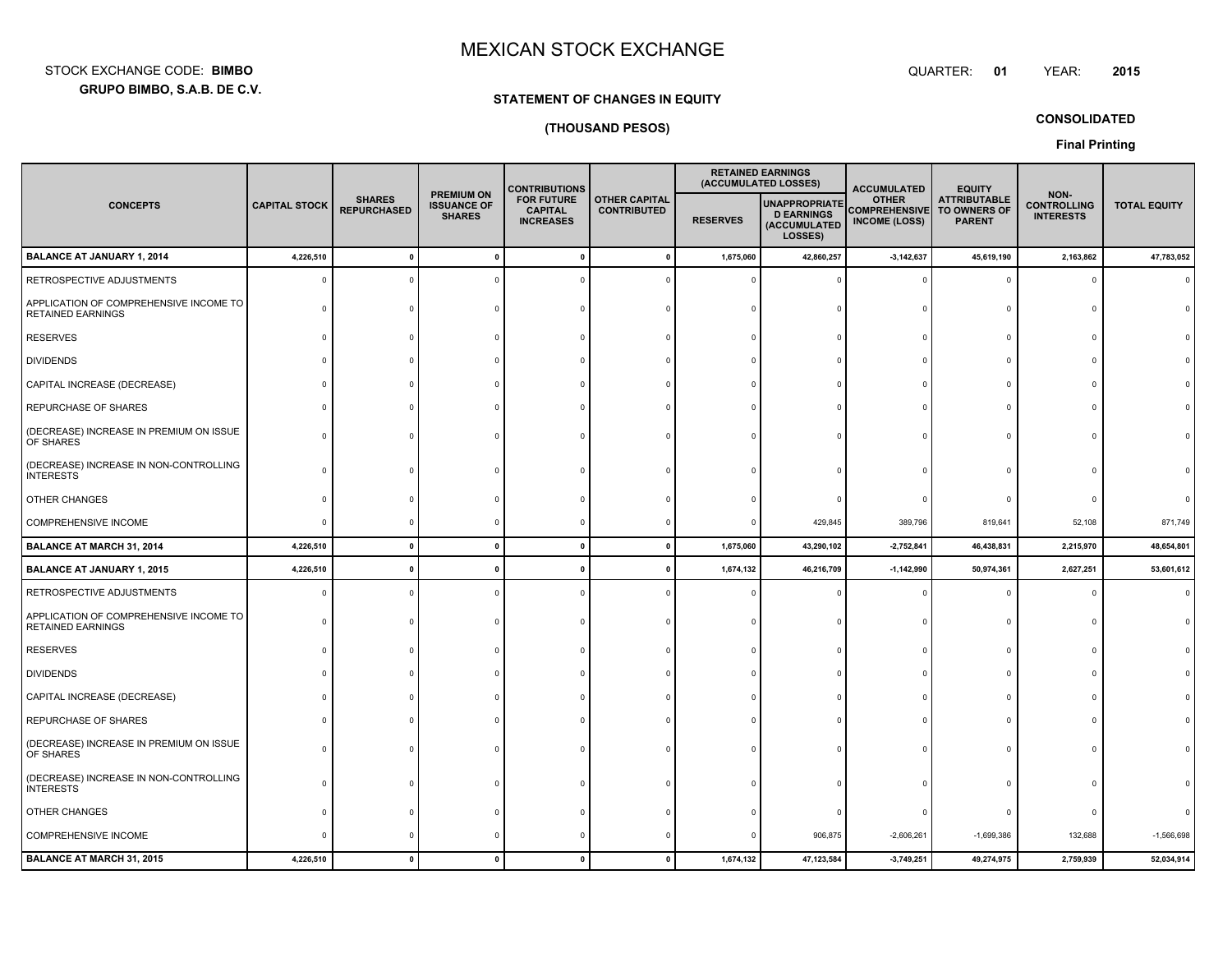# STOCK EXCHANGE CODE: **BIMBO**

# **STATEMENT OF CASH FLOWS GRUPO BIMBO, S.A.B. DE C.V.**

# QUARTER: **01** YEAR: **2015**

FOR THE THREE MONTHS ENDED 31 MARCH, 2015 AND 2014

**CONSOLIDATED (Thousand Pesos) Final Printing**

|                             |                                                            | <b>CURREENT YEAR</b> | <b>PREVIOUS YEAR</b> |
|-----------------------------|------------------------------------------------------------|----------------------|----------------------|
| <b>REF</b>                  | <b>ACCOUNT/SUBACCOUNT</b>                                  | Amount               | Amount               |
| <b>OPERATING ACTIVITIES</b> |                                                            |                      |                      |
| 50010000                    | <b>PROFIT (LOSS) BEFORE INCOME TAX</b>                     | 1,607,236            | 899,564              |
| 50020000                    | +(-) ITEMS NOT REQUIRING CASH                              | 0                    | $\mathbf 0$          |
| 50020010                    | + ESTIMATE FOR THE PERIOD                                  | 0                    | 0                    |
| 50020020                    | + PROVISION FOR THE PERIOD                                 | 0                    | $\mathbf 0$          |
| 50020030                    | +(-) OTHER UNREALISED ITEMS                                | $\mathbf 0$          | $\mathbf 0$          |
| 50030000                    | +(-) ITEMS RELATED TO INVESTING ACTIVITIES                 | 1,659,455            | 1,457,828            |
| 50030010                    | DEPRECIATION AND AMORTISATION FOR THE PERIOD               | 1,627,484            | 1,367,222            |
| 50030020                    | (-)+ GAIN OR LOSS ON SALE OF PROPERTY, PLANT AND EQUIPMENT | 3,348                | 48,678               |
| 50030030                    |                                                            | 33,257               | 31,989               |
|                             | +(-) LOSS (REVERSAL) IMPAIRMENT                            |                      |                      |
| 50030040                    | (-)+ EQUITY IN RESULTS OF ASSOCIATES AND JOINT VENTURES    | 7,706                | 9,939                |
| 50030050                    | (-) DIVIDENDS RECEIVED                                     | 0                    | $\mathbf 0$          |
| 50030060                    | (-) INTEREST RECEIVED                                      | 0                    | $\mathbf 0$          |
| 50030070                    | (-) EXCHANGE FLUCTUATION                                   | $\Omega$             | $\mathbf 0$          |
| 50030080                    | (-)+ OTHER INFLOWS (OUTFLOWS) OF CASH                      | $-12,340$            | $\mathbf 0$          |
| 50040000                    | +(-) ITEMS RELATED TO FINANCING ACTIVITIES                 | 960,473              | 576,414              |
| 50040010                    | (+) ACCRUED INTEREST                                       | 1,006,448            | 674,830              |
| 50040020                    | (+) EXCHANGE FLUCTUATION                                   | $-35,126$            | $-32,222$            |
| 50040030                    | (+) DERIVATIVE TRANSACTIONS                                | $\Omega$             | $\mathbf 0$          |
| 50040040                    | (-)+ OTHER INFLOWS (OUTFLOWS) OF CASH                      | $-10.849$            | $-66, 194$           |
| 50050000                    | <b>CASH FLOWS BEFORE INCOME TAX</b>                        | 4,227,164            | 2,933,806            |
| 50060000                    | CASH FLOWS FROM (USED IN) OPERATING ACTIVITIES             | $-3,009,252$         | 2,119,088            |
| 50060010                    | +(-) DECREASE (INCREASE) IN TRADE ACCOUNTS RECEIVABLE      | $-102,292$           | $-962.864$           |
| 50060020                    | +(-) DECREASE (INCREASE) IN INVENTORIES                    | 456.023              | 730,672              |
| 50060030                    | +(-) DECREASE (INCREASE) IN OTHER ACCOUNTS RECEIVABLE      | $-2,099,175$         | 544.954              |
| 50060040                    | +(-) INCREASE (DECREASE) IN TRADE ACCOUNTS PAYABLE         | $-1,561,739$         | $-227,354$           |
| 50060050                    | +(-) INCREASE (DECREASE) IN OTHER LIABILITIES              | 1,093,609            | 2,684,751            |
| 50060060                    | +(-) INCOME TAXES PAID OR RETURNED                         | $-795,678$           | $-651,071$           |
| 50070000                    | NET CASH FLOWS FROM (USED IN) OPERATING ACTIVITIES         | 1,217,912            | 5,052,894            |
| <b>INVESTING ACTIVITIES</b> |                                                            |                      |                      |
| 50080000                    | NET CASH FLOWS FROM (USED IN) INVESTING ACTIVITIES         | $-2,836,000$         | $-1,022,740$         |
| 50080010                    | (-) PERMANENT INVESTMENTS                                  | $\Omega$             | 0                    |
| 50080020                    | + DISPOSITION OF PERMANENT INVESTMENTS                     | $\Omega$             | $\mathbf 0$          |
| 50080030                    | (-) INVESTMENT IN PROPERTY, PLANT AND EQUIPMENT            | $-1,380,000$         | $-1,013,000$         |
| 50080040                    | + SALE OF PROPERTY, PLANT AND EQUIPMENT                    | 56,774               | $-9,740$             |
| 50080050                    | (-) TEMPORARY INVESTMENTS                                  | 0                    | $\mathbf 0$          |
| 50080060                    | + DISPOSITION OF TEMPORARY INVESTMENTS                     | 0                    | 0                    |
| 50080070                    | (-) INVESTMENT IN INTANGIBLE ASSETS                        | 0                    | $\mathbf 0$          |
| 50080080                    | + DISPOSITION OF INTANGIBLE ASSETS                         | $\mathbf 0$          | $\mathsf 0$          |
| 50080090                    | (-) ACQUISITIONS OF VENTURES                               | $-1,512,774$         | 0                    |
| 50080100                    | + DISPOSITIONS OF VENTURES                                 | 0                    | 0                    |
| 50080110                    | + DIVIDEND RECEIVED                                        | $\mathbf 0$          | $\mathbf 0$          |
| 50080120                    | + INTEREST RECEIVED                                        | 0                    | $\mathbf 0$          |
| 50080130                    | +(-) DECREASE (INCREASE) ADVANCES AND LOANS TO THIRD PARTS | 0                    | $\mathbf 0$          |
| 50080140                    | -(+) OTHER INFLOWS (OUTFLOWS) OF CASH                      | 0                    | $\mathbf 0$          |
| <b>FINANCING ACTIVITIES</b> |                                                            |                      |                      |
| 50090000                    |                                                            |                      |                      |
|                             | NET CASH FLOW FROM (USED IN) FINANCING ACTIVITIES          | 612,663              | $-3,083,591$         |
| 50090010                    | + BANK FINANCING                                           | 7,153,888            | 541,321              |
| 50090020                    | + STOCK MARKET FINANCING                                   | 0                    | 0                    |
| 50090030                    | + OTHER FINANCING                                          | 0                    | $\mathbf 0$          |
| 50090040                    | (-) BANK FINANCING AMORTISATION                            | $-5,810,000$         | $-3,120,660$         |
| 50090050                    | (-) STOCK MARKET FINANCING AMORTISATION                    | 0                    | 0                    |
| 50090060                    | (-) OTHER FINANCING AMORTISATION                           | 0                    | $\mathbf 0$          |
| 50090070                    | +(-) INCREASE (DECREASE) IN CAPITAL STOCK                  | $\pmb{0}$            | $\mathbf 0$          |
| 50090080                    | (-) DIVIDENDS PAID                                         | 0                    | 0                    |
| 50090090                    | + PREMIUM ON ISSUANCE OF SHARES                            | $\pmb{0}$            | $\mathbf 0$          |
| 50090100                    | + CONTRIBUTIONS FOR FUTURE CAPITAL INCREASES               | $\mathbf 0$          | $\mathbf 0$          |
| 50090110                    | (-) INTEREST EXPENSE                                       | $-731,225$           | $-504,252$           |
| 50090120                    | (-) REPURCHASE OF SHARES                                   | 0                    | 0                    |
| 50090130                    | (-)+ OTHER INFLOWS (OUTFLOWS) OF CASH                      | 0                    | 0                    |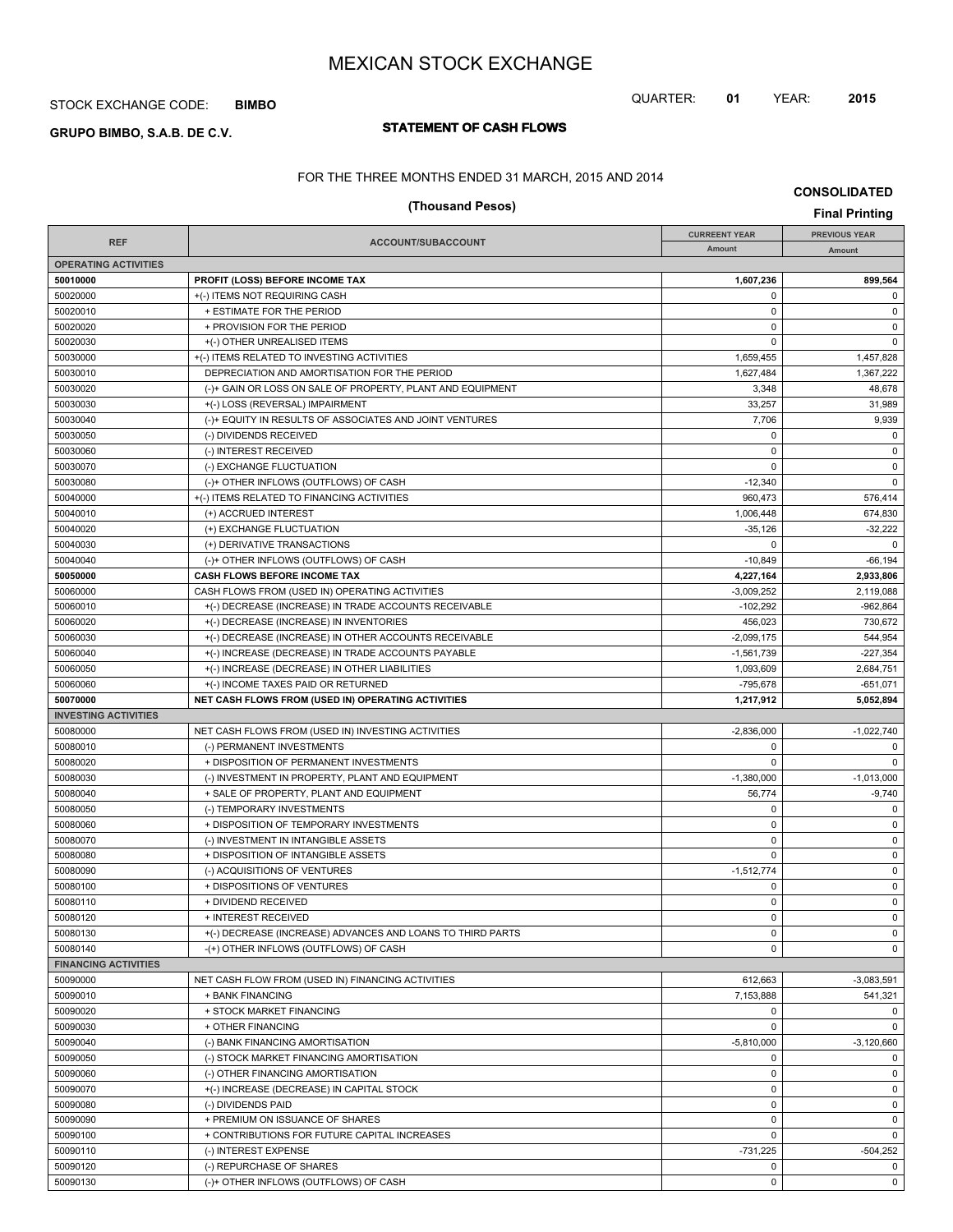# STOCK EXCHANGE CODE: **BIMBO**

# **STATEMENT OF CASH FLOWS GRUPO BIMBO, S.A.B. DE C.V.**

FOR THE THREE MONTHS ENDED 31 MARCH, 2015 AND 2014

# **(Thousand Pesos) Final Printing**

|            |                                                              | <b>CURREENT YEAR</b> | <b>PREVIOUS YEAR</b> |
|------------|--------------------------------------------------------------|----------------------|----------------------|
| <b>REF</b> | <b>ACCOUNT/SUBACCOUNT</b>                                    | Amount               | Amount               |
| 50100000   | NET INCREASE (DECREASE) IN CASH AND CASH EQUIVALENTS         | $-1.005.425$         | 946.563              |
| 50110000   | EFFECT OF EXCHANGE RATE CHANGES ON CASH AND CASH EQUIVALENTS | 687.807              | 24.503               |
| 50120000   | CASH AND CASH EQUIVALENTS AT BEGINNING OF PERIOD             | 2.571.243            | 2,503,980            |
| 50130000   | CASH AND CASH EQUIVALENTS AT END OF PERIOD                   | 2.253.625            | 3.475.046            |

QUARTER: **01** YEAR: **2015**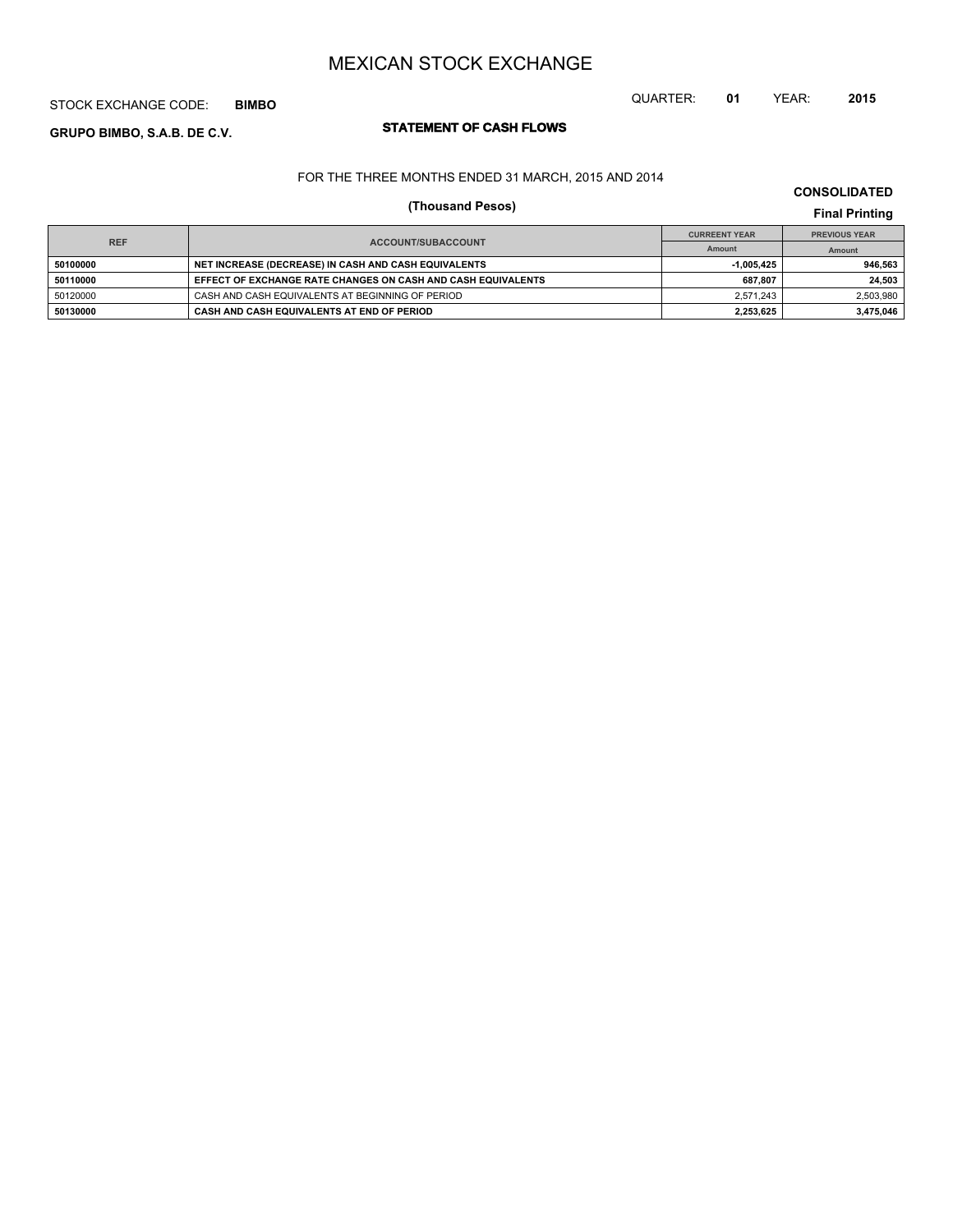STOCK EXCHANGE CODE: **BIMBO**

**GRUPO BIMBO, S.A.B. DE C.V.**

QUARTER: **01** YEAR: **2015**

 $1/4$ PAGE

#### **DISCUSSION AND ANALYSIS OF THE ADMINISTRATION ON THE RESULTS OF OPERATIONS AND FINANCIAL CONDITION OF THE COMPANY**

**CONSOLIDATED**

**Final Printing**

LAS CIFRAS INCLUIDAS EN ESTE DOCUMENTO ESTÁN PREPARADAS DE CONFORMIDAD CON LAS NORMAS INTERNACIONALES DE INFORMACIÓN FINANCIERA (IFRS).

GRUPO BIMBO REPORTA RESULTADOS DEL PRIMER TRIMESTRE DE 2015

MÉXICO, D.F., A 23 DE ABRIL DE 2015 – GRUPO BIMBO, S.A.B. DE C.V. ("GRUPO BIMBO" O "LA COMPAÑÍA") (BMV: BIMBO) REPORTÓ HOY SUS RESULTADOS CORRESPONDIENTES AL PRIMER TRIMESTRE CONCLUIDO EL 31 DE MARZO DE 2015.

LAS VENTAS NETAS REGISTRARON UN INCREMENTO DE 19.9%, DEBIDO PRINCIPALMENTE A LA ADQUISICIÓN DE CANADA BREAD, UN SÓLIDO DESEMPEÑO EN TODAS LAS REGIONES Y EL BENEFICIO DEL TIPO DE CAMBIO EN LAS VENTAS DE ESTADOS UNIDOS

LA UTILIDAD DE OPERACIÓN CRECIÓ 67.6%, MIENTRAS EL MARGEN SE EXPANDIÓ 150 PUNTOS BASE

LA UAFIDA INCREMENTÓ 43%, OBSERVANDO UN CRECIMIENTO EN EL MARGEN DE 140 PUNTOS BASE

LA UTILIDAD NETA MAYORITARIA AUMENTÓ 111.0%, REPRESENTANDO UNA EXPANSIÓN DE 80 PUNTOS BASE EN EL MARGEN

SE CONCRETÓ LA ADQUISICIÓN DE SAPUTO BAKERY INC. EN CANADÁ

DURANTE EL PRIMER TRIMESTRE DE 2015, LAS VENTAS NETAS CONSOLIDADAS CRECIERON 19.9% ASCENDIENDO A \$49,843 MILLONES. LO ANTERIOR COMO RESULTADO DE LAS ADQUISICIONES EN CANADÁ Y ECUADOR, UN FUERTE CRECIMIENTO ORGÁNICO EN MÉXICO Y LATINOAMÉRICA Y EL EFECTO DEL TIPO DE CAMBIO POR LAS VENTAS EN ESTADOS UNIDOS.

LA UTILIDAD ANTES DE OTROS INGRESOS Y GASTOS CRECIÓ 38.5%, EXPANDIENDO EL MARGEN 80 PUNTOS BASE, ESTO COMO RESULTADO DE LA ESTABILIDAD EN EL MARGEN BRUTO Y DE LA DISMINUCIÓN EN LOS GASTOS GENERALES COMO PORCENTAJE DE LAS VENTAS. POR SU PARTE, LA UTILIDAD DE OPERACIÓN CRECIÓ 67.6%, DEBIDO FUNDAMENTALMENTE A MENORES GASTOS RELACIONADOS AL PROCESO DE REESTRUCTURA EN ESTADOS UNIDOS.

LA UTILIDAD NETA MAYORITARIA FUE DE \$907 MILLONES, 111% MAYOR AL MISMO PERIODO DEL AÑO ANTERIOR, ATRIBUIBLE AL BUEN DESEMPEÑO A NIVEL OPERATIVO Y A UNA MENOR TASA EFECTIVA DE IMPUESTOS. EL MARGEN NETO SE EXPANDIÓ 80 PUNTOS BASE UBICÁNDOSE EN 1.8%.

A TRAVÉS DE SU SUBSIDIARIA CANADA BREAD COMPANY, LIMITED, LA COMPAÑÍA CONCLUYÓ LA ADQUISICIÓN DE SAPUTO BAKERY INC., LÍDER EN CANADÁ EN LA CATEGORÍA DE PASTELITOS. ESTA OPERACIÓN FORTALECE LA POSICIÓN DE CANADA BREAD EN EL PAÍS, COMPLEMENTANDO SU PORTAFOLIO DE PRODUCTOS, RED DE DISTRIBUCIÓN Y HUELLA DE MANUFACTURA. LA ADQUISICIÓN INCLUYE UNA PLANTA Y MARCAS LÍDERES COMO VACHON®, JOS LOUIS®, AH CARAMEL®, PASSION FLAKIE® Y MAY WEST®, ENTRE OTRAS.

#### VENTAS NETAS

MÉXICO

DURANTE EL PRIMER TRIMESTRE LAS VENTAS NETAS CRECIERON 6.3%, REPRESENTANDO EL MAYOR INCREMENTO EN LOS ÚLTIMOS DOS AÑOS. TODOS LOS CANALES Y CATEGORÍAS MOSTRARON BUENOS RESULTADOS, PRINCIPALMENTE PAN, PASTELES, TORTILLAS Y GALLETAS; LO ANTERIOR FUE IMPULSADO POR UNA MEJOR EJECUCIÓN EN EL PUNTO DE VENTA, FUERTES ESFUERZOS COMERCIALES Y DE INNOVACIÓN, A LO QUE SE SUMÓ UN ENTORNO FAVORABLE EN EL CONSUMO.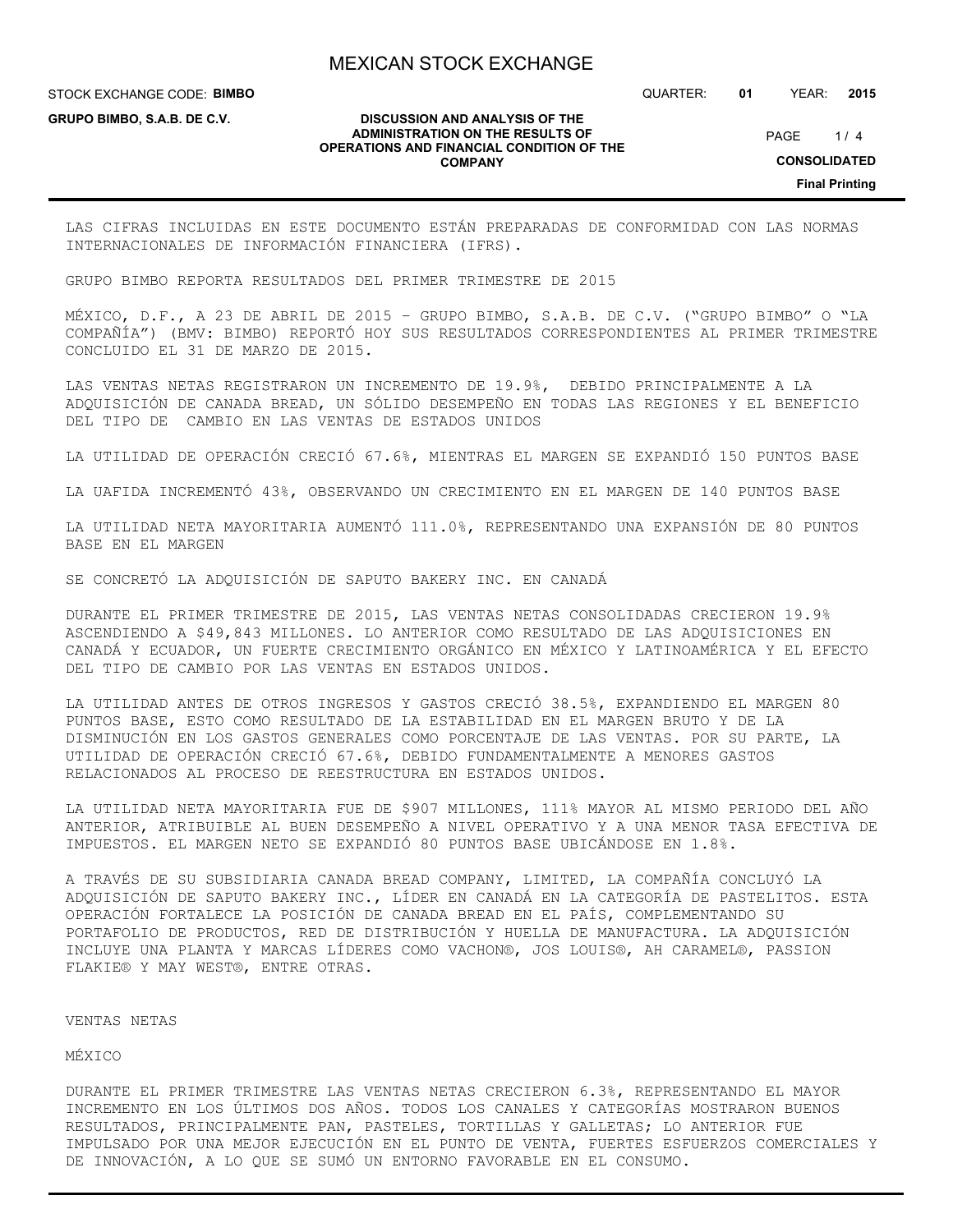**DISCUSSION AND ANALYSIS OF THE ADMINISTRATION ON THE RESULTS OF OPERATIONS AND FINANCIAL CONDITION OF THE COMPANY**

STOCK EXCHANGE CODE: **BIMBO**

**GRUPO BIMBO, S.A.B. DE C.V.**

QUARTER: **01** YEAR: **2015**

 $2/4$ PAGE

**CONSOLIDATED**

**Final Printing**

#### EUA Y CANADÁ

EN EUA Y CANADÁ, LAS VENTAS ASCENDIERON A \$24,935 MILLONES, LO QUE SE TRADUJO EN UN INCREMENTO DE 35.4%. ESTO SE DEBE PRINCIPALMENTE A LA ADQUISICIÓN DE CANADA BREAD, LO QUE CONTRIBUYÓ 21.5%, Y AL BENEFICIO DE UN DÓLAR AMERICANO MÁS FUERTE. LAS CATEGORÍAS DE PAN DULCE Y DESAYUNO CONTINUARON CRECIENDO, A PESAR DE LA PRESIÓN EN VOLÚMENES OCASIONADA POR UN ENTORNO COMPETITIVO RETADOR.

## LATINOAMÉRICA

LA MAYORÍA DE LOS PAÍSES QUE INTEGRAN LA REGIÓN OBSERVARON UN CRECIMIENTO EN MONEDA LOCAL, SOBRESALIENDO BRASIL, COLOMBIA Y CHILE, ASÍ COMO EL BENEFICIO DE LA ADQUISICIÓN DE SUPAN EN ECUADOR. LO ANTERIOR ES RESULTADO DE LOS ESFUERZOS PARA REFORZAR LA PENETRACIÓN DE MERCADO, PRINCIPALMENTE EN EL CANAL TRADICIONAL Y AL DESARROLLO DE NUEVOS PRODUCTOS.

## EUROPA

LAS VENTAS NETAS EN EUROPA CRECIERON 23.0% RESULTADO PRINCIPALMENTE DE LA CONTRIBUCIÓN DE LA OPERACIÓN EN EL REINO UNIDO COMO PARTE DE LA ADQUISICIÓN DE CANADA BREAD. LAS CATEGORÍAS DE PAN, BOLLOS Y PAN TOSTADO MOSTRARON UN BUEN DESEMPEÑO EN EL TRIMESTRE Y, SIMULTÁNEAMENTE, LAS INICIATIVAS PARA INTENSIFICAR LA PRESENCIA EN EL MERCADO Y COMPARTIR PRODUCTOS ENTRE REGIONES CONTRIBUYERON A DICHO CRECIMIENTO.

#### UTILIDAD BRUTA

DURANTE EL PRIMER TRIMESTRE, LA UTILIDAD BRUTA CONSOLIDADA CRECIÓ 19.7%, EN TANTO QUE EL MARGEN SE MANTUVO ESTABLE UBICÁNDOSE EN 52.8%, DERIVADO DE LA CONTINUA DISCIPLINA QUE MANTIENE LA COMPAÑÍA CON RESPECTO AL MANEJO DE COBERTURAS DE INSUMOS Y TIPOS DE CAMBIO.

#### GASTOS GENERALES

LOS GASTOS GENERALES COMO PORCENTAJE DE LAS VENTAS NETAS DISMINUYERON 90 PUNTOS BASE DURANTE EL TRIMESTRE, SITUÁNDOSE EN 46.6%. ESTA MEJORA ES RESULTADO DE MENORES COSTOS DE DISTRIBUCIÓN A LO LARGO DE TODAS LAS REGIONES, ASÍ COMO DE EFICIENCIAS Y SINERGIAS ALCANZADAS EN EUA Y CANADÁ. UTILIDAD ANTES DE OTROS INGRESOS Y GASTOS.

LA UTILIDAD ANTES DE OTROS INGRESOS Y GASTOS SE UBICÓ EN \$3,081 MILLONES EN EL TRIMESTRE, MOSTRANDO UN INCREMENTO DE 38.5%. LA EXPANSIÓN DE 80 PUNTOS BASE EN EL MARGEN REFLEJA LA ESTABILIDAD EN EL MARGEN BRUTO Y LA REDUCCIÓN DE LOS GASTOS GENERALES COMO PORCENTAJE DE LAS VENTAS.

POR OTRO LADO, EL RESULTADO DE LATINOAMÉRICA SE VIO AFECTADO POR MAYORES GASTOS GENERALES, PRINCIPALMENTE EN SISTEMAS, EL EFECTO DE UN MAYOR TIPO DE CAMBIO EN VENEZUELA (DE \$50 A \$192 DLLS/BS) Y DIFICULTADES OPERATIVAS EN PERÚ, LAS CUALES YA HAN SIDO RESUELTAS.

#### UTILIDAD DE OPERACIÓN

DURANTE EL PRIMER TRIMESTRE, LA UTILIDAD DE OPERACIÓN ASCENDIÓ A \$2,575 MILLONES, LO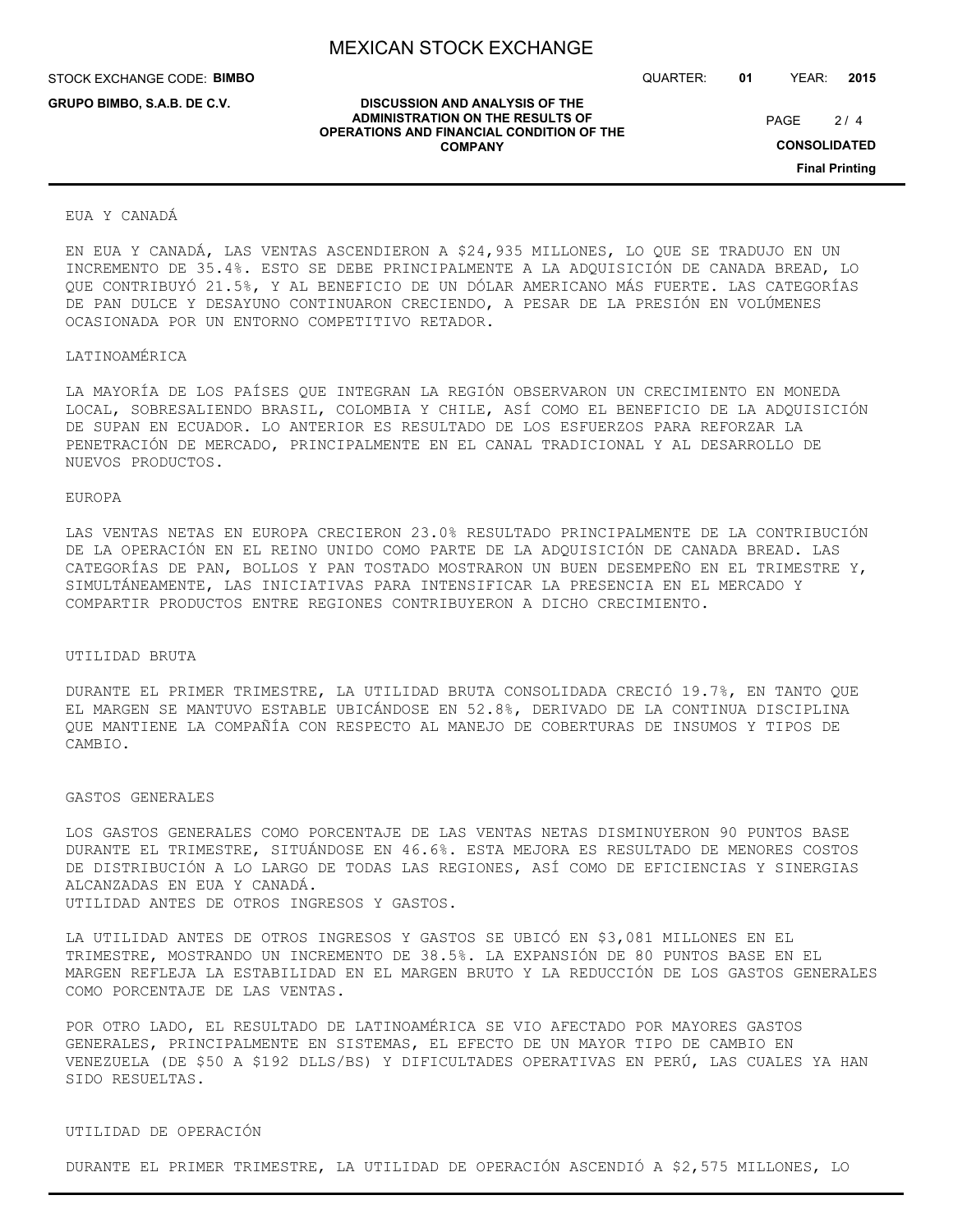STOCK EXCHANGE CODE: **BIMBO**

**GRUPO BIMBO, S.A.B. DE C.V.**

QUARTER: **01** YEAR: **2015**

 $3/4$ PAGE

**CONSOLIDATED**

**Final Printing**

#### **DISCUSSION AND ANALYSIS OF THE ADMINISTRATION ON THE RESULTS OF OPERATIONS AND FINANCIAL CONDITION OF THE COMPANY**

QUE REPRESENTA UN INCREMENTO DE 67.6% COMPARADO CON EL MISMO PERIODO DEL AÑO ANTERIOR, MOSTRANDO UNA EXPANSIÓN EN EL MARGEN DE 150 PUNTOS BASE. ESTO SE DEBE PRINCIPALMENTE A MENORES GASTOS EN EUA Y CANADÁ RELACIONADOS A LA ESTRATEGIA DE OPTIMIZACIÓN DE ACTIVOS (\$439 MILLONES EN EL PRIMER TRIMESTRE DE 2015 VERSUS \$594 MILLONES EN EL PRIMER TRIMESTRE DE 2014).

LA CAÍDA EN EL MARGEN DE OPERACIÓN DE LATINOAMÉRICA SE DEBE PRINCIPALMENTE A LOS EFECTOS MENCIONADOS ANTERIORMENTE EN LA UTILIDAD ANTES DE OTROS INGRESOS Y GASTOS.

#### RESULTADO INTEGRAL DE FINANCIAMIENTO

EN EL PRIMER TRIMESTRE SE REGISTRÓ UN COSTO DE \$960 MILLONES, COMPARADO CON \$628 MILLONES EN EL MISMO PERIODO DEL AÑO ANTERIOR. ESTA VARIACIÓN REFLEJA PRINCIPALMENTE EL GASTO POR CONCEPTO DE INTERESES RELACIONADO CON EL FINANCIAMIENTO PARA LA ADQUISICIÓN DE CANADA BREAD EN MAYO DE 2014. ASIMISMO, EL FORTALECIMIENTO DEL DÓLAR FRENTE AL PESO INCREMENTÓ EL VALOR EN PESOS DE LOS INTERESES.

#### UTILIDAD NETA MAYORITARIA

LA COMPAÑÍA REGISTRÓ UN CRECIMIENTO DE 111.0% EN LA UTILIDAD NETA MAYORITARIA UBICÁNDOLA EN \$907 MILLONES CON UNA EXPANSIÓN DE 80 PUNTOS BASE EN EL MARGEN. LO ANTERIOR DEBIDO AL DESEMPEÑO SOBRESALIENTE A NIVEL OPERATIVO Y A UNA MENOR TASA EFECTIVA DE IMPUESTOS, LA CUAL SE SITUÓ EN 35.5%, COMPARANDO FAVORABLEMENTE CON LA TASA DE 40.7% REGISTRADA EN EL PRIMER TRIMESTRE DE 2014.

UTILIDAD DE OPERACIÓN ANTES DE DEPRECIACIÓN Y AMORTIZACIÓN (UAFIDA) EN EL TRIMESTRE, LA UAFIDA AUMENTÓ 43.0% PARA UBICARSE EN \$4,227 MILLONES, EXPANDIENDO EL MARGEN EN 140 PUNTOS BASE.

## ESTRUCTURA FINANCIERA

AL 31 DE MARZO DE 2015, LA POSICIÓN DE EFECTIVO DE LA COMPAÑÍA FUE DE \$2,254 MILLONES, COMPARADO CON \$2,571 MILLONES A LA MISMA FECHA DE 2014.

LA DEUDA TOTAL AL 31 DE MARZO DE 2015 ASCENDIÓ A \$64,813 MILLONES, MOSTRANDO UN INCREMENTO DE \$2,609 MILLONES CONTRA EL MISMO PERIODO DEL AÑO ANTERIOR, ORIGINADO PRINCIPALMENTE POR EL FINANCIAMIENTO DE LA ADQUISICIÓN DE CANADA BREAD Y SAPUTO, ASÍ COMO UN TIPO DE CAMBIO MAYOR INCREMENTANDO EL VALOR DE LA DEUDA DENOMINADA EN DÓLARES.

LA RAZÓN DE DEUDA TOTAL A UAFIDA FUE DE 3.3 VECES COMPARADO CON 3.4 VECES AL 31 DE DICIEMBRE DE 2014. SOBRE UNA BASE PRO-FORMA, CONSIDERANDO 2 MESES DE UAFIDA CORRESPONDIENTE A CANADA BREAD, LA RAZÓN SE UBICÓ EN 3.2 VECES. LA RAZÓN DEUDA NETA A UAFIDA SE UBICÓ EN 3.2 VECES AL CIERRE DEL PERIODO.

EL VENCIMIENTO PROMEDIO DE LA DEUDA FINANCIERA DE LA COMPAÑÍA ES DE 8.5 AÑOS Y EL COSTO PROMEDIO ES DE 4.3%. LA DEUDA A LARGO PLAZO REPRESENTA 95% DEL TOTAL. ASIMISMO, EL 72% DE LA DEUDA TOTAL ESTÁ DENOMINADA EN DÓLARES ESTADOUNIDENSES, 27% EN DÓLARES CANADIENSES Y 1% EN PESOS MEXICANOS.

# INFORMACIÓN SOBRE LA CONFERENCIA TELEFÓNICA

LA CONFERENCIA TELEFÓNICA SOBRE EL PRIMER TRIMESTRE DE 2015 SE LLEVARÁ A CABO ESTE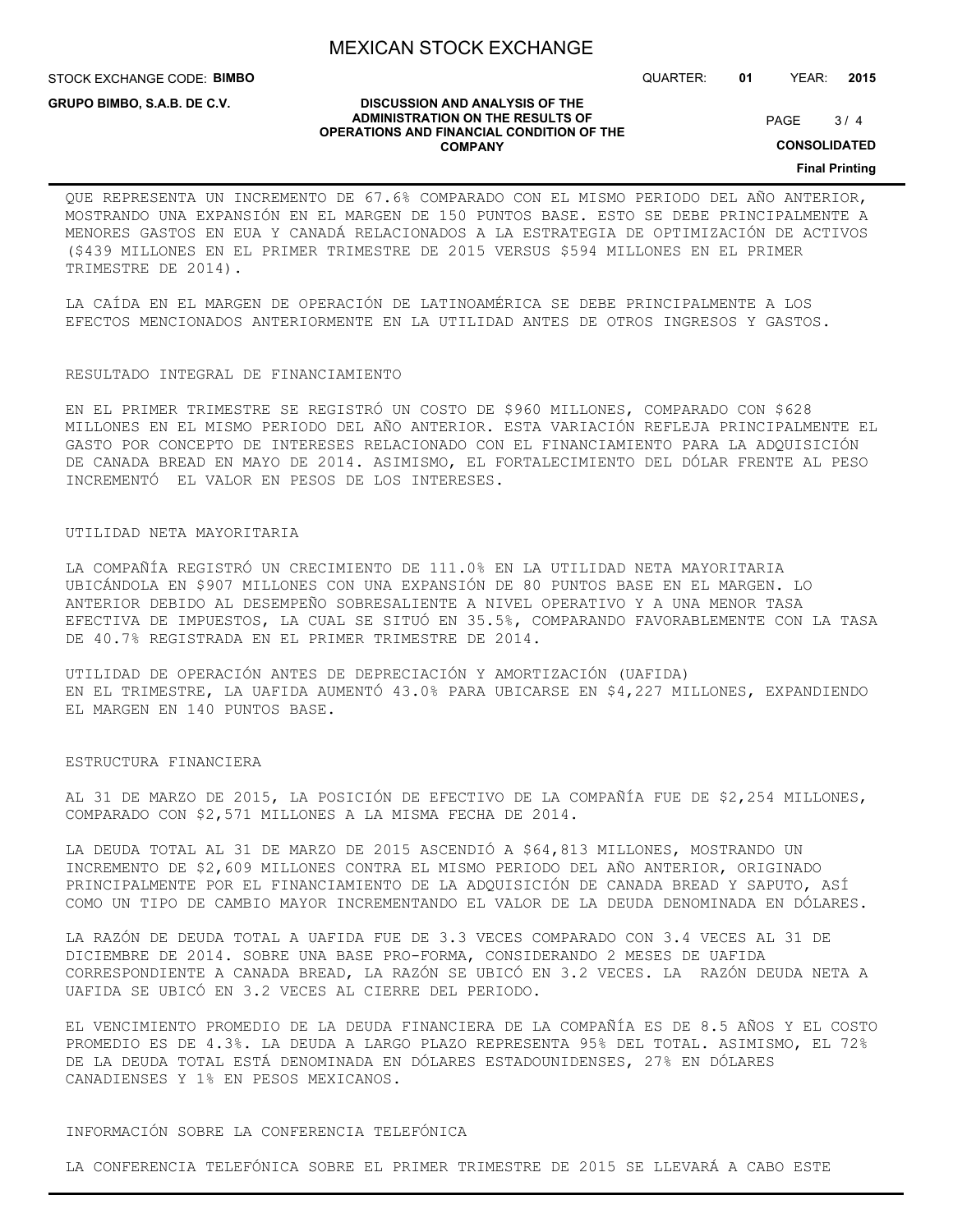STOCK EXCHANGE CODE: **BIMBO**

**GRUPO BIMBO, S.A.B. DE C.V.**

QUARTER: **01** YEAR: **2015**

#### **DISCUSSION AND ANALYSIS OF THE ADMINISTRATION ON THE RESULTS OF OPERATIONS AND FINANCIAL CONDITION OF THE COMPANY**

 $4/4$ PAGE

**CONSOLIDATED**

**Final Printing**

# VIERNES 24 DE ABRIL DE 2015 A LAS 11:00 A.M. TIEMPO DEL ESTE (10:00 A.M. TIEMPO DEL CENTRO). PARA PARTICIPAR EN LA CONFERENCIA, FAVOR DE LLAMAR A LOS SIGUIENTE NÚMEROS TELEFÓNICOS: DESDE ESTADOS UNIDOS, AL +1(877) 317-6776; DESDE OTROS PAÍSES, AL +1(412) 317-6776; EL CÓDIGO DE IDENTIFICACIÓN ES: GRUPO BIMBO. TAMBIÉN PUEDE ACCEDER A LA TRANSMISIÓN DE ESTA CONFERENCIA EN EL SITIO WEB DE GRUPO BIMBO EN HTTP://WWW.GRUPOBIMBO.COM/IR.

LA REPETICIÓN DE LA CONFERENCIA ESTARÁ DISPONIBLE HASTA EL 6 DE MAYO DE 2015. PARA ACCEDER A LA REPETICIÓN, FAVOR DE LLAMAR A LOS SIGUIENTES NÚMEROS TELEFÓNICOS: DESDE ESTADOS UNIDOS, AL +1(877) 344-7529; DESDE OTROS PAÍSES, AL +1(412) 317-0088; EL CÓDIGO DE IDENTIFICACIÓN ES: 10062870.

## ACERCA DE GRUPO BIMBO

POR SUS VOLÚMENES DE PRODUCCIÓN Y VENTAS, GRUPO BIMBO ES LA EMPRESA DE PANIFICACIÓN MÁS GRANDE DEL MUNDO. CUENTA CON 167 PLANTAS Y APROXIMADAMENTE 1,600 CENTROS DE VENTA ESTRATÉGICAMENTE LOCALIZADOS EN 22 PAÍSES DE AMÉRICA, EUROPA Y ASIA. SUS PRINCIPALES LÍNEAS DE PRODUCTOS INCLUYEN PAN DE CAJA FRESCO Y CONGELADO, BOLLOS, GALLETAS, PASTELITOS, MUFFINS, BAGELS, PRODUCTOS EMPACADOS, TORTILLAS, BOTANAS SALADAS Y CONFITERÍA, ENTRE OTROS. GRUPO BIMBO FABRICA MÁS DE 10,000 Y TIENE UNA DE LAS REDES DE DISTRIBUCIÓN MÁS EXTENSAS DEL MUNDO, CON MÁS DE 2.4 MILLONES DE PUNTOS DE VENTA Y MÁS DE 52,000 RUTAS, ASÍ COMO UNA PLANTILLA LABORAL SUPERIOR A LOS 128,000 COLABORADORES. DESDE 1980, LAS ACCIONES DE GRUPO BIMBO SE COTIZAN EN LA BOLSA MEXICANA DE VALORES (BMV) BAJO LA CLAVE DE PIZARRA BIMBO.

A SOLICITUD DE LA BOLSA MEXICANA DE VALORES, GRUPO BIMBO, S.A.B. DE C.V. ("GRUPO BIMBO" O "LA COMPAÑÍA") (BMV:BIMBO) INFORMA LAS CASAS DE BOLSA O INSTITUCIONES DE CRÉDITO QUE ACTUALMENTE DAN COBERTURA DE ANÁLISIS A LOS VALORES EMITIDOS POR LA COMPAÑÍA. ESTAS SON: BARCLAYS BANK PLC, BBVA BANCOMER S.A., BOFA MERRILL LYNCH INC., CASA DE BOLSA BANORTE IXE S.A. DE C.V., BANCO BTG PACTUAL S.A., CITIGROUP GLOBAL MARKETS INC.,DEUTSCHE BANK SECURITIES INC., GBM GRUPO BURSÁTIL MEXICANO S.A. DE C.V., GOLDMAN SACHS GROUP, INC., HSBC SECURITIES (USA) INC., INTERCAM CASA DE BOLSA S.A. DE C.V., INVEX CASA DE BOLSA S.A. DE C.V., JP MORGAN SECURITIES LLC, MONEX CASA DE BOLSA S.A. DE C.V., MORGAN STANLEY MEXICO CASA DE BOLSA, S.A. DE C.V., SANTANDER INVESTMENT SECURITIES INC., UBS SECURITIES LLC, Y VECTOR CASA DE BOLSA, S.A. DE C.V.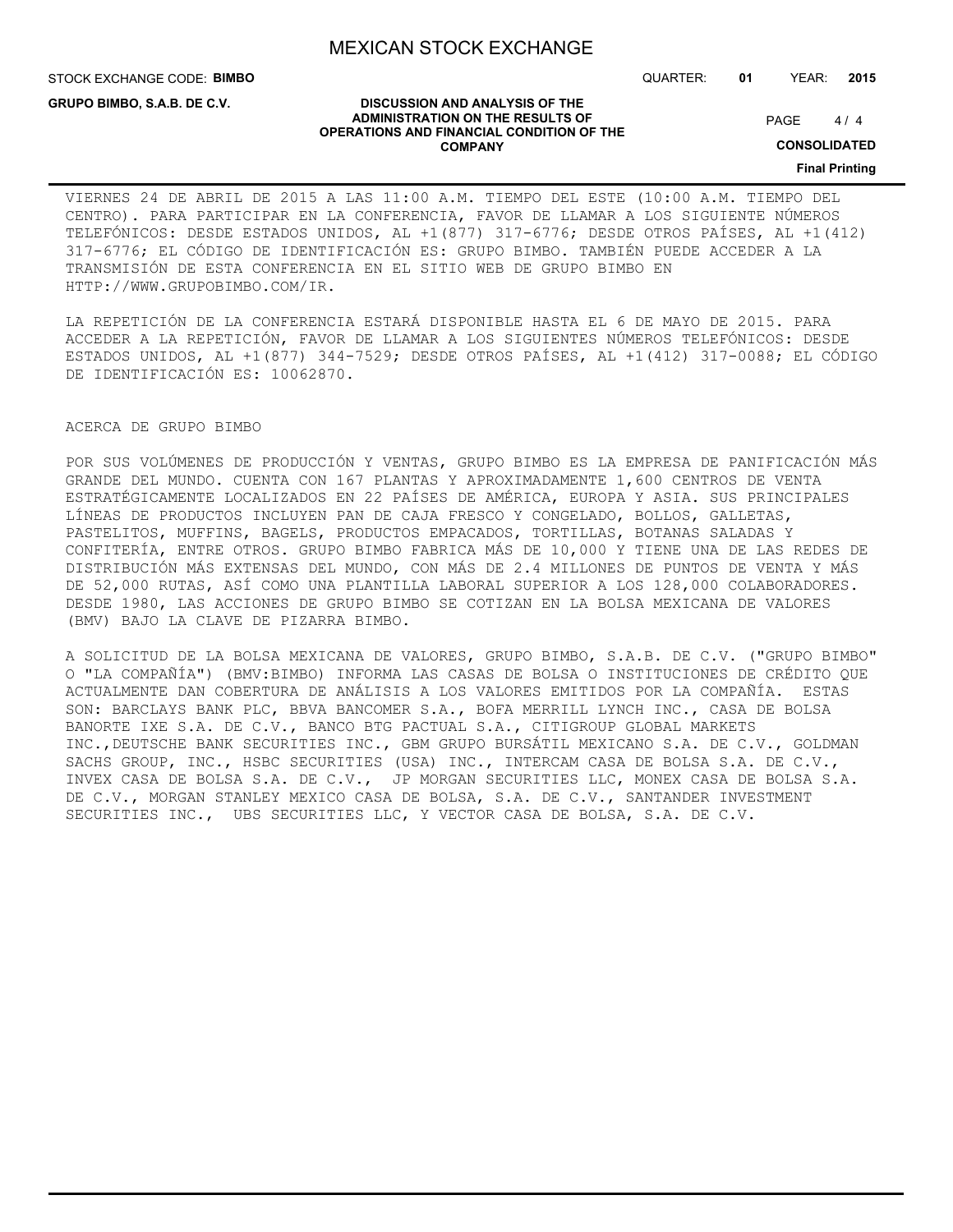**GRUPO BIMBO, S.A.B. DE C.V.**

**FINANCIAL STATEMENT NOTES**

STOCK EXCHANGE CODE: QUARTER: **01** YEAR: **2015 BIMBO**

PAGE 1/74

**CONSOLIDATED**

**Final Printing**

GRUPO BIMBO, S. A. B. DE C. V. Y SUBSIDIARIAS

NOTAS A LOS ESTADOS FINANCIEROS CONSOLIDADOS POR LOS AÑOS QUE TERMINARON EL 31 DE MARZO DE 2015 Y 2014 Y 31 DE DICIEMBRE DE 2014 (EN MILES DE PESOS)

# 1. ACTIVIDADES Y EVENTOS IMPORTANTES

ACTIVIDADES - GRUPO BIMBO, S. A. B. DE C. V. Y SUBSIDIARIAS ("GRUPO BIMBO" O "LA ENTIDAD") SE DEDICA PRINCIPALMENTE A LA FABRICACIÓN, DISTRIBUCIÓN Y VENTA DE PAN; ASÍ COMO A LA FABRICACIÓN Y DISTRIBUCIÓN DE GALLETAS, PASTELES, DULCES, CHOCOLATES, BOTANAS, TORTILLAS Y ALIMENTOS PROCESADOS.

LA ENTIDAD OPERA EN DISTINTAS ÁREAS GEOGRÁFICAS QUE SON: MÉXICO, ESTADOS UNIDOS DE AMÉRICA ("EUA"), CANADÁ, CENTRO Y SUDAMÉRICA, EUROPA Y CHINA. LAS CIFRAS DE CHINA SE PRESENTAN EN EL SEGMENTO MÉXICO DEBIDO A SU POCA REPRESENTATIVIDAD.

LAS OFICINAS CORPORATIVAS DE LA ENTIDAD SE UBICAN EN PROLONGACIÓN PASEO DE LA REFORMA NO. 1000, COLONIA PEÑA BLANCA SANTA FE, ÁLVARO OBREGÓN, CÓDIGO POSTAL 01210, DISTRITO FEDERAL, MÉXICO.

AL 31 DE MARZO DE 2015 Y 2014, LAS VENTAS NETAS DE LAS SUBSIDIARIAS BIMBO, S. A. DE C. V. Y BARCEL, S. A. DE C.V., QUE SE ENCUENTRAN EN EL SEGMENTO MÉXICO, REPRESENTARON APROXIMADAMENTE EL 34% Y 39% , RESPECTIVAMENTE, DE LAS VENTAS NETAS CONSOLIDADAS. AL 31 DE MARZO DE 2015 Y 2014 LAS VENTAS NETAS DE LA SUBSIDIARIA BIMBO BAKERIES USA, INC. ("BBU") Y CANADA BREAD INC. ("CANADA BREAD" O "CB") QUE SE ENCUENTRAN EN LA REGIÓN DE EUA Y CANADÁ, REPRESENTARON EL 50% Y 44%, DE LAS VENTAS NETAS CONSOLIDADAS, RESPECTIVAMENTE.

EVENTOS IMPORTANTES – EL 3 DE FEBRERO DE 2015 LA ENTIDAD ADQUIRIÓ, A TRAVÉS DE SU SUBSIDIARIA CANADA BREAD COMPANY, LIMITED ("CANADA BREAD"), EL 100% DE LAS ACCIONES DE VACHON BAKERY, INC ("VACHON"). DICHA COMPAÑÍA ES LÍDER DE PASTELITOS EN CANADÁ, FORTALECE LA POSICIÓN DE CANADA BREAD EN EL PAÍS. LA ADQUISICIÓN INCLUYE MARCAS LÍDERES COMO VACHON®, JOS LOUIS®, AH CARAMEL®, PASSION FLAKIE® Y MAY WEST®, ENTRE OTRAS. EL MONTO DE LA TRANSACCIONES FUE DE \$1,369,271.

PARA FINANCIAR LA OPERACIÓN, CANADA BREAD UTILIZÓ FINANCIAMIENTO DISPONIBLE BAJO LÍNEAS DE CRÉDITO COMPROMETIDAS EXISTENTES.

EFECTOS CONTABLES DE LA ADQUISICIÓN DE VACHON

EL PROCESO DE VALUACIÓN Y REGISTRO DE LA ADQUISICIÓN SE REALIZÓ DE CONFORMIDAD CON LA IFRS 3. LA ASIGNACIÓN DE VALORES RAZONABLES DEFINITIVOS SE CONCLUIRÁ EN EL TRANSCURSO DE LOS DOCE MESES SUBSECUENTES A LA ADQUISICIÓN. EN LA SIGUIENTE TABLA SE RESUMEN LOS VALORES RAZONABLES PRELIMINARES DE LOS ACTIVOS ADQUIRIDOS Y DE LOS PASIVOS ASUMIDOS QUE SE RECONOCIERON POR LA ADQUISICIÓN REALIZADA EL 3 DE FEBRERO DE 2015 AL TIPO DE CAMBIO VIGENTE A LA FECHA DE LA TRANSACCIÓN:

MONTO PAGADO POR LA OPERACIÓN  $\zeta$  1,369,271

==========

MONTOS RECONOCIDOS DE LOS ACTIVOS IDENTIFICABLES Y PASIVOS ASUMIDOS: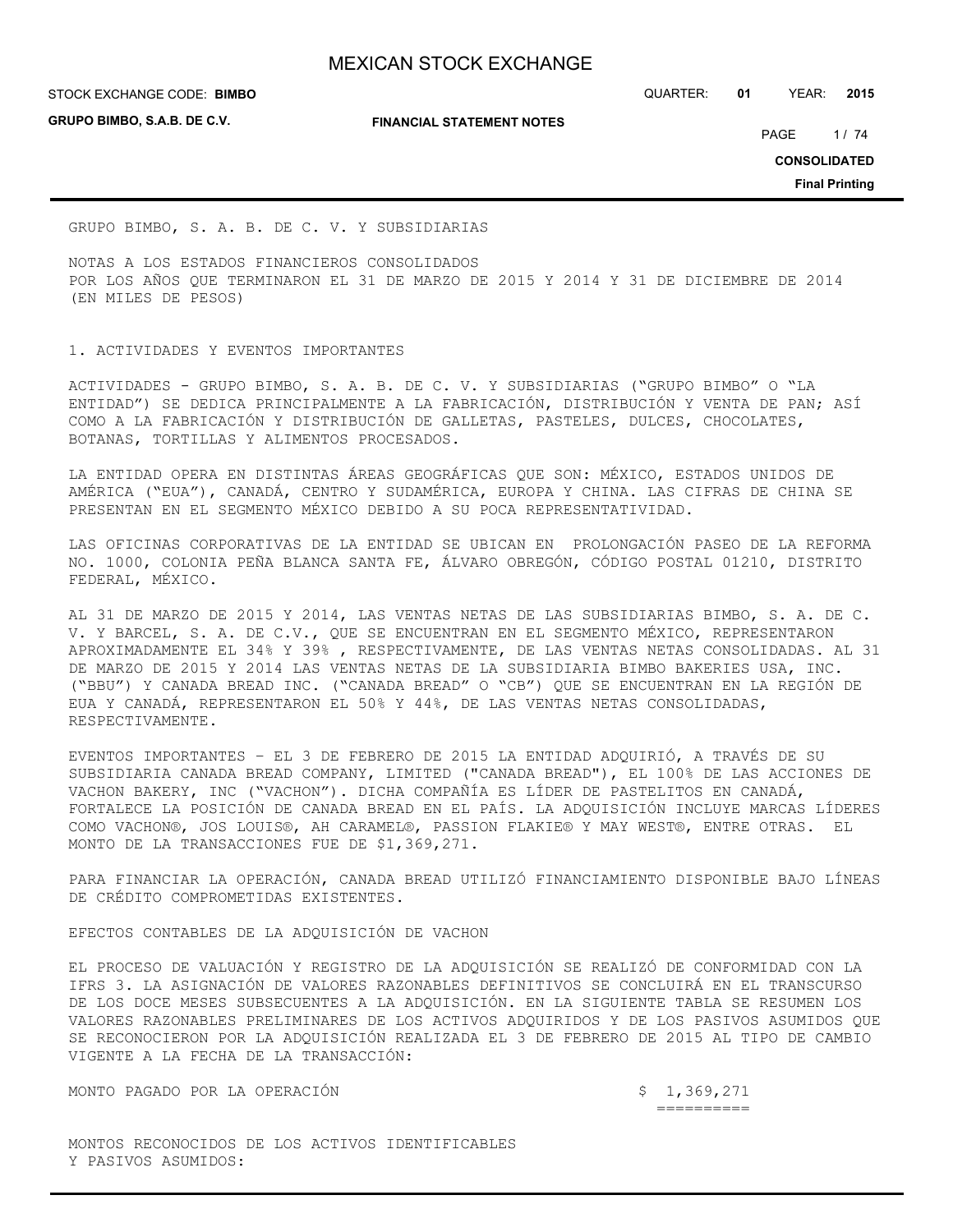#### STOCK EXCHANGE CODE: QUARTER: **01** YEAR: **2015 BIMBO**

**GRUPO BIMBO, S.A.B. DE C.V.**

PAGE 2/74

**CONSOLIDATED**

**Final Printing**

| EFECTIVO Y VALORES<br>CUENTAS POR COBRAR<br><b>INVENTARIOS</b><br>PROPIEDADES, PLANTA Y EQUIPO<br>ACTIVOS INTANGIBLES IDENTIFICABLES<br>OTROS ACTIVOS | \$59,730<br>83,730<br>58,217<br>639,160<br>23,886<br>303 |             |
|-------------------------------------------------------------------------------------------------------------------------------------------------------|----------------------------------------------------------|-------------|
| TOTAL DE ACTIVOS IDENTIFICABLES                                                                                                                       |                                                          | 865,026     |
| CRÉDITO MERCANTIL                                                                                                                                     |                                                          | 960,779     |
| TOTAL DE ACTIVOS ADQUIRIDOS                                                                                                                           |                                                          | 1,825,805   |
| PASIVOS CIRCULANTES<br>IMPUESTO A LA UTILIDAD DIFERIDO<br>PASIVOS A LARGO PLAZO                                                                       | 141,565<br>31,799<br>283,170                             |             |
| TOTAL DE PASIVOS ASUMIDOS                                                                                                                             |                                                          | 456,534     |
| ACTIVOS NETOS ADQUIRIDOS                                                                                                                              |                                                          | \$1,369,271 |
|                                                                                                                                                       |                                                          | ==========  |

EN 2014, LA ENTIDAD COMPRÓ VARIOS NEGOCIOS EN CANADÁ, ESTADOS UNIDOS Y REINO UNIDO, REFERIDAS COMO CANADA BREAD ("CB" O "CANADA BREAD") Y EN ECUADOR, REFERIDO COMO SUPAN, S.A. ("SUPAN"), COMO SE DESCRIBE A CONTINUACIÓN:

|                     | EMPRESA | PAÍS                                                  |              |         | MONTO DE LA OPERACIÓN |                                     | FECHA |  |
|---------------------|---------|-------------------------------------------------------|--------------|---------|-----------------------|-------------------------------------|-------|--|
| INC.<br>SUPAN, S.A. |         | CANADA BREAD, CANADÁ, EUA Y REINO<br>UNIDO<br>ECUADOR | \$21,731,557 | 857,041 |                       | 23 DE MAYO 2014<br>15 DE JULIO 2014 |       |  |
|                     |         |                                                       |              |         |                       |                                     |       |  |
|                     |         |                                                       | \$22,588,598 |         |                       |                                     |       |  |
|                     |         |                                                       |              |         |                       |                                     |       |  |

#### CANADA BREAD

CANADA BREAD ES UNA DE LAS EMPRESAS LÍDERES EN LA PRODUCCIÓN Y VENTA DE PRODUCTOS DE PANIFICACIÓN, INCLUYENDO LAS CATEGORÍAS DE PAN DE CAJA, BOLLOS, BAGELS, ENGLISH MUFFINS Y TORTILLAS EN CANADÁ, PAN CONGELADO EN NORTEAMÉRICA Y PRODUCTOS DE PANIFICACIÓN ESPECIALIZADOS EN EL REINO UNIDO.

ESTA ADQUISICIÓN IMPULSA LA ESTRATEGIA DE CRECIMIENTO GLOBAL DE GRUPO BIMBO Y POSIBILITA SU INCURSIÓN EN EL ATRACTIVO MERCADO CANADIENSE A TRAVÉS DE MARCAS RECONOCIDAS, TALES COMO DEMPSTER'S®, POM®, VILLAGGIO®, BEN'S®, BON MATIN® Y MCGAVIN'S®. CANADA BREAD MANTIENE UNA SÓLIDA RELACIÓN CON LOS PRINCIPALES AUTOSERVICIOS Y CANALES INSTITUCIONALES EN CANADÁ Y ES RECONOCIDA POR SU FUERTE POSICIONAMIENTO EN EL MERCADO EN TODAS LAS CATEGORÍAS DE PANIFICACIÓN. CANADA BREAD EMPLEA A CERCA DE 6,100 COLABORADORES, OPERA 25 PLANTAS EN CANADÁ, ESTADOS UNIDOS Y EL REINO UNIDO Y CUENTA CON LA RED DE DISTRIBUCIÓN DIRECTA MÁS GRANDE DE CANADÁ, VISITANDO A MÁS DE 41,000 PUNTOS DE VENTA.

PARA FINANCIAR LA OPERACIÓN, GRUPO BIMBO UTILIZÓ TANTO RECURSOS PROPIOS, FINANCIAMIENTO DISPONIBLE BAJO LÍNEAS DE CRÉDITO COMPROMETIDAS EXISTENTES A LARGO PLAZO Y LA EMISIÓN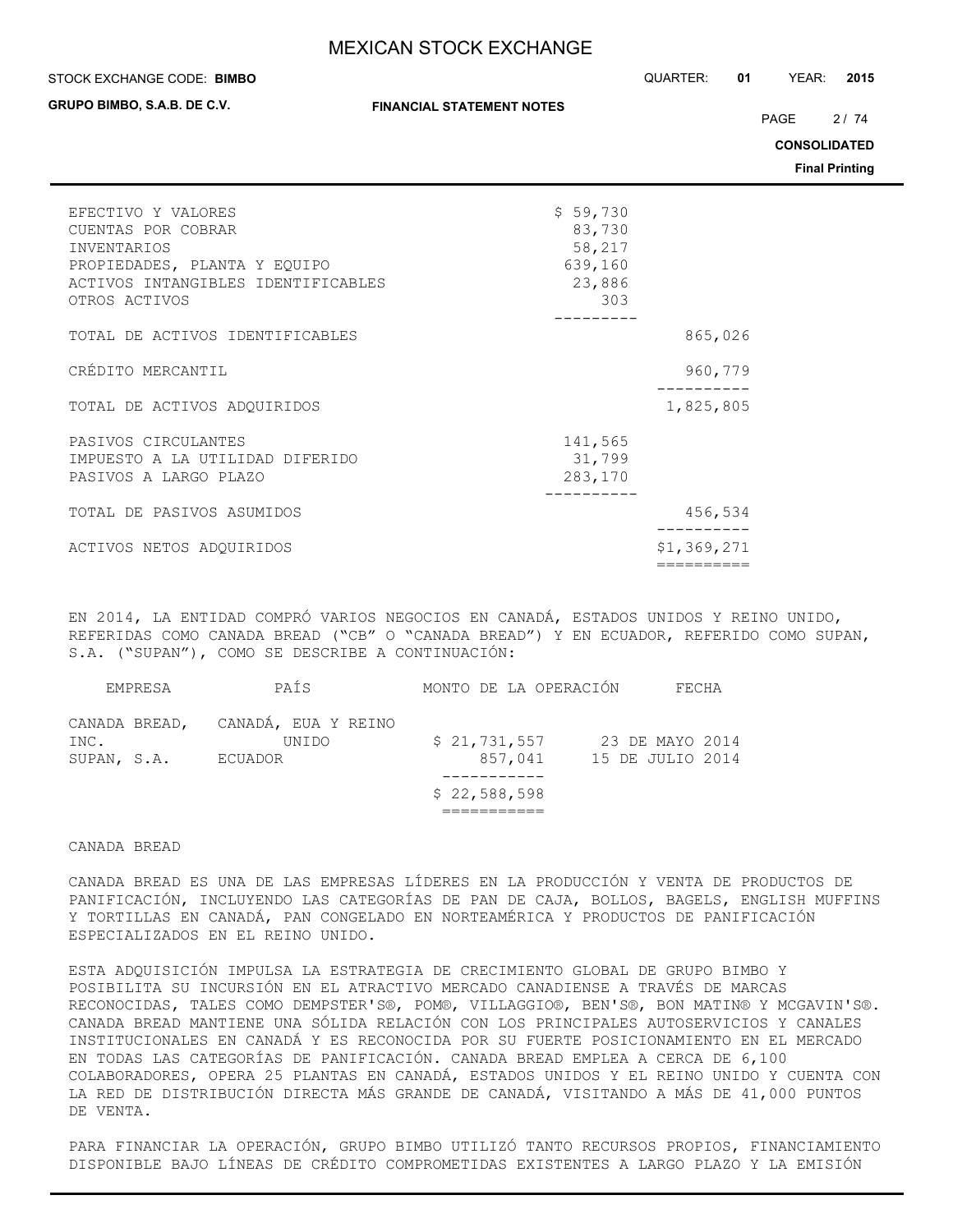| <b>MEXICAN STOCK EXCHANGE</b> |  |
|-------------------------------|--|
|-------------------------------|--|

STOCK EXCHANGE CODE: QUARTER: **01** YEAR: **2015 BIMBO**

**GRUPO BIMBO, S.A.B. DE C.V.**

**FINANCIAL STATEMENT NOTES**

PAGE 3/74

**CONSOLIDATED**

**Final Printing**

## DE BONOS INTERNACIONALES.

EFECTOS CONTABLES DE LA ADQUISICIÓN DE CANADA BREAD Y SUBSIDIARIAS

EL PROCESO DE VALUACIÓN Y REGISTRO DE LA ADQUISICIÓN SE REALIZÓ DE CONFORMIDAD CON LA NORMA INTERNACIONAL DE INFORMACIÓN FINANCIERA (IFRS, POR SUS SIGLAS EN INGLÉS) 3, ADQUISICIONES DE NEGOCIOS. EN LA SIGUIENTE TABLA SE RESUMEN LOS VALORES RAZONABLES DE LOS ACTIVOS ADQUIRIDOS Y DE LOS PASIVOS ASUMIDOS QUE SE RECONOCIERON POR LA ADQUISICIÓN REALIZADA EL 23 DE MAYO DE 2014 AL TIPO DE CAMBIO VIGENTE A LA FECHA DE LA TRANSACCIÓN:

MONTO PAGADO POR LA OPERACIÓN  $$21,731,557$ 

==========

MONTOS RECONOCIDOS DE LOS ACTIVOS IDENTIFICABLES Y PASIVOS ASUMIDOS:

| ACTIVOS NETOS ADQUIRIDOS                                                                                                                              |                                                                        | \$21,731,557 |
|-------------------------------------------------------------------------------------------------------------------------------------------------------|------------------------------------------------------------------------|--------------|
| TOTAL DE PASIVOS ASUMIDOS                                                                                                                             |                                                                        | 5,281,346    |
| PASIVOS CIRCULANTES<br>IMPUESTO A LA UTILIDAD DIFERIDO<br>PASIVOS A LARGO PLAZO                                                                       | 2,274,078<br>1,882,860<br>1,124,408                                    |              |
| TOTAL DE ACTIVOS ADOUIRIDOS                                                                                                                           |                                                                        | 27,012,903   |
| CRÉDITO MERCANTIL                                                                                                                                     |                                                                        | 10,836,027   |
| TOTAL DE ACTIVOS IDENTIFICABLES                                                                                                                       |                                                                        | 16,176,876   |
| EFECTIVO Y VALORES<br>CUENTAS POR COBRAR<br><b>INVENTARIOS</b><br>PROPIEDADES, PLANTA Y EQUIPO<br>ACTIVOS INTANGIBLES IDENTIFICABLES<br>OTROS ACTIVOS | \$200,827<br>1,358,692<br>719,251<br>6,030,547<br>7,745,538<br>122,021 |              |

EL 15 DE JULIO DE 2014, LA ENTIDAD ANUNCIÓ LA ADQUISICIÓN DEL 100% DEL NEGOCIO DE PANIFICACIÓN FRESCA EN ECUADOR "SUPAN".

EFECTOS CONTABLES DE LA ADQUISICIÓN DE SUPAN

EL PROCESO DE VALUACIÓN Y REGISTRO DE LA ADQUISICIÓN SE REALIZÓ DE CONFORMIDAD CON LA IFRS 3. LA ASIGNACIÓN DE VALORES RAZONABLES DEFINITIVOS SE CONCLUIRÁ EN EL TRANSCURSO DE LOS DOCE MESES SUBSECUENTES A LA ADQUISICIÓN. EN LA SIGUIENTE TABLA SE RESUMEN LOS VALORES RAZONABLES PRELIMINARES DE LOS ACTIVOS ADQUIRIDOS Y DE LOS PASIVOS ASUMIDOS QUE SE RECONOCIERON POR LA ADQUISICIÓN REALIZADA EL 15 DE JULIO DE 2014 AL TIPO DE CAMBIO VIGENTE A LA FECHA DE LA TRANSACCIÓN:

MONTO PAGADO POR LA OPERACIÓN \$ 857,041

=========

MONTOS RECONOCIDOS DE LOS ACTIVOS IDENTIFICABLES Y PASIVOS ASUMIDOS: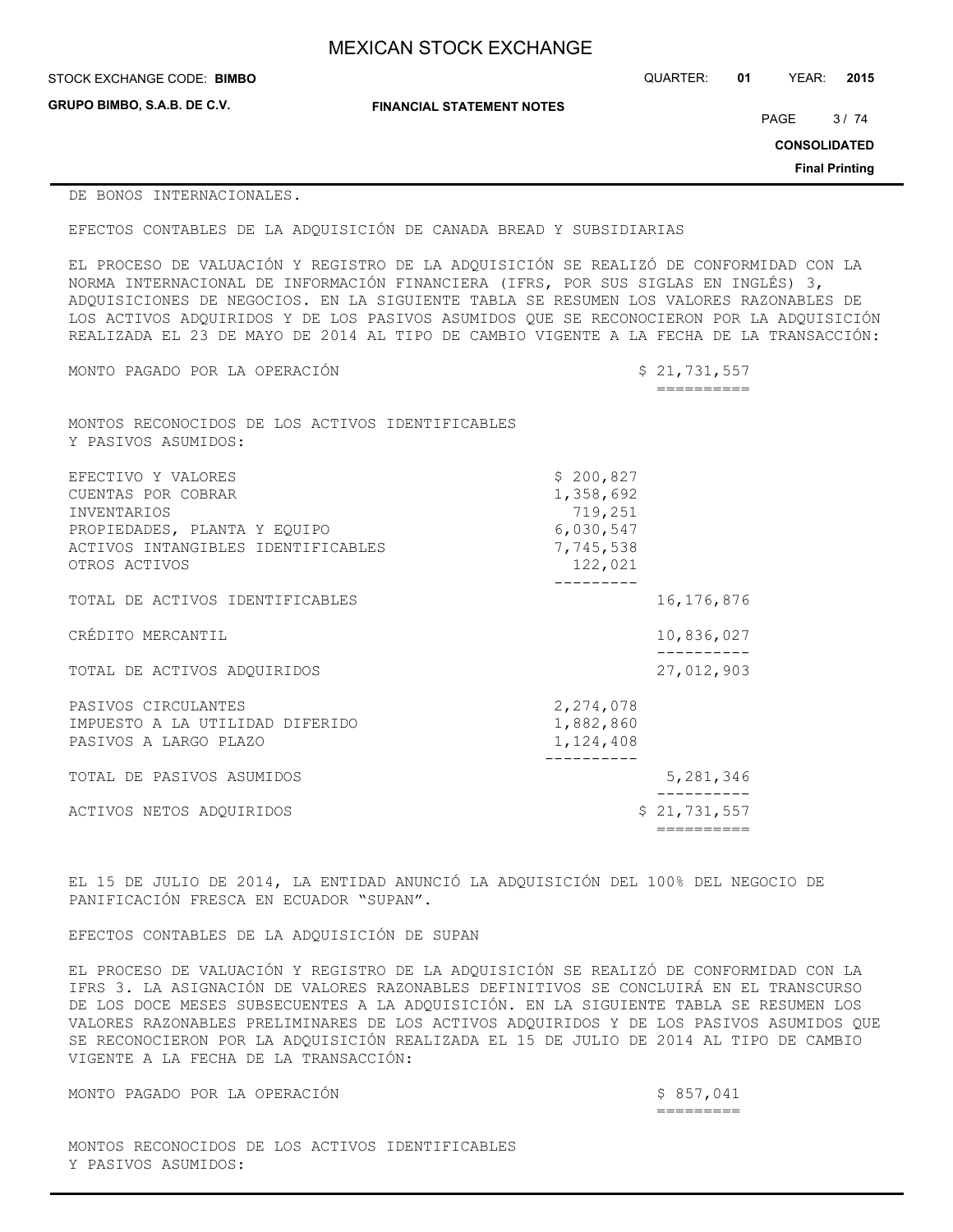#### STOCK EXCHANGE CODE: QUARTER: **01** YEAR: **2015 BIMBO**

**GRUPO BIMBO, S.A.B. DE C.V.**

PAGE 4/74

**CONSOLIDATED**

**Final Printing**

| EFECTIVO Y VALORES<br>CUENTAS POR COBRAR<br>INVENTARIOS<br>PROPIEDADES, PLANTA Y EQUIPO<br>OTROS ACTIVOS | $\mathsf{S}^-$ | 37,682<br>26,967<br>32,827<br>408,971<br>9,942 |                   |
|----------------------------------------------------------------------------------------------------------|----------------|------------------------------------------------|-------------------|
| TOTAL DE ACTIVOS IDENTIFICABLES                                                                          |                |                                                | 516,389           |
| CRÉDITO MERCANTIL                                                                                        |                |                                                | 573,028           |
| TOTAL DE ACTIVOS ADOUIRIDOS                                                                              |                |                                                | 1,089,417         |
| PASIVOS CIRCULANTES<br>PASIVOS A LARGO PLAZO                                                             |                |                                                | 173,926<br>58,450 |
| TOTAL DE PASIVOS ASUMIDOS                                                                                |                |                                                | 232,376           |
| ACTIVOS NETOS ADOUIRIDOS                                                                                 |                |                                                | \$858,041         |
|                                                                                                          |                |                                                |                   |

# FUENTES DE FINANCIAMIENTO

LA ENTIDAD OBTUVO EN 2014 UN FINANCIAMIENTO POR UN MONTO EQUIVALENTE AL MONTO DE LA TRANSACCIÓN.

#### CIFRAS CONSOLIDADAS

LAS VENTAS NETAS CONSOLIDADAS Y LA UTILIDAD NETA CONSOLIDADA, SI SE INCLUYERAN LAS ADQUISICIONES DE CANADA BREAD Y SUPAN, POR EL PERIODO COMPRENDIDO DEL 1 DE ENERO AL 31 DE MARZO DE 2014, HUBIERAN SIDO \$46,480,996 Y \$662,395, RESPECTIVAMENTE.

EL CRÉDITO MERCANTIL REGISTRADO EN 2014 COMO RESULTADO DE ESTAS ADQUISICIONES, ASCENDIÓ A \$ 11,409,628 EL CUAL SE JUSTIFICA PRINCIPALMENTE POR LAS SINERGIAS ESPERADAS EN AMBAS ADQUISICIONES.

LA ENTIDAD INCURRIÓ EN 2014 EN HONORARIOS Y GASTOS PARA LLEVAR A CABO ESTAS ADQUISICIONES, LOS CUALES SE REFLEJAN EN LOS GASTOS GENERALES Y ASCENDIERON APROXIMADAMENTE A \$124,196.

## 2. BASES DE PRESENTACIÓN

A. MODIFICACIONES A LAS NORMAS INTERNACIONALES DE INFORMACIÓN FINANCIERA ("IFRS") Y NUEVAS INTERPRETACIONES QUE SON OBLIGATORIAS A PARTIR DE 2014.

EN EL AÑO EN CURSO, LA ENTIDAD APLICÓ UNA SERIE DE NUEVAS Y MODIFICADAS IFRS EMITIDAS POR EL CONSEJO DE NORMAS INTERNACIONALES DE CONTABILIDAD ("IASB" POR SUS SIGLAS EN INGLÉS) LAS CUALES SON OBLIGATORIAS Y ENTRAN EN VIGOR A PARTIR DE LOS EJERCICIOS QUE INICIEN EN O DESPUÉS DEL 1 DE ENERO DE 2014.

MODIFICACIONES A LA IAS 32, COMPENSACIÓN DE ACTIVOS Y PASIVOS FINANCIEROS

LA ENTIDAD APLICÓ LAS MODIFICACIONES A LA IAS 32 COMPENSACIÓN DE ACTIVOS Y PASIVOS FINANCIEROS POR PRIMERA VEZ EN EL AÑO ACTUAL. LAS MODIFICACIONES A IAS 32 ACLARAN LOS REQUERIMIENTOS RELACIONADOS CON LA COMPENSACIÓN DE ACTIVOS Y PASIVOS FINANCIEROS.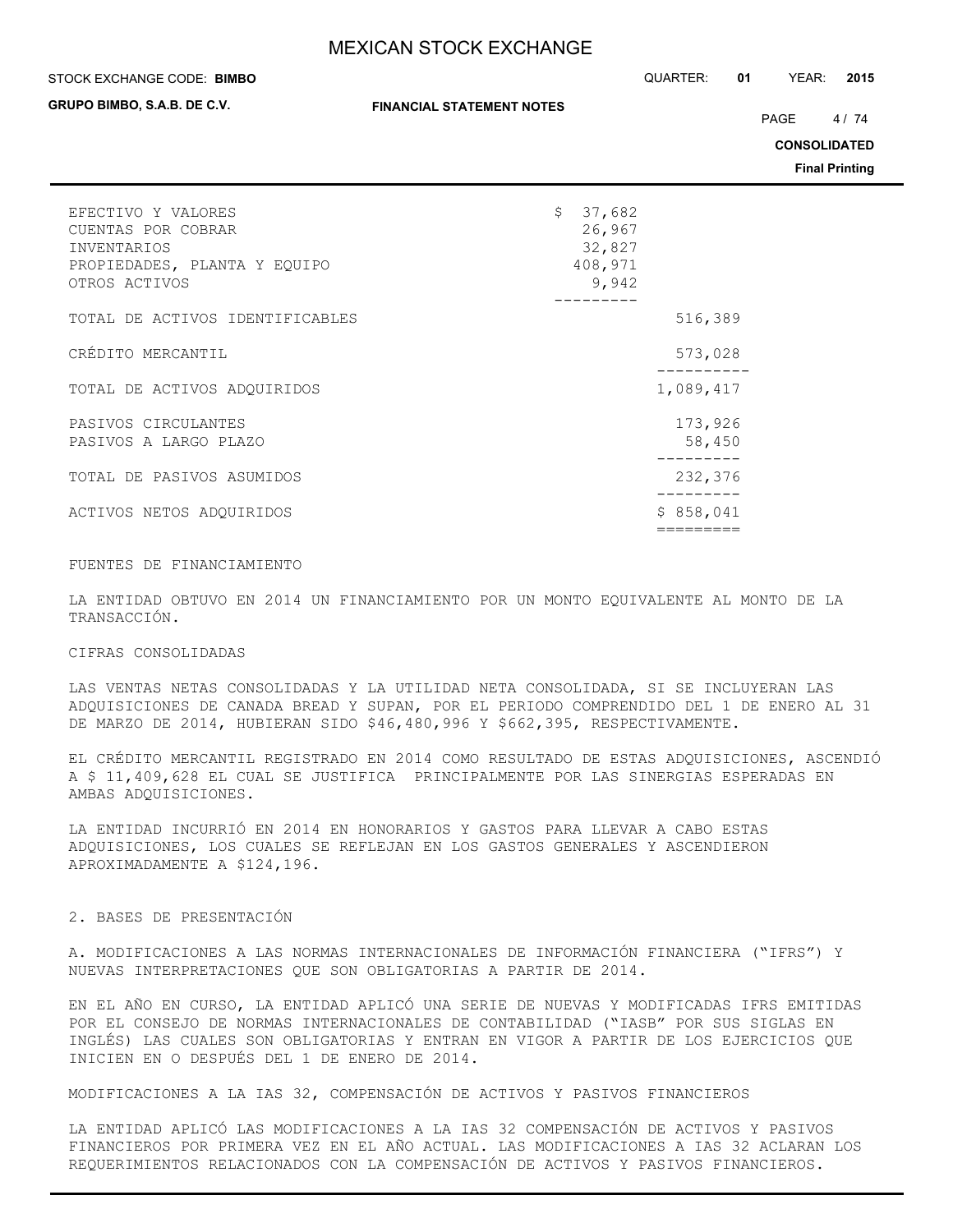**FINANCIAL STATEMENT NOTES**

STOCK EXCHANGE CODE: QUARTER: **01** YEAR: **2015 BIMBO**

**GRUPO BIMBO, S.A.B. DE C.V.**

PAGE 5/74

**CONSOLIDATED**

**Final Printing**

ESPECÍFICAMENTE, LAS MODIFICACIONES ACLARAN EL SIGNIFICADO DE 'ACTUALMENTE TIENE EL DERECHO LEGAL EFECTIVO DE COMPENSACIÓN' Y 'REALIZACIÓN Y LIQUIDACIÓN SIMULTÁNEA'.

DADO QUE LA ENTIDAD NO TIENE NINGÚN ACUERDO DE COMPENSACIÓN, LA APLICACIÓN DE LAS MODIFICACIONES NO TUVO NINGÚN EFECTO SIGNIFICATIVO EN LAS REVELACIONES O EN LOS SALDOS RECONOCIDOS EN LOS ESTADOS FINANCIEROS CONSOLIDADOS.

MODIFICACIONES A LA IAS 36 REVELACIONES DE MONTOS RECUPERABLES PARA ACTIVOS NO FINANCIEROS

LA ENTIDAD HA APLICADO LAS MODIFICACIONES A IAS 36 REVELACIONES DE MONTOS RECUPERABLES PARA ACTIVOS NO FINANCIEROS POR PRIMERA VEZ EN EL AÑO. LAS MODIFICACIONES A LA IAS 36 ELIMINAN LOS REQUERIMIENTOS DE REVELACIÓN DEL MONTO RECUPERABLE DE UNA UNIDAD GENERADORA DE EFECTIVO ("UGE") A LA CUAL SE LE HA ATRIBUIDO CRÉDITO MERCANTIL O ALGÚN OTRO ACTIVO INTANGIBLE DE VIDA INDEFINIDO, Y NO HA TENIDO DETERIORO O REVERSIÓN DE DETERIORO EN DICHA UGE. AÚN MÁS, LAS MODIFICACIONES INTRODUCEN REQUERIMIENTOS DE REVELACIONES ADICIONALES APLICABLES CUANDO EL MONTO RECUPERABLE DE UN ACTIVO O DE UNA UGE ES MEDIDO A VALOR RAZONABLE MENOS COSTO DE VENTA EN SITUACIONES CUANDO SE HA DETERMINADO DETERIORO O UNA REVERSIÓN DE DETERIORO. ESTAS NUEVAS REVELACIONES INCLUYEN LA JERARQUÍA DEL VALOR RAZONABLE, SUPUESTOS CLAVE Y TÉCNICAS DE VALUACIÓN UTILIZADAS CUANDO, CONFORME A LA IFRS 13 MEDICIÓN DEL VALOR RAZONABLE, SON NECESARIAS DICHAS.

LA APLICACIÓN DE ESTAS MODIFICACIONES NO HA TENIDO IMPACTO SIGNIFICATIVO SOBRE LAS REVELACIONES EN LOS ESTADOS FINANCIEROS CONSOLIDADOS.

MODIFICACIONES A IAS 39 RENOVACIÓN DE DERIVADOS Y CONTINUACIÓN DE CONTABILIDAD DE COBERTURAS

LA ENTIDAD APLICÓ LAS MODIFICACIONES A LA IAS 39 RENOVACIÓN DE DERIVADOS Y CONTINUACIÓN DE CONTABILIDAD DE COBERTURAS POR PRIMERA VEZ EN EL AÑO ACTUAL. LAS MODIFICACIONES A LA IAS 39 RELEVA DE LA OBLIGACIÓN DE SUSPENDER LA CONTABILIDAD DE COBERTURAS CUANDO EL DERIVADO DESIGNADO COMO INSTRUMENTO DE COBERTURA SEA RENOVADO EN DETERMINADAS CIRCUNSTANCIAS. LAS MODIFICACIONES TAMBIÉN ACLARAN QUE CUALQUIER CAMBIO EN EL VALOR RAZONABLE DEL DERIVADO DESIGNADO COMO INSTRUMENTO DE COBERTURA DERIVADO DE LA RENOVACIÓN DEBE SER INCLUIDO EN LA EVALUACIÓN Y MEDICIÓN DE EFECTIVIDAD DE LA COBERTURA.

DEBIDO A QUE LA ENTIDAD NO TIENE NINGÚN DERIVADO SUJETO A RENOVACIÓN, LA APLICACIÓN DE ESTAS MODIFICACIONES NO TUVIERON IMPACTO EN LAS REVELACIONES O EN LOS MONTOS RECONOCIDOS EN LOS ESTADOS FINANCIEROS CONSOLIDADOS.

INTERPRETACIÓN A LA IFRS ("IFRIC") 21 GRAVÁMENES

EN EL AÑO ACTUAL, LA ENTIDAD APLICÓ POR PRIMERA VEZ LA IFRIC 21 GRAVÁMENES QUE INDICA CUÁNDO DEBE RECONOCERSE UN PASIVO PARA PAGAR UN GRAVAMEN IMPUESTO POR UN GOBIERNO. LA INTERPRETACIÓN DEFINE LOS GRAVÁMENES Y ESPECIFICA QUE EL EVENTO QUE DA ORIGEN A LA OBLIGACIÓN Y AL PASIVO ES LA ACTIVIDAD QUE PROVOCA EL PAGO DEL GRAVAMEN, COMO SE IDENTIFIQUE EN LA LEGISLACIÓN APLICABLE. LA INTERPRETACIÓN ESTABLECE GUÍAS EN COMO CONTABILIZAR LOS DISTINTOS TIPOS DE GRAVÁMENES, EN PARTICULAR, ACLARA QUE NI LA OBLIGACIÓN ECONÓMICA NI LA BASE NEGOCIO EN MARCHA IMPLICA QUE UNA ENTIDAD TIENE UNA OBLIGACIÓN PRESENTE PARA PAGAR UN GRAVAMEN QUE SE ACTIVARÁ AL OPERAR EN UN PERIODO FUTURO.

LA APLICACIÓN DE ESTA INTERPRETACIÓN NO HA TENIDO IMPACTO SIGNIFICATIVO EN LAS REVELACIONES O EN LOS MONTOS RECONOCIDOS EN LOS ESTADOS FINANCIEROS CONSOLIDADOS.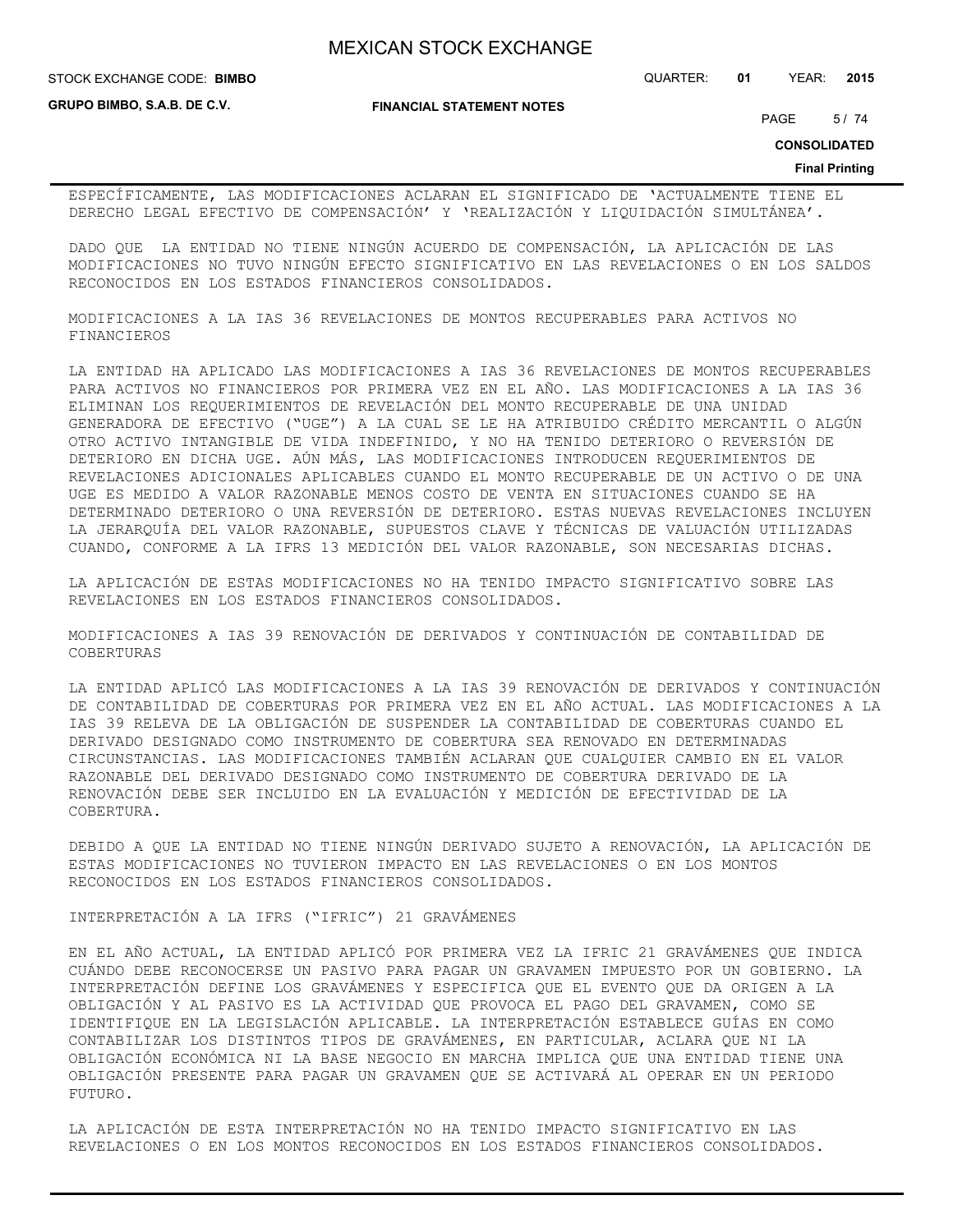**GRUPO BIMBO, S.A.B. DE C.V.**

**FINANCIAL STATEMENT NOTES**

STOCK EXCHANGE CODE: QUARTER: **01** YEAR: **2015 BIMBO**

PAGE 6/74

**CONSOLIDATED**

**Final Printing**

#### B. IFRS NUEVAS Y MODIFICADAS EMITIDAS PERO NO VIGENTES

LA ENTIDAD NO HA APLICADO LAS SIGUIENTES IFRS NUEVAS Y MODIFICADAS QUE HAN SIDO EMITIDAS PERO AÚN NO ESTÁN VIGENTES:

IFRS 9 INSTRUMENTOS FINANCIEROS (3) IFRS 15 **INGRESOS POR CONTRATOS CON**  CLIENTES (2) MODIFICACIONES A LA IAS 16 E IAS 38 ACLARACIÓN DE MÉTODOS DE DEPRECIACIÓN Y AMORTIZACIÓN ACEPTABLES (1)

(1) ENTRADA EN VIGOR PARA LOS PERÍODOS ANUALES QUE COMIENCEN A PARTIR DEL 1 DE ENERO DE 2016, SE PERMITE SU APLICACIÓN ANTICIPADA (2) ENTRADA EN VIGOR PARA LOS PERÍODOS ANUALES QUE COMIENCEN A PARTIR DEL 1 DE ENERO DE 2017, SE PERMITE SU APLICACIÓN ANTICIPADA (3) ENTRADA EN VIGOR PARA LOS PERÍODOS ANUALES QUE COMIENCEN A PARTIR DEL 1 DE ENERO DE 2018, SE PERMITE SU APLICACIÓN ANTICIPADA

## IFRS 9, INSTRUMENTOS FINANCIEROS

LA IFRS 9 EMITIDA EN NOVIEMBRE DE 2009 INTRODUCE NUEVOS REQUERIMIENTOS PARA LA CLASIFICACIÓN Y MEDICIÓN DE ACTIVOS FINANCIEROS. LA IFRS 9 FUE POSTERIORMENTE MODIFICADA EN OCTUBRE DE 2010 PARA INCLUIR REQUERIMIENTOS PARA LA CLASIFICACIÓN Y MEDICIÓN DE PASIVOS FINANCIEROS Y PARA SU BAJA, Y EN NOVIEMBRE DE 2013 PARA INCLUIR NUEVOS REQUERIMIENTOS GENERALES PARA CONTABILIDAD DE COBERTURAS. OTRAS MODIFICACIONES A LA IFRS 9 FUERON EMITIDAS EN JULIO DE 2014 PRINCIPALMENTE PARA INCLUIR A) REQUERIMIENTOS DE DETERIORO PARA ACTIVOS FINANCIEROS Y B) MODIFICACIONES LIMITADAS PARA LOS REQUERIMIENTOS DE CLASIFICACIÓN Y MEDICIÓN AL INTRODUCIR LA CATEGORÍA DE MEDICIÓN DE 'VALOR RAZONABLE A TRAVÉS DE OTROS RESULTADOS INTEGRALES' ("FVTOCI", POR SUS SIGLAS EN INGLÉS) PARA ALGUNOS INSTRUMENTOS SIMPLES DE DEUDA.

LOS PRINCIPALES REQUERIMIENTOS DE LA IFRS 9 SE DESCRIBEN A CONTINUACIÓN:

• LA IFRS 9 REQUIERE QUE TODOS LOS ACTIVOS FINANCIEROS RECONOCIDOS QUE ESTÉN DENTRO DEL ALCANCE DE IAS 39, INSTRUMENTOS FINANCIEROS: RECONOCIMIENTO Y MEDICIÓN SEAN MEDIDOS POSTERIORMENTE A COSTO AMORTIZADO O A VALOR RAZONABLE. ESPECÍFICAMENTE, LAS INVERSIONES DE DEUDA EN UN MODELO DE NEGOCIOS CUYO OBJETIVO ES COBRAR LOS FLUJOS DE EFECTIVO CONTRACTUALES Y QUE TENGAN FLUJOS DE EFECTIVO CONTRACTUALES QUE SEAN EXCLUSIVAMENTE PAGOS DE CAPITAL E INTERESES SOBRE EL CAPITAL EN CIRCULACIÓN GENERALMENTE SE MIDEN A COSTO AMORTIZADO AL FINAL DE LOS PERIODOS CONTABLES POSTERIORES. LOS INSTRUMENTOS DE DEUDA MANTENIDOS EN UN MODELO DE NEGOCIOS CUYO OBJETIVO ES ALCANZADO MEDIANTE LA COBRANZA DE LOS FLUJOS DE EFECTIVO Y LA VENTA DE ACTIVOS FINANCIEROS, Y QUE TENGAN TÉRMINOS CONTRACTUALES PARA LOS ACTIVOS FINANCIEROS QUE DAN ORIGEN A FECHAS ESPECÍFICAS PARA PAGOS ÚNICAMENTE DE PRINCIPAL E INTERESES DEL MONTO PRINCIPAL, SON MEDIDOS A FVTOCI. TODAS LAS DEMÁS INVERSIONES DE DEUDA Y DE CAPITAL SE MIDEN A SUS VALORES RAZONABLES AL FINAL DE LOS PERIODOS CONTABLES POSTERIORES. ADICIONALMENTE, BAJO IFRS 9, LAS COMPAÑÍAS PUEDEN HACER LA ELECCIÓN IRREVOCABLE DE PRESENTAR LOS CAMBIOS POSTERIORES EN EL VALOR RAZONABLE DE UNA INVERSIÓN DE CAPITAL (QUE NO ES MANTENIDA CON FINES DE NEGOCIACIÓN) EN OTROS RESULTADOS INTEGRALES, CON INGRESOS POR DIVIDENDOS GENERALMENTE RECONOCIDOS EN LA (PÉRDIDA) UTILIDAD NETA DEL AÑO.

• EN CUANTO A LOS PASIVOS FINANCIEROS DESIGNADOS A VALOR RAZONABLE A TRAVÉS DE RESULTADOS, LA IFRS 9 REQUIERE QUE EL MONTO DEL CAMBIO EN EL VALOR RAZONABLE DEL PASIVO FINANCIERO ATRIBUIBLE A CAMBIOS EN EL RIESGO DE CRÉDITO DE DICHO PASIVO SEA PRESENTADO EN OTROS RESULTADOS INTEGRALES, SALVO QUE EL RECONOCIMIENTO DE LOS EFECTOS DE LOS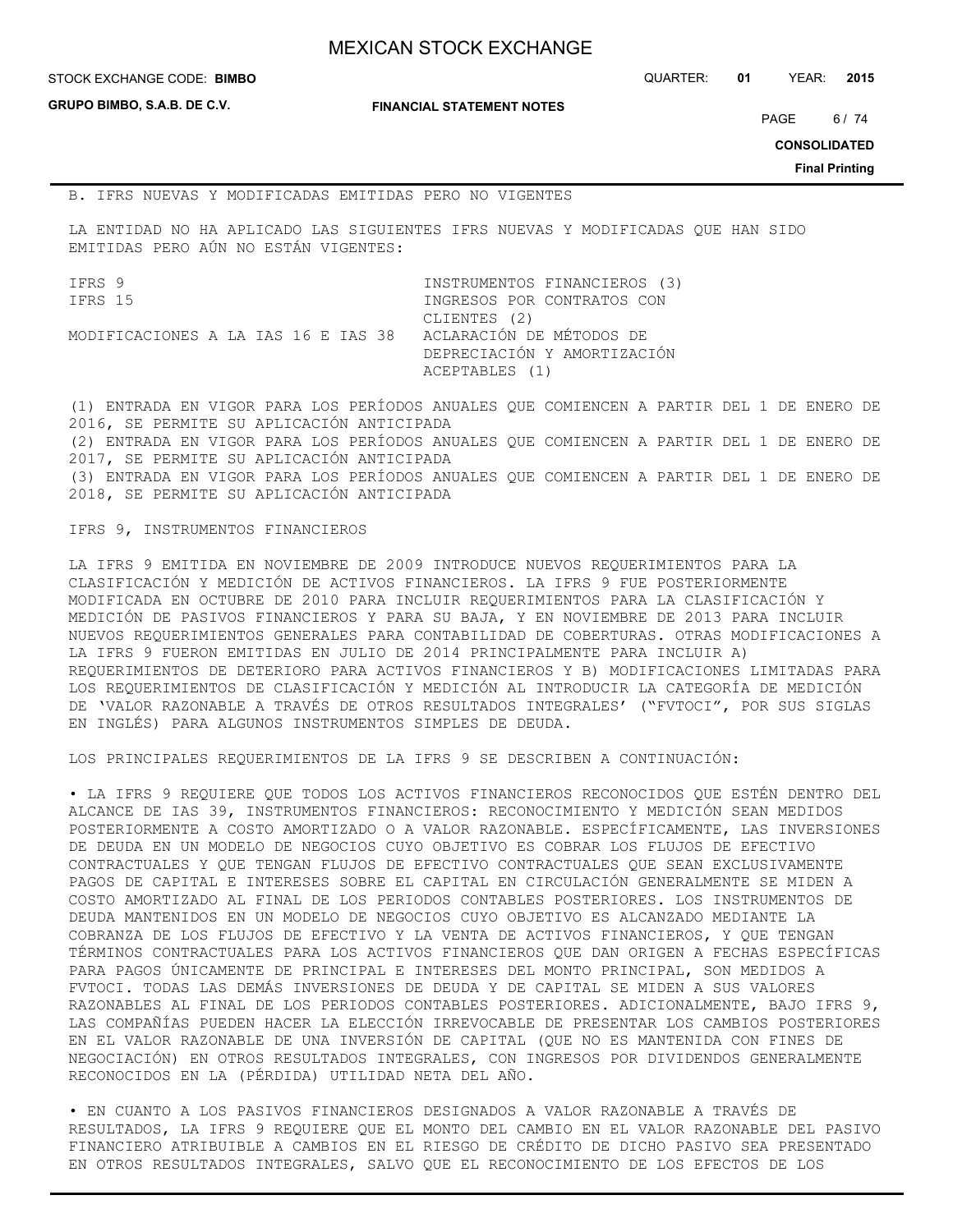STOCK EXCHANGE CODE: QUARTER: **01** YEAR: **2015 BIMBO**

**GRUPO BIMBO, S.A.B. DE C.V.**

**FINANCIAL STATEMENT NOTES**

PAGE 7/74

**CONSOLIDATED**

#### **Final Printing**

CAMBIOS EN EL RIESGO DE CRÉDITO DEL PASIVO QUE SEA RECONOCIDO EN OTROS RESULTADOS INTEGRALES CREARA O INCREMENTARA UNA DISCREPANCIA CONTABLE EN EL ESTADO DE RESULTADOS. LOS CAMBIOS EN EL VALOR RAZONABLE ATRIBUIBLES AL RIESGO DE CRÉDITO DEL PASIVO FINANCIERO NO SE RECLASIFICAN POSTERIORMENTE AL ESTADO DE RESULTADOS. ANTERIORMENTE, CONFORME A IAS 39, EL MONTO COMPLETO DEL CAMBIO EN EL VALOR RAZONABLE DEL PASIVO FINANCIERO DESIGNADO COMO A VALOR RAZONABLE A TRAVÉS DE RESULTADOS SE PRESENTABA EN EL ESTADO DE RESULTADOS.

• EN RELACIÓN CON EL DETERIORO DE ACTIVOS FINANCIEROS, LA IFRS 9 REQUIERE SEA UTILIZADO EL MODELO DE PÉRDIDAS CREDITICIAS ESPERADAS, EN LUGAR DE LAS PÉRDIDAS CREDITICIAS INCURRIDAS COMO LO INDICA LA IAS 39. EL MODELO DE PÉRDIDAS CREDITICIAS INCURRIDAS REQUIERE QUE LA ENTIDAD RECONOZCA EN CADA PERIODO DE REPORTE LAS PÉRDIDAS CREDITICIAS ESPERADAS Y LOS CAMBIOS EN EL RIESGO DE CRÉDITO DESDE EL RECONOCIMIENTO INICIAL. EN OTRAS PALABRAS, NO ES NECESARIO ESPERAR A QUE OCURRA UNA AFECTACIÓN EN LA CAPACIDAD CREDITICIA PARA RECONOCER LA PÉRDIDA.

• LOS REQUERIMIENTOS DE CONTABILIDAD DE COBERTURA TIENE TRES MECANISMOS DE CONTABILIDAD DE COBERTURAS DISPONIBLES ACTUALMENTE EN LA IAS 39. CONFORME A LA IFRS 9, SE HA INTRODUCIDO UNA MAYOR FLEXIBILIDAD PARA LOS TIPOS DE INSTRUMENTOS PARA CALIFICAR EN CONTABILIDAD DE COBERTURAS, ESPECÍFICAMENTE AMPLIANDO LOS TIPOS DE INSTRUMENTOS QUE CALIFICAN Y LOS TIPOS DE LOS COMPONENTES DE RIESGO DE PARTIDAS NO FINANCIERAS QUE SON ELEGIBLES PARA CONTABILIDAD DE COBERTURA. ADICIONALMENTE, LAS PRUEBAS DE EFECTIVIDAD HAN SIDO REVISADAS Y REMPLAZADAS CON EL CONCEPTO DE 'RELACIÓN ECONÓMICA'. EN ADELANTE NO SERÁ REQUERIDA LA EVALUACIÓN RETROSPECTIVA DE LA EFECTIVIDAD, Y SE HAN INTRODUCIDO REQUERIMIENTOS DE REVELACIONES MEJORADAS PARA LA ADMINISTRACIÓN DE RIESGOS DE LA ENTIDAD.

LA ADMINISTRACIÓN DE LA ENTIDAD ANTICIPA QUE LA APLICACIÓN DE LA IFRS 9 NO PUEDA TENER UN IMPACTO IMPORTANTE EN LOS MONTOS REPORTADOS CON RESPECTO A LOS ACTIVOS Y PASIVOS FINANCIEROS DE LA ENTIDAD. SIN EMBARGO, NO ES PRÁCTICO PROPORCIONAR UN ESTIMADO RAZONABLE DE DICHO EFECTO HASTA QUE SE HAYA COMPLETADO UNA REVISIÓN DETALLADA.

IFRS 15 INGRESOS DE CONTRATOS CON CLIENTES

EN MAYO DE 2014 SE EMITIÓ LA IFRS 15 QUE ESTABLECE UN SOLO MODELO INTEGRAL PARA SER UTILIZADO POR LAS ENTIDADES EN LA CONTABILIZACIÓN DE INGRESOS PROVENIENTES DE CONTRATOS CON CLIENTES. CUANDO ENTRE EN VIGOR LA IFRS 15 REMPLAZARÁ LAS GUÍAS DE RECONOCIMIENTO DE INGRESO ACTUALES INCLUIDAS EN LA IAS 18 INGRESOS, IAS 11 CONTRATOS DE CONSTRUCCIÓN, ASÍ COMO SUS INTERPRETACIONES.

EL PRINCIPIO BÁSICO DE LA IFRS 15 ES QUE UNA ENTIDAD DEBE RECONOCER LOS INGRESOS QUE REPRESENTEN LA TRANSFERENCIA PROMETIDA DE BIENES O SERVICIOS A LOS CLIENTES POR LOS MONTOS QUE REFLEJEN LAS CONTRAPRESTACIONES QUE LA ENTIDAD ESPERA RECIBIR A CAMBIO DE DICHOS BIENES O SERVICIOS. ESPECÍFICAMENTE, LA NORMA INTRODUCE UN ENFOQUE DE CINCO PASOS PARA RECONOCER LOS INGRESOS:

PASO 1: IDENTIFICACIÓN DEL CONTRATO O CONTRATOS CON EL CLIENTE PASO 2: IDENTIFICAR LAS OBLIGACIONES DE DESEMPEÑO EN EL CONTRATO; PASO 3: DETERMINAR EL PRECIO DE LA TRANSACCIÓN; PASO 4: ASIGNAR EL PRECIO DE LA TRANSACCIÓN A CADA OBLIGACIÓN DE DESEMPEÑO EN EL CONTRATO; PASO 5: RECONOCER EL INGRESO CUANDO LA ENTIDAD SATISFAGA LA OBLIGACIÓN DE DESEMPEÑO.

CONFORME A IFRS 15, UNA ENTIDAD RECONOCE EL INGRESO CUANDO SE SATISFACE LA OBLIGACIÓN ES DECIR, CUANDO EL 'CONTROL' DE LOS BIENES O LOS SERVICIOS SUBYACENTES DE LA OBLIGACIÓN DE DESEMPEÑO HA SIDO TRANSFERIDO AL CLIENTE. ASIMISMO SE HAN INCLUIDO GUÍAS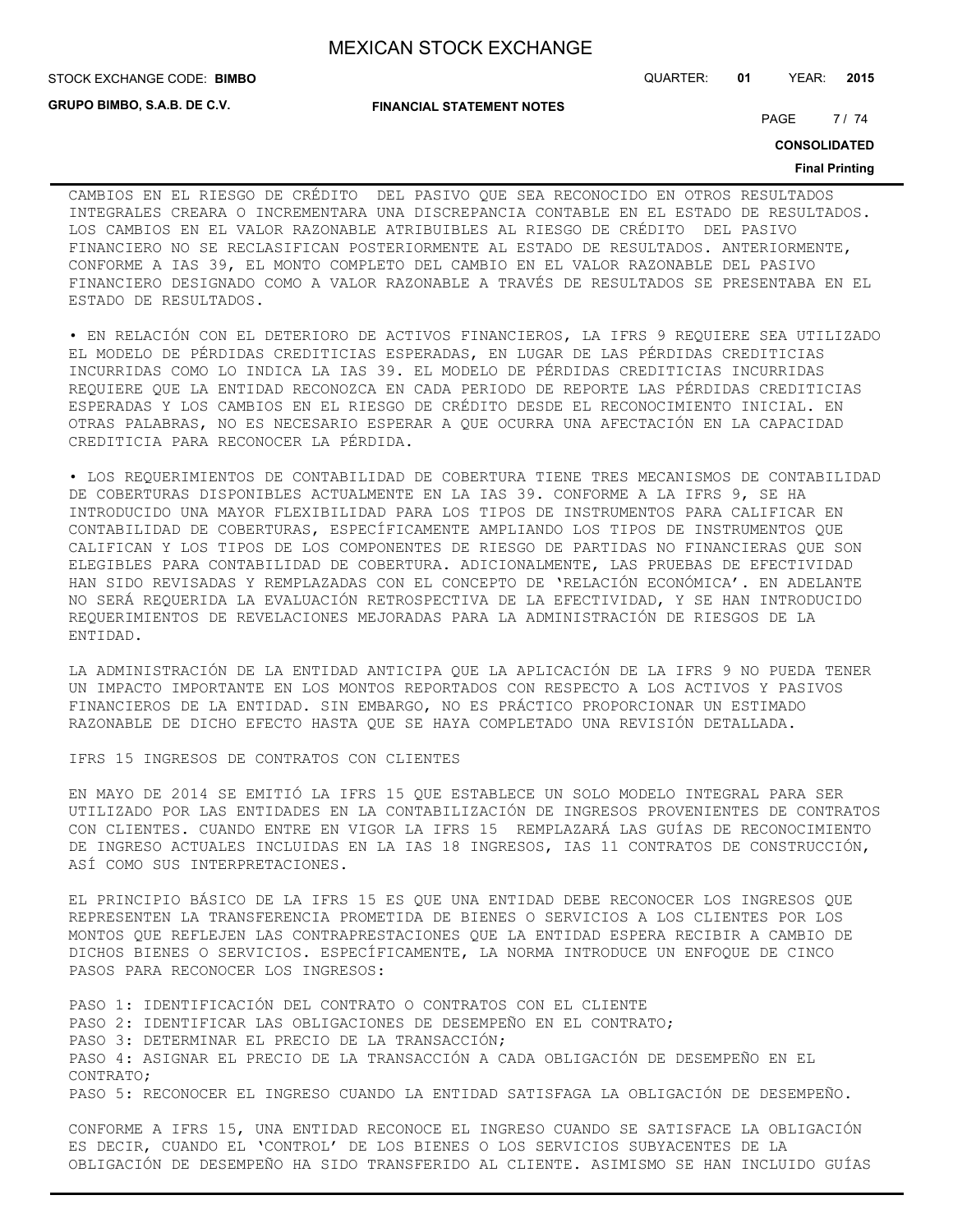STOCK EXCHANGE CODE: QUARTER: **01** YEAR: **2015 BIMBO**

**GRUPO BIMBO, S.A.B. DE C.V.**

**FINANCIAL STATEMENT NOTES**

PAGE 8/74

**CONSOLIDATED**

**Final Printing**

EN LA IFRS 15 PARA HACER FRENTE A SITUACIONES ESPECÍFICAS. ADEMÁS, SE INCREMENTA LA CANTIDAD DE REVELACIONES REQUERIDAS.

LA ADMINISTRACIÓN DE LA ENTIDAD ESTIMA QUE LA APLICACIÓN DE LA IFRS 15 EN EL FUTURO NO TENDRÁ UN EFECTO IMPORTANTE EN LOS MONTOS REPORTADOS Y REVELACIONES HECHAS EN LOS ESTADOS FINANCIEROS CONSOLIDADOS DE LA ENTIDAD.

MODIFICACIONES A LA IAS 16, IAS 38 MÉTODOS ACEPTABLES DE DEPRECIACIÓN Y AMORTIZACIÓN

LAS MODIFICACIONES A LA IAS 16 PROHÍBEN A LAS ENTIDADES USAR UN MÉTODO BASADO EN INGRESOS PARA LA DEPRECIACIÓN DE PROPIEDAD, PLANTA Y EQUIPO. LAS MODIFICACIONES A LA IAS 38 INTRODUCEN UNA PRESUNCIÓN REFUTABLE QUE LOS INGRESOS NO SON UNA BASE APROPIADA PARA AMORTIZAR UN ACTIVO INTANGIBLE. LA PRESUNCIÓN SOLAMENTE PUEDE SER REFUTADA EN LAS SIGUIENTES DOS CIRCUNSTANCIAS LIMITADAS:

A) CUANDO EL ACTIVO INTANGIBLE SE EXPRESA COMO UNA MEDIDA DEL INGRESO; O

B) CUANDO PUEDES SER DEMOSTRADO QUE LOS INGRESOS Y EL CONSUMO DE LOS BENEFICIOS ECONÓMICOS DEL INTANGIBLE ESTÁN ALTAMENTE CORRELACIONADOS.

LAS MODIFICACIONES APLICAN PROSPECTIVAMENTE PARA PERIODOS ANUALES QUE INICIAN EL 1 DE ENERO DE 2016 O POSTERIORMENTE. ACTUALMENTE LA ENTIDAD UTILIZA EL MÉTODO DE LÍNEA RECTA PARA LA DEPRECIACIÓN Y AMORTIZACIÓN DE SU PROPIEDAD, PLANTA Y EQUIPO Y ACTIVOS INTANGIBLES, RESPECTIVAMENTE. LA ADMINISTRACIÓN DE LA ENTIDAD CONSIDERA QUE EL MÉTODO DE LÍNEA RECTA ES EL MÉTODO MÁS APROPIADO PARA REFLEJAR EL CONSUMO DE LOS BENEFICIOS ECONÓMICOS INHERENTES EN LOS ACTIVOS RESPECTIVOS, POR LO TANTO, LA ADMINISTRACIÓN DE LA ENTIDAD NO ESTIMA QUE LA APLICACIÓN DE ESTAS MODIFICACIONES A LA IAS 16 E IAS 38 TENGAN EFECTOS IMPORTANTES EN LOS ESTADOS FINANCIEROS CONSOLIDADOS DE LA ENTIDAD.

C. ESTADOS CONSOLIDADOS DE RESULTADOS Y OTROS RESULTADOS INTEGRALES

LA ENTIDAD PRESENTA EL ESTADO DE RESULTADOS EN DOS ESTADOS: I) EL ESTADO CONSOLIDADO DE RESULTADOS, Y, II) EL ESTADO CONSOLIDADO DE RESULTADOS OTROS RESULTADOS INTEGRALES. LOS GASTOS EN EL ESTADO DE RESULTADOS SE PRESENTAN ATENDIENDO A SU FUNCIÓN, DEBIDO A QUE ESA ES LA PRÁCTICA DEL SECTOR AL QUE LA ENTIDAD PERTENECE, LA NATURALEZA DE ESOS GASTOS ESTÁ PRESENTADA EN LAS NOTAS. ADICIONALMENTE, LA ENTIDAD PRESENTA EL SUBTOTAL DE UTILIDAD DE OPERACIÓN, EL CUAL, AUN CUANDO NO ES REQUERIDO POR LAS IFRS, SE INCLUYE YA QUE CONTRIBUYE A UN MEJOR ENTENDIMIENTO DEL DESEMPEÑO ECONÓMICO Y FINANCIERO DE LA ENTIDAD.

# D. ESTADO DE FLUJOS DE EFECTIVO

LA ENTIDAD PRESENTA EL ESTADO DE FLUJOS DE EFECTIVO CONFORME AL MÉTODO INDIRECTO. CLASIFICA LOS INTERESES Y DIVIDENDOS COBRADOS EN LAS ACTIVIDADES DE INVERSIÓN, MIENTRAS QUE LOS INTERESES Y DIVIDENDOS PAGADOS SE PRESENTAN EN LAS ACTIVIDADES DE FINANCIAMIENTO.

#### 3. RESUMEN DE LAS PRINCIPALES POLÍTICAS CONTABLES

# A. DECLARACIÓN DE CUMPLIMIENTO

LOS ESTADOS FINANCIEROS CONSOLIDADOS ADJUNTOS CUMPLEN CON LAS NORMAS INTERNACIONALES DE INFORMACIÓN FINANCIERA ("IFRS", POR SUS SIGLAS EN INGLÉS) EMITIDAS POR EL CONSEJO DE NORMAS INTERNACIONALES DE CONTABILIDAD ("IASB", POR SUS SIGLAS EN INGLÉS).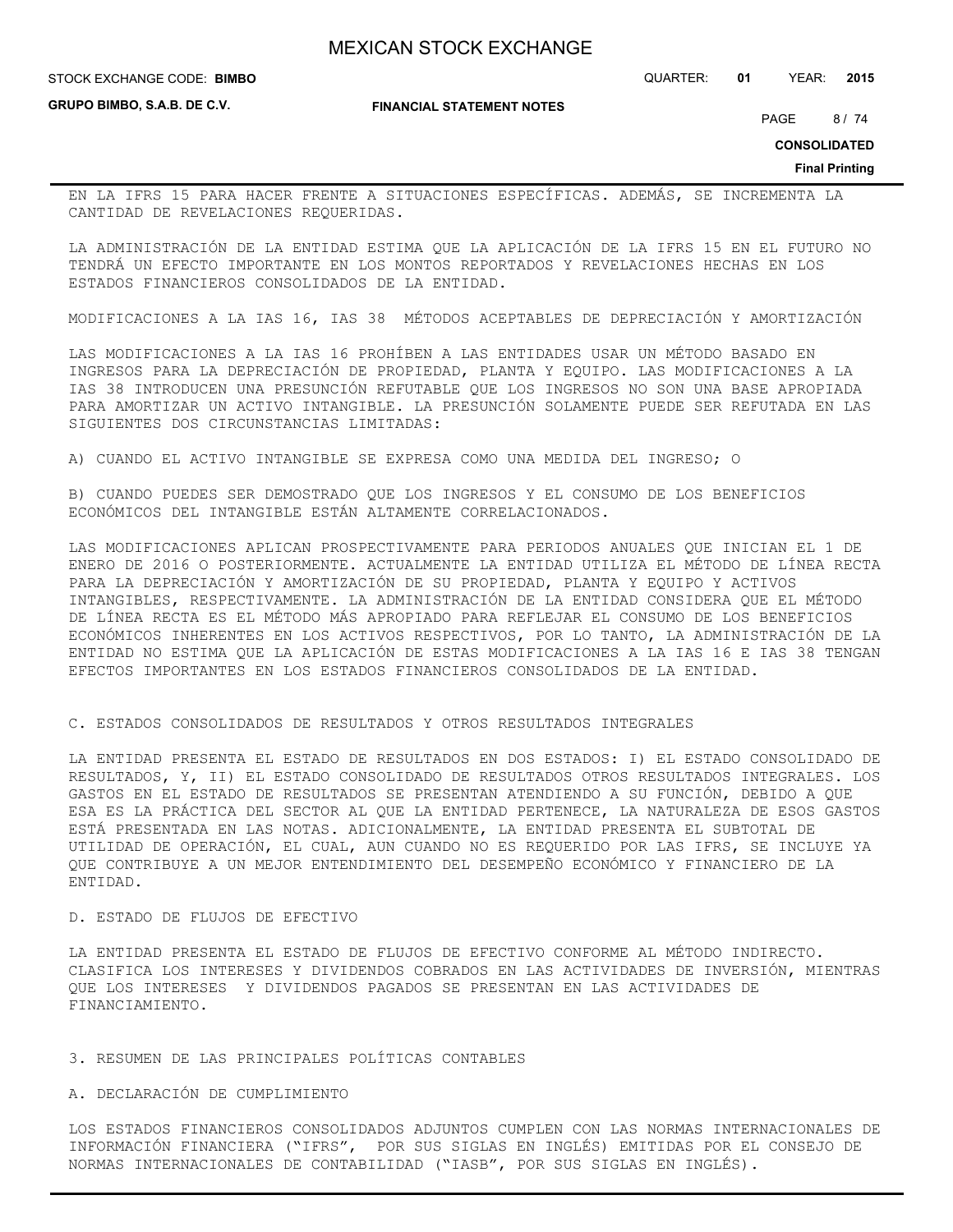## STOCK EXCHANGE CODE: QUARTER: **01** YEAR: **2015 BIMBO**

**GRUPO BIMBO, S.A.B. DE C.V.**

**FINANCIAL STATEMENT NOTES**

PAGE 9/74

**CONSOLIDATED**

**Final Printing**

## B. BASES DE MEDICIÓN

LOS ESTADOS FINANCIEROS CONSOLIDADOS DE LA ENTIDAD HAN SIDO PREPARADOS SOBRE UNA BASE DE COSTO HISTÓRICO, EXCEPTO POR CIERTOS INSTRUMENTOS FINANCIEROS QUE SE VALÚAN A SU VALOR RAZONABLE, COMO SE EXPLICA A MAYOR DETALLE EN LAS POLÍTICAS CONTABLES MÁS ADELANTE.

I. COSTO HISTÓRICO

EL COSTO HISTÓRICO GENERALMENTE SE BASA EN EL VALOR RAZONABLE DE LA CONTRAPRESTACIÓN ENTREGADA A CAMBIO DE ACTIVOS.

## II. VALOR RAZONABLE

EL VALOR RAZONABLE SE DEFINE COMO EL PRECIO QUE SE RECIBIRÍA POR VENDER UN ACTIVO O QUE SE PAGARÍA POR TRANSFERIR UN PASIVO EN UNA TRANSACCIÓN ORDENADA ENTRE PARTICIPANTES EN EL MERCADO A LA FECHA DE VALUACIÓN INDEPENDIENTEMENTE DE SI ESE PRECIO ES OBSERVABLE O ESTIMADO UTILIZANDO DIRECTAMENTE OTRA TÉCNICA DE VALUACIÓN. AL ESTIMAR EL VALOR RAZONABLE DE UN ACTIVO O UN PASIVO, LA ENTIDAD TIENE EN CUENTA LAS CARACTERÍSTICAS DEL ACTIVO O PASIVO, SI LOS PARTICIPANTES DEL MERCADO TOMARÍAN ESAS CARACTERÍSTICAS AL MOMENTO DE FIJAR EL PRECIO DEL ACTIVO O PASIVO EN LA FECHA DE MEDICIÓN. EL VALOR RAZONABLE PARA PROPÓSITOS DE MEDICIÓN Y / O REVELACIÓN DE ESTOS ESTADOS FINANCIEROS CONSOLIDADOS SE DETERMINA DE FORMA TAL, A EXCEPCIÓN DE LAS TRANSACCIONES CON PAGOS BASADOS EN ACCIONES QUE ESTÁN DENTRO DEL ALCANCE DE LA IFRS 2, LAS OPERACIONES DE ARRENDAMIENTO QUE ESTÁN DENTRO DEL ALCANCE DE LA IAS 17, Y LAS MODIFICACIONES QUE TIENEN ALGUNAS SIMILITUDES CON VALOR RAZONABLE, PERO NO ES UN VALOR RAZONABLE, TALES COMO EL VALOR NETO DE REALIZACIÓN DE LA IAS 2 O EL VALOR EN USO DE LA IAS 36.

ADEMÁS, PARA EFECTOS DE INFORMACIÓN FINANCIERA, LAS MEDICIONES DE VALOR RAZONABLE SE CLASIFICAN EN EL NIVEL 1, 2 O 3 CON BASE EN AL GRADO EN QUE SE INCLUYEN DATOS DE ENTRADA OBSERVABLES EN LAS MEDICIONES Y SU IMPORTANCIA EN LA DETERMINACIÓN DEL VALOR RAZONABLE EN SU TOTALIDAD, LAS CUALES SE DESCRIBEN DE LA SIGUIENTE MANERA:

\* NIVEL 1 SE CONSIDERAN PRECIOS DE COTIZACIÓN EN UN MERCADO ACTIVO PARA ACTIVOS O PASIVOS IDÉNTICOS;

\* NIVEL 2 DATOS DE ENTRADA OBSERVABLES DISTINTOS DE LOS PRECIOS DE COTIZACIÓN DEL NIVEL 1, SEA DIRECTA O INDIRECTAMENTE;

\* NIVEL 3 CONSIDERA DATOS DE ENTRADA NO OBSERVABLES.

LOS ESTADOS FINANCIEROS DE SUBSIDIARIAS EN LAS CUALES LA MONEDA FUNCIONAL ES LA MONEDA DE UNA ECONOMÍA HIPERINFLACIONARIAS SON PREPARADOS AL VALOR DE LA MONEDA AL CIERRE DEL PERIODO. AL 31 DE MARZO DE 2015 Y 2014, SOLO VENEZUELA CALIFICA COMO PAÍS HIPERINFLACIONARIO.

C. BASES DE CONSOLIDACIÓN DE ESTADOS FINANCIEROS

AL 31 DE MARZO DE 2015 Y 2014 LOS ESTADOS FINANCIEROS CONSOLIDADOS INCLUYEN LOS DE GRUPO BIMBO, S.A.B. DE C.V. Y LOS DE SUS SUBSIDIARIAS EN LAS QUE SE TIENE CONTROL, INCLUYENDO LAS ENTIDADES DE PROPÓSITO ESPECÍFICO ("EPE"). EL CONTROL SE OBTIENE CUANDO LA ENTIDAD:

• TIENE PODER SOBRE LA INVERSIÓN,

• ESTÁ EXPUESTA, O TIENE LOS DERECHOS, A LOS RENDIMIENTOS VARIABLES DERIVADOS DE SU PARTICIPACIÓN CON DICHA ENTIDAD, Y

• TIENE LA CAPACIDAD DE AFECTAR TALES RENDIMIENTOS A TRAVÉS DE SU PODER SOBRE LA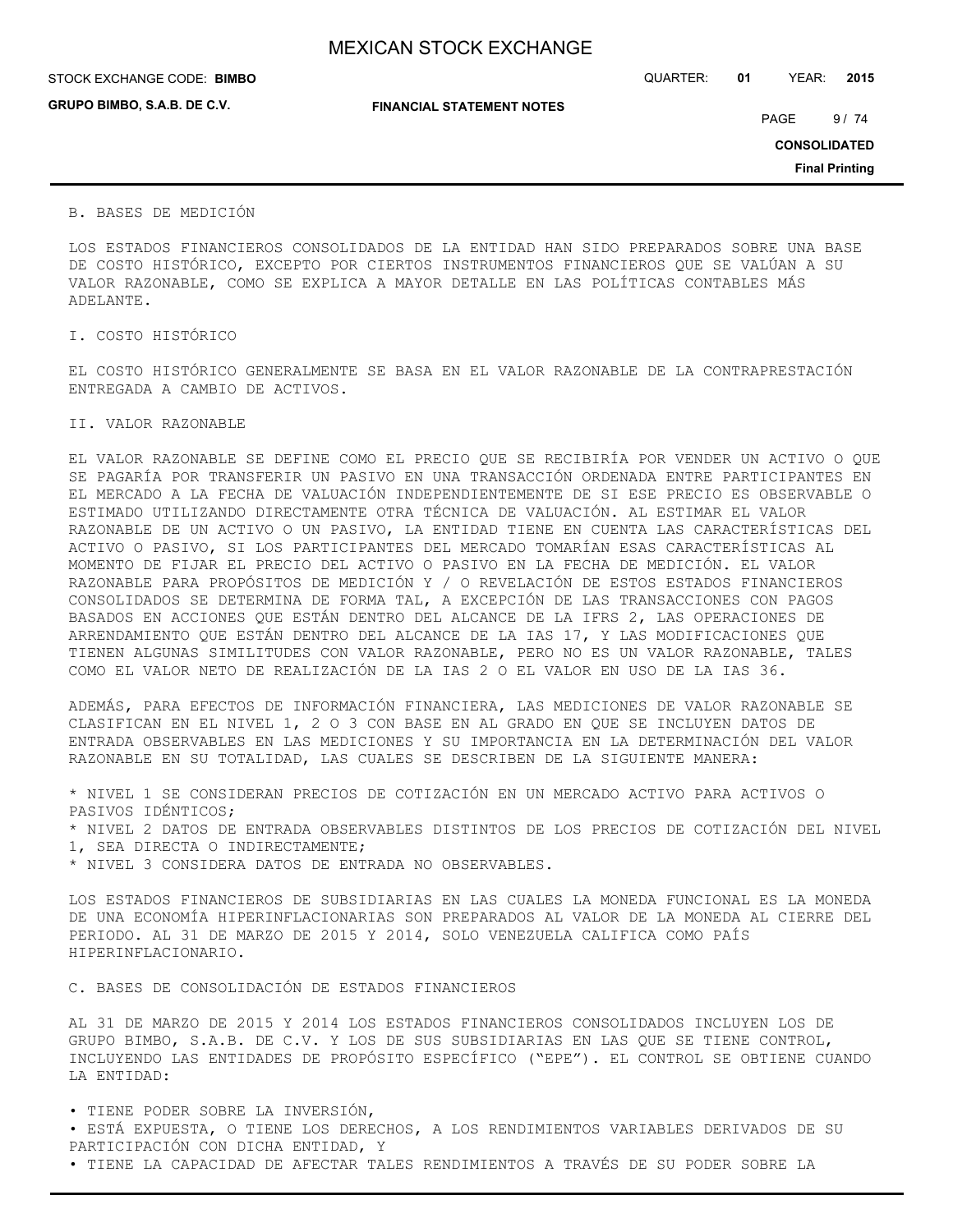| <b>MEXICAN STOCK EXCHANGE</b> |
|-------------------------------|
|-------------------------------|

STOCK EXCHANGE CODE: QUARTER: **01** YEAR: **2015 BIMBO**

**GRUPO BIMBO, S.A.B. DE C.V.**

**FINANCIAL STATEMENT NOTES**

PAGE 10 / 74

**CONSOLIDATED**

**Final Printing**

### ENTIDAD EN LA QUE INVIERTE.

LA ENTIDAD REEVALÚA SI CONTROLA UNA ENTIDAD SI LOS HECHOS Y CIRCUNSTANCIAS INDICAN QUE HAY CAMBIOS A UNO O MÁS DE LOS TRES ELEMENTOS DE CONTROL QUE SE LISTARON ANTERIORMENTE.

UNA EPE SE CONSOLIDA CUANDO SE CONTROLA, BASADO EN LA EVALUACIÓN DE LA SUSTANCIA DE LA RELACIÓN CON LA ENTIDAD Y EN LOS RIESGOS Y BENEFICIOS DE LA EPE. LAS SUBSIDIARIAS MÁS IMPORTANTES SE MUESTRAN A CONTINUACIÓN:

| SUBSIDIARIA              |     | % DE PARTICIPACIÓN | PAÍS           | ACTIVIDAD        |
|--------------------------|-----|--------------------|----------------|------------------|
|                          |     |                    |                | PRINCIPAL        |
| BIMBO, S. A. DE C. V.    |     | 97                 | MÉXICO         | PANIFICACIÓN     |
| BIMBO BAKERIES USA, INC. | 100 |                    | ESTADOS UNIDOS | PANIFICACIÓN     |
| CANADA BREAD, INC.       | 100 |                    | CANADÁ         | PANIFICACIÓN(1)  |
| BARCEL, S. A. DE C. V.   |     | 98                 | MÉXICO         | DULCES Y BOTANAS |
| BIMBO DO BRASIL, LTDA.   | 100 |                    | BRASIL         | PANIFICACIÓN     |

BIMBO, S.A.U. 100 ESPAÑA Y PORTUGAL PANIFICACIÓN

(1) CANADA BREAD FUE ADQUIRIDA EL 23 DE MAYO DE 2014, FECHA EN LA QUE LA ENTIDAD TOMÓ EL CONTROL.

LAS SUBSIDIARIAS SE CONSOLIDAN DESDE LA FECHA EN QUE SU CONTROL SE TRANSFIERE A LA ENTIDAD, Y SE DEJAN DE CONSOLIDAR DESDE LA FECHA EN LA QUE SE PIERDE EL CONTROL. LAS GANANCIAS Y PÉRDIDAS DE LAS SUBSIDIARIAS ADQUIRIDAS O VENDIDAS DURANTE EL AÑO SE INCLUYEN EN LOS ESTADOS CONSOLIDADOS DE RESULTADOS Y OTROS RESULTADOS INTEGRALES DESDE LA FECHA DE ADQUISICIÓN O HASTA LA FECHA DE VENTA, SEGÚN SEA EL CASO.

LA UTILIDAD Y CADA COMPONENTE DE LOS OTROS RESULTADOS INTEGRALES SE ATRIBUYEN A LAS PARTICIPACIONES CONTROLADORAS Y NO CONTROLADORAS. EL RESULTADO INTEGRAL SE ATRIBUYE A LAS PARTICIPACIONES CONTROLADORAS Y NO CONTROLADORAS AÚN SI DA LUGAR A UN DÉFICIT EN ÉSTAS ÚLTIMAS.

LOS SALDOS Y OPERACIONES IMPORTANTES ENTRE LAS ENTIDADES CONSOLIDADAS HAN SIDO ELIMINADOS EN ESTOS ESTADOS FINANCIEROS CONSOLIDADOS.

LOS CAMBIOS EN LAS INVERSIONES EN LAS SUBSIDIARIAS DE LA ENTIDAD QUE NO DEN LUGAR A UNA PÉRDIDA DE CONTROL SE REGISTRAN COMO TRANSACCIONES DE CAPITAL.

# D. COMBINACIÓN DE NEGOCIOS

LAS ADQUISICIONES DE NEGOCIOS SE CONTABILIZAN UTILIZANDO EL MÉTODO DE ADQUISICIÓN. LA CONTRAPRESTACIÓN TRANSFERIDA EN UNA COMBINACIÓN DE NEGOCIOS SE MIDE A VALOR RAZONABLE, EL CUAL SE CALCULA COMO LA SUMA DE LOS VALORES RAZONABLES DE LOS ACTIVOS TRANSFERIDOS POR LA ENTIDAD, MENOS LOS PASIVOS INCURRIDOS POR LA ENTIDAD CON LOS ANTERIORES PROPIETARIOS DE LA EMPRESA ADQUIRIDA Y LAS PARTICIPACIONES DE CAPITAL EMITIDAS POR LA ENTIDAD A CAMBIO DEL CONTROL SOBRE LA EMPRESA ADQUIRIDA A LA FECHA DE ADQUISICIÓN. LOS COSTOS RELACIONADOS CON LA ADQUISICIÓN GENERALMENTE SE RECONOCEN EN EL ESTADO DE RESULTADOS CONFORME SE INCURREN.

A LA FECHA DE ADQUISICIÓN, LOS ACTIVOS IDENTIFICABLES ADQUIRIDOS Y LOS PASIVOS ASUMIDOS SE RECONOCEN A VALOR RAZONABLE CON EXCEPCIÓN DE:

- IMPUESTOS DIFERIDOS ACTIVOS O PASIVOS Y ACTIVOS O PASIVOS RELACIONADOS CON BENEFICIOS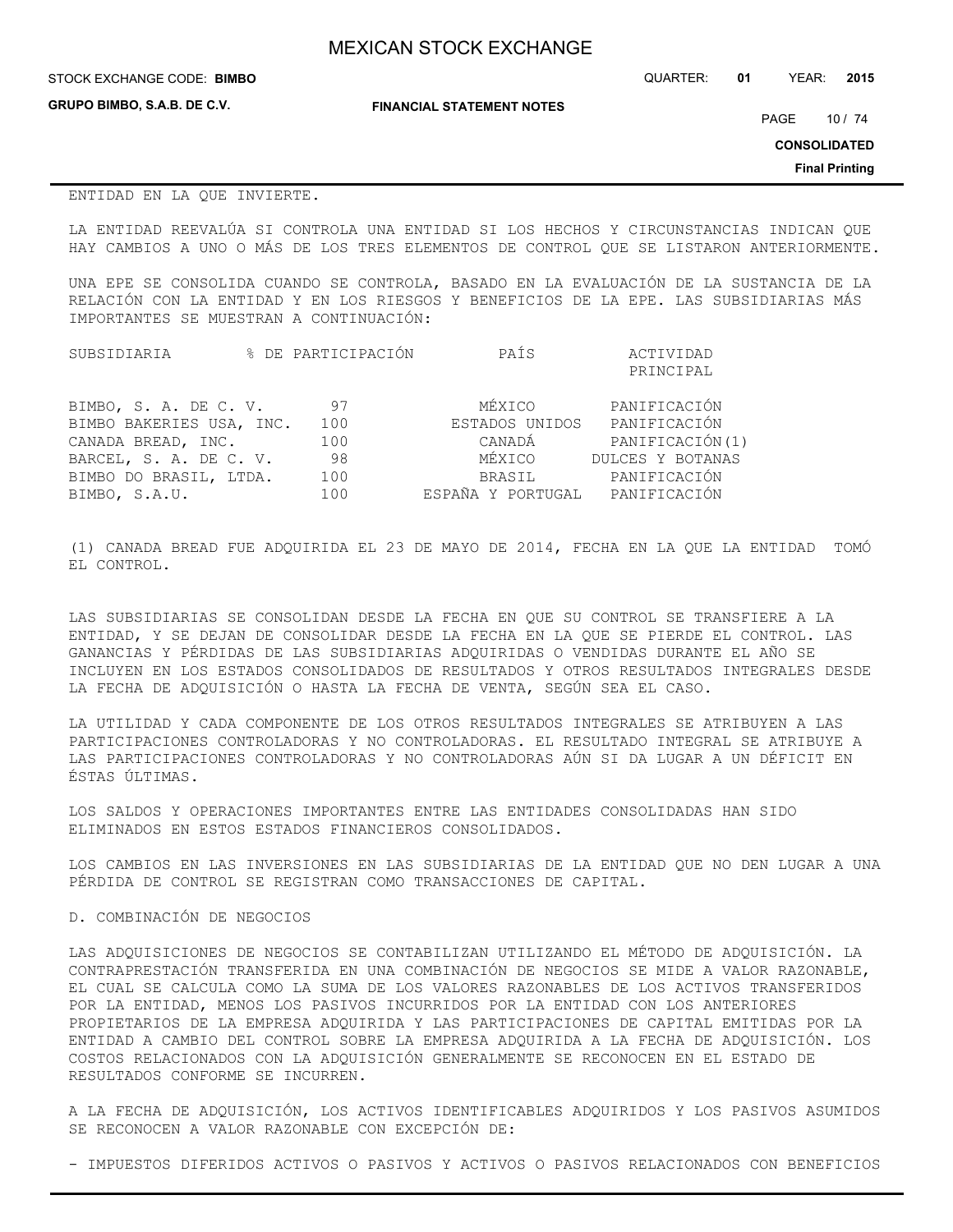**FINANCIAL STATEMENT NOTES**

STOCK EXCHANGE CODE: QUARTER: **01** YEAR: **2015 BIMBO**

**GRUPO BIMBO, S.A.B. DE C.V.**

PAGE 11 / 74

**CONSOLIDATED**

**Final Printing**

A EMPLEADOS, QUE SE RECONOCEN Y MIDEN DE CONFORMIDAD CON IAS 12 IMPUESTOS A LA UTILIDAD Y IAS 19 BENEFICIOS PARA EMPLEADOS, RESPECTIVAMENTE;

- PASIVOS O INSTRUMENTOS DE CAPITAL RELACIONADOS CON ACUERDOS DE PAGOS BASADOS EN ACCIONES DE LA EMPRESA ADQUIRIDA O ACUERDOS DE PAGOS BASADOS EN ACCIONES DE LA ENTIDAD CELEBRADOS PARA REEMPLAZAR ACUERDOS DE PAGOS BASADOS EN ACCIONES DE LA EMPRESA ADQUIRIDA QUE SE MIDEN DE CONFORMIDAD CON LA IFRS 2 PAGOS BASADOS EN ACCIONES A LA FECHA DE ADQUISICIÓN (AL 31 DE MARZO DE 2015 Y 2014 LA ENTIDAD NO TIENE PAGOS BASADOS EN ACCIONES);

- ACTIVOS (O UN GRUPO DE ACTIVOS PARA SU DISPOSICIÓN) QUE SE CLASIFICAN COMO MANTENIDOS PARA VENTA DE CONFORMIDAD CON LA IFRS 5 ACTIVOS NO CIRCULANTES CONSERVADOS PARA VENTA Y OPERACIONES DISCONTINUAS QUE SE MIDEN DE CONFORMIDAD CON DICHA NORMA.

EL CRÉDITO MERCANTIL SE MIDE COMO EL EXCESO DE LA SUMA DE LA CONTRAPRESTACIÓN TRANSFERIDA, EL MONTO DE CUALQUIER PARTICIPACIÓN NO CONTROLADORA EN LA EMPRESA ADQUIRIDA, Y EL VALOR RAZONABLE DE LA TENENCIA ACCIONARIA PREVIA DEL ADQUIRENTE EN LA EMPRESA ADQUIRIDA (SI HUBIERE) SOBRE EL NETO DE LOS MONTOS DE ACTIVOS ADQUIRIDOS IDENTIFICABLES Y PASIVOS ASUMIDOS A LA FECHA DE ADQUISICIÓN. SI DESPUÉS DE UNA REVALUACIÓN EL NETO DE LOS MONTOS DE ACTIVOS ADQUIRIDOS IDENTIFICABLES Y PASIVOS ASUMIDOS A LA FECHA DE ADQUISICIÓN EXCEDE LA SUMA DE LA CONTRAPRESTACIÓN TRANSFERIDA, EL MONTO DE CUALQUIER PARTICIPACIÓN NO CONTROLADORA EN LA EMPRESA ADQUIRIDA Y EL VALOR RAZONABLE DE LA TENENCIA ACCIONARIA PREVIA DEL ADQUIRENTE EN LA EMPRESA ADQUIRIDA (SI HUBIERE), EL EXCESO SE RECONOCE INMEDIATAMENTE EN EL ESTADO DE RESULTADOS COMO UNA GANANCIA POR COMPRA A PRECIO DE GANGA.

LAS PARTICIPACIONES NO CONTROLADORAS QUE SON PARTICIPACIONES ACCIONARIAS Y QUE OTORGAN A SUS TENEDORES UNA PARTICIPACIÓN PROPORCIONAL DE LOS ACTIVOS NETOS DE LA ENTIDAD EN CASO DE LIQUIDACIÓN, SE PUEDEN MEDIR INICIALMENTE YA SEA A VALOR RAZONABLE O AL VALOR DE LA PARTICIPACIÓN PROPORCIONAL DE LA PARTICIPACIÓN NO CONTROLADORA EN LOS MONTOS RECONOCIDOS DE LOS ACTIVOS NETOS IDENTIFICABLES DE LA EMPRESA ADQUIRIDA. LA OPCIÓN DE MEDICIÓN SE REALIZA EN CADA TRANSACCIÓN. OTROS TIPOS DE PARTICIPACIONES NO CONTROLADORAS SE MIDEN A VALOR RAZONABLE O, CUANDO APLIQUE, CON BASE EN LO ESPECIFICADO POR OTRA IFRS.

CUANDO LA CONTRAPRESTACIÓN TRANSFERIDA POR LA ENTIDAD EN UNA COMBINACIÓN DE NEGOCIOS INCLUYA ACTIVOS O PASIVOS RESULTANTES DE UN ACUERDO DE CONTRAPRESTACIÓN CONTINGENTE, LA CONTRAPRESTACIÓN CONTINGENTE SE MIDE A SU VALOR RAZONABLE A LA FECHA DE ADQUISICIÓN Y SE INCLUYE COMO PARTE DE LA CONTRAPRESTACIÓN TRANSFERIDA. LOS CAMBIOS EN EL VALOR RAZONABLE DE LA CONTRAPRESTACIÓN CONTINGENTE QUE CALIFICAN COMO AJUSTES DEL PERIODO DE MEDICIÓN SE AJUSTAN RETROSPECTIVAMENTE CON LOS CORRESPONDIENTES AJUSTES CONTRA CRÉDITO MERCANTIL. LOS AJUSTES DEL PERIODO DE MEDICIÓN SON AJUSTES QUE SURGEN DE LA INFORMACIÓN ADICIONAL OBTENIDA DURANTE EL 'PERIODO DE MEDICIÓN' (QUE NO PUEDE SER MAYOR A UN AÑO A PARTIR DE LA FECHA DE ADQUISICIÓN) SOBRE HECHOS Y CIRCUNSTANCIAS QUE EXISTIERON A LA FECHA DE ADQUISICIÓN.

EL TRATAMIENTO CONTABLE PARA CAMBIOS EN EL VALOR RAZONABLE DE LA CONTRAPRESTACIÓN CONTINGENTE QUE NO CALIFIQUEN COMO AJUSTES DEL PERIODO DE MEDICIÓN DEPENDE DE CÓMO SE CLASIFIQUE LA CONTRAPRESTACIÓN CONTINGENTE. LA CONTRAPRESTACIÓN CONTINGENTE QUE SE CLASIFIQUE COMO CAPITAL NO SE VUELVE A MEDIR EN FECHAS DE INFORME POSTERIORES Y SU POSTERIOR LIQUIDACIÓN SE CONTABILIZA DENTRO DEL CAPITAL. LA CONTRAPRESTACIÓN CONTINGENTE QUE SE CLASIFIQUE COMO UN ACTIVO O PASIVO SE VUELVE A MEDIR EN FECHAS DE INFORME POSTERIORES DE CONFORMIDAD CON IAS 39, O IAS 37, PROVISIONES, PASIVOS CONTINGENTES Y ACTIVOS CONTINGENTES, SEGÚN SEA APROPIADO, RECONOCIENDO LA CORRESPONDIENTE GANANCIA O PÉRDIDA EN EL ESTADO DE RESULTADOS.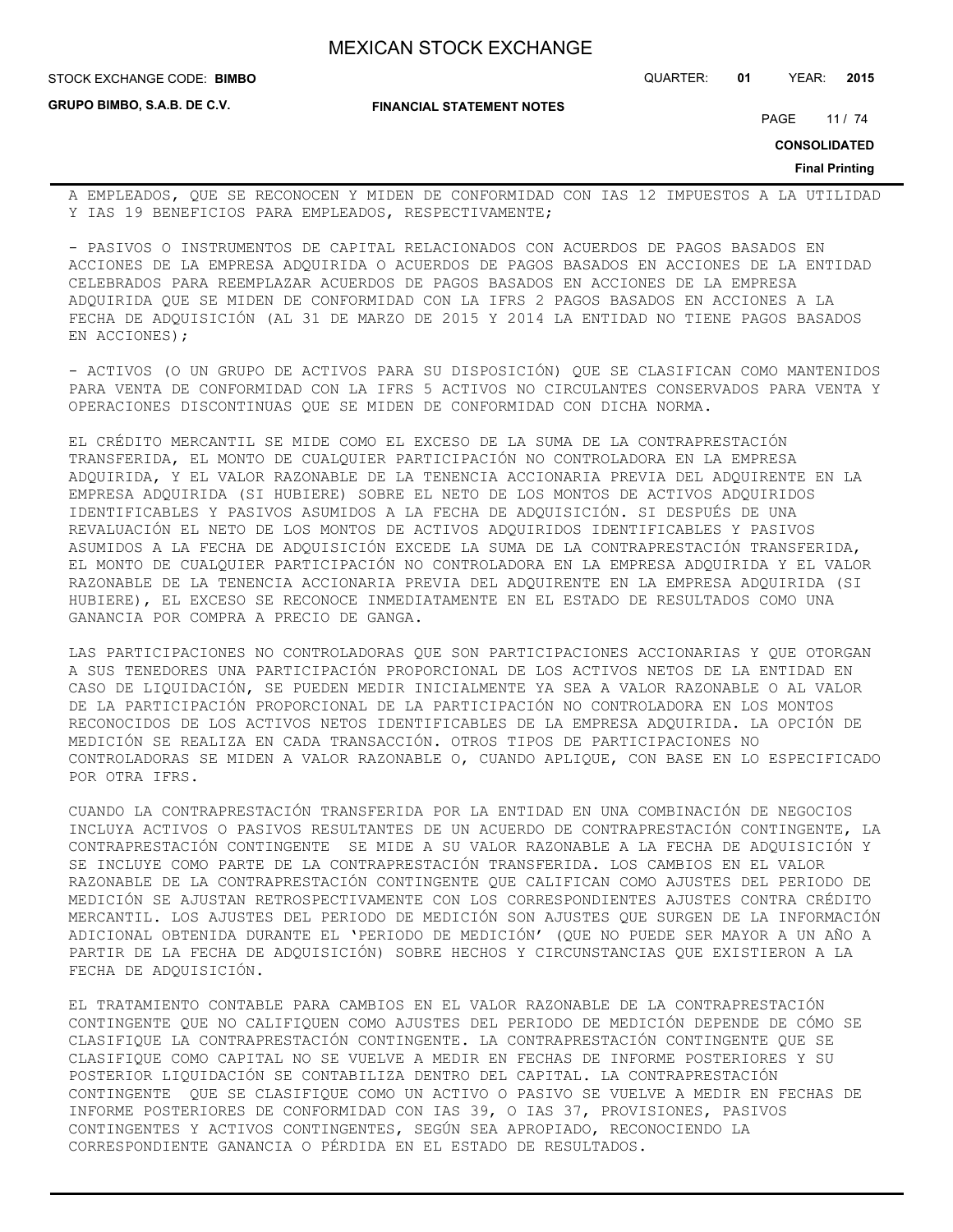**GRUPO BIMBO, S.A.B. DE C.V.**

**FINANCIAL STATEMENT NOTES**

STOCK EXCHANGE CODE: QUARTER: **01** YEAR: **2015 BIMBO**

PAGE 12 / 74

**CONSOLIDATED**

#### **Final Printing**

CUANDO UNA COMBINACIÓN DE NEGOCIOS SE LOGRA POR ETAPAS, LA PARTICIPACIÓN ACCIONARIA PREVIA DE LA ENTIDAD EN LA EMPRESA ADQUIRIDA SE REMIDE AL VALOR RAZONABLE A LA FECHA DE ADQUISICIÓN Y LA GANANCIA O PÉRDIDA RESULTANTE, SI HUBIERE, SE RECONOCE EN EL ESTADO DE RESULTADOS. LOS MONTOS QUE SURGEN DE PARTICIPACIONES EN LA EMPRESA ADQUIRIDA ANTES DE LA FECHA DE ADQUISICIÓN QUE HAN SIDO PREVIAMENTE RECONOCIDOS EN OTROS RESULTADOS INTEGRALES SE RECLASIFICAN AL ESTADO DE RESULTADOS CUANDO ESTE TRATAMIENTO SEA APROPIADO SI DICHA PARTICIPACIÓN SE ELIMINA.

SI EL TRATAMIENTO CONTABLE INICIAL DE UNA COMBINACIÓN DE NEGOCIOS ESTÁ INCOMPLETO AL FINAL DEL PERIODO DE INFORME EN EL QUE OCURRE LA COMBINACIÓN, LA ENTIDAD REPORTA MONTOS PROVISIONALES PARA LAS PARTIDAS CUYA CONTABILIZACIÓN ESTÉ INCOMPLETA. DICHOS MONTOS PROVISIONALES SE AJUSTAN DURANTE EL PERIODO DE MEDICIÓN (VER ARRIBA) O SE RECONOCEN ACTIVOS O PASIVOS ADICIONALES PARA REFLEJAR LA NUEVA INFORMACIÓN OBTENIDA SOBRE LOS HECHOS Y CIRCUNSTANCIAS QUE EXISTIERON A LA FECHA DE ADQUISICIÓN Y QUE, DE HABER SIDO CONOCIDOS, HUBIESEN AFECTADO A LOS MONTOS RECONOCIDOS A DICHA FECHA.

## E. ACTIVOS NO CIRCULANTES MANTENIDOS PARA SU VENTA

LOS ACTIVOS DE LARGA DURACIÓN Y LOS GRUPOS DE ACTIVOS EN DISPOSICIÓN SE CLASIFICAN COMO MANTENIDOS PARA SU VENTA SI SU VALOR EN LIBROS SERÁ RECUPERADO A TRAVÉS DE SU VENTA Y NO MEDIANTE SU USO CONTINUO. SE CONSIDERA QUE ESTA CONDICIÓN HA SIDO CUMPLIDA ÚNICAMENTE CUANDO LA VENTA ES ALTAMENTE PROBABLE Y EL ACTIVO (O GRUPO DE ACTIVOS EN DISPOSICIÓN) ESTÁ DISPONIBLE PARA SU VENTA INMEDIATA EN SU CONDICIÓN ACTUAL SUJETA ÚNICAMENTE A TÉRMINOS COMUNES DE VENTA DE DICHOS ACTIVOS. LA ADMINISTRACIÓN DEBE ESTAR COMPROMETIDA CON LA VENTA, MISMA QUE DEBE CALIFICAR PARA SU RECONOCIMIENTO COMO VENTA FINALIZADA DENTRO UN AÑO A PARTIR DE LA FECHA DE CLASIFICACIÓN.

EL ACTIVO DE LARGA DURACIÓN (Y LOS GRUPOS DE ACTIVOS EN DISPOSICIÓN) CLASIFICADOS COMO MANTENIDOS PARA LA VENTA SE VALÚAN AL MENOR ENTRE SU VALOR EN LIBROS Y EL VALOR RAZONABLE DE LOS ACTIVOS MENOS LOS COSTOS PARA SU VENTA.

F. RECONOCIMIENTO DE LOS EFECTOS DE LA INFLACIÓN

LOS EFECTOS DE LA INFLACIÓN SE RECONOCEN ÚNICAMENTE CUANDO LA MONEDA FUNCIONAL DE UNA ENTIDAD ES LA MONEDA DE UNA ECONOMÍA HIPERINFLACIONARIA. LA ECONOMÍA MEXICANA DEJÓ DE SER HIPERINFLACIONARIA EN 1999 Y, EN CONSECUENCIA, LOS EFECTOS INFLACIONARIOS FUERON RECONOCIDOS HASTA ESA FECHA, EXCEPTO POR LAS PROPIEDADES, PLANTA Y EQUIPO CUYA INFLACIÓN SE RECONOCIÓ HASTA 2007, COMO ESTÁ PERMITIDO POR LAS NORMAS DE INFORMACIÓN FINANCIERAS MEXICANAS ("NIF"), CONFORME A LAS REGLAS DE TRANSICIÓN A IFRS. EN EL 2014 Y 2013, LA OPERACIÓN EN VENEZUELA CALIFICÓ COMO HIPERINFLACIONARIO, EN RELACIÓN A LAS INFLACIONES DE LOS TRES EJERCICIOS ANUALES ANTERIORES Y POR LOS CUALES SE RECONOCIERON LOS EFECTOS DE LA INFLACIÓN. DICHOS EFECTOS NO SON MATERIALES PARA LA SITUACIÓN FINANCIERA, DESEMPEÑO O FLUJOS DE EFECTIVO DE LA ENTIDAD.

#### G. ARRENDAMIENTOS

LOS ARRENDAMIENTOS SE CLASIFICAN COMO FINANCIEROS CUANDO LOS TÉRMINOS DEL ARRENDAMIENTO TRANSFIEREN SUSTANCIALMENTE A LOS ARRENDATARIOS TODOS LOS RIESGOS Y BENEFICIOS INHERENTES A LA PROPIEDAD. TODOS LOS DEMÁS ARRENDAMIENTOS SE CLASIFICAN COMO OPERATIVOS.

## - LA ENTIDAD COMO ARRENDATARIO

LOS ACTIVOS QUE SE MANTIENEN BAJO ARRENDAMIENTOS FINANCIEROS SE RECONOCEN COMO ACTIVOS DE LA ENTIDAD A SU VALOR RAZONABLE, AL INICIO DEL ARRENDAMIENTO, O SI ÉSTE ES MENOR, AL VALOR PRESENTE DE LOS PAGOS MÍNIMOS DEL ARRENDAMIENTO. EL PASIVO CORRESPONDIENTE AL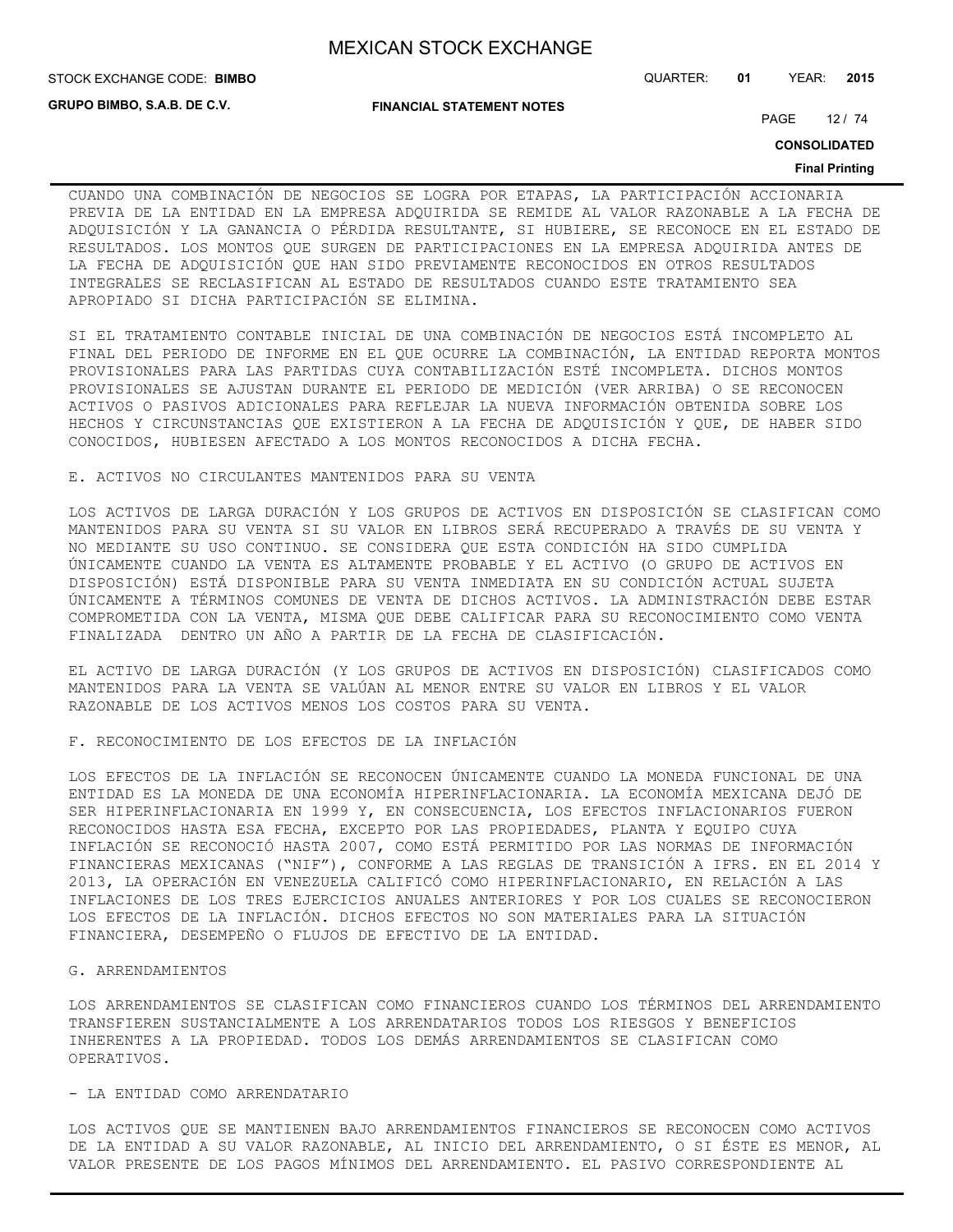**STOCK EXCHANGE CODE: BIMBO** 

**GRUPO BIMBO, S.A.B. DE C.V.**

**FINANCIAL STATEMENT NOTES**

STOCK EXCHANGE CODE: QUARTER: **01** YEAR: **2015**

PAGE 13 / 74

**CONSOLIDATED**

**Final Printing**

ARRENDADOR SE INCLUYE EN EL ESTADO DE POSICIÓN FINANCIERA COMO UN PASIVO POR ARRENDAMIENTO FINANCIERO.

LOS PAGOS POR ARRENDAMIENTO SE DISTRIBUYEN ENTRE LOS GASTOS FINANCIEROS Y LA REDUCCIÓN DE LAS OBLIGACIONES POR ARRENDAMIENTO A FIN DE ALCANZAR UNA TASA DE INTERÉS CONSTANTE SOBRE EL SALDO REMANENTE DEL PASIVO. LOS GASTOS FINANCIEROS SE CARGAN DIRECTAMENTE A RESULTADOS, A MENOS QUE PUEDAN SER DIRECTAMENTE ATRIBUIBLES A ACTIVOS CALIFICABLES, EN CUYO CASO SE CAPITALIZAN CONFORME A LA POLÍTICA CONTABLE DE LA ENTIDAD PARA LOS COSTOS POR PRÉSTAMOS (VER NOTA 3.I). LAS RENTAS CONTINGENTES SE RECONOCEN COMO GASTOS EN LOS PERIODOS EN LOS QUE SE INCURREN.

LOS PAGOS POR RENTAS DE ARRENDAMIENTOS OPERATIVOS SE CARGAN A RESULTADOS EMPLEANDO EL MÉTODO DE LÍNEA RECTA, DURANTE EL PLAZO CORRESPONDIENTE AL ARRENDAMIENTO.

H. TRANSACCIONES EN MONEDA EXTRANJERA

AL PREPARAR LOS ESTADOS FINANCIEROS DE CADA SUBSIDIARIA, LAS TRANSACCIONES EN MONEDA DISTINTA A LA MONEDA FUNCIONAL DE LA ENTIDAD (MONEDA EXTRANJERA) SE RECONOCEN UTILIZANDO EL TIPO DE CAMBIO VIGENTE EN LAS FECHAS EN QUE SE EFECTÚAN LAS OPERACIONES. AL FINAL DE CADA PERIODO, LAS PARTIDAS MONETARIAS DENOMINADAS EN MONEDA EXTRANJERA SE CONVIERTEN AL TIPO DE CAMBIO DE CIERRE. LAS PARTIDAS NO MONETARIAS REGISTRADAS A VALOR RAZONABLE, DENOMINADAS EN MONEDA EXTRANJERA, SE RECONVIERTEN A LOS TIPOS DE CAMBIO VIGENTES A LA FECHA EN QUE SE DETERMINÓ EL VALOR RAZONABLE. LAS PARTIDAS NO-MONETARIAS QUE SE CALCULAN EN TÉRMINOS DE COSTO HISTÓRICO, EN MONEDA EXTRANJERA, NO SE RECONVIERTEN.

LAS DIFERENCIAS EN TIPO DE CAMBIO SE RECONOCEN EN LOS RESULTADOS DEL PERIODO, EXCEPTO POR:

- DIFERENCIAS EN TIPO DE CAMBIO PROVENIENTES DE PRÉSTAMOS DENOMINADOS EN MONEDAS EXTRANJERAS RELACIONADOS CON LOS ACTIVOS EN CONSTRUCCIÓN PARA SU USO PRODUCTIVO FUTURO, LAS CUALES SE INCLUYEN EN EL COSTO DE DICHOS ACTIVOS CUANDO SE CONSIDERAN COMO UN AJUSTE A LOS COSTOS POR INTERESES SOBRE DICHOS PRÉSTAMOS DENOMINADOS EN MONEDAS EXTRANJERAS;

- DIFERENCIAS EN TIPO DE CAMBIO PROVENIENTE DE TRANSACCIONES RELACIONADAS CON COBERTURAS DE RIESGOS DE TIPO DE CAMBIO (VER NOTA 12);

- DIFERENCIAS EN TIPO DE CAMBIO PROVENIENTES DE PARTIDAS MONETARIAS POR COBRAR O POR PAGAR A UNA OPERACIÓN EXTRANJERA CUYA LIQUIDACIÓN NO ESTÁ PLANEADA NI ES POSIBLE REALIZAR EL PAGO (FORMANDO ASÍ PARTE DE LA INVERSIÓN NETA EN LA OPERACIÓN EXTRANJERA), LAS CUALES SE RECONOCEN INICIALMENTE EN OTROS RESULTADOS INTEGRALES Y SE RECLASIFICAN DESDE EL CAPITAL CONTABLE A RESULTADOS EN REEMBOLSO DE LAS PARTIDAS MONETARIAS.

PARA FINES DE LA PRESENTACIÓN DE LOS ESTADOS FINANCIEROS CONSOLIDADOS, LOS ACTIVOS Y PASIVOS EN MONEDA EXTRANJERA DE LA ENTIDAD SE EXPRESAN EN PESOS MEXICANOS, UTILIZANDO LOS TIPOS DE CAMBIO VIGENTES AL FINAL DEL PERIODO. LAS PARTIDAS DE INGRESOS Y GASTOS SE CONVIERTEN A LOS TIPOS DE CAMBIO PROMEDIO VIGENTES DEL PERIODO, A MENOS QUE ÉSTOS FLUCTÚEN EN FORMA SIGNIFICATIVA, EN CUYO CASO SE UTILIZAN LOS TIPOS DE CAMBIO A LA FECHA EN QUE SE EFECTÚAN LAS TRANSACCIONES. LAS DIFERENCIAS EN TIPO DE CAMBIO QUE SURJAN, DADO EL CASO, SE RECONOCEN EN LOS OTROS RESULTADOS INTEGRALES Y SON ACUMULADAS EN EL CAPITAL CONTABLE (ATRIBUIDAS A LAS PARTICIPACIONES NO CONTROLADORAS CUANDO SEA APROPIADO).

EN LA VENTA DE UNA OPERACIÓN EXTRANJERA (ES DECIR, VENTA DE TODA LA PARTICIPACIÓN DE LA ENTIDAD EN UNA OPERACIÓN EXTRANJERA, O UNA DISPOSICIÓN QUE INVOLUCRE UNA PÉRDIDA DE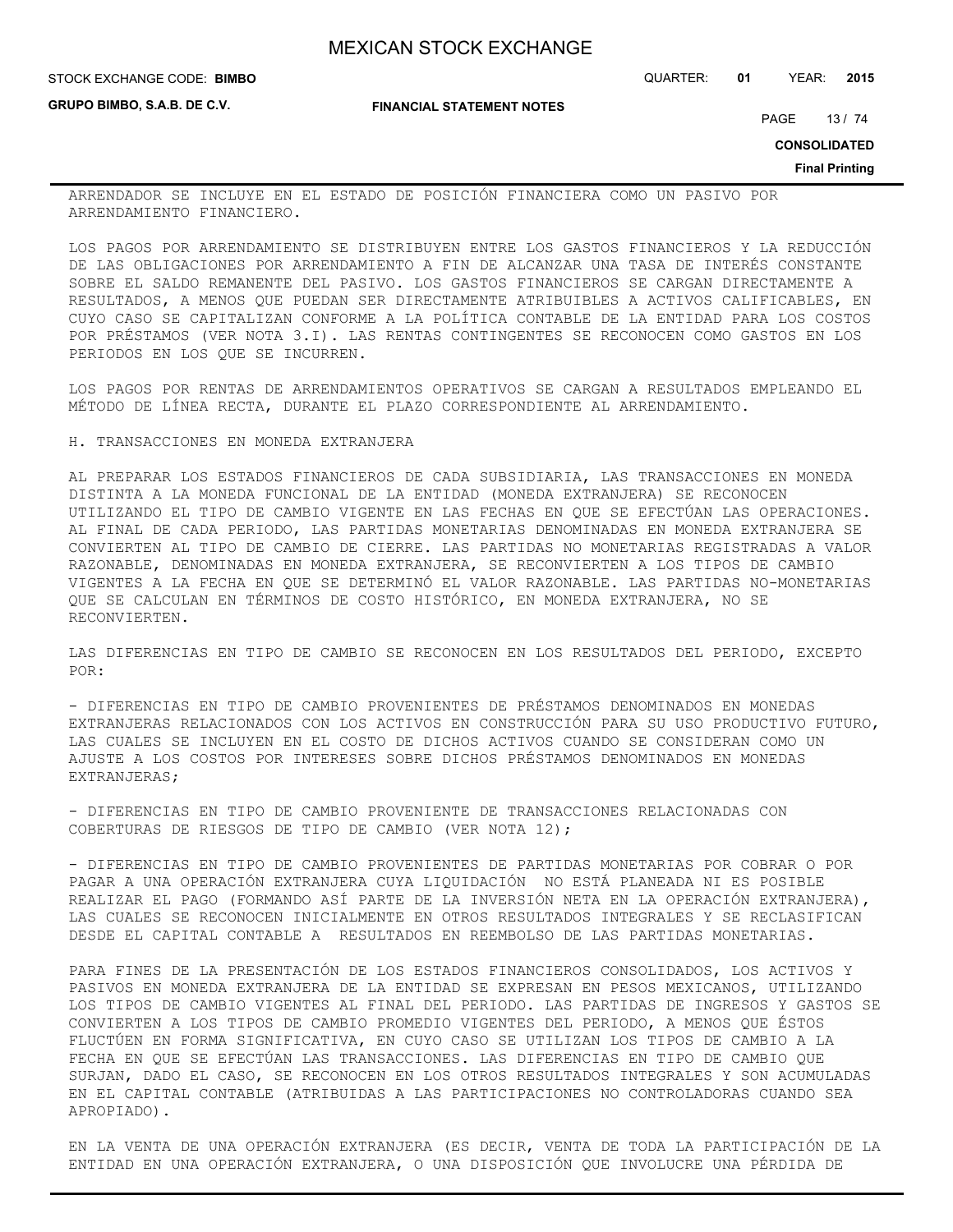STOCK EXCHANGE CODE: QUARTER: **01** YEAR: **2015 BIMBO**

**GRUPO BIMBO, S.A.B. DE C.V.**

**FINANCIAL STATEMENT NOTES**

PAGE 14 / 74

**CONSOLIDATED**

#### **Final Printing**

CONTROL EN LA SUBSIDIARIA QUE INCLUYA UNA OPERACIÓN EXTRANJERA, PÉRDIDA DE CONTROL CONJUNTO SOBRE UNA ENTIDAD CONTROLADA CONJUNTAMENTE QUE INCLUYA UNA OPERACIÓN EXTRANJERA, O PÉRDIDA DE LA INFLUENCIA SIGNIFICATIVA SOBRE UNA ASOCIADA QUE INCLUYE UNA OPERACIÓN EXTRANJERA), TODAS LAS DIFERENCIAS EN TIPO DE CAMBIO ACUMULADAS RELACIONADAS CON ESA OPERACIÓN ATRIBUIBLES A LA ENTIDAD SE RECLASIFICAN A LOS RESULTADOS. CUALQUIER DIFERENCIA EN CAMBIOS QUE HAYA SIDO PREVIAMENTE ATRIBUIDA A LAS PARTICIPACIONES NO CONTROLADORAS SE DA DE BAJA, PERO SIN RECLASIFICARLA A LOS RESULTADOS.

LOS AJUSTES CORRESPONDIENTES AL CRÉDITO MERCANTIL Y EL VALOR RAZONABLE GENERADOS EN LA ADQUISICIÓN DE UNA OPERACIÓN EN EL EXTRANJERO SE CONSIDERAN COMO ACTIVOS Y PASIVOS DE DICHA OPERACIÓN Y SE CONVIERTEN AL TIPO DE CAMBIO VIGENTE AL CIERRE. LAS DIFERENCIAS DE CAMBIO RESULTANTES SE RECONOCEN EN OTROS RESULTADOS INTEGRALES.

## I. EFECTIVO Y EQUIVALENTES DE EFECTIVO

CONSISTEN PRINCIPALMENTE EN DEPÓSITOS BANCARIOS EN CUENTAS DE CHEQUES E INVERSIONES EN VALORES A CORTO PLAZO, DE GRAN LIQUIDEZ, FÁCILMENTE CONVERTIBLES EN EFECTIVO, CON VENCIMIENTO HASTA DE TRES MESES A PARTIR DE SU FECHA DE ADQUISICIÓN Y SUJETOS A RIESGOS POCO SIGNIFICATIVOS DE CAMBIOS EN VALOR. EL EFECTIVO SE PRESENTA A VALOR NOMINAL Y LOS EQUIVALENTES SE VALÚAN A SU VALOR RAZONABLE; LAS FLUCTUACIONES EN SU VALOR SE RECONOCEN EN RESULTADOS (VER ACTIVOS FINANCIEROS ABAJO). LOS EQUIVALENTES DE EFECTIVO ESTÁN REPRESENTADOS PRINCIPALMENTE POR INVERSIONES EN INSTRUMENTOS DE DEUDA GUBERNAMENTAL CON VENCIMIENTO DIARIO.

## J. ACTIVOS FINANCIEROS

LOS ACTIVOS FINANCIEROS SE CLASIFICAN DENTRO DE LAS SIGUIENTES CATEGORÍAS: "ACTIVOS FINANCIEROS A VALOR RAZONABLE CON CAMBIOS EN RESULTADOS" ("FVTPL", POR SUS SIGLAS EN INGLÉS), "COSTO AMORTIZADO", "INVERSIONES CONSERVADAS AL VENCIMIENTO", "ACTIVOS FINANCIEROS DISPONIBLES PARA SU VENTA" ("AFS", POR SUS SIGLAS EN INGLÉS) Y "PRÉSTAMOS Y CUENTAS POR COBRAR". LA CLASIFICACIÓN DEPENDE DE LA NATURALEZA Y PROPÓSITO DE LOS ACTIVOS FINANCIEROS Y SE DETERMINA AL MOMENTO DE SU RECONOCIMIENTO INICIAL. TODAS LAS COMPRAS O VENTAS DE ACTIVOS FINANCIEROS REALIZADOS DE FORMA HABITUAL SE RECONOCEN Y ELIMINAN CON BASE EN LA FECHA DE NEGOCIACIÓN. LAS COMPRAS O VENTAS REALIZADAS DE FORMA HABITUAL SON AQUELLAS COMPRAS O VENTAS DE ACTIVOS FINANCIEROS QUE REQUIEREN LA ENTREGA DE LOS ACTIVOS DENTRO DEL MARCO DE TIEMPO ESTABLECIDO POR NORMA O COSTUMBRE EN DICHO MERCADO.

# 1. MÉTODO DE LA TASA DE INTERÉS EFECTIVA

EL MÉTODO DE INTERÉS EFECTIVO ES UN MÉTODO PARA CALCULAR EL COSTO AMORTIZADO DE UN INSTRUMENTO FINANCIERO Y DE ASIGNACIÓN DEL INGRESO O COSTO FINANCIERO DURANTE EL PERIODO RELEVANTE. LA TASA DE INTERÉS EFECTIVA ES LA TASA QUE DESCUENTA LOS INGRESOS FUTUROS DE EFECTIVO ESTIMADOS (INCLUYENDO TODOS LOS HONORARIOS Y PUNTOS BASE PAGADOS O RECIBIDOS QUE FORMAN PARTE INTEGRAL DE LA TASA DE INTERÉS EFECTIVA, COSTOS DE LA TRANSACCIÓN Y OTRAS PRIMAS O DESCUENTOS) DURANTE LA VIDA ESPERADA DEL INSTRUMENTO DE ACTIVO O PASIVO DEUDA O, CUANDO ES APROPIADO, UN PERIODO MENOR, AL VALOR EN LIBROS NETO AL MOMENTO DEL RECONOCIMIENTO INICIAL.

LOS INGRESOS SE RECONOCEN CON BASE EN AL INTERÉS EFECTIVO PARA INSTRUMENTOS DE DEUDA DISTINTOS A AQUELLOS ACTIVOS FINANCIEROS CLASIFICADOS COMO FVTPL.

## 2. ACTIVOS FINANCIEROS A FVTPL

LOS ACTIVOS FINANCIEROS SE CLASIFICAN COMO FVTPL CUANDO SE CONSERVAN PARA SER NEGOCIADOS O SE DESIGNAN COMO FVTPL.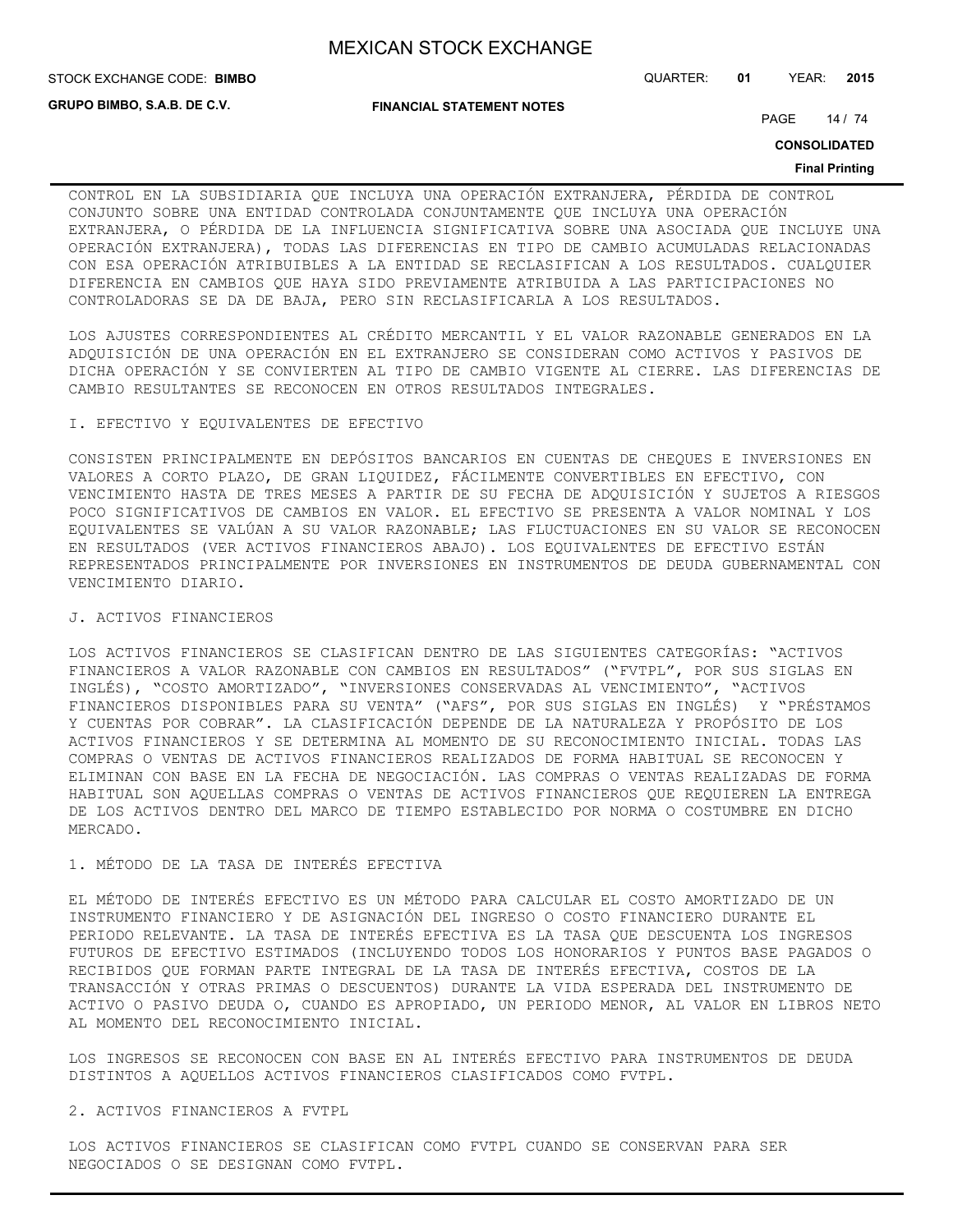STOCK EXCHANGE CODE: QUARTER: **01** YEAR: **2015 BIMBO**

**GRUPO BIMBO, S.A.B. DE C.V.**

**FINANCIAL STATEMENT NOTES**

PAGE 15 / 74

**CONSOLIDATED**

**Final Printing**

UN ACTIVO FINANCIERO SE CLASIFICA COMO MANTENIDO CON FINES DE NEGOCIACIÓN SI:

\* SE COMPRA PRINCIPALMENTE CON EL OBJETIVO DE VENDERLO EN UN PERIODO CORTO; O \* EN SU RECONOCIMIENTO INICIAL, ES PARTE DE UNA CARTERA DE INSTRUMENTOS FINANCIEROS IDENTIFICADOS QUE LA ENTIDAD ADMINISTRA CONJUNTAMENTE, Y PARA LA CUAL EXISTE UN PATRÓN REAL RECIENTE DE TOMA DE UTILIDADES A CORTO PLAZO; O

\* ES UN DERIVADO QUE NO ESTÁ DESIGNADO Y ES EFECTIVO, COMO INSTRUMENTO DE COBERTURA.

#### 3. INVERSIONES CONSERVADAS AL VENCIMIENTO

INVERSIONES CONSERVADAS AL VENCIMIENTO SON ACTIVOS FINANCIEROS NO DERIVADOS CON PAGOS FIJOS O DETERMINABLES Y FECHAS FIJAS DE VENCIMIENTO QUE LA ENTIDAD TIENE LA INTENCIÓN Y CAPACIDAD DE CONSERVAR HASTA SU VENCIMIENTO. CON POSTERIORIDAD AL RECONOCIMIENTO INICIAL, LAS INVERSIONES CONSERVADAS HASTA SU VENCIMIENTO SE VALORAN A COSTO AMORTIZADO UTILIZANDO EL MÉTODO DE INTERÉS EFECTIVO MENOS CUALQUIER PÉRDIDA POR DETERIORO.

4. ACTIVOS FINANCIEROS DISPONIBLES PARA SU VENTA

LOS ACTIVOS FINANCIEROS DISPONIBLES PARA SU VENTA NO DERIVADOS QUE SE DESIGNAN COMO DISPONIBLES PARA SU VENTA O QUE NO SON CLASIFICADOS COMO (A) PRÉSTAMOS Y CUENTAS POR COBRAR, (B) INVERSIONES MANTENIDAS HASTA EL VENCIMIENTO O (C) ACTIVOS FINANCIEROS A VALOR RAZONABLE CON CAMBIOS EN RESULTADOS.

LOS DIVIDENDOS SOBRE INSTRUMENTOS DE CAPITAL DISPONIBLES PARA SU VENTA SE RECONOCEN EN LOS RESULTADOS CUANDO SE ESTABLECE EL DERECHO DE LA ENTIDAD A RECIBIR LOS DIVIDENDOS.

EL VALOR RAZONABLE DE LOS ACTIVOS MONETARIOS DISPONIBLES PARA SU VENTA DENOMINADOS EN MONEDA EXTRANJERA, SE DETERMINA EN ESA MONEDA EXTRANJERA Y SE CONVIERTE AL TIPO DE CAMBIO DE CIERRE AL FINAL DEL PERIODO QUE SE INFORMA. LAS GANANCIAS Y PÉRDIDAS EN CAMBIO DE MONEDA EXTRANJERA QUE SE RECONOCEN EN LOS RESULTADOS, SE DETERMINAN CON BASE EN EL COSTO AMORTIZADO DEL ACTIVO MONETARIO. OTRAS GANANCIAS Y PÉRDIDAS EN CAMBIO SE RECONOCEN EN OTROS RESULTADOS INTEGRALES. INVERSIONES DE CAPITAL DISPONIBLES PARA SU VENTA QUE NO TENGAN UN PRECIO DE MERCADO COTIZADO EN UN MERCADO ACTIVO Y CUYO VALOR RAZONABLE NO SE PUEDA ESTIMAR CONFIABLEMENTE Y LOS INSTRUMENTOS DERIVADOS QUE ESTÉN VINCULADOS CON Y DEBAN SER LIQUIDADOS MEDIANTE LA ENTREGA DE TALES INVERSIONES EN ACCIONES NO COTIZADAS SE VALÚAN A SU COSTO MENOS LAS PÉRDIDAS POR DETERIORO IDENTIFICADAS AL FINAL DE CADA PERÍODO DE REPORTE.

# 5. PRÉSTAMOS Y CUENTAS POR COBRAR

LAS CUENTAS POR COBRAR A CLIENTES, PRÉSTAMOS Y OTRAS CUENTAS POR COBRAR CON PAGOS FIJOS O DETERMINABLES, QUE NO SE NEGOCIAN EN UN MERCADO ACTIVO, SE CLASIFICAN COMO PRÉSTAMOS Y CUENTAS POR COBRAR. LOS PRÉSTAMOS Y CUENTAS POR COBRAR SE VALÚAN AL COSTO AMORTIZADO USANDO EL MÉTODO DE INTERÉS EFECTIVO, MENOS CUALQUIER DETERIORO.

LOS INGRESOS POR INTERESES SE RECONOCEN APLICANDO LA TASA DE INTERÉS EFECTIVA, EXCEPTO POR LAS CUENTAS POR COBRAR A CORTO PLAZO EN CASO DE QUE EL RECONOCIMIENTO DE INTERESES SEA INMATERIAL.

## 6. DETERIORO DE ACTIVOS FINANCIEROS

LOS ACTIVOS FINANCIEROS DISTINTOS A LOS ACTIVOS FINANCIEROS A VALOR RAZONABLE CON CAMBIOS A TRAVÉS DE RESULTADOS, SE SUJETAN A PRUEBAS PARA EFECTOS DE DETERIORO AL FINAL DE CADA PERIODO SOBRE EL CUAL SE INFORMA. SE CONSIDERA QUE LOS ACTIVOS FINANCIEROS ESTÁN DETERIORADOS, CUANDO EXISTE EVIDENCIA OBJETIVA QUE, COMO CONSECUENCIA DE UNO O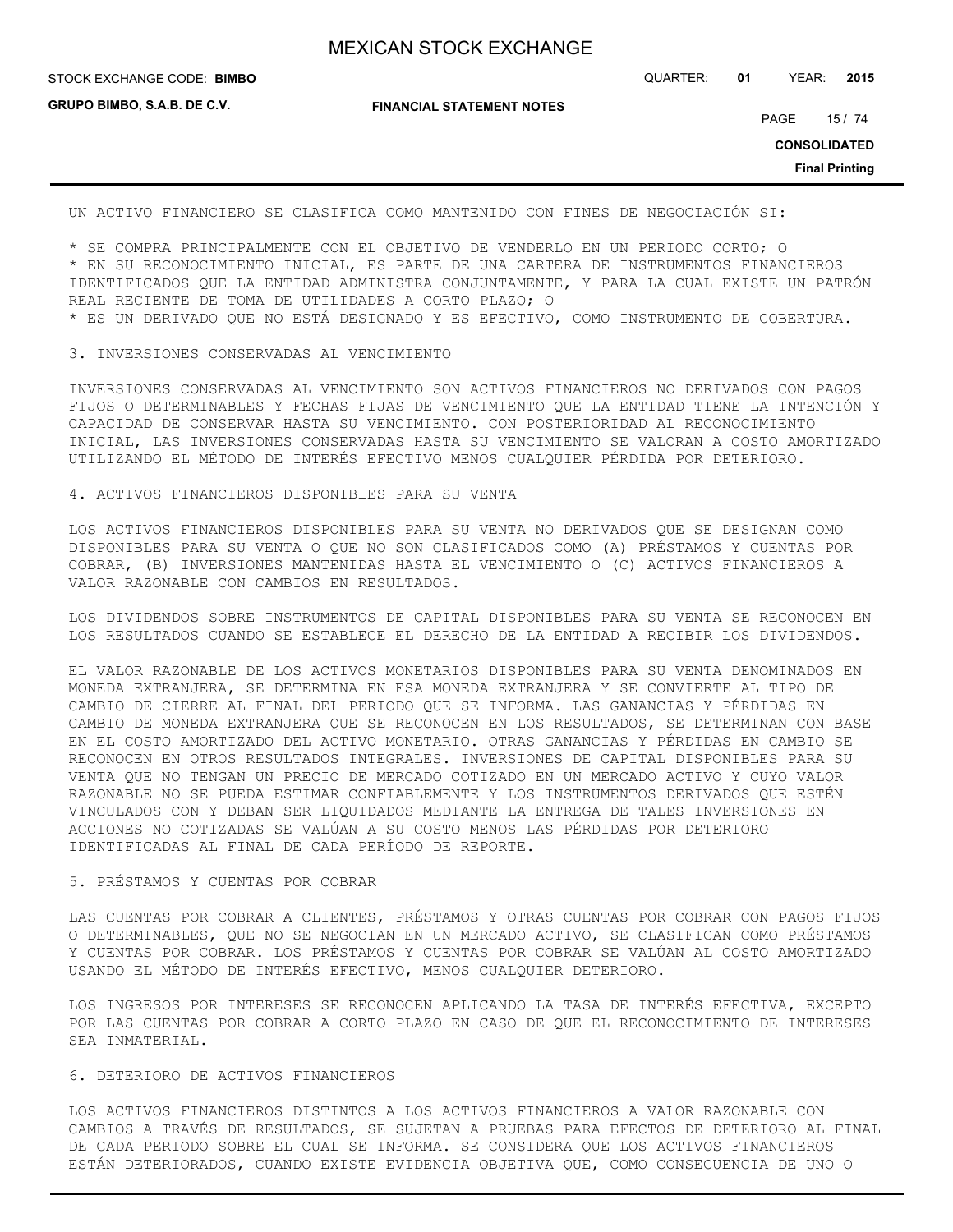**FINANCIAL STATEMENT NOTES**

**GRUPO BIMBO, S.A.B. DE C.V.**

STOCK EXCHANGE CODE: QUARTER: **01** YEAR: **2015 BIMBO**

PAGE 16 / 74

**CONSOLIDATED**

#### **Final Printing**

MÁS EVENTOS QUE HAYAN OCURRIDO DESPUÉS DEL RECONOCIMIENTO INICIAL DEL ACTIVO FINANCIERO, LOS FLUJOS DE EFECTIVO FUTUROS ESTIMADOS DEL ACTIVO FINANCIERO HAN SIDO AFECTADOS.

PARA LOS INSTRUMENTOS DE CAPITAL COTIZADOS Y NO COTIZADOS EN UN MERCADO ACTIVO CLASIFICADOS COMO DISPONIBLES PARA SU VENTA, UN DESCENSO SIGNIFICATIVO O PROLONGADO DEL VALOR RAZONABLE DE LOS VALORES POR DEBAJO DE SU COSTO, SE CONSIDERA QUE ES EVIDENCIA OBJETIVA DE DETERIORO.

PARA TODOS LOS DEMÁS ACTIVOS FINANCIEROS, LA EVIDENCIA OBJETIVA DE DETERIORO PODRÍA INCLUIR:

\* DIFICULTADES FINANCIERAS SIGNIFICATIVAS DEL EMISOR O CONTRAPARTE;

\* INCUMPLIMIENTO EN EL PAGO DE LOS INTERESES O EL PRINCIPAL;

\* ES PROBABLE QUE EL PRESTATARIO ENTRE EN QUIEBRA O EN UNA REORGANIZACIÓN FINANCIERA; O

\* LA DESAPARICIÓN DE UN MERCADO ACTIVO PARA EL ACTIVO FINANCIERO DEBIDO A DIFICULTADES FINANCIERAS.

PARA CIERTAS CATEGORÍAS DE ACTIVOS FINANCIEROS, COMO CUENTAS POR COBRAR A CLIENTES, LOS ACTIVOS QUE SE SUJETAN A PRUEBAS PARA EFECTOS DE DETERIORO Y QUE NO HAN SUFRIDO DETERIORO EN FORMA INDIVIDUAL, SE INCLUYEN EN LA EVALUACIÓN DE DETERIORO SOBRE UNA BASE COLECTIVA. ENTRE LA EVIDENCIA OBJETIVA DE QUE UNA CARTERA DE CUENTAS POR COBRAR PODRÍA ESTAR DETERIORADA, SE PODRÍA INCLUIR LA EXPERIENCIA PASADA DE LA ENTIDAD CON RESPECTO A LA COBRANZA, UN INCREMENTO EN EL NÚMERO DE PAGOS ATRASADOS EN LA CARTERA QUE SUPEREN EL PERIODO DE CRÉDITO PROMEDIO SOBRE LAS VENTAS DE BIENES SON PARA MÉXICO 30 DÍAS, EUA 60 DÍAS, CANADÁ 21 DÍAS Y ORGANIZACIÓN LATINOAMERICANA "OLA", QUE INCLUYE LOS PAÍSES DE CENTRO Y SUDAMÉRICA, 30 DÍAS, ASÍ COMO CAMBIOS OBSERVABLES EN LAS CONDICIONES ECONÓMICAS NACIONALES Y LOCALES QUE SE CORRELACIONEN CON EL INCUMPLIMIENTO EN LOS PAGOS.

PARA LOS ACTIVOS FINANCIEROS QUE SE REGISTRAN AL COSTO AMORTIZADO, EL IMPORTE DE LA PÉRDIDA POR DETERIORO QUE SE RECONOCE ES LA DIFERENCIA ENTRE EL VALOR EN LIBROS DEL ACTIVO Y EL VALOR PRESENTE DE LOS COBROS FUTUROS, DESCONTADOS A LA TASA DE INTERÉS EFECTIVA ORIGINAL DEL ACTIVO FINANCIERO.

PARA LOS ACTIVOS FINANCIEROS QUE SE CONTABILICEN AL COSTO, EL IMPORTE DE LA PÉRDIDA POR DETERIORO SE CALCULA COMO LA DIFERENCIA ENTRE EL VALOR EN LIBROS DEL ACTIVO Y EL VALOR PRESENTE DE LOS FLUJOS FUTUROS DE EFECTIVO ESTIMADOS, DESCONTADOS A LA TASA ACTUAL DEL MERCADO DE CAMBIO DE UN ACTIVO FINANCIERO SIMILAR. TAL PÉRDIDA POR DETERIORO NO SE REVERTIRÁ EN LOS PERIODOS POSTERIORES.

EL VALOR EN LIBROS DEL ACTIVO FINANCIERO SE REDUCE POR LA PÉRDIDA POR DETERIORO DIRECTAMENTE PARA TODOS LOS ACTIVOS FINANCIEROS, EXCEPTO PARA LAS CUENTAS POR COBRAR A CLIENTES, DONDE EL VALOR EN LIBROS SE REDUCE A TRAVÉS DE UNA CUENTA DE ESTIMACIÓN PARA CUENTAS DE COBRO DUDOSO. CUANDO SE CONSIDERA QUE UNA CUENTA POR COBRAR ES INCOBRABLE, SE ELIMINA CONTRA LA ESTIMACIÓN. LA RECUPERACIÓN POSTERIOR DE LOS MONTOS PREVIAMENTE ELIMINADOS SE CONVIERTE EN UN CRÉDITO CONTRA LA ESTIMACIÓN. LOS CAMBIOS EN EL VALOR EN LIBROS DE LA CUENTA DE LA ESTIMACIÓN SE RECONOCEN EN LOS RESULTADOS.

CUANDO SE CONSIDERA QUE UN ACTIVO FINANCIERO DISPONIBLE PARA LA VENTA ESTÁ DETERIORADO, LAS UTILIDADES O PÉRDIDAS ACUMULADAS PREVIAMENTE RECONOCIDAS EN OTROS RESULTADOS INTEGRALES SE RECLASIFICAN A LOS RESULTADOS DEL PERIODO.

PARA ACTIVOS FINANCIEROS VALUADOS A COSTO AMORTIZADO, SI, EN UN PERIODO SUBSECUENTE, EL IMPORTE DE LA PÉRDIDA POR DETERIORO DISMINUYE, Y ESA DISMINUCIÓN SE PUEDE RELACIONAR OBJETIVAMENTE CON UN EVENTO QUE OCURRE DESPUÉS DEL RECONOCIMIENTO DEL DETERIORO, LA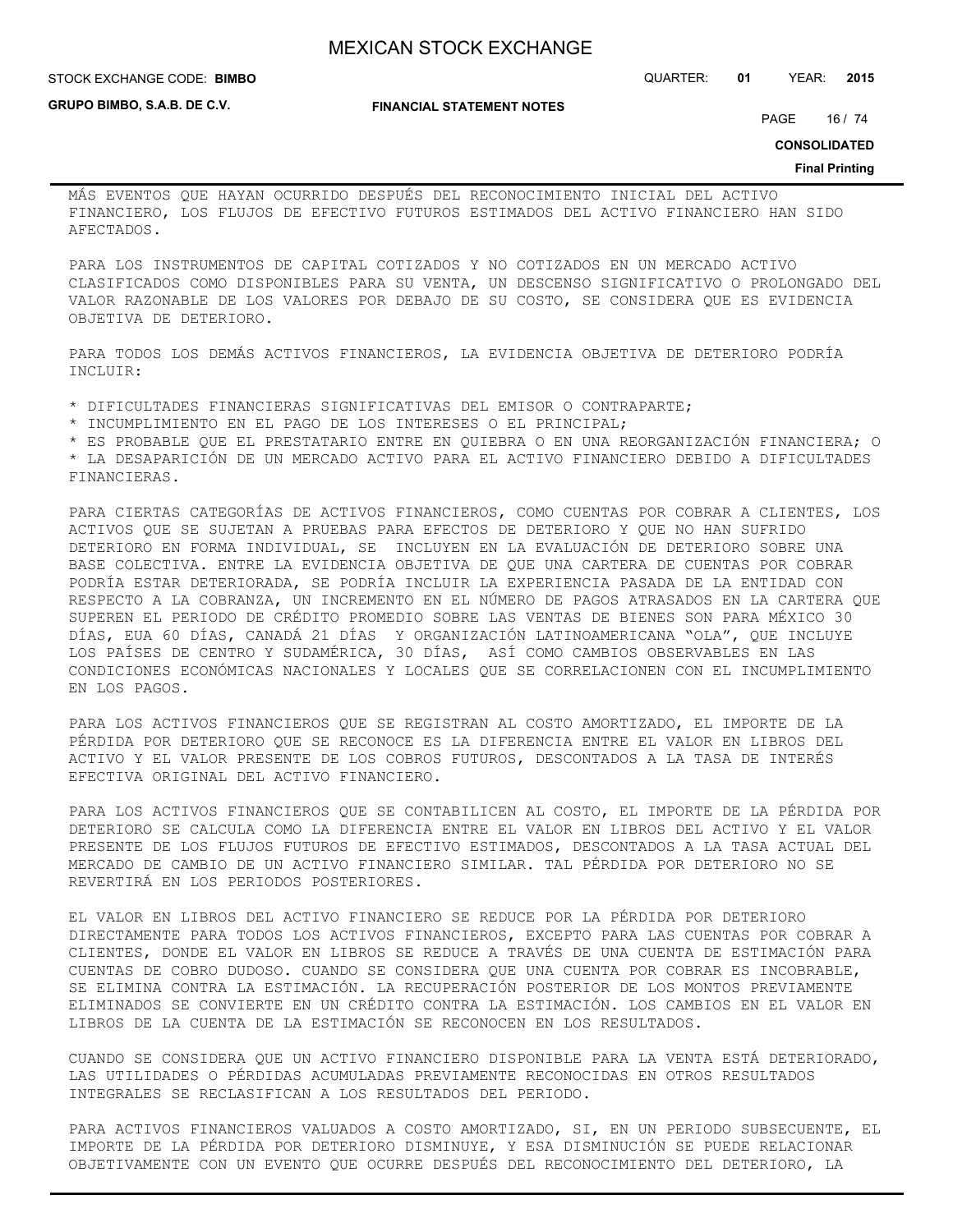**FINANCIAL STATEMENT NOTES**

**GRUPO BIMBO, S.A.B. DE C.V.**

#### STOCK EXCHANGE CODE: QUARTER: **01** YEAR: **2015 BIMBO**

PAGE 17 / 74

**CONSOLIDATED**

#### **Final Printing**

PÉRDIDA POR DETERIORO PREVIAMENTE RECONOCIDA SE REVERSA A TRAVÉS DE RESULTADOS HASTA EL PUNTO EN QUE EL VALOR EN LIBROS DE LA INVERSIÓN A LA FECHA EN QUE SE REVERSÓ EL DETERIORO NO EXCEDA EL COSTO AMORTIZADO QUE HABRÍA SIDO SI NO SE HUBIERA RECONOCIDO EL DETERIORO.

CON RESPECTO A LOS INSTRUMENTOS DE CAPITAL DISPONIBLES PARA SU VENTA, LAS PÉRDIDAS POR DETERIORO PREVIAMENTE RECONOCIDAS EN LOS RESULTADOS NO SE REVERSAN A TRAVÉS DE LOS MISMOS. CUALQUIER INCREMENTO EN EL VALOR RAZONABLE POSTERIOR AL RECONOCIMIENTO DE LA PÉRDIDA POR DETERIORO SE RECONOCE EN OTROS RESULTADOS INTEGRALES Y ACUMULADOS EN EL RUBRO DE RESERVA POR REVALUACIÓN DE LAS INVERSIONES. CON RESPECTO A LOS INSTRUMENTOS DISPONIBLES PARA SU VENTA DE DEUDA, LAS PÉRDIDAS POR DETERIORO SE REVERSAN POSTERIORMENTE A TRAVÉS DE RESULTADOS SI UN AUMENTO EN EL VALOR RAZONABLE DE LA INVERSIÓN PUEDE SER OBJETIVAMENTE RELACIONADA CON UN EVENTO QUE OCURRE POSTERIOR AL RECONOCIMIENTO DE LA PÉRDIDA POR DETERIORO.

## 7. BAJA DE ACTIVOS FINANCIEROS

LA ENTIDAD DEJA DE RECONOCER UN ACTIVO FINANCIERO ÚNICAMENTE CUANDO EXPIRAN LOS DERECHOS CONTRACTUALES SOBRE LOS FLUJOS DE EFECTIVO DEL ACTIVO FINANCIERO, Y TRANSFIEREN DE MANERA SUSTANCIAL LOS RIESGOS Y BENEFICIOS INHERENTES A LA PROPIEDAD DEL ACTIVO FINANCIERO. SI LA ENTIDAD NO TRANSFIERE NI RETIENE SUBSTANCIALMENTE TODOS LOS RIESGOS Y BENEFICIOS INHERENTES A LA PROPIEDAD Y CONTINÚA RETENIENDO EL CONTROL DEL ACTIVO TRANSFERIDO, LA ENTIDAD RECONOCERÁ SU PARTICIPACIÓN EN EL ACTIVO Y LA OBLIGACIÓN ASOCIADA POR LOS MONTOS QUE TENDRÍA QUE PAGAR. SI LA ENTIDAD RETIENE SUBSTANCIALMENTE TODOS LOS RIESGOS Y BENEFICIOS INHERENTES A LA PROPIEDAD DE UN ACTIVO FINANCIERO TRANSFERIDO, LA ENTIDAD CONTINÚA RECONOCIENDO EL ACTIVO FINANCIERO Y TAMBIÉN RECONOCE UN PRÉSTAMO COLATERAL POR LOS RECURSOS RECIBIDOS.

EN LA BAJA DE UN ACTIVO FINANCIERO EN SU TOTALIDAD, LA DIFERENCIA ENTRE EL VALOR EN LIBROS DEL ACTIVO Y LA SUMA DE LA CONTRAPRESTACIÓN RECIBIDA Y POR RECIBIR Y LA GANANCIA O PÉRDIDA ACUMULADA QUE HAYA SIDO RECONOCIDA EN OTROS RESULTADOS INTEGRALES Y RESULTADOS ACUMULADOS SE RECONOCEN EN RESULTADOS.

EN LA BAJA DE UN ACTIVO FINANCIERO QUE NO SEA EN SU TOTALIDAD (POR EJEMPLO, CUANDO LA ENTIDAD RETIENE UNA OPCIÓN PARA RECOMPRAR PARTE DE UN ACTIVO TRANSFERIDO), LA ENTIDAD DISTRIBUYE EL IMPORTE EN LIBROS PREVIO DEL ACTIVO FINANCIERO ENTRE LA PARTE QUE CONTINÚA RECONOCIENDO EN VIRTUD DE SU INVOLUCRAMIENTO CONTINUO, Y LA PARTE QUE YA NO RECONOCE SOBRE LA BASE DE LOS VALORES RAZONABLES RELATIVOS DE DICHAS PARTES EN LA FECHA DE LA TRANSFERENCIA. LA DIFERENCIA ENTRE EL IMPORTE EN LIBROS IMPUTABLE A LA PARTE QUE YA NO SE RECONOCE Y LA SUMA DE LA CONTRAPRESTACIÓN RECIBIDA POR LA PARTE NO RECONOCIDA Y CUALQUIER GANANCIA O PÉRDIDA ACUMULADA QUE LE SEA ASIGNADA QUE HAYA SIDO RECONOCIDA EN OTROS RESULTADOS INTEGRALES SE RECONOCE EN EL RESULTADO DEL EJERCICIO. LA GANANCIA O PÉRDIDA ACUMULADA QUE HAYA SIDO RECONOCIDA EN OTROS RESULTADOS INTEGRALES SE DISTRIBUIRÁ ENTRE LA PARTE QUE CONTINÚA RECONOCIÉNDOSE Y LA PARTE QUE YA NO SE RECONOCEN SOBRE LA BASE DE LOS VALORES RAZONABLES RELATIVOS DE DICHAS PARTES.

#### K. INVENTARIOS Y COSTOS DE VENTAS

LOS INVENTARIOS SE REGISTRAN A SU COSTO O A SU VALOR NETO DE REALIZACIÓN, EL QUE RESULTE MENOR. EL COSTO, INCLUYE EL COSTO DE LA MERCANCÍA MÁS LOS COSTOS DE IMPORTACIÓN, FLETES, MANIOBRAS, EMBARQUE, ALMACENAJE EN ADUANAS Y CENTROS DE DISTRIBUCIÓN, DISMINUIDO DEL VALOR DE LAS DEVOLUCIONES RESPECTIVAS. EL VALOR NETO DE REALIZACIÓN ES EL PRECIO DE VENTA ESTIMADO EN EL CURSO NORMAL DE LAS OPERACIONES MENOS LOS COSTOS ESTIMADOS PARA REALIZAR LA VENTA. EL COSTO SE DETERMINA USANDO LA FÓRMULA DE COSTO PROMEDIO.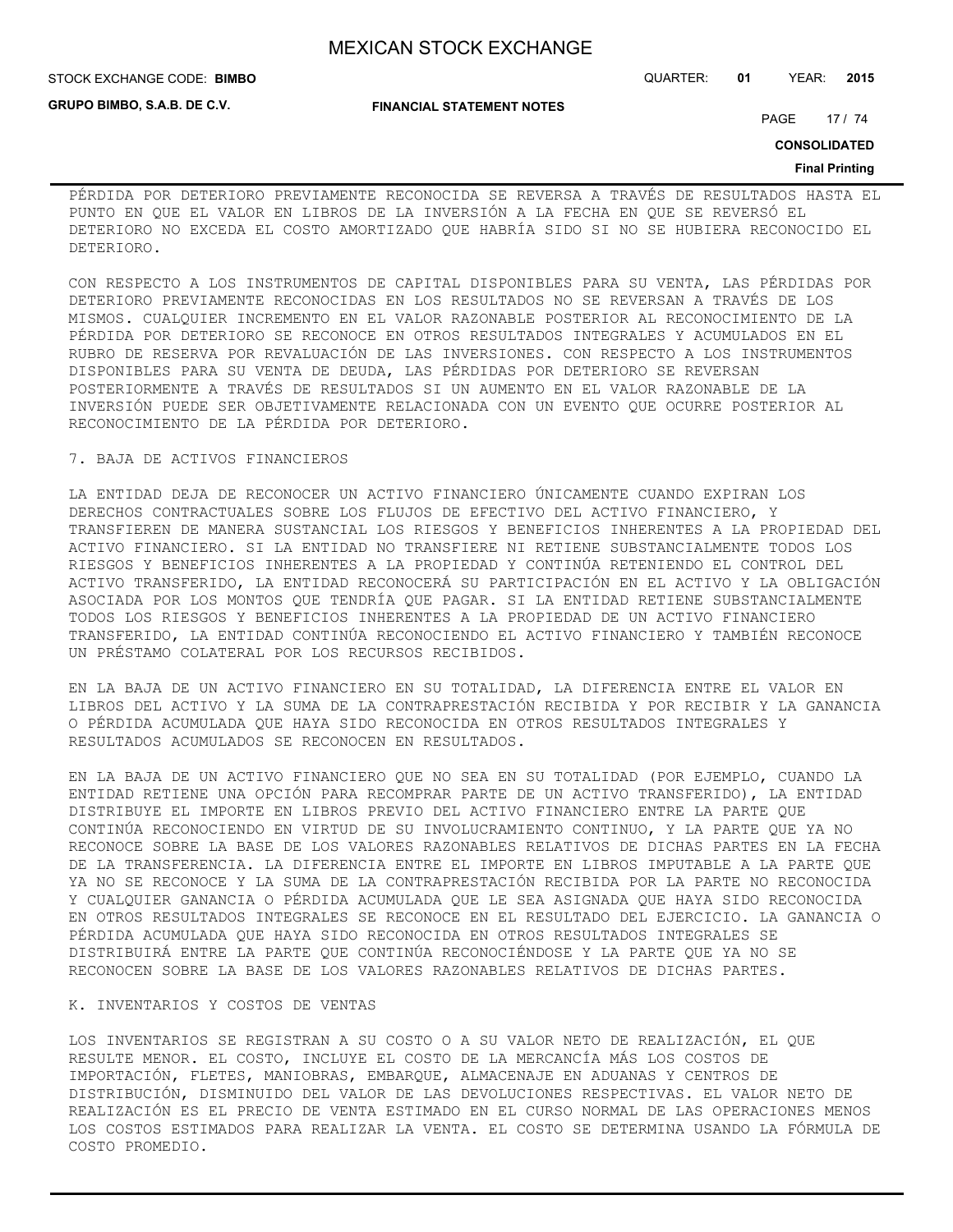**GRUPO BIMBO, S.A.B. DE C.V.**

STOCK EXCHANGE CODE: QUARTER: **01** YEAR: **2015 BIMBO**

**FINANCIAL STATEMENT NOTES**

PAGE 18 / 74

**CONSOLIDATED**

**Final Printing**

## L. PROPIEDADES, PLANTA Y EQUIPO

LAS PARTIDAS DE PROPIEDADES, PLANTA Y EQUIPO SE RECONOCEN AL COSTO MENOS SU DEPRECIACIÓN ACUMULADA Y PÉRDIDAS POR DETERIORO. LAS ADQUISICIONES REALIZADAS EN MÉXICO HASTA EL 31 DE DICIEMBRE DE 2007 FUERON ACTUALIZADAS APLICANDO FACTORES DERIVADOS DEL ÍNDICE NACIONAL DE PRECIOS AL CONSUMIDOR ("INPC") HASTA ESTA FECHA, LOS CUALES SE CONVIRTIERON EN EL COSTO ESTIMADO DE DICHOS ACTIVOS AL 1 DE ENERO DE 2011 CON LA ADOPCIÓN DE IFRS.

PARA ECONOMÍAS HIPERINFLACIONARIAS SE PRESENTA LAS PROPIEDADES, PLANTA Y EQUIPO A PARTIR DE 2014 SU VALOR RAZONABLE, A PARTIR DE 2014. CUALQUIER AUMENTO EN LA REVALUACIÓN DE TERRENOS Y EDIFICIOS SE RECONOCE EN LOS OTROS RESULTADOS INTEGRALES, EXCEPTO SI REVIERTE UNA DISMINUCIÓN EN LA REVALUACIÓN DEL MISMO ACTIVO PREVIAMENTE RECONOCIDO EN RESULTADOS, EN CUYO CASO EL AUMENTO SE ACREDITA A RESULTADOS EN LA MEDIDA EN QUE REDUCE EL GASTO POR LA DISMINUCIÓN EFECTUADA PREVIAMENTE. UNA DISMINUCIÓN DEL VALOR EN LIBROS QUE SE ORIGINÓ DE LA REVALUACIÓN DE DICHOS TERRENOS Y EDIFICIOS, SE REGISTRA EN RESULTADOS EN LA MEDIDA QUE EXCEDE EL SALDO, SI EXISTE ALGUNO, DE LA RESERVA DE REVALUACIÓN DE PROPIEDADES RELACIONADO CON UNA REVALUACIÓN ANTERIOR DE ESE ACTIVO.

EL COSTO INCLUYE LOS GASTOS DIRECTAMENTE ATRIBUIBLES A LA ADQUISICIÓN DE ESTOS ACTIVOS Y TODOS LOS GASTOS RELACIONADOS CON LA UBICACIÓN DEL ACTIVO EN EL LUGAR Y EN LAS CONDICIONES NECESARIAS PARA QUE PUEDA OPERAR DE LA FORMA PREVISTA POR LA ADMINISTRACIÓN.

LOS COSTOS DE AMPLIACIÓN, REMODELACIÓN O MEJORA QUE REPRESENTAN UN AUMENTO DE LA CAPACIDAD Y POR ENDE UNA EXTENSIÓN DE LA VIDA ÚTIL DE LOS BIENES, TAMBIÉN SE CAPITALIZAN. LOS GASTOS DE MANTENIMIENTO Y DE REPARACIÓN SE CARGAN AL ESTADO DE RESULTADOS EN EL PERÍODO EN QUE SE INCURREN. EL IMPORTE EN LIBROS DE LOS ACTIVOS REMPLAZADOS ES DADO DE BAJA CUANDO SE CAMBIAN, LLEVANDO TODO EL EFECTO AL ESTADO DE RESULTADOS.

LA DEPRECIACIÓN DE LOS EDIFICIOS REVALUADOS ES RECONOCIDA EN RESULTADOS. EN CASO DE VENTA O RETIRO POSTERIOR DE LAS PROPIEDADES REVALUADAS, EL SUPERÁVIT DE REVALUACIÓN ATRIBUIBLE A LA RESERVA DE REVALUACIÓN DE PROPIEDADES RESTANTE ES TRANSFERIDO DIRECTAMENTE A LAS UTILIDADES ACUMULADAS.

LOS TERRENOS NO SE DEPRECIAN. LA DEPRECIACIÓN DE OTRAS PROPIEDADES, PLANTA Y EQUIPO SE CALCULA CON BASE EN EL MÉTODO DE LÍNEA RECTA PARA DISTRIBUIR SU COSTO A SU VALOR RESIDUAL DURANTE SUS VIDAS ÚTILES ESTIMADAS COMO SIGUE:

AÑOS

| OBRA NEGRA                       | 15                    |
|----------------------------------|-----------------------|
| CIMENTACIÓN                      | 45                    |
| TECHOS                           | 20                    |
| INSTALACIONES FIJAS Y ACCESORIOS | 10                    |
| EOUIPO DE FABRICACIÓN            | 10                    |
| VEHÍCULOS                        | 13                    |
| MOBILIARIO Y EOUIPO              | 10                    |
| EQUIPO DE CÓMPUTO                | २                     |
| MEJORAS A LOCALES ARRENDADOS     | DURANTE LA            |
|                                  | VIGENCIA DEL CONTRATO |

LA ENTIDAD ASIGNA EL IMPORTE INICIALMENTE RECONOCIDO RESPECTO DE UN ELEMENTO DE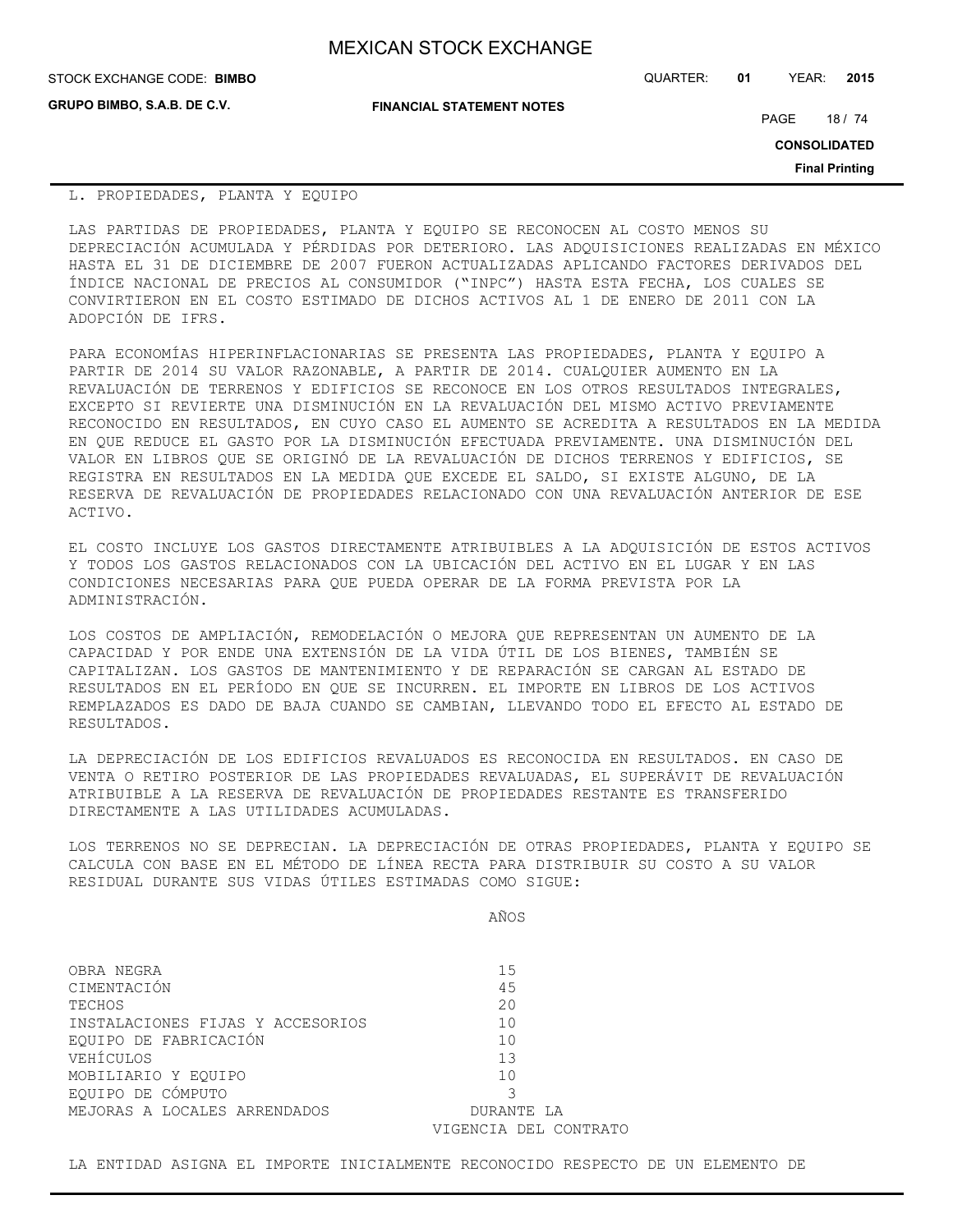STOCK EXCHANGE CODE: QUARTER: **01** YEAR: **2015 BIMBO**

**GRUPO BIMBO, S.A.B. DE C.V.**

**FINANCIAL STATEMENT NOTES**

PAGE 19 / 74

**CONSOLIDATED**

**Final Printing**

EDIFICIOS Y EQUIPO DE FABRICACIÓN EN SUS DIFERENTES PARTES SIGNIFICATIVAS (COMPONENTES) Y DEPRECIA POR SEPARADO CADA UNO DE ESOS COMPONENTES.

EL VALOR EN LIBROS DE UN ACTIVO SE CASTIGA A SU VALOR DE RECUPERACIÓN SI EL VALOR EN LIBROS DEL ACTIVO ES MAYOR QUE SU VALOR DE RECUPERACIÓN ESTIMADO.

UN ELEMENTO DE PROPIEDADES, PLANTA Y EQUIPO SE DA DE BAJA CUANDO SE VENDE O CUANDO NO SE ESPERE OBTENER BENEFICIOS ECONÓMICOS FUTUROS QUE DERIVEN DEL USO CONTINUO DEL ACTIVO. LA UTILIDAD O PÉRDIDA QUE SURGE DE LA VENTA O RETIRO DE UNA PARTIDA DE PROPIEDADES, PLANTA Y EQUIPO, SE CALCULA COMO LA DIFERENCIA ENTRE LOS RECURSOS QUE SE RECIBEN POR LA VENTA Y EL VALOR EN LIBROS DEL ACTIVO, Y SE RECONOCE EN RESULTADOS DENTRO DE OTROS GASTOS NETO.

LAS MEJORAS Y ADAPTACIONES A INMUEBLES Y LOCALES COMERCIALES EN LOS QUE LA ENTIDAD ACTÚA COMO ARRENDATARIO SE RECONOCEN AL COSTO HISTÓRICO DISMINUIDO DE LA DEPRECIACIÓN RESPECTIVA.

## M. INVERSIÓN EN ASOCIADAS

UNA ASOCIADA ES UNA ENTIDAD SOBRE LA CUAL LA ENTIDAD TIENE INFLUENCIA SIGNIFICATIVA. INFLUENCIA SIGNIFICATIVA ES EL PODER DE PARTICIPAR EN DECIDIR LAS POLÍTICAS FINANCIERAS Y DE OPERACIÓN DE LA ENTIDAD EN LA QUE SE INVIERTE, PERO NO IMPLICA UN CONTROL O CONTROL CONJUNTO SOBRE ESAS POLÍTICAS.

LOS RESULTADOS Y LOS ACTIVOS Y PASIVOS DE LAS ASOCIADAS O NEGOCIOS CONJUNTOS SE INCORPORAN A LOS ESTADOS FINANCIEROS UTILIZANDO EL MÉTODO DE PARTICIPACIÓN, EXCEPTO SI LA INVERSIÓN SE CLASIFICA COMO MANTENIDA PARA SU VENTA, EN CUYO CASO SE CONTABILIZA CONFORME A LA IFRS 5, ACTIVOS NO CORRIENTES MANTENIDOS PARA LA VENTA Y OPERACIONES DISCONTINUAS. CONFORME AL MÉTODO DE PARTICIPACIÓN, LAS INVERSIONES EN ASOCIADAS INICIALMENTE SE CONTABILIZAN EN EL ESTADO CONSOLIDADO DE POSICIÓN FINANCIERA AL COSTO Y SE AJUSTA POR CAMBIOS POSTERIORES A LA ADQUISICIÓN POR LA PARTICIPACIÓN DE LA ENTIDAD EN LA UTILIDAD O PÉRDIDA Y LOS RESULTADOS INTEGRALES DE LA ASOCIADA. CUANDO LA PARTICIPACIÓN DE LA ENTIDAD EN LAS PÉRDIDAS DE UNA ENTIDAD ASOCIADA DE LA ENTIDAD SUPERA LA PARTICIPACIÓN DE LA ENTIDAD EN ESA ASOCIADA LA ENTIDAD DEJA DE RECONOCER SU PARTICIPACIÓN EN LAS PÉRDIDAS. LAS PÉRDIDAS ADICIONALES SE RECONOCEN SIEMPRE Y CUANDO LA ENTIDAD HAYA CONTRAÍDO ALGUNA OBLIGACIÓN LEGAL O IMPLÍCITA O HAYA HECHO PAGOS EN NOMBRE DE LA ASOCIADA.

UNA INVERSIÓN EN UNA ASOCIADA O UN NEGOCIO CONJUNTO SE REGISTRA UTILIZANDO EL MÉTODO DE PARTICIPACIÓN DESDE LA FECHA EN QUE LA PARTICIPADA SE CONVIERTE EN UNA ASOCIADA O UN NEGOCIO CONJUNTO. EN LA ADQUISICIÓN DE LA INVERSIÓN EN UNA ASOCIADA O NEGOCIO CONJUNTO, EL EXCESO EN EL COSTO DE ADQUISICIÓN SOBRE LA PARTICIPACIÓN DE LA ENTIDAD EN EL VALOR RAZONABLE NETO DE LOS ACTIVOS Y PASIVOS IDENTIFICABLES EN LA INVERSIÓN SE RECONOCE COMO CRÉDITO MERCANTIL, EL CUAL SE INCLUYE EN EL VALOR EN LIBROS DE LA INVERSIÓN. CUALQUIER EXCESO DE PARTICIPACIÓN DE LA ENTIDAD EN EL VALOR RAZONABLE NETO DE LOS ACTIVOS Y PASIVOS IDENTIFICABLES EN EL COSTO DE ADQUISICIÓN DE LA INVERSIÓN, DESPUÉS DE LA RE-EVALUACIÓN, LUEGO DE SU RE-EVALUACIÓN, SE RECONOCE INMEDIATAMENTE EN LOS RESULTADOS DEL PERIODO EN EL CUAL LA INVERSIÓN SE ADQUIRIÓ.

LA ENTIDAD DESCONTINÚA EL USO DEL MÉTODO DE PARTICIPACIÓN DESDE LA FECHA EN QUE LA INVERSIÓN DEJA DE SER UNA ASOCIADA O CUANDO LA INVERSIÓN SE CLASIFICA COMO MANTENIDA PARA SU VENTA.

LA ENTIDAD SIGUE UTILIZANDO EL MÉTODO DE PARTICIPACIÓN CUANDO UNA INVERSIÓN EN UNA ASOCIADA SE CONVIERTE EN UNA INVERSIÓN EN UN NEGOCIO CONJUNTO O UNA INVERSIÓN EN UN NEGOCIO CONJUNTO SE CONVIERTE EN UNA INVERSIÓN EN UNA ASOCIADA. NO EXISTE UNA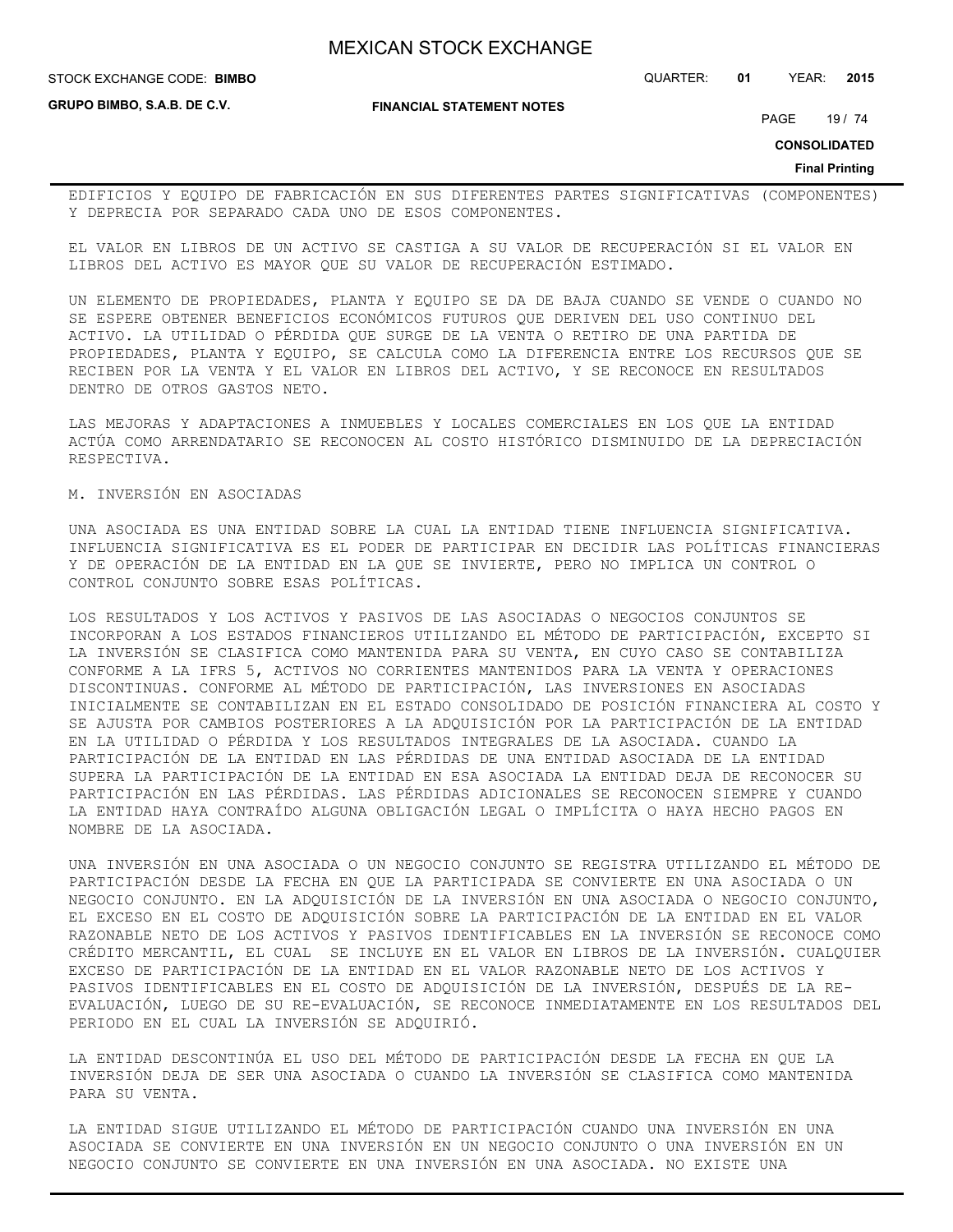| <b>MEXICAN STOCK EXCHANGE</b> |  |  |  |
|-------------------------------|--|--|--|
|-------------------------------|--|--|--|

**GRUPO BIMBO, S.A.B. DE C.V.**

**FINANCIAL STATEMENT NOTES**

STOCK EXCHANGE CODE: QUARTER: **01** YEAR: **2015 BIMBO**

PAGE 20 / 74

**CONSOLIDATED**

**Final Printing**

EVALUACIÓN A VALOR RAZONABLE SOBRE DICHOS CAMBIOS EN LA PARTICIPACIÓN.

CUANDO LA ENTIDAD REDUCE SU PARTICIPACIÓN EN UNA ASOCIADA O UN NEGOCIO CONJUNTO PERO LA ENTIDAD SIGUE UTILIZANDO EL MÉTODO DE LA PARTICIPACIÓN, LA ENTIDAD RECLASIFICA A RESULTADOS LA PROPORCIÓN DE LA GANANCIA O PÉRDIDA QUE HABÍA SIDO PREVIAMENTE RECONOCIDA EN OTROS RESULTADOS INTEGRALES EN RELACIÓN A LA REDUCCIÓN DE SU PARTICIPACIÓN EN LA INVERSIÓN SI ESA UTILIDAD O PÉRDIDA SE HUBIERAN RECLASIFICADO AL ESTADO DE RESULTADOS EN LA DISPOSICIÓN DE LOS ACTIVOS O PASIVOS RELATIVOS.

CUANDO LA ENTIDAD LLEVA A CABO TRANSACCIONES CON SU ASOCIADA O NEGOCIO CONJUNTO, LA UTILIDAD O PÉRDIDA RESULTANTE DE DICHAS TRANSACCIONES CON LA ASOCIADA O NEGOCIO CONJUNTO SE RECONOCEN EN LOS ESTADOS FINANCIEROS CONSOLIDADOS DE LA ENTIDAD SÓLO EN LA MEDIDA DE LA PARTICIPACIÓN EN LA ASOCIADA O NEGOCIO CONJUNTO QUE NO SE RELACIONE CON LA ENTIDAD.

## N. ACTIVOS INTANGIBLES

SE INTEGRA PRINCIPALMENTE POR MARCAS Y RELACIONES CON CLIENTES DERIVADOS DE LA ADQUISICIÓN DE LOS NEGOCIOS EN EUA, CANADÁ, IBERIA, COMPAÑÍA DE ALIMENTOS FARGO, S.A. ("FARGO") Y DE ALGUNAS MARCAS EN SUDAMÉRICA. SE RECONOCEN AL COSTO DE ADQUISICIÓN. EL COSTO DE ACTIVOS INTANGIBLES ADQUIRIDOS A TRAVÉS DE UNA COMBINACIÓN DE NEGOCIOS ES EL DE SU VALOR RAZONABLE A LA FECHA DE ADQUISICIÓN Y SE RECONOCEN SEPARADAMENTE DEL CRÉDITO MERCANTIL POSTERIORMENTE SE VALÚAN A SU COSTO MENOS AMORTIZACIÓN Y PÉRDIDAS POR DETERIORO ACUMULADAS. LOS ACTIVOS INTANGIBLES GENERADOS INTERNAMENTE, EXCEPTO POR LOS COSTOS DE DESARROLLO, NO SE CAPITALIZAN Y SE RECONOCEN COMO GASTOS EN RESULTADOS DEL PERIODO EN EL QUE SE INCURREN.

LOS ACTIVOS INTANGIBLES SE CLASIFICAN COMO DE VIDA DEFINIDA O INDEFINIDA. LOS DE VIDA DEFINIDA SE AMORTIZAN BAJO EL MÉTODO DE LÍNEA RECTA DURANTE SU VIDA ESTIMADA Y CUANDO EXISTEN INDICIOS, SE PRUEBAN POR DETERIORO. LOS MÉTODOS DE AMORTIZACIÓN Y LA VIDA ÚTIL DE LOS ACTIVOS SE REVISAN Y AJUSTAN, DE SER NECESARIO, A LA FECHA DE CADA ESTADO DE POSICIÓN FINANCIERA. LA AMORTIZACIÓN SE CARGA A RESULTADOS EN EL RUBRO DE GASTOS GENERALES. LOS DE VIDA INDEFINIDA NO SE AMORTIZAN PERO SE SUJETAN CUANDO MENOS ANUALMENTE, A PRUEBAS DE DETERIORO.

O. DETERIORO DE ACTIVOS DE LARGA DURACIÓN DISTINTOS AL CRÉDITO MERCANTIL

AL FINAL DE CADA PERIODO, LA ENTIDAD REVISA LOS VALORES EN LIBROS DE SUS ACTIVOS TANGIBLES E INTANGIBLES A FIN DE DETERMINAR SI EXISTEN INDICIOS DE QUE ESTOS ACTIVOS HAN SUFRIDO ALGUNA PÉRDIDA POR DETERIORO. SI EXISTE ALGÚN INDICIO, SE CALCULA EL MONTO RECUPERABLE DEL ACTIVO A FIN DE DETERMINAR EL ALCANCE DE LA PÉRDIDA POR DETERIORO (DE HABER ALGUNA). CUANDO NO ES POSIBLE ESTIMAR EL MONTO RECUPERABLE DE UN ACTIVO INDIVIDUAL, LA ENTIDAD ESTIMA EL MONTO RECUPERABLE DE LA UNIDAD GENERADORA DE EFECTIVO A LA QUE PERTENECE DICHO ACTIVO. CUANDO SE PUEDE IDENTIFICAR UNA BASE RAZONABLE Y CONSISTENTE DE DISTRIBUCIÓN, LOS ACTIVOS CORPORATIVOS TAMBIÉN SE ASIGNAN A LAS UNIDADES GENERADORAS DE EFECTIVO INDIVIDUALES, O DE LO CONTRARIO, SE ASIGNAN A LA ENTIDAD MÁS PEQUEÑO DE UNIDADES GENERADORAS DE EFECTIVO PARA LOS CUALES SE PUEDE IDENTIFICAR UNA BASE DE DISTRIBUCIÓN RAZONABLE Y CONSISTENTE.

EL MONTO RECUPERABLE ES EL MAYOR ENTRE EL VALOR RAZONABLE MENOS EL COSTO DE VENDERLO Y EL VALOR EN USO. AL EVALUAR EL VALOR EN USO, LOS FLUJOS DE EFECTIVO FUTUROS ESTIMADOS SE DESCUENTAN A SU VALOR PRESENTE UTILIZANDO UNA TASA DE DESCUENTO ANTES DE IMPUESTOS QUE REFLEJE LA EVALUACIÓN ACTUAL DEL MERCADO RESPECTO AL VALOR DEL DINERO EN EL TIEMPO Y LOS RIESGOS ESPECÍFICOS DEL ACTIVO PARA EL CUAL NO SE HAN AJUSTADO LAS ESTIMACIONES DE FLUJOS DE EFECTIVO FUTUROS.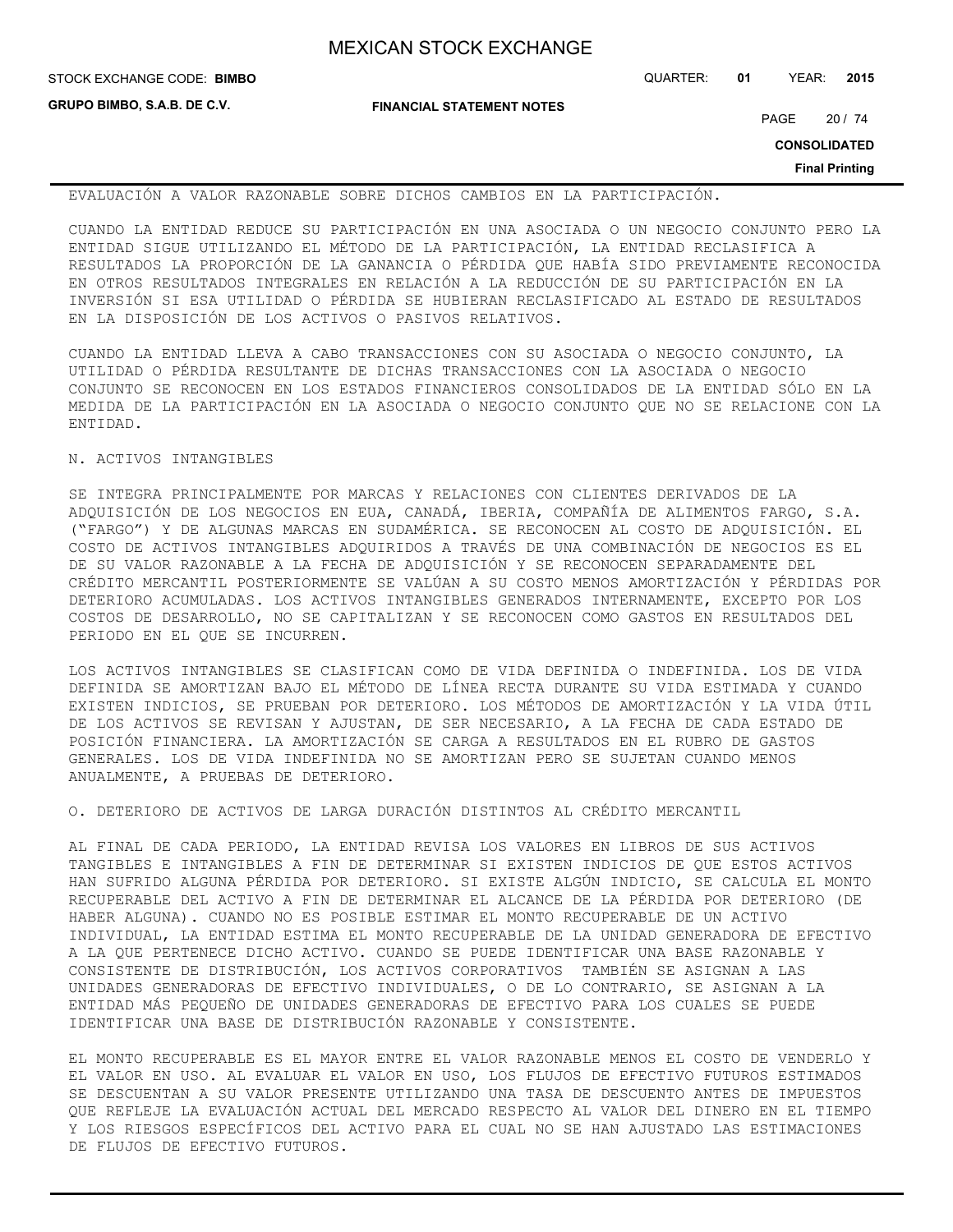**GRUPO BIMBO, S.A.B. DE C.V.**

#### **FINANCIAL STATEMENT NOTES**

STOCK EXCHANGE CODE: QUARTER: **01** YEAR: **2015 BIMBO**

PAGE 21 / 74

**CONSOLIDATED**

#### **Final Printing**

SI SE ESTIMA QUE EL MONTO RECUPERABLE DE UN ACTIVO (O UNIDAD GENERADORA DE EFECTIVO) ES MENOR QUE SU VALOR EN LIBROS, EL VALOR EN LIBROS DEL ACTIVO (O UNIDAD GENERADORA DE EFECTIVO) SE REDUCE A SU MONTO RECUPERABLE. LAS PÉRDIDAS POR DETERIORO SE RECONOCEN INMEDIATAMENTE EN RESULTADOS.

POSTERIORMENTE, CUANDO UNA PÉRDIDA POR DETERIORO SE REVIERTE, EL VALOR EN LIBROS DEL ACTIVO (O UNIDAD GENERADORA DE EFECTIVO) SE INCREMENTA AL VALOR ESTIMADO REVISADO DE SU MONTO RECUPERABLE, DE TAL MANERA QUE EL VALOR EN LIBROS AJUSTADO NO EXCEDA EL VALOR EN LIBROS QUE SE HABRÍA DETERMINADO SI NO SE HUBIERA RECONOCIDO UNA PÉRDIDA POR DETERIORO PARA DICHO ACTIVO (O UNIDAD GENERADORA DE EFECTIVO) EN AÑOS ANTERIORES. LA REVERSIÓN DE UNA PÉRDIDA POR DETERIORO SE RECONOCE INMEDIATAMENTE EN RESULTADOS.

P. CRÉDITO MERCANTIL

EL CRÉDITO MERCANTIL QUE SURGE POR LA ADQUISICIÓN DE UN NEGOCIO SE RECONOCE AL COSTO DETERMINADO A LA FECHA DE ADQUISICIÓN DEL NEGOCIO (VER NOTA 12) MENOS LAS PÉRDIDAS ACUMULADAS POR DETERIORO, SI EXISTIERAN.

PARA FINES DE EVALUAR EL DETERIORO, EL CRÉDITO MERCANTIL SE ASIGNA A CADA UNIDAD GENERADORA DE EFECTIVO (O GRUPOS DE UNIDADES GENERADORAS DE EFECTIVO) DE LA ENTIDAD, QUE SE ESPERA SERÁ BENEFICIADA POR LAS SINERGIAS DE LA COMBINACIÓN.

LAS UNIDADES GENERADORAS DE EFECTIVO A LAS QUE SE HA ASIGNADO CRÉDITO MERCANTIL SE PRUEBAN POR DETERIORO ANUALMENTE, O CON MAYOR FRECUENCIA CUANDO EXISTEN INDICIOS DE QUE LA UNIDAD PUEDA ESTAR DETERIORADA. SI EL MONTO RECUPERABLE DE LA UNIDAD GENERADORA DE EFECTIVO ES MENOR A SU VALOR EN LIBROS, LA PÉRDIDA POR DETERIORO SE ASIGNA PRIMERO PARA REDUCIR EL VALOR EN LIBROS DE CUALQUIER CRÉDITO MERCANTIL ASIGNADO A LA UNIDAD Y POSTERIORMENTE A LOS OTROS ACTIVOS DE LA UNIDAD DE MANERA PRORRATEADA Y CON BASE EN EL VALOR EN LIBROS DE CADA ACTIVO DENTRO DE LA UNIDAD. CUALQUIER PÉRDIDA POR DETERIORO DEL CRÉDITO MERCANTIL SE RECONOCE DIRECTAMENTE. UNA PÉRDIDA POR DETERIORO AL CRÉDITO MERCANTIL RECONOCIDA NO SE REVERSA EN PERIODOS POSTERIORES.

AL DISPONER DE LA UNIDAD GENERADORA DE EFECTIVO RELEVANTE, EL MONTO DE CRÉDITO MERCANTIL ATRIBUIBLE SE INCLUYE EN LA DETERMINACIÓN DE LA UTILIDAD O PÉRDIDA AL MOMENTO DE LA DISPOSICIÓN.

LA POLÍTICA DE LA ENTIDAD PARA EL CRÉDITO MERCANTIL QUE SURGE DE LA ADQUISICIÓN DE UNA ASOCIADA SE DESCRIBE EN LA NOTA 3.M.

# Q. PASIVOS FINANCIEROS

LOS PASIVOS FINANCIEROS SE VALÚAN INICIALMENTE A VALOR RAZONABLE, MENOS LOS COSTOS DE TRANSACCIÓN, EXCEPTO POR AQUELLOS PASIVOS FINANCIEROS CLASIFICADOS COMO VALOR RAZONABLE CON CAMBIOS A TRAVÉS DE RESULTADOS, LOS CUALES SE VALÚAN INICIALMENTE A VALOR RAZONABLE. LA VALUACIÓN POSTERIOR DEPENDE DE LA CATEGORÍA EN LA QUE SE CLASIFICAN.

LOS PASIVOS FINANCIEROS SE CLASIFICAN DENTRO DE LAS SIGUIENTES CATEGORÍAS: "A VALOR RAZONABLE CON CAMBIOS EN RESULTADOS" O COMO "OTROS PASIVOS FINANCIEROS". LA NOTA 12 DESCRIBE LA CATEGORÍA EN LAS QUE CALIFICA CADA CLASE DE PASIVOS FINANCIEROS QUE MANTIENE LA ENTIDAD.

PASIVOS FINANCIEROS A VALOR RAZONABLE CON CAMBIOS EN RESULTADOS

LOS PASIVOS FINANCIEROS SE CLASIFICAN A VALOR RAZONABLE CON CAMBIOS EN RESULTADOS CUANDO SE DESIGNAN OPCIONALMENTE COMO TAL (Y CUMPLEN CIERTAS CONDICIONES) O CUANDO SE MANTIENEN PARA NEGOCIACIÓN. LA ENTIDAD NO HA DESIGNADO PASIVOS A VALOR RAZONABLE. LOS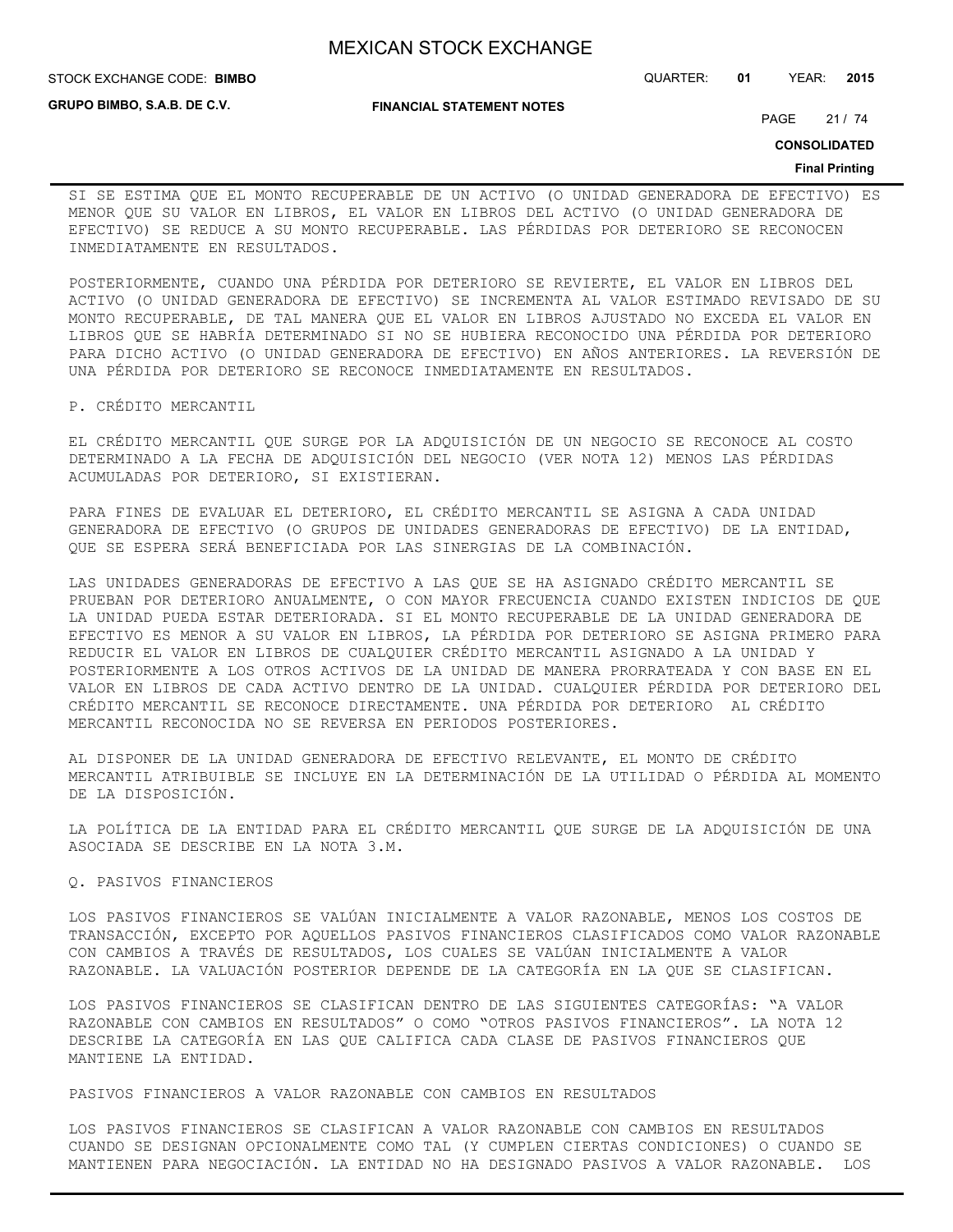**GRUPO BIMBO, S.A.B. DE C.V.**

**FINANCIAL STATEMENT NOTES**

STOCK EXCHANGE CODE: QUARTER: **01** YEAR: **2015 BIMBO**

PAGE 22 / 74

**CONSOLIDATED**

#### **Final Printing**

INSTRUMENTOS FINANCIEROS DERIVADOS SE CLASIFICAN COMO DE NEGOCIACIÓN, SALVO LOS QUE SE DESIGNAN Y SON EFICACES COMO COBERTURAS (LA POLÍTICA CONTABLE ESPECÍFICA PARA INSTRUMENTOS FINANCIEROS DERIVADOS SE DETALLA MÁS ADELANTE). LA ENTIDAD NO HA DESIGNADO PASIVOS FINANCIEROS CON CAMBIOS A TRAVÉS DE RESULTADOS.

OTROS PASIVOS FINANCIEROS A VALOR RAZONABLE CON CAMBIOS EN RESULTADOS

LOS OTROS PASIVOS FINANCIEROS, QUE INCLUYEN PRINCIPALMENTE PRÉSTAMOS DE INSTITUCIONES FINANCIERAS, CUENTAS POR PAGAR A PROVEEDORES Y OTRAS CUENTAS POR PAGAR, SE VALÚAN POSTERIORMENTE AL COSTO AMORTIZADO USANDO EL MÉTODO DE INTERÉS EFECTIVO, RECONOCIENDO LOS GASTOS POR INTERÉS SOBRE UNA BASE DE RENDIMIENTO EFECTIVO.

EL MÉTODO DE INTERÉS EFECTIVO ES UN MÉTODO DE CÁLCULO DEL COSTO AMORTIZADO DE UN PASIVO FINANCIERO Y DE ASIGNACIÓN DEL GASTO FINANCIERO A LO LARGO DEL PERÍODO PERTINENTE. LA TASA DE INTERÉS EFECTIVA ES LA TASA QUE DESCUENTA EXACTAMENTE LOS FLUJOS ESTIMADOS DE PAGOS EN EFECTIVO A LO LARGO DE LA VIDA ESPERADA DEL PASIVO FINANCIERO (O, CUANDO SEA ADECUADO, EN UN PERÍODO MÁS CORTO) AL IMPORTE NETO EN LIBROS DEL PASIVO FINANCIERO EN SU RECONOCIMIENTO INICIAL.

#### BAJA DE PASIVOS FINANCIEROS

LA ENTIDAD DA DE BAJA LOS PASIVOS FINANCIEROS SI, Y SOLO SI, LAS OBLIGACIONES DE LA ENTIDAD SE CUMPLEN, CANCELAN O EXPIRAN. LA DIFERENCIA ENTRE EL VALOR EN LIBROS DEL PASIVO FINANCIERO DADO DE BAJA Y LA CONTRAPRESTACIÓN PAGADA Y POR PAGAR SE RECONOCE EN RESULTADOS.

R. INSTRUMENTOS FINANCIEROS DERIVADOS Y ACTIVIDADES DE COBERTURA

LOS INSTRUMENTOS FINANCIEROS DERIVADOS SE RECONOCEN INICIALMENTE A SU VALOR RAZONABLE EN LA FECHA EN QUE SE CELEBRA EL CONTRATO DEL INSTRUMENTO FINANCIERO DERIVADO Y SON REMEDIDOS SUBSECUENTEMENTE A SU VALOR RAZONABLE. EL MÉTODO PARA RECONOCER LA UTILIDAD O PÉRDIDA DE LOS CAMBIOS EN LOS VALORES RAZONABLES DE LOS INSTRUMENTOS FINANCIEROS DERIVADOS DEPENDE DE SI SON DESIGNADOS COMO INSTRUMENTOS DE COBERTURA, Y SI ES ASÍ, LA NATURALEZA DE LA PARTIDA QUE SE ESTÁ CUBRIENDO. LA ENTIDAD ÚNICAMENTE CUENTA CON INSTRUMENTOS FINANCIEROS DERIVADOS DE COBERTURA DE FLUJOS DE EFECTIVO Y DE COBERTURA DE LA INVERSIÓN NETA EN SUBSIDIARIAS EN EL EXTRANJERO.

LA ENTIDAD DOCUMENTA AL INICIO DE LA TRANSACCIÓN LA RELACIÓN ENTRE LOS INSTRUMENTOS DE COBERTURA Y LAS PARTIDAS CUBIERTAS, ASÍ COMO SUS OBJETIVOS Y LA ESTRATEGIA DE LA ADMINISTRACIÓN DE RIESGOS QUE RESPALDAN SUS TRANSACCIONES DE COBERTURA. LA ENTIDAD DOCUMENTA EN FORMA PERIÓDICA SI LOS INSTRUMENTOS FINANCIEROS DERIVADOS UTILIZADOS EN LAS TRANSACCIONES DE COBERTURA SON ALTAMENTE EFECTIVOS PARA CUBRIR LOS CAMBIOS EN VALOR RAZONABLE O FLUJOS DE EFECTIVO DE LAS PARTIDAS CUBIERTAS.

LOS VALORES RAZONABLES DE LOS INSTRUMENTOS FINANCIEROS DERIVADOS UTILIZADOS COMO INSTRUMENTOS DE COBERTURA SE REVELAN EN LA NOTA 12.

### COBERTURAS DE FLUJOS DE EFECTIVO

LA PORCIÓN EFECTIVA DE LOS CAMBIOS EN EL VALOR RAZONABLE DE LOS INSTRUMENTOS FINANCIEROS DERIVADOS QUE SE DESIGNAN Y CALIFICAN COMO COBERTURA DE FLUJOS EFECTIVO SE RECONOCEN EN LOS OTROS RESULTADOS INTEGRALES Y SE PRESENTAN EN EL RUBRO "VARIACIÓN NETA DE LA PÉRDIDA/GANANCIA POR REALIZAR DE INSTRUMENTOS DE COBERTURA DE FLUJOS DE EFECTIVO". LA PORCIÓN INEFECTIVA SE RECONOCE INMEDIATAMENTE EN LOS RESULTADOS DEL PERIODO. LAS CANTIDADES QUE HAYAN SIDO REGISTRADAS EN EL CAPITAL CONTABLE COMO PARTE DE OTROS RESULTADOS INTEGRALES, SE RECLASIFICAN A LOS RESULTADOS DEL MISMO PERIODO EN EL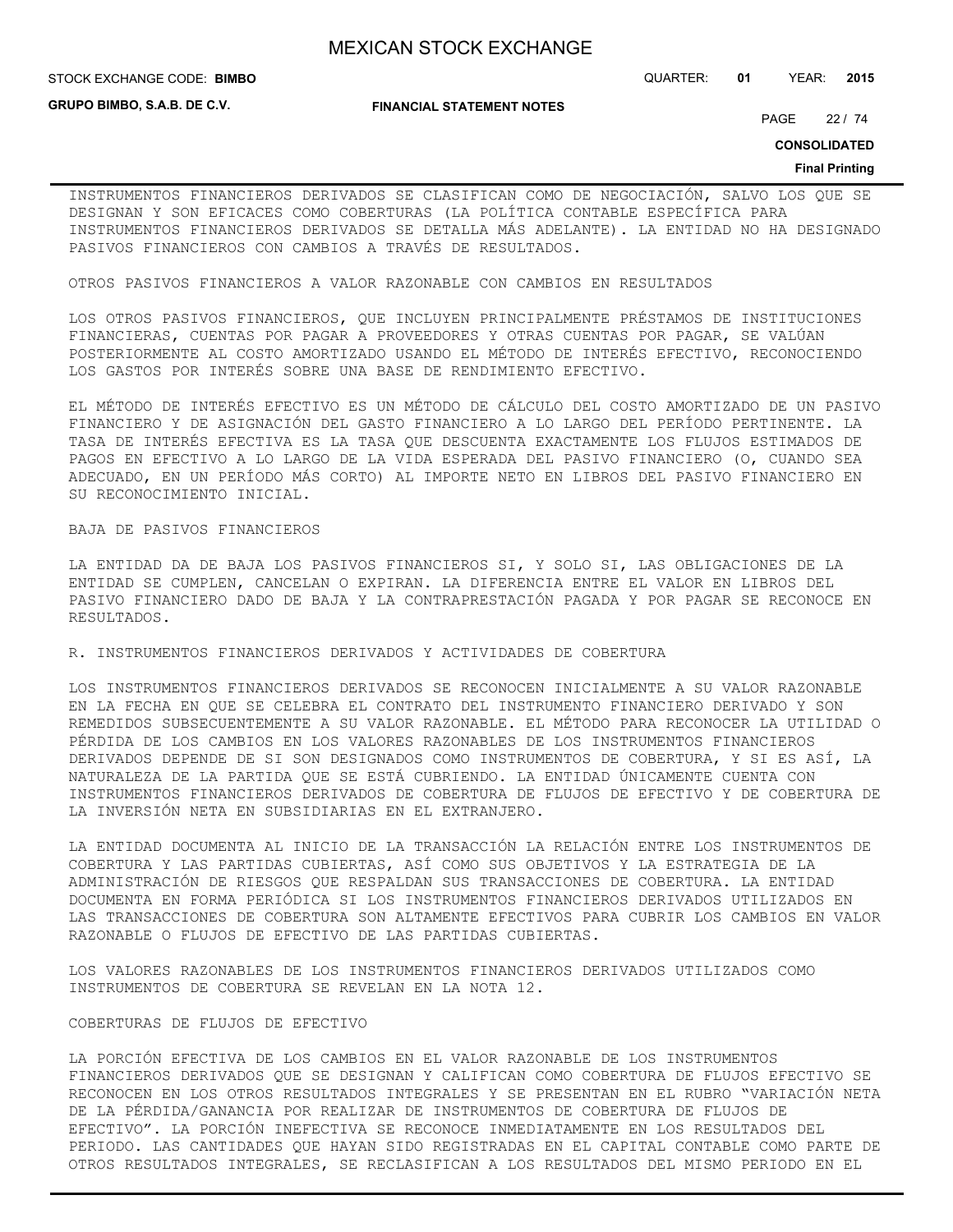| <b>MEXICAN STOCK EXCHANGE</b> |  |  |  |
|-------------------------------|--|--|--|
|-------------------------------|--|--|--|

STOCK EXCHANGE CODE: QUARTER: **01** YEAR: **2015 BIMBO**

**GRUPO BIMBO, S.A.B. DE C.V.**

**FINANCIAL STATEMENT NOTES**

PAGE 23 / 74

**CONSOLIDATED**

**Final Printing**

QUE LA PARTIDA CUBIERTA IMPACTA RESULTADOS.

LA ENTIDAD SUSPENDE LA CONTABILIDAD DE COBERTURAS CUANDO EL DERIVADO HA VENCIDO, HA SIDO VENDIDO, ES CANCELADO O EJERCIDO, CUANDO EL DERIVADO NO ALCANZA UNA ALTA EFECTIVIDAD PARA COMPENSAR LOS CAMBIOS EN LOS FLUJOS DE EFECTIVO DE LA PARTIDA CUBIERTA, O CUANDO LA ENTIDAD DECIDE CANCELAR LA DESIGNACIÓN DE COBERTURA. CUALQUIER PÉRDIDA O GANANCIA RECONOCIDA EN OTROS RESULTADOS INTEGRALES Y ACUMULADAS EN EL CAPITAL, PERMANECE EN EL CAPITAL Y ES RECONOCIDA CUANDO LA PROYECCIÓN DE LA TRANSACCIÓN ES FINALMENTE RECONOCIDA EN RESULTADOS.

COBERTURA DE LA INVERSIÓN NETA EN SUBSIDIARIAS EN EL EXTRANJERO

UNA COBERTURA DE LA INVERSIÓN NETA EN SUBSIDIARIAS EN EL EXTRANJERO SE CONTABILIZA DE FORMA SIMILAR A UNA COBERTURA DE FLUJOS DE EFECTIVO. LA PORCIÓN EFECTIVA DE LOS CAMBIOS EN EL VALOR RAZONABLE DE LOS INSTRUMENTOS FINANCIEROS DERIVADOS (O NO DERIVADOS) QUE SE DESIGNAN Y CALIFICAN COMO COBERTURA DE LA INVERSIÓN NETA EN SUBSIDIARIAS EN EL EXTRANJERO SE RECONOCEN EN LAS OTRAS PARTIDAS DE LA UTILIDAD INTEGRAL Y SE PRESENTAN EN EL RUBRO "EFECTO DE CONVERSIÓN DE OPERACIONES EXTRANJERAS". LA PORCIÓN INEFECTIVA SE RECONOCE INMEDIATAMENTE EN LOS RESULTADOS DEL PERIODO EN EL RUBRO "GANANCIA (PÉRDIDA) CAMBIARIA NETA". LAS CANTIDADES QUE HAYAN SIDO REGISTRADAS EN EL CAPITAL CONTABLE COMO PARTE DE LA UTILIDAD INTEGRAL, SE RECLASIFICAN A LOS RESULTADOS DEL MISMO PERIODO DE LA DISPOSICIÓN DE LA INVERSIÓN.

### PROVISIONES

LAS PROVISIONES SE RECONOCEN CUANDO LA ENTIDAD TIENE UNA OBLIGACIÓN LEGAL O ASUMIDA (PRESENTE) COMO RESULTADO DE EVENTOS PASADOS, ES PROBABLE QUE SE REQUIERA LA SALIDA DE FLUJOS DE EFECTIVO PARA PAGAR LA OBLIGACIÓN Y EL MONTO PUEDA SER ESTIMADO CONFIABLEMENTE.

LOS PASIVOS CONTINGENTES ADQUIRIDOS EN UNA COMBINACIÓN DE NEGOCIOS SE VALÚAN INICIALMENTE A SUS VALORES RAZONABLES EN LA FECHA DE ADQUISICIÓN. AL FINAL DE LOS PERIODOS DE REPORTE SUBSECUENTES, DICHOS PASIVOS CONTINGENTES SE VALÚAN AL MONTO MAYOR ENTRE EL QUE HUBIERA SIDO RECONOCIDO DE CONFORMIDAD CON LAS IAS 37 Y EL MONTO RECONOCIDO INICIALMENTE MENOS LA AMORTIZACIÓN ACUMULADA RECONOCIDA DE CONFORMIDAD CON LA IAS 18, INGRESOS.

## S. IMPUESTOS A LA UTILIDAD

EL GASTO POR IMPUESTOS A LA UTILIDAD REPRESENTA LA SUMA DE LOS IMPUESTOS A LA UTILIDAD CAUSADOS Y LOS IMPUESTOS A LA UTILIDAD DIFERIDOS.

## 1. IMPUESTOS A LA UTILIDAD CAUSADOS

EN EL CASO DE MÉXICO, EL IMPUESTO A LA UTILIDAD CAUSADO CALCULADO CORRESPONDE AL IMPUESTO SOBRE LA RENTA ("ISR") Y SE REGISTRA EN LOS RESULTADOS DEL AÑO EN QUE SE CAUSA. HASTA EL 31 DE DICIEMBRE DE 2013 EL IMPUESTO ERA CALCULADO COMO EL MAYOR ENTRE EL ISR Y EL IMPUESTO EMPRESARIAL A TASA ÚNICA ("IETU").

EL IMPUESTO A LAS UTILIDADES CAUSADO SE CALCULA CON BASE EN LAS LEYES FISCALES APROBADAS A LA FECHA DEL ESTADO DE POSICIÓN FINANCIERA EN LOS PAÍSES EN LOS QUE LA ENTIDAD OPERA Y GENERA UNA BASE GRAVABLE.

## 2. IMPUESTOS A LA UTILIDAD DIFERIDOS

EL IMPUESTO A LAS UTILIDADES DIFERIDAS SE DETERMINA UTILIZANDO LAS TASAS Y LEYES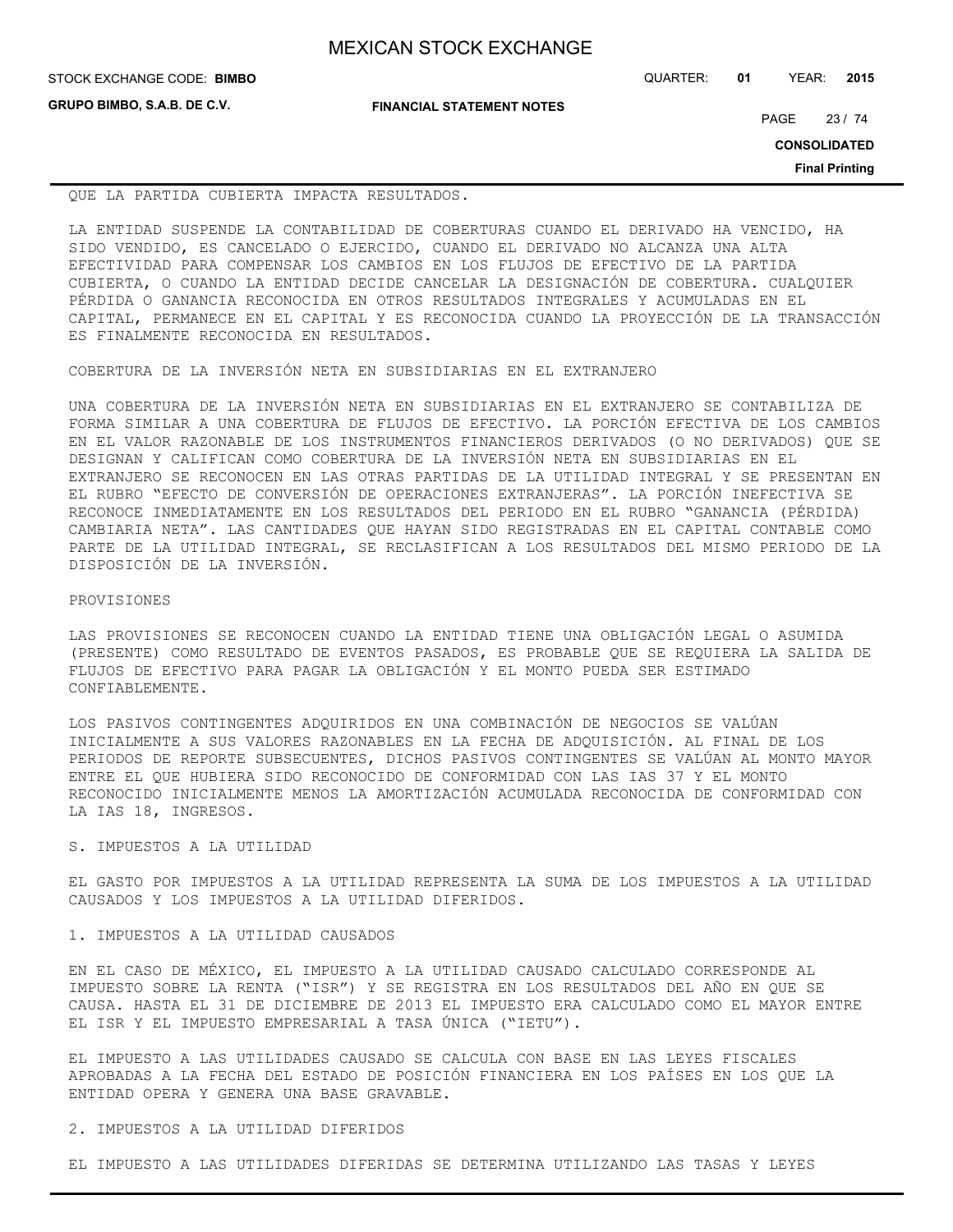STOCK EXCHANGE CODE: QUARTER: **01** YEAR: **2015 BIMBO**

**GRUPO BIMBO, S.A.B. DE C.V.**

**FINANCIAL STATEMENT NOTES**

PAGE 24 / 74

**CONSOLIDATED**

#### **Final Printing**

FISCALES QUE HAN SIDO PROMULGADAS A LA FECHA DEL ESTADO DE POSICIÓN FINANCIERA Y QUE SE ESPERA SERÁN APLICABLES CUANDO LAS DIFERENCIAS TEMPORALES SE REVIERTAN. EN EL CASO DE MÉXICO, PARA RECONOCER EL IMPUESTO DIFERIDO SE DETERMINA SI, CON BASE EN PROYECCIONES FINANCIERAS, LA ENTIDAD CAUSARÁ ISR O IETU Y SE RECONOCE EL IMPUESTO DIFERIDO QUE CORRESPONDA AL IMPUESTO QUE SE ESTIMA SE PAGARÁ EN CADA EJERCICIO.

COMO CONSECUENCIA DE LA REFORMA FISCAL 2014, EN MÉXICO, AL 31 DE DICIEMBRE DE 2013 YA NO SE RECONOCE IETU DIFERIDO, POR LO QUE DICHOS EFECTOS SE CANCELARON EN LOS RESULTADOS DEL EJERCICIO 2013.

LOS IMPUESTOS A LA UTILIDAD DIFERIDOS SE RECONOCEN SOBRE LAS DIFERENCIAS TEMPORALES ENTRE EL VALOR EN LIBROS DE LOS ACTIVOS Y PASIVOS INCLUIDOS EN LOS ESTADOS FINANCIEROS CONSOLIDADOS Y LAS BASES FISCALES CORRESPONDIENTES UTILIZADAS PARA DETERMINAR EL RESULTADO FISCAL, APLICANDO LA TASA CORRESPONDIENTE A ESTAS DIFERENCIAS Y EN SU CASO SE INCLUYEN LOS BENEFICIOS DE LAS PÉRDIDAS FISCALES POR AMORTIZAR Y DE ALGUNOS CRÉDITOS FISCALES. EL ACTIVO O PASIVO POR IMPUESTO A LA UTILIDAD DIFERIDO SE RECONOCE GENERALMENTE PARA TODAS LAS DIFERENCIAS FISCALES TEMPORALES. SE RECONOCERÁ UN ACTIVO POR IMPUESTOS DIFERIDOS, POR TODAS LAS DIFERENCIAS TEMPORALES DEDUCIBLES, EN LA MEDIDA EN QUE RESULTE PROBABLE QUE LA ENTIDAD DISPONGA DE UTILIDADES FISCALES FUTURAS CONTRA LAS QUE PUEDA APLICAR ESAS DIFERENCIAS TEMPORALES DEDUCIBLES.

NO SE RECONOCE EL IMPUESTO A LAS UTILIDADES DIFERIDO DE LAS SIGUIENTES DIFERENCIAS TEMPORALES: I) LAS QUE SURGEN DEL RECONOCIMIENTO INICIAL DE ACTIVOS O PASIVOS EN TRANSACCIONES DISTINTAS A ADQUISICIONES DE NEGOCIOS Y QUE NO AFECTAN RESULTADOS CONTABLES O FISCALES, II) LAS RELACIONADAS A INVERSIONES EN SUBSIDIARIAS Y EN ASOCIADAS EN LA MEDIDA QUE SEA PROBABLE QUE NO SE REVERTIRÁN EN EL FUTURO PREVISIBLE, Y, III) LAS QUE SURGEN DEL RECONOCIMIENTO INICIAL DEL CRÉDITO MERCANTIL. EL IMPUESTO A LA UTILIDAD DIFERIDO ACTIVO SÓLO SE RECONOCE EN LA MEDIDA QUE SEA PROBABLE QUE SE OBTENGAN BENEFICIOS FISCALES FUTUROS CONTRA LOS QUE SE PUEDAN UTILIZAR.

EL VALOR EN LIBROS DE UN ACTIVO POR IMPUESTOS DIFERIDOS DEBE SOMETERSE A REVISIÓN AL FINAL DE CADA PERIODO SOBRE EL QUE SE INFORMA Y SE DEBE REDUCIR EN LA MEDIDA QUE SE ESTIME PROBABLE QUE NO HABRÁN UTILIDADES GRAVABLES SUFICIENTES PARA PERMITIR QUE SE RECUPERE LA TOTALIDAD O UNA PARTE DEL ACTIVO.

LOS ACTIVOS Y PASIVOS POR IMPUESTOS DIFERIDOS SE VALÚAN EMPLEANDO LA TASA FISCAL QUE SE ESPERA APLICAR EN EL PERÍODO EN EL QUE EL PASIVO SE PAGUE O EL ACTIVO SE REALICE, BASÁNDOSE EN LAS TASAS (Y LEYES FISCALES) QUE HAYAN SIDO APROBADAS O SUSTANCIALMENTE APROBADAS AL FINAL DEL PERIODO SOBRE EL QUE SE INFORMA.

LOS SALDOS DE IMPUESTOS A LAS UTILIDADES ACTIVOS Y PASIVOS SE COMPENSAN SÓLO CUANDO EXISTE UN DERECHO LEGAL EXIGIBLE A COMPENSAR LOS IMPUESTOS CAUSADOS ACTIVOS CONTRA LOS PASIVOS Y SON RELATIVOS A LA MISMA AUTORIDAD FISCAL, O SI SON DISTINTAS ENTIDADES FISCALES, SE TIENE LA INTENCIÓN DE LIQUIDARLOS SOBRE BASES NETAS O LOS ACTIVOS Y PASIVOS SE REALIZARÁN DE FORMA SIMULTÁNEA.

#### 3. IMPUESTOS CAUSADOS Y DIFERIDOS

LOS IMPUESTOS CAUSADOS Y DIFERIDOS SE RECONOCEN EN RESULTADOS, EXCEPTO CUANDO SE REFIEREN A PARTIDAS QUE SE RECONOCEN FUERA DE LOS RESULTADOS, YA SEA EN LOS OTROS RESULTADOS INTEGRALES O DIRECTAMENTE EN EL CAPITAL CONTABLE, RESPECTIVAMENTE. CUANDO SURGEN DEL RECONOCIMIENTO INICIAL DE UNA COMBINACIÓN DE NEGOCIOS EL EFECTO FISCAL SE INCLUYE DENTRO DEL RECONOCIMIENTO DE LA COMBINACIÓN DE NEGOCIOS.

T. BENEFICIOS A EMPLEADOS - BENEFICIOS AL RETIRO, BENEFICIOS POR TERMINACIÓN Y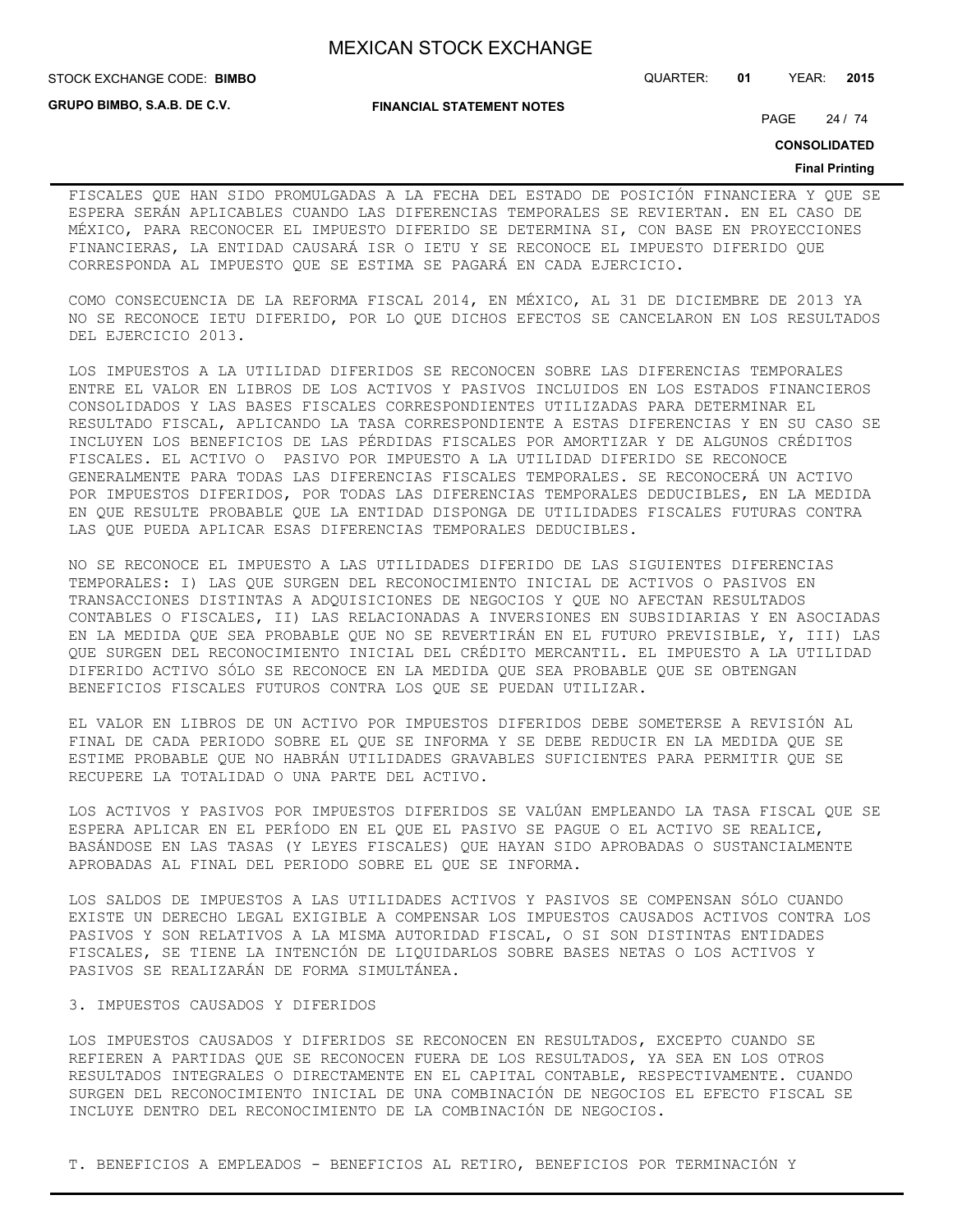**GRUPO BIMBO, S.A.B. DE C.V.**

STOCK EXCHANGE CODE: QUARTER: **01** YEAR: **2015 BIMBO**

**FINANCIAL STATEMENT NOTES**

PAGE 25 / 74

**CONSOLIDATED**

**Final Printing**

PARTICIPACIÓN DE LOS TRABAJADORES EN LAS UTILIDADES ("PTU")

I. PENSIONES Y PRIMA DE ANTIGÜEDAD

UN PLAN DE CONTRIBUCIONES DEFINIDAS ES UN PLAN DE BENEFICIOS POSTERIORES AL EMPLEO BAJO EL CUAL LA ENTIDAD PAGA CONTRIBUCIONES FIJAS A UN FONDO O FIDEICOMISO Y NO TIENE NINGUNA OBLIGACIÓN LEGAL O ASUMIDA DE HACER PAGOS ADICIONALES. LAS OBLIGACIONES SE RECONOCEN COMO GASTOS CUANDO LOS EMPLEADOS PRESTAN LOS SERVICIOS QUE LES DAN DERECHO A LAS CONTRIBUCIONES.

UN PLAN DE BENEFICIOS DEFINIDOS ES UN PLAN DE BENEFICIOS POSTERIORES AL EMPLEO DISTINTO A LOS DE CONTRIBUCIONES DEFINIDAS. EN EL CASO DE LOS PLANES DE BENEFICIOS DEFINIDOS, QUE INCLUYEN PRIMA DE ANTIGÜEDAD Y PENSIONES, SU COSTO SE DETERMINA UTILIZANDO EL MÉTODO DE CRÉDITO UNITARIO PROYECTADO, CON VALUACIONES ACTUARIALES QUE SE REALIZAN AL FINAL DE CADA PERIODO SOBRE EL QUE SE INFORMA. LAS REMEDICIONES, QUE INCLUYEN LAS GANANCIAS Y PÉRDIDAS ACTUARIALES, EL EFECTO DE LOS CAMBIOS EN EL PISO DEL ACTIVO (EN SU CASO) Y EL RETORNO DEL PLAN DE ACTIVOS (EXCLUIDOS LOS INTERESES), SE REFLEJA DE INMEDIATO EN EL ESTADO DE POSICIÓN FINANCIERA CON CARGO O CRÉDITO QUE SE RECONOCE EN OTROS RESULTADOS INTEGRALES EN EL PERÍODO EN QUE SE INCURREN. LAS REMEDICIONES QUE RECONOCEN EN OTROS RESULTADOS INTEGRALES SE RECONOCEN DE INMEDIATO EN LAS UTILIDADES ACUMULADAS Y NO SE RECLASIFICA A RESULTADOS. COSTO POR SERVICIOS PASADOS SE RECONOCE EN RESULTADOS EN EL PERÍODO DE LA MODIFICACIÓN AL PLAN. LOS INTERESES NETOS SE CALCULAN APLICANDO LA TASA DE DESCUENTO AL INICIO DEL PERÍODO DE LA OBLIGACIÓN DEL ACTIVO POR BENEFICIOS DEFINIDOS.

LAS OBLIGACIONES POR BENEFICIOS AL RETIRO RECONOCIDAS EN EL ESTADO CONSOLIDADO DE POSICIÓN FINANCIERA REPRESENTAN LAS PÉRDIDAS Y GANANCIAS ACTUALES EN LOS PLANES POR BENEFICIOS DEFINIDOS DE LA ENTIDAD. EL VALOR PRESENTE DE LAS OBLIGACIONES DE BENEFICIOS DEFINIDOS SE DETERMINA DESCONTANDO LOS FLUJOS DE EFECTIVO ESTIMADOS USANDO LAS TASAS DE INTERÉS DE BONOS GUBERNAMENTALES DENOMINADOS EN LA MISMA MONEDA EN LA QUE LOS BENEFICIOS SERÁN PAGADOS Y QUE TIENEN VENCIMIENTOS QUE SE APROXIMAN AL DE LA OBLIGACIÓN.

LA ENTIDAD OTORGA UN BONO EN EFECTIVO A CIERTOS EJECUTIVOS, CALCULADO CON BASE EN MÉTRICAS DE DESEMPEÑO, EL ISR CORRESPONDIENTE ES RETENIDO A LOS EMPLEADOS Y EL IMPORTE NETO ES UTILIZADO PARA LA COMPRA DE ACCIONES DE LA ENTIDAD. EL EMPLEADO PUEDE DISPONER DE DICHAS ACCIONES, AÚN Y CUANDO DEJE DE LABORAR PARA LA ENTIDAD.

## II. PARTICIPACIÓN DE LOS TRABAJADORES EN LAS UTILIDADES

EN EL CASO DE MÉXICO, VENEZUELA Y BRASIL TIENEN LA OBLIGACIÓN DE RECONOCER UNA PROVISIÓN POR EL COSTO DE LA PARTICIPACIÓN DE LOS TRABAJADORES EN LAS UTILIDADES CUANDO TIENEN UNA OBLIGACIÓN PRESENTE LEGAL O ASUMIDA DE REALIZAR EL PAGO COMO RESULTADO DE EVENTOS PASADOS Y SE PUEDE ESTIMAR CONFIABLEMENTE. LA PTU SE REGISTRA EN LOS RESULTADOS DEL AÑO EN QUE SE CAUSA.

BENEFICIOS A LOS EMPLEADOS A CORTO PLAZO.

SE RECONOCE UN PASIVO POR BENEFICIOS QUE CORRESPONDAN A LOS EMPLEADOS CON RESPECTO A SUELDOS Y SALARIOS, VACACIONES ANUALES Y LICENCIA POR ENFERMEDAD EN EL PERIODO DE SERVICIO EN QUE ES PRESTADO POR EL IMPORTE NO DESCONTADO POR LOS BENEFICIOS QUE SE ESPERA PAGAR POR ESE SERVICIO.

LOS PASIVOS RECONOCIDOS POR LOS BENEFICIOS A LOS EMPLEADOS A CORTO PLAZO SE VALÚAN AL IMPORTE NO DESCONTADO POR LOS BENEFICIOS QUE SE ESPERA PAGAR POR ESE SERVICIO.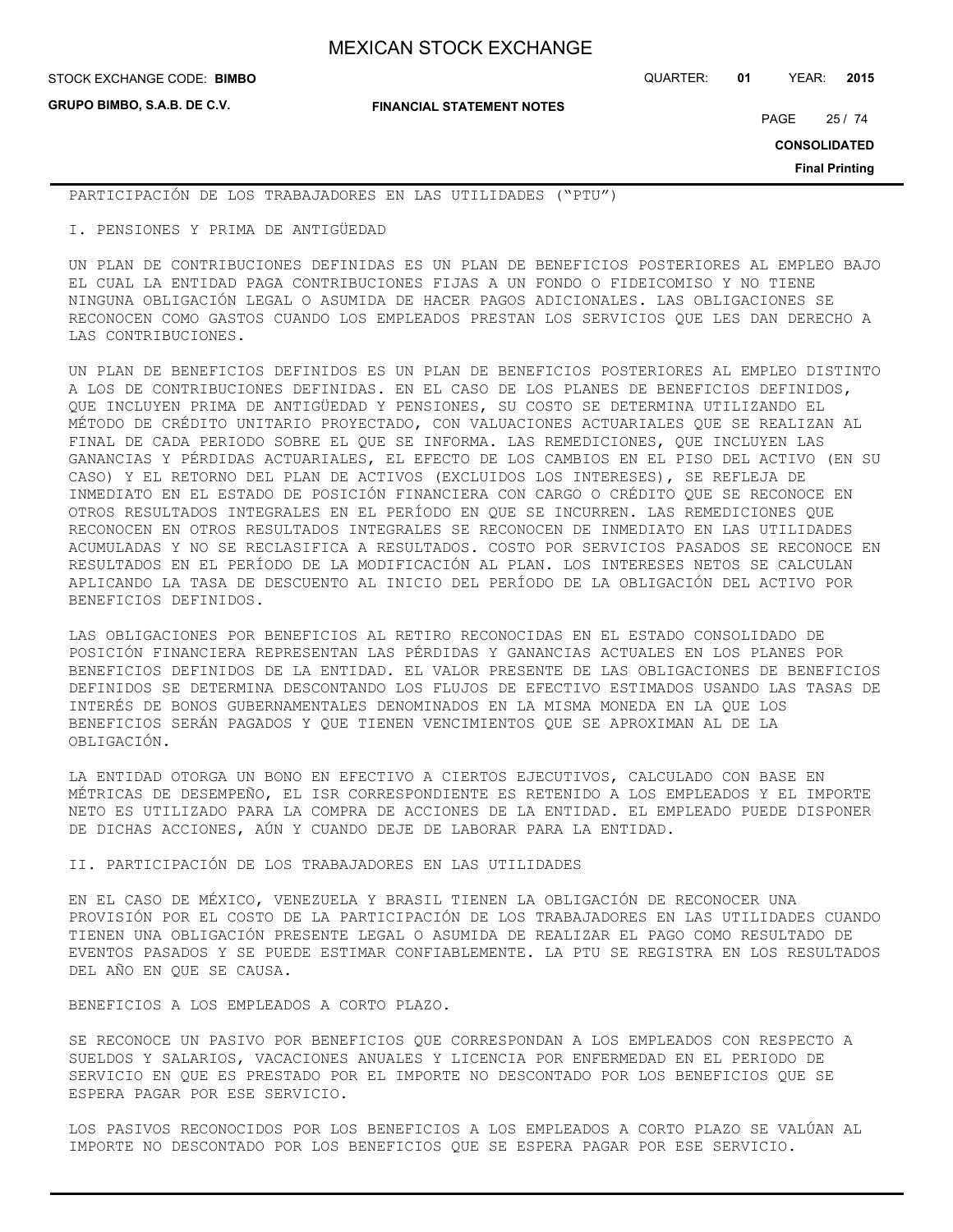| <b>MEXICAN STOCK EXCHANGE</b> |
|-------------------------------|
|-------------------------------|

| STOCK EXCHANGE CODE: BIMBO         |                                  | QUARTER: | 01 | YEAR: | 2015 |
|------------------------------------|----------------------------------|----------|----|-------|------|
| <b>GRUPO BIMBO, S.A.B. DE C.V.</b> | <b>FINANCIAL STATEMENT NOTES</b> |          |    |       |      |

PAGE 26 / 74

**CONSOLIDATED**

**Final Printing**

## III. INDEMNIZACIONES

CUALQUIER OBLIGACIÓN POR INDEMNIZACIÓN SE RECONOCE AL MOMENTO QUE LA ENTIDAD YA NO PUEDE RETIRAR LA OFERTA DE INDEMNIZACIÓN Y/O CUANDO LA ENTIDAD RECONOCE LOS COSTOS DE REESTRUCTURACIÓN RELACIONADOS.

IV. PLANES DE PENSIONES MULTIPATRONALES DE PENSIONES

BBU CLASIFICA LOS PLANES MULTIPATRONALES COMO DE CONTRIBUCIÓN DEFINIDA O DE BENEFICIOS DEFINIDOS PARA DETERMINAR SU CONTABILIZACIÓN. EN PARTICULAR, LOS PLANES MULTIPATRONALES DE BENEFICIOS DEFINIDOS SE REGISTRAN CON BASE EN LA PROPORCIÓN EN LA QUE LA ENTIDAD PARTICIPA EN LA OBLIGACIÓN, ACTIVOS Y COSTOS, DETERMINADOS DE LA MISMA FORMA QUE OTROS PLANES DE CONTRIBUCIÓN DEFINIDA, SALVO QUE NO SE TENGA INFORMACIÓN SUFICIENTE, EN CUYO CASO SE REGISTRAN COMO SI FUERAN DE CONTRIBUCIÓN DEFINIDA.

LA LIQUIDACIÓN O SALIDA DE LA ENTIDAD DE UN PLAN MULTIPATRONAL SE RECONOCE Y VALÚA CONFORME A LA IAS 37, PROVISIONES, PASIVOS Y ACTIVOS CONTINGENTES.

U. RECONOCIMIENTO DE INGRESOS

LOS INGRESOS SE CALCULAN AL VALOR RAZONABLE DE LA CONTRAPRESTACIÓN COBRADA O POR COBRAR, TENIENDO EN CUENTA EL IMPORTE ESTIMADO DE DEVOLUCIONES DE CLIENTES, REBAJAS Y OTROS DESCUENTOS SIMILARES.

- VENTA DE BIENES

LOS INGRESOS POR LA VENTA DE BIENES DEBEN SER RECONOCIDOS CUANDO SE CUMPLEN TODAS Y CADA UNA DE LAS SIGUIENTES CONDICIONES:

\* LA ENTIDAD HA TRANSFERIDO AL COMPRADOR LOS RIESGOS Y BENEFICIOS SIGNIFICATIVOS QUE SE DERIVAN DE LA PROPIEDAD DE LOS BIENES;

\* LA ENTIDAD NO CONSERVA PARA SÍ NINGUNA IMPLICACIÓN EN LA GESTIÓN CONTINUA DE LOS BIENES VENDIDOS, EN EL GRADO USUALMENTE ASOCIADO CON LA PROPIEDAD, NI RETIENE EL CONTROL EFECTIVO SOBRE LOS MISMOS;

\* EL IMPORTE DE LOS INGRESOS PUEDE VALUARSE CONFIABLEMENTE;

\* SEA PROBABLE QUE LA ENTIDAD RECIBA LOS BENEFICIOS ECONÓMICOS ASOCIADOS CON LA TRANSACCIÓN; Y

\* LOS COSTOS INCURRIDOS, O POR INCURRIR, EN RELACIÓN CON LA TRANSACCIÓN PUEDEN SER VALUADOS CONFIABLEMENTE.

- INGRESOS POR INTERESES

LOS INGRESOS POR INTERESES SE RECONOCEN CUANDO ES PROBABLE QUE LOS BENEFICIOS ECONÓMICOS FLUYAN HACIA LA ENTIDAD Y EL IMPORTE DE LOS INGRESOS PUEDA SER VALUADO CONFIABLEMENTE. LOS INGRESOS POR INTERESES SE REGISTRAN SOBRE UNA BASE PERIÓDICA, CON REFERENCIA AL SALDO INSOLUTO Y A LA TASA DE INTERÉS EFECTIVA APLICABLE, LA CUAL ES LA TASA QUE EXACTAMENTE DESCUENTA LOS FLUJOS DE EFECTIVO ESTIMADOS A RECIBIR A LO LARGO DE LA VIDA ESPERADA DEL ACTIVO FINANCIERO Y LO IGUALA CON EL IMPORTE NETO EN LIBROS DEL ACTIVO FINANCIERO EN SU RECONOCIMIENTO INICIAL.

4. JUICIOS CONTABLES CRÍTICOS Y FUENTES CLAVE PARA LA ESTIMACIÓN DE INCERTIDUMBRES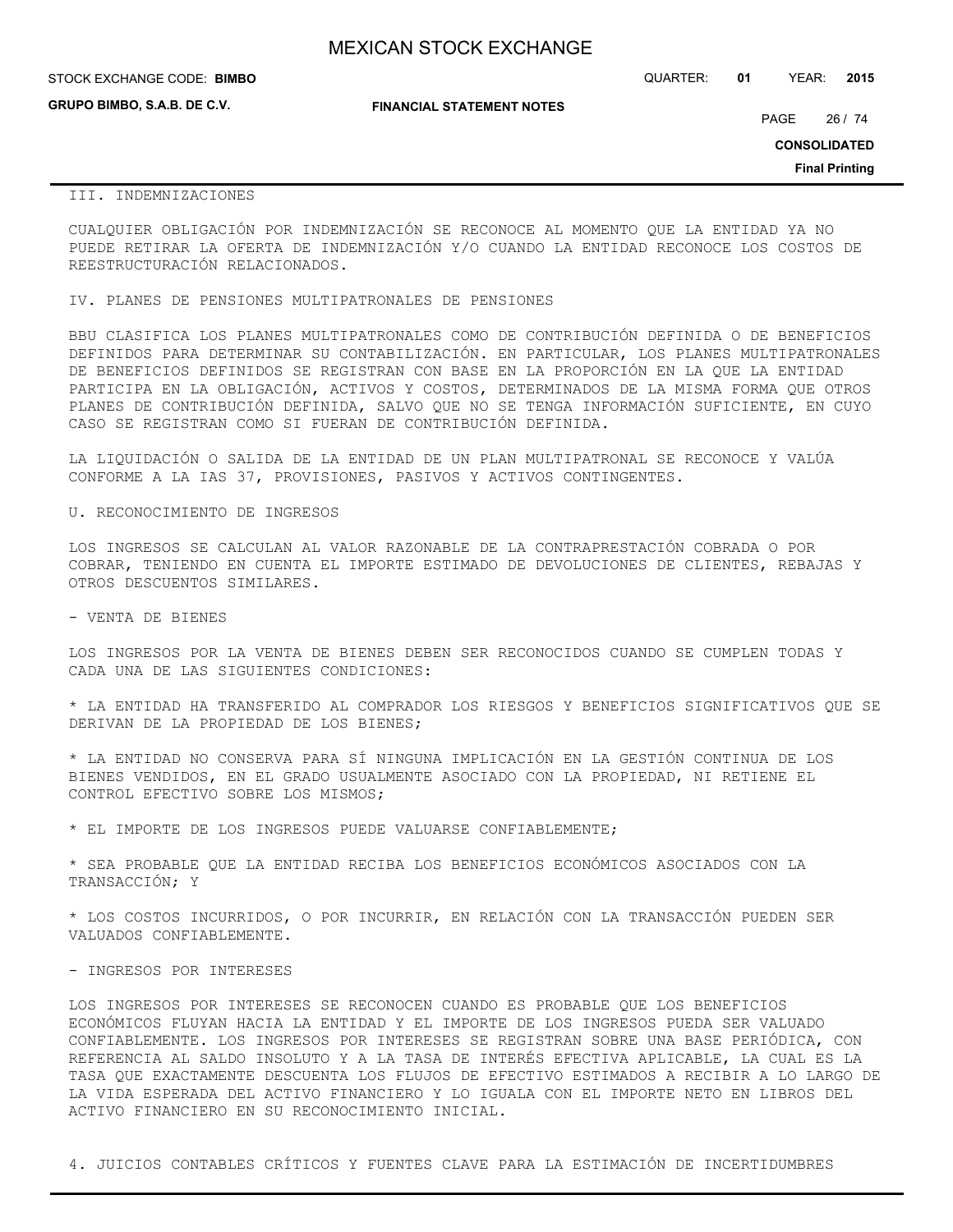STOCK EXCHANGE CODE: QUARTER: **01** YEAR: **2015 BIMBO**

**GRUPO BIMBO, S.A.B. DE C.V.**

**FINANCIAL STATEMENT NOTES**

PAGE 27 / 74

**CONSOLIDATED**

**Final Printing**

EN LA APLICACIÓN DE LAS POLÍTICAS CONTABLES DE LA ENTIDAD, LAS CUALES SE DESCRIBEN EN LA NOTA 3, LA ADMINISTRACIÓN DEBE HACER JUICIOS, ESTIMACIONES Y SUPUESTOS SOBRE LOS IMPORTES EN LIBROS DE LOS ACTIVOS Y PASIVOS DE LOS ESTADOS FINANCIEROS CONSOLIDADOS. LAS ESTIMACIONES Y SUPUESTOS RELATIVOS SE BASAN EN LA EXPERIENCIA Y OTROS FACTORES QUE SE CONSIDERAN PERTINENTES. LOS RESULTADOS REALES PODRÍAN DIFERIR DE ESTAS ESTIMACIONES.

LAS ESTIMACIONES Y SUPUESTOS SE REVISAN SOBRE UNA BASE REGULAR. LAS MODIFICACIONES A LAS ESTIMACIONES CONTABLES SE RECONOCEN EN EL PERIODO EN QUE SE REALIZA LA MODIFICACIÓN Y PERIODOS FUTUROS SI LA MODIFICACIÓN AFECTA TANTO AL PERIODO ACTUAL COMO A PERIODOS SUBSECUENTES.

A) JUICIOS CRÍTICOS AL APLICAR LAS POLÍTICAS CONTABLES

CONSOLIDACIÓN DE ENTIDADES DE PROPÓSITO ESPECÍFICO

BBU Y SARA LEE HAN CELEBRADO ACUERDOS CON CONTRATISTAS TERCEROS ("OPERADORES INDEPENDIENTES"), EN LOS CUALES NO DETECTAN PARTICIPACIÓN ACCIONARIA DIRECTA O INDIRECTA PERO QUE CALIFICAN COMO ENTIDADES DE PROPÓSITO ESPECÍFICO ("EPE"). LA ENTIDAD HA CONCLUIDO QUE CONTROLA CIERTOS OPERADORES INDEPENDIENTES, PRINCIPALMENTE POR GARANTIZAR U OTORGAR LOS FINANCIAMIENTOS, ASÍ COMO POR LA OBLIGACIÓN QUE HA ASUMIDO DE MANTENER LAS RUTAS OPERANDO. EN OTROS CASOS, LA ENTIDAD HA CONCLUIDO QUE NO DETECTA DICHO CONTROL.

B) FUENTES CLAVE DE INCERTIDUMBRE EN LAS ESTIMACIONES

I. VIDAS ÚTILES, VALORES RESIDUALES Y MÉTODOS DE DEPRECIACIÓN DE ACTIVOS DE LARGA DURACIÓN

COMO SE DESCRIBE EN LA NOTA 3, LA ENTIDAD REVISA PERIÓDICAMENTE LAS VIDAS ÚTILES, VALORES RESIDUALES Y MÉTODOS DE DEPRECIACIÓN DE ACTIVOS DE LARGA DURACIÓN, INCLUYENDO LA PROPIEDAD, PLANTA Y EQUIPO Y LOS INTANGIBLES. ADICIONALMENTE, PARA ESTOS ÚLTIMOS, DETERMINA SI SU VIDA ES DEFINIDA O INDEFINIDA. DURANTE LOS PERIODOS PRESENTADOS, NO SE MODIFICARON DICHOS ESTIMADOS.

II. ESTIMACIÓN PARA CUENTAS DE COBRO DUDOSO

LOS FACTORES QUE CONSIDERA LA ENTIDAD EN LA ESTIMACIÓN DE LAS CUENTAS DE COBRO DUDOSO SON PRINCIPALMENTE EL RIESGO DE CRÉDITO DEL CLIENTE, CUENTAS NO GARANTIZADAS Y RETRASOS CONSIDERABLES EN LA COBRANZA DE ACUERDO A LOS LÍMITES DE CRÉDITO ESTABLECIDOS.

III. DETERIORO DE CRÉDITO MERCANTIL

DETERMINAR SI EL CRÉDITO MERCANTIL HA SUFRIDO DETERIORO IMPLICA EL CÁLCULO DEL MEJOR USO DE LAS GENERADORAS DE EFECTIVO A LAS CUALES SE HA ASIGNADO EL CRÉDITO MERCANTIL, ENTRE SU VALOR EN USO Y VALOR RAZONABLE. EL CÁLCULO DEL VALOR DE USO REQUIERE QUE LA ENTIDAD DETERMINE LOS FLUJOS DE EFECTIVO FUTUROS QUE ESPERA QUE DEBERÍAN SURGIR DE LAS UNIDADES GENERADORAS DE EFECTIVO Y UNA TASA DE DESCUENTO APROPIADA PARA CALCULAR EL VALOR PRESENTE. EL VALOR RAZONABLE SE DETERMINA CON BASE EN MÚLTIPLOS DE UAFIDA. PARA LA DETERMINACIÓN DE UN MÚLTIPLO APROPIADO, LA ENTIDAD IDENTIFICA EMPRESAS COMPARABLES.

## IV. MEDICIONES DE VALOR RAZONABLE

LOS INSTRUMENTOS FINANCIEROS DERIVADOS SE RECONOCEN EN EL ESTADO DE POSICIÓN FINANCIERA A SU VALOR RAZONABLE A CADA FECHA DE REPORTE. ADICIONALMENTE, REVELA EL VALOR RAZONABLE DE CIERTOS INSTRUMENTOS FINANCIEROS, PRINCIPALMENTE, DE LA DEUDA A LARGO PLAZO, A PESAR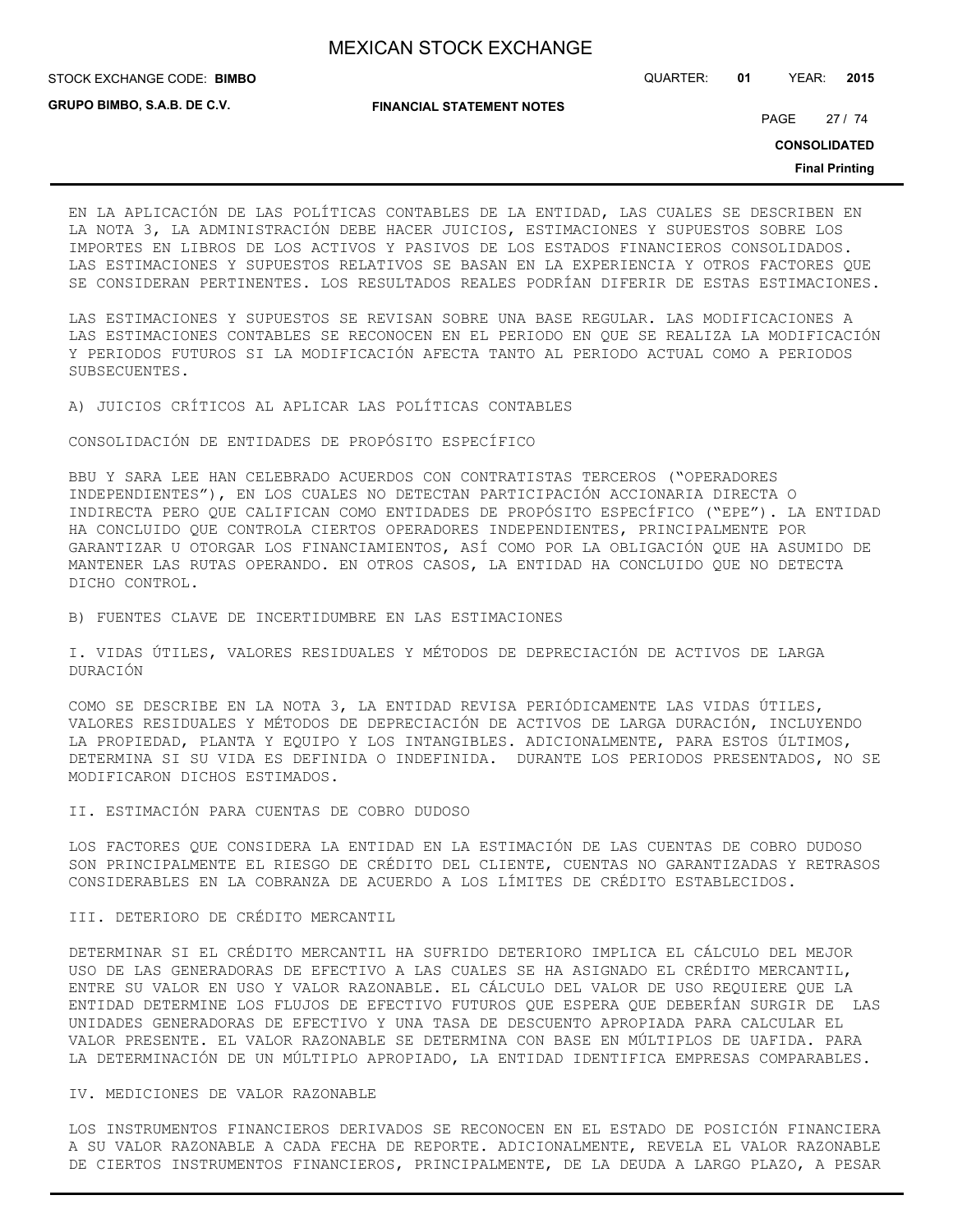**GRUPO BIMBO, S.A.B. DE C.V.**

**FINANCIAL STATEMENT NOTES**

STOCK EXCHANGE CODE: QUARTER: **01** YEAR: **2015 BIMBO**

PAGE 28 / 74

**CONSOLIDATED**

#### **Final Printing**

DE QUE NO IMPLICA UN RIESGO DE AJUSTE A LOS VALORES EN LIBROS. LO ANTERIOR, SE DESCRIBE EN LA NOTA 12. FINALMENTE, LA ENTIDAD HA LLEVADO A CABO ADQUISICIONES DE NEGOCIOS, QUE REQUIEREN QUE SE VALÚE A VALOR RAZONABLE LA CONTRAPRESTACIÓN PAGADA, LOS ACTIVOS IDENTIFICABLES ADQUIRIDOS Y LOS PASIVOS ASUMIDOS, Y, OPCIONALMENTE, LA PARTICIPACIÓN NO CONTROLADORA A LA FECHA DE ADQUISICIÓN, COMO SE INDICA EN LA NOTA 1.

LOS VALORES RAZONABLES DESCRITOS SE ESTIMAN USANDO TÉCNICAS DE VALUACIÓN QUE INCLUYEN DATOS QUE NO SON OBSERVABLES EN UN MERCADO. LOS PRINCIPALES SUPUESTOS UTILIZADOS EN LA VALUACIÓN SE DESCRIBEN EN LAS NOTAS RELATIVAS. LA ADMINISTRACIÓN CONSIDERA QUE LAS TÉCNICAS DE VALUACIÓN Y LOS SUPUESTOS SELECCIONADOS SON APROPIADOS PARA DETERMINAR LOS VALORES RAZONABLES.

V. BENEFICIOS A LOS EMPLEADOS

EL COSTO DE LOS PLANES DE BENEFICIOS DEFINIDOS A LOS EMPLEADOS Y LOS PLANES DE PENSIONES MULTIPATRONALES SE DETERMINA USANDO VALUACIONES ACTUARIALES QUE INVOLUCRAN SUPUESTOS RESPECTO DE TASAS DE DESCUENTO, FUTUROS AUMENTOS DE SUELDO, TASAS DE ROTACIÓN DE PERSONAL Y TASAS DE MORTALIDAD, ENTRE OTROS. DEBIDO A LA NATURALEZA DE LARGO PLAZO DE ESTOS PLANES, TALES ESTIMACIONES SON SENSIBLES A CAMBIOS EN LOS SUPUESTOS.

VI. DETERMINACIÓN DE IMPUESTOS A LA UTILIDAD

DETERMINAR SI EL IMPUESTO DIFERIDO ACTIVO POR PÉRDIDAS FISCALES POR AMORTIZAR SE HA DETERIORADO, BASÁNDOSE EN LAS PROYECCIONES FISCALES PREPARADAS POR LA ENTIDAD, PARA EVALUAR SU RECUPERABILIDAD.

VII. COMPENSACIONES A EMPLEADOS, SEGUROS Y OTROS PASIVOS

RIESGOS DE SEGURO EN EUA COMO PUEDEN SER EL PASIVO POR DAÑOS GENERALES A TERCEROS, EL SEGURO DEL AUTOMÓVIL Y COMPENSACIONES A EMPLEADOS SON AUTOASEGURADOS POR LA ENTIDAD CON COBERTURAS SUJETAS A LÍMITES ESPECÍFICOS ACORDADOS EN UN PROGRAMA DE SEGUROS. LAS PROVISIONES PARA RECLAMOS SOBRE EL PROGRAMA SON REGISTRADAS EN BASE A RECLAMOS INCURRIDOS. LOS PASIVOS POR RIESGOS ASEGURABLES SON DETERMINADOS USANDO DATOS HISTÓRICOS DE LA ENTIDAD.

### 5. CLIENTES Y OTRAS CUENTAS POR COBRAR

CLIENTES (NETO)

|                                                                   | 31 DE MARZO<br>DE 2015 | 31 DE DICIEMBRE<br>DE 2014 |
|-------------------------------------------------------------------|------------------------|----------------------------|
| CLIENTES<br>ESTIMACIÓN PARA CUENTAS DE                            | \$13,384,752           | \$13,354,168               |
| COBRO DUDOSO                                                      | (517, 070)             | (498, 240)                 |
|                                                                   | 12,867,682             | 12,855,928                 |
| OTRAS CUENTAS POR COBRAR (NETO)                                   |                        |                            |
| CENTROS DE VENTA                                                  | 323,775                | 241,903                    |
| DOCUMENTOS POR COBRAR                                             | 144,500                | 150,623                    |
| CUENTAS POR COBRAR A CORTO PLAZO                                  |                        |                            |
| DE OPERADORES INDEPENDIENTES<br>IMPUESTO SOBRE LA RENTA, IMPUESTO | 471,108                | 468,106                    |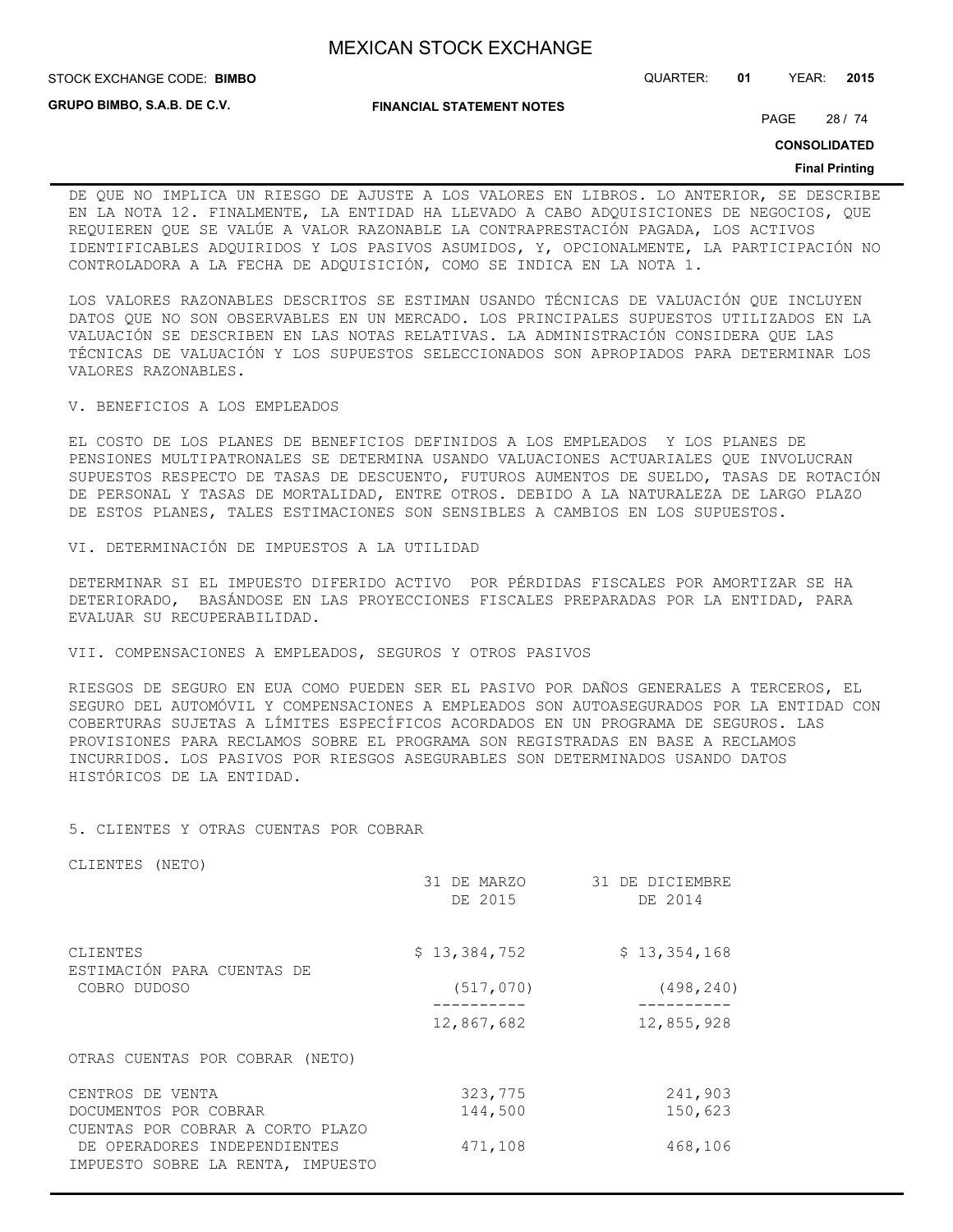**FINANCIAL STATEMENT NOTES**

#### STOCK EXCHANGE CODE: QUARTER: **01** YEAR: **2015 BIMBO**

**GRUPO BIMBO, S.A.B. DE C.V.**

PAGE 29 / 74

**CONSOLIDATED**

**Final Printing**

| AL VALOR AGREGADO Y OTROS IMPUESTOS |             |             |
|-------------------------------------|-------------|-------------|
| POR RECUPERAR                       | 5, 227, 533 | 4,782,457   |
| DEUDORES DIVERSOS                   | 681,914     | 529,085     |
|                                     |             |             |
|                                     | \$6,848,830 | \$6,172,174 |
|                                     |             |             |

LOS PLAZOS DE CRÉDITO PROMEDIO SOBRE LAS VENTAS DE BIENES SON PARA MÉXICO 30 DÍAS, EUA 60 DÍAS, CANADÁ 21 DÍAS Y ORGANIZACIÓN LATINOAMÉRICA "OLA", QUE INCLUYE LOS PAÍSES DE CENTRO Y SUDAMÉRICA, 30 DÍAS. LOS SALDOS VENCIDOS NO RESERVADOS NO SON RELEVANTES A LAS FECHAS DEL ESTADO DE POSICIÓN FINANCIERA CONSOLIDADO. LOS IMPORTES VENCIDOS A MÁS DE 90 DÍAS SE ENCUENTRAN RESERVADOS AL SETENTA Y CINCO POR CIENTO Y AQUELLOS VENCIDOS EN MÁS DE 180 DÍAS AL CIEN POR CIENTO.

## 6. INVENTARIOS

|                                                                                                                                     | 31 DE MARZO<br>DE 2015                                                  | 31 DE DICIEMBRE<br>DE 2014                                               |
|-------------------------------------------------------------------------------------------------------------------------------------|-------------------------------------------------------------------------|--------------------------------------------------------------------------|
| PRODUCTOS TERMINADOS<br>ORDENES EN PROCESO<br>MATERIAS PRIMAS, ENVASES Y ENVOLTURAS<br>OTROS ALMACENES<br>ESTIMACIÓN DE INVENTARIOS | \$1,858,134<br>85,786<br>2,224,632<br>276,375<br>(95, 280)<br>4,349,647 | \$1,890,632<br>100,049<br>2,644,679<br>281,921<br>(84, 178)<br>4,833,103 |
| MATERIAS PRIMAS EN TRÁNSITO                                                                                                         | 151,845<br>\$4,501,492                                                  | 145,332<br>\$4,978,435                                                   |

## 7. PROPIEDADES, PLANTA Y EQUIPO

LA CONCILIACIÓN ENTRE LOS VALORES EN LIBROS AL INICIO Y AL FINAL DE LOS EJERCICIOS 2015 Y 2014 ES COMO SIGUE:

|                       | SALDO AL 1 DE<br>ENERO DE 2015 | ADICIONES   | ADICIONES POR<br>ADQUISICIÓN<br>DE NEGOCIOS |
|-----------------------|--------------------------------|-------------|---------------------------------------------|
| INVERSIÓN:            |                                |             |                                             |
| EDIFICIOS             | \$16,970,728                   |             | 341,928                                     |
| EQUIPO DE FABRICACIÓN | 47,703,576                     |             | 1,315,972                                   |
| VEHÍCULOS             | 12,581,939                     |             | 6,788                                       |
| EQUIPO DE OFICINA     | 661,669                        |             | 1,160                                       |
| EQUIPO DE CÓMPUTO     | 3,266,704                      |             | 37,381                                      |
|                       |                                |             |                                             |
| TOTAL INVERSIÓN       | \$81,184,616                   |             | 1,703,229                                   |
|                       |                                |             |                                             |
| DEPRECIACIÓN:         |                                |             |                                             |
| EDIFICIOS             | \$(7,080,299)                  | (157, 964)  | (134, 016)                                  |
| EOUIPO DE FABRICACIÓN | (24, 154, 948)                 | (1,007,380) | (779, 320)                                  |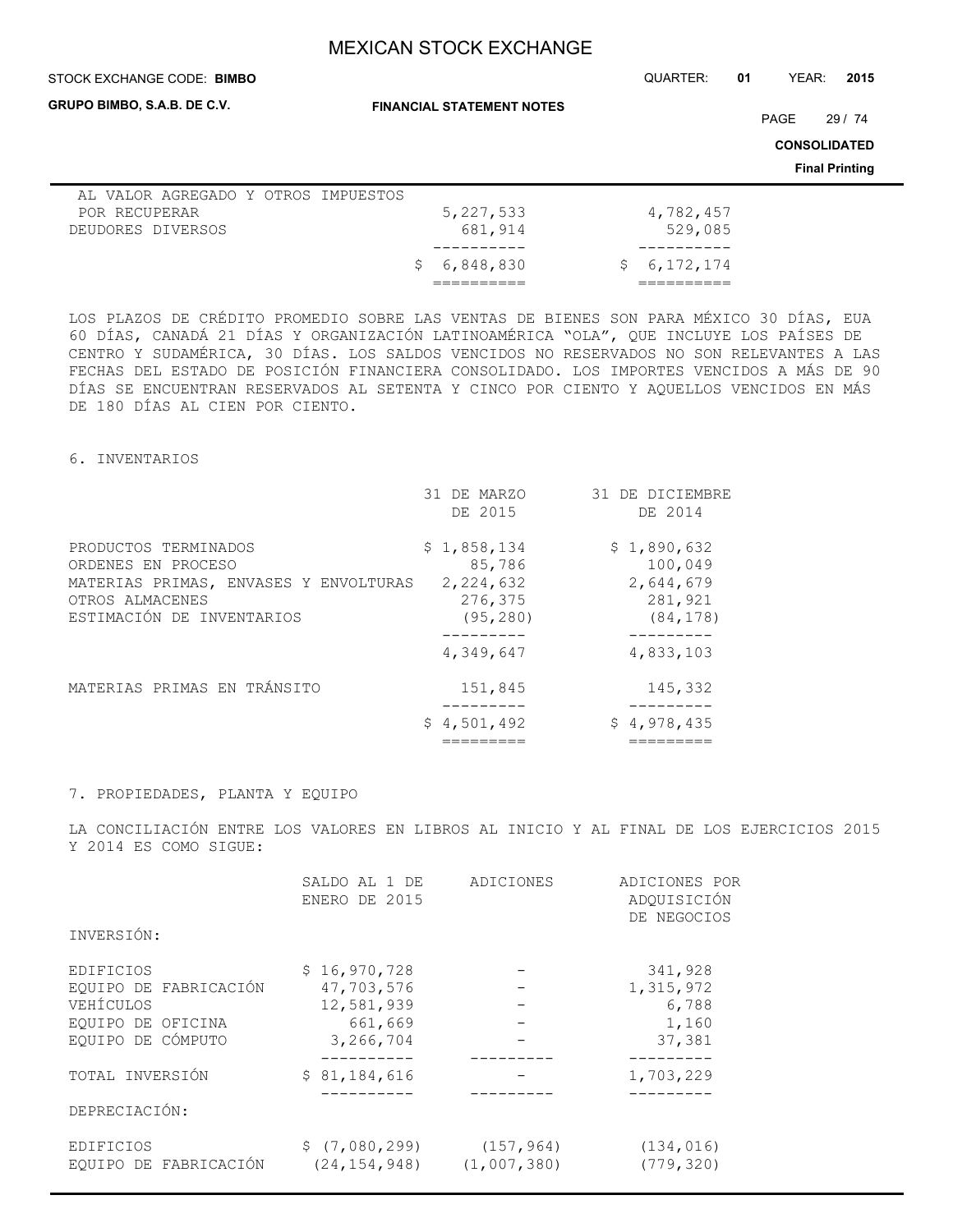**FINANCIAL STATEMENT NOTES**

#### STOCK EXCHANGE CODE: QUARTER: **01** YEAR: **2015 BIMBO**

## **GRUPO BIMBO, S.A.B. DE C.V.**

PAGE 30 / 74

**CONSOLIDATED**

**Final Printing**

|                                      |                           |                                                |                     | <b>Final Printing</b> |
|--------------------------------------|---------------------------|------------------------------------------------|---------------------|-----------------------|
| VEHÍCULOS                            | (5, 691, 031)             | (233, 112)                                     | (4, 536)            |                       |
| EQUIPO DE OFICINA                    | (376, 150)                | (16, 980)                                      | (13)                |                       |
| EQUIPO DE CÓMPUTO                    | (2, 441, 152)             | (98, 320)                                      | (30, 525)           |                       |
|                                      | -----------               | ----------                                     | ---------           |                       |
| TOTAL DEPRECIACIÓN                   |                           |                                                |                     |                       |
| ACUMULADA                            |                           | $(39, 743, 580)$ $(1, 513, 756)$ $(948, 410)$  |                     |                       |
|                                      | ----------                | __________                                     | ----------          |                       |
| NETO                                 | 41, 441, 036              | (1, 513, 756)                                  | 754,819             |                       |
|                                      |                           |                                                |                     |                       |
| TERRENOS                             | \$<br>6,093,684           |                                                | 176,770             |                       |
| CONSTRUCCIONES EN                    |                           |                                                |                     |                       |
| PROCESO Y MAQUINARIA EN              |                           |                                                |                     |                       |
| TRÁNSITO                             |                           | 5, 128, 400 1, 379, 903                        | 24,125              |                       |
| ACTIVOS DISPONIBLES                  |                           |                                                |                     |                       |
| PARA LA VENTA                        | (187, 801)<br>----------- |                                                |                     |                       |
|                                      |                           |                                                |                     |                       |
| INVERSIÓN NETA                       | ==========                | $$52,475,319$ (133,853)<br>=========           | 955,714             |                       |
|                                      |                           |                                                |                     |                       |
| CONTINUA                             |                           |                                                |                     |                       |
|                                      |                           |                                                |                     |                       |
|                                      |                           | EFECTO DE                                      | COSTO POR           |                       |
|                                      | TRASPASOS                 | CONVERSIÓN                                     | RETIRO              |                       |
| INVERSIÓN:                           |                           |                                                |                     |                       |
|                                      |                           |                                                |                     |                       |
| EDIFICIOS                            |                           | $$137,681$ $(171,121)$                         | (22, 308)           |                       |
| EQUIPO DE FABRICACIÓN                | 746,748                   | (452, 132)                                     | (306, 901)          |                       |
| VEHÍCULOS                            | 196,120                   | (46, 994)                                      | (121, 182)          |                       |
| EQUIPO DE OFICINA                    | 18,804                    | 2,755                                          | (1, 508)            |                       |
| EQUIPO DE CÓMPUTO                    |                           | $47,455$ $14,428$                              | (55, 026)           |                       |
|                                      |                           |                                                | ____________        |                       |
| TOTAL INVERSIÓN                      | _________                 | $$1,146,808$ (653,064) (506,925)<br>---------- | $- - - - - - - - -$ |                       |
| DEPRECIACIÓN:                        |                           |                                                |                     |                       |
|                                      |                           |                                                |                     |                       |
| EDIFICIOS                            | \$                        | $4,459$ (22,180)                               | 3,833               |                       |
| EQUIPO DE FABRICACIÓN                | 2,018                     | (36, 046)                                      | 198,962             |                       |
| VEHÍCULOS                            | (11, 175)                 | 16,246                                         | 108,623             |                       |
| EQUIPO DE OFICINA                    |                           | $(36)$ $79,273$ $1,053$                        |                     |                       |
| EQUIPO DE CÓMPUTO                    | 5,649                     | (22, 610)                                      | 53,898              |                       |
|                                      |                           | _________                                      | ---------           |                       |
| TOTAL DEPRECIACIÓN                   |                           |                                                |                     |                       |
| ACUMULADA                            | \$<br>915                 | 14,683                                         | 366,369             |                       |
|                                      |                           | ----------                                     | $- - - - - - - -$   |                       |
| NETO                                 | \$<br>1, 147, 723         | (638, 381)                                     | (140, 556)          |                       |
|                                      |                           |                                                |                     |                       |
| TERRENOS                             | \$                        | $1,648$ (71,377)                               | (8, 956)            |                       |
| CONSTRUCCIONES EN                    |                           |                                                |                     |                       |
| PROCESO Y MAQUINARIA EN<br>TRÁNSITO  |                           |                                                |                     |                       |
|                                      | (1,040,240)               | (221, 225)                                     | (691)               |                       |
| ACTIVOS DISPONIBLES<br>PARA LA VENTA |                           | (5, 567)                                       |                     |                       |
|                                      |                           | ----------                                     |                     |                       |
|                                      | \$<br>109,131             |                                                |                     |                       |
| INVERSIÓN NETA                       |                           | (936, 550)                                     | (150, 203)          |                       |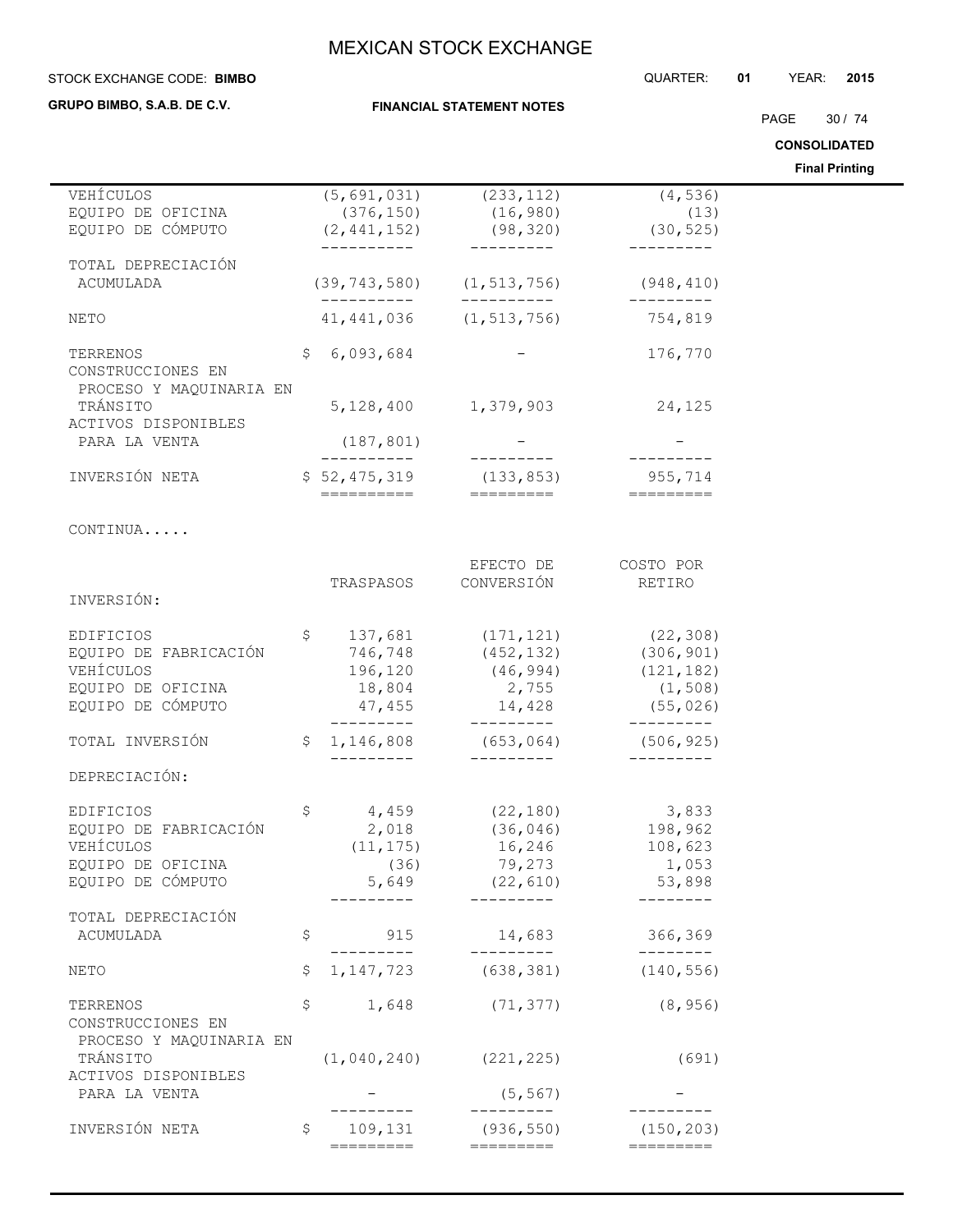**GRUPO BIMBO, S.A.B. DE C.V.**

## **FINANCIAL STATEMENT NOTES**

STOCK EXCHANGE CODE: QUARTER: **01** YEAR: **2015 BIMBO**

PAGE 31 / 74

**CONSOLIDATED**

**Final Printing**

| CONTINUA                                                                                         |                                                                  |                                                                                                                         |                                                                   |
|--------------------------------------------------------------------------------------------------|------------------------------------------------------------------|-------------------------------------------------------------------------------------------------------------------------|-------------------------------------------------------------------|
| INVERSIÓN:                                                                                       |                                                                  | SALDOS AL<br>31 DE MARZO                                                                                                |                                                                   |
|                                                                                                  | REVALUACIÓN                                                      | DE 2015                                                                                                                 |                                                                   |
| EDIFICIOS<br>EQUIPO DE FABRICACIÓN<br>VEHÍCULOS<br>EQUIPO DE OFICINA<br>EQUIPO DE CÓMPUTO        | \$<br>19,485<br>34,884<br>8,577<br>62<br>1,676                   | 17,276,393<br>49,042,147<br>12,625,248<br>682,942<br>3, 312, 618<br>__________                                          |                                                                   |
| TOTAL INVERSIÓN                                                                                  | \$<br>64,684                                                     | 82,939,348                                                                                                              |                                                                   |
| DEPRECIACIÓN:                                                                                    |                                                                  |                                                                                                                         |                                                                   |
| EDIFICIOS<br>EQUIPO DE FABRICACIÓN<br>VEHÍCULOS<br>EQUIPO DE OFICINA<br>EQUIPO DE CÓMPUTO        | \$<br>(5, 346)<br>(38)<br>(1, 272)                               | $(2, 944)$ $(7, 389, 111)$<br>$(15, 342)$ $(25, 792, 056)$<br>(5, 820, 331)<br>(312, 891)<br>(2, 534, 332)<br>--------- |                                                                   |
| TOTAL DEPRECIACIÓN<br>ACUMULADA                                                                  |                                                                  | $(24, 942)$ $(41, 848, 721)$<br>-----------                                                                             |                                                                   |
| NETO                                                                                             | \$<br>39,742                                                     | 41,090,627                                                                                                              |                                                                   |
| TERRENOS<br>CONSTRUCCIONES EN<br>PROCESO Y MAQUINARIA EN                                         | \$<br>6,207                                                      | 6,197,976                                                                                                               |                                                                   |
| TRÁNSITO                                                                                         |                                                                  | 5, 270, 272                                                                                                             |                                                                   |
| ACTIVOS DISPONIBLES<br>PARA LA VENTA                                                             |                                                                  | (193, 368)                                                                                                              |                                                                   |
| INVERSIÓN NETA                                                                                   | \$<br>45,949<br>==========                                       | 52, 365, 507                                                                                                            |                                                                   |
|                                                                                                  | SALDO AL 1 DE<br>ENERO DE 2014                                   | ADICIONES                                                                                                               | ADICIONES POR<br>ADQUISICIÓN<br>DE NEGOCIOS                       |
| INVERSIÓN:                                                                                       |                                                                  |                                                                                                                         |                                                                   |
| <b>EDIFICIOS</b><br>EQUIPO DE FABRICACIÓN<br>VEHÍCULOS<br>EQUIPO DE OFICINA<br>EQUIPO DE CÓMPUTO | \$14,272,585<br>39,772,021<br>11,290,539<br>544,284<br>3,158,650 |                                                                                                                         | 1,673,353<br>3,588,744<br>60,090<br>91,604<br>24,919<br>--------- |
| TOTAL INVERSIÓN                                                                                  | ----------<br>\$69,038,079                                       |                                                                                                                         | 5,438,963                                                         |
| DEPRECIACIÓN:                                                                                    |                                                                  |                                                                                                                         |                                                                   |
| EDIFICIOS<br>EQUIPO DE FABRICACIÓN<br>VEHÍCULOS                                                  | \$ (6, 519, 301)<br>(21, 073, 395)<br>(5, 197, 969)              | (521, 604)<br>(3, 495, 278)<br>(864, 068)                                                                               | (16, 125)<br>(46, 521)<br>(13, 913)                               |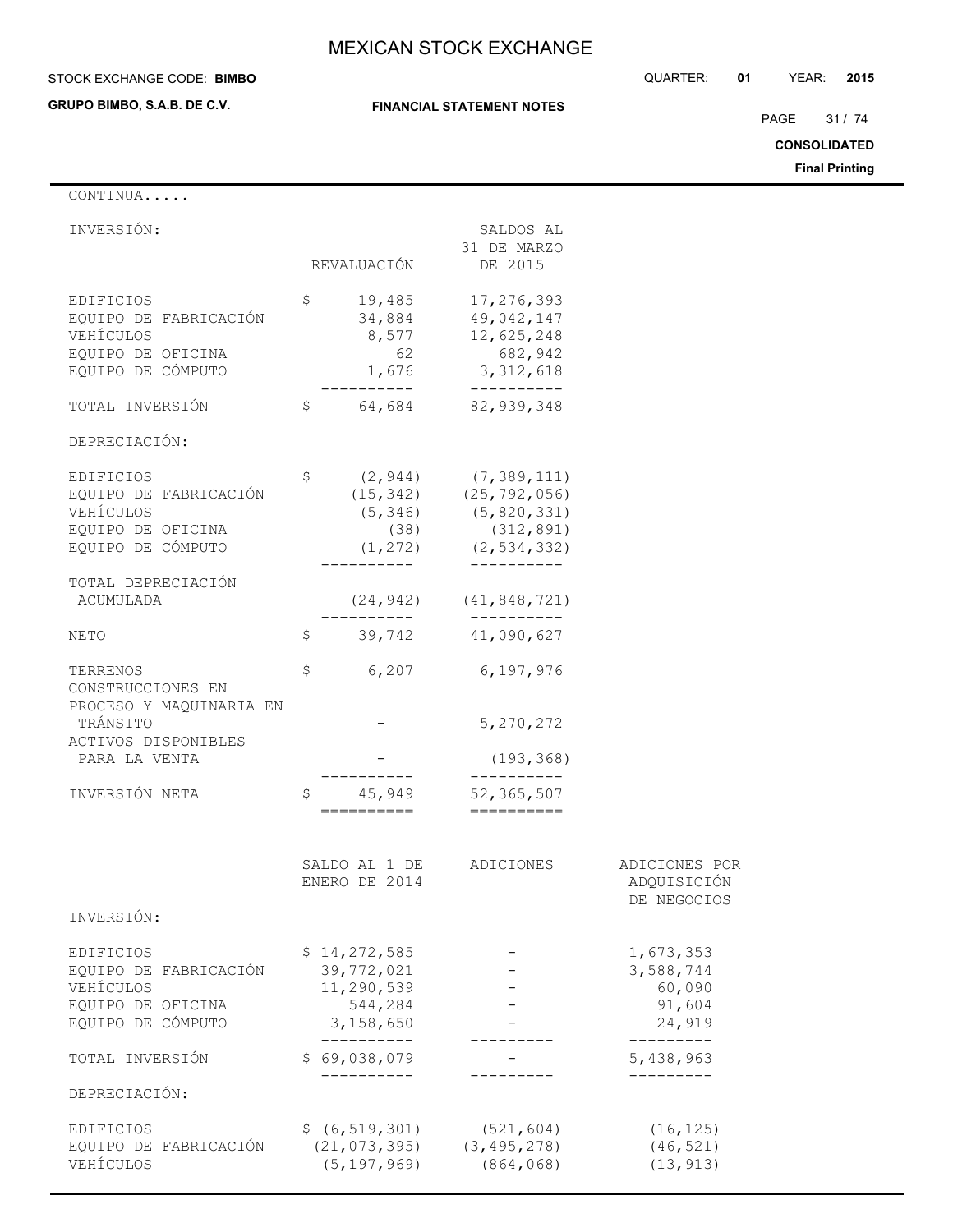STOCK EXCHANGE CODE: QUARTER: **01** YEAR: **2015 BIMBO**

**GRUPO BIMBO, S.A.B. DE C.V.**

**FINANCIAL STATEMENT NOTES**

PAGE 32 / 74

**CONSOLIDATED**

|                                                                                           |                |                                            |                                                                               |                                                                       | <b>Final Printing</b> |
|-------------------------------------------------------------------------------------------|----------------|--------------------------------------------|-------------------------------------------------------------------------------|-----------------------------------------------------------------------|-----------------------|
| EQUIPO DE OFICINA<br>EQUIPO DE CÓMPUTO                                                    |                | (455, 849)<br>(2, 343, 993)<br>----------- | (41, 336)<br>(486, 256)<br>----------                                         | (4, 851)<br>(9,016)<br>_________                                      |                       |
| TOTAL DEPRECIACIÓN<br>ACUMULADA                                                           |                |                                            | $(35, 590, 507)$ $(5, 408, 542)$                                              | (89, 426)                                                             |                       |
| NETO                                                                                      |                | -----------                                | 33, 447, 572 (5, 408, 542) 5, 349, 284                                        |                                                                       |                       |
| TERRENOS<br>CONSTRUCCIONES EN<br>PROCESO Y MAQUINARIA EN                                  | $\mathsf{S}^-$ |                                            | 5,280,176 111,032                                                             | 586,513                                                               |                       |
| TRÁNSITO<br>ACTIVOS DISPONIBLES                                                           |                |                                            | 4,008,782 7,033,985                                                           | 505,299                                                               |                       |
| PARA LA VENTA                                                                             |                | (54, 022)                                  | (126, 799)<br>---------                                                       | ----------                                                            |                       |
| INVERSIÓN NETA                                                                            |                | ==========                                 | $$42,682,508$ 1,609,676<br>=========                                          | 6,441,096                                                             |                       |
| CONTINUA                                                                                  |                |                                            |                                                                               |                                                                       |                       |
| INVERSIÓN:                                                                                |                | TRASPASOS                                  | EFECTO DE<br>CONVERSIÓN                                                       | COSTO POR<br>RETIRO                                                   |                       |
|                                                                                           |                |                                            |                                                                               |                                                                       |                       |
| EDIFICIOS<br>EQUIPO DE FABRICACIÓN<br>VEHÍCULOS<br>EQUIPO DE OFICINA<br>EQUIPO DE CÓMPUTO |                | 1,423,015<br>268,732<br>387,862            | $$704,052$ 405,672<br>3, 543, 564 1, 286, 362<br>136,069<br>17,313<br>156,645 | (418, 120)<br>(1, 225, 450)<br>(416, 212)<br>(260, 264)<br>(472, 519) |                       |
| TOTAL INVERSIÓN                                                                           | $\mathsf{S}$   | ----------                                 | ----------<br>6, 327, 225 2, 002, 061 (2, 792, 565)<br>----------             | ----------                                                            |                       |
| DEPRECIACIÓN:                                                                             |                |                                            |                                                                               |                                                                       |                       |
| EDIFICIOS<br>EQUIPO DE FABRICACIÓN<br>VEHÍCULOS<br>EQUIPO DE OFICINA<br>EQUIPO DE CÓMPUTO | \$             |                                            | (621, 212)<br>(18, 203)<br>(13, 272)<br>(74, 117)                             | $(202, 227)$ 240,595<br>1,158,918<br>416,646<br>139,158<br>472,230    |                       |
| TOTAL DEPRECIACIÓN<br>ACUMULADA                                                           | \$             |                                            | (929, 031)                                                                    | 2,427,547                                                             |                       |
| NETO                                                                                      | \$             | 6,327,225                                  | 1,073,030                                                                     | (365, 018)                                                            |                       |
| TERRENOS<br>CONSTRUCCIONES EN<br>PROCESO Y MAQUINARIA EN                                  | \$             |                                            | 141,564                                                                       | (45, 628)                                                             |                       |
| TRÁNSITO<br>ACTIVOS DISPONIBLES                                                           |                | (6, 327, 225)                              | (87, 599)                                                                     | (4, 842)                                                              |                       |
| PARA LA VENTA                                                                             |                |                                            | (6, 980)                                                                      |                                                                       |                       |
| INVERSIÓN NETA                                                                            | \$             | =======                                    | 1,120,015<br>$==$                                                             | (415, 488)<br>=========                                               |                       |
|                                                                                           |                |                                            |                                                                               |                                                                       |                       |

CONTINUA.....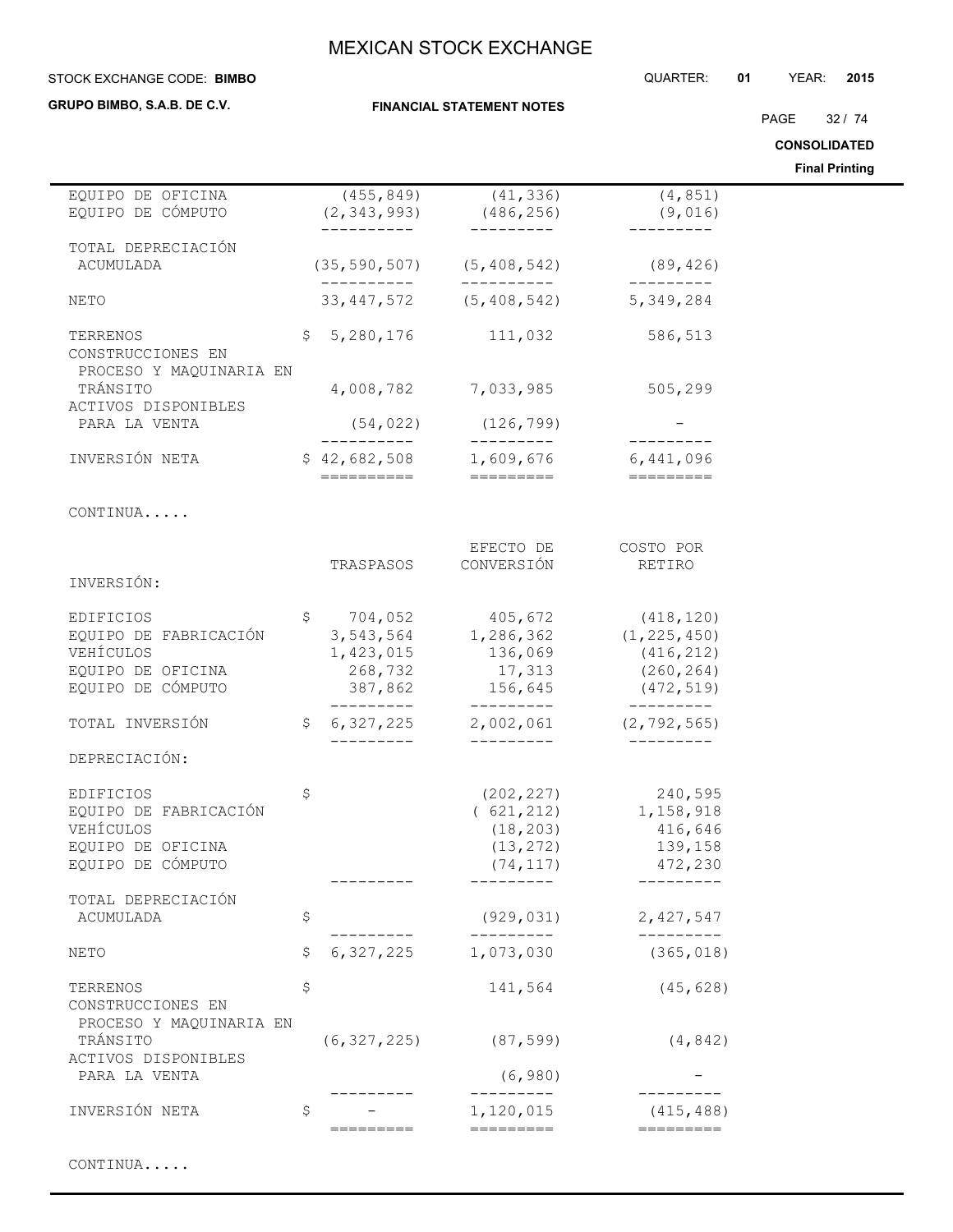**GRUPO BIMBO, S.A.B. DE C.V.**

## **FINANCIAL STATEMENT NOTES**

STOCK EXCHANGE CODE: QUARTER: **01** YEAR: **2015 BIMBO**

PAGE 33 / 74

## **CONSOLIDATED**

**Final Printing**

| INVERSIÓN:                                                                                | REVALUACIÓN                                  | SALDOS AL<br>31 DE DICIEMBRE<br>DE 2014                                       |
|-------------------------------------------------------------------------------------------|----------------------------------------------|-------------------------------------------------------------------------------|
| EDIFICIOS<br>EQUIPO DE FABRICACIÓN<br>VEHÍCULOS<br>EQUIPO DE OFICINA<br>EQUIPO DE CÓMPUTO | \$<br>333,186<br>738,335<br>88,438<br>11,147 | 16,970,728<br>47,703,576<br>12,581,939<br>661,669<br>3,266,704                |
| TOTAL INVERSIÓN                                                                           | \$<br>1,171,106                              | 81, 184, 616                                                                  |
| DEPRECIACIÓN:                                                                             |                                              |                                                                               |
| EDIFICIOS<br>EQUIPO DE FABRICACIÓN<br>VEHÍCULOS<br>EQUIPO DE OFICINA<br>EQUIPO DE CÓMPUTO | \$<br>(61, 637)<br>(78, 460)<br>(13, 524)    | (7,080,299)<br>(24, 155, 948)<br>(5, 691, 031)<br>(376, 150)<br>(2, 441, 152) |
| TOTAL DEPRECIACIÓN<br><b>ACUMULADA</b>                                                    | (153, 621)                                   | (39, 743, 580)                                                                |
| <b>NETO</b>                                                                               | \$<br>1,017,485                              | 41, 441, 036                                                                  |
| TERRENOS<br>CONSTRUCCIONES EN                                                             | \$<br>20,027                                 | 6,093,684                                                                     |
| PROCESO Y MAQUINARIA EN<br>TRÁNSITO                                                       |                                              | 5,128,400                                                                     |
| ACTIVOS DISPONIBLES<br>PARA LA VENTA                                                      |                                              | (187, 801)                                                                    |
| INVERSIÓN NETA                                                                            | \$<br>1,037,512<br>=========                 | 52, 475, 319<br>==========                                                    |

8. INVERSIÓN EN ASOCIADAS

LAS ASOCIADAS DE LA ENTIDAD SE DETALLAN A CONTINUACIÓN:

|                                | $\frac{6}{10}$ | 31 DE MARZO<br>DE 2015 |           | 31 DE DICIEMBRE<br>DE 2014 |
|--------------------------------|----------------|------------------------|-----------|----------------------------|
| ASOCIADA                       | PARTICIPACIÓN  |                        |           |                            |
| BETA SAN MIGUEL, S.A. DE CV.   | 8              | \$538,345              | \$528,068 |                            |
| MUNDO DULCE, S.A. DE C.V.      | 50             | 271,348                |           | 271,348                    |
| FÁBRICA DE GALLETAS LA         |                |                        |           |                            |
| MODERNA, S.A. DE C.V.          | 50             | 247,157                |           | 247,157                    |
| GRUPO LA MODERNA, S.A. DE C.V. | 3              | 156,320                |           | 156,320                    |
| CONGELACIÓN Y ALMACENAJE       |                |                        |           |                            |
| DEL CENTRO, S.A. DE C.V.       | 15             | 127,164                |           | 125,579                    |
| FIN COMÚN, S.A. DE C.V.        | 36             | 94,911                 |           | 96,009                     |
| PRODUCTOS RICH, S.A. DE C.V.   | 18             | 124,435                |           | 118,089                    |
| OVOPLUS, S.A. DE C.V.          | 25             | 46,784                 |           | 46,784                     |
| BLUE LABLE DE MÉXICO,          |                |                        |           |                            |
| $S.A.$ DE $C.V.$               | 46             | 354,338                |           | 375,718                    |
|                                |                |                        |           |                            |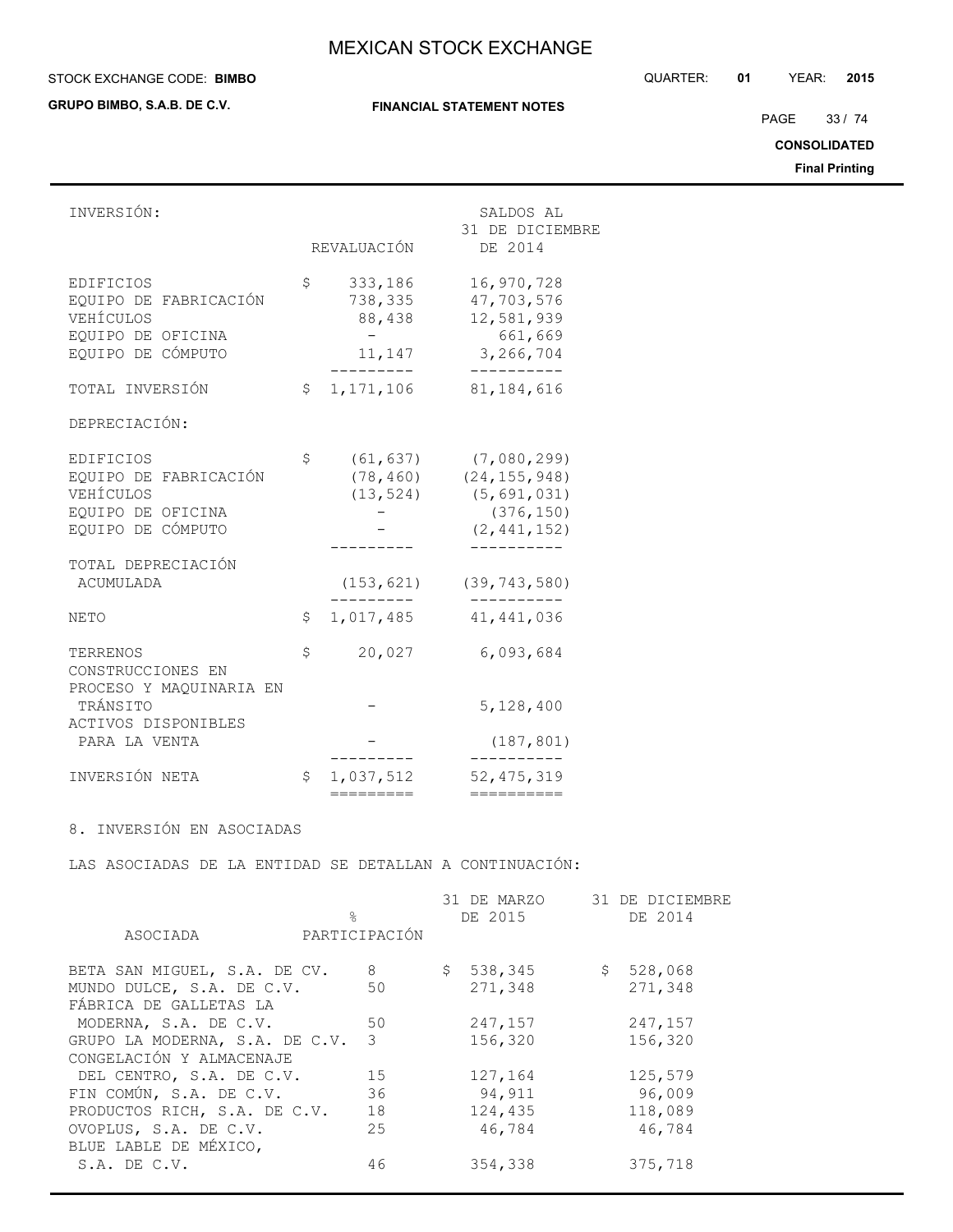STOCK EXCHANGE CODE: QUARTER: **01** YEAR: **2015 BIMBO**

**GRUPO BIMBO, S.A.B. DE C.V.**

**FINANCIAL STATEMENT NOTES**

PAGE 34 / 74

**CONSOLIDATED**

**Final Printing**

| OTRAS | VARIOS | 67,615                  | 65,632      |
|-------|--------|-------------------------|-------------|
|       |        | _________               |             |
|       |        | \$2,028,417             | \$2,030,704 |
|       |        | ----------<br>_________ | ________    |

TODAS LAS COMPAÑÍAS ASOCIADAS ESTÁN CONSTITUIDAS Y OPERAN EN MÉXICO Y SE RECONOCEN UTILIZANDO EL MÉTODO DE PARTICIPACIÓN EN LOS ESTADOS FINANCIEROS CONSOLIDADOS. LAS INVERSIONES PERMANENTES EN BETA SAN MIGUEL, S. A. DE C.V., GRUPO LA MODERNA, S.A. DE C.V. Y PRODUCTOS RICH, S. A. DE C. V., SE CONSIDERAN ASOCIADAS POR QUE SE TIENE INFLUENCIA SIGNIFICATIVA SOBRE ELLAS, YA QUE SE TIENE REPRESENTACIÓN EN EL CONSEJO DE ADMINISTRACIÓN DE DICHAS ASOCIADAS.

### 9. ACTIVOS INTANGIBLES

LA INTEGRACIÓN DE LOS ACTIVOS INTANGIBLES POR ÁREA GEOGRÁFICA ES LA SIGUIENTE:

|              | 31 DE MARZO<br>DE 2015 | 31 DE DICIEMBRE<br>DE 2014 |
|--------------|------------------------|----------------------------|
|              |                        |                            |
| MÉXICO       | \$8,888,404            | \$8,889,930                |
| EUA Y CANADA | 26,064,868             | 25,830,737                 |
| EUROPA       | 1,490,245              | 1,597,597                  |
| OLA          | 1,468,288              | 1,641,946                  |
|              | \$37,911,805           | \$37,960,210               |
|              |                        |                            |

AL 31 DE MARZO DE 2015 Y 31 DE DICIEMBRE DE 2014, LA INTEGRACIÓN POR CONCEPTO DE LOS ACTIVOS INTANGIBLES ES LA SIGUIENTE:

|                                                                                        | PROMEDIO DE<br>VIDA ÚTIL        | 31 DE MARZO<br>DE 2015                    |  | 31 DICIEMBRE<br>DE 2014                   |
|----------------------------------------------------------------------------------------|---------------------------------|-------------------------------------------|--|-------------------------------------------|
| MARCAS<br>DERECHOS DE DISTRIBUCIÓN<br>Y USO                                            | INDEFINIDA                      | \$27,363,214                              |  | \$27,150,839                              |
|                                                                                        | INDEFINIDA                      | 4,370,133                                 |  | 4,244,343                                 |
|                                                                                        |                                 | 31,733,347                                |  | 31, 395, 182                              |
| RELACIONES CON CLIENTES<br>LICENCIAS Y SOFTWARE<br>ACUERDOS DE NO COMPETENCIA<br>OTROS | 18 AÑOS<br>8 Y 2 AÑOS<br>5 AÑOS | 8,443,185<br>484,349<br>103,622<br>38,655 |  | 8,650,240<br>470,407<br>103,622<br>38,655 |
| AMORTIZACIÓN ACUMULADA                                                                 |                                 | 9,069,811<br>(2, 891, 353)                |  | 9,262,924<br>(2, 697, 896)                |
|                                                                                        |                                 | 6,178,458                                 |  | 6,565,028                                 |
|                                                                                        |                                 | \$37,911,805                              |  | \$37,960,210                              |
|                                                                                        |                                 |                                           |  |                                           |

LA ENTIDAD MANTIENE ACTIVOS INTANGIBLES POR RELACIONES CON CLIENTES, RESULTANTES DE LA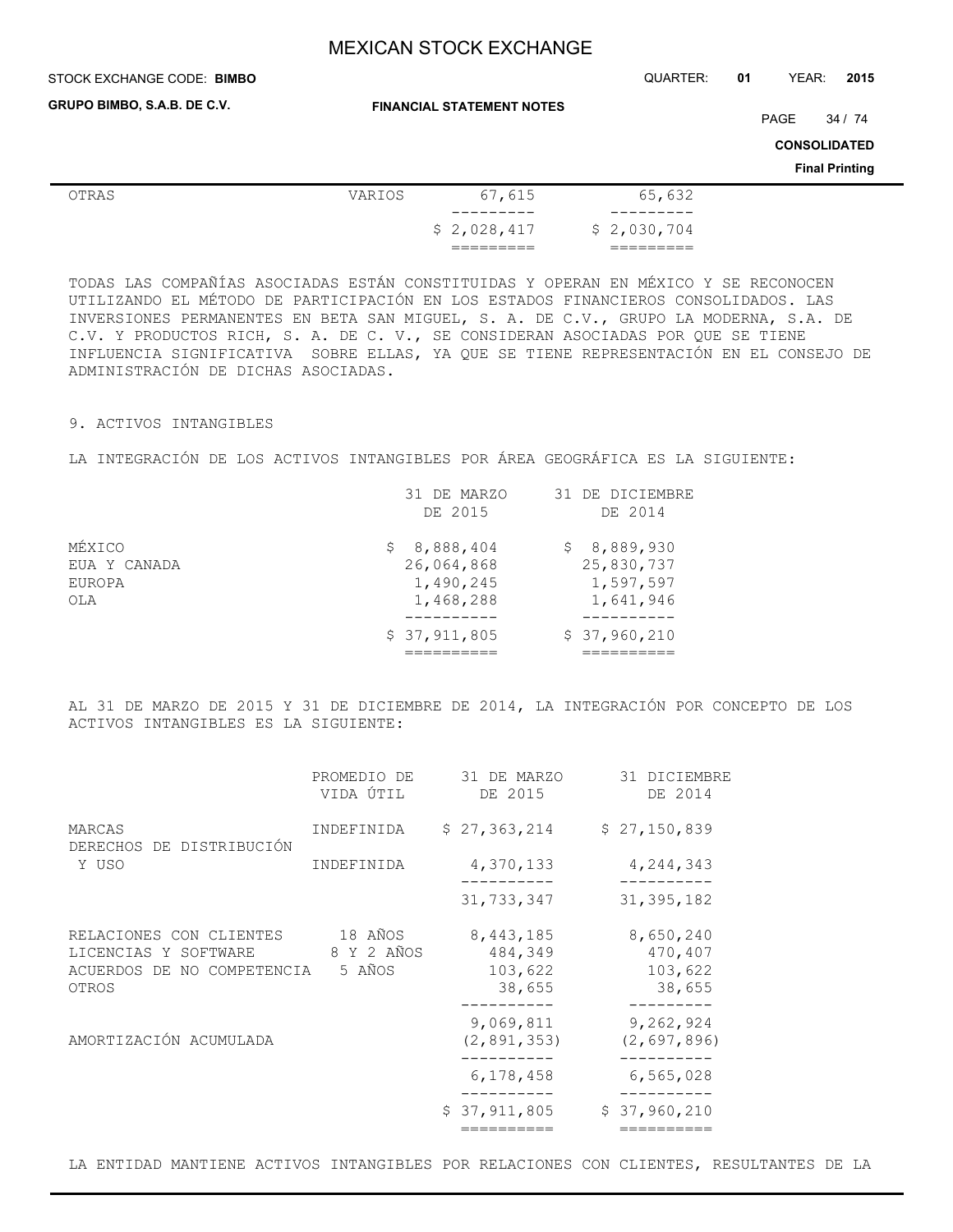**STOCK EXCHANGE CODE: BIMBO** 

**GRUPO BIMBO, S.A.B. DE C.V.**

**FINANCIAL STATEMENT NOTES**

PAGE 35 / 74

**CONSOLIDATED**

#### **Final Printing**

ADQUISICIÓN DE WESTON FOODS, INC. EN 2009 Y DE SARA LEE BAKERY GROUP, INC. EN 2011. EL VALOR NETO EN LIBROS DE ESTOS ACTIVOS AL 31 DE DICIEMBRE DE 2014 Y SU VIDA ÚTIL REMANENTE SON DE \$3,029,000 Y \$1,141,000 Y ENTRE 12 Y 15 AÑOS, RESPECTIVAMENTE.

LOS ACTIVOS INTANGIBLES POR ÁREA GEOGRÁFICA CORRESPONDEN A LAS SIGUIENTES UNIDADES GENERADORAS DE EFECTIVO:

|               | ==========     | ==========      |
|---------------|----------------|-----------------|
|               | 37, 911, 805   | 37,960,210      |
| OTRAS         | 536,030        | 499,600         |
| FARGO         | 602,723        | 603,842         |
| <b>BRASIL</b> | 454,684        | 537,523         |
| OLA:          |                |                 |
| ARGENTINA     | 49,028         | 53,733          |
| REINO UNIDO   | 733,571        | 751,534         |
| ESPAÑA        | 723,043        | 792,432         |
| EUROPA:       |                |                 |
| CANADÁ        | 7,081,666      | 7,473,381       |
| EUA           | 18,843,119     | 18, 357, 973    |
| EUA Y CANADÁ  |                |                 |
| OTRAS         | 61,192         | 61,142          |
| <b>BBU</b>    | 7,048,000      | 7,048,000       |
| <b>BIMBO</b>  | 310,000        | 310,000         |
| EL GLOBO      | 357,500        | 357,500         |
| <b>BARCEL</b> | 1,111,000      | 1, 113, 500     |
| MÉXICO:       |                |                 |
|               | DE 2015        | DE 2014         |
|               | 31<br>DE MARZO | 31 DE DICIEMBRE |
|               |                |                 |

|                                                                                                               | MARCAS     | DERECHOS DE<br>DISTRIBUCIÓN<br>Y USO      | RELACIONES<br>CON CLIENTES | LICENCIAS Y<br>SOFTWARE |
|---------------------------------------------------------------------------------------------------------------|------------|-------------------------------------------|----------------------------|-------------------------|
| SALDOS AL INICIO<br>DE 2014                                                                                   | 20,139,342 |                                           | 2,513,766 5,663,676        | 335,701                 |
| ADICIONES                                                                                                     |            | 5,578                                     |                            |                         |
| ENTIDADES DE PROPÓSITO<br>ESPECÍFICO<br>ADQUISICIÓN DE NEGOCIOS 5,472,029<br>EFECTO DE DIFERENCIAS EN TIPO DE |            | 1,409,072                                 | 2,186,360                  | 87,149                  |
| CAMBIO DE MONEDA<br><b>EXTRANJERA</b>                                                                         |            | 1,538,741 314,927                         | 799,204                    | 47,557                  |
| SALDOS AL 31 DE DICIEMBRE<br>DE 2014                                                                          |            | $$27,150,839$$ $$4,243,343$$ $$8,650,240$ |                            | \$470,407               |
| ADICIONES<br>ENTIDADES DE PROPÓSITO                                                                           |            |                                           |                            |                         |
| ESPECÍFICO<br>ADQUISICIÓN DE NEGOCIOS<br>EFECTO DE DIFERENCIAS EN<br>CAMBIO DE MONEDA                         | TIPO DE    | 27,968                                    |                            |                         |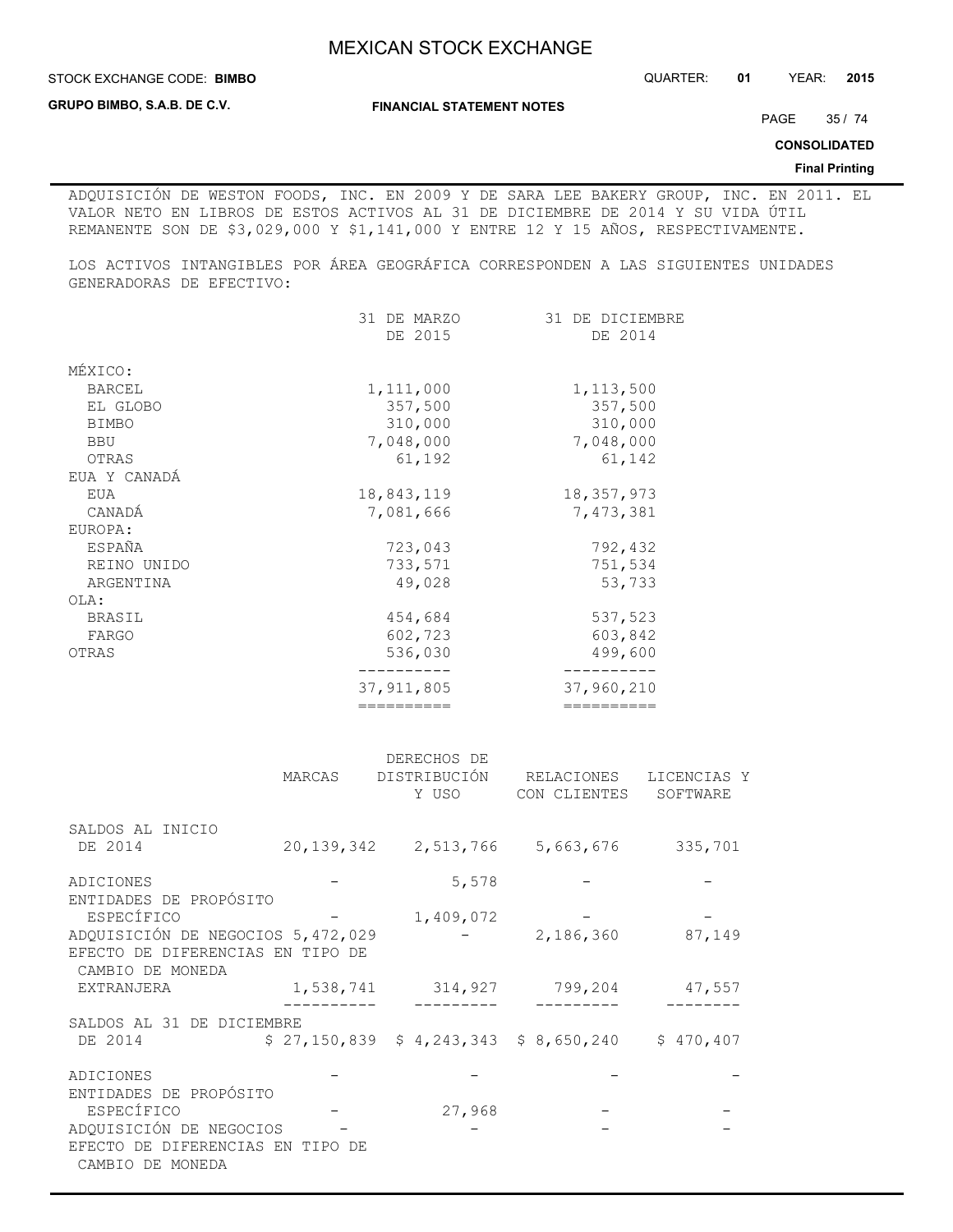#### STOCK EXCHANGE CODE: QUARTER: **01** YEAR: **2015 BIMBO**

**GRUPO BIMBO, S.A.B. DE C.V.**

 $\overline{\phantom{0}}$ 

#### **FINANCIAL STATEMENT NOTES**

PAGE 36 / 74

**CONSOLIDATED**

**Final Printing**

|                                                                                                 |                                   |                                 |                                                    |                            | rınal Printing |
|-------------------------------------------------------------------------------------------------|-----------------------------------|---------------------------------|----------------------------------------------------|----------------------------|----------------|
| EXTRANJERA                                                                                      |                                   |                                 | $212,375$ $125,761$ $(234,994)$                    | 13,942                     |                |
| SALDOS AL 31 DE MARZO<br>DE 2015                                                                |                                   |                                 | $$27,363,214$ $$4,370,133$ $$8,443,185$ $$484,349$ |                            |                |
|                                                                                                 | ACUERDOS DE<br>NO.<br>COMPETENCIA |                                 | ACTIVOS<br>OTROS DISPONIBLES<br>PARA LA VENTA      | TOTAL                      |                |
| SALDOS AL INICIO<br>DE 2014                                                                     |                                   | 92,065 34,344                   | $-28,778,894$                                      |                            |                |
| ADICIONES<br>ENTIDADES DE PROPÓSITO                                                             |                                   |                                 |                                                    | 5,578                      |                |
| ESPECÍFICO<br>ADQUISICIÓN DE NEGOCIOS -<br>EFECTO DE DIFERENCIAS EN TIPO DE<br>CAMBIO DE MONEDA |                                   |                                 |                                                    | 1,409,072<br>7,745,538     |                |
| EXTRANJERA                                                                                      | ---------                         | $11,557$ 4,312                  |                                                    | $-2,716,297$<br>__________ |                |
| SALDO AL 31 DE DICIEMBRE<br>DE 2014                                                             |                                   |                                 | $$103,622$ $$38,655$ $$$ - $$40,658,106$           |                            |                |
| ADICIONES<br>ENTIDADES DE PROPÓSITO                                                             |                                   |                                 |                                                    |                            |                |
| ESPECÍFICO<br>ADQUISICIÓN DE NEGOCIOS<br>EFECTO DE DIFERENCIAS EN TIPO DE                       |                                   |                                 |                                                    | 27,968                     |                |
| CAMBIO DE MONEDA<br>EXTRANJERA                                                                  |                                   |                                 |                                                    | 117,084                    |                |
| SALDO AL 31 DE MARZO<br>DE 2015<br>\$                                                           |                                   | =========               ======= | 103,622 \$ 38,655 \$ - \$40,803,158                |                            |                |
|                                                                                                 |                                   |                                 |                                                    |                            |                |

AMORTIZACIÓN ACUMULADA Y DETERIORO

|                                  |           | DERECHOS DE             |                                                                 |             |
|----------------------------------|-----------|-------------------------|-----------------------------------------------------------------|-------------|
|                                  | MARCAS    | DISTRIBUCIÓN            | RELACIONES                                                      | LICENCIAS Y |
|                                  |           | Y USO                   | CON CLIENTES                                                    | SOFTWARE    |
| SALDOS AL INICIO                 |           |                         |                                                                 |             |
| DE 2014                          | \$        |                         | $(118, 574)$ \$ $(193, 863)$ \$ $(1, 266, 959)$ \$ $(177, 167)$ |             |
| GASTO POR AMORTIZACIÓN           | (3, 767)  |                         | (360, 806)                                                      | (41, 799)   |
| DETERIORO                        |           | $(68, 872)$ $(96, 942)$ |                                                                 |             |
| EFECTO DE DIFERENCIAS EN TIPO DE |           |                         |                                                                 |             |
| CAMBIO DE MONEDA                 |           |                         |                                                                 |             |
| EXTRANJERA                       | (19, 197) |                         | $(38, 681)$ $(222, 243)$                                        | (28, 066)   |
|                                  |           |                         |                                                                 |             |
| SALDO AL 31 DE DICIEMBRE         |           |                         |                                                                 |             |
| DE 2014                          | \$        |                         | $(210, 410)$ \$ $(329, 486)$ \$ $(1, 850, 008)$ \$              | (247, 032)  |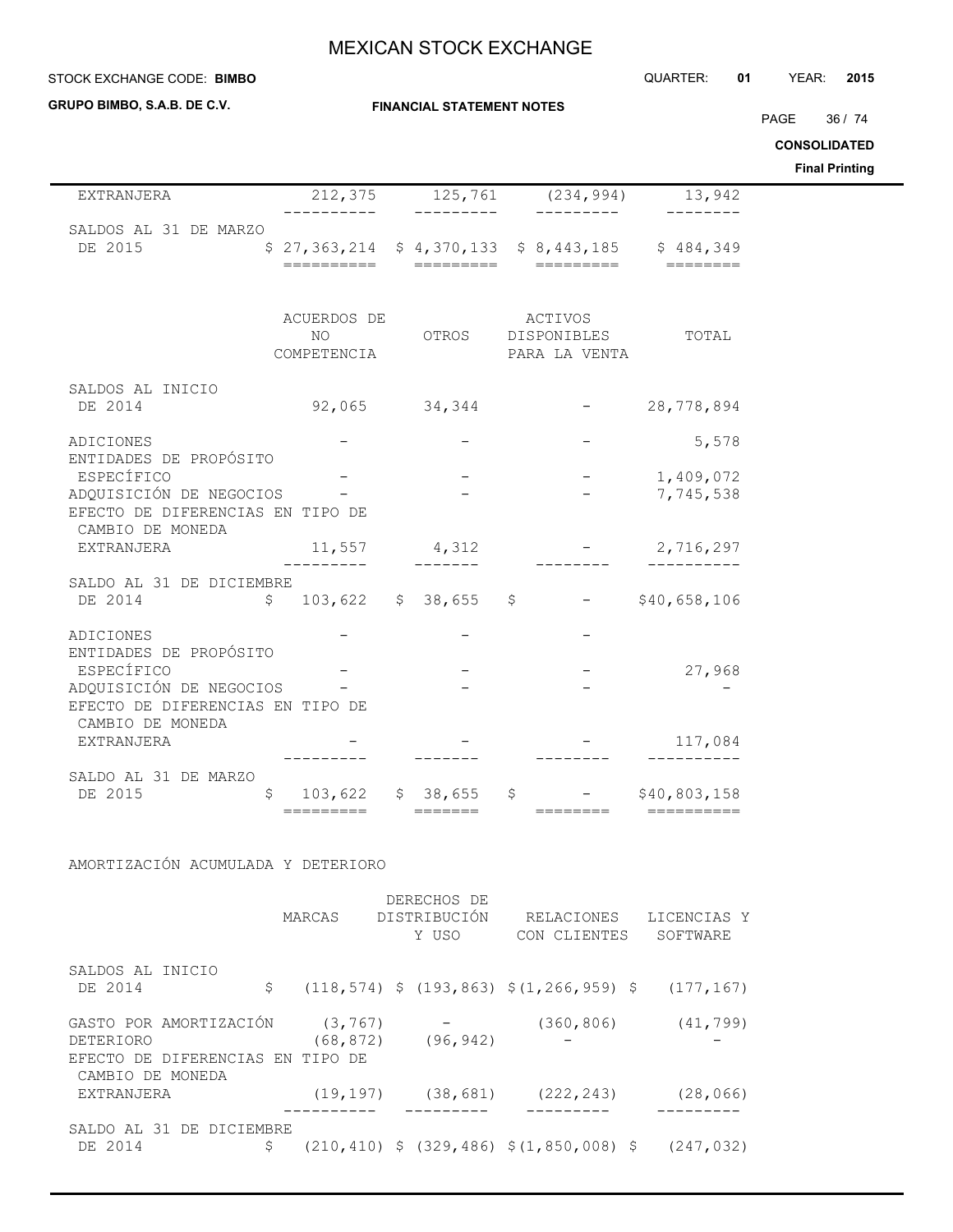**GRUPO BIMBO, S.A.B. DE C.V.**

### **FINANCIAL STATEMENT NOTES**

STOCK EXCHANGE CODE: QUARTER: **01** YEAR: **2015 BIMBO**

PAGE 37 / 74

**CONSOLIDATED**

**Final Printing**

| GASTO POR AMORTIZACIÓN (2,250)<br>DETERIORO                                    |    |  |                     | (113, 055)                                              |                                                                                                   |  |
|--------------------------------------------------------------------------------|----|--|---------------------|---------------------------------------------------------|---------------------------------------------------------------------------------------------------|--|
| EFECTO DE DIFERENCIAS EN TIPO DE<br>CAMBIO DE MONEDA                           |    |  |                     |                                                         |                                                                                                   |  |
| EXTRANJERA                                                                     |    |  |                     |                                                         | $(6,236)$ $(9,765)$ $(54,829)$ $(7,321)$                                                          |  |
| SALDO AL 31 DE MARZO                                                           |    |  |                     |                                                         |                                                                                                   |  |
| DE 2015                                                                        |    |  |                     |                                                         | $\frac{1}{2}$ (218,896) $\frac{1}{2}$ (339,251) $\frac{1}{2}$ (2,017,892) $\frac{1}{2}$ (254,353) |  |
| SALDOS AL 31 DE DICIEMBRE                                                      |    |  |                     |                                                         |                                                                                                   |  |
| DE 2014                                                                        |    |  |                     |                                                         | $$26,940,429$$ $$3,914,857$$ $$6,800,332$$ $$223,375$                                             |  |
| SALDOS AL 31 DE MARZO                                                          |    |  |                     |                                                         |                                                                                                   |  |
| DE 2015                                                                        |    |  |                     |                                                         | $$27,144,318$$ \$4,030,882 \$6,425,293 \$229,995                                                  |  |
|                                                                                |    |  | ACUERDOS DE ACTIVOS | NO OTROS DISPONIBLES TOTAL<br>COMPETENCIA PARA LA VENTA |                                                                                                   |  |
|                                                                                |    |  |                     |                                                         |                                                                                                   |  |
| SALDOS AL INICIO<br>DE 2014                                                    |    |  |                     |                                                         |                                                                                                   |  |
| GASTO POR AMORTIZACIÓN (15,267) – – – (421,639)<br>DETERIORO – – – – (165,814) |    |  |                     |                                                         |                                                                                                   |  |
| EFECTO DE DIFERENCIAS EN TIPO DE                                               |    |  |                     |                                                         |                                                                                                   |  |
| CAMBIO DE MONEDA<br>EXTRANJERA                                                 |    |  |                     |                                                         | $-$ (308,187)                                                                                     |  |
| SALDOS AL 31 DE DICIEMBRE                                                      |    |  |                     |                                                         |                                                                                                   |  |
| $\zeta$ (34,814) $\zeta$ (26,146) $\zeta$ - $\zeta$ (2,697,896)<br>DE 2014     |    |  |                     |                                                         |                                                                                                   |  |
| GASTO POR AMORTIZACIÓN<br>DETERIORO                                            |    |  |                     |                                                         | $-$ (115,305)                                                                                     |  |
| EFECTO DE DIFERENCIAS EN TIPO DE                                               |    |  |                     |                                                         |                                                                                                   |  |
| CAMBIO DE MONEDA<br>EXTRANJERA                                                 |    |  |                     |                                                         | (78, 151)                                                                                         |  |
| SALDOS AL 31 DE MARZO                                                          |    |  |                     |                                                         |                                                                                                   |  |
| DE 2015                                                                        | \$ |  |                     | ========  =========  =========                          | $(34, 814)$ \$ $(26, 146)$ \$ - \$ $(2, 891, 352)$<br>==========                                  |  |
| SALDOS AL 31 DE DICIEMBRE                                                      |    |  |                     |                                                         |                                                                                                   |  |
| DE 2014                                                                        | Ş  |  |                     | 68,808 \$ 12,509 \$ - \$ 37,960,210                     |                                                                                                   |  |
| SALDOS AL 31 DE MARZO<br>DE 2014                                               | \$ |  |                     | 68,808 \$ 12,509 \$ - \$ 37,911,805                     |                                                                                                   |  |
|                                                                                |    |  |                     |                                                         |                                                                                                   |  |

AL 31 DE MARZO DE 2015 NO SE RECONOCIÓ DETERIORO EN MARCAS Y AL 31 DE DICIEMBRE DE 2014 SE RECONOCIÓ DETERIORO EN LAS MARCAS DEL SEGMENTO EUA Y MÉXICO POR \$36,133 Y \$32,077, RESPECTIVAMENTE, EN GASTOS GENERALES EN EL ESTADO CONSOLIDADO DE RESULTADOS, LA PÉRDIDA DERIVÓ DE UNA DISMINUCIÓN EN LAS VENTAS DE PRODUCTOS DE DICHAS MARCAS. EN 2014 SE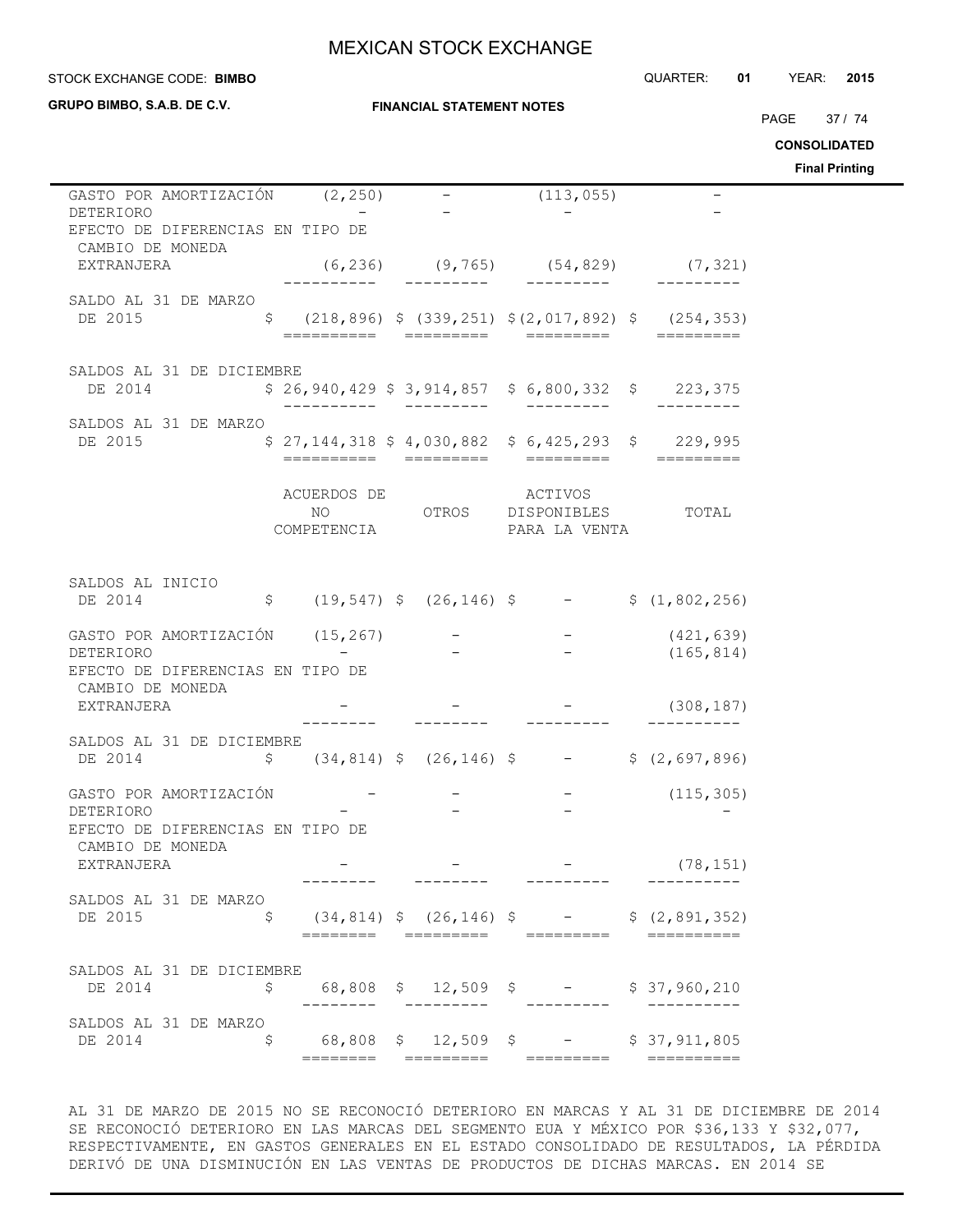STOCK EXCHANGE CODE: QUARTER: **01** YEAR: **2015 BIMBO**

**GRUPO BIMBO, S.A.B. DE C.V.**

**FINANCIAL STATEMENT NOTES**

PAGE 38 / 74

**CONSOLIDATED**

#### **Final Printing**

RECONOCIÓ UN DETERIORO EN EL VALOR DE LAS MARCAS DE EARTH GRAINS,IRON KIDS Y VARIOUS INTERSTATE BRANDS, MARCAS CORRESPONDIENTES AL SEGMENTO DE EUA Y PARA MÉXICO SE RECONOCIO DETERIORO EN EL VALOR DE LAS MARCAS EL MOLINO, BEIJING JINHONGWEI, RUTTI-MANIA Y VEGGI-MANIA. EN 2104 SE RECONOCIÓ UN DETERIORO AL VALOR DE LAS MARCAS EARTH GRAINS, IRON KIDS Y VARIOUS INTERSTATE BRANDS, TODAS DE ESTADOS UNIDOS, POR 2.5 MILLONES DE DÓLARES ESTADOUNIDENSES.

EL VALOR RAZONABLE DE LAS MARCAS, PARA EFECTOS DE PRUEBAS DE DETERIORO, SE ESTIMA A TRAVÉS DE UNA TÉCNICA DE VALUACIÓN DE MÉTODO DE REGALÍAS, UTILIZANDO UN RANGO DE TASA DE REGALÍAS ENTRE UN 2% Y 5%, SIENDO DEL 3% EL PORCENTAJE UTILIZADO PARA LA MAYORÍA DE LAS MARCAS.

10. CRÉDITO MERCANTIL

LA INTEGRACIÓN DEL CRÉDITO MERCANTIL POR ÁREA GEOGRÁFICA ES LA SIGUIENTE:

|                                      | 31 DE MARZO<br>DE 2015                            | 31 DE DICIEMBRE<br>DE 2014                        |
|--------------------------------------|---------------------------------------------------|---------------------------------------------------|
| MÉXICO<br>EUA Y CAN<br>IBERIA<br>OLA | \$1,337,979<br>47,440,259<br>491,570<br>1,375,051 | \$1,337,979<br>46,074,734<br>538,746<br>2,462,028 |
|                                      | \$50,644,859                                      | \$50,413,487                                      |
| RESERVA DE DETERIORO                 | (5, 156, 826)                                     | (5, 156, 826)                                     |
|                                      | \$45,488,033                                      | \$45,256,661                                      |
|                                      |                                                   |                                                   |

LOS MOVIMIENTOS DEL CRÉDITO MERCANTIL DURANTE LOS AÑOS DE 2015 Y 2014, FUERON LOS SIGUIENTES:

|                                                  | 31 DE MARZO<br>DE 2015 | 31 DE DICIEMBRE<br>DE 2014 |
|--------------------------------------------------|------------------------|----------------------------|
| SALDO AL INICIO DEL AÑO<br>ADOUISICIONES         | \$45,256,661           | \$29,821,738<br>11,408,730 |
| <b>DETERIORO</b><br>AJUSTE POR VARIACIÓN EN TIPO |                        |                            |
| DE CAMBIO                                        | 231,372                | 4,026,193                  |
| SALDO AL FINAL DEL PERÍODO                       | \$45,488,033           | \$45,256,661               |

AL 31 DE MARZO DE 2015 Y 31 DE DICIEMBRE DE 2014 NO EXISTIÓ DETERIORO.

LOS MOVIMIENTOS DE LAS PÉRDIDAS ACUMULADAS POR DETERIORO AL 31 DE MARZO DE 2015 Y 31 DE DICIEMBRE DE 2014, SON COMO SIGUEN: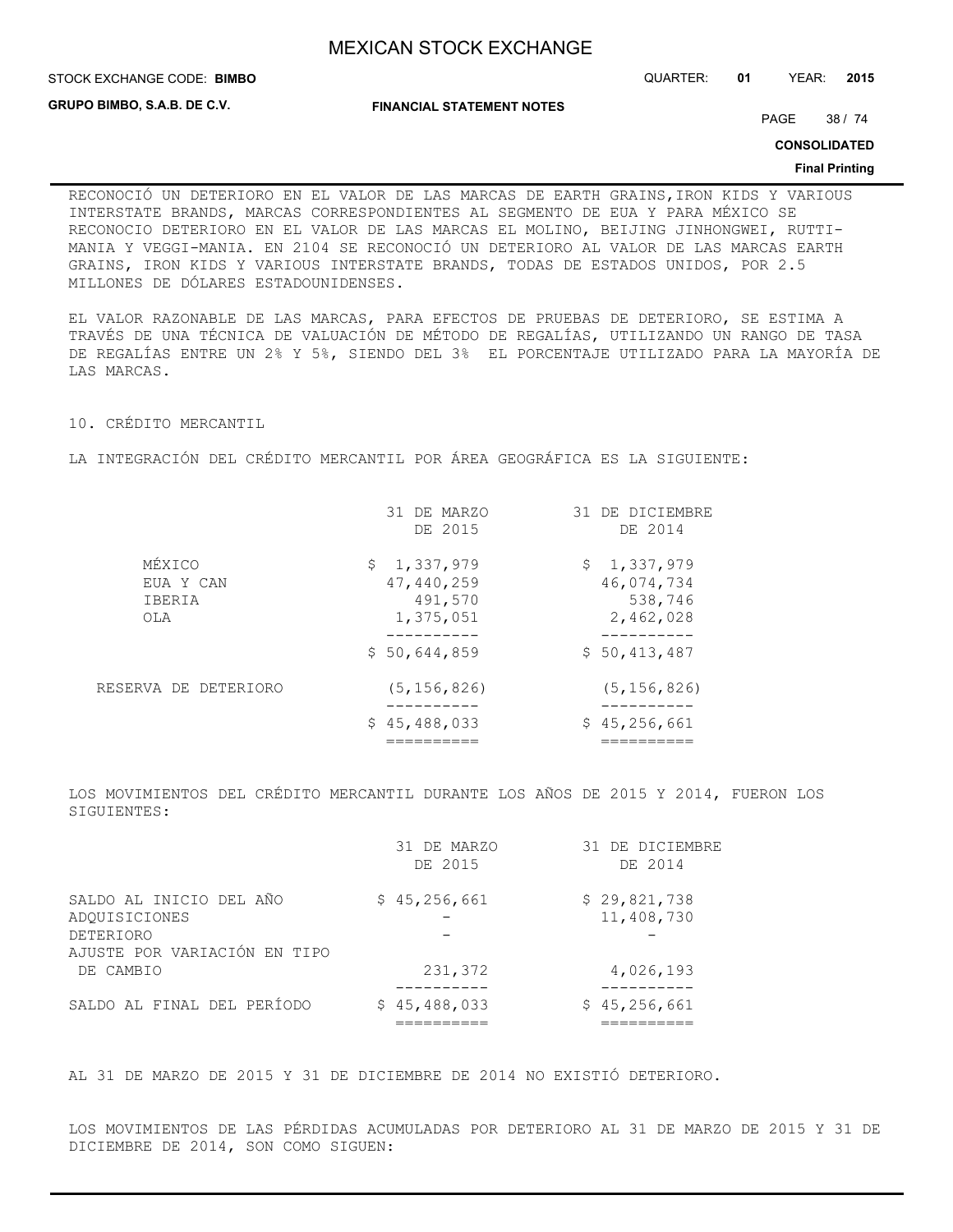#### STOCK EXCHANGE CODE: QUARTER: **01** YEAR: **2015 BIMBO**

**GRUPO BIMBO, S.A.B. DE C.V.**

**FINANCIAL STATEMENT NOTES**

PAGE 39 / 74

**CONSOLIDATED**

**Final Printing**

|                                                       | 31 DE MARZO<br>DE 2015 | 31 DE DICIEMBRE<br>DE 2014 |
|-------------------------------------------------------|------------------------|----------------------------|
| SALDO AL INICIO DEL AÑO                               | 5,156,826<br>S.        | 4,671,329<br>\$.           |
| DETERIORO DEL AÑO<br>EFECTO DE DIFERENCIAS EN TIPO DE |                        |                            |
| CAMBIO DE MONEDA EXTRANJERA                           |                        | 485,497                    |
| SALDO AL FINAL DEL PERÍODO                            | 5,156,826<br>\$.       | 5,156,826<br>Ş.            |
|                                                       |                        |                            |

ASIGNACIÓN DEL CRÉDITO MERCANTIL A LAS UNIDADES GENERADORAS DE EFECTIVO

PARA PROPÓSITO DE EFECTUAR PRUEBAS DE DETERIORO EL CRÉDITO MERCANTIL FUE ASIGNADO A LAS SIGUIENTES UNIDADES GENERADORAS DE EFECTIVO, LAS CUALES SE DIVIDEN PRINCIPALMENTE EN: MÉXICO (BIMBO, BARCEL Y EL GLOBO), EUA, BRASIL Y OTRAS (CANADÁ, IBERIA Y ARGENTINA).

DESPUÉS DEL RECONOCIMIENTO DE LAS PÉRDIDAS POR DETERIORO, EL VALOR EN LIBROS DEL CRÉDITO MERCANTIL COMO UNIDAD GENERADORA DE EFECTIVO ES COMO SIGUE:

|                                    | 31 DE MARZO<br>DE 2015      | DE DICIEMBRE<br>31<br>DE 2014 |
|------------------------------------|-----------------------------|-------------------------------|
| MÉXICO (EL GLOBO)<br>EUA<br>BRASIL | \$<br>30,949,918<br>564,691 | \$<br>30,059,052<br>667,572   |
| OTRAS UGES SIN DETERIORO           | 13,973,424                  | 14,530,037                    |
|                                    | \$45,488,033                | \$45,256,661                  |

### EUA

EL MONTO RECUPERABLE DE EUA COMO UNIDAD GENERADORA DE EFECTIVO ES DETERMINADO MEDIANTE EL MODELO DE VALOR EN USO, EL CUAL CONSISTE EN FLUJOS DE EFECTIVO PROYECTADOS BASADOS EN PRESUPUESTOS FINANCIEROS APROBADOS POR LA ADMINISTRACIÓN DE LA ENTIDAD. LOS FLUJOS DE EFECTIVO POR UN PERIODO MÁS ALLÁ DE 10 AÑOS HAN SIDO ESTIMADOS UTILIZANDO TASAS DE CRECIMIENTO Y MARGEN DE OPERACIÓN QUE ALCANZA EL 8%, QUE CONSIDERAN EL PROMEDIO A LARGO PLAZO DE UTILIDADES DE OPERACIÓN DE LA INDUSTRIA ASÍ COMO TAMBIÉN LA EXPERIENCIA DE LA ENTIDAD. ASÍ MISMO, CONSIDERA PROYECCIONES DE FLUJOS DE EFECTIVO A 10 AÑOS DEBIDO A QUE ES EL PERIODO EN QUE LA ENTIDAD ESPERA ALCANZAR LA TASA DE CRECIMIENTO PROMEDIO DE LA INDUSTRIA. EN 2015 Y 2014, LA TASA DE DESCUENTO ANTES DE IMPUESTOS UTILIZADA FUE DE 6.88% ANUAL, CONSIDERANDO EL VALOR DEL DINERO EN EL TIEMPO Y LOS RIESGOS ESPECÍFICOS LIGADOS A LA UNIDAD GENERADORA DE EFECTIVO. LA ADMINISTRACIÓN CREE QUE UN POSIBLE CAMBIO SIGNIFICATIVO EN LOS SUPUESTOS CLAVE EN LOS QUE SE BASA EL MONTO RECUPERABLE NO CAUSARÍA QUE EL VALOR EN LIBROS DE LA UNIDAD GENERADORA DE EFECTIVO EXCEDA EL MONTO RECUPERABLE.

## BRASIL

EL MONTO RECUPERABLE DE BRASIL COMO UNIDAD GENERADORA DE EFECTIVO ES DETERMINADO MEDIANTE EL MODELO DE VALOR EN USO, EL CUAL CONSISTE EN FLUJOS DE EFECTIVO PROYECTADOS BASADOS EN PRESUPUESTOS FINANCIEROS APROBADOS POR LA ADMINISTRACIÓN DE LA ENTIDAD. LOS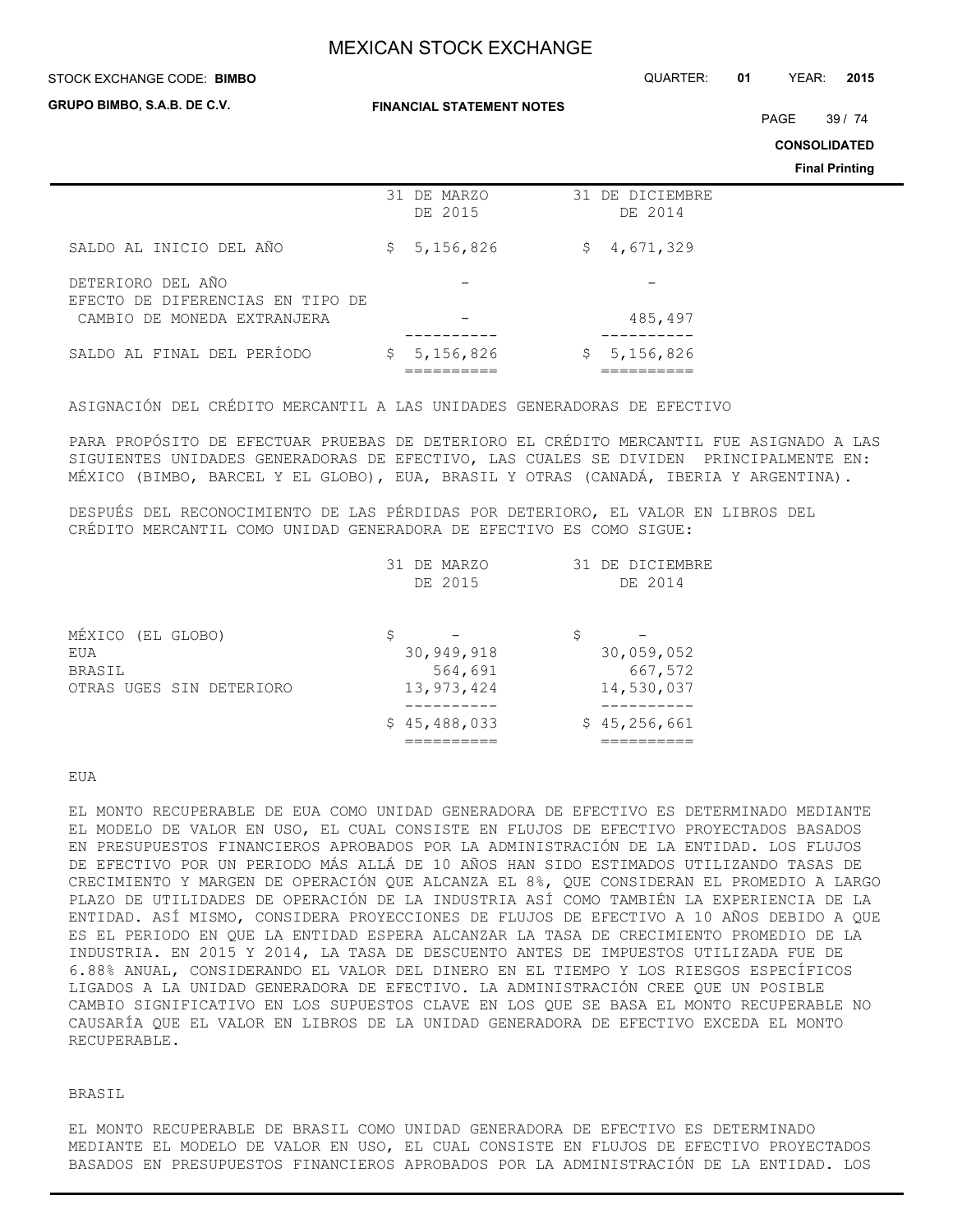STOCK EXCHANGE CODE: QUARTER: **01** YEAR: **2015 BIMBO**

**GRUPO BIMBO, S.A.B. DE C.V.**

**FINANCIAL STATEMENT NOTES**

PAGE 40 / 74

**CONSOLIDATED**

#### **Final Printing**

FLUJOS DE EFECTIVO POR UN PERIODO MÁS ALLÁ DE 10 AÑOS HAN SIDO ESTIMADOS UTILIZANDO TASAS DE CRECIMIENTO Y MARGEN DE OPERACIÓN QUE ALCANZA EL 8%, QUE CONSIDERAN EL PROMEDIO A LARGO PLAZO DE UTILIDADES DE OPERACIÓN DE LA INDUSTRIA ASÍ COMO TAMBIÉN LA EXPERIENCIA DE LA ENTIDAD. ASÍ MISMO, CONSIDERA PROYECCIONES DE FLUJOS DE EFECTIVO A 10 AÑOS DEBIDO A QUE ES EL PERIODO EN QUE LA ENTIDAD ESPERA ALCANZAR LA TASA DE CRECIMIENTO PROMEDIO DE LA INDUSTRIA. EN 2014 Y 2013, LA TASA DE DESCUENTO ANTES DE IMPUESTOS UTILIZADA FUE DE 9.1% ANUAL, CONSIDERANDO EL VALOR DEL DINERO EN EL TIEMPO Y LOS RIESGOS ESPECÍFICOS LIGADOS A LA UNIDAD GENERADORA DE EFECTIVO.

AL 31 DE DICIEMBRE DE 2014, UN CAMBIO EN LA CONSIDERACIÓN DE MARGEN DE OPERACIÓN DONDE SE LLEGUE A LOS MÁRGENES PROYECTADOS POR LA ENTIDAD UN AÑO DESPUÉS Y CONSIDERANDO UN CRECIMIENTO EN LA PERPETUIDAD DE 3% EN LUGAR DE 4%, CAUSARÍA QUE EL VALOR EN LIBROS DE BRASIL EXCEDIERA EL MONTO RECUPERABLE POR \$225,000.

OTROS

EL MONTO RECUPERABLE DE OTRAS UNIDADES GENERADORAS DE EFECTIVO ES DETERMINADO MEDIANTE EL MODELO DE VALOR EN USO, EL CUAL CONSISTE EN FLUJOS DE EFECTIVO PROYECTADOS BASADOS EN PRESUPUESTOS FINANCIEROS APROBADOS POR LA ADMINISTRACIÓN DE LA ENTIDAD, DICHOS PRESUPUESTOS CONTEMPLAN EL PERIODO DE 1 AÑO Y 5 AÑOS. LA ADMINISTRACIÓN CREE QUE UN POSIBLE CAMBIO SIGNIFICATIVO EN LOS SUPUESTOS CLAVE EN LOS QUE SE BASA EL MONTO RECUPERABLE NO CAUSARÍA QUE EL VALOR EN LIBROS DE LA UNIDAD GENERADORA DE EFECTIVO EXCEDA EL MONTO RECUPERABLE.

DURANTE LOS EJERCICIOS DE SENSIBILIDAD, SE DETERMINÓ PARA ARGENTINA QUE UN CAMBIO DE MENOS 0.5 EN LOS MÚLTIPLOS DE UAFIDA DE COMPAÑÍAS COMPARABLES, CAUSARÍA QUE EL VALOR EN LIBROS DE ARGENTINA EXCEDERÍA EL MONTO RECUPERABLE POR \$302,000.

LOS SUPUESTOS CLAVE VARÍAN DE UGE A UGE; SIN EMBARGO, LOS SUPUESTOS CLAVE DE LARGO PLAZO CON MAYOR IMPACTO EN LAS PROYECCIONES DE FLUJOS DE EFECTIVO ESTÁN INCLUIDOS EN LA PERPETUIDAD. LOS RANGOS DE DICHOS SUPUESTOS SON COMO SIGUE:

| CRECIMIENTO EN VENTAS            | - ર ક્ર |
|----------------------------------|---------|
| MARGEN DE OPERACIÓN              | 8 - 12% |
| INVERSIONES EN BIENES DE CAPITAL |         |
| COMO PORCENTAJE DE DEPRECIACIÓN  | 1 ∩ ∩ ዱ |

11. DEUDA A LARGO PLAZO

BONOS INTERNACIONALES –

EL 30 DE JUNIO DE 2010 LA ENTIDAD REALIZÓ UNA EMISIÓN CONFORME A LA REGLA 144 A Y LA REGULACIÓN S DE LA SEC POR 800 MILLONES DE DÓLARES ESTADOUNIDENSES CON VENCIMIENTO EL 30 DE JUNIO DE 2020. DICHO FINANCIAMIENTO DEVENGA UNA TASA DE INTERÉS FIJA DEL 4.875% PAGADERA SEMESTRALMENTE. LOS RECURSOS PROVENIENTES DE LA PRESENTE EMISIÓN TUVIERON COMO DESTINO EL REFINANCIAMIENTO DE LA DEUDA DE LA ENTIDAD, AMPLIANDO ASÍ SU VIDA PROMEDIO.

| VALOR.       | 31 MARZO     | 31 DICIEMBRE |
|--------------|--------------|--------------|
| RAZONABLE    | DE 2015      | DE 2014      |
|              |              |              |
| \$13,307,085 | \$12,123,360 | \$11,774,400 |

EL 25 DE ENERO DE 2012 LA ENTIDAD REALIZÓ UNA EMISIÓN CONFORME A LA REGLA 144 A Y LA REGULACIÓN S DE LA SECURITY AND EXCHANGE COMISION ("SEC", POR SUS SIGLAS EN INGLÉS) POR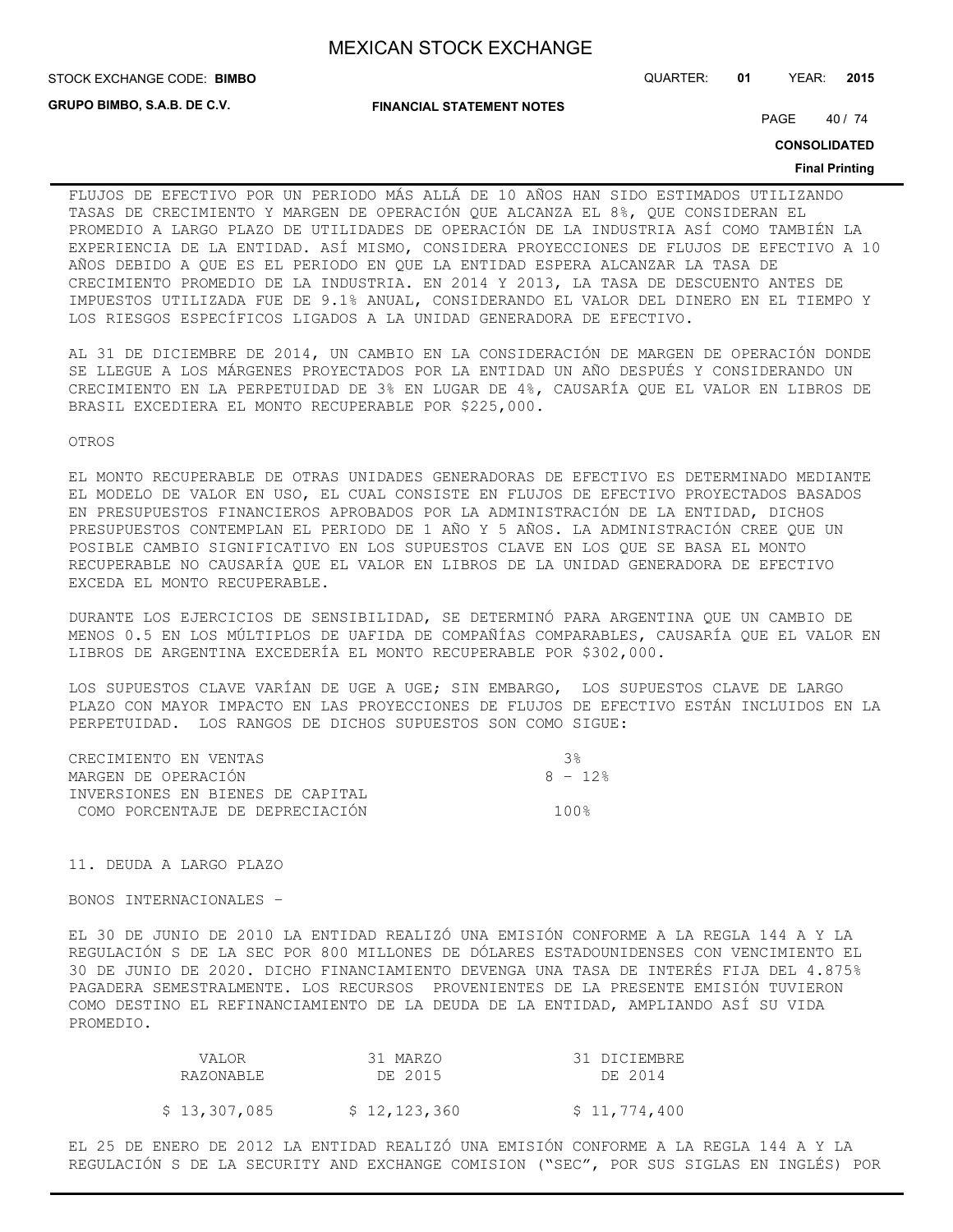**STOCK EXCHANGE CODE: BIMBO** 

STOCK EXCHANGE CODE: QUARTER: **01** YEAR: **2015**

**GRUPO BIMBO, S.A.B. DE C.V.**

**FINANCIAL STATEMENT NOTES**

PAGE 41 / 74

**CONSOLIDATED**

#### **Final Printing**

800 MILLONES DE DÓLARES ESTADOUNIDENSES CON VENCIMIENTO EL 25 DE ENERO DE 2022. DICHO FINANCIAMIENTO DEVENGA UNA TASA DE INTERÉS FIJA DEL 4.5% PAGADERA SEMESTRALMENTE. LOS RECURSOS PROVENIENTES DE LA PRESENTE EMISIÓN TUVIERON COMO DESTINO EL REFINANCIAMIENTO DE LA DEUDA.

| <b>VALOR</b><br>RAZONABLE | 31 MARZO<br>DE 2015 | 31 DICIEMBRE<br>DE 2014 |
|---------------------------|---------------------|-------------------------|
| \$13,084,864              | \$12,123,360        | \$11,774,400            |

EL 27 DE JUNIO DE 2014 LA ENTIDAD REALIZÓ UNA EMISIÓN CONFORME A LA REGLA 144 A Y LA REGULACIÓN S DE LA SEC POR 800 MILLONES DE DÓLARES ESTADOUNIDENSES CON VENCIMIENTO EL 27 DE JUNIO DE 2024. DICHO FINANCIAMIENTO DEVENGA UNA TASA DE INTERÉS FIJA DEL 3.875% PAGADERA SEMESTRALMENTE. LOS RECURSOS PROVENIENTES DE LA PRESENTE EMISIÓN TUVIERON COMO DESTINO EL REFINANCIAMIENTO DE LA DEUDA DE LA ENTIDAD, AMPLIANDO ASÍ SU VIDA PROMEDIO.

| VALOR        | 31 MARZO     | 31 DICIEMBRE |
|--------------|--------------|--------------|
| RAZONABLE    | DE 2015      | DE 2014      |
| \$12,313,212 | \$12,123,360 | \$11,774,400 |

EL 27 DE JUNIO DE 2014 LA ENTIDAD REALIZÓ UNA EMISIÓN CONFORME A LA REGLA 144 A Y LA REGULACIÓN S DE LA SEC POR 500 MILLONES DE DÓLARES ESTADOUNIDENSES CON VENCIMIENTO EL 27 DE JUNIO DE 2044. DICHO FINANCIAMIENTO DEVENGA UNA TASA DE INTERÉS FIJA DEL 4.875% PAGADERA SEMESTRALMENTE. LOS RECURSOS PROVENIENTES DE LA PRESENTE EMISIÓN TUVIERON COMO DESTINO EL REFINANCIAMIENTO DE LA DEUDA DE LA ENTIDAD, AMPLIANDO ASÍ SU VIDA PROMEDIO.

| VALOR<br>RAZONABLE | 31 MARZO<br>DE 2015 | 31 DICIEMBRE<br>DE 2014 |
|--------------------|---------------------|-------------------------|
| \$7,634,610        | \$7,577,100         | \$7,359,000             |

CERTIFICADOS BURSÁTILES – AL 31 DE MARZO DE 2015, LA ENTIDAD MANTIENE VIGENTES LAS SIGUIENTES EMISIONES DE CERTIFICADOS BURSÁTILES PAGADEROS AL VENCIMIENTO:

BIMBO 12- EMITIDO EL 10 DE FEBRERO DE 2012 CON VENCIMIENTO EN AGOSTO DE 2018 CON UNA TASA DE INTERÉS FIJA DE 6.83%

| VALOR<br>RAZONABLE | 31 MARZO<br>DE 2015 | 31 DICIEMBRE<br>DE 2014 |
|--------------------|---------------------|-------------------------|
| \$5,218,400        | \$5,000,000         | \$5,000,000             |

BIMBO 09-2- EMITIDOS EL 15 DE JUNIO DE 2009 CON VENCIMIENTO EN JUNIO DE 2016 CON UNA TASA DE INTERÉS FIJA DEL 10.60%.

| VALOR       | 31 MARZO    | 31 DICIEMBRE |
|-------------|-------------|--------------|
| RAZONABLE   | DE 2015     | DE 2014      |
|             |             |              |
| \$2,150,060 | \$2,000,000 | \$2,000,000  |

BIMBO 09U- EMITIDOS EL 15 DE JUNIO DE 2009 POR UN MONTO DE 706,302,200 UDIS CON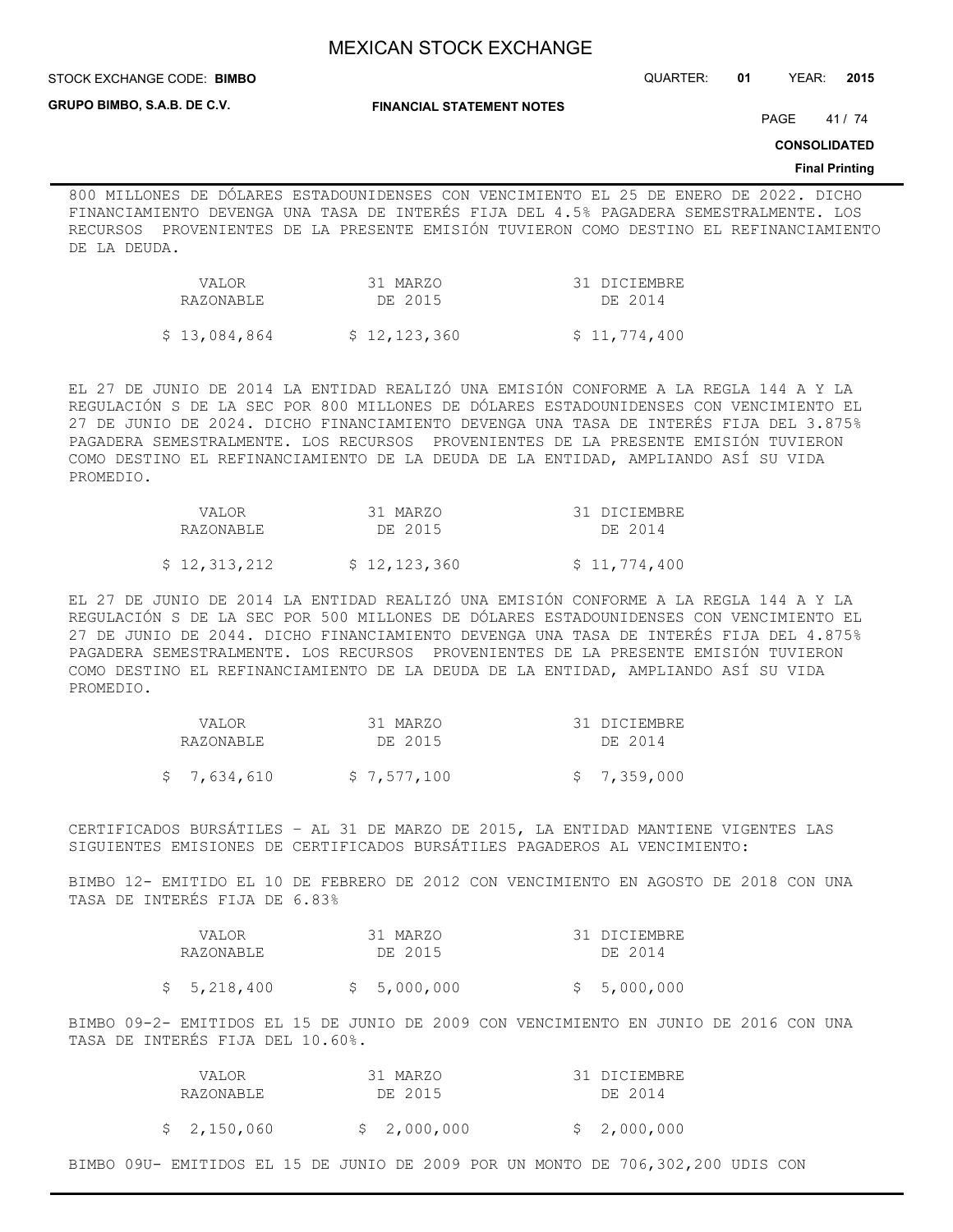STOCK EXCHANGE CODE: QUARTER: **01** YEAR: **2015 BIMBO**

**GRUPO BIMBO, S.A.B. DE C.V.**

**FINANCIAL STATEMENT NOTES**

PAGE 42 / 74

**CONSOLIDATED**

#### **Final Printing**

VENCIMIENTO EN JUNIO DE 2016, DEVENGANDO UNA TASA DE INTERÉS FIJA DEL 6.05%. EL VALOR DE LA UDI AL 31 DE MARZO DE 2015 Y 31 DE DICIEMBRE DE 2014 ES DE \$ 5.2978, \$ 5.2704 PESOS MEXICANOS POR UDI, RESPECTIVAMENTE.

| VALOR<br>RAZONABLE | 31 MARZO<br>DE 2015 | 31 DICIEMBRE<br>DE 2014 |
|--------------------|---------------------|-------------------------|
| \$3,918,154        | \$ 3,741,839        | \$3,722,473             |

LÍNEA DE CRÉDITO COMPROMETIDA REVOLVENTE (MULTIMONEDA) – EN DICIEMBRE DE 2013, LA ENTIDAD RENOVÓ Y ENMENDÓ LOS TÉRMINOS Y CONDICIONES DE DICHA LÍNEA COMPROMETIDA MULTIMONEDA, CONTRATADA ORIGINALMENTE EL 26 DE ABRIL DE 2010.

DE ACUERDO A LOS NUEVOS TÉRMINOS Y CONDICIONES SON 9 INSTITUCIONES FINANCIERAS COMPROMETIDAS EN ESTA LÍNEA. EL IMPORTE TOTAL ES DE HASTA 2,000 MILLONES DE DÓLARES AMERICANOS, CON VENCIMIENTO EL 13 DE MARZO DE 2019 Y CON UNA TASA DE INTERÉS APLICABLE DE LIBOR MÁS 1% PARA LAS DISPOSICIONES EN DÓLARES AMERICANOS, CDOR MÁS 1% PARA DISPOSICIONES EN DÓLARES CANADIENSES Y TIIE MÁS 0.75% PARA DISPOSICIONES EN PESOS MEXICANOS.

LA LÍNEA HA SIDO DISPUESTA DURANTE 2014 PRINCIPALMENTE PARA LAS ADQUISICIONES DE CANADA BREAD Y SUPAN. DICHA DISPOSICIÓN FUE REALIZADA EN DÓLARES AMERICANOS, DÓLARES CANADIENSES Y PESOS MEXICANOS.

| VALOR       | 31 MARZO    | 31 DICIEMBRE |
|-------------|-------------|--------------|
| RAZONABI E  | DE 2015     | DE 2014      |
| \$6,553,115 | \$6,553,115 | \$6,655,857  |

CRÉDITOS QUIROGRAFARIOS PARA CAPITAL DE TRABAJO – LA ENTIDAD OCASIONALMENTE CONTRATA CRÉDITOS QUIROGRAFARIOS DE CORTO PLAZO PARA CUBRIR NECESIDADES DE CAPITAL DE TRABAJO.

|  | VALOR     | 31 MARZO | 31 DICIEMBRE |
|--|-----------|----------|--------------|
|  | RAZONABLE | DE 2015  | DE 2014      |
|  | 60,000    | 60,000   | 280,000      |

OTROS - ALGUNAS SUBSIDIARIAS TIENEN CONTRATADOS OTROS PRÉSTAMOS DIRECTOS PARA SOLVENTAR PRINCIPALMENTE SUS NECESIDADES DE CAPITAL DE TRABAJO, CON VENCIMIENTOS QUE FLUCTÚAN ENTRE EL 2015 A 2020 Y GENERAN INTERESES A DIVERSAS TASAS.

|       | VALOR<br>RAZONABLE            | 31 MARZO<br>DE 2015 |   | 31 DICIEMBRE<br>DE 2014 |
|-------|-------------------------------|---------------------|---|-------------------------|
|       | \$3,929,605                   | \$3,929,605         |   | \$2,295,259             |
| DEUDA | MENOS - GASTOS POR EMISIÓN DE |                     |   |                         |
|       | 418,292<br>S                  | \$<br>418,292       | S | 431,948                 |
|       | \$67,750,813                  | \$64,813,447        |   | \$62, 203, 841          |

MENOS - PORCIÓN CIRCULANTE DE LA DEUDA A LARGO PLAZO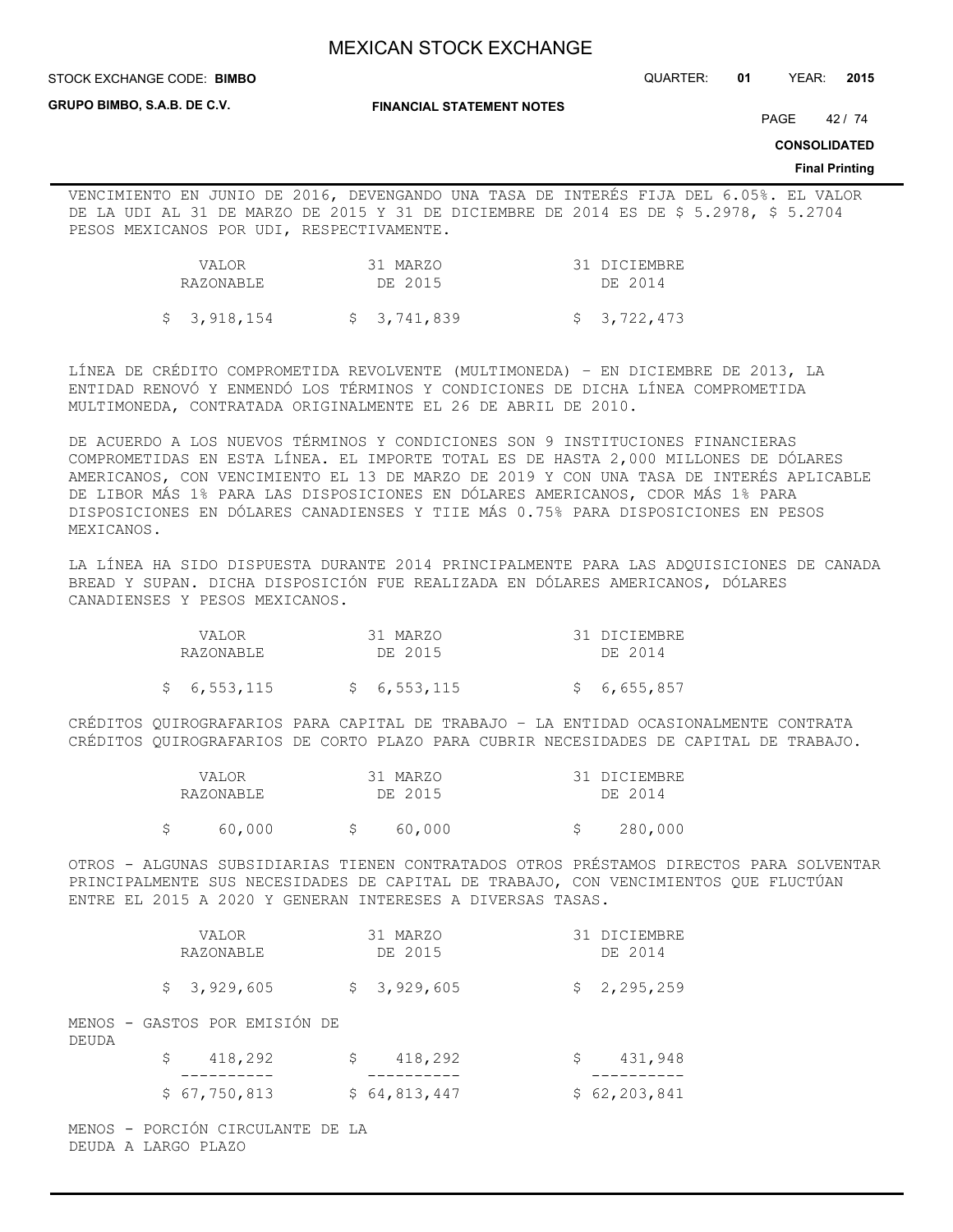| STOCK EXCHANGE CODE: BIMBO                                                         |                                  | QUARTER:        | YEAR:<br>2015<br>01                                           |
|------------------------------------------------------------------------------------|----------------------------------|-----------------|---------------------------------------------------------------|
| GRUPO BIMBO, S.A.B. DE C.V.                                                        | <b>FINANCIAL STATEMENT NOTES</b> |                 | PAGE<br>43/74<br><b>CONSOLIDATED</b><br><b>Final Printing</b> |
| \$(3, 297, 607)                                                                    | \$(3, 297, 607)                  | \$(1, 789, 339) |                                                               |
| DEUDA A LARGO PLAZO DESPUÉS DE<br>GASTOS DE EMISIÓN                                |                                  |                 |                                                               |
| \$64,453,206                                                                       | \$61,515,840                     | \$60,414,502    |                                                               |
| LOS VENCIMIENTOS DE LA DEUDA A LARGO PLAZO AL 31 DE MARZO DE 2015, SON COMO SIGUE: |                                  |                 |                                                               |
| AÑOS                                                                               | IMPORTE                          |                 |                                                               |

| 2016             | S. | 6,040,915  |
|------------------|----|------------|
| 2017             | S. | 351,800    |
| 2018             | S  | 5,035,349  |
| AÑOS POSTERIORES | S  | 50,087,776 |
|                  |    |            |
|                  | S. | 61,515,840 |
|                  |    |            |
|                  |    |            |

TODAS LAS EMISIONES DE CERTIFICADOS BURSÁTILES VIGENTES, LOS BONOS INTERNACIONALES Y EL CRÉDITO BANCARIO SINDICADO 2009 ESTÁN GARANTIZADOS POR LAS PRINCIPALES SUBSIDIARIAS DEL GRUPO BIMBO. AL 31 DE MARZO DE 2015 Y 2014, LA ENTIDAD HA CUMPLIDO CON TODAS LAS OBLIGACIONES DE HACER Y DE NO HACER, INCLUYENDO DIVERSAS RAZONES FINANCIERAS ESTABLECIDAS EN LOS CONTRATOS DE CRÉDITO DE LA ENTIDAD Y SUS SUBSIDIARIAS.

## 12. INSTRUMENTOS FINANCIEROS DERIVADOS

12.1 CATEGORÍAS DE LOS INSTRUMENTOS FINANCIEROS AL 31 DE MARZO DE 2015 Y AL 31 DE DICIEMBRE DE 2014

|                                    | 31 DE MARZO<br>DE 2015 | 31 DE DICIEMBRE<br>DE 2014 |
|------------------------------------|------------------------|----------------------------|
| ACTIVO CIRCULANTE:                 |                        |                            |
| EFECTIVO Y EQUIVALENTES            |                        |                            |
| DE EFECTIVO                        | \$2,253,625            | \$2,571,243                |
| CLIENTES NETO                      | \$12,867,682           | \$12,855,928               |
| OTRAS CUENTAS POR                  |                        |                            |
| COBRAR, NETO                       | \$<br>6,848,830        | \$<br>6, 172, 174          |
| INSTRUMENTOS FINANCIEROS           |                        |                            |
| DERIVADOS                          | \$<br>439,809          | \$<br>404,110              |
|                                    |                        |                            |
|                                    |                        |                            |
| TOTAL DEL ACTIVO CIRCULANTE        | \$22,409,946           | \$22,003,455               |
| CUENTAS POR COBRAR A LARGO PLAZO   |                        |                            |
| A OPERADORES INDEPENDIENTES        | \$1,057,657            | \$1,108,698                |
| INSTRUMENTOS FINANCIEROS DERIVADOS | 2,797,179              | 1,653,343                  |
|                                    |                        |                            |
| TOTAL DEL ACTIVO                   | \$26, 264, 782         | \$24,765,496               |
|                                    |                        |                            |
|                                    |                        |                            |
| PASIVO CIRCULANTE:                 |                        |                            |
| CRÉDITOS BANCARIOS                 | Ŝ.<br>3,297,607        | Ŝ.<br>1,789,339            |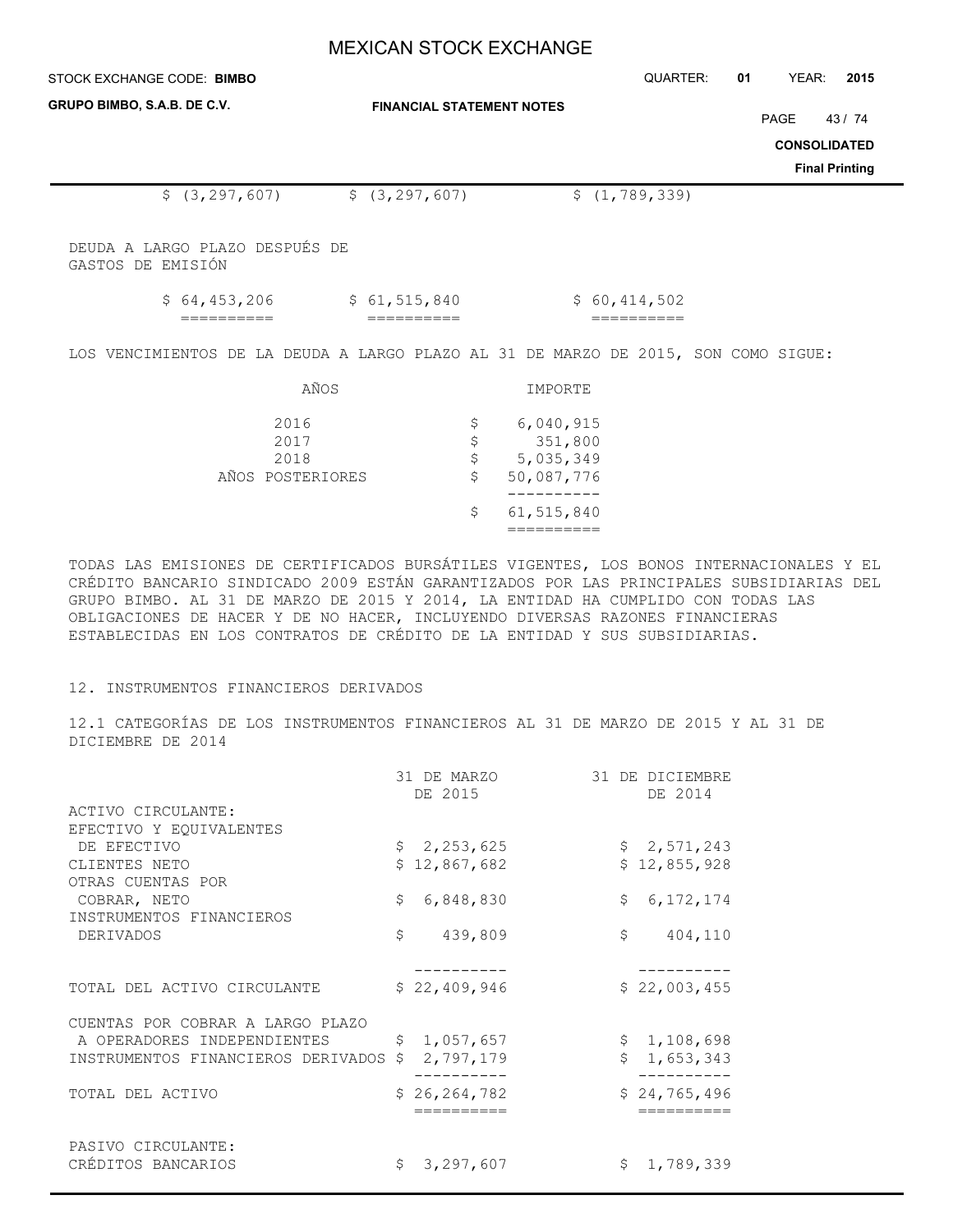#### STOCK EXCHANGE CODE: QUARTER: **01** YEAR: **2015 BIMBO**

**GRUPO BIMBO, S.A.B. DE C.V.**

**FINANCIAL STATEMENT NOTES**

PAGE 44 / 74

**CONSOLIDATED**

**Final Printing**

|                                       |     |               | <b>Fillde</b> Frinting |
|---------------------------------------|-----|---------------|------------------------|
| CUENTAS POR PAGAR A PROVEEDORES       |     | \$10,676,728  | \$12,655,562           |
| OTRAS CUENTAS POR PAGAR Y             |     |               |                        |
| PASIVOS ACUMULADOS                    | \$. | 1,050,594     | 1,359,265<br>\$.       |
| INSTRUMENTOS FINANCIEROS DERIVADOS \$ |     | \$<br>664,635 | 673,350                |
|                                       |     |               |                        |
| TOTAL DEL PASIVO CIRCULANTE           |     | \$15,689,564  | \$16,477,516           |
|                                       |     |               |                        |
| CRÉDITOS BANCARIOS                    |     | \$7,245,114   | \$7,441,777            |
| CRÉDITOS BURSÁTILES                   |     | \$54,270,726  | \$52,972,724           |
| INSTRUMENTOS FINANCIEROS DERIVADOS    | S.  | 2,079,073     | 1,540,394              |
|                                       |     |               |                        |
| TOTAL DEL PASIVO                      |     | \$79,287,477  | \$78,432,411           |
|                                       |     |               |                        |

#### 12.2 ADMINISTRACIÓN DE RIESGOS

LA ENTIDAD, DENTRO DEL MARCO DE SUS OPERACIONES COTIDIANAS, SE ENCUENTRA EXPUESTA A RIESGOS INTRÍNSECOS A DISTINTAS VARIABLES DE TIPO FINANCIERO, ASÍ COMO A VARIACIONES EN EL PRECIO DE ALGUNOS INSUMOS QUE COTIZAN EN MERCADOS FORMALES INTERNACIONALES. LA ENTIDAD CUENTA CON UN PROCESO ORDENADO DE MANEJO DE RIESGOS QUE RECAE EN ÓRGANOS REGULADORES LOS CUALES EVALÚAN LA NATURALEZA Y ALCANCE DE DICHOS RIESGOS.

LOS PRINCIPALES RIESGOS FINANCIEROS A LOS QUE ESTÁ SUJETA LA ENTIDAD SON:

 RIESGOS DE MERCADO RIESGOS DE TASA DE INTERÉS RIESGOS DE TIPO DE CAMBIO RIESGOS DE PRECIOS RIESGOS DE LIQUIDEZ RIESGOS DE CRÉDITO RIESGOS DE CAPITAL

LA TESORERÍA CORPORATIVA ES RESPONSABLE DE LA ADMINISTRACIÓN DE LOS RIESGOS DE TASA DE INTERÉS, DE TIPO DE CAMBIO, DE LIQUIDEZ Y DE CRÉDITO QUE EMANAN DE SU OPERACIÓN DIARIA. A SU VEZ, EL ÁREA DE COMPRAS ES LA ENCARGADA DE ADMINISTRAR EL RIESGO DE MERCADO DE LOS PRECIOS DE LOS INSUMOS; ASÍ MISMO, ESTA ÁREA REVISA LA CONSISTENCIA DE LAS POSICIONES ABIERTAS DE LA ENTIDAD EN LOS MERCADOS DE FUTUROS CON LA ESTRATEGIA CORPORATIVA. AMBAS ÁREAS REPORTAN ESTAS ACTIVIDADES A LA DIRECCIÓN DE ADMINISTRACIÓN DE RIESGOS. LOS OBJETIVOS PRIMORDIALES DE LA DIRECCIÓN DE ADMINISTRACIÓN DE RIESGOS SON:

- IDENTIFICAR, EVALUAR Y MONITOREAR LOS RIESGOS EXTERNOS E INTERNOS QUE PUDIERAN IMPACTAR SIGNIFICATIVAMENTE A LA ENTIDAD;

- PRIORIZAR RIESGOS;
- ASEGURAR LA ASIGNACIÓN Y SEGUIMIENTO DE LOS RIESGOS;
- VALIDAR ÓRGANOS Y/O RESPONSABLES DE SU ADMINISTRACIÓN;
- VALIDAR AVANCES EN LA ADMINISTRACIÓN DE CADA UNO DE LOS RIESGOS PRIORITARIOS; Y
- RECOMENDAR ACCIONES A SEGUIR.

EN VIRTUD DE QUE TODAS LAS VARIABLES A LAS QUE LA ENTIDAD SE ENCUENTRA EXPUESTA GUARDAN UN COMPORTAMIENTO DINÁMICO, LAS ESTRATEGIAS DE COBERTURA SON VALORADAS Y MONITOREADAS DE MANERA FORMAL Y PERIÓDICA. DE IGUAL FORMA, SON REPORTADAS AL ÁREA DE GOBIERNO CORRESPONDIENTE. LA FINALIDAD PRIMORDIAL ES ALCANZAR UNA POSICIÓN NEUTRAL Y EQUILIBRADA CON RELACIÓN A LA EXPOSICIÓN AL RIESGO DE UNA CIERTA VARIABLE FINANCIERA.

12.2.1 RIESGOS DE MERCADO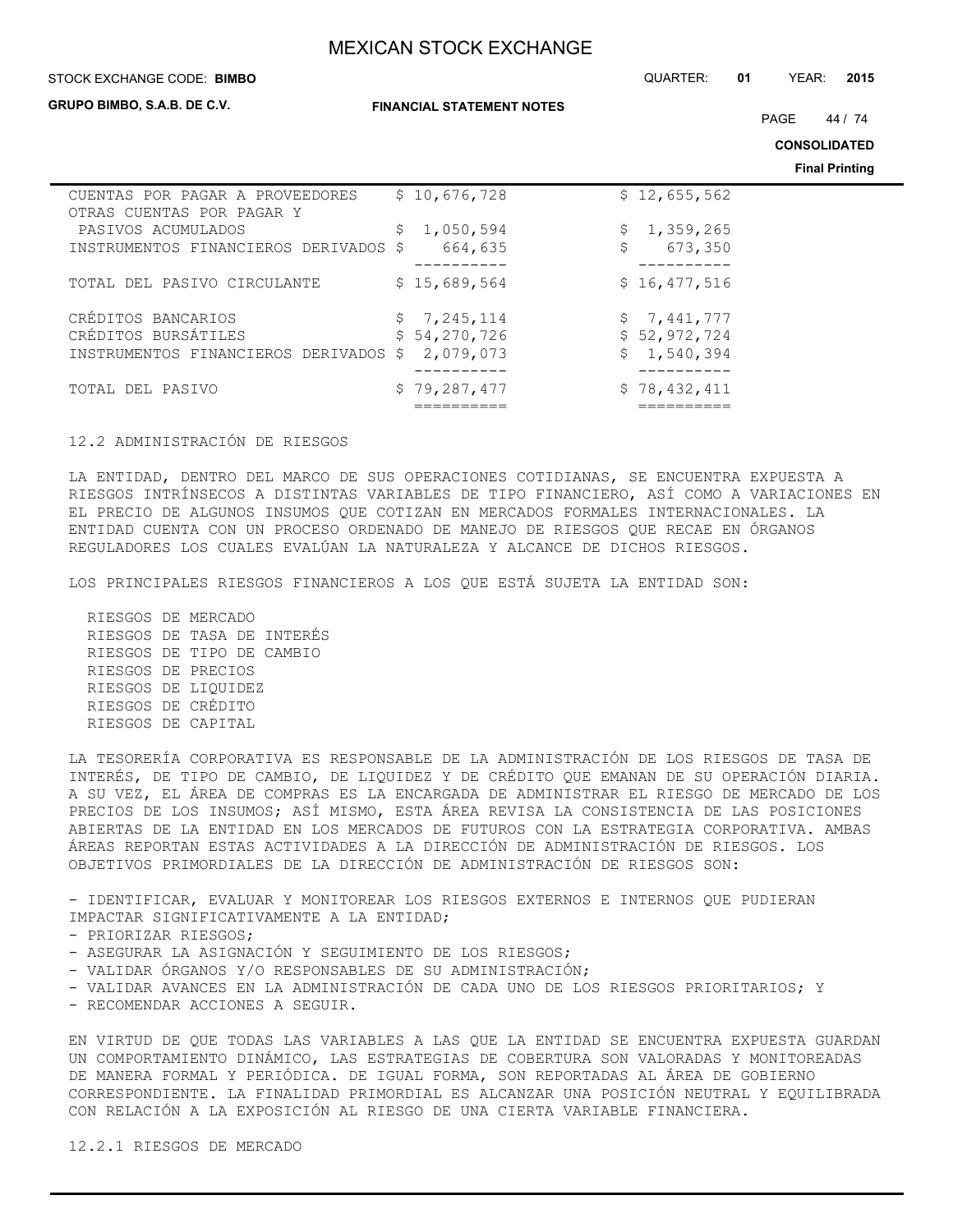STOCK EXCHANGE CODE: QUARTER: **01** YEAR: **2015 BIMBO**

**GRUPO BIMBO, S.A.B. DE C.V.**

**FINANCIAL STATEMENT NOTES**

PAGE 45 / 74

**CONSOLIDATED**

#### **Final Printing**

LA ENTIDAD SE ENCUENTRA EXPUESTA A RIESGOS DE TASA DE INTERÉS Y RIESGOS DE TIPO DE CAMBIO, LOS CUALES SON GESTIONADOS POR LA TESORERÍA CORPORATIVA, ASÍ COMO DE RIESGOS DE PRECIO DE ALGUNOS INSUMOS GESTIONADOS POR EL ÁREA DE COMPRAS. PARA LO ANTERIOR, LA ENTIDAD EN OCASIONES UTILIZA INSTRUMENTOS FINANCIEROS DERIVADOS PARA MITIGAR EL POSIBLE IMPACTO DE FLUCTUACIONES EN DICHAS VARIABLES Y PRECIOS SOBRE SUS RESULTADOS. CONSIDERA QUE DICHOS INSTRUMENTOS OTORGAN FLEXIBILIDAD QUE PERMITE UNA MAYOR ESTABILIDAD DE UTILIDADES Y UNA MEJOR VISIBILIDAD Y CERTIDUMBRE CON RELACIÓN A LOS COSTOS Y GASTOS QUE SE HABRÁN DE SOLVENTAR EN EL FUTURO.

A TRAVÉS DE LAS ÁREAS RESPONSABLES, LA ENTIDAD DETERMINA LOS MONTOS Y PARÁMETROS OBJETIVOS SOBRE LAS POSICIONES PRIMARIAS PARA LAS QUE SE CONTRATARÁ UN INSTRUMENTO FINANCIERO DERIVADO DE COBERTURA, Y LOGRAR ASÍ COMPENSAR UNO O MÁS DE LOS RIESGOS GENERADOS POR UNA TRANSACCIÓN O CONJUNTO DE TRANSACCIONES ASOCIADAS CON LA POSICIÓN PRIMARIA.

LA NEGOCIACIÓN CON INSTRUMENTOS DERIVADOS SE REALIZA SÓLO CON INSTITUCIONES DE RECONOCIDA SOLVENCIA Y SE HAN ESTABLECIDO LÍMITES PARA CADA INSTITUCIÓN.

LOS INSTRUMENTOS FINANCIEROS DERIVADOS QUE UTILIZA PRINCIPALMENTE SON:

A) CONTRATOS MEDIANTE LOS CUALES SE ESTABLECE LA OBLIGACIÓN BILATERAL DE INTERCAMBIAR FLUJOS DE EFECTIVO EN FECHAS FUTURAS PREESTABLECIDAS, SOBRE UN VALOR NOMINAL O DE REFERENCIA (SWAPS):

1. DE TASAS DE INTERÉS (INTEREST RATE SWAPS) PARA EQUILIBRAR LA MEZCLA DE TASAS DE SUS PASIVOS FINANCIEROS ENTRE TASAS FIJAS Y VARIABLES.

2. DE MONEDAS (CROSS CURRENCY SWAPS) PARA TRANSFORMAR LA MONEDA EN LA QUE SE ENCUENTRA DENOMINADO TANTO EL CAPITAL COMO LOS INTERESES DE UN PASIVO FINANCIERO.

- B) CONTRATOS DE PRECIO ADELANTADO (FORWARDS) DE DIVISAS;
- C) OPCIONES DE COMPRA DE DIVISAS (CALLS);
- D) FUTUROS DE MATERIAS PRIMAS;
- E) OPCIONES SOBRE FUTUROS DE MATERIAS PRIMAS; Y

F) SWAPS DE INSUMOS

LA EXPOSICIÓN AL RIESGO DE MERCADO ES MONITOREADA Y REPORTADA CONTINUAMENTE POR EL ÁREA CORRESPONDIENTE.

LA ENTIDAD EFECTÚA ANÁLISIS DE SENSIBILIDAD YA QUE SU POLÍTICA SOBRE LA CONTRATACIÓN DE INSTRUMENTOS FINANCIEROS DERIVADOS ES QUE SUS OBJETIVOS SEAN EXCLUSIVAMENTE DE COBERTURA. ESTO ES, LA EVENTUAL CONTRATACIÓN DE UN INSTRUMENTO FINANCIERO DERIVADO DEBE DE ESTAR NECESARIAMENTE ASOCIADA A UNA POSICIÓN PRIMARIA QUE REPRESENTE ALGÚN RIESGO. CONSECUENTEMENTE, LOS MONTOS NOCIONALES DE UNO O TODOS LOS INSTRUMENTOS FINANCIEROS DERIVADOS CONTRATADOS PARA LA COBERTURA DE CIERTO RIESGO SERÁN CONSISTENTES CON LAS CANTIDADES DE LAS POSICIONES PRIMARIAS QUE REPRESENTAN LA POSICIÓN DE RIESGO. ASÍ MISMO, LA ENTIDAD NO REALIZA OPERACIONES EN LAS QUE EL BENEFICIO PRETENDIDO O FIN PERSEGUIDO SEAN LOS INGRESOS POR PRIMAS. SI LA ENTIDAD DECIDE LLEVAR A CABO UNA ESTRATEGIA DE COBERTURA EN DONDE SE COMBINEN OPCIONES, EL NETO DE LAS PRIMAS PAGADAS/COBRADAS DEBERÁ REPRESENTARLE UN EGRESO.

LAS POSICIONES DE INSTRUMENTOS FINANCIEROS DERIVADOS SE INTEGRAN COMO SIGUE: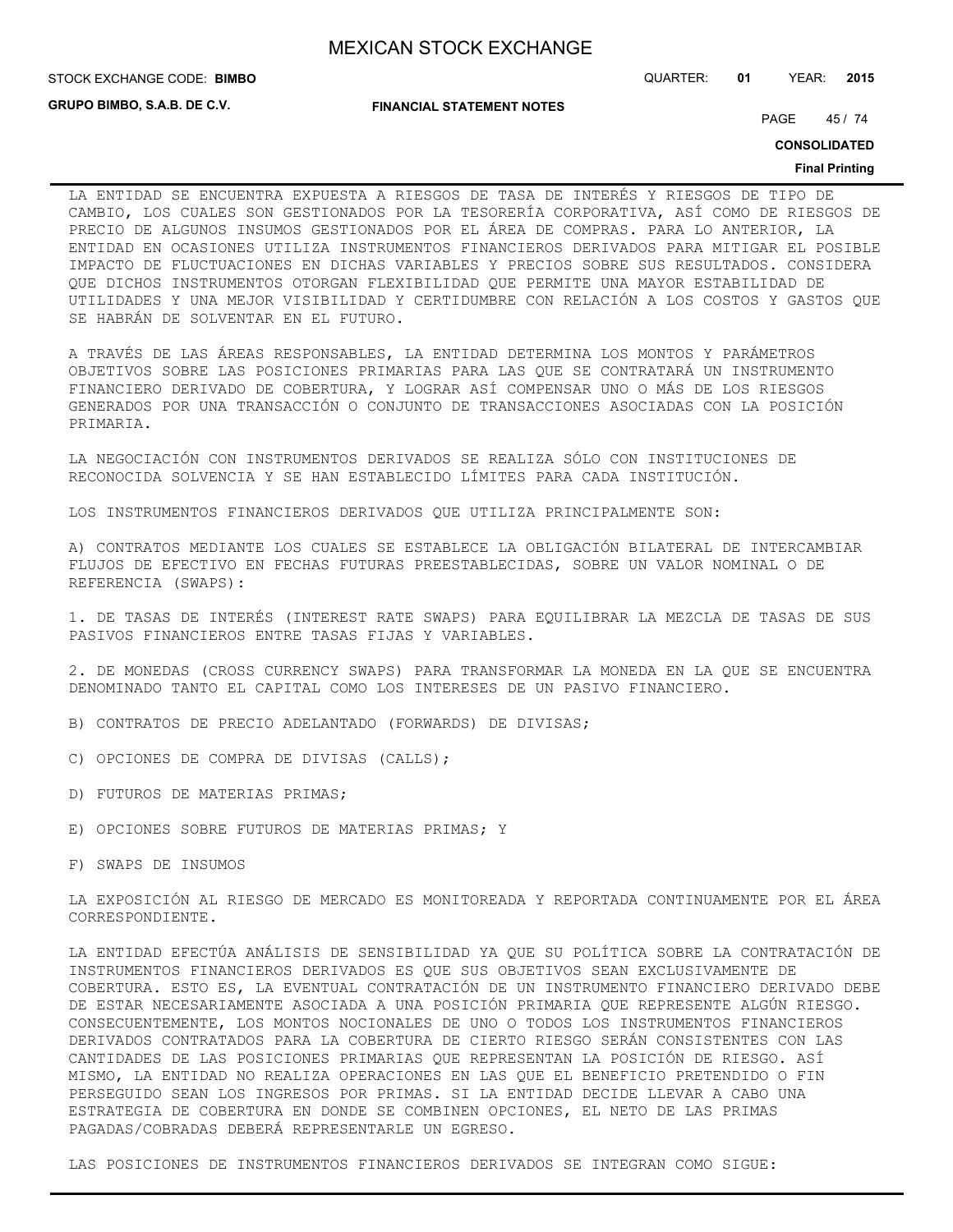#### STOCK EXCHANGE CODE: QUARTER: **01** YEAR: **2015 BIMBO**

**GRUPO BIMBO, S.A.B. DE C.V.**

PAGE 46 / 74

**CONSOLIDATED**

**Final Printing**

|                                                                  |    | 31 DE MARZO                         |              | 31 DE DICIEMBRE<br>DE 2014          |
|------------------------------------------------------------------|----|-------------------------------------|--------------|-------------------------------------|
| ACTIVO:                                                          |    | DE 2015                             |              |                                     |
| CIRCULANTE -                                                     |    |                                     |              |                                     |
| FORWARDS DE TIPO DE CAMBIO<br>FORWARDS DE TIPO DE CAMBIO         | \$ |                                     | \$           | 16,353                              |
| ASOCIADOS A MATERIAS PRIMAS                                      |    | 70,603                              |              | 145,996                             |
| <b>FUTUROS</b><br>VALOR RAZONABLE DE TRIGO,                      |    |                                     |              |                                     |
| MAÍZ Y ACEITE DE SOYA<br>DEPÓSITOS EN CUENTAS DE GARANTÍA        |    | 369,206                             |              | 224,084<br>17,677                   |
|                                                                  |    |                                     |              |                                     |
| TOTAL DE INSTRUMENTOS FINANCIEROS                                |    |                                     |              |                                     |
| DERIVADOS A CORTO PLAZO                                          |    | $\mathsf{S}$<br>439,809             |              | \$ 404, 110                         |
|                                                                  |    | =========                           |              | =========                           |
| SWAPS A LARGO PLAZO                                              | \$ | 2,797,179                           | \$           | 1,653,343                           |
|                                                                  |    | $=$ $=$ $=$ $=$ $=$ $=$ $=$ $=$ $=$ |              | $=$ $=$ $=$ $=$ $=$ $=$ $=$ $=$ $=$ |
| PASIVO:                                                          |    |                                     |              |                                     |
| CIRCULANTE -                                                     |    |                                     |              |                                     |
| FORWARDS                                                         | Ş. | (15, 018)                           | $\mathsf{S}$ | (8, 417)                            |
| PASIVOS EN CUENTA DE GARANTIA                                    |    |                                     |              | (76, 348)                           |
| FUTUROS<br>VALOR RAZONABLE DE GAS NATURAL                        |    |                                     |              |                                     |
| Y DIESEL                                                         |    | (623, 235)                          |              | (587, 717)                          |
| VALOR RAZONABLE DE TRIGO,                                        |    |                                     |              |                                     |
| MAÍZ Y ACEITE DE SOYA                                            |    | (26, 382)                           |              |                                     |
| TOTAL DE INSTRUMENTOS FINANCIEROS                                |    |                                     |              | -------                             |
| DERIVADOS A CORTO PLAZO                                          | \$ | (664, 635)                          | Ş.           | (673, 350)                          |
|                                                                  |    | =========                           |              |                                     |
| SWAPS A LARGO PLAZO                                              |    | \$ (2,079,073)                      |              | \$(1, 540, 394)                     |
|                                                                  |    | =========                           |              | =========                           |
|                                                                  |    |                                     |              |                                     |
| CAPITAL CONTABLE:<br>TOTAL VALUACIÓN DE INSTRUMENTOS FINANCIEROS |    |                                     |              |                                     |
| DE FLUJO DE EFECTIVO, NETO DE LOS                                |    |                                     |              |                                     |
| INTERESES DEVENGADOS                                             | \$ | 787,643                             | \$           | 361,579                             |
| CONTRATOS CERRADOS DE FUTUROS NO                                 |    |                                     |              |                                     |
| CONSUMIDOS                                                       |    | 17,772                              |              | 16,482                              |
|                                                                  |    | 805, 415                            |              | 378,061                             |
| ISR DIFERIDO, NETO                                               |    | (258, 380)                          |              | (157, 736)                          |
| TOTAL DE OTROS RESULTADOS                                        |    |                                     |              |                                     |
| INTEGRALES                                                       | \$ | 547,035                             | \$           | 220,325                             |
|                                                                  |    | =========                           |              | ========                            |

12.2.2 ADMINISTRACIÓN DE RIESGO DE TASA DE INTERÉS

LA ENTIDAD ESTÁ EXPUESTA A RIESGO DE TASAS DE INTERÉS PRINCIPALMENTE POR PASIVOS FINANCIEROS. EL RIESGO ES ADMINISTRADO DE ACUERDO A UNA MEZCLA APROPIADA ENTRE TASA FIJA Y VARIABLE, LA CUAL EN OCASIONES SE LOGRA MEDIANTE LA CONTRATACIÓN DE SWAPS DE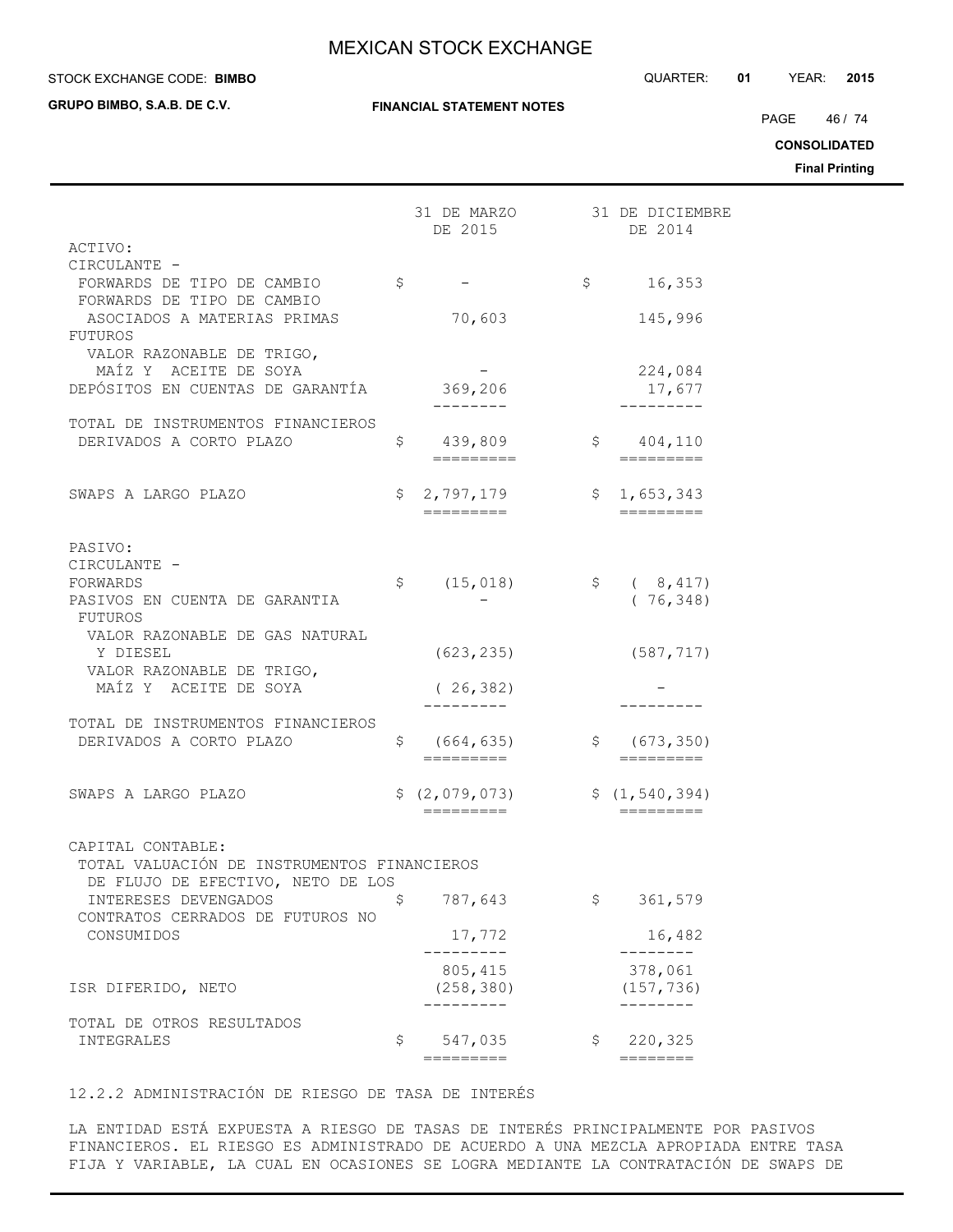STOCK EXCHANGE CODE: QUARTER: **01** YEAR: **2015 BIMBO**

**GRUPO BIMBO, S.A.B. DE C.V.**

**FINANCIAL STATEMENT NOTES**

PAGE 47 / 74

**CONSOLIDATED**

#### **Final Printing**

TASA DE INTERÉS. LOS DERIVADOS SON CONTRATADOS CON LA FINALIDAD DE CUBRIR DICHO RIESGO Y CUMPLEN CON TODOS LOS REQUISITOS PARA CLASIFICARLOS COMO DERIVADOS DE COBERTURA.

LA ADMINISTRACIÓN CONSIDERA QUE EL RIESGO DE TASA DE INTERÉS QUE EMANA DE LOS ACTIVOS FINANCIEROS DE LA ENTIDAD ES LIMITADO DEBIDO A QUE SE ENCUENTRAN INVERTIDOS A PLAZOS CORTOS.

AL 31 DE MARZO DE 2015 Y AL 31 DE DICIEMBRE DE 2014, LA ENTIDAD TIENE DEUDA A LARGO PLAZO CONTRATADA A TASAS VARIABLES REFERENCIADAS A TASA DE INTERÉS INTERBANCARIA DE EQUILIBRIO ("TIIE"), UNIDAD DE INVERSIÓN ("UDI"), CANADIAN DEALER OFFERED RATE ("CDOR") Y LONDON INTERBANK OFFERED RATE ("LIBOR"); TASA DE INTERÉS INTERBANCARIO DE EQUILIBRIO ("TIIE"), UNIDAD DE INVERSIÓN ("UDI"), CANADIAN DEALER OFFERED RATE ("CDOR") Y LONDON INTERBANK OFFERED RATE ("LIBOR"),RESPECTIVAMENTE Y HA CONTRATADO SWAPS DE TASAS DE INTERÉS QUE CAMBIAN DICHO PERFIL. LOS SWAPS UTILIZADOS HAN SIDO DESIGNADOS COMO DE COBERTURA DE FLUJO DE EFECTIVO.

SENSIBILIDAD A LAS TASAS DE INTERÉS

LOS ANÁLISIS DE SENSIBILIDAD QUE SE PRESENTAN A CONTINUACIÓN SE DETERMINARON CON BASE EN LOS SALDOS CON EXPOSICIÓN A TASAS DE INTERÉS A LA FECHA DE CIERRE DEL PERIODO, TANTO DE LOS INSTRUMENTOS FINANCIEROS DERIVADOS COMO PARA LOS NO DERIVADOS. POR LO ANTERIOR, PUEDEN NO SER REPRESENTATIVOS DEL RIESGO DE TASA A LO LARGO DE TODO EL PERIODO DEBIDO A LAS VARIACIONES EN LOS SALDOS SUJETOS A DICHA EXPOSICIÓN. PARA LOS INSTRUMENTOS A TASA VARIABLE, EL ANÁLISIS DE SENSIBILIDAD ASUME QUE EL SALDO AL CIERRE ESTUVO VIGENTE DURANTE TODO EL PERIODO. UN CAMBIO DE 20 PUNTOS BASE EN LAS TASA LIBOR A UN MES Y UN CAMBIO DE 20 PUNTOS BASE EN LA TASA CDOR A UN MES, Y UN CAMBIO DE 100 PUNTOS BASE EN LA TASA TIIE A 28 DÍAS REPRESENTAN LA EVALUACIÓN DE LA ADMINISTRACIÓN SOBRE UN CAMBIO RAZONABLEMENTE POSIBLE EN LAS MISMAS. LA ENTIDAD NO TIENE RIESGOS LIGADOS A MOVIMIENTOS EN EL VALOR DE LA UDI YA QUE DICHOS RIESGOS SE ENCUENTRAN MITIGADOS EN SU TOTALIDAD MEDIANTE SWAPS DE TASA DE INTERÉS.

UN INCREMENTO/DECREMENTO DE 20 PUNTOS BASE EN LA TASA LIBOR, RESULTARÍA EN UN DECREMENTO/ INCREMENTO EN LOS RESULTADOS DE LA ENTIDAD DE APROXIMADAMENTE \$1,174 Y \$2,502 POR LOS TRES MESES TERMINADOS EL 31 DE MARZO DE 2015 Y LOS DOCE MESES TERMINADOS AL 31 DE DICIEMBRE 2014, RESPECTIVAMENTE, LO CUAL LA ADMINISTRACIÓN NO LO CONSIDERA SIGNIFICATIVO EN EL RESULTADO DE SUS OPERACIONES.

UN INCREMENTO/DECREMENTO DE 20 PUNTOS BASE EN LA TASA CDOR, RESULTARÍA EN UN DECREMENTO/INCREMENTO EN LOS RESULTADOS DE LA ENTIDAD DE APROXIMADAMENTE \$2,693 Y \$7,374 POR LOS TRES MESES TERMINADOS EL 31 DE MARZO DE 2015 Y LOS DOCE MESES TERMINADOS EL 31 DE DICIEMBRE DE 2014 RESPECTIVAMENTE, LO CUAL LA ADMINISTRACIÓN NO LO CONSIDERA SIGNIFICATIVO EN EL RESULTADO DE SUS OPERACIONES.

UN INCREMENTO/ DECREMENTO DE 100 PUNTOS BASE EN LA TASA TIIE, RESULTARÍA EN UN DECREMENTO/INCREMENTO EN LOS RESULTADOS DE LA ENTIDAD DE APROXIMADAMENTE \$1,869 Y \$9,675 PARA LOS TRES MESES TERMINADOS EL 31 DE MARZO DE 2015 Y LOS DOCE MESES TERMINADOS AL 31 DE DICIEMBRE DE 2014, RESPECTIVAMENTE.

12.2.3 ADMINISTRACIÓN DE RIESGO DE TIPO DE CAMBIO

LA ENTIDAD REALIZA TRANSACCIONES EN DIVERSAS MONEDAS Y REPORTA SUS ESTADOS FINANCIEROS EN PESOS MEXICANOS. DEBIDO A LO ANTERIOR, ESTÁ EXPUESTA A RIESGOS CAMBIARIOS TRANSACCIONALES (POR EJEMPLO, POR COMPRAS PRONOSTICADAS DE MATERIAS PRIMAS, CONTRATOS EN FIRME Y ACTIVOS Y PASIVOS MONETARIOS) Y DE CONVERSIÓN (POR EJEMPLO, POR SUS INVERSIONES NETAS EN SUBSIDIARIAS EN EL EXTRANJERO). PRINCIPALMENTE, ESTÁ EXPUESTA AL RIESGO DE VARIACIÓN EN EL PRECIO DEL PESO MEXICANO FRENTE AL DÓLAR ESTADOUNIDENSE, LA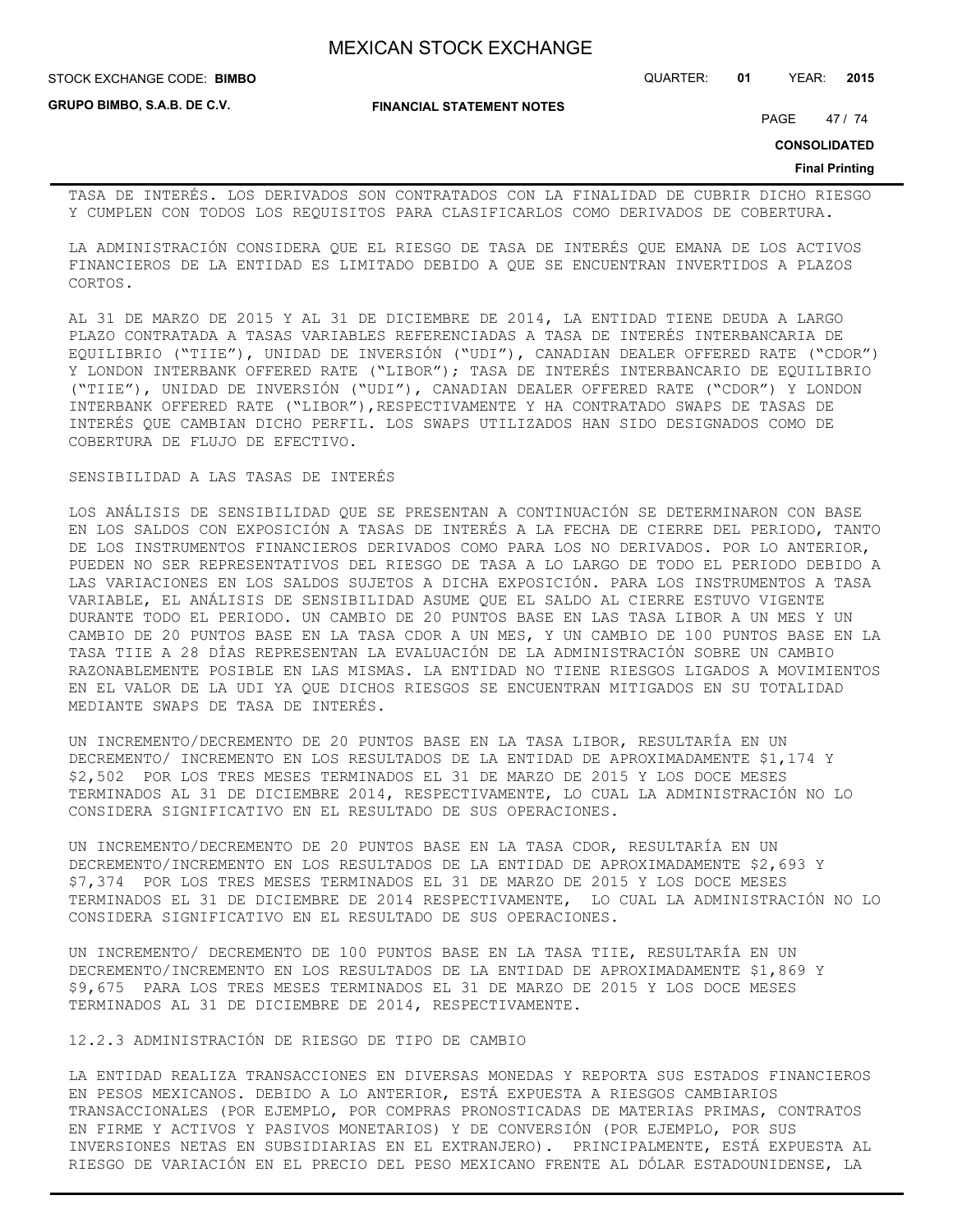**GRUPO BIMBO, S.A.B. DE C.V.**

#### **FINANCIAL STATEMENT NOTES**

STOCK EXCHANGE CODE: QUARTER: **01** YEAR: **2015 BIMBO**

PAGE 48 / 74

**CONSOLIDATED**

**Final Printing**

VARIACIÓN DEL PESO MEXICANO FRENTE AL DÓLAR CANADIENSE Y LA VARIACIÓN DEL DÓLAR CANADIENSE FRENTE AL DÓLAR ESTADOUNIDENSE.

- ADMINISTRACIÓN DE RIESGO DE TIPO DE CAMBIO POR CONVERSIÓN

DEBIDO A QUE LA ENTIDAD MANTIENE INVERSIONES EN SUBSIDIARIAS EN EL EXTRANJERO CUYA MONEDA FUNCIONAL NO ES EL PESO MEXICANO, SE ENCUENTRA EXPUESTA A UN RIESGO DE CONVERSIÓN DE MONEDA EXTRANJERA. ASÍ MISMO SE HAN CONTRATADO ACTIVOS Y PASIVOS FINANCIEROS INTERCOMPAÑÍAS EN DIVERSAS MONEDAS QUE IGUALMENTE PROVOCAN ESTE RIESGO.

LA COBERTURA A ESTE RIESGO DE CONVERSIÓN CAMBIARIA SE MITIGA EN GRAN MEDIDA A TRAVÉS DE LA DESIGNACIÓN DE UNO O MÁS PRÉSTAMOS DENOMINADOS EN ESTAS MONEDAS COMO COBERTURA CAMBIARIA DE LA EXPOSICIÓN DE CONVERSIÓN Y CIERTOS INSTRUMENTOS FINANCIEROS DERIVADOS, SIGUIENDO EL MODELO DE CONTABILIZACIÓN DE COBERTURA DE LA INVERSIÓN NETA EN SUBSIDIARIAS EN EL EXTRANJERO (RESULTADO DE COBERTURA ECONÓMICA NETA, DENTRO DE OTROS RESULTADOS INTEGRALES).

AL 31 DE MARZO DE 2015 Y AL 31 DE DICIEMBRE DE 2014, LOS IMPORTES DE LOS PRÉSTAMOS QUE HAN SIDO DESIGNADOS COMO COBERTURAS SOBRE LA INVERSIÓN NETA EN SUBSIDIARIAS EN EL EXTRANJERO ASCIENDEN A 2,952 Y 2,867 MILLONES DE DÓLARES ESTADOUNIDENSES, RESPECTIVAMENTE.

AL 31 DE MARZO DE 2015 Y AL 31 DE DICIEMBRE DE 2014, LOS IMPORTES QUE SE HAN DESIGNADO COMO COBERTURAS POR PRÉSTAMOS INTERCOMPAÑÍAS DE LARGO PLAZO SON 2,952 Y 2,811 MILLONES DE PESOS MEXICANOS, RESPECTIVAMENTE.

AL 31 DE MARZO DE 2015 Y AL 31 DE DICIEMBRE DE 2014, EL IMPORTE QUE SE HAN DESIGNADO COMO COBERTURA POR POSICIONES PASIVAS INTERCOMPAÑÍAS DE LARGO PLAZO SON 30 MILLONES DE EUROS EN AMBAS FECHAS.

AL 31 DE MARZO DE 2015 Y AL 31 DE DICIEMBRE DE 2014, LOS IMPORTES DE LOS PRÉSTAMOS QUE HAN SIDO DESIGNADOS COMO COBERTURAS SOBRE LA INVERSIÓN NETA EN SUBSIDIARIAS EN EL EXTRANJERO ASCIENDEN A 1,257 Y A 1,393 MILLONES DE DÓLARES CANADIENSES, RESPECTIVAMENTE.

AL 31 DE MARZO DE 2015 Y AL 31 DE DICIEMBRE DE 2014, EL IMPORTE QUE SE HA DESIGNADO COMO COBERTURA POR POSICIONES ACTIVAS DE INTERCOMPAÑÍAS A LARGO PLAZO ES DE 650 MILLONES DE DÓLARES CANADIENSES.

AL 31 DE MARZO DE 2015 Y AL 31 DE DICIEMBRE DE 2014 EL IMPORTE QUE SE HA DESIGNADO COMO COBERTURA POR POSICIONES PASIVAS DE INTERCOMPAÑÍAS A LARGO PLAZO ES DE \$6 Y \$24 MILLONES DE DÓLARES ESTADOUNIDENSE, RESPECTIVAMENTE.

- ADMINISTRACIÓN DE RIESGO DE TIPO DE CAMBIO TRANSACCIONAL

LA POLÍTICA DE ADMINISTRACIÓN DE RIESGOS EN MATERIA DE RIESGO CAMBIARIO TRANSACCIONAL CONSISTE EN CUBRIR LOS FLUJOS DE EFECTIVO ESPERADOS, PRINCIPALMENTE DE OBLIGACIONES PREVISTAS LAS CUALES CUMPLEN CON LOS REQUISITOS PARA SER CONSIDERADAS COMO EXPOSICIONES ASOCIADAS CON OPERACIONES PRONOSTICADAS "ALTAMENTE PROBABLES" PARA EFECTOS DE LA CONTABILIDAD DE COBERTURAS. CUANDO LA COMPRA FUTURA SE LLEVA A CABO, LA ENTIDAD AJUSTA EL MONTO DEL ELEMENTO NO FINANCIERO QUE SE ENCONTRABA CUBIERTO POR LA PÉRDIDA O GANANCIA PREVIAMENTE RECONOCIDA EN OTROS RESULTADOS INTEGRALES.

SENSIBILIDAD AL TIPO DE CAMBIO

LOS ANÁLISIS DE SENSIBILIDAD QUE SE PRESENTAN A CONTINUACIÓN SE DETERMINARON CON BASE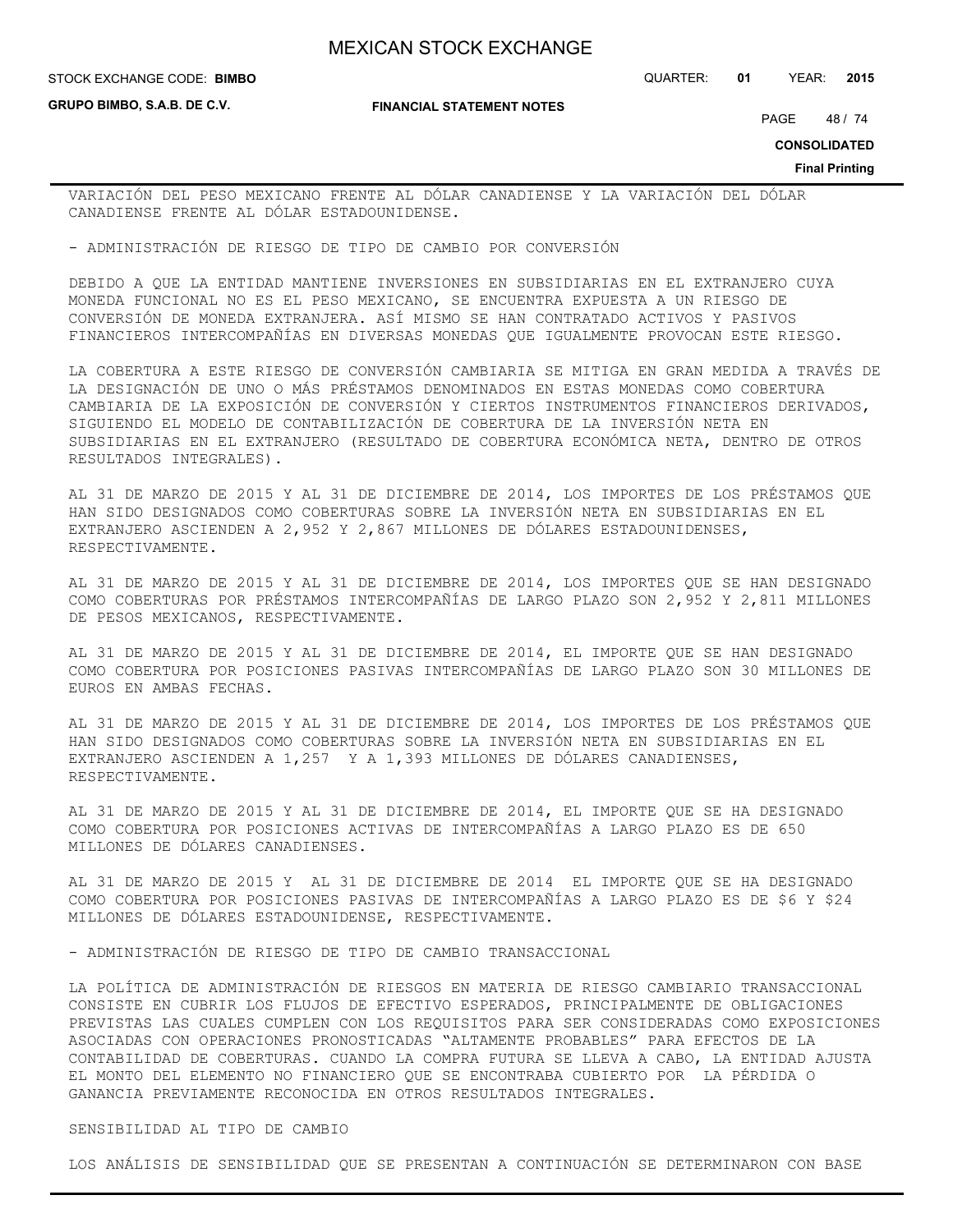**FINANCIAL STATEMENT NOTES**

STOCK EXCHANGE CODE: QUARTER: **01** YEAR: **2015 BIMBO**

**GRUPO BIMBO, S.A.B. DE C.V.**

PAGE 49 / 74

**CONSOLIDATED**

#### **Final Printing**

EN LOS SALDOS CON EXPOSICIÓN A TIPO DE CAMBIO A LA FECHA DE CIERRE DEL PERIODO TANTO DE LOS INSTRUMENTOS FINANCIEROS DERIVADOS COMO PARA LOS NO DERIVADOS, Y, POR LO TANTO, PUEDEN NO SER REPRESENTATIVOS DEL RIESGO DE TIPO DE CAMBIO DURANTE EL PERIODO DEBIDO A VARIACIONES EN LOS SALDOS SUJETOS A DICHA EXPOSICIÓN.

UNA DEVALUACIÓN/REVALUACIÓN DE \$1 PESO MEXICANO POR DÓLAR ESTADOUNIDENSE, QUE REPRESENTA LA EVALUACIÓN DE LA ADMINISTRACIÓN SOBRE UN CAMBIO RAZONABLEMENTE POSIBLE EN LA PARIDAD CAMBIARIA ENTRE ESAS MONEDAS, RESULTARÍA EN UN INCREMENTO/DECREMENTO DE APROXIMADAMENTE \$21,000 Y \$19,000 EN LOS RESULTADOS, POR LOS TRES MESES TERMINADOS EL 31 DE MARZO DE 2015 Y LOS DOCE MESES TERMINADOS EL 31 DE DICIEMBRE DE 2014, RESPECTIVAMENTE.

UNA DEVALUACIÓN/REVALUACIÓN DE \$1 PESO MEXICANO POR DÓLAR CANADIENSE, QUE REPRESENTA LA EVALUACIÓN DE LA ADMINISTRACIÓN SOBRE UN CAMBIO RAZONABLEMENTE POSIBLE EN LA PARIDAD CAMBIARIA ENTRE ESAS MONEDAS, RESULTARÍA EN UN INCREMENTO/DECREMENTO DE APROXIMADAMENTE \$3,000 EN LOS RESULTADOS, POR LOS TRES MESES TERMINADOS EL 31 DE MARZO DE 2015.

UNA DEVALUACIÓN/REVALUACIÓN DE \$1 PESO MEXICANO POR EURO, QUE REPRESENTA LA EVALUACIÓN DE LA ADMINISTRACIÓN SOBRE UN CAMBIO RAZONABLEMENTE POSIBLE EN LA PARIDAD CAMBIARIA ENTRE ESAS MONEDAS, RESULTARÍA EN UN INCREMENTO/DECREMENTO DE APROXIMADAMENTE \$1,000 EN LOS RESULTADOS, POR LOS TRES MESES TERMINADOS EL 31 DE MARZO DE 2015

DETALLE DE OPERACIONES DERIVADAS PARA CUBRIR EL RIESGO DE TASA DE INTERÉS Y TIPO DE CAMBIO

LAS CARACTERÍSTICAS DE DICHAS OPERACIONES DERIVADAS UTILIZADAS PARA LA COBERTURA DE LOS RIESGOS ANTES MENCIONADOS Y SU VALOR RAZONABLE A ESAS FECHAS SON:

#### CIFRAS AL 31 DE MARZO DE 2015

| FEC <sup>UT</sup> | DF                 | MONTC           | TASA<br>7F. | -NTF | 7 ∆<br>$\mathbf{1}$ |
|-------------------|--------------------|-----------------|-------------|------|---------------------|
| NTATA.            | LMTENTC<br>7 E N C | <b>NOCTONAT</b> | PAGADA      | ∼    | RAZONARLE           |

A) SWAPS QUE MODIFICAN LA TASA DE LOS CERTIFICADOS BURSÁTILES BIMBO 09U:

10 JUN 2009 06 JUN 2016 \$1,000 10.54% (MXP) 6.05% (UDI) \$ 261,418 24 JUN 2009 06 JUN 2016 \$2,000 10.60% (MXP) 6.05% (UDI) \$ 521,381

B) SWAPS QUE CONVIERTEN EL BONO 144 2024 DE DÓLARES AMERICANOS A DÓLARES CANADIENSES Y CAMBIAN LA TASA DE INTERÉS FIJA EN DÓLARES AMERICANOS A TASA DE INTERÉS FIJA EN DÓLARES CANADIENSES:

|  | 30 JUN 2014 27 JUN 2024 |  |  |  |  | $240$ (***) $4.1175\%$ (CAD) 3.875% (USD) 456,399 |
|--|-------------------------|--|--|--|--|---------------------------------------------------|
|  | 30 JUN 2014 27 JUN 2024 |  |  |  |  | $290$ (***) 4.1125% (CAD) 3.875% (USD) 616,050    |
|  | 30 JUN 2014 27 JUN 2024 |  |  |  |  | $108$ (***) 4.1246% (CAD) 3.875% (USD) 226,399    |
|  | 21 JUL 2014 27 JUN 2024 |  |  |  |  | 99(***) 4.0415% (CAD) 3.875% (USD) 215,473        |
|  | 30 JUN 2014 27 JUN 2024 |  |  |  |  | $110(***)$ 4.1558% (CAD) 3.875% (USD) 226,169     |
|  | 30 JUN 2014 27 JUN 2024 |  |  |  |  | $10(***)$ 4.1498% (CAD) 3.875% (USD) 22,125       |

C) SWAP QUE CONVIERTE UNA PORCIÓN DEL BONO 144 2044 DE DÓLARES AMERICANOS A DÓLARES CANADIENSES Y CAMBIA LAS DE INTERÉS FIJA EN DÓLARES AMERICANOS A TASA DE INTERÉS FIJA EN DÓLARES CANADIENSES:

21 JUL 2014 27 JUN 2024 107(\*\*\*) 5.0455% (CAD) 4.875% (USD) 251,765 ---------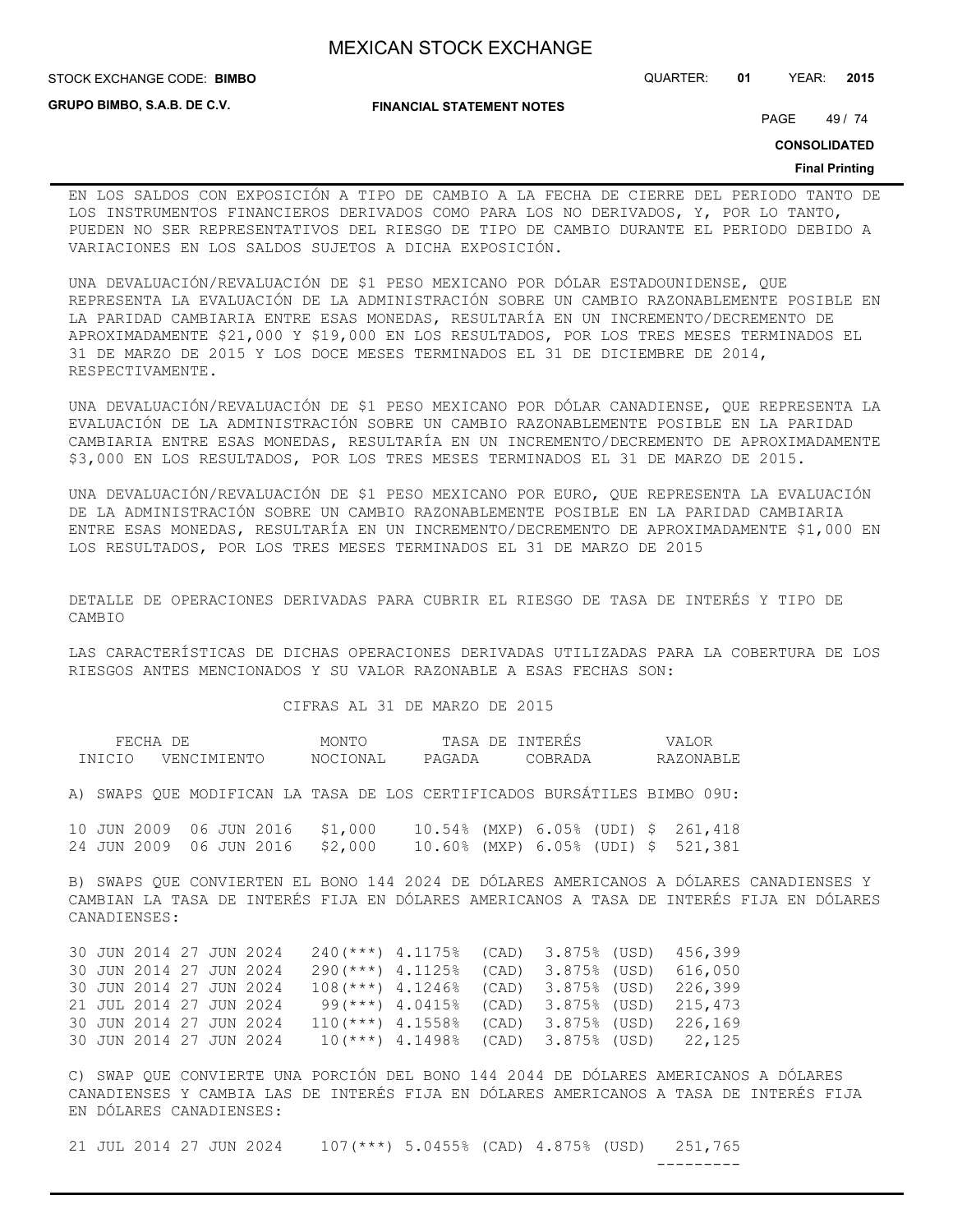**GRUPO BIMBO, S.A.B. DE C.V.**

STOCK EXCHANGE CODE: QUARTER: **01** YEAR: **2015 BIMBO**

**FINANCIAL STATEMENT NOTES**

PAGE 50 / 74

**CONSOLIDATED**

**Final Printing**

TOTAL ACTIVO A LARGO PLAZO **\$2,797,179** 

=========

D) SWAP QUE CONVIERTE EL CERTIFICADO BURSÁTIL BIMBO 09-2 EN PESOS MEXICANOS A DÓLARES ESTADOUNIDENSES Y CAMBIA LA TASA DE INTERÉS DE PESOS MEXICANOS FIJA A DÓLARES ESTADOUNIDENSES FIJA:

30 SEP 2010 06 JUN 2016 155.3(\*) 6.35% (USD)10.60% (MXP) \$ (340,380)

E) SWAPS QUE CONVIERTEN EL CERTIFICADO BURSÁTIL BIMBO 12 EN PESOS MEXICANOS A DÓLARES ESTADOUNIDENSES Y CAMBIAN LA TASA DE INTERÉS DE PESOS MEXICANOS FIJA A DÓLARES ESTADOUNIDENSES FIJA:

14 FEB 2012 03 AGO 2018 \$50.0(\*) 3.24% (USD) 6.86% (MXP) \$ (114,821) 15 FEB 2012 03 AGO 2018 \$50.0(\*) 3.30% (USD) 6.86% (MXP) \$ (113,806) 17 FEB 2012 03 AGO 2018 \$50.0(\*) 3.27% (USD) 6.86% (MXP) \$ (115,805) 17 FEB 2012 03 AGO 2018 \$72.1(\*) 3.33% (USD) 6.86% (MXP) \$ (172,909) 17 FEB 2012 03 AGO 2018 \$70.0(\*) 3.27% (USD) 6.86% (MXP) \$ (171,406) 17 FEB 2012 03 AGO 2018 \$100.0(\*) 3.25% (USD) 6.86% (MXP) \$ (238,512)

F) SWAPS QUE CONVIERTEN EL CERTIFICADO BURSÁTIL BIMBO 09-U EN PESOS MEXICANOS A DÓLARES ESTADOUNIDENSES Y CAMBIAN LA TASA DE INTERÉS DE PESOS MEXICANOS FIJA A DÓLARES ESTADOUNIDENSES FIJA:

17 FEB 2011 6 JUN 2016 83.1(\*) 6.47% (USD) 10.54% (MXP) \$ (270,338) 17 FEB 2011 6 JUN 2016 166.3(\*) 6.53% (USD) 10.60% (MXP) \$ (541,096) ---------

TOTAL PASIVO A LARGO PLAZO  $\zeta(2,079,073)$ 

(\*) MONTOS EN MILLONES DE DÓLARES ESTADOUNIDENSES (\*\*) MONTOS EN MILLONES DE EUROS (\*\*\*) MONTOS EN MILLONES DE DÓLARES CANADIENSES

A) CON RELACIÓN A LA EMISIÓN DE CERTIFICADOS BURSÁTILES BIMBO 09U, ENTRE EL 10 Y EL 24 DE JUNIO DE 2009 SE CONTRATARON DOS SWAPS DE MONEDAS POR \$1,000,000 Y \$2,000,000 QUE EN CONJUNTO COMPLETAN EL MONTO ORIGINAL TOTAL DE LA EMISIÓN BIMBO 09U Y QUE TRANSFORMAN LA DEUDA DE 6.05% DE UDIS A PESOS MEXICANOS A UNA TASA FIJA DE 10.54% Y 10.60%, RESPECTIVAMENTE.

B) CON EL FIN DE TRANSFORMAR LA TOTALIDAD DEL BONO INTERNACIONAL 144A 2024 DE DÓLARES AMERICANOS A DÓLARES CANADIENSES, ENTRE EL 30 DE JUNIO Y 21 DE JULIO SE CONTRATARON 6 CROSS CURRENCY SWAPS POR UN MONTO EN MILLONES DE DÓLARES CANADIENSES DE 240, 290, 110, 10.73, 108.34 Y 99.3. EL TIPO DE CAMBIO PROMEDIO PONDERADO APLICABLE ES DE 1.07 DÓLARES CANADIENSES POR DÓLAR AMERICANO. TODOS ESTOS INSTRUMENTOS RECIBEN 3.875% DE INTERÉS EN DÓLARES AMERICANOS Y PAGAN 4.1175%, 4.1125%, 4.1558%, 4.1498%, 4.1246% Y 4.0415% DE INTERÉS EN DÓLARES CANADIENSES, RESPECTIVAMENTE.

C) CON EL FIN DE TRANSFORMAR UNA PORCIÓN DEL BONO INTERNACIONAL 144A 2044 DE DÓLARES AMERICANOS A DÓLARES CANADIENSES, EL 21 DE JULIO SE CONTRATÓ UN CROSS CURRENCY SWAP POR UN MONTO EN MILLONES DE DÓLARES CANADIENSES DE 107.4. EL TIPO DE CAMBIO APLICABLE ES DE 1.07 DÓLARES CANADIENSES POR DÓLAR AMERICANO. DICHO INSTRUMENTO RECIBE 4.875% DE INTERÉS EN DÓLARES AMERICANOS Y PAGA 5.0455%.

D) CON EL FIN DE TRANSFORMAR EN DÓLARES ESTADOUNIDENSES LA TASA EN PESOS MEXICANOS DE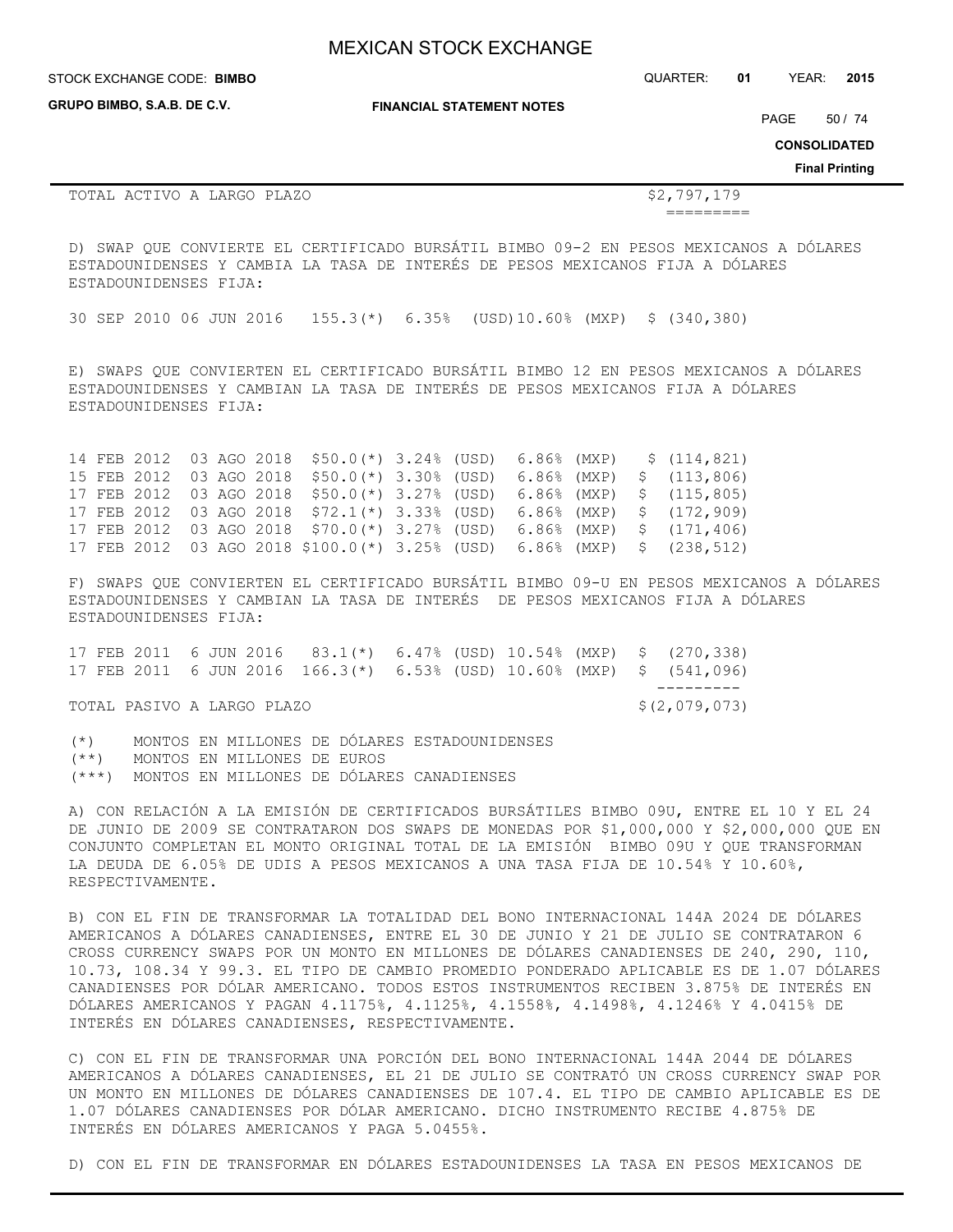STOCK EXCHANGE CODE: QUARTER: **01** YEAR: **2015 BIMBO**

**GRUPO BIMBO, S.A.B. DE C.V.**

**FINANCIAL STATEMENT NOTES**

PAGE 51 / 74

**CONSOLIDATED**

#### **Final Printing**

LA EMISIÓN DE CERTIFICADOS BURSÁTILES BIMBO 09-2 CON UN MONTO NOCIONAL DE \$2,000,000 (EQUIVALENTE A 155.3 MILLONES DE DÓLARES ESTADOUNIDENSES), EN 2010 SE CONTRATÓ UN SWAP DE MONEDAS QUE TRANSFORMA EL PASIVO DE PESOS MEXICANOS A DÓLARES ESTADOUNIDENSES. EL TIPO DE CAMBIO APLICABLE A ESTE INSTRUMENTO ES DE \$12.88 Y LA TASA DE INTERÉS FIJA APLICABLE ES DE 6.35%.

E) CON EL FIN DE TRANSFORMAR LA TOTALIDAD DE LOS CERTIFICADOS BURSÁTILES BIMBO 12 DE PESOS MEXICANOS A DÓLARES ESTADOUNIDENSES, ENTRE EL 14 Y EL 17 DE FEBRERO DE 2012 SE CONTRATARON 6 CROSS CURRENCY SWAPS POR UN MONTO EN MILLONES DE DÓLARES ESTADOUNIDENSES DE 50, 50, 50, 72.1, 70 Y 100, RESPECTIVAMENTE. TODOS ESTOS INSTRUMENTOS RECIBEN 6.83% EN PESOS MEXICANOS Y PAGAN 3.24%, 3.30%, 3.37%, 3.33%, 3.27% Y 3.25%, RESPECTIVAMENTE.

F) CON EL FIN DE TRANSFORMAR LAS PORCIONES PASIVAS DE LOS INSTRUMENTOS RELACIONADOS A LA EMISIÓN DE LOS CERTIFICADOS BURSÁTILES BIMBO 09-U DE PESOS MEXICANOS A DÓLARES ESTADOUNIDENSES, EL 17 DE FEBRERO DE 2011 SE CONTRATARON DOS SWAPS DE MONEDAS Y TASAS POR \$1,000,000 (EQUIVALENTES A 83.1 MILLONES DE DÓLARES ESTADOUNIDENSES) Y \$2,000,000 (EQUIVALENTES A 166.3 MILLONES DE DÓLARES ESTADOUNIDENSES), RESPECTIVAMENTE. EL TIPO DE CAMBIO APLICABLE A ESTOS INSTRUMENTOS ES DE \$12.03 PESOS MEXICANOS POR DÓLAR ESTADOUNIDENSE Y LAS TASAS DE INTERÉS FIJAS APLICABLES SON 6.47% Y 6.53%, RESPECTIVAMENTE.

CIFRAS AL 31 DE DICIEMBRE DE 2014

|        | FECHA DE                |  |             | MONTO                           |                                                                          |       | TASA DE INTERÉS | VALOR                                                                                                      |                                                                                                                                                                                   |
|--------|-------------------------|--|-------------|---------------------------------|--------------------------------------------------------------------------|-------|-----------------|------------------------------------------------------------------------------------------------------------|-----------------------------------------------------------------------------------------------------------------------------------------------------------------------------------|
| INICIO |                         |  | VENCIMIENTO | NOCIONAL                        | PAGADA                                                                   |       | COBRADA         | RAZONABLE                                                                                                  |                                                                                                                                                                                   |
|        |                         |  |             |                                 | A) SWAPS QUE MODIFICAN LA TASA DE LOS CERTIFICADOS BURSÁTILES BIMBO 09U: |       |                 |                                                                                                            |                                                                                                                                                                                   |
|        |                         |  |             | 24 JUN 2009 06 JUN 2016 \$2,000 |                                                                          |       |                 | 10 JUN 2009 06 JUN 2016 \$1,000 10.54% (MXP) 6.05% (UDI) \$ 246,643<br>10.60% (MXP) 6.05% (UDI) \$ 491,549 |                                                                                                                                                                                   |
|        | CANADIENSES:            |  |             |                                 |                                                                          |       |                 |                                                                                                            | B) SWAPS QUE CONVIERTEN EL BONO 144 2024 DE DÓLARES AMERICANOS A DÓLARES CANADIENSES Y<br>CAMBIAN LA TASA DE INTERÉS FIJA EN DÓLARES AMERICANOS A TASA DE INTERÉS FIJA EN DÓLARES |
|        | 30 JUN 2014 27 JUN 2024 |  |             |                                 | $240$ (***) 4.1175%                                                      | (CAD) | 3.875% (USD)    | 207,794                                                                                                    |                                                                                                                                                                                   |
|        | 30 JUN 2014 27 JUN 2024 |  |             | $290$ (***) 4.1125%             |                                                                          | (CAD) | 3.875% (USD)    | 267,335                                                                                                    |                                                                                                                                                                                   |
|        | 30 JUN 2014 27 JUN 2024 |  |             | $108$ (***) 4.1246%             |                                                                          | (CAD) | 3.875% (USD)    | 103,610                                                                                                    |                                                                                                                                                                                   |
|        | 21 JUL 2014 27 JUN 2024 |  |             | 99(***) 4.0415%                 |                                                                          | (CAD) | 3.875% (USD)    | 103,573                                                                                                    |                                                                                                                                                                                   |
|        | 30 JUN 2014 27 JUN 2024 |  |             | $110(***)$ 4.1558%              |                                                                          | (CAD) | 3.875% (USD)    | 101,395                                                                                                    |                                                                                                                                                                                   |
|        | 30 JUN 2014 27 JUN 2024 |  |             |                                 | $10(***)$ 4.1498%                                                        | (CAD) | 3.875% (USD)    | 9,959                                                                                                      |                                                                                                                                                                                   |

C) SWAP QUE CONVIERTE UNA PORCIÓN DEL BONO 144 2044 DE DÓLARES AMERICANOS A DÓLARES CANADIENSES Y CAMBIA LAS DE INTERÉS FIJA EN DÓLARES AMERICANOS A TASA DE INTERÉS FIJA EN DÓLARES CANADIENSES:

|  |                         |  | TOTAL ACTIVO A LARGO PLAZO |                                        |  |  | \$1,653,343 |
|--|-------------------------|--|----------------------------|----------------------------------------|--|--|-------------|
|  |                         |  |                            |                                        |  |  |             |
|  | 21 JUL 2014 27 JUN 2024 |  |                            | $107$ (***) 5.0455% (CAD) 4.875% (USD) |  |  | 121,485     |

D) SWAP QUE CONVIERTE EL CERTIFICADO BURSÁTIL BIMBO 09-2 EN PESOS MEXICANOS A DÓLARES ESTADOUNIDENSES Y CAMBIA LA TASA DE INTERÉS DE PESOS MEXICANOS FIJA A DÓLARES ESTADOUNIDENSES FIJA:

30 SEP 2010 06 JUN 2016 155.3(\*) 6.35% (USD)10.60% (MXP) \$ (256,531)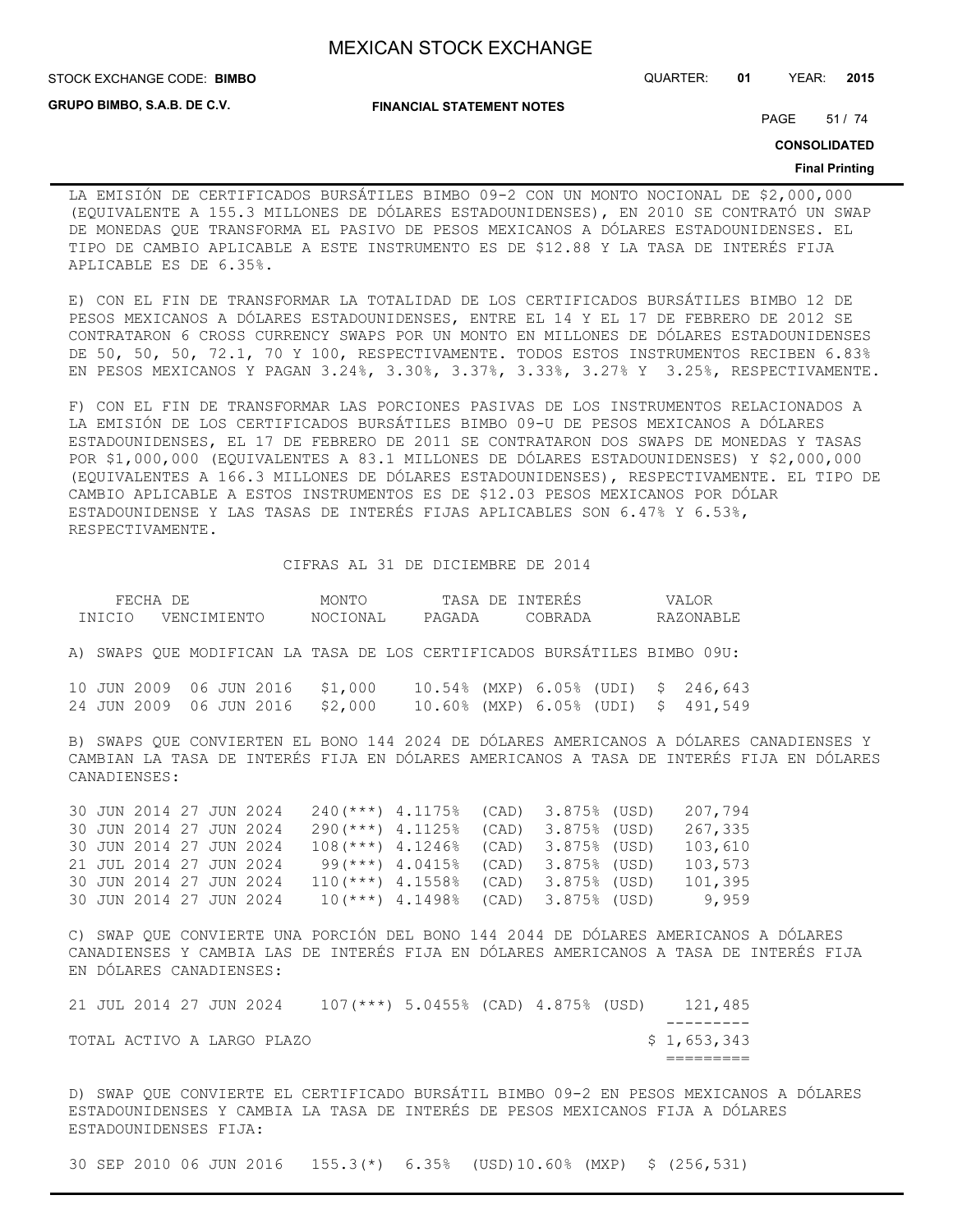STOCK EXCHANGE CODE: QUARTER: **01** YEAR: **2015 BIMBO**

**GRUPO BIMBO, S.A.B. DE C.V.**

**FINANCIAL STATEMENT NOTES**

PAGE 52 / 74

**CONSOLIDATED**

**Final Printing**

E) SWAPS QUE CONVIERTEN EL CERTIFICADO BURSÁTIL BIMBO 12 EN PESOS MEXICANOS A DÓLARES ESTADOUNIDENSES Y CAMBIAN LA TASA DE INTERÉS DE PESOS MEXICANOS FIJA A DÓLARES ESTADOUNIDENSES FIJA:

14 FEB 2012 03 AGO 2018 \$50.0(\*) 3.24% (USD) 6.86% (MXP) \$ (76,162) 15 FEB 2012 03 AGO 2018 \$50.0(\*) 3.30% (USD) 6.86% (MXP) \$ (75,381) 17 FEB 2012 03 AGO 2018 \$50.0(\*) 3.27% (USD) 6.86% (MXP) \$ (77,542) 17 FEB 2012 03 AGO 2018 \$72.1(\*) 3.33% (USD) 6.86% (MXP) \$ (115,142) 17 FEB 2012 03 AGO 2018 \$70.0(\*) 3.27% (USD) 6.86% (MXP) \$ (115,275) 17 FEB 2012 03 AGO 2018 \$100.0(\*) 3.25% (USD) 6.86% (MXP) \$ (159,726)

F) SWAPS QUE CONVIERTEN EL CERTIFICADO BURSÁTIL BIMBO 09-U EN PESOS MEXICANOS A DÓLARES ESTADOUNIDENSES Y CAMBIAN LA TASA DE INTERÉS DE PESOS MEXICANOS FIJA A DÓLARES ESTADOUNIDENSES FIJA:

17 FEB 2011 6 JUN 2016 83.1(\*) 6.47% (USD) 10.54% (MXP) \$ (221,402) 17 FEB 2011 6 JUN 2016 166.3(\*) 6.53% (USD) 10.60% (MXP) \$ (443,233) --------- TOTAL PASIVO A LARGO PLAZO  $\{(1,540,394)$ =========

(\*) MONTOS EN MILLONES DE DÓLARES ESTADOUNIDENSES (\*\*) MONTOS EN MILLONES DE EUROS (\*\*\*) MONTOS EN MILLONES DE DÓLARES CANADIENSES

A) CON RELACIÓN A LA EMISIÓN DE CERTIFICADOS BURSÁTILES BIMBO 09U, ENTRE EL 10 Y EL 24 DE JUNIO DE 2009 SE CONTRATARON DOS SWAPS DE MONEDAS POR \$1,000,000 Y \$2,000,000 QUE EN CONJUNTO COMPLETAN EL MONTO ORIGINAL TOTAL DE LA EMISIÓN BIMBO 09U Y QUE TRANSFORMAN LA DEUDA DE 6.05% DE UDIS A PESOS MEXICANOS A UNA TASA FIJA DE 10.54% Y 10.60%, RESPECTIVAMENTE.

B) CON EL FIN DE TRANSFORMAR LA TOTALIDAD DEL BONO INTERNACIONAL 144A 2024 DE DÓLARES AMERICANOS A DÓLARES CANADIENSES, ENTRE EL 30 DE JUNIO Y 21 DE JULIO SE CONTRATARON 6 CROSS CURRENCY SWAPS POR UN MONTO EN MILLONES DE DÓLARES CANADIENSES DE 240, 290, 110, 10.73, 108.34 Y 99.3. EL TIPO DE CAMBIO PROMEDIO PONDERADO APLICABLE ES DE 1.07 DÓLARES CANADIENSES POR DÓLAR AMERICANO. TODOS ESTOS INSTRUMENTOS RECIBEN 3.875% DE INTERÉS EN DÓLARES AMERICANOS Y PAGAN 4.1175%, 4.1125%, 4.1558%, 4.1498%, 4.1246% Y 4.0415% DE INTERÉS EN DÓLARES CANADIENSES, RESPECTIVAMENTE.

C) CON EL FIN DE TRANSFORMAR UNA PORCIÓN DEL BONO INTERNACIONAL 144A 2044 DE DÓLARES AMERICANOS A DÓLARES CANADIENSES, EL 21 DE JULIO SE CONTRATÓ UN CROSS CURRENCY SWAP POR UN MONTO EN MILLONES DE DÓLARES CANADIENSES DE 107.4. EL TIPO DE CAMBIO APLICABLE ES DE 1.07 DÓLARES CANADIENSES POR DÓLAR AMERICANO. DICHO INSTRUMENTO RECIBE 4.875% DE INTERÉS EN DÓLARES AMERICANOS Y PAGA 5.0455%.

D) CON EL FIN DE TRANSFORMAR EN DÓLARES ESTADOUNIDENSES LA TASA EN PESOS MEXICANOS DE LA EMISIÓN DE CERTIFICADOS BURSÁTILES BIMBO 09-2 CON UN MONTO NOCIONAL DE \$2,000,000 (EQUIVALENTE A 155.3 MILLONES DE DÓLARES ESTADOUNIDENSES), EN 2010 SE CONTRATÓ UN SWAP DE MONEDAS QUE TRANSFORMA EL PASIVO DE PESOS MEXICANOS A DÓLARES ESTADOUNIDENSES. EL TIPO DE CAMBIO APLICABLE A ESTE INSTRUMENTO ES DE \$12.88 Y LA TASA DE INTERÉS FIJA APLICABLE ES DE 6.35%.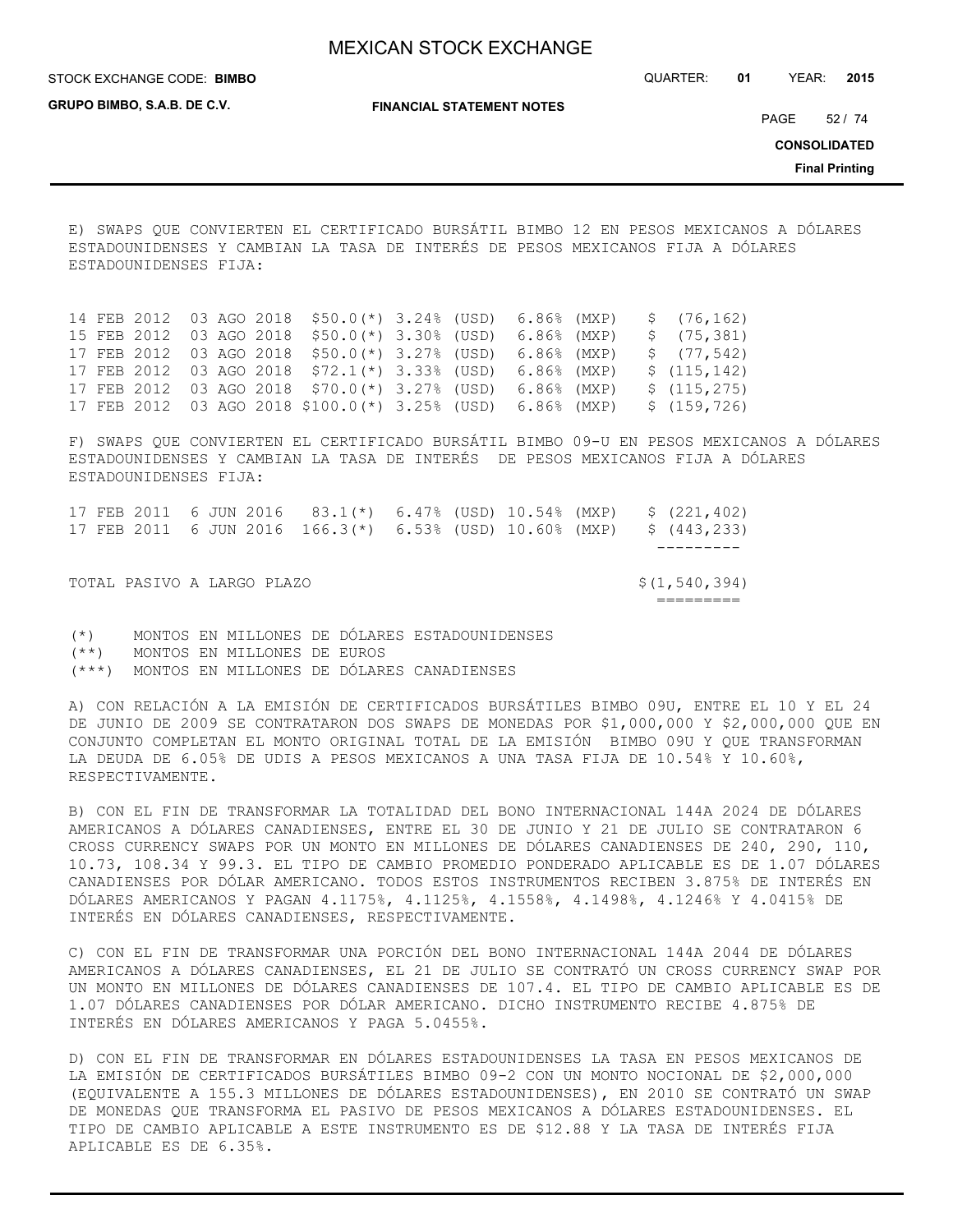STOCK EXCHANGE CODE: QUARTER: **01** YEAR: **2015 BIMBO**

**GRUPO BIMBO, S.A.B. DE C.V.**

**FINANCIAL STATEMENT NOTES**

PAGE 53 / 74

**CONSOLIDATED**

#### **Final Printing**

E) CON EL FIN DE TRANSFORMAR LA TOTALIDAD DE LOS CERTIFICADOS BURSÁTILES BIMBO 12 DE PESOS MEXICANOS A DÓLARES ESTADOUNIDENSES, ENTRE EL 14 Y EL 17 DE FEBRERO DE 2012 SE CONTRATARON 6 CROSS CURRENCY SWAPS POR UN MONTO EN MILLONES DE DÓLARES ESTADOUNIDENSES DE 50, 50, 50, 72.1, 70 Y 100, RESPECTIVAMENTE. TODOS ESTOS INSTRUMENTOS RECIBEN 6.83% EN PESOS MEXICANOS Y PAGAN 3.24%, 3.30%, 3.37%, 3.33%, 3.27% Y 3.25%, RESPECTIVAMENTE.

F) CON EL FIN DE TRANSFORMAR LAS PORCIONES PASIVAS DE LOS INSTRUMENTOS RELACIONADOS A LA EMISIÓN DE LOS CERTIFICADOS BURSÁTILES BIMBO 09-U DE PESOS MEXICANOS A DÓLARES ESTADOUNIDENSES, EL 17 DE FEBRERO DE 2011 SE CONTRATARON DOS SWAPS DE MONEDAS Y TASAS POR \$1,000,000 (EQUIVALENTES A 83.1 MILLONES DE DÓLARES ESTADOUNIDENSES) Y \$2,000,000 (EQUIVALENTES A 166.3 MILLONES DE DÓLARES ESTADOUNIDENSES), RESPECTIVAMENTE. EL TIPO DE CAMBIO APLICABLE A ESTOS INSTRUMENTOS ES DE \$12.03 PESOS MEXICANOS POR DÓLAR ESTADOUNIDENSE Y LAS TASAS DE INTERÉS FIJAS APLICABLES SON 6.47% Y 6.53%, RESPECTIVAMENTE.

COBERTURA DE DIVISAS

CON EL FIN DE CUBRIR LAS NECESIDADES DE DÓLARES ESTADOUNIDENSES DE LA TESORERÍA CORPORATIVA LIGADAS A DIVERSOS GASTOS PRONOSTICADOS, LA ENTIDAD MANTIENE AL 31 DE MARZO DE 2015 Y AL 31 DE DICIEMBRE DE 2014 UN PORTAFOLIO DE FORWARDS QUE RESULTAN EN UNA POSICIÓN LARGA CON VENCIMIENTOS MENSUALES POR UN TOTAL DE \$39 MILLONES Y \$18 MILLONES DE DÓLARES ESTADOUNIDENSES, RESPECTIVAMENTE, A UN TIPO DE CAMBIO PROMEDIO DE \$14.96 Y \$13.90 PESOS MEXICANOS POR DÓLAR ESTADOUNIDENSE.

CON EL FIN DE CUBRIR NECESIDADES DE DÓLARES CANADIENSES DE LA TESORERÍA CORPORATIVA LIGADAS A DIVERSAS TRANSACCIONES PRONOSTICADAS, LA ENTIDAD MANTENÍA AL 31 DE MARZO DE 2015 UN PORTAFOLIO DE FORWARDS QUE RESULTAN EN UNA POSICIÓN LARGA POR UN TOTAL DE \$9 MILLONES DE DÓLARES CANADIENSES A UN TIPO DE CAMBIO PROMEDIO DE \$12.075 PESOS POR DÓLARES CANADIENSES.

ADICIONALMENTE CON EL FIN DE CUBRIR UNA PORCIÓN DE LA DEUDA EN DÓLARES AMERICANOS Y TRANSFORMARLA A DÓLARES CANADIENSES, LA ENTIDAD MANTIENE AL 31 DE DICIEMBRE DE 2014 UN PORTAFOLIO DE FORWARDS QUE RESULTAN EN UNA POSICIÓN CORTA POR UN TOTAL DE \$85 MILLONES DE DÓLARES CANADIENSES, A UN TIPO DE CAMBIO PROMEDIO DE \$1.1662 DÓLARES CANADIENSES POR DÓLAR ESTADOUNIDENSE

CON EL FIN DE CUBRIR NECESIDADES DE EUROS DE LA TESORERÍA CORPORATIVA LIGADAS A DIVERSAS TRANSACCIONES PRONOSTICADAS, LA ENTIDAD MANTIENE AL 31 DE MARZO DE 2015 Y AL 31 DE DICIEMBRE DE 2014 UN PORTAFOLIO DE OPCIONES Y FORWARDS QUE RESULTAN EN UNA POSICIÓN LARGA POR UN TOTAL DE \$17 Y \$9 MILLONES DE EUROS, A UN TIPO DE CAMBIO DE \$16.36 Y \$17.85 PESOS POR EURO, RESPETIVAMENTE.

AL 31 DE MARZO DE 2015 Y AL 31 DE DICIEMBRE DE 2014, ESTAS OPERACIONES TIENEN UN VALOR NETO DE MERCADO DE \$15,018 Y \$8,417 RESPECTIVAMENTE.

AL 31 DE MARZO DE 2015 Y AL 31 DE DICIEMBRE DE 2014, LA ENTIDAD TENÍA CONTRATADOS FORWARDS CON EL OBJETO DE CUBRIR RIESGO CAMBIARIO DE MATERIA PRIMA RELACIONADO CON LA OPERACIÓN DE MÉXICO. ESTOS INSTRUMENTOS AMPARABAN UN MONTO NOCIONAL DE \$133 MILLONES Y \$137.7 MILLONES DE DÓLARES ESTADOUNIDENSES, RESPECTIVAMENTE, FIJANDO EL TIPO DE CAMBIO PARA LA COMPRA DE DIVISAS A UN PRECIO DE \$14.80 Y \$13.73 PESOS MEXICANOS POR DÓLAR ESTADOUNIDENSE Y SU VALOR RAZONABLE ERA DE \$69,513 Y \$146,956.

AL 31 DE MARZO DE 2015 Y 31 DE DICIEMBRE DE 2014, LA ENTIDAD TENÍA CONTRATADOS FORWARDS CON EL OBJETO DE CUBRIR RIESGO CAMBIARIO DE MATERIA PRIMA RELACIONADO CON LA OPERACIÓN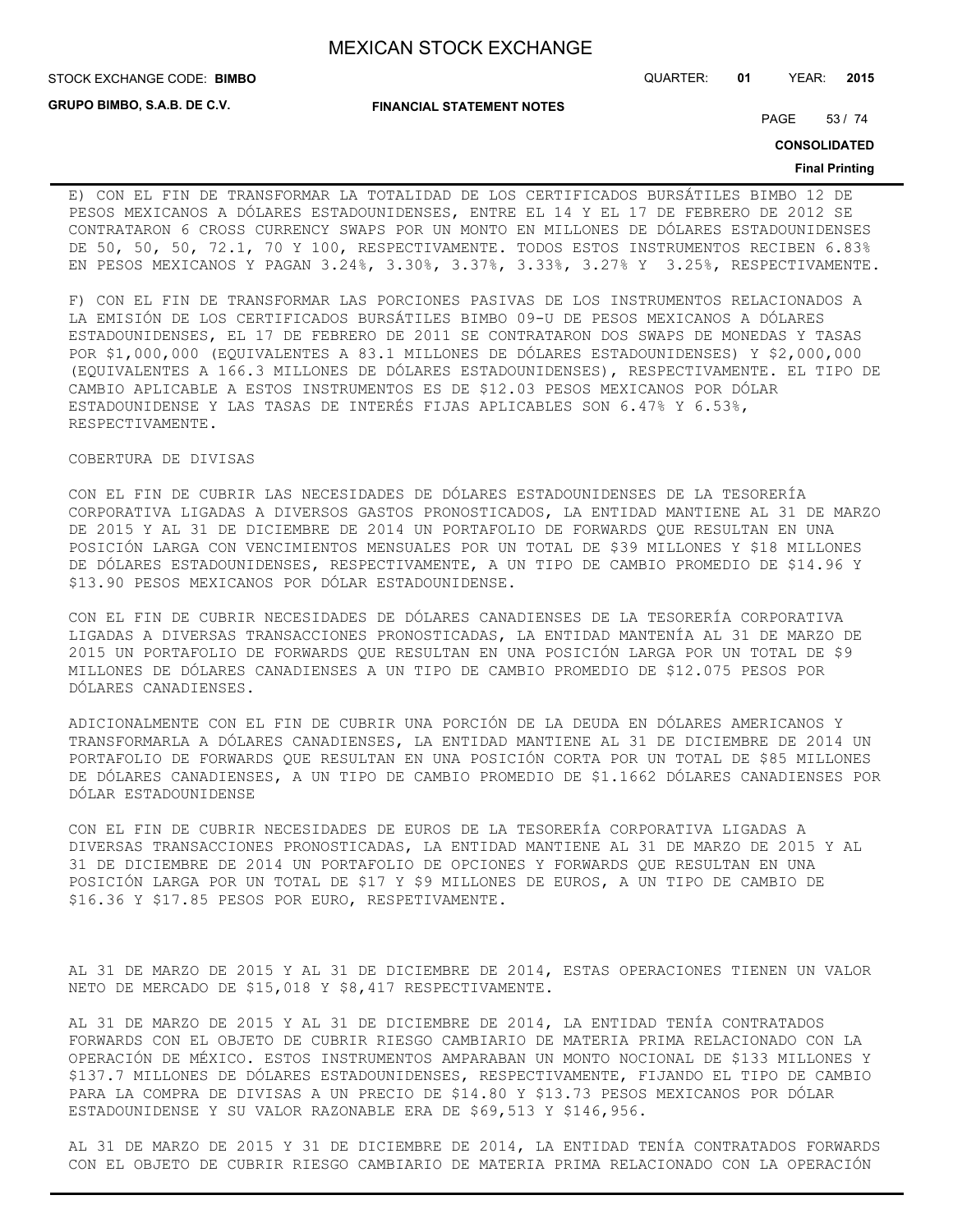**GRUPO BIMBO, S.A.B. DE C.V.**

**FINANCIAL STATEMENT NOTES**

STOCK EXCHANGE CODE: QUARTER: **01** YEAR: **2015 BIMBO**

PAGE 54 / 74

**CONSOLIDATED**

#### **Final Printing**

DE URUGUAY. ESTOS INSTRUMENTOS AMPARABAN UN MONTO NOCIONAL DE 4.2 MILLONES Y 3.9 MILLONES DE DÓLARES ESTADOUNIDENSES, RESPECTIVAMENTE, FIJANDO EL TIPO DE CAMBIO PARA LA COMPRA DE DIVISAS A UN PRECIO DE \$25.90 Y \$25.26 PESOS URUGUAYOS POR DÓLAR ESTADOUNIDENSE, RESPECTIVAMENTE Y SU VALOR RAZONABLE ERA DE \$1,090 Y \$(868).

AL 31 DE MARZO DE 2015 Y AL 31 DE DICIEMBRE DE 2014, LA ENTIDAD TENÍA CONTRATADOS FORWARDS CON EL OBJETO DE CUBRIR RIESGO CAMBIARIO DE MATERIA PRIMA RELACIONADO CON LA OPERACIÓN DE CHILE. ESTOS INSTRUMENTOS AMPARABAN UN MONTO NOCIONAL DE \$5 Y \$6 MILLONES DE DÓLARES ESTADOUNIDENSES, FIJANDO EL TIPO DE CAMBIO PARA LA COMPRA DE DIVISAS A UN PRECIO DE \$627.7 PESOS CHILENOS POR DÓLAR ESTADOUNIDENSE Y SU VALOR RAZONABLE ERA DE \$(14) Y \$(18) MILLONES DE PESOS CHILENOS, RESPECTIVAMENTE.

12.2.4 ADMINISTRACIÓN DE RIESGO DE PRECIOS

LA ENTIDAD, CONFORME SUS POLÍTICAS DE ADMINISTRACIÓN DE RIESGOS, CELEBRA CONTRATOS DE FUTUROS DE TRIGO, GAS NATURAL Y OTROS INSUMOS CON LA FINALIDAD DE MINIMIZAR LOS RIESGOS DE VARIACIÓN EN LOS PRECIOS INTERNACIONALES DE DICHOS INSUMOS.

EL TRIGO, PRINCIPAL INSUMO QUE LA ENTIDAD UTILIZA, JUNTO CON EL GAS NATURAL SON ALGUNOS DE LOS COMMODITIES QUE LA ENTIDAD CUBRE. LAS OPERACIONES SON CELEBRADAS EN MERCADOS RECONOCIDOS Y A TRAVÉS DE SU DOCUMENTACIÓN FORMAL SON DESIGNADAS COMO COBERTURA DE FLUJO DE EFECTIVO POR TRATARSE DE TRANSACCIONES PRONOSTICADAS. LA ENTIDAD REALIZA MEDICIONES DE EFECTIVIDADES RETROSPECTIVAS Y PROSPECTIVAS PARA ASEGURARSE QUE LOS INSTRUMENTOS UTILIZADOS MITIGAN LA EXPOSICIÓN A LA VARIABILIDAD EN LOS FLUJOS DE CAJA PROVENIENTES DE LA FLUCTUACIÓN EN EL PRECIO DE DICHOS INSUMOS.

AL 31 DE MARZO DE 2015 Y AL 31 DE DICIEMBRE DE 2014 LA ENTIDAD TIENE RECONOCIDOS EN LA UTILIDAD INTEGRAL CONTRATOS DE DERIVADOS DE TRIGO CERRADOS, LOS CUALES NO SE HAN APLICADO AL COSTO DE VENTAS PORQUE EL TRIGO PRODUCTO DE DICHOS CONTRATOS NO HA SIDO CONSUMIDO PARA TRANSFORMARLOS EN HARINA.

DETALLE DE OPERACIONES DERIVADAS PARA CUBRIR EL RIESGO DE PRECIOS

AL 31 DE MARZO DE 2015 Y AL 31 DE DICIEMBRE DE 2014 LOS CONTRATOS DE FUTUROS Y SUS PRINCIPALES CARACTERÍSTICAS SON:

### CIFRAS AL 31 DE MARZO DE DE 2015

| FECHA DE                                                                       |          |        | CONTRATOS               |              |        |      | VALOR              |  |
|--------------------------------------------------------------------------------|----------|--------|-------------------------|--------------|--------|------|--------------------|--|
| INICIO                                                                         | POSICIÓN | NÚMERO |                         | VENCIMIENTO  | REGIÓN |      | <b>RAZONABLE</b>   |  |
| CONTRATOS DE FUTUROS PARA FIJAR EL PRECIO DE COMPRA DE TRIGO Y ACEITE DE SOYA: |          |        |                         |              |        |      |                    |  |
| VARIAS (TRIGO)                                                                 | LARGA    | 6,583  | MAY-15 - MAY-16         |              | EUA    | - \$ | 44,095             |  |
| VARIAS (TRIGO)                                                                 | LARGA    |        | $3,103$ MAY-15 - MAY-16 |              |        |      | MÉXICO \$ (43,738) |  |
| VARIAS (MAÍZ)                                                                  | LARGA    | 264    |                         | MAY - DIC-15 | EUA \$ |      | 3,392              |  |
| VARIAS (ACEITE SOYA)                                                           | LARGA    | 945    | MAY-15 - MAY-16         |              | EUA    |      | $$$ ( $9,778$ )    |  |
| VARIAS (TRIGO)                                                                 | LARGA    | 2,041  | MAY - DIC-15            |              |        |      | CANADÁ \$ (14,436) |  |
| VARIAS (TRIGO)                                                                 | LARGA    | 279    | MAY - DIC-15 OLA        |              |        |      | $$$ ( 3,425)       |  |
| VARIAS (ACEITE SOYA)                                                           | LARGA    | 147    |                         | MAY - DIC-15 |        |      | CANADÁ \$ (2,492)  |  |
|                                                                                |          |        |                         |              |        |      |                    |  |
| ACTIVO A LARGO PLAZO                                                           |          |        |                         |              |        |      | (26, 382)          |  |
|                                                                                |          |        |                         |              |        |      |                    |  |

CONTRATOS DE FUTUROS PARA FIJAR EL PRECIO DE GAS NATURAL Y DIESEL: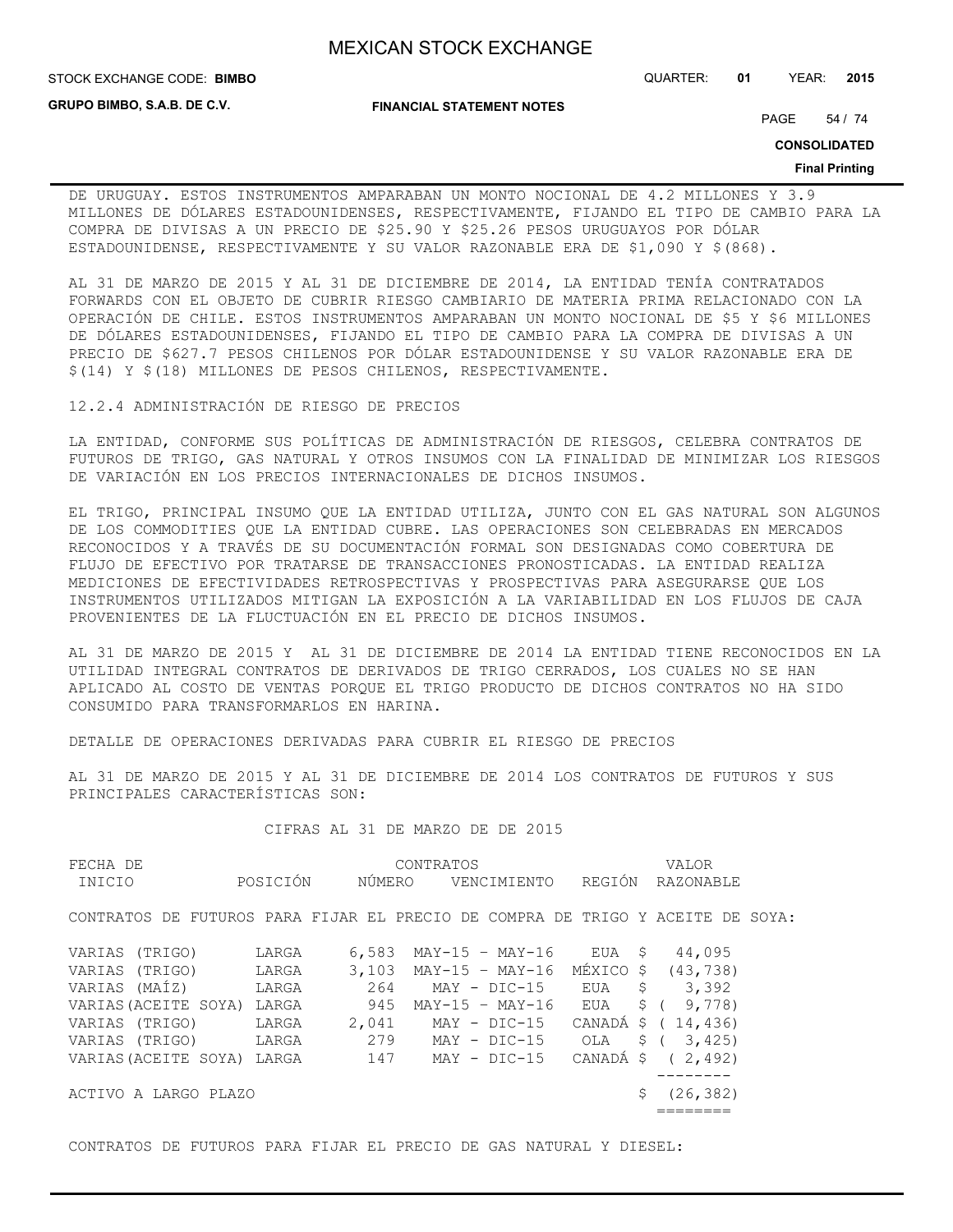STOCK EXCHANGE CODE: QUARTER: **01** YEAR: **2015 BIMBO**

**GRUPO BIMBO, S.A.B. DE C.V.**

**FINANCIAL STATEMENT NOTES**

PAGE 55 / 74

**CONSOLIDATED**

**Final Printing**

| VARIAS (DIESEL) LARGA 2,571 VARIAS<br>VARIAS (GASOLINA) LARGA 4,814 VARIAS EUA \$ (407,803)<br>VARIAS (GAS NATURAL) LARGA 497 VARIAS EUA                                                          |                                                   |           | EUA<br>MÉXICO | \$(161, 602)<br>$$$ ( 3,369)<br>\$(50, 461) |  |
|---------------------------------------------------------------------------------------------------------------------------------------------------------------------------------------------------|---------------------------------------------------|-----------|---------------|---------------------------------------------|--|
| TOTAL PASIVO A CORTO PLAZO                                                                                                                                                                        |                                                   |           |               | \$ (623, 235)<br>========                   |  |
| CIFRAS AL 31 DE DICIEMBRE DE DE 2014                                                                                                                                                              |                                                   |           |               |                                             |  |
| FECHA DE<br>INICIO                                                                                                                                                                                | POSICIÓN   NÚMERO   VENCIMIENTO  REGIÓN RAZONABLE | CONTRATOS |               | VALOR                                       |  |
| CONTRATOS DE FUTUROS PARA FIJAR EL PRECIO DE GAS NATURAL Y DIESEL:                                                                                                                                |                                                   |           |               |                                             |  |
| VARIAS (DIESEL) LARGA 2,486 VARIAS EUA \$ (112,127)<br>VARIAS (GASOLINA) LARGA 5,687 VARIAS EUA<br>VARIAS (GAS NATURAL) LARGA 999 SVARIAS MÉXICO<br>VARIAS (GAS NATURAL) LARGA 496 496 VARIAS EUA |                                                   |           |               | \$ (420, 878)<br>\$1,643<br>\$(56, 355)     |  |
| TOTAL PASIVO A CORTO PLAZO                                                                                                                                                                        |                                                   |           |               | \$ (587, 717)<br>========                   |  |
| CONTRATOS DE FUTUROS PARA FIJAR EL PRECIO DE COMPRA DE TRIGO Y ACEITE DE SOYA:                                                                                                                    |                                                   |           |               |                                             |  |
| VARIAS (TRIGO) LARGA 4,143 MAR - DIC-15 EUA \$ 131,530                                                                                                                                            |                                                   |           |               |                                             |  |

| VARIAS (TRIGO) LARGA 3,162 MAR - SEP-15 MÉXICO \$ 60,377 |       |       |                                |                 |
|----------------------------------------------------------|-------|-------|--------------------------------|-----------------|
| VARIAS (MAÍZ) LARGA                                      |       | 219   | MAR - MAY-15 EUA \$ 10,277     |                 |
| VARIAS (ACEITE SOYA) LARGA                               |       | 665   | MAR - DIC-15                   | EUA \$ (3,248)  |
| VARIAS (TRIGO)                                           | LARGA | 1,063 | MAR - DIC-15                   | CANADÁ \$24,530 |
| VARIAS (TRIGO) LARGA                                     |       | 59    | MAR-15                         | OLA \$ 1,156    |
| VARIAS (ACEITE SOYA) LARGA                               |       | 114   | $MAX - OCT-15$ CANADÁ \$ (538) |                 |
|                                                          |       |       |                                |                 |
| ACTIVO A LARGO PLAZO                                     |       |       |                                | \$224,084       |
|                                                          |       |       |                                |                 |
|                                                          |       |       |                                |                 |

INSTRUMENTOS DERIVADOS IMPLÍCITOS - AL 31 DE MARZO DE 2015 Y 31 DE DICIEMBRE DE 2014, LA ENTIDAD NO TIENE INSTRUMENTOS DERIVADOS CON CARACTERÍSTICAS DE DERIVADOS IMPLÍCITOS SEPARABLES.

TÉCNICAS DE VALUACIÓN Y SUPUESTOS APLICADOS PARA PROPÓSITOS DE DETERMINAR EL VALOR RAZONABLE

EL VALOR RAZONABLE DE LOS ACTIVOS Y PASIVOS FINANCIEROS SE DETERMINA DE LA SIGUIENTE FORMA:

EL VALOR RAZONABLE DE LOS ACTIVOS Y PASIVOS FINANCIEROS CON TÉRMINOS Y CONDICIONES ESTÁNDAR QUE SON NEGOCIADOS EN MERCADOS LÍQUIDOS ACTIVOS, SE DETERMINA CON REFERENCIA A LOS PRECIOS COTIZADOS EN EL MERCADO, POR LO CUAL, ESTOS INSTRUMENTOS SON CONSIDERADOS CON JERARQUÍA NIVEL 1 CONFORME A LA CLASIFICACIÓN DE JERARQUÍA DE VALOR RAZONABLE QUE SE DESCRIBE EN LA SIGUIENTE SECCIÓN.

EL VALOR RAZONABLE DE LOS OTROS ACTIVOS Y PASIVOS SE DETERMINA DE CONFORMIDAD CON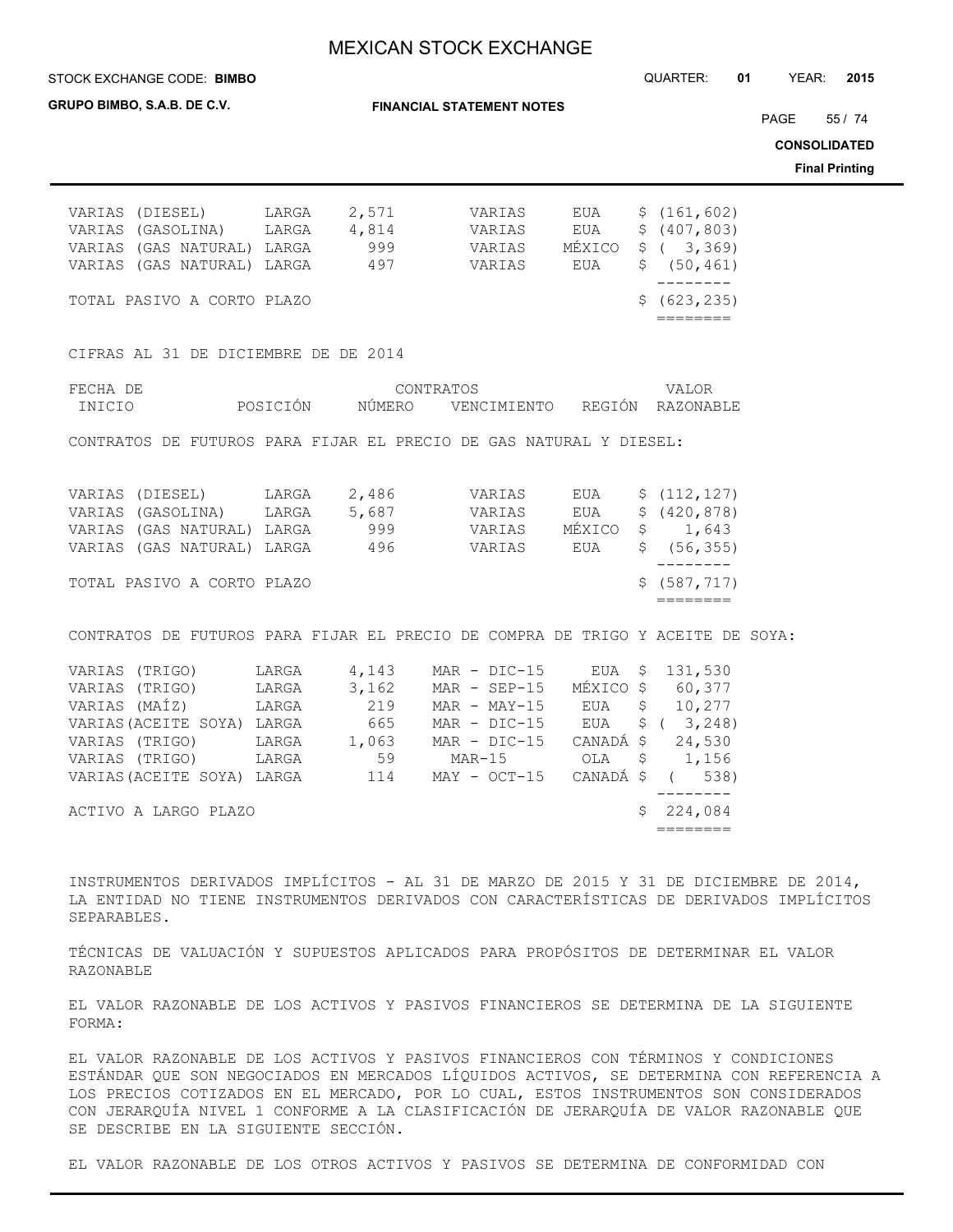STOCK EXCHANGE CODE: QUARTER: **01** YEAR: **2015 BIMBO**

**GRUPO BIMBO, S.A.B. DE C.V.**

**FINANCIAL STATEMENT NOTES**

PAGE 56 / 74

**CONSOLIDATED**

**Final Printing**

MODELOS DE DETERMINACIÓN DE PRECIOS DE ACEPTACIÓN GENERAL, QUE SE BASAN EN EL ANÁLISIS DEL FLUJOS DE EFECTIVO DESCONTADOS.

AL 31 DE MARZO DE 2015 Y AL 31 DE DICIEMBRE DE 2014 EL VALOR EN LIBROS DE LOS ACTIVOS FINANCIEROS Y PASIVOS NO VARÍA SIGNIFICATIVAMENTE DE SU VALOR RAZONABLE.

LA VALUACIÓN DE LA DEUDA BURSÁTIL SE REALIZÓ CON EL VALOR DE MERCADO CON PRECIOS DE VALUACIÓN OPERATIVA Y REFERENCIAS DE MERCADO, S. A. DE C. V. ("VALMER"), QUE ES UNA ENTIDAD SUPERVISADA POR LA COMISIÓN NACIONAL BANCARIA Y DE VALORES ("CNBV") QUE PROPORCIONA PRECIOS ACTUALIZADOS DE INSTRUMENTOS FINANCIEROS. ESTA VALUACIÓN SE CONSIDERA NIVEL 1, CONFORME A LA JERARQUÍA QUE SE DESCRIBE A CONTINUACIÓN.

### JERARQUÍA DE VALOR RAZONABLE

LA ENTIDAD CLASIFICA EN TRES NIVELES DE JERARQUÍA LAS VALUACIONES A VALOR RAZONABLE RECONOCIDAS EN EL ESTADO DE SITUACIÓN FINANCIERA, CONFORME A LOS DATOS UTILIZADOS EN LA VALUACIÓN. CUANDO UNA VALUACIÓN UTILIZA DATOS DE DIFERENTES NIVELES, LA VALUACIÓN EN SU CONJUNTO SE CLASIFICA EN EL NIVEL MÁS BAJO DE CLASIFICACIÓN DE CUALQUIER DATO RELEVANTE:

\* NIVEL 1 - LAS VALUACIONES A VALOR RAZONABLE SON AQUELLAS DERIVADAS DE LOS PRECIOS COTIZADOS (NO AJUSTADOS) EN LOS MERCADOS ACTIVOS PARA PASIVOS O ACTIVOS IDÉNTICOS;

\* NIVEL 2 - LAS VALUACIONES A VALOR RAZONABLE SON AQUELLAS DERIVADAS DE INDICADORES DISTINTOS A LOS PRECIOS COTIZADOS INCLUIDOS DENTRO DEL NIVEL 1, QUE SON OBSERVABLES PARA EL ACTIVO O PASIVO, BIEN SEA DIRECTAMENTE (ES DECIR COMO PRECIOS) O INDIRECTAMENTE (ES DECIR QUE DERIVAN DE LOS PRECIOS); Y

\* NIVEL 3 - LAS VALUACIONES A VALOR RAZONABLE SON AQUELLAS DERIVADAS DE LAS TÉCNICAS DE VALUACIÓN QUE INCLUYEN LOS INDICADORES PARA LOS ACTIVOS O PASIVOS, QUE NO SE BASAN EN INFORMACIÓN OBSERVABLE DEL MERCADO (INDICADORES NO OBSERVABLES).

12.2.5 ADMINISTRACIÓN DE RIESGO DE LIQUIDEZ

ES RESPONSABILIDAD DE LA TESORERÍA CORPORATIVA LA ADMINISTRACIÓN DEL RIESGO DE LIQUIDEZ. LA ADMINISTRACIÓN DE DICHO RIESGO, PREVÉ LA CAPACIDAD DE LA ENTIDAD DE CUMPLIR CON LOS REQUERIMIENTOS DE FONDOS EN EL CORTO, MEDIANO Y LARGO PLAZO, SIEMPRE BUSCANDO FLEXIBILIDAD FINANCIERA. LA ENTIDAD CONSERVA LA LIQUIDEZ NECESARIA MEDIANTE UN MANEJO ORDENADO DEL FLUJO DE EFECTIVO MONITOREÁNDOLO PERMANENTEMENTE, ASÍ COMO MANTENIENDO DIVERSAS LÍNEAS DE CRÉDITO (ALGUNAS DE ELLAS COMPROMETIDAS) CON EL MERCADO BANCARIO Y UN MANEJO ADECUADO DEL CAPITAL DE TRABAJO, GARANTIZANDO ASÍ, EL PAGO DE LAS OBLIGACIONES FUTURAS. DEBIDO A LA NATURALEZA DEL NEGOCIO, LA ENTIDAD CONSIDERA QUE EL RIESGO DE LIQUIDEZ ES BAJO.

LAS OBLIGACIONES TANTO POR INSTRUMENTOS FINANCIEROS DERIVADOS COMO POR EL SERVICIO Y LAS AMORTIZACIONES DE DEUDA SON LOS QUE SE MUESTRAN A CONTINUACIÓN:

| TOTAL                 |         | $$3,607,946$ $$11,428,064$ $$12,894,605$ $$37,964,416$ |                              |     |
|-----------------------|---------|--------------------------------------------------------|------------------------------|-----|
| DERIVADOS             |         | $\sin 310,339$ $\sin 5$ $\sin 5$                       | 771,245 \$                   |     |
| DEUDA<br>INSTRUMENTOS |         | $$3,297,607$ $$11,428,064$ $$12,123,360$ $$37,964,416$ |                              |     |
|                       | X<1 AÑO | 1 AÑO <x<3<br>AÑOS</x<3<br>                            | 3 AÑOS <x<5<br>AÑOS</x<5<br> | X>5 |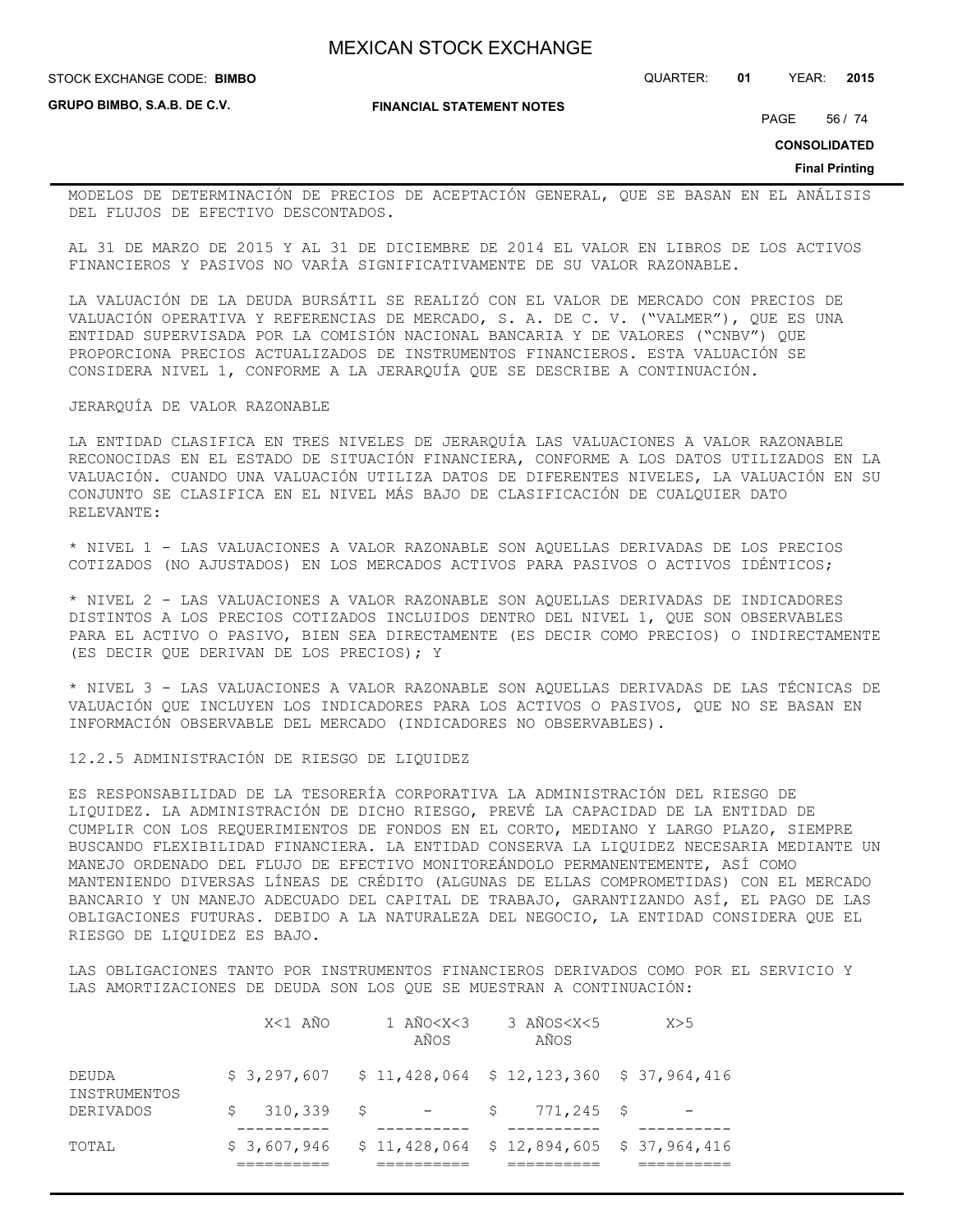**GRUPO BIMBO, S.A.B. DE C.V.**

**FINANCIAL STATEMENT NOTES**

STOCK EXCHANGE CODE: QUARTER: **01** YEAR: **2015 BIMBO**

PAGE 57 / 74

**CONSOLIDATED**

**Final Printing**

### 12.2.6 ADMINISTRACIÓN DE RIESGO DE CRÉDITO

EL RIESGO DE CRÉDITO EMANA DE LA POSIBLE PÉRDIDA QUE LA ENTIDAD PUEDA TENER, COMO RESULTADO DEL INCUMPLIMIENTO DE PAGO DE SUS CLIENTES, COMO PÉRDIDA EN LAS INVERSIONES Y PRINCIPALMENTE CON LAS CONTRAPARTES CON LAS QUE TIENE CONTRATADOS INSTRUMENTOS FINANCIEROS DERIVADOS.

EN CASO DE DETERIORO DE LAS CUENTAS POR COBRAR A CLIENTES, LA ENTIDAD REGISTRA UNA PROVISIÓN CUANDO LA ANTIGÜEDAD SUPERA LOS 90 DÍAS DE NO HABER RECIBIDO EL PAGO EXIGIBLE, Y SE INCREMENTA EL SALDO DE ESTA PROVISIÓN CON BASE EN EL ANÁLISIS INDIVIDUAL DE CADA CUENTA Y DE LOS RESULTADOS DE LA EVALUACIÓN DEL COMPORTAMIENTO DE LA CARTERA Y LA ESTACIONALIDAD DEL NEGOCIO. LA METODOLOGÍA UTILIZADA PARA DETERMINAR EL SALDO DE ESTA PROVISIÓN SE HA APLICADO CONSISTENTEMENTE E HISTÓRICAMENTE HA SIDO SUFICIENTE PARA CUBRIR LOS QUEBRANTOS POR CRÉDITOS IRRECUPERABLES.

CON RESPECTO A LAS OPERACIONES CON INSTRUMENTOS FINANCIEROS DERIVADOS RELACIONADAS A TASAS DE INTERÉS Y TIPO DE CAMBIO Y ALGUNOS COMMODITIES COMO GAS NATURAL, ESTAS SON CONTRATADAS BILATERALMENTE (OTC) CON CONTRAPARTES ACEPTADAS DE ACUERDO A CIERTOS CRITERIOS QUE SE MENCIONAN A CONTINUACIÓN, CON LAS CUALES, ADEMÁS SE MANTIENE UNA AMPLIA Y CONTINUA RELACIÓN COMERCIAL.

ESTAS CONTRAPARTES SON ACEPTABLES EN VIRTUD DE QUE CUENTAN CON UNA SOLVENCIA SUFICIENTE - MEDIDA DE ACUERDO A LA CALIFICACIÓN DE "RIESGO DE CONTRAPARTE" DE STANDARD & POOR´S -PARA SUS OBLIGACIONES EN MONEDA LOCAL DE CORTO Y LARGO PLAZO, Y MONEDA EXTRANJERA DE CORTO Y LARGO PLAZO. LAS PRINCIPALES CONTRAPARTES CON LAS QUE LA ENTIDAD TIENE CONTRATOS PARA REALIZAR OPERACIONES FINANCIERAS DERIVADAS BILATERALES SON:

BANCO NACIONAL DE MÉXICO, S. A.; BBVA BANCOMER, S. A.; BARCLAYS BANK, PLC W. LONDON; BANK OF AMERICA MÉXICO, S. A.; CITIBANK N.A.; MERRYL LYNCH CAPITAL SERVICES, INC.; HSBC BANK, ING CAPITAL MARKETS, LLC.; JP MORGAN CHASE BANK, N. A.; BANCO SANTANDER, S. A.; MIZUHO CORPORATE BANK, LTD. MIZUHO CAPITAL MARKETS CORPORATION Y THE BANK OF TOKYO MITSUBISHI UFJ, LTD.

LAS OPERACIONES CON INSTRUMENTOS FINANCIEROS DERIVADOS RELACIONADOS A LAS PRINCIPALES MATERIAS PRIMAS SON CELEBRADAS EN LOS SIGUIENTES MERCADOS RECONOCIDOS:

- A. MINNEAPOLIS GRAIN EXCHANGE (MGE)
- B. KANSAS CITY BOARD OF TRADE (KCBOT)
- C. CHICAGO BOARD OF TRADE (CBOT)
- D. MERCADO A TÉRMINO DE BUENOS AIRES
- E. NEW YORK MERCANTILE EXCHANGE (NYMEX)

LA EXPOSICIÓN A CADA UNA DE LAS CONTRAPARTES ES MONITOREADA MENSUALMENTE.

TODAS LAS OPERACIONES CON INSTRUMENTOS FINANCIEROS DERIVADOS SE EFECTÚAN AL AMPARO DE UN CONTRATO MARCO ESTANDARIZADO Y DEBIDAMENTE FORMALIZADO POR LOS REPRESENTANTES LEGALES DE LA ENTIDAD Y DE LAS CONTRAPARTES.

LOS SUPLEMENTOS Y ANEXOS CORRESPONDIENTES A DICHOS CONTRATOS MARCO, ESTABLECEN LAS CONDICIONES DE LIQUIDACIÓN Y DEMÁS TÉRMINOS RELEVANTES DE ACUERDO CON LOS USOS Y PRÁCTICAS DEL MERCADO MEXICANO.

ALGUNOS DE LOS CONTRATOS MARCO, SUPLEMENTOS Y ANEXOS A TRAVÉS DE LOS CUALES SE REALIZAN OPERACIONES FINANCIERAS DERIVADAS BILATERALES, ACTUALMENTE CONTEMPLAN EL ESTABLECIMIENTO DE DEPÓSITOS EN EFECTIVO O VALORES PARA GARANTIZAR EL PAGO DE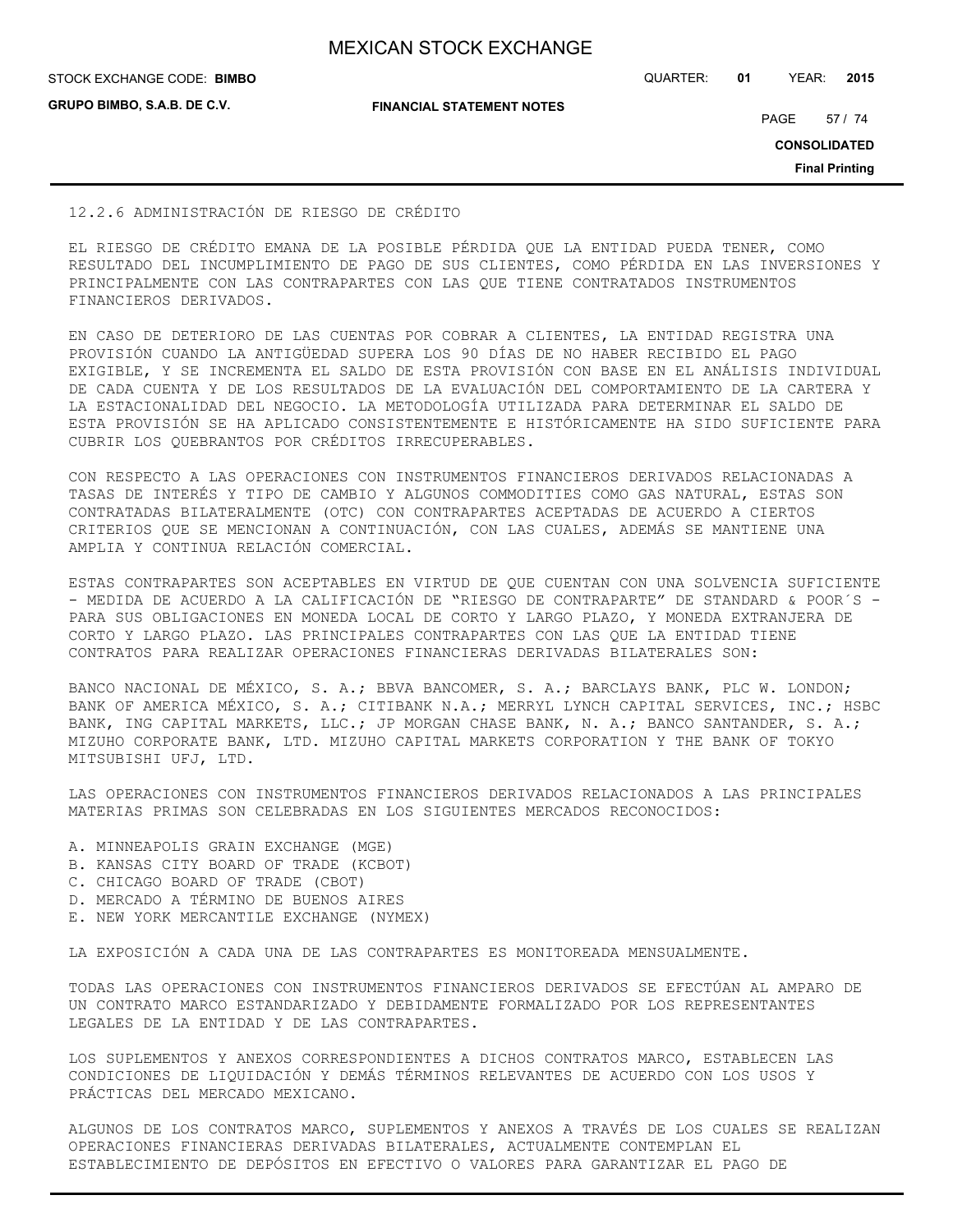STOCK EXCHANGE CODE: QUARTER: **01** YEAR: **2015 BIMBO**

**GRUPO BIMBO, S.A.B. DE C.V.**

**FINANCIAL STATEMENT NOTES**

PAGE 58 / 74

**CONSOLIDATED**

#### **Final Printing**

OBLIGACIONES GENERADAS POR DICHOS CONTRATOS. LOS LÍMITES DE CRÉDITO QUE LA ENTIDAD MANTIENE CON SUS CONTRAPARTES SON SUFICIENTEMENTE AMPLIOS PARA SOPORTAR SU OPERACIÓN ACTUAL; SIN EMBARGO, LA ENTIDAD MANTIENE DEPÓSITOS EN EFECTIVO COMO COLATERAL PARA PAGO DE INSTRUMENTOS FINANCIEROS DERIVADOS.

CON RELACIÓN A LOS CONTRATOS DE FUTUROS ASOCIADOS A MATERIAS PRIMAS QUE SE CELEBRAN EN MERCADOS RECONOCIDOS E INTERNACIONALES, LA ENTIDAD ESTÁ SUJETA A LAS REGLAS DE DICHOS MERCADOS. ESTAS REGLAS INCLUYEN, ENTRE OTRAS, CUBRIR EL MARGEN INICIAL PARA OPERAR CONTRATOS DE FUTUROS, ASÍ COMO LAS SUBSECUENTES LLAMADAS DE MARGEN REQUERIDAS A LA ENTIDAD.

12.2.7 ADMINISTRACIÓN DE LA ESTRUCTURA DE CAPITAL

LA ENTIDAD MANTIENE UNA SANA RELACIÓN ENTRE DEUDA Y CAPITAL BUSCANDO MAXIMIZAR EL RETORNO A LOS ACCIONISTAS.

AL 31 DE MARZO DE 2015 Y AL 31 DE DICIEMBRE DE 2014, LA ESTRUCTURA DE CAPITAL Y LA RAZÓN DE APALANCAMIENTO AL FINAL DE CADA PERIODO ES LA SIGUIENTE:

|                                     | 31 DE MARZO<br>DE 2015 | 31 DE DICIEMBRE<br>DE 2014 |
|-------------------------------------|------------------------|----------------------------|
| DEUDA (I)                           | \$64,813,447           | \$62, 203, 840             |
| EFECTIVO Y EQUIVALENTES DE EFECTIVO | \$2,253,625            | \$2,571,243                |
| DEUDA NETA                          | \$62,559,822           | \$59,632,597               |
| CAPITAL CONTABLE                    | \$52,034,914           | \$53,601,612               |
| DEUDA NETA A CAPITAL CONTABLE       | 1.20 VECES             | 1.11 VECES                 |

(I) LA DEUDA ESTÁ FORMADA POR LOS CRÉDITOS BANCARIOS Y BURSÁTILES A CORTO Y LARGO PLAZO.

LA ENTIDAD NO ESTÁ SUJETA A NINGÚN REQUERIMIENTO EXTERNO DE CAPITAL.

## 13. BENEFICIOS A EMPLEADOS Y PREVISIÓN SOCIAL

EL PASIVO NETO GENERADO POR BENEFICIOS A EMPLEADOS Y PREVISIÓN SOCIAL A LARGO PLAZO, POR ÁREA GEOGRÁFICA, SE INTEGRA AL 31 DE MARZO DE 2015 Y 31 DE DICIEMBRE DE 2014:

| MÉXICO                              | 31 DE MARZO<br>DE 2015 |              | 31 DE DICIEMBRE<br>DE 2014 |
|-------------------------------------|------------------------|--------------|----------------------------|
|                                     |                        |              |                            |
| POR RETIRO                          | \$<br>3,042,409        | $\mathsf{S}$ | 2,922,368                  |
|                                     |                        |              |                            |
| EUA:                                |                        |              |                            |
| POR RETIRO Y BENEFICIOS POSTERIORES |                        |              |                            |
| AL RETIRO                           | 4,928,785              |              | 4,898,762                  |
| PREVISIÓN SOCIAL                    | 2, 122, 114            |              | 2,103,772                  |
| PLANES DE PENSIONES MULTIPATRONALES | 14,456,226             |              | 13,992,448                 |
|                                     |                        |              |                            |
|                                     | 21,507,125             |              | 20,994,982                 |
|                                     |                        |              |                            |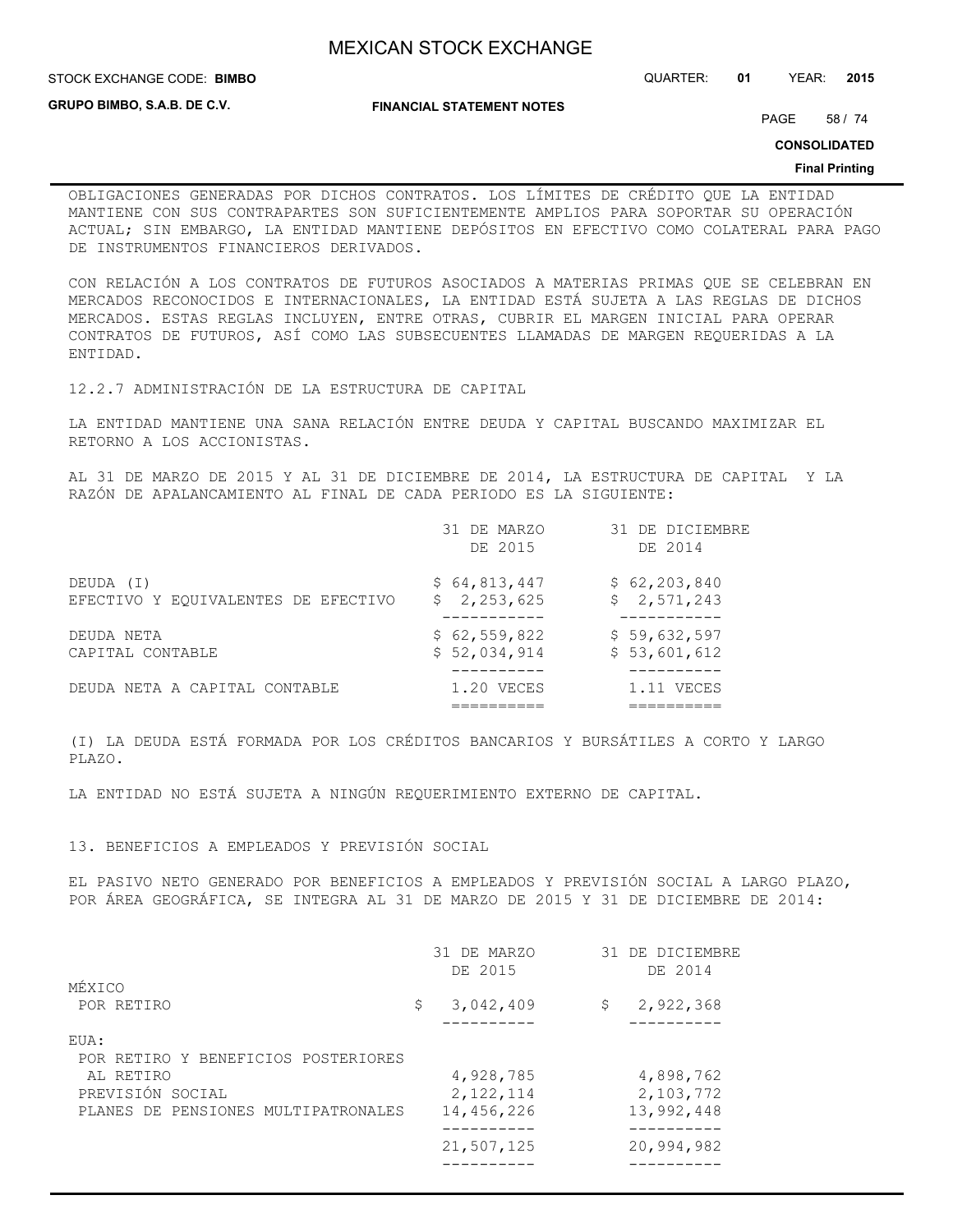| STOCK EXCHANGE CODE: BIMBO                                 | QUARTER:                         | 01 | YEAR:      | 2015 |                     |                       |
|------------------------------------------------------------|----------------------------------|----|------------|------|---------------------|-----------------------|
| GRUPO BIMBO, S.A.B. DE C.V.                                | <b>FINANCIAL STATEMENT NOTES</b> |    |            |      | PAGE                | 59 / 74               |
|                                                            |                                  |    |            |      | <b>CONSOLIDATED</b> |                       |
|                                                            |                                  |    |            |      |                     | <b>Final Printing</b> |
| CANADA<br>POR RETIRO Y BENEFICIOS POSTERIORES<br>AL RETIRO | \$<br>836,868                    | \$ | 541,844    |      |                     |                       |
| OLA:<br>POR RETIRO                                         | 93,427                           |    | 135,424    |      |                     |                       |
| PASIVO NETO TOTAL                                          | \$<br>25, 479, 829               | \$ | 24,594,619 |      |                     |                       |

#### A. MÉXICO

LA ENTIDAD TIENE ESTABLECIDO UN PLAN DE BENEFICIOS DEFINIDOS PARA PAGOS DE PENSIONES Y PRIMA DE ANTIGÜEDAD; ASÍ MISMO, TIENE OBLIGACIONES POR PAGOS POR TERMINACIÓN LABORAL QUE NO CALIFICAN COMO PLANES DE BENEFICIOS DEFINIDOS PARA IFRS, POR LO QUE NO SE REGISTRA PASIVO LABORAL. LA POLÍTICA DE FONDEO DE LA ENTIDAD ES LA DE HACER CONTRIBUCIONES DISCRECIONALES. DURANTE 2015 Y 2014 LA ENTIDAD NO EFECTUÓ CONTRIBUCIONES A DICHO PLAN.

LOS PAGOS POR PRIMA DE ANTIGÜEDAD, CONSISTEN EN UN PAGO ÚNICO DE 12 DÍAS POR CADA AÑO TRABAJADO, CON BASE AL ÚLTIMO SUELDO, LIMITADO AL DOBLE DEL SALARIO MÍNIMO VIGENTE A LA FECHA DE PAGO ESTABLECIDO POR LEY PARA TODO SU PERSONAL, DE ACUERDO CON LO ESTIPULADO EN LOS CONTRATOS DE TRABAJO. A PARTIR DE 15 AÑOS DE SERVICIO, LOS TRABAJADORES TENDRÁN DERECHO A LA PRIMA DE ANTIGÜEDAD CONTRACTUAL.

LAS VALUACIONES ACTUARIALES MÁS RECIENTES DE LOS ACTIVOS DEL PLAN Y DEL VALOR PRESENTE DE LA OBLIGACIÓN POR BENEFICIOS DEFINIDOS FUERON REALIZADAS AL 31 DE DICIEMBRE DE 2014 Y 2013 POR BUFETE MATEMÁTICO ACTUARIAL, S. C., MIEMBRO DEL COLEGIO NACIONAL DE ACTUARIOS, A.C. EL VALOR PRESENTE DE LA OBLIGACIÓN POR BENEFICIOS DEFINIDOS, EL COSTO LABORAL DEL SERVICIO ACTUAL Y EL COSTO DE SERVICIOS PASADOS FUERON CALCULADOS UTILIZANDO EL MÉTODO DE CRÉDITO UNITARIO PROYECTADO.

## B. EUA

LA ENTIDAD TIENE ESTABLECIDOS PLANES DE PENSIONES DE BENEFICIOS DEFINIDOS QUE CUBREN A LOS EMPLEADOS ELEGIBLES. ALGUNOS BENEFICIOS DE PLANES DE PERSONAL NO SINDICALIZADO FUERON CONGELADOS. LA POLÍTICA DE FONDEO DE LA ENTIDAD ES LA DE HACER CONTRIBUCIONES DISCRECIONALES. AL 31 DE MARZO DE 2015 Y 31 DE DICIEMBRE DE 2014, LA ENTIDAD EFECTUÓ CONTRIBUCIONES A DICHO PLAN POR \$179,151 Y \$641,261, RESPECTIVAMENTE.

LA ENTIDAD TAMBIÉN TIENE ESTABLECIDO UN PLAN DE BENEFICIOS DE PREVISIÓN SOCIAL POSTERIORES AL RETIRO QUE CUBRE GASTOS MÉDICOS DE CIERTOS EMPLEADOS ELEGIBLES. LA ENTIDAD ESTÁ ASEGURADA Y PAGA ESTOS GASTOS CONFORME SE INCURREN.

LAS VALUACIONES ACTUARIALES MÁS RECIENTES DE LOS ACTIVOS DEL PLAN Y DEL VALOR PRESENTE DE LA OBLIGACIÓN POR BENEFICIOS DEFINIDOS FUERON REALIZADAS AL 31 DE DICIEMBRE DE 2014 Y 2013 POR MERCER (US), INC. MIEMBRO DEL INSTITUTO DE ACTUARIOS DE LOS ESTADOS UNIDOS DE AMÉRICA. EL VALOR PRESENTE DE LA OBLIGACIÓN POR BENEFICIOS DEFINIDOS, EL COSTO LABORAL DEL SERVICIO ACTUAL Y EL COSTO DE SERVICIOS PASADOS FUERON CALCULADOS UTILIZANDO EL MÉTODO DE CRÉDITO UNITARIO PROYECTADO.

PLANES DE PENSIONES MULTIPATRONALES ("PPM")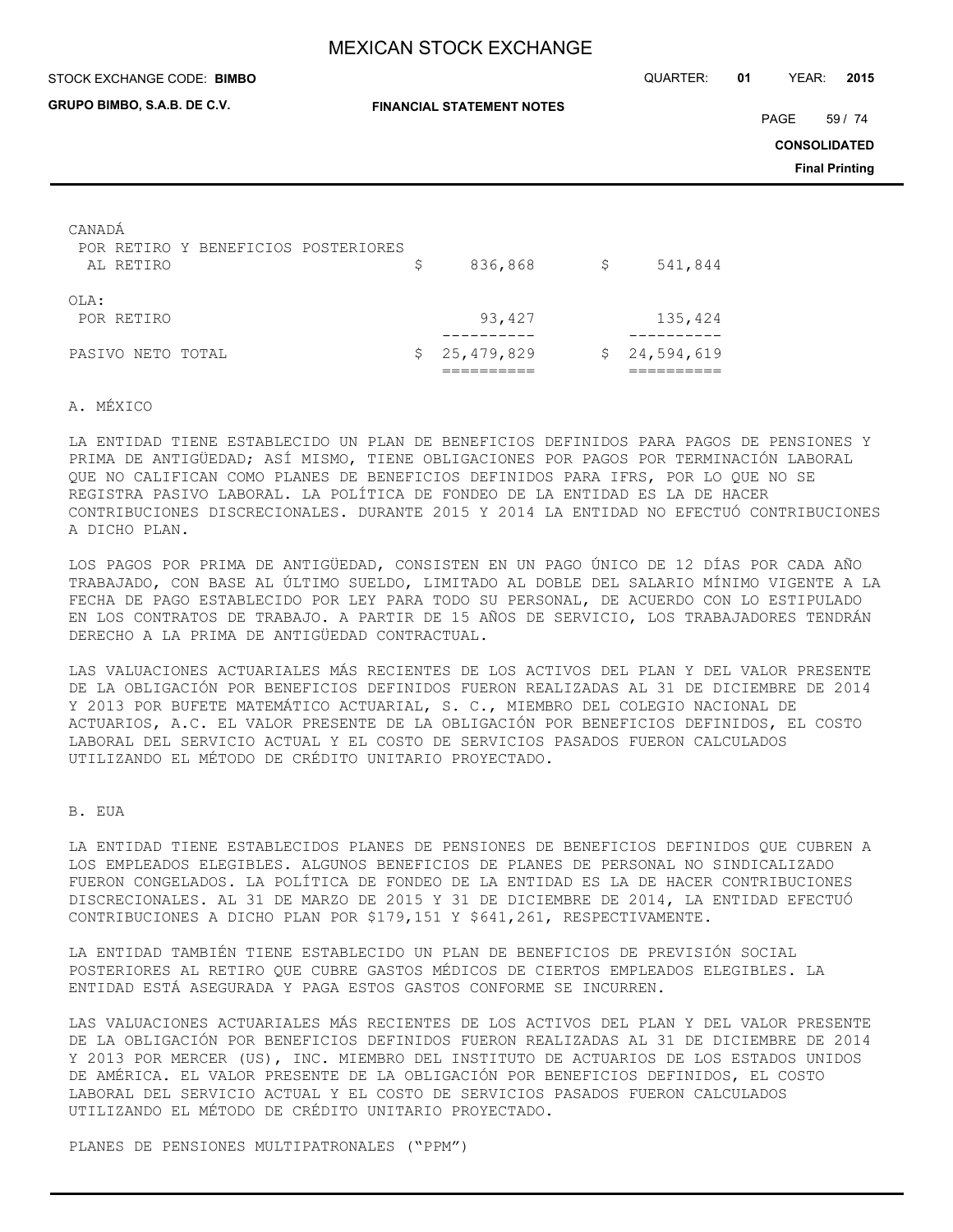**GRUPO BIMBO, S.A.B. DE C.V.**

**FINANCIAL STATEMENT NOTES**

STOCK EXCHANGE CODE: QUARTER: **01** YEAR: **2015 BIMBO**

PAGE 60 / 74

**CONSOLIDATED**

#### **Final Printing**

LA ENTIDAD PARTICIPA EN PLANES DE CONTRIBUCIÓN DEFINIDA DENOMINADOS PPM. UN PPM ES UN FONDO EN EL CUAL VARIOS PATRONES NO RELACIONADOS, REALIZAN PAGOS PARA FONDEAR BENEFICIOS AL RETIRO DE EMPLEADOS SINDICALIZADOS INSCRITOS AL PLAN. ORIGINALMENTE SE CONSTITUYERON CON LA INTENCIÓN DE FACILITAR LA MOVILIDAD DE EMPLEADOS ENTRE EMPRESAS DE LA MISMA INDUSTRIA CONSERVANDO LOS BENEFICIOS POR PENSIONES. ESTOS FONDOS SON ADMINISTRADOS Y CONTROLADOS POR FIDEICOMISOS SUPERVISADOS TANTO POR REPRESENTANTES DE LOS PATRONES, COMO DE LOS EMPLEADOS BENEFICIADOS. BBU PARTICIPA ACTUALMENTE EN 34 PPM.

A MENOS QUE LA ENTIDAD DETERMINE QUE LA PROBABILIDAD DE QUE SALGA DEL PPM SEA ALTA, ESTOS SON RECONOCIDOS COMO PLANES DE CONTRIBUCIÓN DEFINIDA, YA QUE LA ENTIDAD NO CUENTA CON INFORMACIÓN SUFICIENTE PARA PREPARAR LOS CÁLCULOS RELATIVOS, DEBIDO A LA NATURALEZA COLECTIVA DE LOS PLANES Y LA PARTICIPACIÓN LIMITADA EN LA ADMINISTRACIÓN POR PARTE DE LA ENTIDAD. LA RESPONSABILIDAD DE LA ENTIDAD PARA REALIZAR CONTRIBUCIONES AL PLAN ES ESTABLECIDA EN LOS CONTRATOS COLECTIVOS.

LAS CONTRIBUCIONES A LOS PPM DURANTE LOS TRES MESES Y EL AÑO TERMINADO EL 31 DE MARZO DE MARZO DE 2015 Y 31 DICIEMBRE DE 2014, ASCENDIERON A \$364,426 Y \$1,640,689, RESPECTIVAMENTE. SE ESPERA CONTRIBUIR \$ 1,663,134 EN EL 2015. LAS CONTRIBUCIONES ANUALES SE CARGAN A RESULTADOS.

EN EL EVENTO DE QUE OTROS PATRONES SALGAN DEL PPM EN EL QUE PARTICIPA LA ENTIDAD, SIN SATISFACER SU PASIVO DE SALIDA, EL MONTO NO CUBIERTO SERÁ DISTRIBUIDO ENTRE EL RESTO DE LOS PATRONES ACTIVOS. GENERALMENTE, LA DISTRIBUCIÓN DEL PASIVO POR LA SALIDA DEL PLAN CORRESPONDE A LA RELACIÓN ENTRE LAS APORTACIONES DE LA ENTIDAD AL PLAN Y LA RELACIÓN DE LAS CONTRIBUCIONES DE LOS OTROS PARTICIPANTES AL PLAN.

CUANDO SE DETERMINA QUE LA SALIDA DE LA ENTIDAD DE UN PPM ES MUY PROBABLE QUE SUCEDA, SE RECONOCE UNA PROVISIÓN POR EL VALOR PRESENTE DE LAS SALIDAS DE EFECTIVO FUTURAS ESTIMADAS, DESCONTADAS A LA TASA ACTUAL. ADICIONAL A LA PROVISIÓN RECONOCIDA POR LA SALIDA PROBABLE DE UN PPM, LA ENTIDAD A RECONOCIDO UN PASIVO POR LA SALIDA DE TRES PPM, DE LOS CUALES YA SE TIENE UN CONTRATO DE SALIDA. EL TOTAL DE LOS PPM SE RECONOCE EN EL SALDO DE BENEFICIOS A EMPLEADOS.

EL PASIVO POR PPM, SURGE EN EL 2012 CUANDO LA ENTIDAD ENTRÓ EN CONTRATO CON DOS PPM PARA EJECUTAR UNA SALIDA COMPLETA DEL PLAN Y DESPUÉS REINGRESAR BAJO TÉRMINOS MÁS FAVORABLES, QUE A LA VEZ PERMITÍA ESTABILIDAD FINANCIERA AL PLAN. LOS TÉRMINOS DEL ACUERDO PERMITE A LA ENTIDAD LIMITAR SU PASIVO Y FONDEARLO EN 25 AÑOS, LIBRE DE INTERESES. EN EL 2012 LA ENTIDAD TAMBIÉN EXPRESO SU INTENCIÓN DE SALIR DE OTRO PPM, LO QUE OCASIONO A LOS FIDEICOMISOS DEL PLAN A DECRETAR QUE UNA SALIDA MASIVA DEL PLAN HABÍA OCURRIDO.

LA PROVISIÓN POR PPM CORRESPONDE PRINCIPALMENTE A LA INTENCIÓN DE SALIR DE UN PLAN.

DURANTE 2015 Y 2014, LA ENTIDAD REGISTRO EN RESULTADOS UNA PROVISIÓN PARA ACTUALIZAR EL PASIVO DE LOS PLANES DE PENSIONES MULTIPATRONALES POR \$66,045 Y \$2,021,609, RESPECTIVAMENTE.

LOS PASIVOS QUE YA HAN SIDO REGISTRADOS POR CONCEPTO DE PPM SUFREN UNA ACTUALIZACIÓN ANUAL DERIVADO DE CAMBIOS EN SALARIOS, ANTIGÜEDADES Y MEZCLA DE EMPLEADOS EN EL PLAN, LAS CUALES SE REGISTRAN EN LOS RESULTADOS DEL AÑO EN ADICIÓN A LOS MONTOS QUE SON CONTRIBUIDOS EN LOS DIFERENTES PPM.

SE ESTIMA QUE EL COSTO DE SALIDA DE TODOS LOS PPM ASCENDERÍA A \$24,560,366; DE LOS CUALES SOLAMENTE SE TIENEN PROVISIONADOS \$14,456,226; QUE ES EL MONTO EN EL CUAL LA ENTIDAD ESTIMA EL RIESGO DE SALIDA. EL DIFERENCIAL NO PROVISIONADO ES EL MEJOR ESTIMADO QUE TIENE LA ENTIDAD DEL MONTO PROBABLE DEL COSTO DE SALIDA EN CASO DE DARSE, PERO NO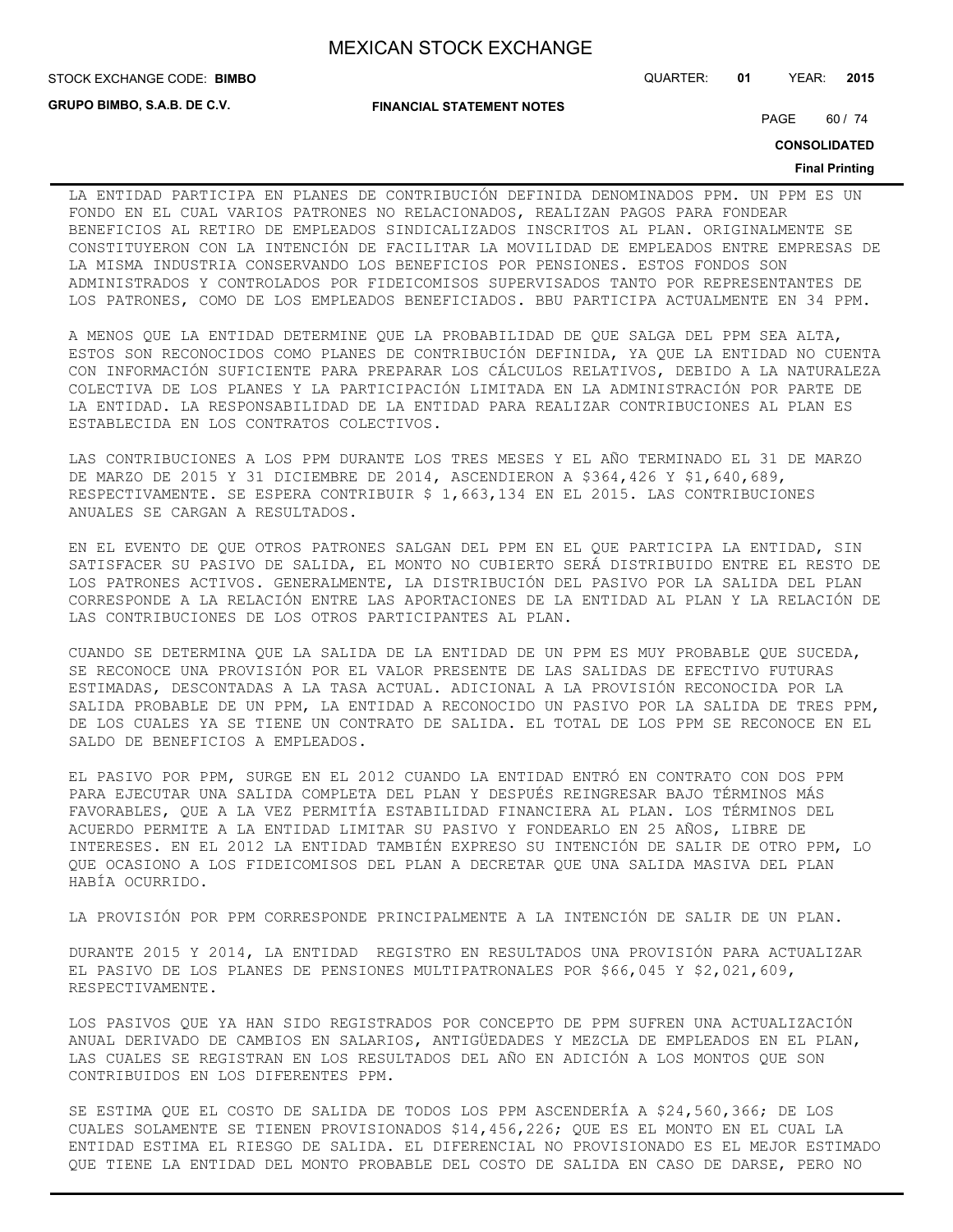STOCK EXCHANGE CODE: QUARTER: **01** YEAR: **2015 BIMBO**

**GRUPO BIMBO, S.A.B. DE C.V.**

**FINANCIAL STATEMENT NOTES**

PAGE 61 / 74

**CONSOLIDATED**

**Final Printing**

SE TIENE LA INFORMACIÓN EN DETALLE, LA OBLIGACIÓN LEGAL, NI LA INTENCIÓN DE SALIDA PARA JUSTIFICAR SU REGISTRO.

## PREVISIÓN SOCIAL EUA

LA ENTIDAD TIENE ESTABLECIDO UN PLAN DE BENEFICIOS DE PREVISIÓN SOCIAL POSTERIORES AL RETIRO QUE CALIFICA COMO PLAN DE CONTRIBUCIONES DEFINIDAS. LOS MONTOS CORRESPONDIENTES A ESTE PASIVO SE REGISTRAN EN RESULTADOS CUANDO SE INCURREN. ESTAS OBLIGACIONES SE CLASIFICAN A CORTO Y LARGO PLAZO Y SUS MONTOS INCLUIDOS EN EL ESTADO DE POSICIÓN FINANCIERA SON:

|                  | \$2,529,528 | \$2,574,704     |
|------------------|-------------|-----------------|
|                  |             |                 |
| LARGO PLAZO      | 2, 122, 114 | 2,103,772       |
| CORTO PLAZO (A)  | 407,414     | 470,932         |
| PREVISIÓN SOCIAL |             |                 |
|                  | DE 2015     | DE 2014         |
|                  | 31 DE MARZO | 31 DE DICIEMBRE |

(A) INCLUIDO EN OTRAS CUENTAS POR PAGAR Y PASIVOS ACUMULADOS.

#### C. CANADÁ

LA ENTIDAD TIENE ESTABLECIDO UN PLAN DE BENEFICIOS DEFINIDOS PARA PAGOS DE PENSIONES QUE CUBREN A LOS EMPLEADOS ELEGIBLES. ALGUNOS DE LOS BENEFICIOS DE PLANES AL PERSONAL SINDICALIZADO FUERON CONGELADOS. LA POLÍTICA DE FONDEO DE LA ENTIDAD ES LA DE HACER CONTRIBUCIONES DISCRECIONALES. LA ENTIDAD DURANTE 2015 NO HA REALIZADO APORTACIONES AL FONDO.

LAS VALUACIONES ACTUARIALES MÁS RECIENTES DE LOS ACTIVOS DEL PLAN Y DEL VALOR PRESENTE DE LA OBLIGACIÓN POR BENEFICIOS DEFINIDOS FUERON REALIZADAS AL 31 DE DICIEMBRE DE 2014 POR MERCER, (CANADÁ), INC. EL VALOR PRESENTE DE LA OBLIGACIÓN POR BENEFICIOS DEFINIDOS, EL COSTO LABORAL DEL SERVICIO ACTUAL Y EL COSTO DE SERVICIOS PASADOS FUERON CALCULADOS UTILIZANDO EL MÉTODO DE CRÉDITO UNITARIO PROYECTADO.

LA ENTIDAD TAMBIÉN TIENE ESTABLECIDO UN PLAN DE CONTRIBUCIÓN DEFINIDA, EN EL CUAL LAS CONTRIBUCIONES SE PAGAN CONFORME SE INCURREN.

D. OLA

VENEZUELA - LA ENTIDAD MANTIENE UN PLAN DE BENEFICIOS DEFINIDOS POR CONCEPTO DE LAS PRESTACIONES SOCIALES DE SUS TRABAJADORES DE ACUERDO CON LO ESTABLECIDO POR LA LEY ORGÁNICA DEL TRABAJO, LAS TRABAJADORAS Y LOS TRABAJADORES ("LOTTT").

EL 7 DE MAYO DE 2012, LA PRESIDENCIA DE LA REPÚBLICA BOLIVARIANA DE VENEZUELA MODIFICÓ LA LEY LOTTT, QUE ACREDITA A CADA TRABAJADOR POR CONCEPTO DE GARANTÍA DE LAS PRESTACIONES SOCIALES, EL EQUIVALENTE A QUINCE DÍAS DE SALARIO CADA TRIMESTRE, CALCULADO CON BASE EN EL ÚLTIMO SALARIO DEVENGADO. ADICIONALMENTE Y DESPUÉS DEL SEGUNDO AÑO DE SERVICIO, EL TRABAJADOR TIENE DERECHO A DOS DÍAS DE SALARIO, POR CADA AÑO, ACUMULATIVOS HASTA TREINTA DÍAS DE SALARIO. ESTE BENEFICIO ES RETROACTIVO AL 19 DE JUNIO DE 1997, PARA EMPLEADOS QUE SE UNIERON A LA ENTIDAD ANTES DE ESA FECHA. PARA LOS EMPLEADOS QUE SE UNIERON DESPUÉS DEL 19 DE JUNIO DE 1997, EL BENEFICIO SE DETERMINAN A PARTIR DE LA FECHA DE INGRESO.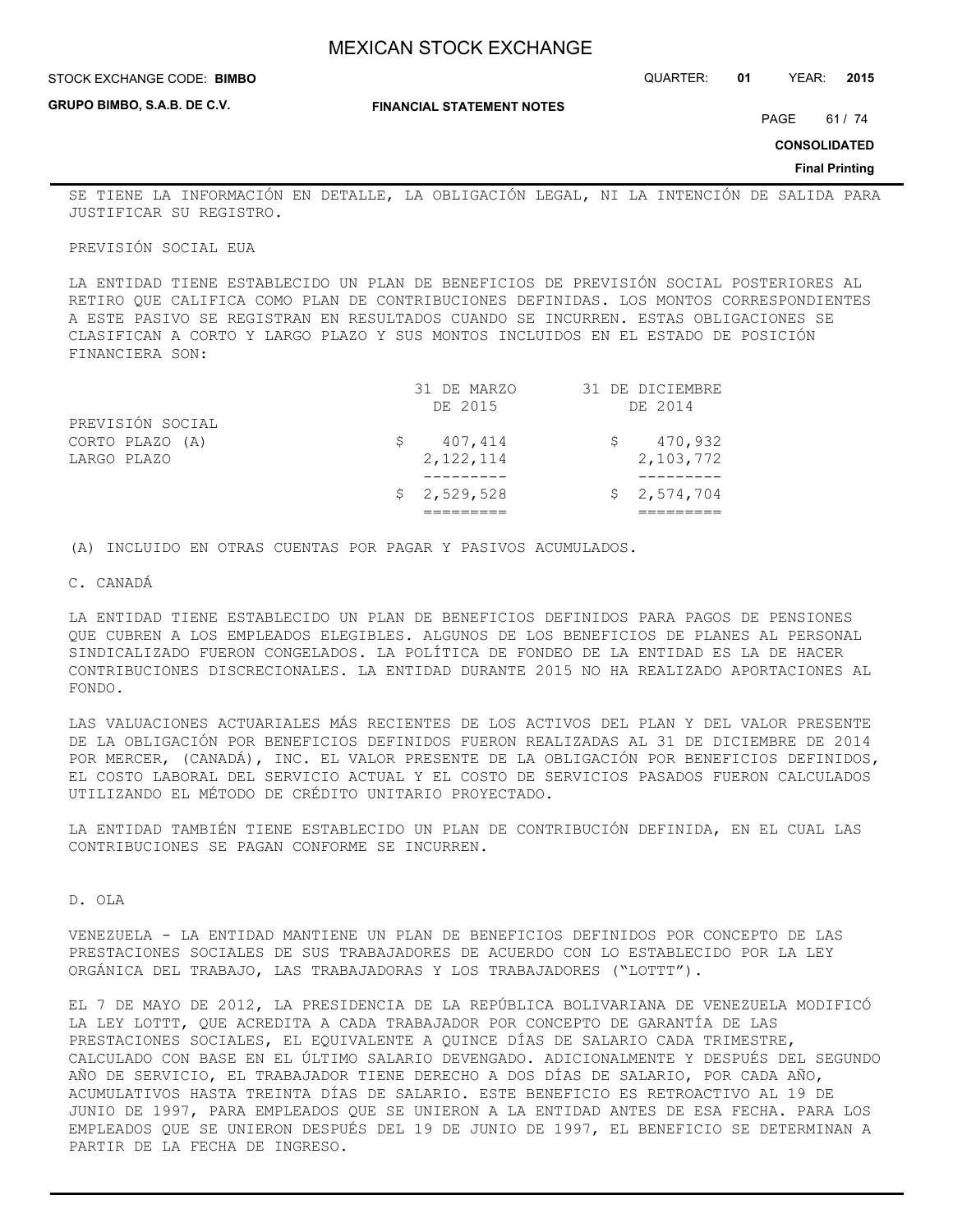**STOCK EXCHANGE CODE: BIMBO** 

**GRUPO BIMBO, S.A.B. DE C.V.**

**FINANCIAL STATEMENT NOTES**

STOCK EXCHANGE CODE: QUARTER: **01** YEAR: **2015**

PAGE 62 / 74

**CONSOLIDATED**

#### **Final Printing**

CUANDO LA RELACIÓN DE TRABAJO TERMINA POR CUALQUIER CAUSA, LA ENTIDAD PAGA POR CONCEPTO DE PRESTACIONES SOCIALES EL MONTO QUE RESULTE MAYOR ENTRE: TREINTA DÍAS POR CADA AÑO DE SERVICIO Ó FRACCIÓN SUPERIOR A SEIS MESES CALCULADA AL ÚLTIMO SALARIO Y EL TOTAL DE LA GARANTÍA DEPOSITADA TRIMESTRALMENTE.

EN CASO DE TERMINACIÓN DE LA RELACIÓN DE TRABAJO POR CAUSAS AJENAS A LA VOLUNTAD DEL TRABAJADOR, O EN LOS CASOS DE DESPIDO SIN RAZONES QUE LO JUSTIFIQUEN, LA GERENCIA DE LA ENTIDAD PAGA UNA INDEMNIZACIÓN ADICIONAL EQUIVALENTE AL MONTO QUE LE CORRESPONDE AL TRABAJADOR POR LAS PRESTACIONES SOCIALES. ESTA INDEMNIZACIÓN ES CONSIDERADA UN BENEFICIO POR TERMINACIÓN Y LA ENTIDAD RECONOCE EL PASIVO Y GASTO POR ESTE CONCEPTO CUANDO, Y SÓLO CUANDO, SE ENCUENTRA COMPROMETIDA DE FORMA DEMOSTRABLE CON LA TERMINACIÓN DE LA RELACIÓN LABORAL.

HONDURAS – DE ACUERDO CON EL CÓDIGO DEL TRABAJO DE HONDURAS Y EL DECRETO NO.150/2008 DEL 3 DE OCTUBRE DE 2008, LOS TRABAJADORES CON QUINCE AÑOS CUMPLIDOS DE TRABAJO CONTINUO TIENEN DERECHO A RECIBIR TREINTA Y CINCO POR CIENTO DEL IMPORTE DE SUS PRESTACIONES COMO APOYO DE CESANTÍA POR LOS AÑOS DE SERVICIO.

ECUADOR – DE ACUERDO CON DISPOSICIONES DEL CÓDIGO DE TRABAJO, LOS TRABAJADORES QUE POR VEINTE AÑOS O MÁS HUBIERAN PRESTADO SUS SERVICIOS EN FORMA CONTINUADA O INTERRUMPIDA, TENDRÁN DERECHO A SER JUBILADOS POR SUS EMPLEADORES SIN PERJUICIO DE LA JUBILACIÓN QUE LES CORRESPONDE EN SU CONDICIÓN DE AFILIADOS AL INSTITUTO ECUATORIANO DE SEGURIDAD SOCIAL.

BONIFICACIÓN POR DESAHUCIO- DE ACUERDO CON LAS DISPOSICIONES DEL CÓDIGO DEL TRABAJO, EN LOS CASOS DE TERMINACIÓN DE LA RELACIÓN LABORAL POR DESAHUCIO SOLICITADO POR EL EMPLEADOR O EL TRABAJADOR, LA COMPAÑÍA ENTREGARÁ EL 25% DE LA ÚLTIMA REMUNERACIÓN MENSUAL POR CADA UNO DE LOS AÑOS DE SERVICIO.

LOS CÁLCULOS ACTUARIALES DEL VALOR PRESENTE DE LA OBLIGACIÓN DEVENGADA POR CONCEPTO DE BENEFICIOS DEFINIDOS FUERON REALIZADOS AL 31 DE DICIEMBRE DE 2013 Y 2012 POR UN ACTUARIO INDEPENDIENTE. EL VALOR PRESENTE DE LAS OBLIGACIONES POR CONCEPTO DE BENEFICIOS DEFINIDOS Y LOS COSTOS DEL SERVICIO ACTUAL Y EL COSTO DEL SERVICIO ANTERIOR FUERON CALCULADOS UTILIZANDO EL MÉTODO DE LA UNIDAD DE CRÉDITO PROYECTADA. BAJO ESTE MÉTODO LOS BENEFICIOS DEFINIDOS DEBEN SER ATRIBUIDOS AL PERÍODO DE SERVICIO DEL EMPLEADO Y BASADOS EN LA FÓRMULA DEL PLAN, DE TAL SUERTE QUE SE ATRIBUYE LA MISMA CANTIDAD DE BENEFICIO A CADA AÑO DE SERVICIO, CONSIDERANDO EL USO DE HIPÓTESIS ACTUARIALES PARA CALCULAR EL VALOR PRESENTE DE DICHOS BENEFICIOS. ESTAS HIPÓTESIS REFLEJAN EL VALOR DE DINERO A TRAVÉS DEL TIEMPO, EL INCREMENTO SALARIAL Y LAS PROBABILIDADES DE PAGO DE ESTOS BENEFICIOS.

EL SALVADOR – LA ENTIDAD PAGARA A LOS TRABAJADORES PERMANENTES QUE RENUNCIEN A SU EMPLEO, A PARTIR DE LOS DOS AÑOS DE ANTIGÜEDAD, UNA PRESTACIÓN ECONÓMICA EQUIVALENTE A QUINCE DÍAS DE SALARIO BÁSICO POR CADA AÑO DE SERVICIO. PARA LO ANTERIOR EL SALARIO SERÁ TOPADO A DOS VECES EL SALARIO MÍNIMO DIARIO LEGAL VIGENTE CORRESPONDIENTE AL SECTOR EN EL QUE EL EMPLEADOR DESARROLLE SU ACTIVIDAD ECONÓMICA.

LOS EMPLEADORES DEBERÁN CANCELAR ESTA PRESTACIÓN ECONÓMICA, DENTRO DE LOS QUINCE DÍAS POSTERIORES A LA FECHA EN QUE SE HAGA LA RENUNCIA.

14. CAPITAL CONTABLE

EL CAPITAL CONTABLE AL 31 DE MARZO DE 2015, SE INTEGRA COMO SIGUE: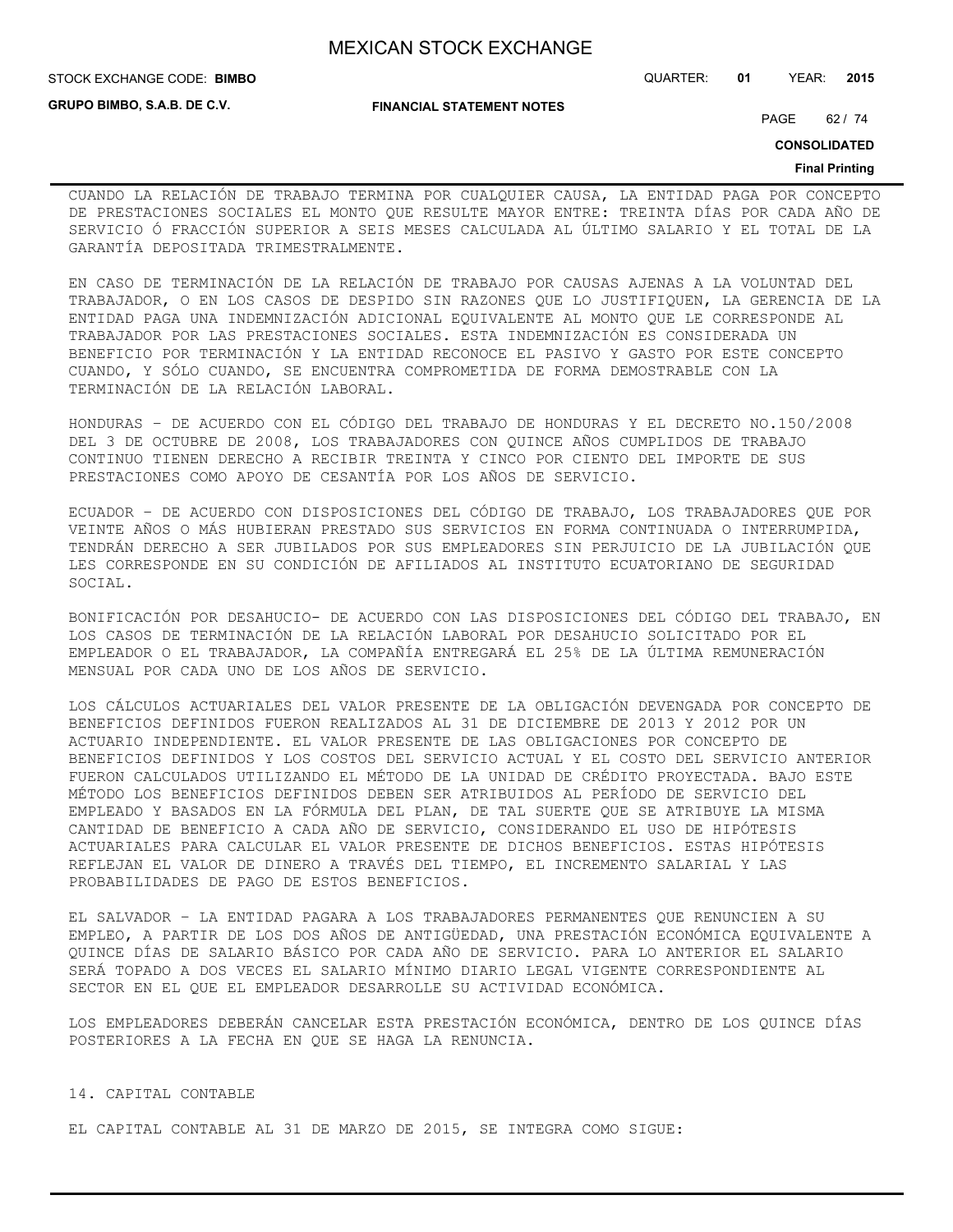**GRUPO BIMBO, S.A.B. DE C.V.**

#### **FINANCIAL STATEMENT NOTES**

STOCK EXCHANGE CODE: QUARTER: **01** YEAR: **2015 BIMBO**

PAGE 63 / 74

**CONSOLIDATED**

**Final Printing**

|                                                                | NÚMERO      | VALOR                                      | EFECTO DE                                      |                                 |  |
|----------------------------------------------------------------|-------------|--------------------------------------------|------------------------------------------------|---------------------------------|--|
|                                                                | DE ACCIONES |                                            | NOMINAL ACTUALIZACIÓN/                         |                                 |  |
|                                                                |             |                                            | CONVERSIÓN TOTAL                               |                                 |  |
| CAPITAL FIJO                                                   |             |                                            |                                                |                                 |  |
| SERIE "A" 4,703,200,000 \$ 1,901,132 \$ 2,325,378 \$ 4,226,510 |             |                                            |                                                |                                 |  |
| RESERVA PARA RECOMPRA                                          |             |                                            |                                                |                                 |  |
| DE ACCIONES                                                    |             |                                            | $757,044$ 159,059 916,103                      |                                 |  |
| UTILIDADES RETENIDAS - 35,675,353 11,299,385 46,974,738        |             |                                            |                                                |                                 |  |
| UTILIDAD DEL EJERCICIO                                         |             |                                            |                                                |                                 |  |
| CONSOLIDADA                                                    |             |                                            | $906, 875$ -                                   | 906,875                         |  |
| EFECTO DE CONVERSIÓN DE                                        |             |                                            |                                                |                                 |  |
| OPERACIONES EXTRANJERAS -                                      |             | and the state of the state of the state of |                                                | $(4, 393, 099)$ $(4, 393, 099)$ |  |
| GANANCIA EN REVALUACIÓN                                        |             |                                            |                                                |                                 |  |
| DE PROPIEDADES, PLANTA                                         |             |                                            |                                                |                                 |  |
| Y EQUIPO                                                       |             | 1,037,513                                  | and the state of the state of                  | 1,037,513                       |  |
| VARIACIÓN NETA DE                                              |             |                                            |                                                |                                 |  |
| OBLIGACIONES LABORALES -                                       |             | 153,370                                    |                                                | 153,370                         |  |
| VARIACIÓN NETA DE LA PÉRDIDA                                   |             |                                            |                                                |                                 |  |
| POR REALIZAR DE INSTRUMENTOS                                   |             |                                            |                                                |                                 |  |
| DE COBERTURA DE FLUJOS                                         |             |                                            |                                                |                                 |  |
| DE EFECTIVO                                                    |             |                                            | $(547, 035)$ -                                 | (547, 035)                      |  |
| PARTICIPACIÓN NO                                               |             |                                            |                                                |                                 |  |
| CONTROLADORA                                                   |             |                                            | 2, 415, 425 344, 514 2, 759, 939               |                                 |  |
|                                                                |             |                                            |                                                |                                 |  |
| TOTAL                                                          |             |                                            | $$42, 299, 677$ $$9, 735, 237$ $$52, 034, 914$ |                                 |  |
|                                                                |             | ==========                                 | ==========                                     | ==========                      |  |

EL CAPITAL SOCIAL ESTÁ ÍNTEGRAMENTE SUSCRITO Y PAGADO Y CORRESPONDE A LA PARTE FIJA DEL CAPITAL SOCIAL, REPRESENTADO POR ACCIONES DE LA SERIE "A". LA PARTE VARIABLE DEL CAPITAL NUNCA PODRÁ EXCEDER DE DIEZ VECES EL IMPORTE DEL CAPITAL MÍNIMO FIJO SIN DERECHO A RETIRO Y ESTARÁ REPRESENTADA POR ACCIONES DE LA SERIE "B", ORDINARIAS, NOMINATIVAS, SIN EXPRESIÓN DE VALOR NOMINAL Y/O POR ACCIONES DE VOTO LIMITADO, NOMINATIVAS, SIN EXPRESIÓN DE VALOR NOMINAL, LAS CUALES SERÁN DENOMINADAS CON EL NOMBRE DE LA SERIE QUE DETERMINE SU EMISIÓN. EN NINGÚN MOMENTO LAS ACCIONES DE VOTO LIMITADO PODRÁN REPRESENTAR MÁS DEL 25% DEL CAPITAL SOCIAL.

I. NO HUBO DIVIDENDOS DECRETADOS PAGADOS AL 31 DE MARZO DE 2015 Y 2014.

II. SE ESTABLECE UN IMPUESTO SOBRE LA RENTA ADICIONAL, SOBRE DIVIDENDOS PAGADOS DEL 10% CUANDO LOS MISMOS SEAN DISTRIBUIDOS A PERSONAS FÍSICAS Y RESIDENTES EN EL EXTRANJERO. EL IMPUESTO SOBRE LA RENTA SE PAGA VÍA RETENCIÓN Y ES UN PAGO DEFINITIVO A CARGO DEL ACCIONISTA. EN EL CASO DE EXTRANJEROS SE PODRÁN APLICAR TRATADOS PARA EVITAR LA DOBLE TRIBUTACIÓN. ESTE IMPUESTO SERÁ APLICABLE POR LA DISTRIBUCIÓN DE UTILIDADES GENERADAS A PARTIR DEL 2014.

III. LAS UTILIDADES RETENIDAS INCLUYEN LA RESERVA LEGAL. DE ACUERDO CON LA LEY GENERAL DE SOCIEDADES MERCANTILES, DE LAS UTILIDADES NETAS DEL EJERCICIO DEBE SEPARARSE UN 5% COMO MÍNIMO PARA FORMAR LA RESERVA LEGAL, HASTA QUE SU IMPORTE ASCIENDA AL 20% DEL CAPITAL SOCIAL A VALOR NOMINAL. LA RESERVA LEGAL PUEDE CAPITALIZARSE, PERO NO DEBE REPARTIRSE A MENOS QUE SE DISUELVA LA SOCIEDAD, Y DEBE SER RECONSTITUIDA CUANDO DISMINUYA POR CUALQUIER MOTIVO. AL 31 DE MARZO DE 2015 Y 31 DE DICIEMBRE 2014, SU IMPORTE A VALOR NOMINAL ASCIENDE A \$500,000.

IV. LA DISTRIBUCIÓN DEL CAPITAL CONTABLE, EXCEPTO POR LOS IMPORTES ACTUALIZADOS DEL CAPITAL SOCIAL APORTADO Y DE LAS UTILIDADES RETENIDAS FISCALES, CAUSARÁ EL IMPUESTO SOBRE LA RENTA SOBRE DIVIDENDOS A CARGO DE LA ENTIDAD A LA TASA VIGENTE AL MOMENTO DE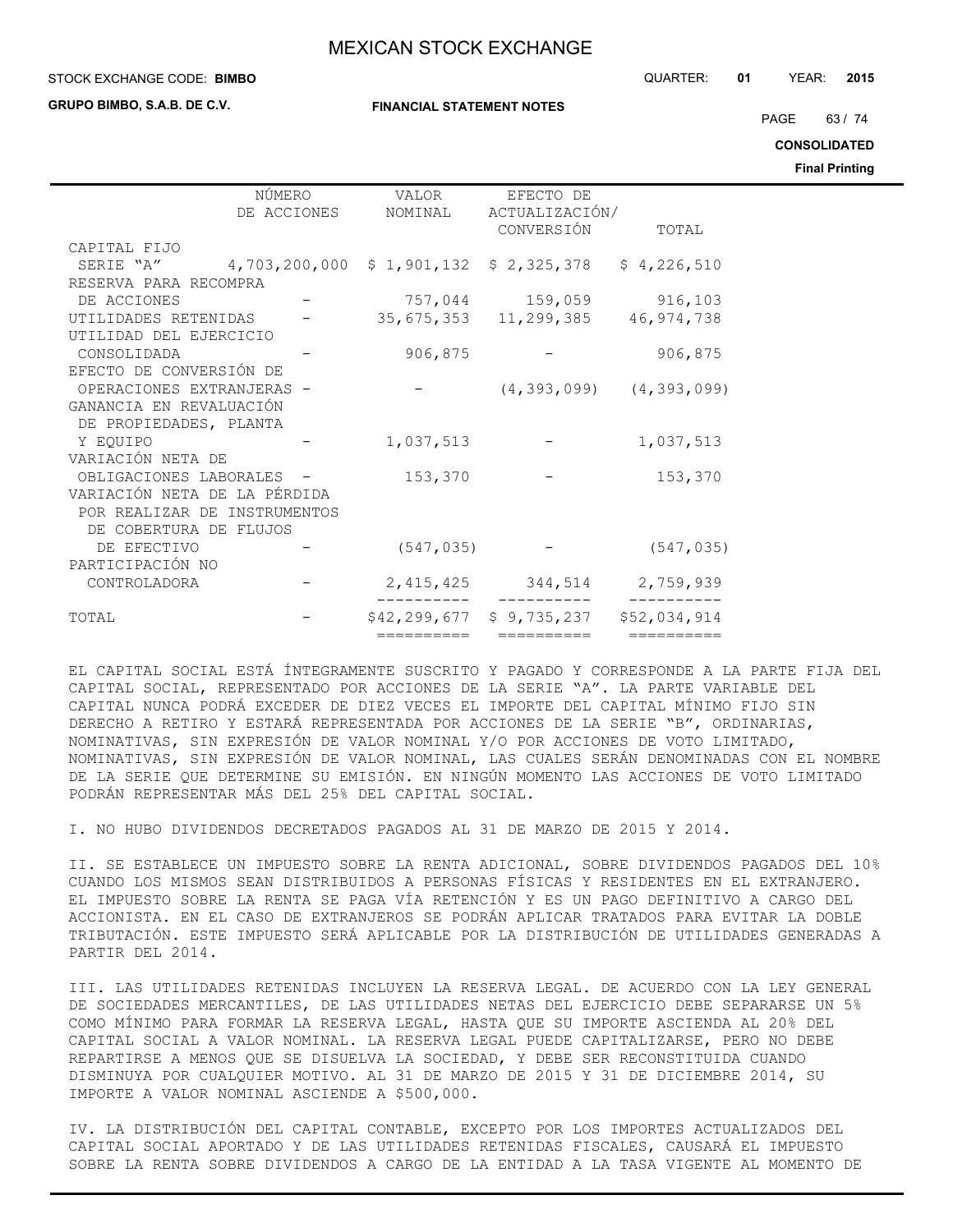**GRUPO BIMBO, S.A.B. DE C.V.**

**FINANCIAL STATEMENT NOTES**

PAGE 64 / 74

**CONSOLIDATED**

#### **Final Printing**

LA DISTRIBUCIÓN. EL IMPUESTO QUE SE PAGUE POR DICHA DISTRIBUCIÓN, SE PODRÁ ACREDITAR CONTRA EL IMPUESTO SOBRE LA RENTA DEL EJERCICIO EN EL QUE SE PAGUE EL IMPUESTO SOBRE DIVIDENDOS Y EN LOS DOS EJERCICIOS INMEDIATOS SIGUIENTES, CONTRA EL IMPUESTO DEL EJERCICIO Y LOS PAGOS PROVISIONALES DE LOS MISMOS.

V. LOS SALDOS DE LAS CUENTAS FISCALES DEL CAPITAL CONTABLE AL 31 DE MARZO DE 2015 Y 31 DE DICIEMBRE DE 2014 SON:

| TOTAI, |                                                                   | \$66,002,834               | \$65,637,358                 |
|--------|-------------------------------------------------------------------|----------------------------|------------------------------|
|        |                                                                   |                            |                              |
|        | CUENTA DE CAPITAL DE APORTACIÓN<br>CUENTA DE UTILIDAD FISCAL NETA | \$28,605,869<br>37,396,965 | \$28,463,551<br>37, 173, 807 |
|        |                                                                   | 31 DE MARZO<br>DE 2015     | 31 DE DICIEMBRE<br>DE 2014   |

15. IMPUESTOS A LA UTILIDAD

IMPUESTOS A LA UTILIDAD EN MÉXICO

LAS ENTIDADES MEXICANAS ESTÁN SUJETAS AL ISR.

RESPECTO AL RECONOCIMIENTO CONTABLE DE LOS TEMAS INCLUIDOS EN LA REFORMA FISCAL 2014, QUE ESTAN RELACIONADOS CON LOS IMPUESTOS A LA UTILIDAD, EL CINIF EMITIO LA INIF 20 EFECTOS CONTABLES DE LA REFORMA FISCAL 2014, CON VIGENCIA A PARTIR DE DICIEMBRE 2013.

ISR - CONFORME A LA NUEVA LEY DEL ISR (LEY 2014) LA TASA FUE DEL 30% PARA 2014 Y CONTINUARÁ ASÍ PARA LOS AÑOS POSTERIORES.

IMPUESTOS A LA UTILIDAD EN OTROS PAÍSES.

LAS COMPAÑÍAS SUBSIDIARIAS ESTABLECIDAS EN EL EXTRANJERO, CALCULAN EL IMPUESTO SOBRE LA RENTA SOBRE SUS RESULTADOS INDIVIDUALES Y DE ACUERDO CON LOS REGÍMENES ESPECÍFICOS DE CADA PAÍS. EUA CUENTA CON AUTORIZACIÓN PARA LA PRESENTACIÓN DE UNA DECLARACIÓN DE IMPUESTO SOBRE LA RENTA CONSOLIDADA. ESPAÑA CUENTA CON AUTORIZACION PARA LA PRESENTACION DE UNA DECLARACIÓN DE IMPUESTO SOBRE LA RENTA CONSOLIDADA DESDE EL EJERCICIO DE 2013.

EN JUNIO DE 2014, LA COMPAÑÍA CONCLUYÓ LA ADQUISICIÓN DE CANADA BREAD COMPANY, LIMITED (CANADA BREAD). CANADA BREAD OPERA 25 PLANTAS EN CANADÁ, ESTADOS UNIDOS Y EL REINO UNIDO.

LAS COMPAÑÍAS CON RESIDENCIA FISCAL CANADIENSE PAGAN SUS IMPUESTOS RESPECTO DE TODOS SUS INGRESOS, CUALQUIERA QUE SEA LA UBICACIÓN DE LA FUENTE DE RIQUEZA. EN CANADÁ NO ESTÁ PERMITIDA LA CONSOLIDACIÓN FISCAL.

CADA COMPAÑÍA CALCULA Y PAGA BAJO EL SUPUESTO DE ENTIDADES LEGALES INDIVIDUALES. LA DECLARACIÓN ANUAL DE IMPUESTOS SE PRESENTAN DENTRO DE LOS SEIS MESES SIGUIENTES AL TÉRMINO DEL EJERCICIO FISCAL; ADICIONALMENTE LA COMPAÑÍAS DEBEN ENTERAR PAGOS PROVISIONALES MENSUALES DURANTE DICHO EJERCICIO FISCAL.

LAS COMPAÑÍAS CON RESIDENCIA FISCAL EN EL REINO UNIDO PAGAN SUS IMPUESTOS SOBRE UNA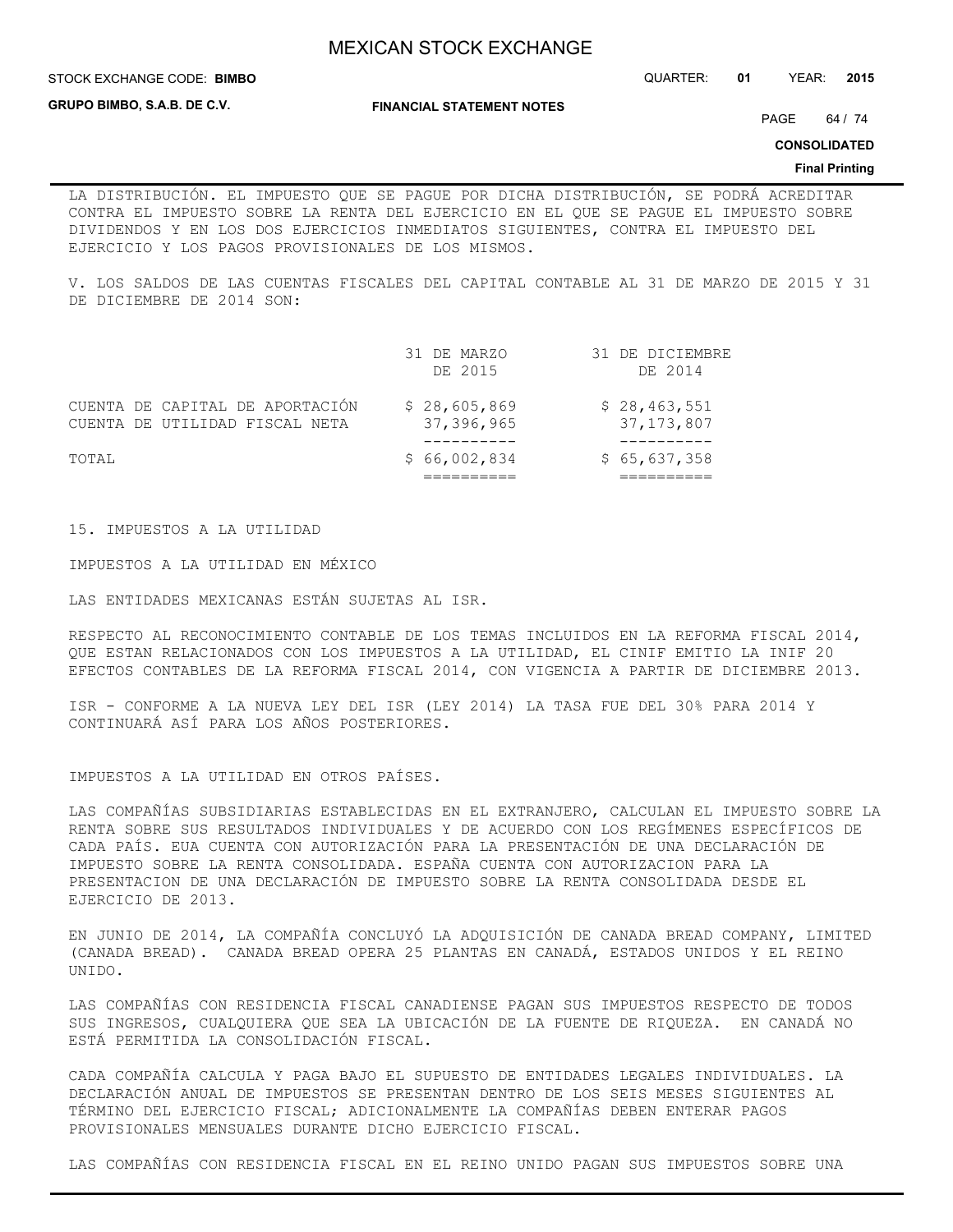**GRUPO BIMBO, S.A.B. DE C.V.**

**FINANCIAL STATEMENT NOTES**

PAGE 65 / 74

**CONSOLIDATED**

**Final Printing**

BASE DE INGRESOS MUNDIALES INDEPENDIENTEMENTE DE LA FUENTE DE RIQUEZA.

LAS TASAS FISCALES APLICABLES EN LOS OTROS PAÍSES EN DONDE OPERA LA COMPAÑÍA Y EL PERÍODO EN EL CUAL PUEDEN APLICARSE LAS PÉRDIDAS FISCALES SON COMO SIGUE:

|                         | TASA LEGAL (%)  |          | AÑOS DE     |
|-------------------------|-----------------|----------|-------------|
|                         | 2015            | 2014     | VENCIMIENTO |
|                         |                 |          |             |
| ARGENTINA               | 35.0            | 35.0     | 5<br>(A)    |
| <b>BRASIL</b>           | 34.0            | 34.0     | (B)         |
| CANADA                  | $(0)$ 26.5      | (0) 26.0 | 20<br>(P)   |
| COLOMBIA                | 34.0            | 34.0     | (C)         |
| COSTA RICA              | 30.0            | 30.0     | 4<br>(N)    |
| CHILE<br>(D)            | 22.5<br>(D)     | 21.0     | (E)         |
| CHINA                   | 25.0            | 25.0     | 5           |
| <b>ECUADOR</b>          | 22.0            | 22.0     | 5           |
| EL SALVADOR             | 30.0            | 30.0     | (F)         |
| ESPAÑA<br>(S)           | 28.0<br>(S)     | 30.0     | (E)         |
| EUA                     | (G) 35.0<br>(G) | 35.0     | 20          |
| <b>GUATEMALA</b><br>(H) | 25.0<br>(H)     | 28.0     | (G)         |
| HOLANDA                 | 25.0            | 25.0     | 9           |
| HONDURAS                | (I) 25.0<br>(T) | 25.0     | 3           |
| HUNGRÍA                 | 19.0            | 19.0     | (E)         |
| LUXEMBURGO              | 21.0            | 21.0     | (E)         |
| <b>NICARAGUA</b>        | (T) 30.0<br>(T) | 30.0     | 3<br>(M)    |
| PARAGUAY                | 10.0            | 10.0     | (F)         |
| PANAMÁ                  | 25.0            | 25.0     | 5           |
| PERÚ<br>(U)             | 28.0<br>(U)     | 30.0     | (J)         |
| REINO UNIDO<br>(Q)      | 21.0<br>(Q)     | 21.0     | (R)         |
| URUGUAY                 | 25.0            | 25.0     | (K)         |
| VENEZUELA               | 34.0            | 34.0     | (L)         |

(A) LAS PÉRDIDAS POR VENTAS DE ACCIONES, CUOTAS U OTRAS PARTICIPACIONES SOCIALES, SÓLO PUEDEN SER AMORTIZADAS CONTRA INGRESOS DE LA MISMA NATURALEZA. LO MISMO PARA LAS PÉRDIDAS DE DERIVADOS. LAS PÉRDIDAS DE FUENTE EXTRANJERA SÓLO PUEDEN SER AMORTIZADAS CON INGRESOS DE FUENTE EXTRANJERA.

(B) LAS PÉRDIDAS FISCALES PUEDEN AMORTIZARSE INDEFINIDAMENTE PERO SÓLO PUEDE COMPENSARSE EN CADA AÑO HASTA EL 30% DE LA UTILIDAD FISCAL NETA DEL AÑO. (C) A PARTIR DEL AÑO 2013 LA TARIFA DEL IMPUESTO SOBRE LA RENTA PASA DEL 33% AL 25%. ASIMISMO, LA TARIFA DEL IMPUESTO DE GANANCIAS OCASIONALES PASA DEL 33% AL 10%. ADICIONALMENTE SE CREA EL IMPUESTO SOBRE LA RENTA PARA LA EQUIDAD (CREE) CUYA TARIFA ES DEL 9% POR LOS AÑOS GRAVABES 2013,2014 Y 2015 Y DEL 8% POR EL EJERCICIO FISCAL DE 2016 Y EJERCICIOS FISCALES SIGUIENTES.

LAS PÉRDIDAS GENERADAS EN LOS EJERCICIOS 2003, 2004, 2005 Y 2006, PUEDEN SER AMORTIZADAS DENTRO DE LOS 8 AÑOS SIGUIENTES, PERO SÓLO SE PUEDE HASTA POR EL 25% DE LA UTILIDAD FISCAL DEL AÑO. A PARTIR DE 2007, LAS PÉRDIDAS SE PODRÁN AMORTIZAR SIN LÍMITE DE CUANTÍA EN CADA EJERCICIO Y SIN LÍMITE EN EL TIEMPO.

(D) LA TASA PARA EL 2012 Y 2013 FUE DEL 20%. A FINALES DE 2014 SE APROBÓ UNA REFORMA MEDIANTE LA CUAL SE ESTABLECIÓ UN INCREMENTO GRADUAL A PARTIR DE 2014, DE MANERA QUE PARA ESE AÑO LA TASA FUE DEL 21%, PARA 2015 ES DEL 22.5% Y PARA 2016 Y 2017 SERÁ DEL 24% Y 25%, RESPECTIVAMENTE.

(E) SIN FECHA DE VENCIMIENTO

(F) LAS PÉRDIDAS OPERACIONALES NO SON AMORTIZABLES.

(G) A ESTE PORCENTAJE DEBE SUMARSE UN PORCENTAJE DE IMPUESTO ESTATAL, EL CUAL VARÍA EN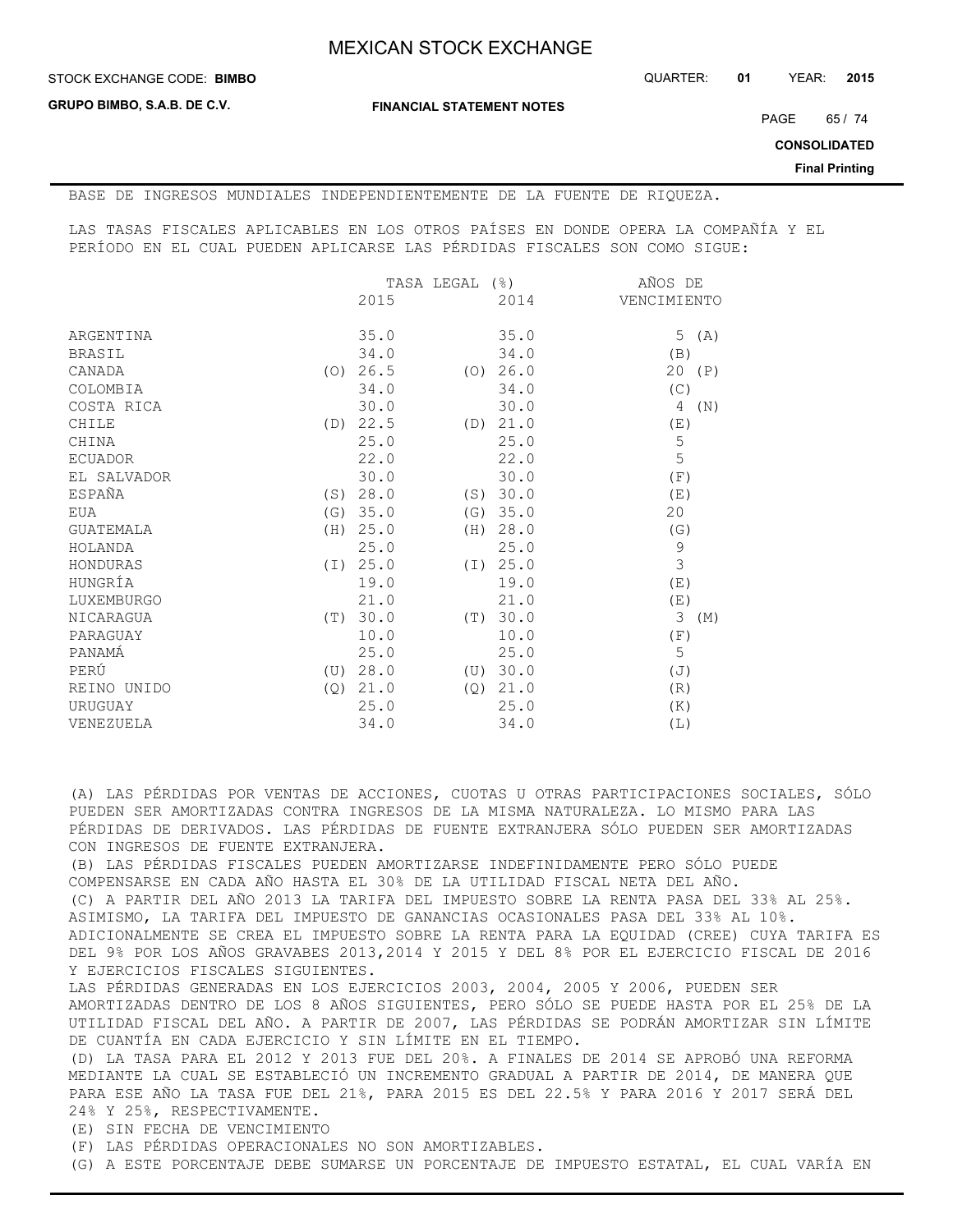**GRUPO BIMBO, S.A.B. DE C.V.**

**FINANCIAL STATEMENT NOTES**

STOCK EXCHANGE CODE: QUARTER: **01** YEAR: **2015 BIMBO**

PAGE 66 / 74

**CONSOLIDATED**

#### **Final Printing**

CADA ESTADO DE LA UNIÓN AMERICANA. LA TASA LEGAL PONDERADA PARA LA COMPAÑÍA EN DICIEMBRE 2014 FUE DE 37.23%. (H) DERIVADO DE LA ENTRADA EN VIGENCIA DEL DECRETO NO. 10-2012 LEY DE ACTUALIZACIÓN TRIBUTARIA DEL REGIMEN SOBRE LAS UTILIDADES LUCRATIVAS SE DETERMINA LA BASE IMPONIBLE

PARTIENDO DE LA UTILIDAD CONTABLE MENOS INGRESOS EXENTOS Y NO AFECTOS, MÁS GASTOS NO DEDUCIBLES. A DICHA RENTA IMPONIBLE SE LE APLICA UNA TASA IMPOSITIVA DEL 28% PARA 2014 Y DEL 25% PARA 2015 EN ADELANTE.

(I) EN CASO DE OBTENER UN INGRESO GRAVABLE MAYOR A 1 MILLÓN DE LEMPIRAS SE DEBERÁ PAGAR UN 5% ADICIONAL DE CONTRIBUCIÓN TEMPORAL DE SOLIDARIDAD SOBRE EL EXCEDENTE.

(J) EXISTEN DOS ALTERNATIVAS PERMITIDAS PARA AMORTIZAR PÉRDIDAS FISCALES: 1) EN LOS 4 AÑOS SIGUIENTES Ó 2) SIN CADUCIDAD PERO CON APLICACIÓN HASTA EL 50% DE LA UTILIDAD DE CADA AÑO. SELECCIONADA UNA OPCIÓN, NO SE PUEDE CAMBIAR HASTA QUE NO SE HUBIERAN AGOTADO LAS PÉRDIDAS ACUMULADAS DE EJERCICIOS ANTERIORES.

(K) LAS PÉRDIDAS GENERADAS A PARTIR DE 2007 SE PUEDEN AMORTIZAR EN LOS SIGUIENTES 5 EJERCICIOS.

(L) DEPENDIENDO DE SU NATURALEZA PUEDE VARIAR EL PERIODO DE AMORTIZACIÓN: 1) OPERATIVAS, 3 AÑOS SIGUIENTES; 2) LAS DEL AJUSTE POR INFLACIÓN FISCAL, 1 AÑO; 3) LAS DEL EXTERIOR, QUE SÓLO SE PUEDEN AMORTIZAR CON GANANCIAS DEL EXTERIOR, 3 AÑOS SIGUIENTES; Y 4) LAS GENERADAS EN LOS PARAÍSOS FISCALES SOLO APLICABLES A GANANCIAS EN TALES JURISDICCIONES, 3 AÑOS.

(M) LA TASA DE IMPUESTO PARA 2014 Y 2015 SE MANTIENE AL 30% Y A PARTIR DE 2016 SERÁ REDUCIDA UN PUNTO PORCENTUAL CADA AÑO POR LOS SIGUIENTES CINCO AÑOS. ESTE PERIODO DE REDUCCIÓN DEPENDERÁ DEL DESEMPEÑO EN LA RECAUDACIÓN TRIBUTARIA.

(N) EXISTE REFORMA DE SEPTIEMBRE 2012 DONDE EL PLAZO DE PRESCRIPCIÓN DE 3 AÑOS SE AMPLIO A 4 AÑOS QUE RIGE A PARTIR DEL PERIODO FISCAL 2013.

(O) LA TASA CORPORATIVA EN CANADÁ ES DEL 26.5%, LA CUAL ESTÁ COMPUESTA POR UN 15% QUE CORRESPONDE A LA TASA FEDERAL Y UN 11.5% QUE CORRESPONDE AL COMPONENTE ESTATAL Y QUE VARIA DEPENDIENDO DE CADA ESTADO. POR LO ANTERIOR LA TASA PUEDE VARIAR DEL 25% AL 31%. LA TASA LEGAL PONDERADA PARA LA COMPAÑÍA EN DICIEMBRE 2014 FUE DEL 26.13%.

(P) LAS PÉRDIDAS OPERATIVAS PUEDEN AMORTIZARSE CONTRA LOS 3 EJERCICIOS ANTERIORES O CONTRA LOS 20 EJERCICIOS POSTERIORES A SU GENERACIÓN

(Q) LA TASA PRINCIPAL DEL IMPUESTO CORPORATIVO EN EL REINO UNIDO ES DEL 21% PARA LOS INGRESOS GRAVABLES QUE SUPERAN EL MILLON Y MEDIO DE LIBRAS ESTERLINAS Y DEL 20% CORRESPONDE A LA TASA APLICABLE PARA GANANCIAS MÍNIMAS QUE NO SUPEREN LAS 300 MIL LIBRAS ESTERLINAS. A PARTIR DE ABRIL DE 2015 SE UNIFICARÁN LAS TASAS A UNA TASA CORPORATIVA DEL 20%.

(R) LAS PÉRDIDAS PUEDEN AMORTIZARSE CONTRA EL EJERCICIO FISCAL ANTERIOR DE 12 MESES, TAMBIÉN PUEDEN AMORTIZARSE EN EJERCICIOS POSTERIORES DE FORMA INDEFINIDA.

(S) EN NOVIEMBRE 2014 SE APROBÓ MODIFICAR LA TASA DE IMPUESTO AL 28% PARA 2016 Y AL 25% PARA LOS AÑOS POSTERIORES.

(T) LA TASA SE REDUCIRÁ UN PUNTO PORCENTUAL CADA AÑO A PARTIR DE 2016 Y HASTA 2020. (U) EN DICIEMBRE 2014 SE APROBÓ UNA REFORMA FISCAL QUE MODIFICA LA TASA AL 28% PARA LOS EJERCICIOS 2015 Y 2016, AL 27% PARA 2017 Y 2018 Y AL 26% PARA 2019 EN ADELANTE.

LAS OPERACIONES EN ESTADOS UNIDOS,CANADÁ, ARGENTINA, COLOMBIA, GUATEMALA, PANAMÁ, HONDURAS Y NICARAGUA ESTÁN SUJETAS A PAGOS MÍNIMOS DE IMPUESTO SOBRE LA RENTA.

INTEGRACIÓN DE PROVISIÓN, TASA EFECTIVA Y EFECTOS DIFERIDOS

A. LOS IMPUESTOS A LA UTILIDAD CONSOLIDADOS DE LA COMPAÑÍA A MARZO 2015 Y 2014 SE INTEGRAN COMO SIGUE:

|                 | 2015          |     | 2014          |
|-----------------|---------------|-----|---------------|
| ISR:            |               |     |               |
| CAUSADO         | \$795,678     | S – | 649,720       |
| <b>DIFERIDO</b> | \$ (224, 949) |     | \$ (283, 258) |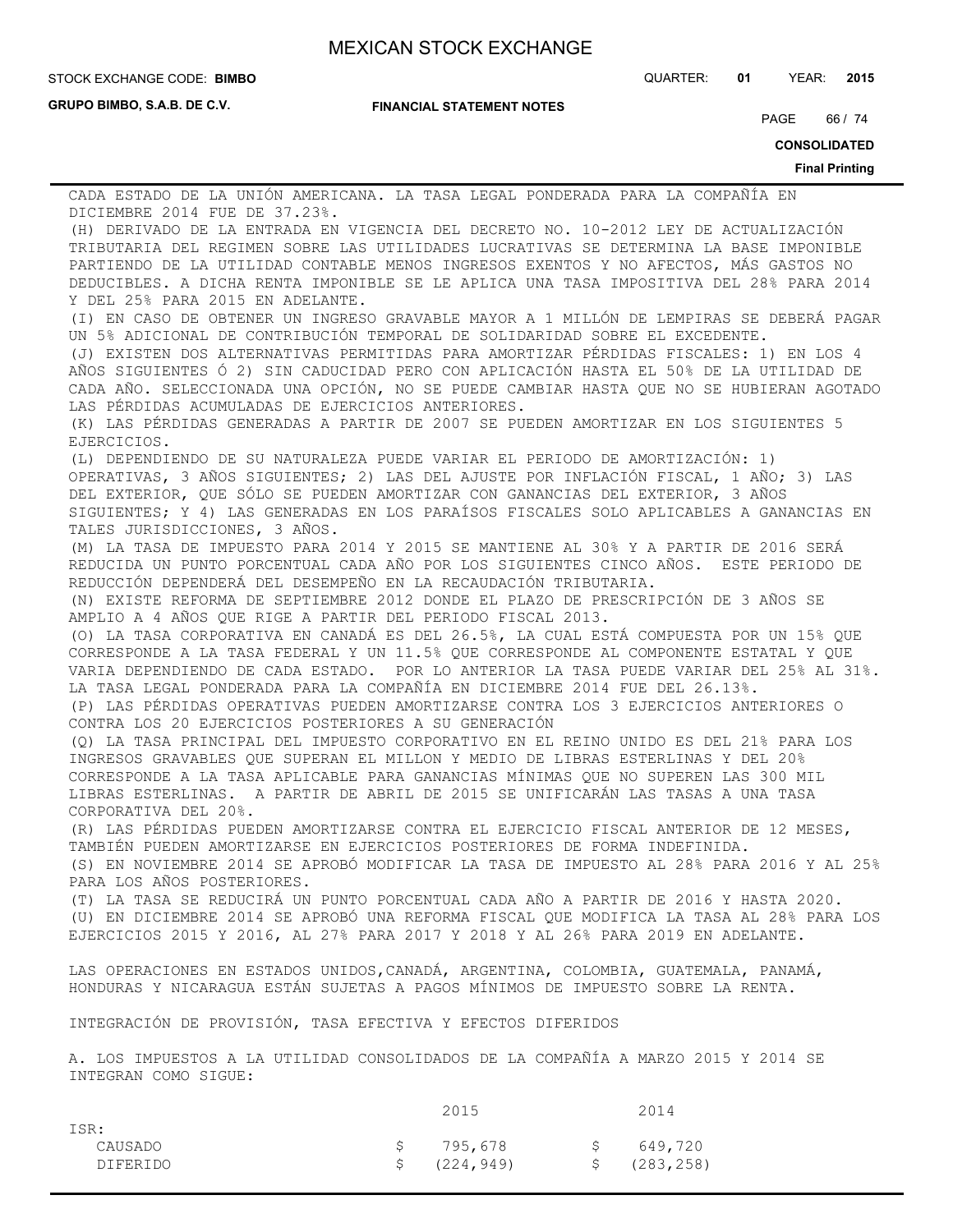| STOCK EXCHANGE CODE: BIMBO                                                                                                                                                                                                              |                       |                       |              | QUARTER:              | YEAR:<br>2015<br>01                                             |
|-----------------------------------------------------------------------------------------------------------------------------------------------------------------------------------------------------------------------------------------|-----------------------|-----------------------|--------------|-----------------------|-----------------------------------------------------------------|
| GRUPO BIMBO, S.A.B. DE C.V.<br><b>FINANCIAL STATEMENT NOTES</b>                                                                                                                                                                         |                       |                       |              |                       | 67 / 74<br>PAGE<br><b>CONSOLIDATED</b><br><b>Final Printing</b> |
| \$                                                                                                                                                                                                                                      | ----------<br>570,729 | $\ddot{\mathsf{S}}$   | ---------    | 366,462               |                                                                 |
| B. LA CONCILIACIÓN DE LA TASA LEGAL DEL ISR EN MÉXICO Y LA TASA EFECTIVA EXPRESADAS,<br>COMO UN IMPORTE DE LA UTILIDAD ANTES DE IMPUESTOS A LA UTILIDAD, POR LOS TRIMESTRES<br>TERMINADOS AL 31 DE MARZO DE 2015 Y 2014, ES COMO SIGUE: |                       |                       |              |                       |                                                                 |
|                                                                                                                                                                                                                                         |                       | 2015                  |              | 2015                  |                                                                 |
| UTILIDAD ANTES DE IMPUESTOS                                                                                                                                                                                                             |                       |                       |              | 1,607,236 899,564     |                                                                 |
| TASA LEGAL                                                                                                                                                                                                                              |                       | 30%                   |              | 30 <sub>8</sub>       |                                                                 |
| ISR A LA TASA LEGAL                                                                                                                                                                                                                     |                       | $$482,171$ $$269,869$ |              |                       |                                                                 |
| MAS (MENOS) EFECTO DE IMPUESTOS DE LAS<br>SIGUIENTES PARTIDAS:                                                                                                                                                                          |                       |                       |              |                       |                                                                 |
| EFECTOS INFLACIONARIOS DE CUENTAS MONETARIAS<br>DE BALANCE Y DE RESULTADOS<br>GASTOS NO DEDUCIBLES, INGRESOS NO ACUMULABLES                                                                                                             |                       | 34,514                |              | 55,483                |                                                                 |
| Y OTROS                                                                                                                                                                                                                                 |                       | 86,141                |              | 69,182                |                                                                 |
| DIFERENCIA EN TASAS Y MONEDA DE SUBSIDIARIAS<br>EN DISTINTAS JURISDICCIONES FISCALES<br>EFECTOS EN LOS VALORES FISCALES                                                                                                                 |                       | (26, 899)             |              | (9, 300)              |                                                                 |
| DE INMUEBLES, MAQUINARIA Y EQUIPO                                                                                                                                                                                                       |                       | (113, 142)            |              | (105, 870)            |                                                                 |
| PARTICIPACIÓN EN RESULTADOS DE ASOCIADAS                                                                                                                                                                                                |                       | 2,311                 |              | 2,981                 |                                                                 |
| RESERVA DE VALUACIÓN DE PÉRDIDAS FISCALES<br><b>AMORTIZABLES</b>                                                                                                                                                                        |                       | 105,633               |              | 84,117<br>----------  |                                                                 |
| ISR RECONOCIDO EN RESULTADOS                                                                                                                                                                                                            | \$                    | 570,729<br>=========  | $\mathsf{S}$ | 366,462<br>---------- |                                                                 |
| TASA EFECTIVA DE ISR                                                                                                                                                                                                                    |                       | 35.5%                 |              | 40.7%                 |                                                                 |

DE MANERA CONSERVADORA ALGUNAS EMPRESAS QUE TIENEN PÉRDIDAS FISCALES NO RECONOCIERON EL IMPUESTO DIFERIDO ACTIVO DE DICHAS PÉRDIDAS EN FUNCIÓN DE QUE, ADEMÁS DE ESTAR VIGENTES, SE REQUIERE CONTAR CON ANTECEDENTES DE RESULTADOS FISCALES POSITIVOS, ASÍ COMO PROYECCIONES QUE PERMITAN ESTIMAR EL TIEMPO DE RECUPERACIÓN DE DICHAS PÉRDIDAS FISCALES.

LOS PRINCIPALES CONCEPTOS QUE ORIGINAN EL IMPUESTO A LA UTILIDAD DIFERIDO AL 31 DE MARZO DE 2015 Y AL 31 DE DICIEMBRE DE 2014 SON LOS SIGUIENTES:

|                                                                | 31 DICIEMBRE<br>DE 2013 | EFECTOS EN<br>RESULTADOS | EFECTO<br>RESULTADO<br>INTEGRAL |
|----------------------------------------------------------------|-------------------------|--------------------------|---------------------------------|
| RESERVA PARA CUENTAS<br>DE COBRO DUDOSO<br>INVENTARIOS Y PAGOS | (316, 734)              | (4, 171)                 |                                 |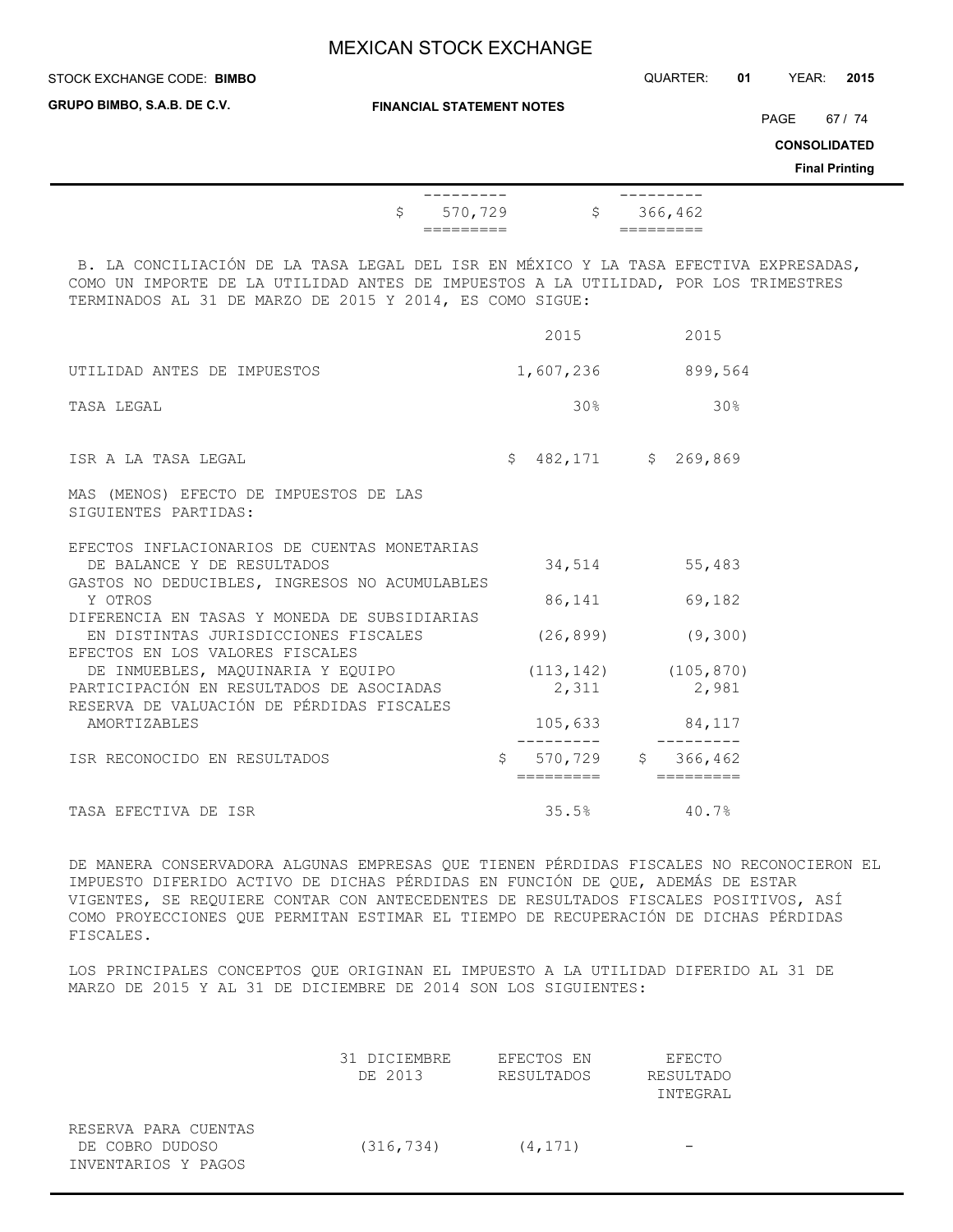| STOCK EXCHANGE CODE: BIMBO      |                           |                                                 | QUARTER:<br>01                 | YEAR:<br>2015         |
|---------------------------------|---------------------------|-------------------------------------------------|--------------------------------|-----------------------|
| GRUPO BIMBO, S.A.B. DE C.V.     |                           | <b>FINANCIAL STATEMENT NOTES</b>                |                                |                       |
|                                 |                           |                                                 |                                | PAGE<br>68 / 74       |
|                                 |                           |                                                 |                                | <b>CONSOLIDATED</b>   |
|                                 |                           |                                                 |                                | <b>Final Printing</b> |
| ANTICIAPADOS                    | 228,888                   | (240, 540)                                      |                                |                       |
| INMUEBLES, MAQUINARIA           |                           |                                                 |                                |                       |
| Y EOUIPO                        | 3,627,473                 | 328,203                                         |                                |                       |
| ACTIVOS INTANGIBLES             | 5,493,410                 | 969,114                                         |                                |                       |
| OTRAS RESERVAS                  |                           | $(9,998,429)$ $(1,992,203)$                     | (429, 620)                     |                       |
| PTU CAUSADA                     | (245, 513)                | (72, 029)                                       |                                |                       |
| PÉRDIDAS FISCALES POR           |                           |                                                 |                                |                       |
| AMORTIZAR                       | (3, 153, 463)             | (2,008,922)                                     |                                |                       |
| COBERTURA CAMBIARIA             | $-$                       | 1,648,930                                       | (1, 648, 930)                  |                       |
| OTRAS PARTIDAS                  | 519,140                   | 405,838<br>----------                           | (32, 800)                      |                       |
| TOTAL (ACTIVO) PASIVO,          |                           |                                                 |                                |                       |
| <b>NETO</b>                     |                           | $$(3, 845, 228)$ $$(965, 780)$ $$(2, 111, 350)$ |                                |                       |
|                                 | =========                 | =========                                       |                                |                       |
|                                 |                           |                                                 |                                |                       |
|                                 | EFECTO DE ADQUISICIÓN     |                                                 | 31 DE DICIEMBRE                |                       |
|                                 | CONVERSIÓN Y OTROS        |                                                 | DE 2014                        |                       |
| RESERVA PARA CUENTAS            |                           |                                                 |                                |                       |
| DE COBRO DUDOSO                 |                           | (324)                                           | (321, 229)                     |                       |
| INVENTARIOS Y PAGOS             |                           |                                                 |                                |                       |
| ANTICIAPADOS                    |                           | (1,086)                                         | (12, 738)                      |                       |
| INMUEBLES, MAQUINARIA           |                           |                                                 |                                |                       |
| Y EQUIPO<br>ACTIVOS INTANGIBLES |                           | 504,601<br>1,854,507 8,317,031                  | 4,460,277                      |                       |
| OTRAS RESERVAS                  |                           | (192, 815)                                      | (12, 613, 067)                 |                       |
| PTU CAUSADA                     |                           |                                                 | (317, 542)                     |                       |
| PÉRDIDAS FISCALES POR           |                           |                                                 |                                |                       |
| AMORTIZAR                       |                           |                                                 | $(282, 589)$ $(5, 444, 974)$   |                       |
| COBERTURA CAMBIARIA             |                           |                                                 |                                |                       |
| OTRAS PARTIDAS                  | (288, 712)                |                                                 | 603,466                        |                       |
|                                 |                           |                                                 |                                |                       |
| TOTAL (ACTIVO) PASIVO,          |                           |                                                 |                                |                       |
| <b>NETO</b>                     | \$(288, 712)<br>========= | \$1,882,294<br>=========                        | \$ (5, 328, 776)<br>========== |                       |
|                                 |                           |                                                 |                                |                       |
|                                 |                           |                                                 |                                |                       |
|                                 | 31 DICIEMBRE              | EFECTOS EN                                      | <b>EFECTO</b>                  |                       |
|                                 | DE 2014                   | RESULTADOS                                      | RESULTADO                      |                       |
|                                 |                           |                                                 | INTEGRAL                       |                       |
| RESERVA PARA CUENTAS            |                           |                                                 |                                |                       |
| DE COBRO DUDOSO                 | (321, 229)                | 10,966                                          |                                |                       |
| INVENTARIOS Y PAGOS             |                           |                                                 |                                |                       |
| ANTICIPADOS                     | (12, 738)                 | 26,562                                          |                                |                       |
| INMUEBLES, MAQUINARIA           |                           |                                                 |                                |                       |
| Y EQUIPO                        | 4,460,277                 | (595, 707)                                      |                                |                       |
| ACTIVOS INTANGIBLES             | 8,317,031                 | 271,211                                         |                                |                       |
| OTRAS RESERVAS                  | (12, 613, 067)            | 850,290                                         |                                |                       |
| PTU CAUSADA                     | (317, 542)                | (60, 797)                                       |                                |                       |
| PÉRDIDAS FISCALES POR           |                           |                                                 |                                |                       |
| AMORTIZAR                       | (5, 444, 974)             | (782, 910)                                      |                                |                       |
| COBERTURA CAMBIARIA             |                           | 168,212                                         | (168, 212)                     |                       |
| OTRAS PARTIDAS                  | 603,466                   | (112, 776)                                      | (108, 719)                     |                       |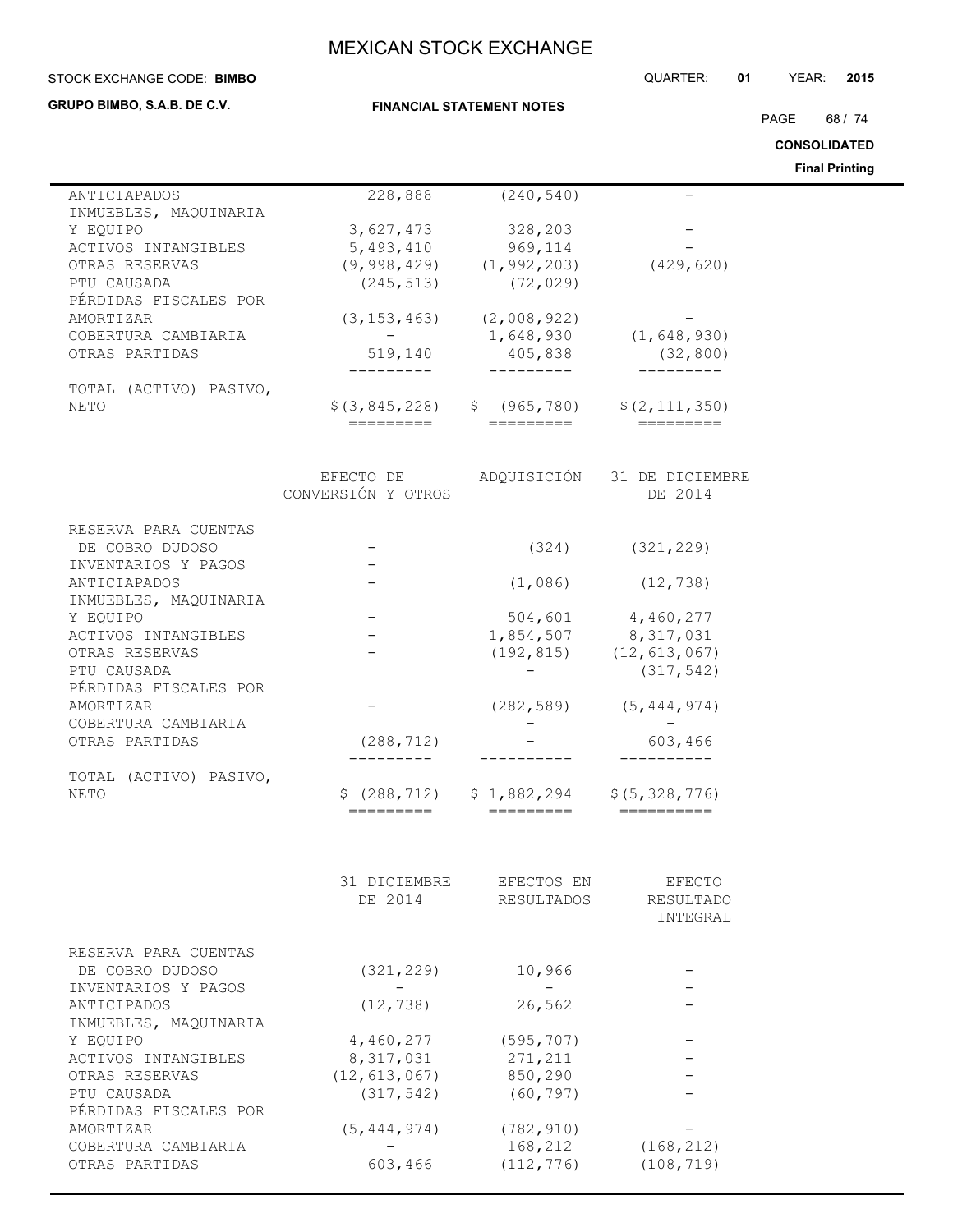#### STOCK EXCHANGE CODE: QUARTER: **01** YEAR: **2015 BIMBO**

**GRUPO BIMBO, S.A.B. DE C.V.**

**FINANCIAL STATEMENT NOTES**

PAGE 69 / 74

**CONSOLIDATED**

**Final Printing**

| TOTAL (ACTIVO) PASIVO,<br><b>NETO</b>                          | ======                          | $$(5, 328, 776)$ $$(224, 949)$ $$(276, 931)$ |  |
|----------------------------------------------------------------|---------------------------------|----------------------------------------------|--|
|                                                                | EFECTO DE<br>CONVERSIÓN Y OTROS | 31 DE MARZO<br>DE 2015                       |  |
| RESERVA PARA CUENTAS<br>DE COBRO DUDOSO<br>INVENTARIOS Y PAGOS |                                 | (310, 263)                                   |  |
| ANTICIPADOS                                                    |                                 | 13,824                                       |  |
| INMUEBLES, MAOUINARIA<br>Y EOUIPO                              |                                 | 3,864,570                                    |  |
| ACTIVOS INTANGIBLES                                            |                                 | 8,588,242                                    |  |
| OTRAS RESERVAS                                                 |                                 | (11, 762, 777)                               |  |
| PTU CAUSADA                                                    |                                 | (378, 339)                                   |  |
| PÉRDIDAS FISCALES POR<br>AMORTIZAR<br><b>IETU</b>              |                                 | (6, 227, 884)                                |  |
| COBERTURA CAMBIARIA                                            |                                 |                                              |  |
| OTRAS PARTIDAS                                                 | (88, 060)                       | 293,911                                      |  |
| TOTAL (ACTIVO) PASIVO,                                         |                                 |                                              |  |
| <b>NETO</b>                                                    | \$<br>(88, 060)                 | \$ (5, 918, 716)                             |  |
|                                                                | =========                       | ==========                                   |  |

LOS ACTIVOS Y PASIVOS DE IMPUESTO A LA UTILIDAD DIFERIDO SE PRESENTAN POR SEPARADO EN EL BALANCE GENERAL, YA QUE CORRESPONDEN A DIFERENTES ENTIDADES GRAVADAS Y AUTORIDADES TRIBUTARIAS Y SON COMO SIGUE:

|                                                      | 31 DE MARZO<br>DE 2015 | 31 DE DICIEMBRE<br>DE 2014 |
|------------------------------------------------------|------------------------|----------------------------|
| IMPUESTO A LA UTILIDAD DIFERIDO ACTIVO \$(8,910,122) |                        | \$ (8, 709, 098)           |
| IMPUESTO A LA UTILIDAD DIFERIDO PASIVO               | 2,991,406              | 3,380,322                  |
| TOTAL (ACTIVO) PASIVO, NETO                          | \$(5, 918, 716)        | \$ (5, 328, 776)           |

AL 31 DE MARZO DE 2015, LOS BENEFICIOS DE LAS PÉRDIDAS FISCALES PENDIENTES DE AMORTIZAR POR LAS QUE YA SE HA RECONOCIDO EL ACTIVO POR ISR DIFERIDO, PUEDEN RECUPERARSE CUMPLIENDO CON CIERTOS REQUISITOS. LOS AÑOS DE VENCIMIENTO Y SUS MONTOS AL 31 DE MARZO DE 2015, SON:

| AÑOS           | PÉRDIDAS     |
|----------------|--------------|
| DE VENCIMIENTO | AMORTIZABLES |
| 2015           | 246,276      |
| 2016           | 397,340      |
| 2017           | 420,562      |
| 2018           | 353,070      |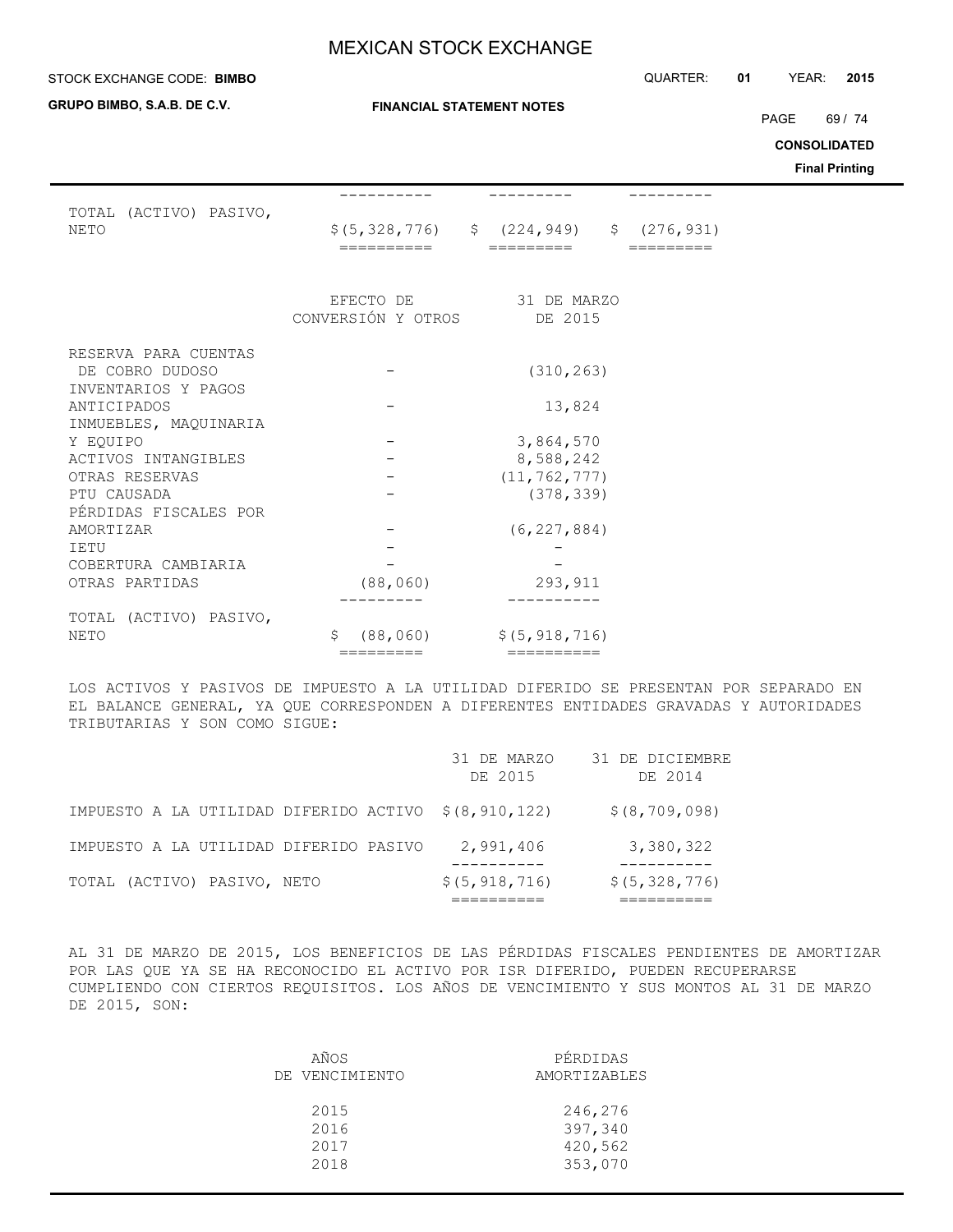#### STOCK EXCHANGE CODE: QUARTER: **01** YEAR: **2015 BIMBO**

**GRUPO BIMBO, S.A.B. DE C.V.**

**FINANCIAL STATEMENT NOTES**

PAGE 70 / 74

**CONSOLIDATED**

**Final Printing**

| 2019                         | 376,019       |
|------------------------------|---------------|
| 2020 Y POSTERIORES           | 24,290,064    |
|                              |               |
|                              | \$26,083,331  |
| PÉRDIDAS FISCALES RESERVADAS | (6, 384, 729) |
|                              |               |
| TOTAL                        | \$19,698,602  |
|                              |               |
|                              |               |

## 16. COSTOS Y GASTOS POR NATURALEZA

EL COSTO DE VENTAS Y LOS GASTOS DE DISTRIBUCIÓN, VENTA, ADMINISTRACIÓN Y OTROS GASTOS GENERALES QUE SE PRESENTAN EN EL ESTADO CONSOLIDADO DE RESULTADOS SE INTEGRA COMO SIGUE:

|                                                                 | 31 DE MARZO<br>DE 2015           |                | 31 DE MARZO<br>DE 2014   |
|-----------------------------------------------------------------|----------------------------------|----------------|--------------------------|
| COSTO DE VENTAS<br>MATERIA PRIMA Y<br>OTROS                     |                                  |                |                          |
| GASTOS DE FÁBRICA                                               | \$<br>20,959,775                 | \$             | 18,209,380               |
| FLETES, COMBUSTIBLES Y MANTENIMIENTO                            | 1,040,137                        |                | 826,910                  |
| <b>DEPRECIACIONES</b>                                           | 1,513,992                        |                | 737,713                  |
|                                                                 | \$<br>23,513,904                 | $\mathsf{S}^-$ | 19,774,003               |
|                                                                 | ==========                       |                | ==========               |
|                                                                 | 31 DE MARZO                      |                | 31 DE MARZO              |
|                                                                 | DE 2015                          |                | DE 2014                  |
| GASTOS DE DISTRIBUCIÓN, VENTA,<br>ADMINISTRACIÓN Y OTROS GASTOS |                                  |                |                          |
| SUELDOS Y PRESTACIONES                                          | \$<br>9,664,766                  | $\mathsf{S}$   | 8,918,599                |
| DEPRECIACIONES<br>FLETES, COMBUSTIBLES Y                        | 1,711,008                        |                | 351,712                  |
| MANTENIMIENTO                                                   | 1,343,864                        |                | 723,563                  |
| SERVICIOS PROFESIONALES                                         |                                  |                |                          |
| Y CONSULTORÍAS                                                  | 2,766,314                        |                | 2,068,225                |
| PUBLICIDAD Y GASTOS PROMOCIONALES<br><b>OTROS</b>               | 2,072,505<br>5,690,099           |                | 1,693,105<br>6,204,800   |
|                                                                 | . <u>.</u> .                     |                | --------                 |
|                                                                 | \$<br>23, 248, 556<br>========== | \$             | 19,960,004<br>========== |
| 17. OTROS INGRESOS Y (GASTOS), NETO                             |                                  |                |                          |
| SE INTEGRA COMO SIGUE:                                          |                                  |                |                          |
|                                                                 |                                  |                |                          |
|                                                                 | 31 DE MARZO<br>DE 2015           |                | 31 DE MARZO<br>DE 2014   |
|                                                                 | $\sim$ 1 $\sim$ $\sim$           |                | $110 - 110$              |

| MATERIAS PRIMAS                  | 3,139     | S | (10, 112) |
|----------------------------------|-----------|---|-----------|
| PÉRDIDA EN VENTA DE PROPIEDADES, |           |   |           |
| PLANTA Y EOUIPO                  | (61, 064) |   | (63, 728) |
| ACTUALIZACIÓN IMPUESTOS          | 23,466    |   | 2,588     |
|                                  |           |   |           |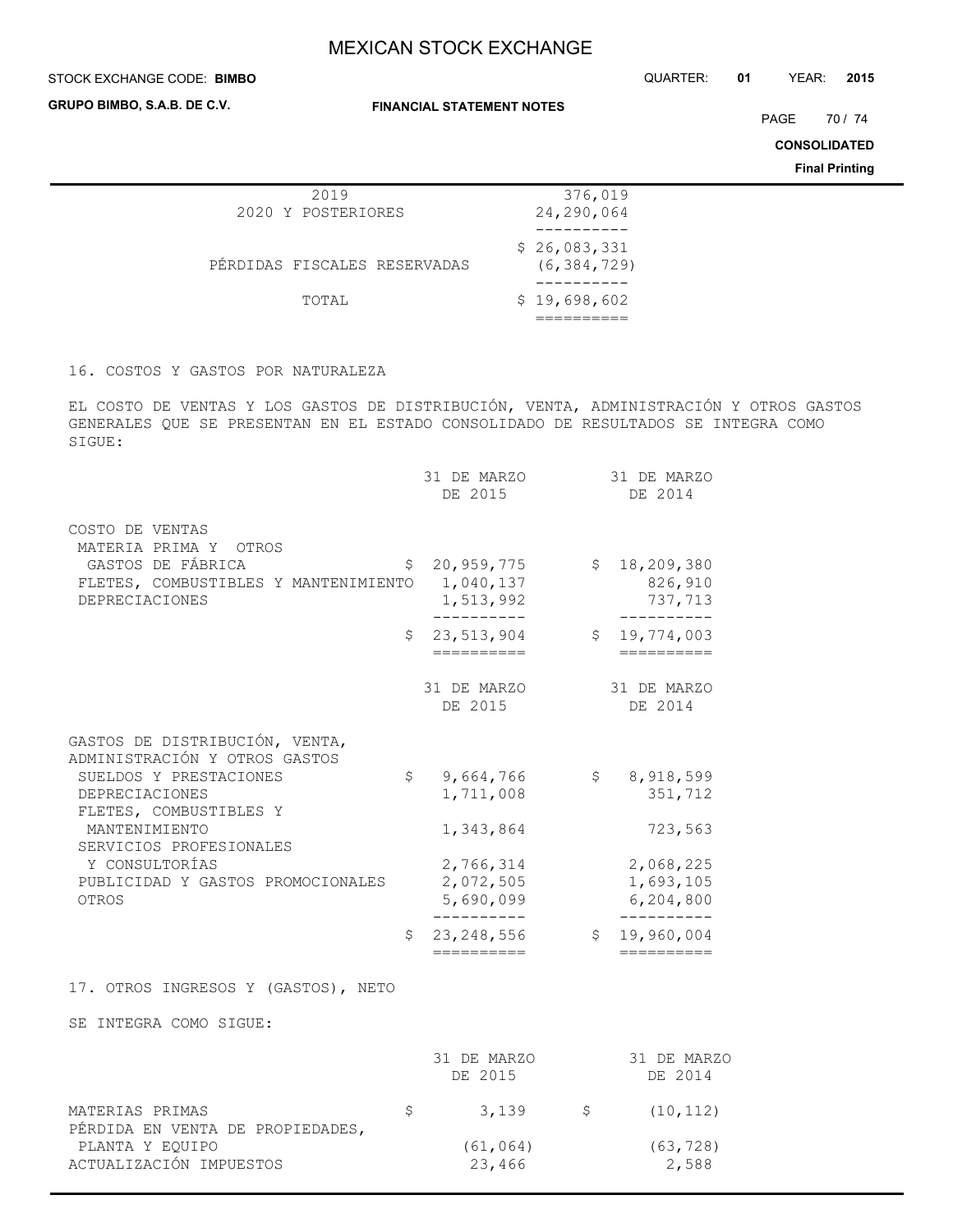| STOCK EXCHANGE CODE: BIMBO                                                                                              |                                  | QUARTER:            | 01 | YEAR:                       | 2015                  |
|-------------------------------------------------------------------------------------------------------------------------|----------------------------------|---------------------|----|-----------------------------|-----------------------|
| GRUPO BIMBO, S.A.B. DE C.V.                                                                                             | <b>FINANCIAL STATEMENT NOTES</b> |                     |    | PAGE<br><b>CONSOLIDATED</b> | 71 / 74               |
|                                                                                                                         |                                  |                     |    |                             | <b>Final Printing</b> |
| PROVISIÓN PARA ACTUALIZAR EL<br>PASIVO DE LOS PLANTES DE<br>PENSIONES MULTIPATRONALES<br>GASTOS DE INTEGRACION<br>OTROS | (5, 485)<br>(470, 090)<br>4,857  | (625, 258)<br>8,837 |    |                             |                       |
|                                                                                                                         | \$<br>(505, 177)                 | \$<br>(687, 673)    |    |                             |                       |

18. COMPROMISOS

#### GARANTÍAS Y/O AVALES

A. GRUPO BIMBO, S. A. B. DE C. V., JUNTO CON ALGUNAS DE SUS COMPAÑÍAS SUBSIDIARIAS, HA GARANTIZADO A TRAVÉS DE CARTAS DE CRÉDITO CIERTAS OBLIGACIONES ORDINARIAS, ASÍ COMO ALGUNOS RIESGOS CONTINGENTES ASOCIADOS A OBLIGACIONES LABORALES DE ALGUNAS DE SUS COMPAÑÍAS SUBSIDIARIAS. EL VALOR DE DICHAS CARTAS DE CRÉDITO AL 31 DE MARZO DE 2015 Y AL 31 DE DICIEMBRE DE 2014, ASCIENDE A \$266 Y \$270 MILLONES DE DÓLARES ESTADOUNIDENSES, RESPECTIVAMENTE.

B. LA ENTIDAD HA FIRMADO CONTRATOS DE AUTOABASTECIMIENTO DE ENERGÍA EN MÉXICO QUE LA COMPROMETEN A ADQUIRIR CIERTAS CANTIDADES DE ENERGÍA POR UN PERIODO DE 17 AÑOS RENOVABLE A UN PRECIO PACTADO QUE SE ACTUALIZA POR FACTORES DERIVADOS DEL INPC, DURANTE LOS PRIMEROS 15 AÑOS. AÚN Y CUANDO LOS CONTRATOS TIENEN CARACTERÍSTICAS DE UN INSTRUMENTO FINANCIERO DERIVADO, CALIFICAN PARA LA EXCEPCIÓN DE CONTABILIZARLOS COMO TAL, DADO QUE SON PARA AUTOCONSUMO, POR LO CUAL SE REGISTRAN EN LOS ESTADOS FINANCIEROS CONFORME SE INCURREN LOS CONSUMOS DE ENERGÍA. EL COMPROMISO DE COMPRA DE ENERGÍA PARA 2015 SE ESTIMA EN \$288,000 MONTO QUE AJUSTADO POR INFLACIÓN CORRESPONDE AL COMPROMISO ANUAL DE LOS 14 AÑOS REMANENTES DEL CONTRATO.

### COMPROMISOS POR ARRENDAMIENTO

A. LA ENTIDAD TIENE COMPROMISOS A LARGO PLAZO POR ARRENDAMIENTO OPERATIVO, PRINCIPALMENTE POR LAS INSTALACIONES QUE UTILIZA PARA LA PRODUCCIÓN, DISTRIBUCIÓN Y VENTA DE SUS PRODUCTOS, LOS CUALES VAN DE LOS 3 A LOS 14 AÑOS, CON OPCIÓN A RENOVACIÓN DE 1 A 5 AÑOS. ALGUNOS ARRENDAMIENTOS REQUIEREN QUE LA ENTIDAD PAGUE TODOS LOS GASTOS ASOCIADOS, TALES COMO IMPUESTOS, MANTENIMIENTO Y SEGUROS DURANTE EL TÉRMINO DE LOS CONTRATOS. LA ENTIDAD INCURRIÓ EN GASTOS POR ARRENDAMIENTO EN LOS PRIMEROS 3 MESES TERMINADOS EL 31 MARZO DEL 2015 Y EL AÑO TERMINADO AL 31 DE DICIEMBRE DE 2014 POR \$937,023 Y \$3,484,513 RESPECTIVAMENTE. EL TOTAL DE LOS COMPROMISOS POR ARRENDAMIENTOS ES COMO SIGUE:

|                        |                |                | ARRENDAMIENTOS   |
|------------------------|----------------|----------------|------------------|
| AÑOS                   | ARRENDAMIENTOS | ARRENDAMIENTOS | FINANCIEROS      |
|                        | OPERATIVOS     | FINANCIEROS    | PARTICIPACIÓN NO |
|                        |                |                | CONTROLADORA     |
| 2015                   | 1,677,264      | 21,390         | 359,064          |
| 2016                   | 1,989,581      | 22,125         | 392,782          |
| 2017                   | 1,483,643      | 4,455          | 319,087          |
| 2018                   | 1,106,867      |                | 253,636          |
| 2019                   | 812,204        |                | 181,456          |
| 2020 Y POSTERIORES     | 2,007,440      |                |                  |
|                        |                |                |                  |
| TOTAL DE PAGOS MÍNIMOS |                |                |                  |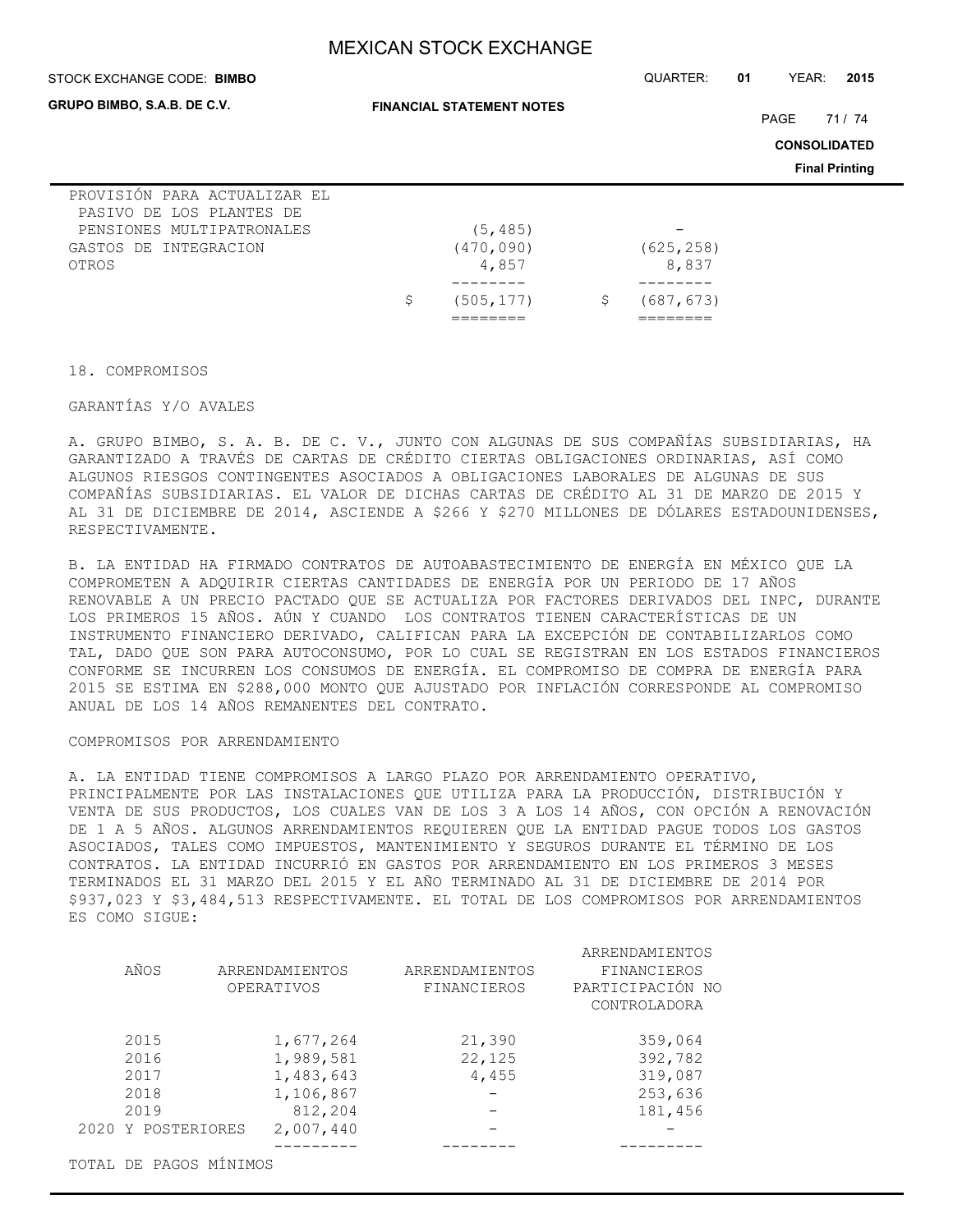#### STOCK EXCHANGE CODE: QUARTER: **01** YEAR: **2015 BIMBO**

**GRUPO BIMBO, S.A.B. DE C.V.**

**FINANCIAL STATEMENT NOTES**

PAGE 72 / 74

**CONSOLIDATED**

**Final Printing**

|                                     |             |        |             | <b>Final Printing</b> |
|-------------------------------------|-------------|--------|-------------|-----------------------|
| DE ARRENDAMIENTO                    | 9,076,999   | 47,970 | 1,506,025   |                       |
| MONTOS QUE REPRESENTAN              |             |        |             |                       |
| INTERÉS                             |             | 2,697  | 342,106     |                       |
|                                     |             |        |             |                       |
| VALOR PRESENTE DE LOS PAGOS MÍNIMOS |             |        |             |                       |
| DE ARRENDAMIENTOS                   | 9,076,999   | 45,273 | 1,163,919   |                       |
|                                     |             |        |             |                       |
| TOTAL                               | \$9,076,999 | 45,273 | \$1,163,919 |                       |
|                                     |             |        |             |                       |

#### 19. CONTINGENCIAS

EXISTEN ALGUNAS CONTINGENCIAS POR JUICIOS DE DISTINTA NATURALEZA QUE SURGEN DEL CURSO NORMAL DE LAS OPERACIONES DE LA ENTIDAD, QUE LA ADMINISTRACIÓN HA EVALUADO COMO REMOTOS, POSIBLES Y PROBABLES. DE ACUERDO A ESTA EVALUACIÓN, LA ENTIDAD HA REGISTRADO EN EL RUBRO DE OTROS PASIVOS A LARGO PLAZO LOS SIGUIENTES MONTOS GENERADOS PRINCIPALMENTE EN OLA:

| TIPO                                | IMPORTE                                 |
|-------------------------------------|-----------------------------------------|
| LABORAL<br>FISCAL<br>CIVIL<br>OTROS | \$158,794<br>68,885<br>15,388<br>11,355 |
| TOTAL                               | \$254,422                               |

AQUELLAS CONTINGENCIAS EN LAS QUE LA ADMINISTRACIÓN ESPERA QUE NO SEA PROBABLE UTILIZAR LOS RECURSOS FUTUROS PARA PAGAR SUS OBLIGACIONES O QUE NO SE ESPERA TENGAN UN EFECTO SIGNIFICATIVO PARA LA ENTIDAD, NO SON PROVISIONADAS EN TANTO NO SE CUENTE CON INFORMACIÓN COMPLETA QUE PERMITA CONSIDERAR EL RECONOCIMIENTO DE UN PASIVO.

LA ENTIDAD TIENE EFECTIVO EMBARGADO POR \$267,709 Y HA OTORGADO GARANTÍAS DE ACTIVOS FIJOS POR \$13,302 ADICIONALES PARA GARANTIZAR LITIGIOS FISCALES EN CURSO EN BRASIL. EL MONTO EMBARGADO EN EFECTIVO SE PRESENTA DENTRO DE OTROS ACTIVOS A LARGO PLAZO.

DERIVADO DE LA COMPRA DE ELEMENTOS DE PROPIEDAD, PLANTA Y EQUIPO Y ACTIVOS INTANGIBLES EN BRASIL RELATIVOS A LA MARCA FIRENZE, REALIZADA EN EL 2008, LA ENTIDAD ESTÁ SUJETA A EMBARGOS FISCALES COMO PRESUNTO SUCESOR DE EMPRESAS QUE PARTICIPAN EN ESTAS ACCIONES. EL TRIBUNAL DICTÓ UNA MEDIDA CAUTELAR ORDENANDO LA RESTRICCIÓN DE PARTE DE LAS CUENTAS POR COBRAR DE LA ENTIDAD POR LA VENTA DE PRODUCTOS DE MARCA "FIRENZE". LA EMPRESA ESTÁ DEFENDIENDO DICHA MEDIDA Y SE ESPERA QUE ESTE LITIGIO CONTINÚE, Y SE RESUELVAN EN EL LARGO PLAZO. DEBIDO A LA COMPLEJIDAD DEL LITIGIO, NO SE HA PODIDO ESTIMAR DE MANERA RAZONABLE UNA PROVISIÓN, POR LO QUE HAY UNA PROVISIÓN REGISTRADA POR \$21,000.

#### 20. INFORMACIÓN POR SEGMENTOS

LA INFORMACIÓN QUE SE REPORTA A LA MÁXIMA AUTORIDAD EN LA TOMA DE DECISIONES DE OPERACIÓN DE LA ENTIDAD PARA EFECTOS DE ASIGNACIÓN DE RECURSOS Y EVALUACIÓN DEL DESEMPEÑO DE LOS SEGMENTOS SE ENFOCA EN 4 ZONAS GEOGRÁFICAS: MÉXICO, EUA, OLA E IBERIA. LOS PRODUCTOS FUENTE DE LOS INGRESOS DE LOS SEGMENTOS CONSISTEN EN PAN (TODOS LOS SEGMENTOS) Y CONFITERÍA (MÉXICO Y EUA ÚNICAMENTE).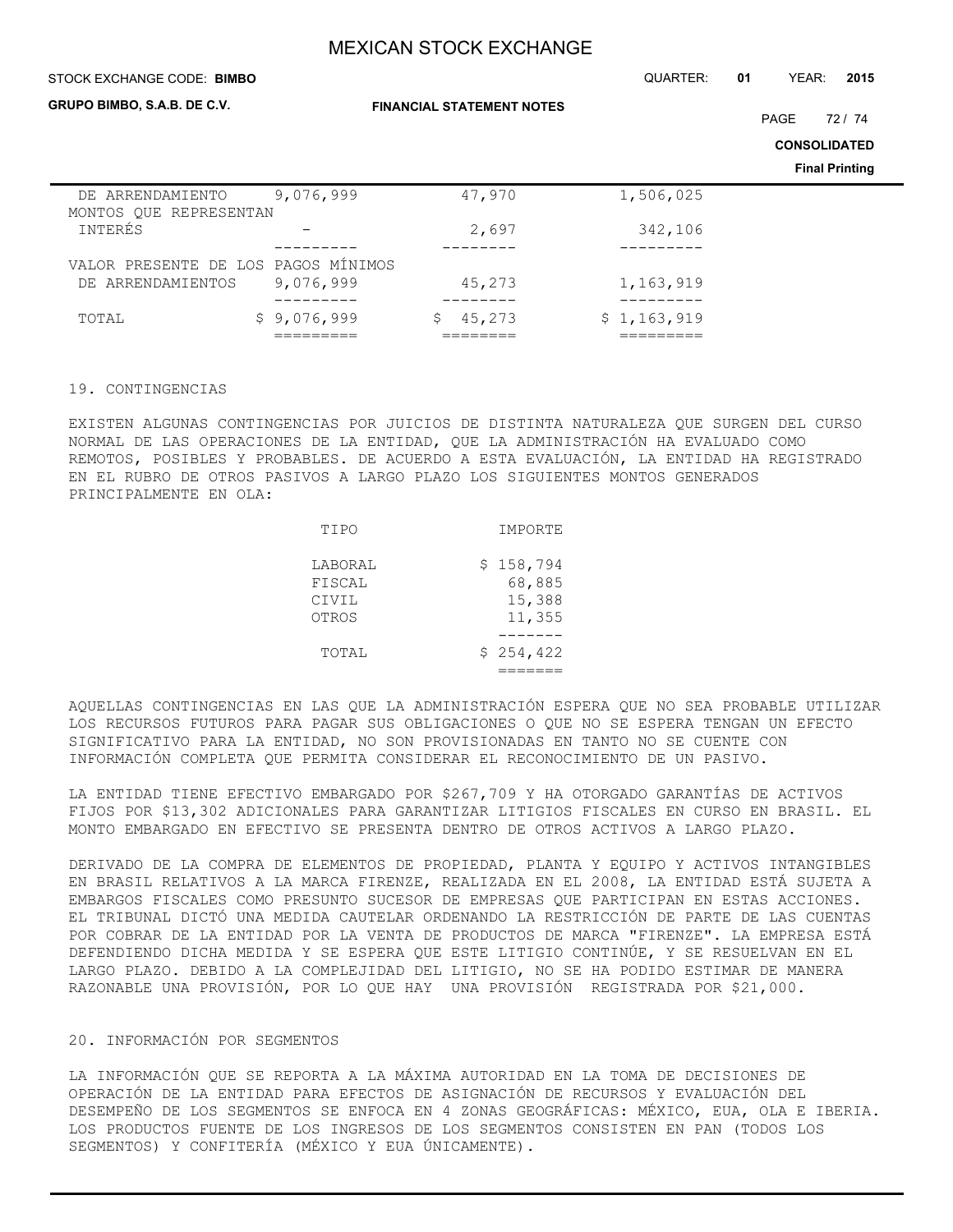## **STOCK EXCHANGE CODE: BIMBO**

**GRUPO BIMBO, S.A.B. DE C.V.**

### **FINANCIAL STATEMENT NOTES**

PAGE 73/74

**CONSOLIDATED**

## **Final Printing**

A CONTINUACIÓN SE PRESENTAN LOS PRINCIPALES DATOS POR ÁREA GEOGRÁFICA EN LAS QUE OPERA LA ENTIDAD POR LOS AÑOS TERMINADOS EL 31 DE MARZO DE 2015 Y 2014 Y 31 DE DICIEMBRE DE 2014:

## 2 0 1 5

|                                       | MÉXICO                                      |    | EUA Y<br>CANADÁ                                                    |                    | OLA                              |              | EUROPA                                                            |              | ELIM. DE<br>CONSOLID.                              |    | TOTAL                        |
|---------------------------------------|---------------------------------------------|----|--------------------------------------------------------------------|--------------------|----------------------------------|--------------|-------------------------------------------------------------------|--------------|----------------------------------------------------|----|------------------------------|
| VN                                    | $=$ $=$ $=$ $=$ $=$ $=$                     |    | $$18,824$ $$24,935$ $$5,569$<br>$=$ $=$ $=$ $=$ $=$ $=$            |                    | $=$ $=$ $=$ $=$ $=$ $=$          |              | =======                                                           |              | $$1,785$ $$(1,270)$<br>$=$ $=$ $=$ $=$ $=$ $=$ $=$ |    | \$49,843<br>========         |
| $UO(*)$                               | \$2,259                                     |    | $\frac{1}{2}$ 342 \$ (118) \$ (44) \$ 136<br>=======               |                    | =======                          |              | =======                                                           |              | =======                                            |    | \$2,575                      |
| DAOV                                  | \$472<br>=======                            |    | $$925$ \$ 210<br>=======                                           |                    | =======                          |              | $\sqrt{5}$ 45<br>=======                                          | \$           | $\sim$ 100 $\sim$ 100 $\sim$<br>=======            |    | \$1,652<br>========          |
| UAFIDA $(**)$ \$ 2,731 \$ 1,267 \$ 92 |                                             |    | $=$ $=$ $=$ $=$ $=$ $=$                                            |                    |                                  | $\mathsf{S}$ |                                                                   | $1 \quad$ \$ | 136                                                |    | \$4,227<br>$=$ = = = = = = = |
| UN                                    | =======                                     |    | $$1,108$ $$(133)$<br>=======                                       |                    | $(265)$ \$ $(184)$<br>=======    |              | =======                                                           |              | \$381<br>=======                                   | Ŝ. | 907<br>========              |
| ΙG                                    | $\mathsf{S}$ 8.5<br>$=$ $=$ $=$ $=$ $=$ $=$ | Ŝ. | 51                                                                 | $\ddot{\varsigma}$ | $4 \t5 \t61$<br>=======          |              |                                                                   |              | \$ (151)<br>=======                                | \$ | 50<br>========               |
| IC                                    | \$860<br>$=$ $=$ $=$ $=$ $=$ $=$            |    | \$ 269<br>$=$ $=$ $=$ $=$ $=$ $=$                                  |                    | \$ 67<br>$=$ $=$ $=$ $=$ $=$ $=$ |              | $\begin{array}{ccc} 5 & 3 \end{array}$<br>$=$ $=$ $=$ $=$ $=$ $=$ |              | \$(143)<br>$=$ $=$ $=$ $=$ $=$ $=$                 |    | \$1,056<br>========          |
| AΤ                                    | $=$ $=$ $=$ $=$ $=$ $=$                     |    | $$45,722$ $$110,077$ $$17,216$ $$7,498$<br>$=$ $=$ $=$ $=$ $=$ $=$ |                    |                                  |              | $=$ $=$ $=$ $=$ $=$ $=$                                           |              | \$(1,009)<br>=======                               |    | \$179,504<br>========        |
| PT                                    | $=$ $=$ $=$ $=$ $=$ $=$                     |    | $$78,817$ $$41,046$ $$5,634$ $$2,340$<br>$=$ $=$ $=$ $=$ $=$ $=$   |                    |                                  |              | $=$ $=$ $=$ $=$ $=$ $=$                                           |              | \$(368)                                            |    | \$127,469<br>$=$ =======     |

## 2 0 1 4

|                        |    | MÉXICO         |              | EUA Y<br>CANADÁ |                | OLA                |                    | EUROPA |     | ELIM. DE<br>CONSOLID.                            | TOTAL                |
|------------------------|----|----------------|--------------|-----------------|----------------|--------------------|--------------------|--------|-----|--------------------------------------------------|----------------------|
| VN                     |    | \$17,709       |              |                 |                |                    |                    |        |     | $$18,415$ $$5,073$ $$1,451$ $$(1,090)$ $$41,558$ |                      |
| $(\star)$<br>UO.       |    | \$1,575        | \$           | 94              | \$             | (65)               | \$                 | (74)   | -\$ | 7                                                | \$<br>1,537          |
| <b>DAOV</b>            | \$ | 497            | \$           | 707             | S.             | 188                | \$                 | 26     | \$  |                                                  | \$<br>1,418          |
| $UAFIDA$ (**) \$ 2,072 |    |                | \$           | 801             | $\mathfrak{S}$ | 123                | \$                 | (48)   | \$  | 7                                                | \$<br>2,955          |
| UN                     | \$ | =======<br>778 | $\mathsf{S}$ | (186)           |                | ------<br>\$ (186) | $\hat{\mathbf{S}}$ | (33)   | \$  | =======<br>57                                    | \$<br>=======<br>430 |
| ΙG                     | \$ | 10             | \$           | 78              | - \$           | 11                 | \$                 | 90     |     | \$ (122)                                         | \$<br>67             |
| IC                     | Ŝ. | 594            | Ŝ.           | 164             | \$             | 73                 | \$                 | 7      | \$  | (96)                                             | \$<br>742            |
|                        |    |                |              |                 |                |                    |                    |        |     |                                                  |                      |

#### A DICIEMBRE 2014

| ΑT | \$44,794           |         |         |         | $$107,808$ $$19,057$ $$7,541$ $$(1,439)$ $$177,761$       |        |
|----|--------------------|---------|---------|---------|-----------------------------------------------------------|--------|
|    | _______<br>_______ | _______ | _______ | _______ | _______                                                   | ______ |
| PТ |                    |         |         |         | $$78,238$ $$37,935$ $$5,941$ $$2,516$ $$(471)$ $$124,159$ |        |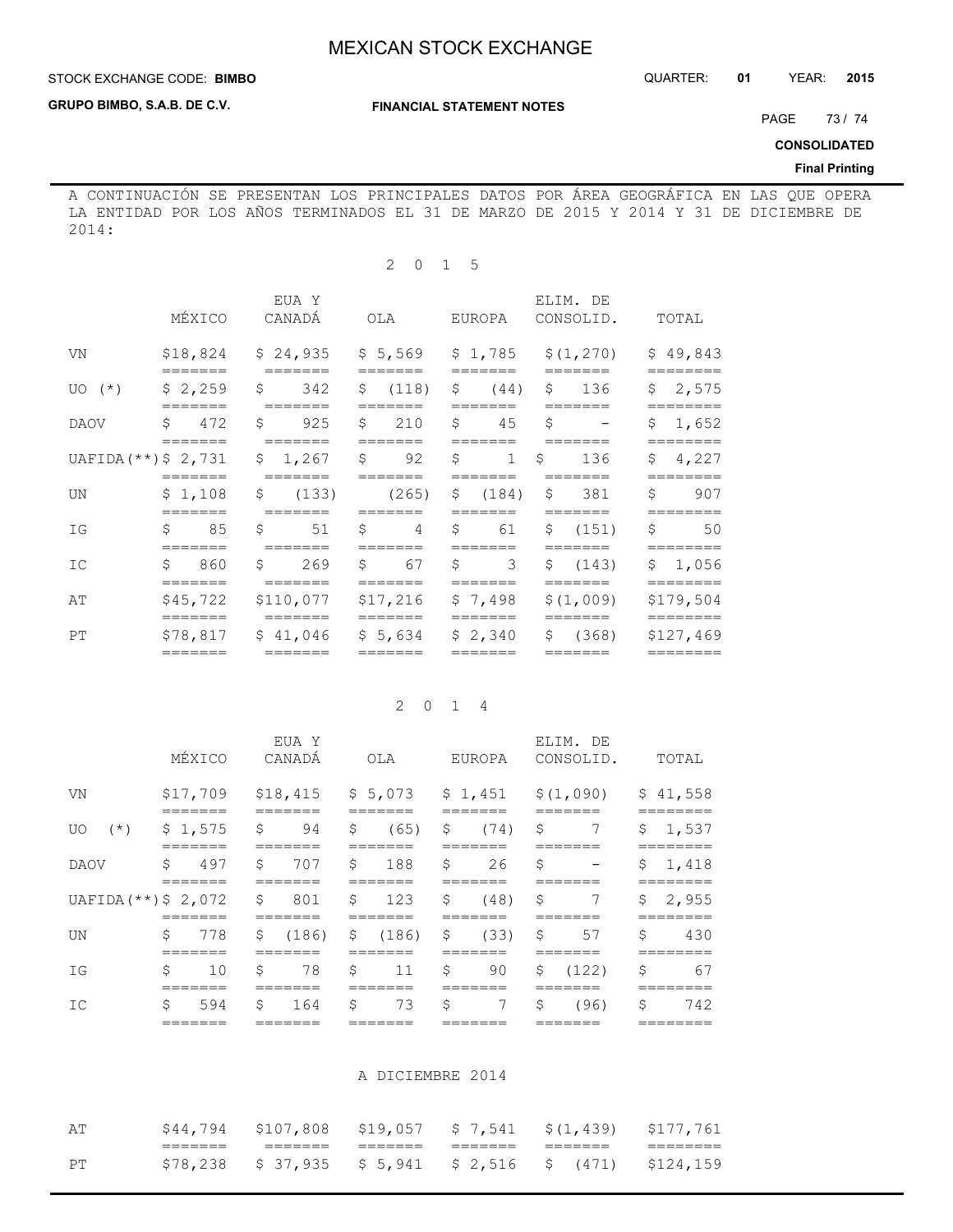**GRUPO BIMBO, S.A.B. DE C.V.**

**FINANCIAL STATEMENT NOTES**

PAGE 74 / 74

**CONSOLIDATED**

**Final Printing**

======= ======= ======= ======= ======= ========

CIFRAS EN MILLONES DE PESOS

VN VENTAS NETAS UO UTILIDAD DE OPERACIÓN DAOV DEPRECIACIÓN, AMORTIZACIÓN Y OTRAS PARTIDAS VIRTUALES UAFIDA UTILIDAD DE OPERACIÓN, MÁS DEPRECIACIÓN, AMORTIZACIÓN Y OTRAS PARTIDAS VIRTUALES UN UTILIDAD NETA (MAYORITARIA) IG INTERESES GANADOS IC INTERESES A CARGO AT ACTIVOS TOTALES PT PASIVOS TOTALES

(\*) NO INCLUYE REGALÍAS INTERFILIALES

(\*\*)NO INCLUYE REGALÍAS INTERFILIALES Y LA ENTIDAD DETERMINA LA UAFIDA COMO LA UTILIDAD DE OPERACIÓN, MÁS LA DEPRECIACIÓN, AMORTIZACIÓN, DETERIORO Y OTRAS PARTIDAS VIRTUALES.

21. APROBACIÓN DE LA EMISIÓN DE LOS ESTADOS FINANCIEROS CONSOLIDADOS

LOS ESTADOS FINANCIEROS CONSOLIDADOS FUERON AUTORIZADOS PARA SU EMISIÓN POR EL LIC. DANIEL SERVITJE MONTULL, DIRECTOR GENERAL DE LA ENTIDAD Y POR EL CONSEJO DE ADMINISTRACIÓN, CONSECUENTEMENTE ESTOS NO REFLEJAN LOS HECHOS OCURRIDOS DESPUÉS DE ESA FECHA, Y ESTÁN SUJETOS A LA APROBACIÓN DE LA ASAMBLEA DE ACCIONISTAS DE LA ENTIDAD, QUIENES PUEDEN DECIDIR SU MODIFICACIÓN DE ACUERDO CON LO DISPUESTO EN LA LEY GENERAL DE SOCIEDADES MERCANTILES.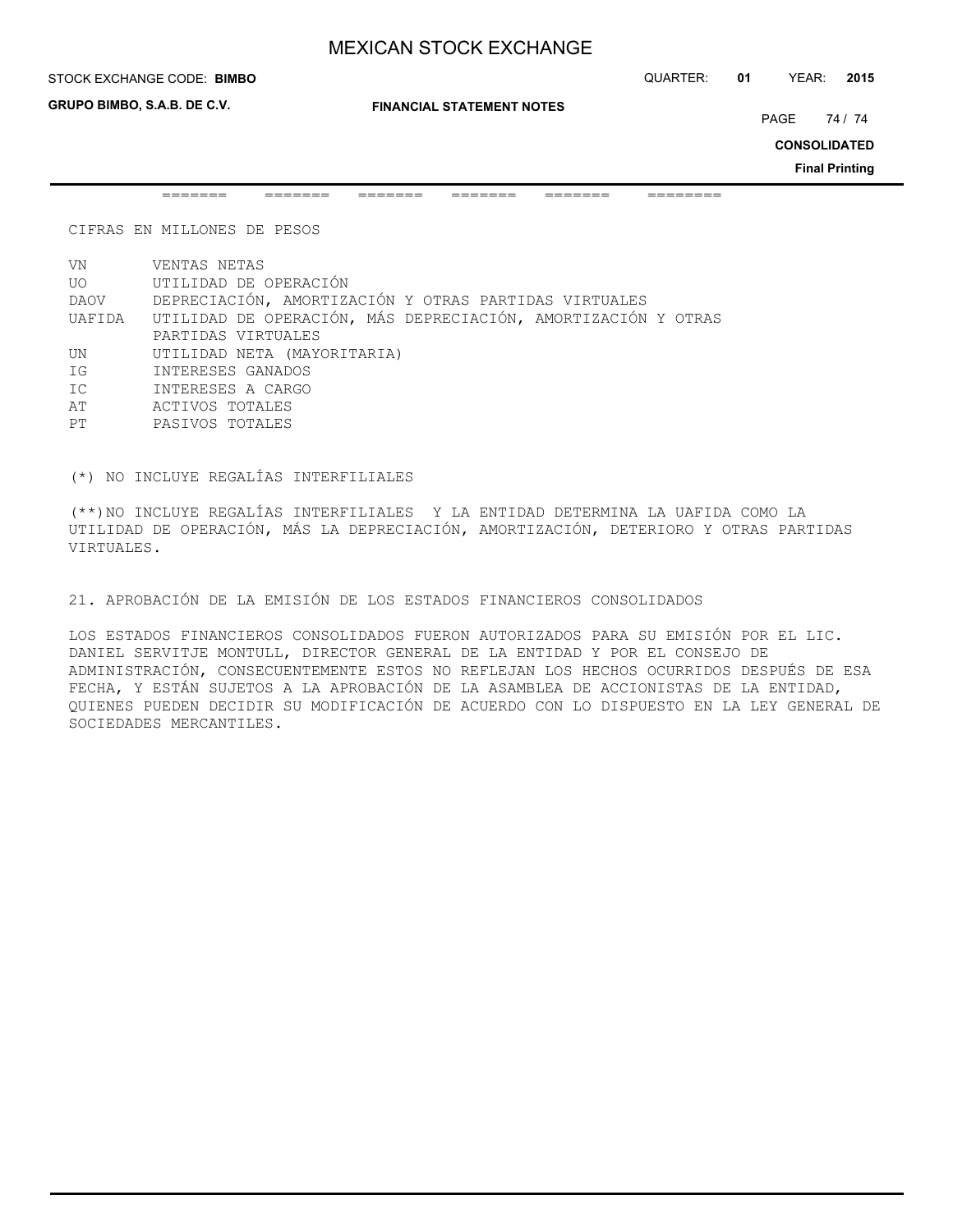FABRICACION Y REPARACION DE

FABRICACION Y PRODUCCION DE<br>PRODUCTOS AL

FABRICACION Y PRODUCCION DE

Y SERIVICIOS, S.A. **2008** EQUIPOS INDUITY AND RELATIONS RESERVICIOS, S.A. **2008** EQUIPOS INDU FIN COMUN, S.A. DE C.V. | UNION DE CREDITO | 109,663 | 36.15 | 24,469 | 94,911

MUNDO DULCE, S.A. DE C.V. **EXECUTOR AL MUNDO DULCE, S.A. DE C.V.** 1 **50.00 224,566** 271,348

PARTICAS DE GALLETAS LA PARTICACIÓN PRODUCCIÓN DE 1 50.00 206,798 247,157

EQUIPOS INDU

PRODUCTOS AL

# STOCK EXCHANGE CODE: QUARTER: **01** YEAR: **2015 BIMBO**

**GRUPO BIMBO, S.A.B. DE C.V.**

# **INVESTMENTS IN ASSOCIATES AND JOINT VENTURES (THOUSAND PESOS)**

**CONSOLIDATED Final Printing**

|                                                             |                                                 |                         | $\%$                        | <b>TOTAL AMOUNT</b>               |                                |
|-------------------------------------------------------------|-------------------------------------------------|-------------------------|-----------------------------|-----------------------------------|--------------------------------|
| <b>COMPANY NAME</b>                                         | <b>PRICIPAL ACTIVITY</b>                        | <b>NUMBER OF SHARES</b> | <b>OWNER</b><br><b>SHIP</b> | <b>ACQUISITION</b><br><b>COST</b> | <b>CURRENT</b><br><b>VALUE</b> |
| <b>CONGELACION Y ALMACENAJE DEL</b><br>CENTRO. S.A. DE C.V. | SERVICIOS DE ALMACENAJE Y<br><b>CONGELACION</b> | 3,240,000               | 14.99                       | 7,756                             | 127,164                        |
| EFFORM, S.A. DE C.V.                                        | FAB. Y VTA. DE PAPELERIA E<br><b>IMPRESION</b>  | 29,520                  | 24.00                       |                                   | 15,126                         |
| PLASTICOS Y ALAMBRES ROGAMA.<br>S.A. DE C.V.                | FAB, Y VTA. DE ENVOLTURAS                       | 2,000                   | 10.00                       | 2                                 | 543                            |
| UNIFORMES Y EQUIPOS<br>INDUSTRIALES, S.A. DE C.V.           | ELABORACION Y VENTA DE<br>UNIFORMES INDUSTR     | 48,240                  | 24.00                       | 530                               | 7,544                          |
| PRODUCTOS RICH, S.A. DE C.V.                                | ELABORACION DE PRODUCTOS<br>PANADERI Y REPO     | 5,414,285               | 18.00                       | 13,483                            | 124,435                        |
| OVOPLUS, S.A. DE C.V.                                       | ELABORACION BASES DE HUEVO                      | 10,878                  | 25.00                       | 5,489                             | 46,784                         |
| BETA SAN MIGUEL, S.A. DE C.V.                               | PRODUCTOS DE AZUCAR                             | 1,119,721               | 8.00                        | 34,280                            | 538,345                        |
| LA MODERNA, S.A. DE C.V.                                    | FABRICACION Y VENTA DE PASTAS                   | 2,584,598               | 3.33                        | 72.369                            | 156,320                        |
| PAN GLO, S. DE R.L. DE C.V.                                 | <b>INVESTIGACION Y SERVICIOS</b>                |                         | 25.00                       | 3,036                             | 7,924                          |

| 2.028.417 |
|-----------|
|           |
| 4.981     |
| 354,338   |
|           |

SOCIEDAD INDUSTRIAL DE EQUIPOS

FABRICAS DE GALLETAS LA

**NOTES**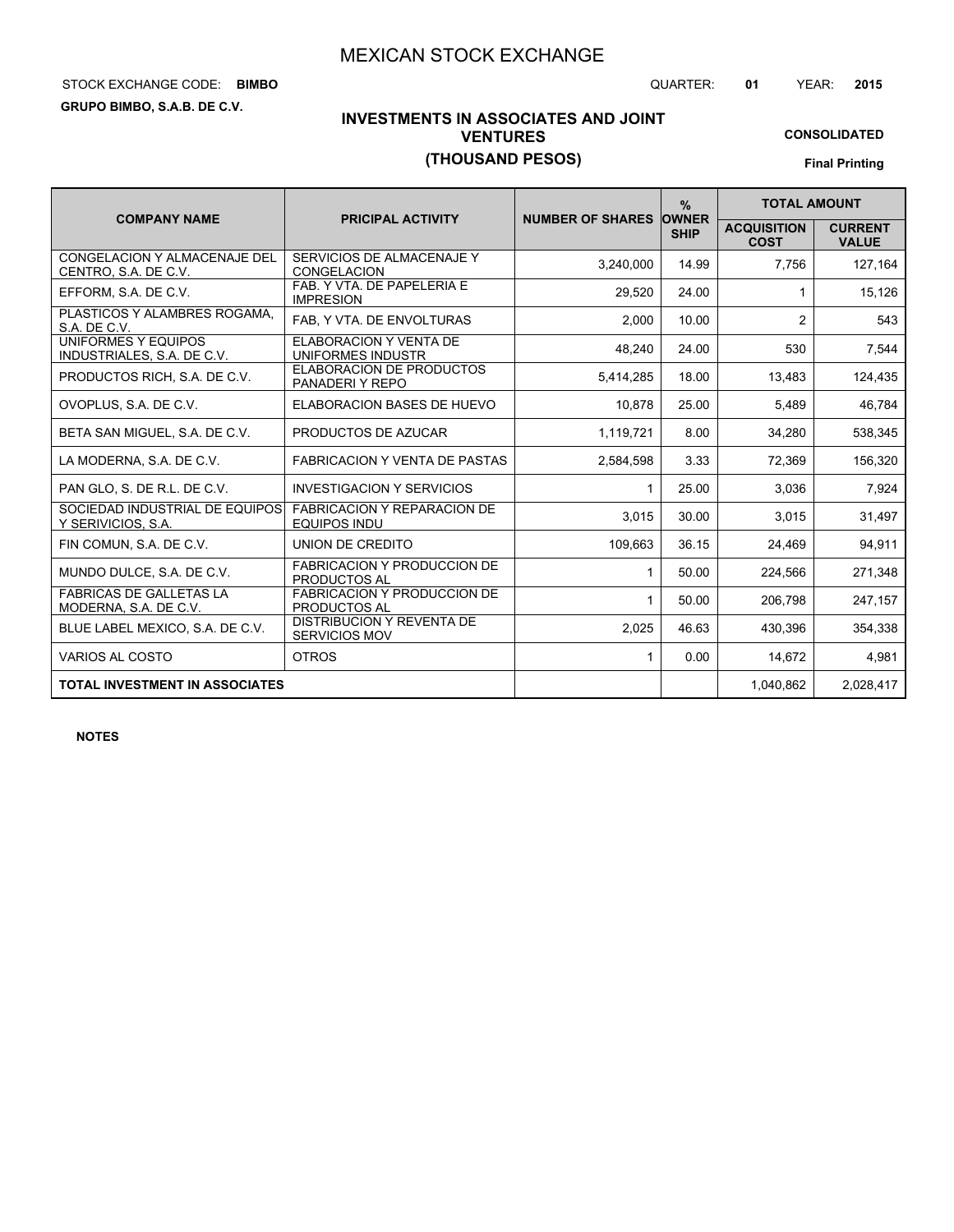#### QUARTER: **01**YEAR: **<sup>2015</sup>**

**GRUPO BIMBO, S.A.B. DE C.V.**STOCK EXCHANGE CODE:**BIMBO**

## **BREAKDOWN OF CREDITS**

## (THOUSAND PESOS)

**CONSOLIDATED**

**Final Printing**

|                                  |                                                  |                                        |                                  |                      | <b>MATURITY OR AMORTIZATION OF CREDITS IN NATIONAL CURRENCY</b> |                    |                     |                     |                     | <b>MATURITY OR AMORTIZATION OF CREDITS IN FOREIGN CURRENCY</b> |                     |                    |                     |                     |                     |                                |
|----------------------------------|--------------------------------------------------|----------------------------------------|----------------------------------|----------------------|-----------------------------------------------------------------|--------------------|---------------------|---------------------|---------------------|----------------------------------------------------------------|---------------------|--------------------|---------------------|---------------------|---------------------|--------------------------------|
| <b>CREDIT TYPE / INSTITUTION</b> | <b>FOREIGN</b><br><b>INSTITUTION</b><br>(YES/NO) | <b>CONTRACT</b><br><b>SIGNING DATE</b> | <b>EXPIRATION</b><br><b>DATE</b> | <b>INTEREST RATE</b> | <b>TIME INTERVAL</b>                                            |                    |                     |                     |                     | <b>TIME INTERVAL</b>                                           |                     |                    |                     |                     |                     |                                |
|                                  |                                                  |                                        |                                  |                      | <b>CURRENT YEAR</b>                                             | <b>UNTIL 1YEAR</b> | <b>UNTIL 2 YEAR</b> | <b>UNTIL 3 YEAR</b> | <b>UNTIL 4 YEAR</b> | UNTIL 5 YEAR OR<br><b>MORE</b>                                 | <b>CURRENT YEAR</b> | <b>UNTIL 1YEAR</b> | <b>UNTIL 2 YEAR</b> | <b>UNTIL 3 YEAR</b> | <b>UNTIL 4 YEAR</b> | UNTIL 5 YEAR OR<br><b>MORE</b> |
| <b>BANKS</b>                     |                                                  |                                        |                                  |                      |                                                                 |                    |                     |                     |                     |                                                                |                     |                    |                     |                     |                     |                                |
| <b>FOREIGN TRADE</b>             |                                                  |                                        |                                  |                      |                                                                 |                    |                     |                     |                     |                                                                |                     |                    |                     |                     |                     |                                |
| Nacional Financiera              | <b>YES</b>                                       | 08/11/2013                             | 29/01/2016                       | 4.55                 | $\Omega$                                                        | 243,285            | $\overline{0}$      |                     |                     | $\Omega$                                                       |                     |                    |                     |                     |                     |                                |
| PAGARE                           | <b>YES</b>                                       | 31/03/2015                             | 28/04/2015                       | 3.65                 |                                                                 | 60,000             | $\Omega$            |                     |                     |                                                                |                     |                    |                     |                     |                     |                                |
| Subsidiarias                     | <b>NOT</b>                                       | 19/04/2005                             | 30/03/2019                       |                      |                                                                 |                    |                     |                     |                     |                                                                |                     | 2,977,683          | 299,077             | 351,800             | 35,349              | 5,773                          |
| Nacional Financiera              | <b>NOT</b>                                       | 15/12/2014                             | 28/02/2016                       | 2.18                 |                                                                 |                    |                     |                     |                     |                                                                |                     | 16,639             |                     | $^{\circ}$          | $\Omega$            | $\Omega$                       |
| <b>LINEA REVOLVENTE</b>          | <b>YES</b>                                       | 20/05/2014                             | 20/05/2019                       |                      |                                                                 |                    |                     |                     |                     |                                                                |                     |                    |                     | $\circ$             | 1,288,107           |                                |
| LINEA REVOLVENTE                 | <b>YES</b>                                       | 20/05/2014                             | 13/03/2019                       |                      |                                                                 |                    |                     |                     |                     |                                                                |                     | $\Omega$           |                     | $\circ$             | 3,516,714           |                                |
| <b>LINEA REVOLVENTE</b>          | <b>YES</b>                                       | 20/05/2014                             | 13/03/2019                       |                      |                                                                 |                    |                     |                     |                     |                                                                |                     |                    |                     | $\circ$             | 687,500             |                                |
| LINEA REVOLVENTE                 | <b>YES</b>                                       | 14/07/2014                             | 13/03/2019                       |                      |                                                                 |                    |                     |                     |                     |                                                                |                     |                    |                     | $^{\circ}$          | 1,060,794           |                                |
| <b>SECURED</b>                   |                                                  |                                        |                                  |                      |                                                                 |                    |                     |                     |                     |                                                                |                     |                    |                     |                     |                     |                                |
| <b>COMMERCIAL BANKS</b>          |                                                  |                                        |                                  |                      |                                                                 |                    |                     |                     |                     |                                                                |                     |                    |                     |                     |                     |                                |
| <b>OTHER</b>                     |                                                  |                                        |                                  |                      |                                                                 |                    |                     |                     |                     |                                                                |                     |                    |                     |                     |                     |                                |
| <b>TOTAL BANKS</b>               |                                                  |                                        |                                  |                      | n                                                               | 303,285            | $\mathbf{0}$        |                     |                     |                                                                |                     | 2,994,322          | 299,077             | 351,800             | 6,588,464           | 5,773                          |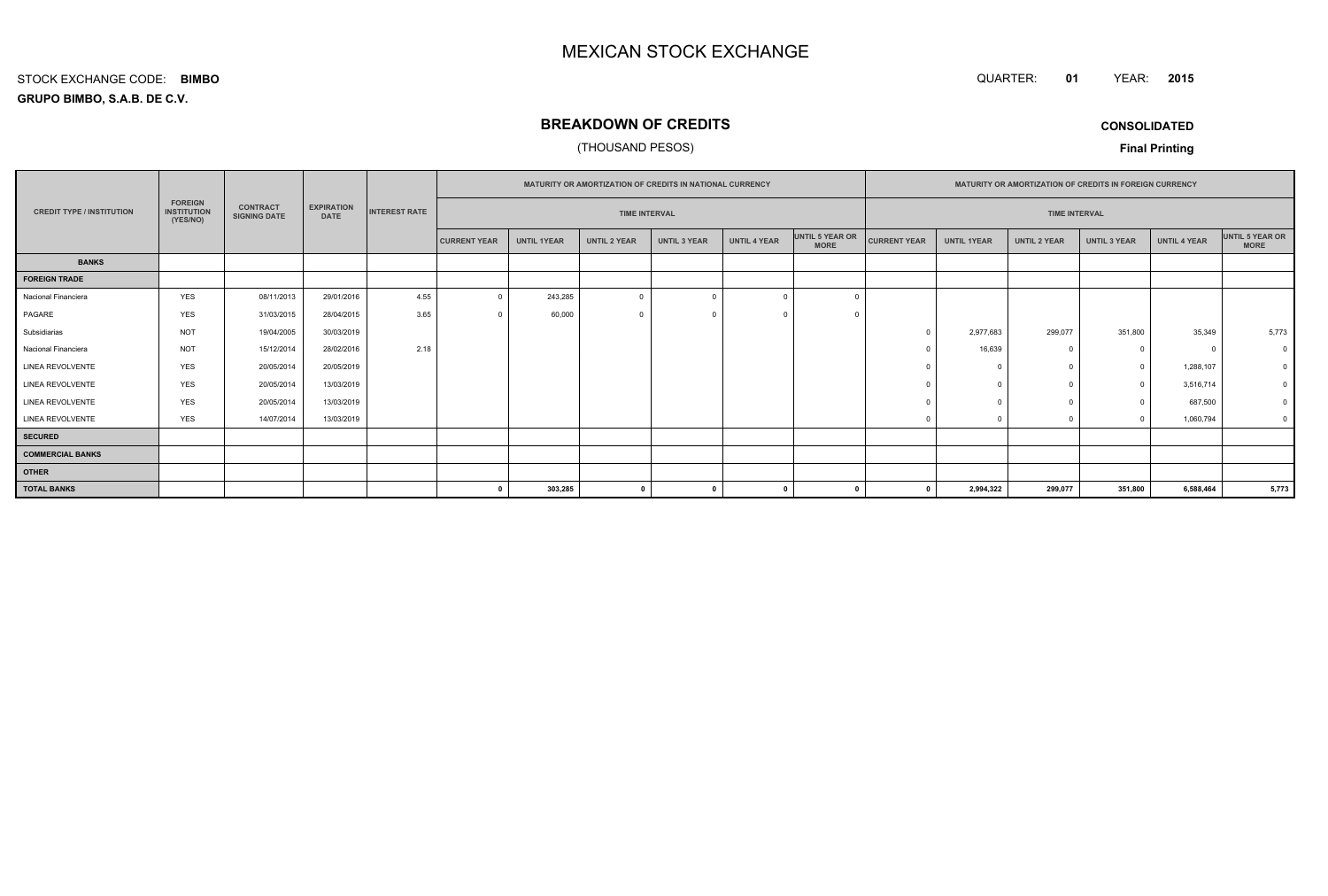#### QUARTER: **<sup>01</sup>**YEAR: **<sup>2015</sup>**

**GRUPO BIMBO, S.A.B. DE C.V.**STOCK EXCHANGE CODE:**BIMBO**

## **BREAKDOWN OF CREDITS**

## (THOUSAND PESOS)

**CONSOLIDATED**

|                                                                                       |                                                  |                                        |                                  |                      |                      |                    | (THOUSAND PESOS)    |                                                                 |                     |                                |                                                                |                    |                     |                     | <b>Final Printing</b> |                         |
|---------------------------------------------------------------------------------------|--------------------------------------------------|----------------------------------------|----------------------------------|----------------------|----------------------|--------------------|---------------------|-----------------------------------------------------------------|---------------------|--------------------------------|----------------------------------------------------------------|--------------------|---------------------|---------------------|-----------------------|-------------------------|
|                                                                                       | <b>FOREIGN</b><br><b>INSTITUTION</b><br>(YES/NO) |                                        | <b>EXPIRATION</b><br><b>DATE</b> |                      |                      |                    |                     | <b>MATURITY OR AMORTIZATION OF CREDITS IN NATIONAL CURRENCY</b> |                     |                                | <b>MATURITY OR AMORTIZATION OF CREDITS IN FOREIGN CURRENCY</b> |                    |                     |                     |                       |                         |
| <b>CREDIT TYPE / INSTITUTION</b>                                                      |                                                  | <b>CONTRACT</b><br><b>SIGNING DATE</b> |                                  | <b>INTEREST RATE</b> | <b>TIME INTERVAL</b> |                    |                     |                                                                 |                     | <b>TIME INTERVAL</b>           |                                                                |                    |                     |                     |                       |                         |
|                                                                                       |                                                  |                                        |                                  |                      | <b>CURRENT YEAR</b>  | <b>UNTIL 1YEAR</b> | <b>UNTIL 2 YEAR</b> | <b>UNTIL 3 YEAR</b>                                             | <b>UNTIL 4 YEAR</b> | UNTIL 5 YEAR OR<br><b>MORE</b> | <b>CURRENT YEAR</b>                                            | <b>UNTIL 1YEAR</b> | <b>UNTIL 2 YEAR</b> | <b>UNTIL 3 YEAR</b> | <b>UNTIL 4 YEAR</b>   | UNTIL 5 YEAR OR<br>MORE |
| <b>STOCK MARKET</b>                                                                   |                                                  |                                        |                                  |                      |                      |                    |                     |                                                                 |                     |                                |                                                                |                    |                     |                     |                       |                         |
| <b>LISTED STOCK EXCHANGE</b>                                                          |                                                  |                                        |                                  |                      |                      |                    |                     |                                                                 |                     |                                |                                                                |                    |                     |                     |                       |                         |
| <b>UNSECURED</b>                                                                      |                                                  |                                        |                                  |                      |                      |                    |                     |                                                                 |                     |                                |                                                                |                    |                     |                     |                       |                         |
| Emision Bimbo 09-02                                                                   | <b>NOT</b>                                       | 15/06/2009                             | 06/06/2016                       | 10.60                | $\Omega$             | $\Omega$           | 2,000,000           | $\Omega$                                                        | $\Omega$            |                                |                                                                |                    |                     |                     |                       |                         |
| Emision Bimbo 12                                                                      | <b>NOT</b>                                       | 10/02/2012                             | 03/08/2018                       | 6.83                 |                      |                    | $\Omega$            | 5,000,000                                                       |                     |                                |                                                                |                    |                     |                     |                       |                         |
| Emision Bimbo 09 U                                                                    | <b>YES</b>                                       | 15/06/2009                             | 06/06/2016                       |                      |                      | $\Omega$           | 3,741,839           | - 0                                                             |                     |                                |                                                                |                    |                     |                     |                       |                         |
| BONOS INTERNACINOALES                                                                 | <b>NOT</b>                                       | 30/06/2010                             | 30/06/2020                       | 4.88                 |                      |                    |                     |                                                                 |                     |                                |                                                                | $\Omega$           |                     |                     | $\Omega$              | 11,983,929              |
| <b>BONOS INTERNACIONALES</b>                                                          | <b>NOT</b>                                       | 25/01/2012                             | 25/01/2022                       | 4.50                 |                      |                    |                     |                                                                 |                     |                                |                                                                |                    |                     |                     | $\overline{0}$        | 11,983,929              |
| <b>BONOS INTERNACIONALES</b>                                                          | <b>NOT</b>                                       | 27/06/2014                             | 27/06/2024                       | 3.88                 |                      |                    |                     |                                                                 |                     |                                |                                                                | $\Omega$           |                     |                     | $\Omega$              | 11,983,929              |
| <b>BONOS INTERNACINOALES</b>                                                          | <b>NOT</b>                                       | 27/06/2014                             | 27/06/2044                       | 4.50                 |                      |                    |                     |                                                                 |                     |                                |                                                                |                    |                     |                     | $\sqrt{2}$            | 7,577,100               |
| <b>SECURED</b>                                                                        |                                                  |                                        |                                  |                      |                      |                    |                     |                                                                 |                     |                                |                                                                |                    |                     |                     |                       |                         |
| PRIVATE PLACEMENTS                                                                    |                                                  |                                        |                                  |                      |                      |                    |                     |                                                                 |                     |                                |                                                                |                    |                     |                     |                       |                         |
| <b>UNSECURED</b>                                                                      |                                                  |                                        |                                  |                      |                      |                    |                     |                                                                 |                     |                                |                                                                |                    |                     |                     |                       |                         |
| <b>SECURED</b>                                                                        |                                                  |                                        |                                  |                      |                      |                    |                     |                                                                 |                     |                                |                                                                |                    |                     |                     |                       |                         |
| <b>TOTAL STOCK MARKET LISTED IN</b><br><b>STOCK EXCHANGE AND PRIVATE</b><br>PLAGEMENT |                                                  |                                        |                                  |                      |                      |                    | 5,741,839           | 5,000,000                                                       |                     |                                |                                                                |                    |                     | $\Omega$            | $\mathbf{r}$          | 43,528,887              |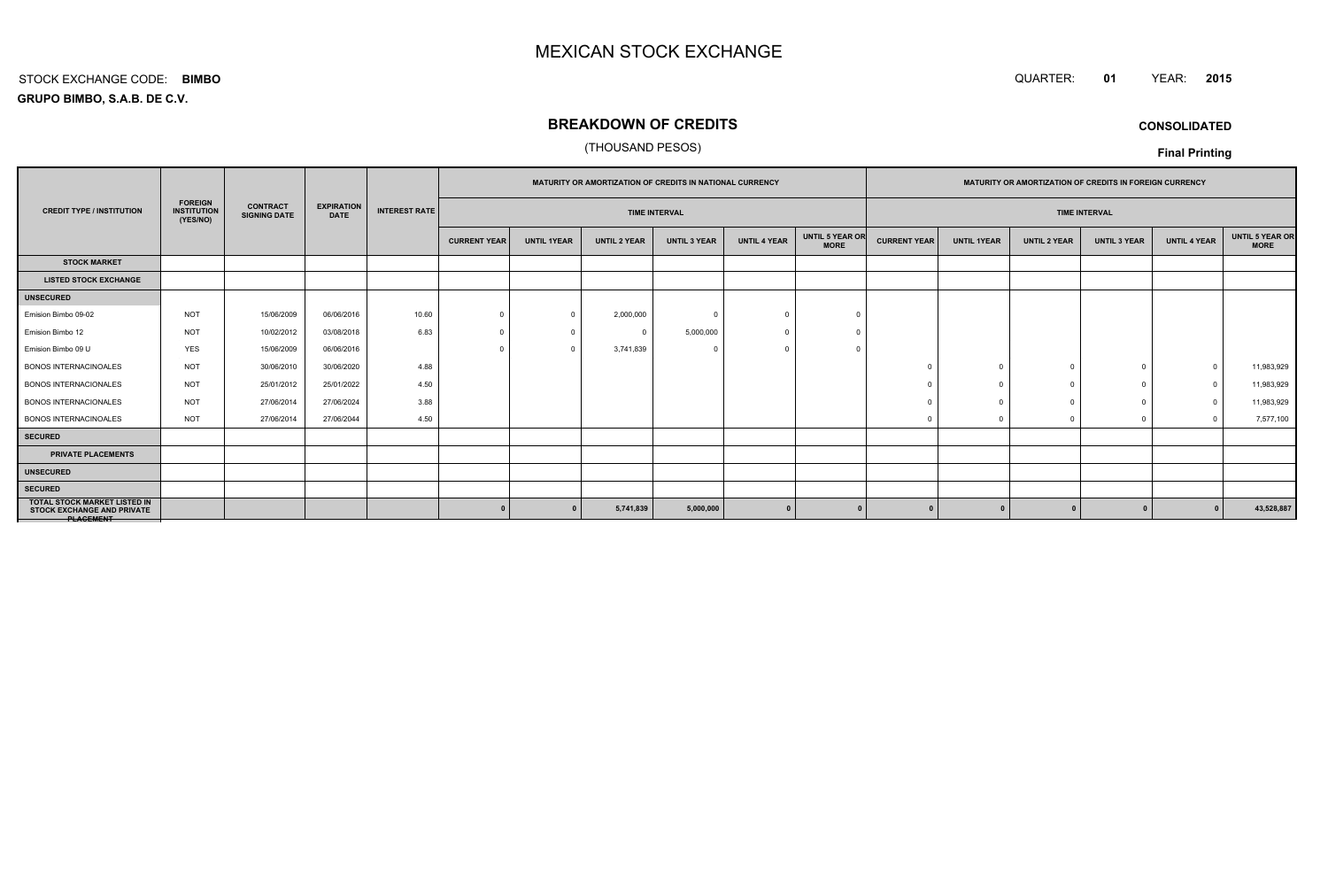#### STOCK EXCHANGE CODE:**BIMBO**

**GRUPO BIMBO, S.A.B. DE C.V.**

## **BREAKDOWN OF CREDITS**

## (THOUSAND PESOS)

|                                                                      |                                                  |                                    |                                  |                     | MATURITY OR AMORTIZATION OF CREDITS IN NATIONAL CURRENCY |                     |                     |                     | MATURITY OR AMORTIZATION OF CREDITS IN FOREIGN CURRENCY |                     |                    |                     |                     |                     |                                |
|----------------------------------------------------------------------|--------------------------------------------------|------------------------------------|----------------------------------|---------------------|----------------------------------------------------------|---------------------|---------------------|---------------------|---------------------------------------------------------|---------------------|--------------------|---------------------|---------------------|---------------------|--------------------------------|
| <b>CREDIT TYPE / INSTITUTION</b>                                     | <b>FOREIGN</b><br><b>INSTITUTION</b><br>(YES/NO) | <b>DATE OF</b><br><b>AGREEMENT</b> | <b>EXPIRATION</b><br><b>DATE</b> |                     | <b>TIME INTERVAL</b>                                     |                     |                     |                     | <b>TIME INTERVAL</b>                                    |                     |                    |                     |                     |                     |                                |
|                                                                      |                                                  |                                    |                                  | <b>CURRENT YEAR</b> | <b>UNTIL 1YEAR</b>                                       | <b>UNTIL 2 YEAR</b> | <b>UNTIL 3 YEAR</b> | <b>UNTIL 4 YEAR</b> | UNTIL 5 YEAR OR<br><b>MORE</b>                          | <b>CURRENT YEAR</b> | <b>UNTIL 1YEAR</b> | <b>UNTIL 2 YEAR</b> | <b>UNTIL 3 YEAR</b> | <b>UNTIL 4 YEAR</b> | UNTIL 5 YEAR OR<br><b>MORE</b> |
| OTHER CURRENT AND NON-<br><b>CURRENT LIABILITIES WITH COST</b>       |                                                  |                                    |                                  |                     |                                                          |                     |                     |                     |                                                         |                     |                    |                     |                     |                     |                                |
| TOTAL OTHER CURRENT AND NON-<br><b>CURRENT LIABILITIES WITH COST</b> |                                                  |                                    |                                  | $\mathbf 0$         | $\Omega$                                                 | $\Omega$            | $\overline{0}$      | $\Omega$            | $\Omega$                                                |                     | $^{\circ}$         | $\Omega$            | $^{\circ}$          | $\Omega$            |                                |
|                                                                      |                                                  |                                    |                                  |                     |                                                          |                     |                     |                     |                                                         |                     |                    |                     |                     |                     |                                |
| <b>SUPPLIERS</b>                                                     |                                                  |                                    |                                  |                     |                                                          |                     |                     |                     |                                                         |                     |                    |                     |                     |                     |                                |
| VARIOS                                                               | <b>NOT</b>                                       |                                    |                                  | $\Omega$            | 3,788,689                                                |                     |                     |                     |                                                         |                     |                    |                     |                     |                     |                                |
| VARIOS                                                               | <b>NOT</b>                                       |                                    |                                  |                     |                                                          |                     |                     |                     |                                                         | $\Omega$            | 6,888,039          |                     |                     |                     |                                |
| <b>TOTAL SUPPLIERS</b>                                               |                                                  |                                    |                                  | $\mathbf 0$         | 3,788,689                                                |                     |                     |                     |                                                         |                     | 6,888,039          |                     |                     |                     |                                |
|                                                                      |                                                  |                                    |                                  |                     |                                                          |                     |                     |                     |                                                         |                     |                    |                     |                     |                     |                                |
| OTHER CURRENT AND NON-<br><b>CURRENT LIABILITIES</b>                 |                                                  |                                    |                                  |                     |                                                          |                     |                     |                     |                                                         |                     |                    |                     |                     |                     |                                |
| <b>VARIOS</b>                                                        | <b>NOT</b>                                       |                                    |                                  | $\Omega$            | 5,495,405                                                | $\mathbf 0$         | $\Omega$            | $\Omega$            | 5,084,825                                               |                     |                    |                     |                     |                     |                                |
| VARIOS                                                               | <b>NOT</b>                                       |                                    |                                  |                     |                                                          |                     |                     |                     |                                                         | $\Omega$            | 9,737,226          | $\Omega$            | $\overline{0}$      | $\Omega$            | 24,806,165                     |
| TOTAL OTHER CURRENT AND NON-<br><b>CURRENT LIABILITIES</b>           |                                                  |                                    |                                  | $\Omega$            | 5,495,405                                                | $\Omega$            | $\Omega$            | $\Omega$            | 5,084,825                                               | $\Omega$            | 9,737,226          | $\Omega$            | $^{\circ}$          | $\Omega$            | 24,806,165                     |
|                                                                      |                                                  |                                    |                                  |                     |                                                          |                     |                     |                     |                                                         |                     |                    |                     |                     |                     |                                |
| <b>GENERAL TOTAL</b>                                                 |                                                  |                                    |                                  | $\Omega$            | 9,587,379                                                | 5,741,839           | 5,000,000           | $\mathbf{0}$        | 5,084,825                                               | $\mathbf 0$         | 19,619,587         | 299,077             | 351,800             | 6,588,464           | 68,340,825                     |

**NOTES**

 QUARTER: **<sup>01</sup>**YEAR: **<sup>2015</sup>**

**CONSOLIDATED**

**Final Printing**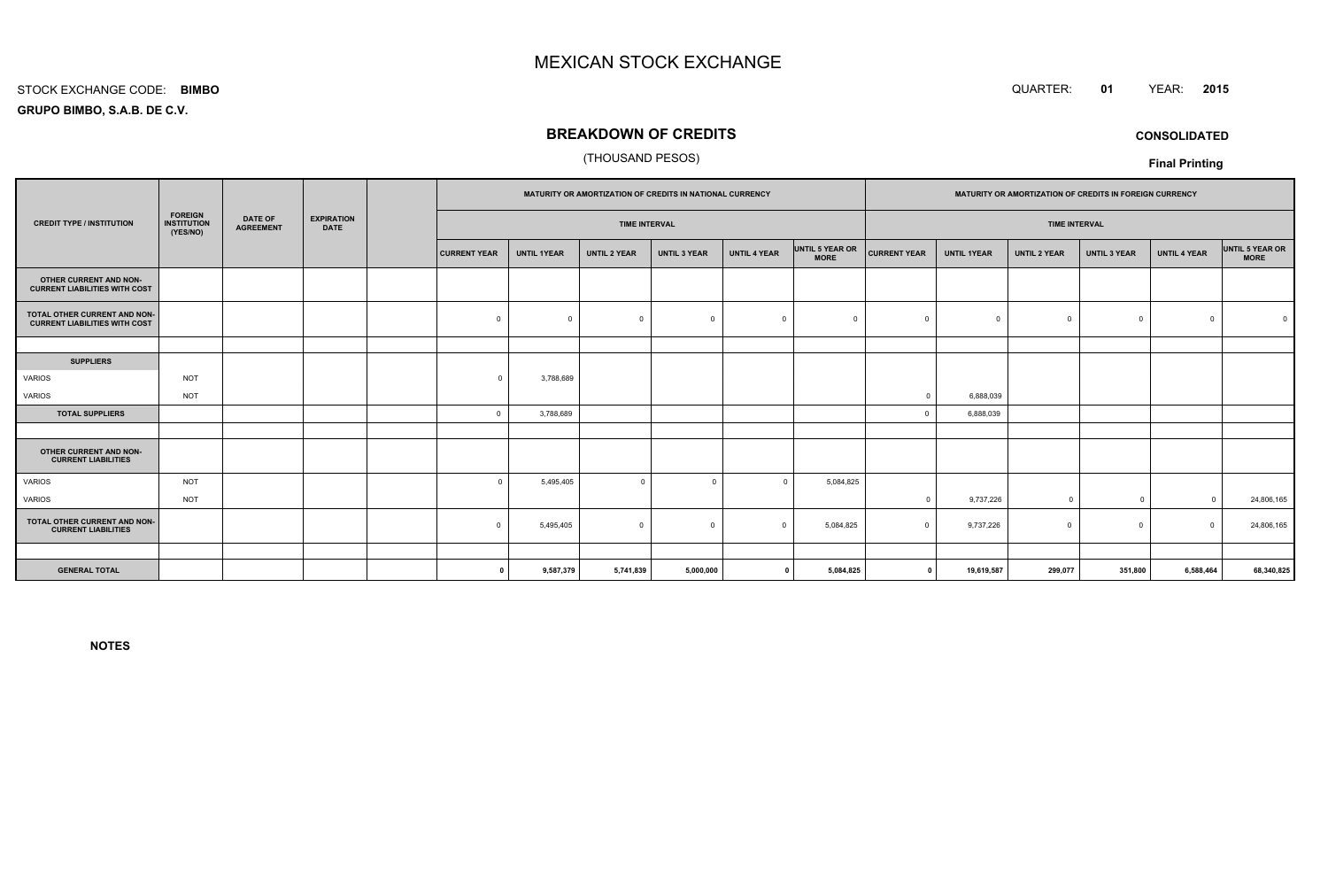## STOCK EXCHANGE CODE: **BIMBO GRUPO BIMBO, S.A.B. DE C.V.**

QUARTER: **01** YEAR: **2015**

## **MONETARY FOREIGN CURRENCY POSITION**

## **CONSOLIDATED**

## **(THOUSAND PESOS)**

## **Final Printing**

| <b>FOREIGN CURRENCY POSITION</b> |                                       | <b>DOLLARS</b>        |                                       | <b>OTHER CURRENCIES</b> | <b>THOUSAND PESOS</b> |  |
|----------------------------------|---------------------------------------|-----------------------|---------------------------------------|-------------------------|-----------------------|--|
| (THOUSANDS OF PESOS)             | <b>THOUSANDS OF</b><br><b>DOLLARS</b> | <b>THOUSAND PESOS</b> | <b>THOUSANDS OF</b><br><b>DOLLARS</b> | <b>THOUSAND PESOS</b>   | <b>TOTAL</b>          |  |
| <b>MONETARY ASSETS</b>           | 16,976                                | 257,252               | 0                                     | 0                       | 257,252               |  |
| <b>CURRENT</b>                   | 16,976                                | 257,252               | 0                                     | 0                       | 257,252               |  |
| <b>NON CURRENT</b>               | 0                                     | 0                     | 0                                     | 0                       | 0                     |  |
| <b>LIABILITIES POSITION</b>      | 3,294,300                             | 49,922,483            | 0                                     | 0                       | 49,922,483            |  |
| <b>CURRENT</b>                   | 7,238                                 | 109,688               | 0                                     | 0                       | 109,688               |  |
| <b>NON CURRENT</b>               | 3,287,062                             | 49,812,795            | 0                                     | 0                       | 49,812,795            |  |
| <b>NET BALANCE</b>               | $-3,277,324$                          | -49,665,231           | 0                                     | 0                       | -49,665,231           |  |

**NOTES**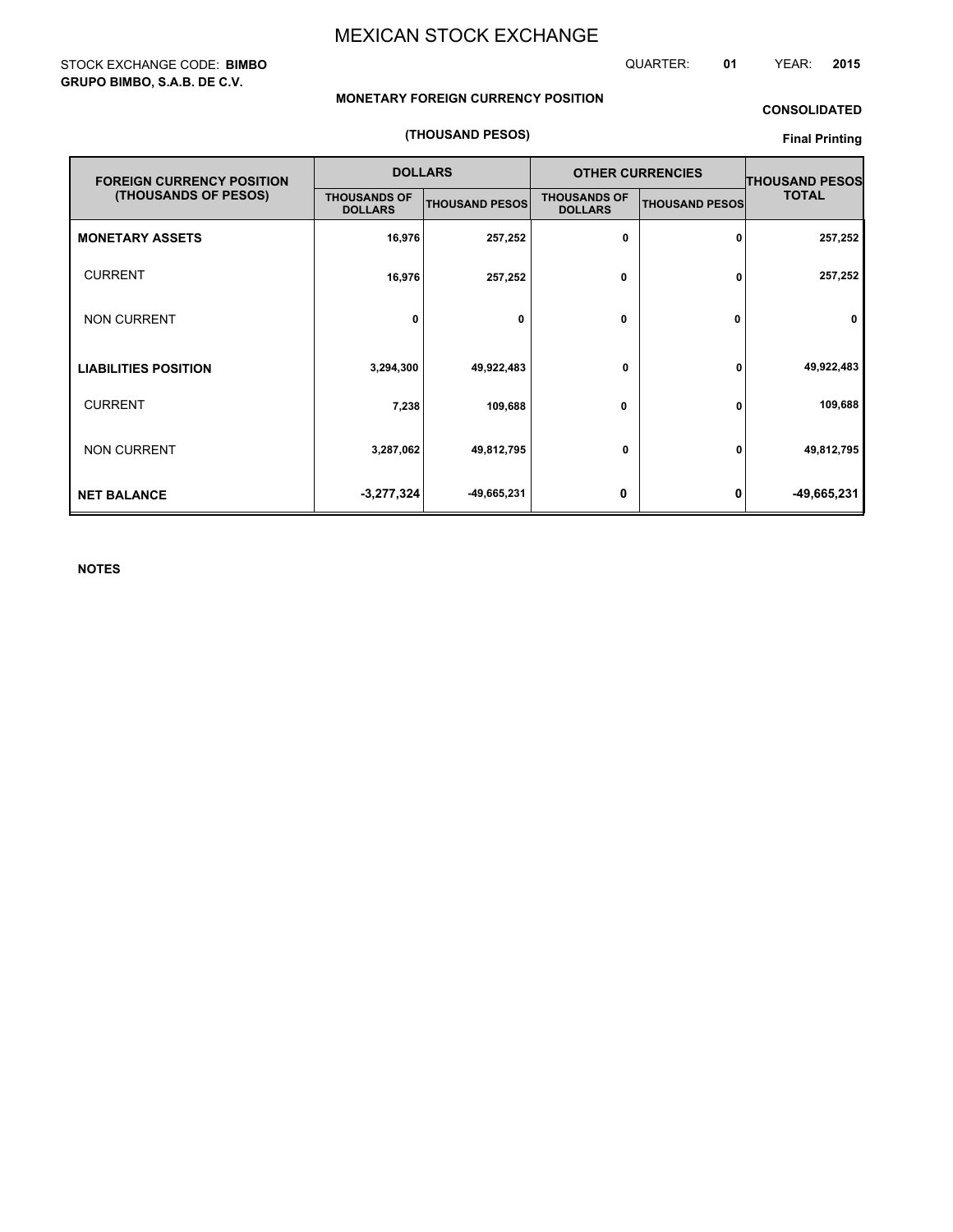# STOCK EXCHANGE CODE: QUARTER: **01** YEAR: **2015 BIMBO**

**DEBT INSTRUMENTS**

PAGE 1/2

**CONSOLIDATED**

**Final Printing**

## **FINANCIAL LIMITATIONS IN CONTRACT, ISSUED DEED AND / OR TITLE**

LA COMPAÑÍA, EN SU CARÁCTER DE ACREDITADA, FORMA PARTE DE DIVERSOS CONTRATOS DE CRÉDITO BANCARIO. DICHOS CONTRATOS DE CRÉDITO, DE ACUERDO A LAS PRÁCTICAS DE MERCADO, CONTEMPLAN CIERTAS OBLIGACIONES DE HACER Y DE NO HACER, LAS CUALES INCLUYEN EL CUMPLIMIENTO A LAS RAZONES FINANCIERAS DE DEUDA / UAFIDA Y UAFIDA / INTERESES PAGADOS. ASÍ MISMO, LOS TÍTULOS DE DEUDA, TANTO DE LOS CERTIFICADOS BURSÁTILES COMO DE LOS BONOS INTERNACIONALES EMITIDOS POR LA COMPAÑÍA, CONTEMPLAN TAMBIÉN OBLIGACIONES DE HACER Y DE NO HACER CONFORME A LA PRÁCTICA DE MERCADO.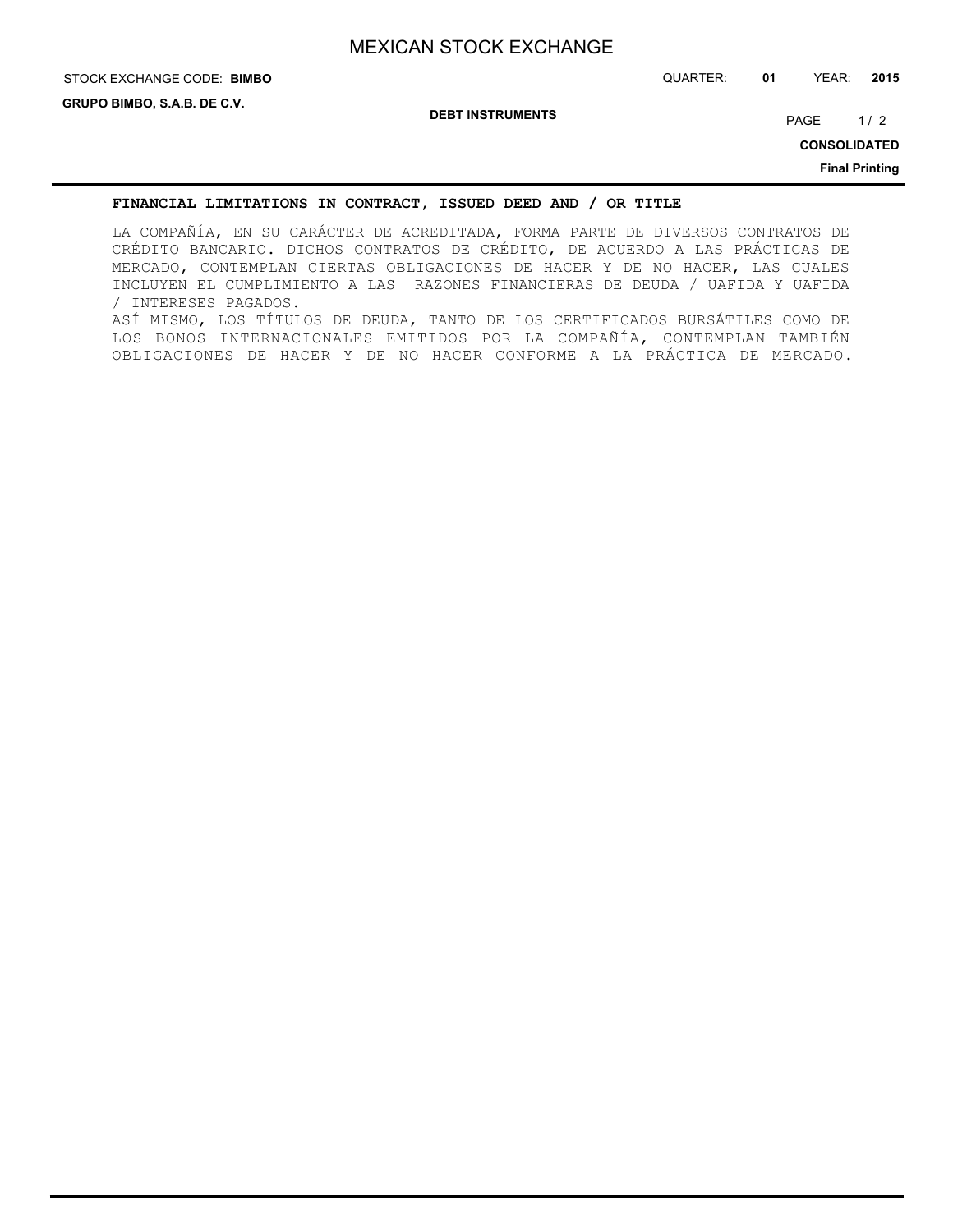STOCK EXCHANGE CODE: QUARTER: **01** YEAR: **2015 BIMBO**

**GRUPO BIMBO, S.A.B. DE C.V.**

**DEBT INSTRUMENTS**

PAGE 2/2

**CONSOLIDATED**

**Final Printing**

## **ACTUAL SITUATION OF FINANCIAL LIMITED**

A LA FECHA, LA COMPAÑÍA SE ENCUENTRA EN CUMPLIMIENTO DE LAS DIVERSAS OBLIGACIONES DE HACER Y NO HACER CONTENIDAS EN LOS CONTRATOS Y TÍTULOS DE CRÉDITO.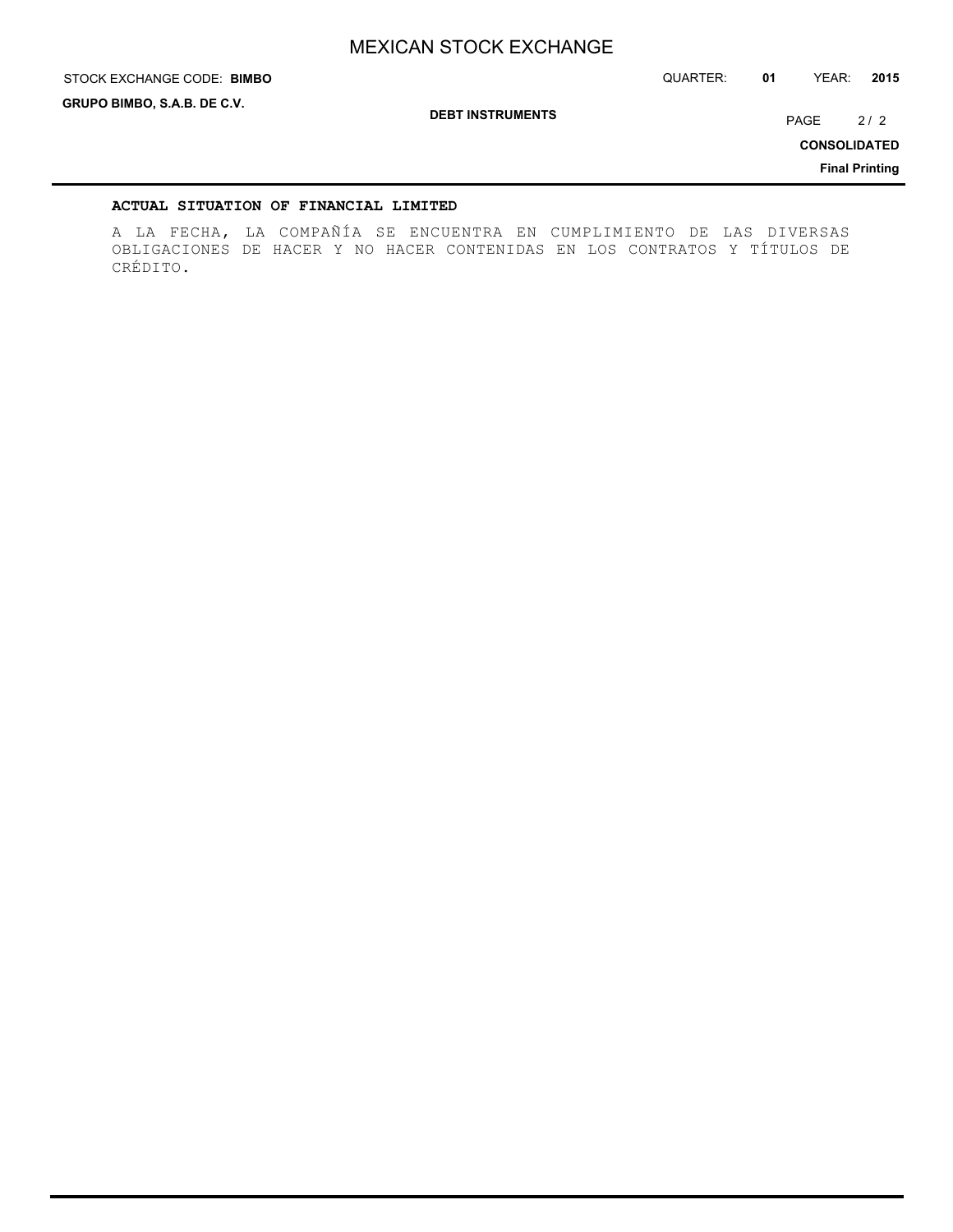## STOCK EXCHANGE CODE: QUARTER: **01** YEAR: **2015 BIMBO GRUPO BIMBO, S.A.B. DE C.V.**

## **DISTRIBUTION OF REVENUE BY PRODUCT**

## **CONSOLIDATED**

**TOTAL INCOME (THOUSAND PESOS)**

**Final Printing**

| <b>IMAIN PRODUCTS OR PRODUCT LINE!</b> | <b>NET SALES</b> |               | <b>MARKET SHARE (%)</b> | <b>MAIN</b>          |                  |  |  |  |
|----------------------------------------|------------------|---------------|-------------------------|----------------------|------------------|--|--|--|
|                                        | <b>VOLUME</b>    | <b>AMOUNT</b> |                         | <b>TRADEMARKS</b>    | <b>CUSTOMERS</b> |  |  |  |
| <b>NATIONAL INCOME</b>                 |                  |               |                         |                      |                  |  |  |  |
| <b>PANIFICACION</b>                    | 0                | 17,554,400    |                         | <b>VARIAS MARCAS</b> |                  |  |  |  |
| <b>EXPORT INCOME</b>                   |                  |               |                         |                      |                  |  |  |  |

| INCOME OF SUBSIDIARIES ABROAD |  |            |      |                      |  |  |  |
|-------------------------------|--|------------|------|----------------------|--|--|--|
| PANIFICACION                  |  | 32,288,653 | 0.00 | <b>VARIAS MARCAS</b> |  |  |  |
| <b>TOTAL</b>                  |  | 49,843,053 |      |                      |  |  |  |

**NOTES**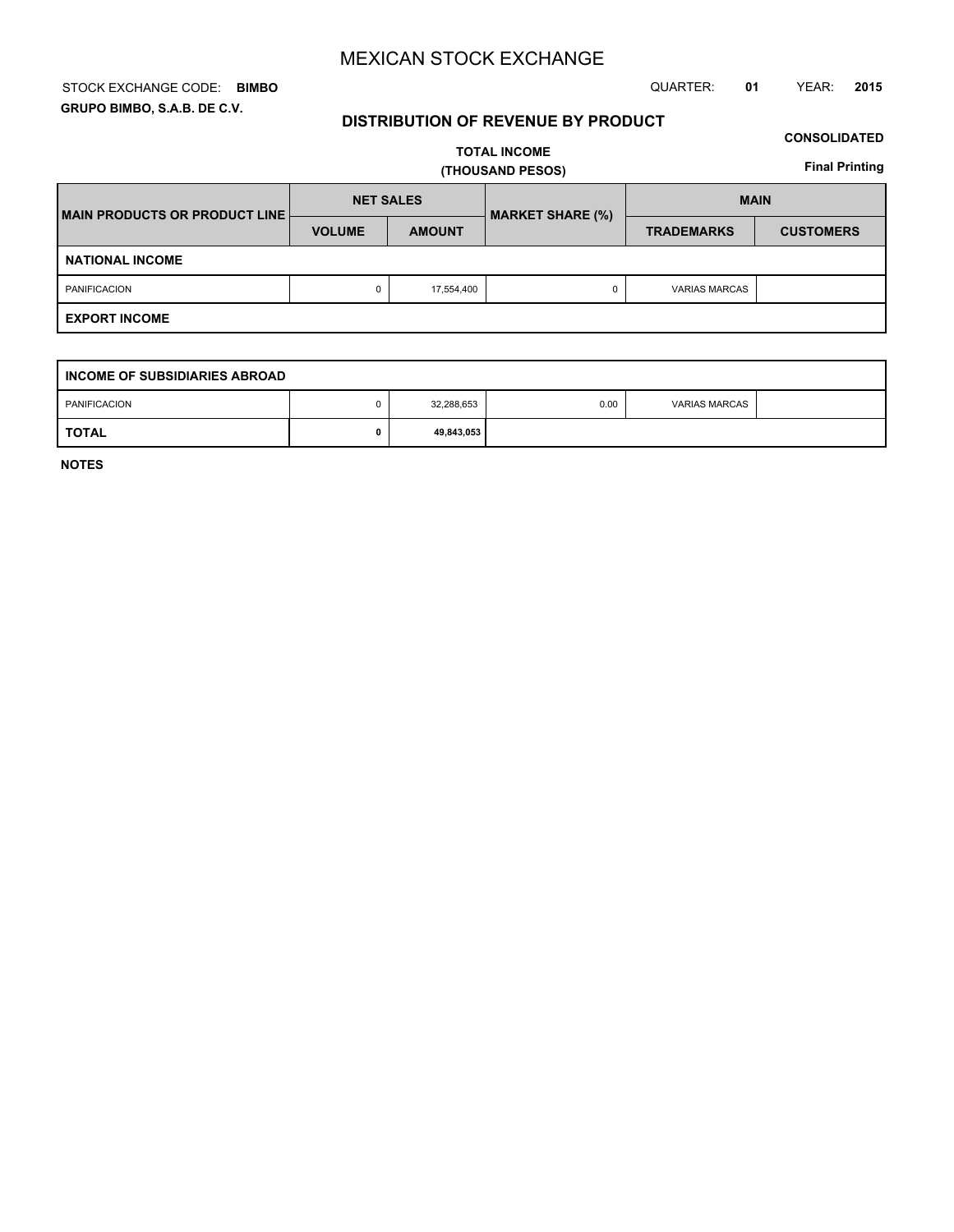**GRUPO BIMBO, S.A.B. DE C.V.**STOCK EXCHANGE CODE:**BIMBO** QUARTER: **01**YEAR: **<sup>2015</sup>**

## **ANALYSIS OF PAID CAPITAL STOCK**

**CONSOLIDATED**

## **CHARACTERISTICS OF THE SHARES**

**Final Printing**

| <b>SERIES</b> | <b>VALID</b><br><b>NOMINAL VALUE</b> |               |                      | <b>NUMBER OF SHARES</b>                   | <b>CAPITAL STOCK</b> |                          |              |                 |
|---------------|--------------------------------------|---------------|----------------------|-------------------------------------------|----------------------|--------------------------|--------------|-----------------|
|               |                                      | <b>COUPON</b> | <b>FIXED PORTION</b> | <b>MEXICAN</b><br><b>VARIABLE PORTION</b> |                      | <b>FREE SUBSCRIPTION</b> | <b>FIXED</b> | <b>VARIABLE</b> |
| ١A            |                                      |               | 4,703,200,000        |                                           | 0                    |                          | 1,901,132    | 0 I             |
| <b>TOTAL</b>  |                                      |               | 4,703,200,000        |                                           | 0                    |                          | 1,901,132    | 0 I             |

**TOTAL NUMBER OF SHARES REPRESENTING THE PAID IN CAPITAL STOCK ONTHE DATE OF SENDING THE INFORMATIONN** 4,703,200,000

**NOTES**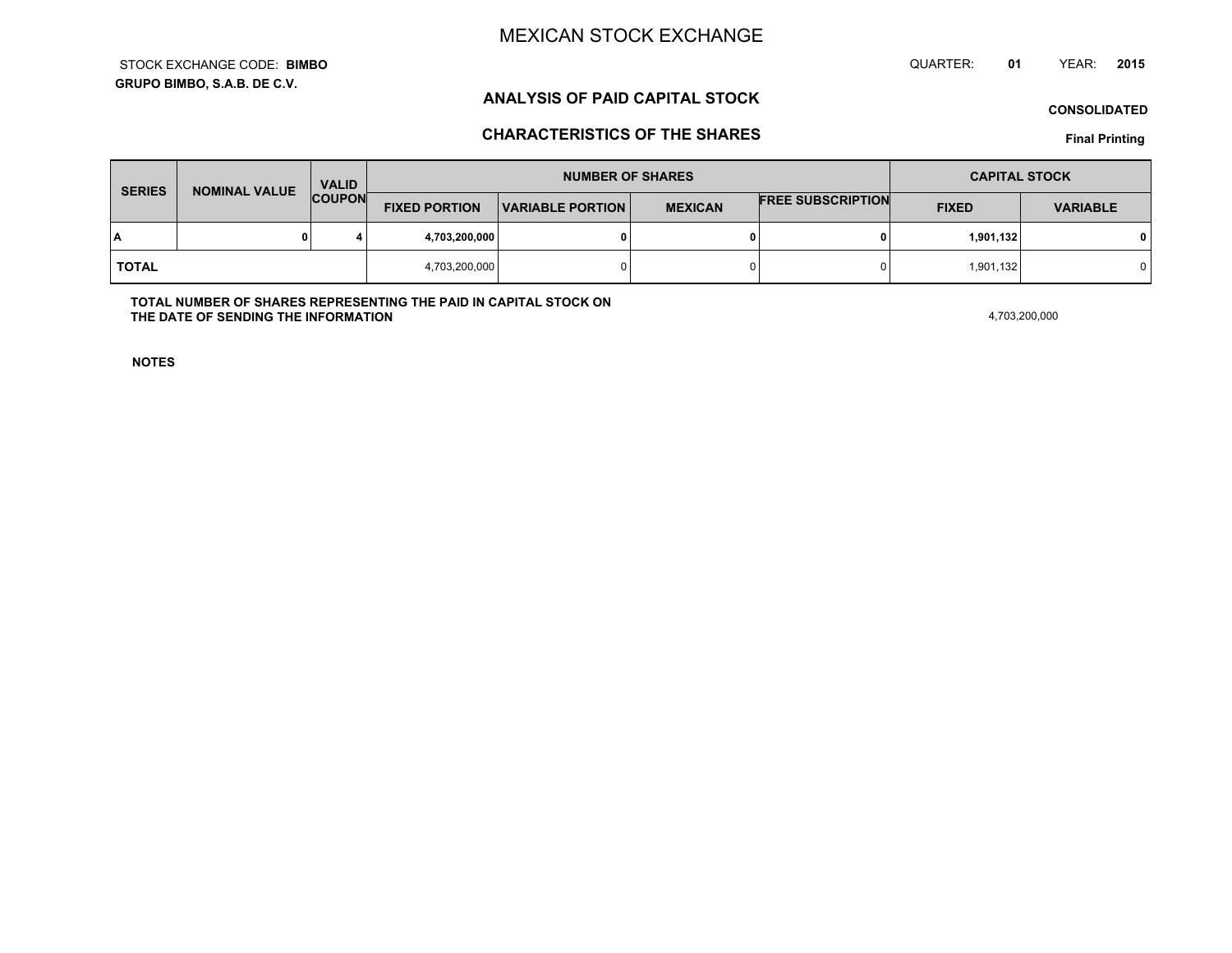STOCK EXCHANGE CODE: **BIMBO GRUPO BIMBO, S.A.B. DE C.V.**

QUARTER: **01** YEAR: **2015**

1 PAGE **/ 31**

**CONSOLIDATED**

**Final Printing**

INFORMACIÓN ADICIONAL Y COMPLEMENTARIA AL REPORTE TRIMESTRAL AL 31 DE MARZO DE 2015 ("REPORTE TRIMESTRAL") DE GRUPO BIMBO S.A.B. DE C.V. ("GRUPO BIMBO" O LA "COMPAÑÍA") SOLICITADA EN VIRTUD DEL OFICIO NÚM. 151/13179/2008 ("EL OFICIO") DE FECHA 25 DE NOVIEMBRE DE 2008 EMITIDO POR LA COMISIÓN NACIONAL BANCARIA Y DE VALORES.

LA COMISIÓN NACIONAL BANCARIA Y DE VALORES DE MÉXICO HA SOLICITADO A GRUPO BIMBO JUNTO CON OTRAS EMISORAS CON ACCIONES Y DEUDA DE LARGO PLAZO INSCRITOS EN EL REGISTRO NACIONAL DE VALORES Y LISTADAS EN LA BOLSA MEXICANA DE VALORES, S.A.B. DE C.V. DIVULGUEN INFORMACIÓN RELACIONADA AL USO DE INSTRUMENTOS FINANCIEROS DERIVADOS.

TODA VEZ QUE PARA DICHO ORGANISMO, ASÍ COMO PARA TODOS LOS PARTICIPANTES EN LOS MERCADOS FINANCIEROS, RESULTA DE PARTICULAR IMPORTANCIA QUE EL PÚBLICO INVERSIONISTA CONOZCA LA PARTICIPACIÓN DE LAS EMPRESAS PÚBLICAS EN OPERACIONES CON INSTRUMENTOS FINANCIEROS DERIVADOS, SE REQUIERE LA DIVULGACIÓN DE INFORMACIÓN ADICIONAL Y COMPLEMENTARIA DE CONFORMIDAD CON EL FORMATO SOLICITADO.

I) INTRODUCCIÓN.

COMO SE PRESENTÓ EN EL REPORTE TRIMESTRAL, LA COMPAÑÍA REPORTÓ LOS PASIVOS FINANCIEROS QUE SE DETALLAN A CONTINUACIÓN:

MARZO DE 2015 - MILES DE PESOS

 PASIVO CIRCULANTE CRÉDITOS BURSÁTILES CRÉDITOS BANCARIOS 3,297,607 PASIVO A LARGO PLAZO CRÉDITOS BANCARIOS 7,245,114 CRÉDITOS BURSÁTILES 54,270,726

TOTAL DE PASIVOS FINANCIEROS

ESTOS PASIVOS FINANCIEROS TIENEN LAS SIGUIENTES CARACTERÍSTICAS:

### BONOS INTERNACIONALES

EL 27 DE JUNIO DE 2014 LA COMPAÑÍA REALIZÓ UNA EMISIÓN CONFORME A LA REGLA 144 A Y LA REGULACIÓN S DE LA SECURITY EXCHANGE COMMISSION ("SEC" POR SUS SIGLAS EN INGLÉS) POR \$500 MILLONES DE DÓLARES ESTADOUNIDENSES CON VENCIMIENTO EL 27 DE JUNIO DE 2044. DICHO FINANCIAMIENTO DEVENGA UNA TASA DE INTERÉS FIJA DEL 4.875% PAGADERA SEMESTRALMENTE. LOS RECURSOS PROVENIENTES DE LA PRESENTE EMISIÓN TUVIERON COMO DESTINO EL REFINANCIAMIENTO DE LA DEUDA.

EL 27 DE JUNIO DE 2014 LA COMPAÑÍA REALIZÓ UNA EMISIÓN CONFORME A LA REGLA 144 A Y LA REGULACIÓN S DE LA SECURITY EXCHANGE COMMISSION ("SEC" POR SUS SIGLAS EN INGLÉS) POR \$800 MILLONES DE DÓLARES ESTADOUNIDENSES CON VENCIMIENTO EL 27 DE JUNIO DE 2024. DICHO FINANCIAMIENTO DEVENGA UNA TASA DE INTERÉS FIJA DEL 3.875%

**DERIVATIVE FINANCIAL INSTRUMENTS**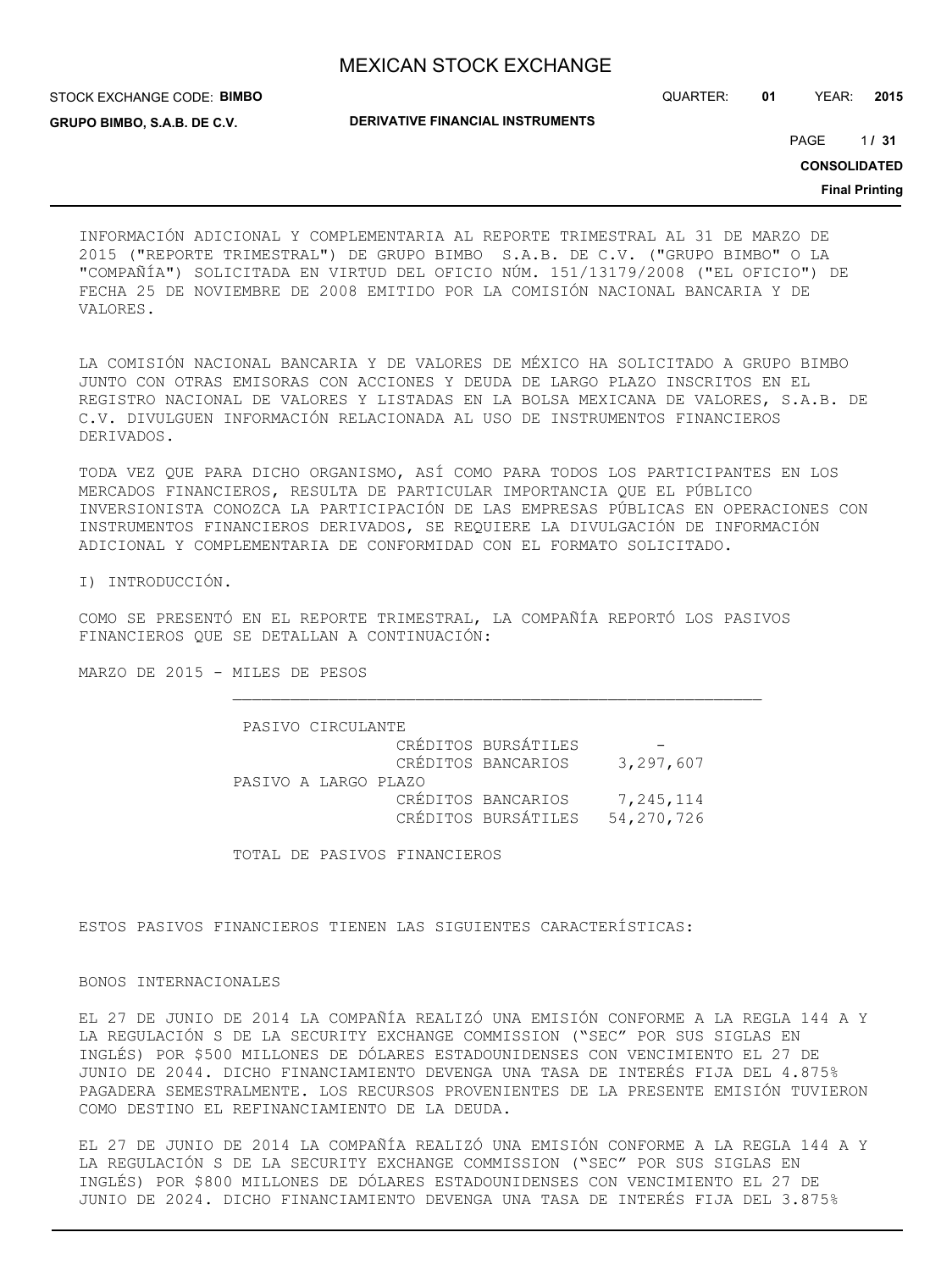STOCK EXCHANGE CODE: **BIMBO**

**GRUPO BIMBO, S.A.B. DE C.V.**

**DERIVATIVE FINANCIAL INSTRUMENTS**

QUARTER: **01** YEAR: **2015**

2 PAGE **/ 31**

**CONSOLIDATED**

#### **Final Printing**

PAGADERA SEMESTRALMENTE. LOS RECURSOS PROVENIENTES DE LA PRESENTE EMISIÓN TUVIERON COMO DESTINO EL REFINANCIAMIENTO DE LA DEUDA PARA LA ADQUISICIÓN DE CANADA BREAD.

EL 25 DE ENERO DE 2012 LA COMPAÑÍA REALIZÓ UNA EMISIÓN CONFORME A LA REGLA 144 A Y LA REGULACIÓN S DE LA SECURITY EXCHANGE COMMISSION ("SEC" POR SUS SIGLAS EN INGLÉS) POR \$800 MILLONES DE DÓLARES ESTADOUNIDENSES CON VENCIMIENTO EL 25 DE ENERO DE 2022. DICHO FINANCIAMIENTO DEVENGA UNA TASA DE INTERÉS FIJA DEL 4.50% PAGADERA SEMESTRALMENTE. LOS RECURSOS PROVENIENTES DE LA PRESENTE EMISIÓN TUVIERON COMO DESTINO EL REFINANCIAMIENTO DE LA DEUDA.

EL 30 DE JUNIO DE 2010, LA COMPAÑÍA REALIZÓ UNA EMISIÓN CONFORME A LA REGLA 144 A REGULACIÓN S DE LA SECURITY EXCHANGE COMMISSION ("SEC" POR SUS SIGLAS EN INGLÉS) POR \$800 MILLONES DE DÓLARES ESTADOUNIDENSES Y CON VENCIMIENTO EL 30 DE JUNIO DE 2020. SOBRE DICHO FINANCIAMIENTO, LA COMPAÑÍA DEBE PAGAR UNA TASA DE INTERÉS FIJA DEL 4.875% PAGADERA SEMESTRALMENTE. LOS RECURSOS DE DICHA EMISIÓN, FUERON APLICADOS AL REFINANCIAMIENTO DE DEUDA DE LA COMPAÑÍA.

LOS BONOS INTERNACIONALES EMITIDOS POR LA COMPAÑÍA, CUENTAN CON LA GARANTÍA DE SUS PRINCIPALES SUBSIDIARIAS OPERATIVAS.

## CERTIFICADOS BURSÁTILES

A LA FECHA, LA COMPAÑÍA MANTIENE VIGENTES DIVERSAS EMISIONES DE CERTIFICADOS BURSÁTILES.

BIMBO 12- CON EL PROPÓSITO DE REFINANCIAR PARCIALMENTE SU DEUDA, EL 10 DE FEBRERO DE 2012 LA COMPAÑÍA EMITIÓ CERTIFICADOS BURSÁTILES POR 5,000,000 DE PESOS CON VENCIMIENTO EN AGOSTO DE 2018 Y CON UNA TASA DE INTERÉS FIJA DE 6.83%.

DURANTE 2009, LA COMPAÑÍA REALIZÓ LAS SIGUIENTES EMISIONES DE CERTIFICADOS BURSÁTILES, PAGADERAS A SU VENCIMIENTO. LOS RECURSOS OBTENIDOS DE DICHAS EMISIONES, FUERON UTILIZADOS PARA REFINANCIAR DEUDA DE LA COMPAÑÍA ORIGINALMENTE CONTRATADA PARA HACER FRENTE A LA ADQUISICIÓN DE BFI.

BIMBO 09-2- EMITIDOS EL 15 DE JUNIO DE 2009 POR UN MONTO DE 2,000,000 DE PESOS CON VENCIMIENTO EN JUNIO DE 2016 Y CON UNA TASA DE INTERÉS FIJA DEL 10.60%.

BIMBO 09-U- EMITIDOS EL 15 DE JUNIO DE 2009 POR UN MONTO DE 706,302 UDIS, CON VENCIMIENTO EN JUNIO DE 2016, DEVENGANDO UNA TASA DE INTERÉS FIJA DEL 6.05%. EL VALOR DE LA UDI AL 31 DE MARZO DE 2015 Y AL 31 DE DICIEMBRE DE 2014 ES DE \$5.2978 Y \$5.2704 PESOS POR UDI, RESPECTIVAMENTE.

LA TOTALIDAD DE LOS CERTIFICADOS BURSÁTILES EMITIDOS POR LA COMPAÑÍA, CUENTAN CON EL AVAL DE SUS PRINCIPALES SUBSIDIARIAS OPERATIVAS.

### LÍNEA DE CRÉDITO COMPROMETIDA REVOLVENTE (MULTIMONEDA)

EN DICIEMBRE DE 2013, LA COMPAÑÍA RENOVÓ Y ENMENDÓ LOS TÉRMINOS Y CONDICIONES DE DICHA LÍNEA COMPROMETIDA MULTIMONEDA, CONTRATADA ORIGINALMENTE EL 26 DE ABRIL DE 2010.

DE ACUERDO A LOS NUEVOS TÉRMINOS Y CONDICIOINES, SON NUEVE INSTITUCIONES FINANCIERAS COMPROMETIDAS EN ESTA LÍNEA. EL IMPORTE TOTAL DE LA LÍNEA ES DE HASTA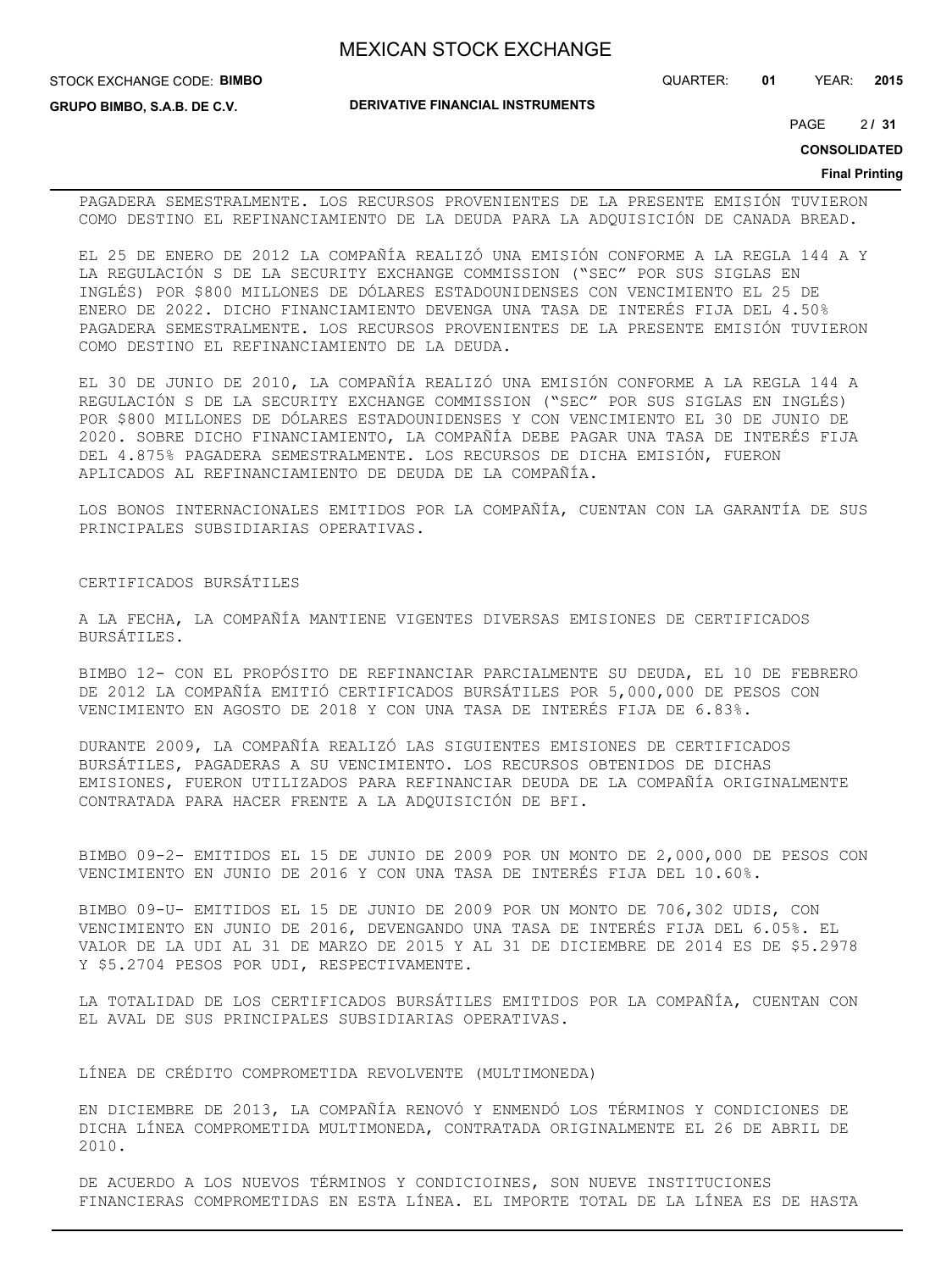STOCK EXCHANGE CODE: **BIMBO**

**GRUPO BIMBO, S.A.B. DE C.V.**

**DERIVATIVE FINANCIAL INSTRUMENTS**

QUARTER: **01** YEAR: **2015**

3 PAGE **/ 31**

**CONSOLIDATED**

#### **Final Printing**

\$2,000 MILLONES DE DÓLARES, CON FECHA DE VENCIMIENTO EN EL 13 DE MARZO DE 2019 Y CON UNA TASA DE INTERÉS APLICABLE DE LIBOR MÁS 1.00% PARA DISPOSICIONES EN DÓLARES AMERICANOS, CDOR MÁS 1.00% PARA DISPOSICIONES EN DÓLARES CANADIENSES Y DE TIIE MÁS 0.75% PARA DISPOSICIONES EN PESOS.

LA LÍNEA REVOLVENTE HA SIDO DISPUESTA DURANTE EL 2014 PRINCIPALMENTE PARA EL PAGO DE UNA PORCIÓN DE LA ADQUISICIÓN DE CANADA BREAD EN CANADA Y PARA EL PAGO DE LA ADQUISICIÓN DE SUPAN EN ECUADOR. DICHAS DISPOSICIÓNES FUERON REALIZADAS EN DÓLARES AMERICANOS, DÓLARES CANADIENSES Y PESOS.

CRÉDITO REVOLVENTE EN DÓLARES ESTADOUNIDENSES

AL 31 DE MARZO DE 2015, LA COMPAÑÍA TIENE DISPONIBLE LÍNEAS DE CRÉDITO REVOLVENTE COMPROMETIDAS CON DOS INSTITUCIONES BANCARIAS ESTADOUNIDENSES POR UN MONTO DE HASTA \$29 MILLONES DE DÓLARES ESTADOUNIDENSES. LOS PAGOS DE INTERESES SERÁN SOBRE EL SALDO REMANENTE ANUAL A UNA TASA DE INTERÉS LIBOR MÁS 0.90% PARA AMBAS INSTITUCIONES. ADEMÁS, LA ENTIDAD PAGARÁ COMISIÓNES ANUALES POR LOS MONTOS NO DISPUESTOS. AL 31 DE MARZO DE 2015 LA COMPAÑÍA TENÍA UN SALDO DISPUESTO DE \$4.5 MILLONES DE DÓLARES SOBRE UNA DE ESTAS LÍNEAS. NO HAY OBLIGACIONES DE NO HACER ASOCIADAS A RAZONES FINANCIERAS POR ESTAS LÍNEAS DE CRÉDITO REVOLVENTES.

CRÉDITOS QUIROGRAFARIOS PARA CAPITAL DE TRABAJO

OCASIONALMENTE LA COMPAÑÍA CONTRATA PRÉSTAMOS A CORTO PLAZO PARA CUBRIR NECESIDADES DE CAPITAL DE TRABAJO. AL 31 DE MARZO DE 2015 EL SALDO DE DICHOS CRÉDITOS ERA POR \$60,000.

OTROS - ALGUNAS SUBSIDIARIAS TIENEN CONTRATADOS OTROS PRÉSTAMOS DIRECTOS PARA SOLVENTAR PRINCIPALMENTE SUS NECESIDADES DE CAPITAL DE TRABAJO, CON VENCIMIENTOS QUE FLUCTÚAN ENTRE EL 2015 Y 2019 Y GENERAN INTERESES A DIVERSAS TASAS.

ADICIONALMENTE, LA COMPAÑÍA REVELÓ EN EL REPORTE TRIMESTRAL LA CONTRATACIÓN Y VIGENCIA DE LAS SIGUIENTES OPERACIONES CON INSTRUMENTOS FINANCIEROS DERIVADOS:

| INSTRUMENTO:                                    | CROSS CURRENCY SWAP (CCS)      |
|-------------------------------------------------|--------------------------------|
| MONTO NOCIONAL Y MONEDA:                        | 50,000 USD                     |
| POSICION PRIMARIA OBJETO DE COBERTURA: BIMBO12  |                                |
| FECHA DE INICIO:                                | $17 - FEB - 12$                |
| FECHA DE VENCIMIENTO:                           | $3 - AGO - 18$                 |
| LA COMPAÑÍA PAGA:                               | 3.30%                          |
| LA COMPAÑÍA RECIBE:                             | 6.83%                          |
| OBSERVACIONES:                                  | TRANSFORMA TASA PASIVA FIJA EN |
|                                                 | PESOS A FIJA EN DÓLARES        |
| INSTRUMENTO:                                    | CROSS CURRENCY SWAP (CCS)      |
| MONTO NOCIONAL Y MONEDA:                        | 50,000 USD                     |
| POSICION PRIMARIA OBJETO DE COBERTURA: BIMBO 12 |                                |
| FECHA DE INICIO:                                | $15 - FEB - 12$                |
| FECHA DE VENCIMIENTO:                           | $3 - AGO - 18$                 |
| LA COMPAÑÍA PAGA:                               | 3.24%                          |
| LA COMPAÑÍA RECIBE:                             | 6.83%                          |
| OBSERVACIONES:                                  | TRANSFORMA TASA PASIVA FIJA EN |
|                                                 | PESOS A FIJA EN DÓLARES        |
| INSTRUMENTO:                                    | CROSS CURRENCY SWAP (CCS)      |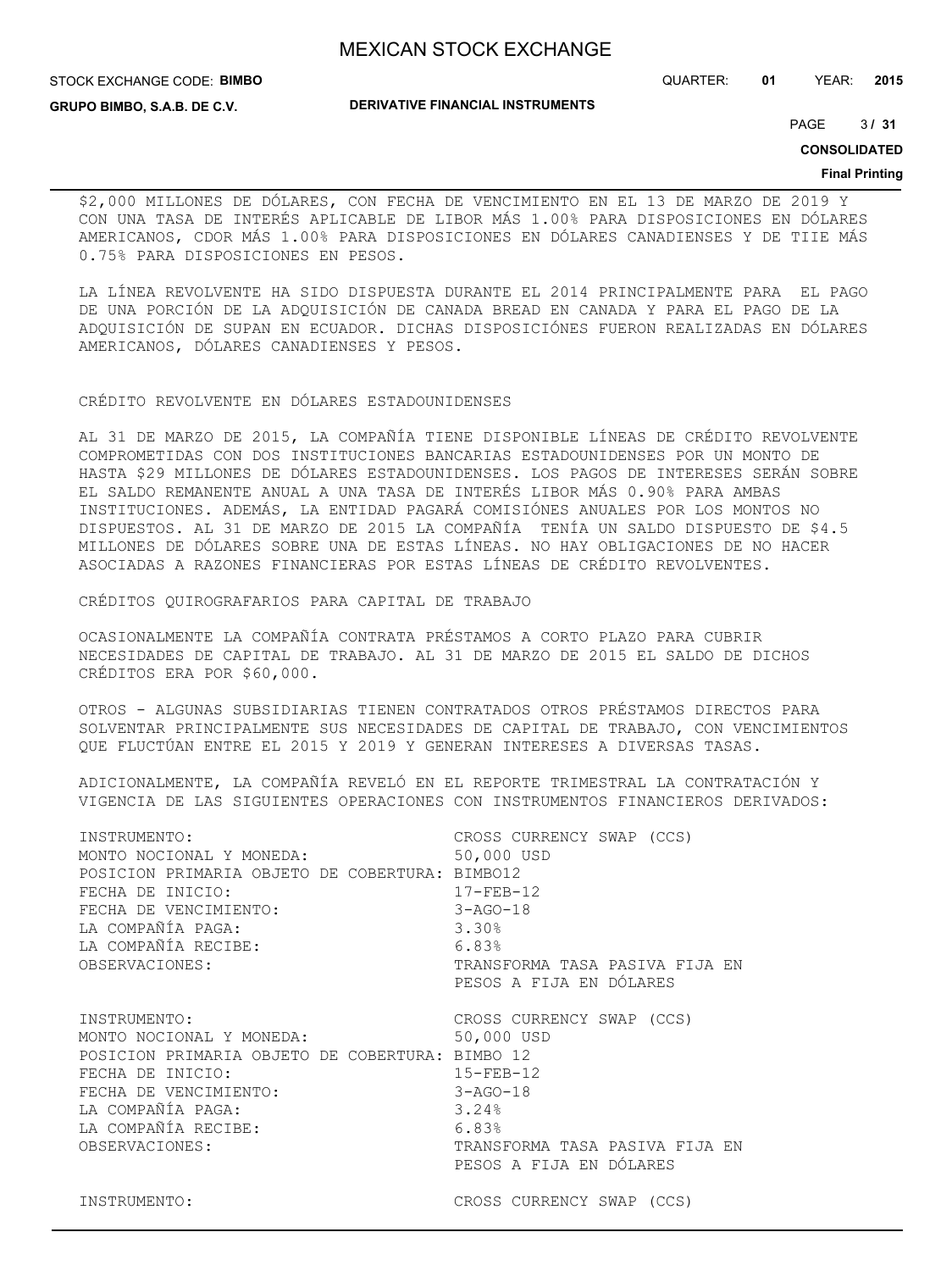#### STOCK EXCHANGE CODE: **BIMBO**

**GRUPO BIMBO, S.A.B. DE C.V.**

## **DERIVATIVE FINANCIAL INSTRUMENTS**

QUARTER: **01** YEAR: **2015**

 $4131$ PAGE **/ 31**

**CONSOLIDATED**

**Final Printing**

| MONTO NOCIONAL Y MONEDA:<br>POSICION PRIMARIA OBJETO DE COBERTURA: BIMBO 12<br>FECHA DE INICIO:<br>FECHA DE VENCIMIENTO:<br>LA COMPAÑÍA PAGA:<br>LA COMPAÑÍA RECIBE:                                                                        | 70,000 USD<br>$14 - FEB - 12$<br>$3 - AGO - 18$<br>3.265%<br>6.83%                                                                                         |
|---------------------------------------------------------------------------------------------------------------------------------------------------------------------------------------------------------------------------------------------|------------------------------------------------------------------------------------------------------------------------------------------------------------|
| OBSERVACIONES:<br>INSTRUMENTO:<br>MONTO NOCIONAL Y MONEDA: 72,134 USD<br>POSICION PRIMARIA OBJETO DE COBERTURA: BIMBO 12                                                                                                                    | TRANSFORMA TASA PASIVA FIJA EN<br>PESOS A FIJA EN DÓLARES<br>CROSS CURRENCY SWAP (CCS)                                                                     |
| 12<br>$17 - \text{FEB} - 12$<br>$3 - \text{AGO} - 18$<br>$3 \cdot 325$<br>$6 \cdot 83$<br>$\text{m}$<br>LA COMPAÑÍA PAGA:<br>LA COMPAÑÍA RECIBE:<br>OBSERVACIONES:                                                                          | TRANSFORMA TASA PASIVA FIJA EN<br>PESOS A FIJA EN DÓLARES                                                                                                  |
| INSTRUMENTO:<br>MONTO NOCIONAL Y MONEDA:<br>POSICION PRIMARIA OBJETO DE COBERTURA: BIMBO 12<br>FECHA DE INICIO:<br>$14 - FEB - 12$<br>$3 - AGO - 18$<br>FECHA DE VENCIMIENTO:<br>LA COMPAÑÍA PAGA:<br>LA COMPAÑÍA RECIBE:<br>OBSERVACIONES: | CROSS CURRENCY SWAP (CCS)<br>100,000 USD<br>3.25%<br>6.83%<br>TRANSFORMA TASA PASIVA FIJA EN<br>PESOS A FIJA EN DÓLARES                                    |
| INSTRUMENTO:<br>MONTO NOCIONAL Y MONEDA: 50,000 USD<br>50,000 USD<br>POSICION PRIMARIA OBJETO DE COBERTURA: BIMBO 12<br>FECHA DE VENCIMIENTO:<br>LA COMPAÑÍA PAGA:<br>LA COMPAÑÍA RECIBE:<br>ORSEPVACIONES<br>OBSERVACIONES:                | $17 - FEB - 12$<br>3-AGO-18<br>3.272%<br>6.83%<br>TRANSFORMA TASA PASIVA FIJA EN<br>PESOS A FIJA EN DÓLARES                                                |
| INSTRUMENTO:<br>MONTO NOCIONAL Y MONEDA:<br>POSICION PRIMARIA OBJETO DE COBERTURA: BIMBO 09-2<br>FECHA DE INICIO:<br>FECHA DE VENCIMIENTO:<br>LA COMPAÑÍA PAGA:<br>LA COMPAÑÍA RECIBE:<br>OBSERVACIONES:                                    | CROSS CURRENCY SWAP (CCS)<br>155,279 USD<br>$13-DIC-10$<br>$06 - JUN - 16$<br>6.35%<br>10.60%<br>TRANSFORMA TASA PASIVA FIJA EN<br>PESOS A FIJA EN DÓLARES |
| INSTRUMENTO:<br>MONTO NOCIONAL Y MONEDA:<br>POSICION PRIMARIA OBJETO DE COBERTURA: BIMBO 09U<br>FECHA DE INICIO:<br>FECHA DE VENCIMIENTO:<br>LA COMPAÑÍA PAGA:<br>LA COMPAÑÍA RECIBE:                                                       | CROSS CURRENCY SWAP (CCS)<br>83,125 USD<br>$21 - FEB - 11$<br>$6 - JUN - 16$<br>6.47%<br>10.54%                                                            |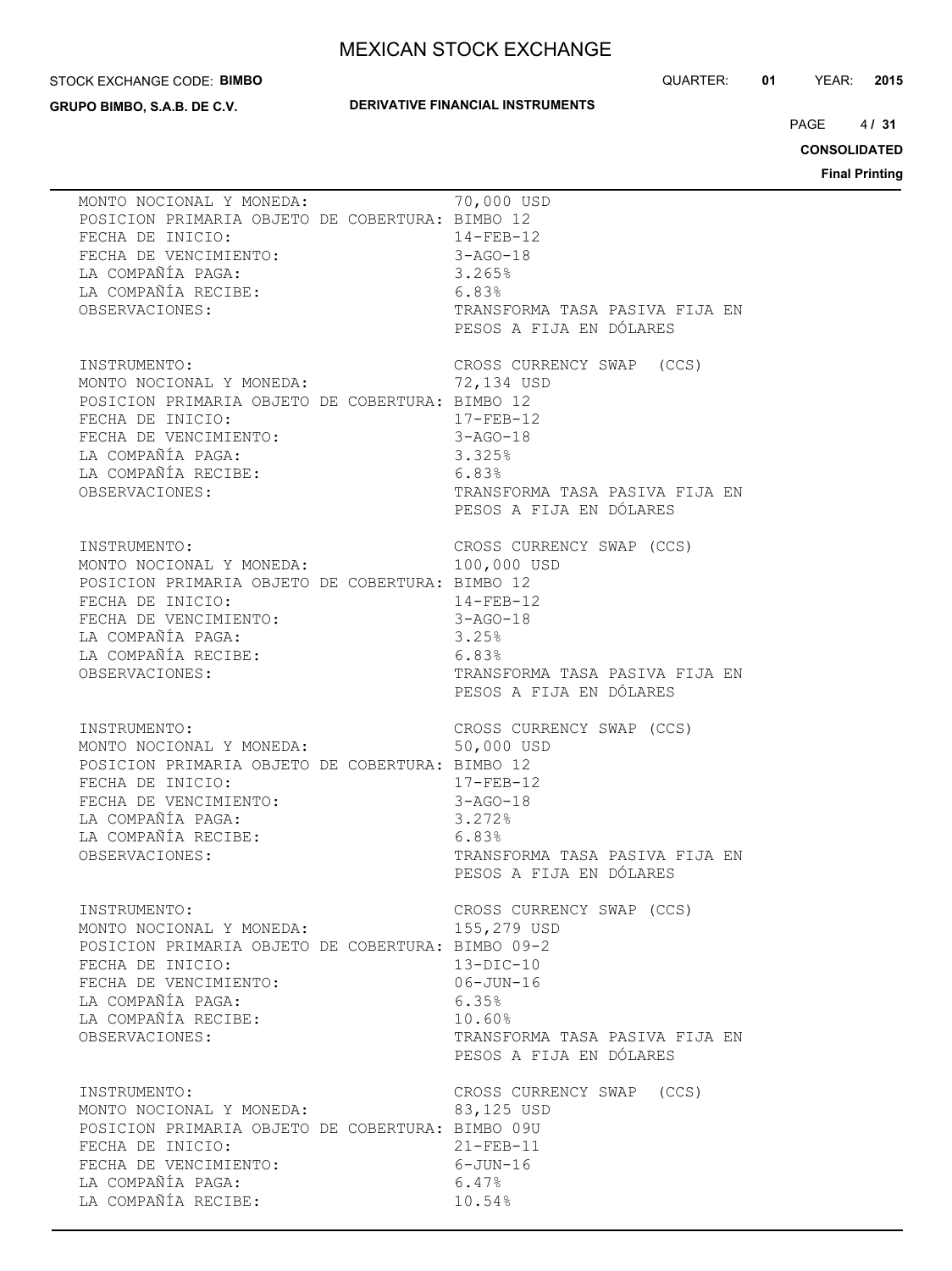#### STOCK EXCHANGE CODE: **BIMBO**

**GRUPO BIMBO, S.A.B. DE C.V.**

QUARTER: **01** YEAR: **2015**

 $5/31$ PAGE **/ 31**

**CONSOLIDATED**

**Final Printing**

| OBSERVACIONES:                                                                                                                                                                                          | TRANSFORMA TASA PASIVA FIJA EN<br>PESOS A FIJA EN DÓLARES                                                                                                             |
|---------------------------------------------------------------------------------------------------------------------------------------------------------------------------------------------------------|-----------------------------------------------------------------------------------------------------------------------------------------------------------------------|
| INSTRUMENTO:<br>MONTO NOCIONAL Y MONEDA:<br>POSICION PRIMARIA OBJETO DE COBERTURA: BIMBO 09U<br>FECHA DE INICIO:<br>FECHA DE VENCIMIENTO:<br>LA COMPAÑÍA PAGA:<br>LA COMPAÑÍA RECIBE:<br>OBSERVACIONES: | CROSS CURRENCY SWAP (CCS)<br>166,250 USD<br>$21 - FEB - 11$<br>$6 - JUN - 16$<br>6.53%<br>10.60%<br>TRANSFORMA TASA PASIVA FIJA EN<br>PESOS A FIJA EN DÓLARES         |
| INSTRUMENTO:<br>MONTO NOCIONAL Y MONEDA:<br>POSICION PRIMARIA OBJETO DE COBERTURA: CERTIFICADO BURSÁTIL BIMBO 09-U                                                                                      | INTEREST RATE SWAP (IRS)<br>1,000,000 MXN<br>APROX.3,000,000 EN UDIS A 7<br>AÑOS                                                                                      |
| FECHA DE INICIO:<br>FECHA DE VENCIMIENTO:<br>LA COMPAÑÍA PAGA:<br>LA COMPAÑÍA RECIBE:<br>OBSERVACIONES:                                                                                                 | $15 - JUN - 09$<br>$06 - JUN - 16$<br>10.54% NOMINAL<br>$6.05%$ REAL<br>TRANSFORMA TASA PASIVA REAL A<br>TASA NOMINAL EN MXN                                          |
| INSTRUMENTO:<br>MONTO NOCIONAL Y MONEDA:<br>POSICION PRIMARIA OBJETO DE COBERTURA: CERTIFICADO BURSÁTIL BIMBO 09-U<br>FECHA DE INICIO:<br>FECHA DE VENCIMIENTO:<br>LA COMPAÑÍA PAGA:                    | INTEREST RATE SWAP (IRS)<br>2,000,000 MXN<br>APROX. 3,000,000 EN UDIS A 7<br>AÑOS<br>$15 - JUN - 09$<br>$06 - JUN - 16$<br>10.6% NOMINAL                              |
| LA COMPAÑÍA RECIBE:<br>OBSERVACIONES:                                                                                                                                                                   | 6.05% REAL<br>TRANSFORMA TASA PASIVA REAL A<br>TASA NOMINAL EN MXN                                                                                                    |
| INSTRUMENTO:<br>MONTO NOCIONAL Y MONEDA:<br>POSICION PRIMARIA OBJETO DE COBERTURA: BIMBO 24<br>FECHA DE INICIO:<br>FECHA DE VENCIMIENTO:<br>LA COMPAÑÍA PAGA:<br>LA COMPAÑÍA RECIBE:<br>OBSERVACIONES:  | CROSS CURRENCY SWAP (CCS)<br>223,672 USD<br>$30 - JUN - 14$<br>$30 - JUN - 24$<br>4.118%<br>3.875%<br>TRANSFORMA TASA PASIVA FIJA EN<br>DÓLARES A FIJA EN CANADIENSES |
| INSTRUMENTO:<br>MONTO NOCIONAL Y MONEDA:<br>POSICION PRIMARIA OBJETO DE COBERTURA: BIMBO 24<br>FECHA DE INICIO:<br>FECHA DE VENCIMIENTO:<br>LA COMPAÑÍA PAGA:<br>LA COMPAÑÍA RECIBE:<br>OBSERVACIONES:  | CROSS CURRENCY SWAP (CCS)<br>270,359 USD<br>$30 - JUN - 14$<br>$30 - JUN - 24$<br>4.113%<br>3.875%<br>TRANSFORMA TASA PASIVA FIJA EN<br>DÓLARES A FIJA EN CANADIENSES |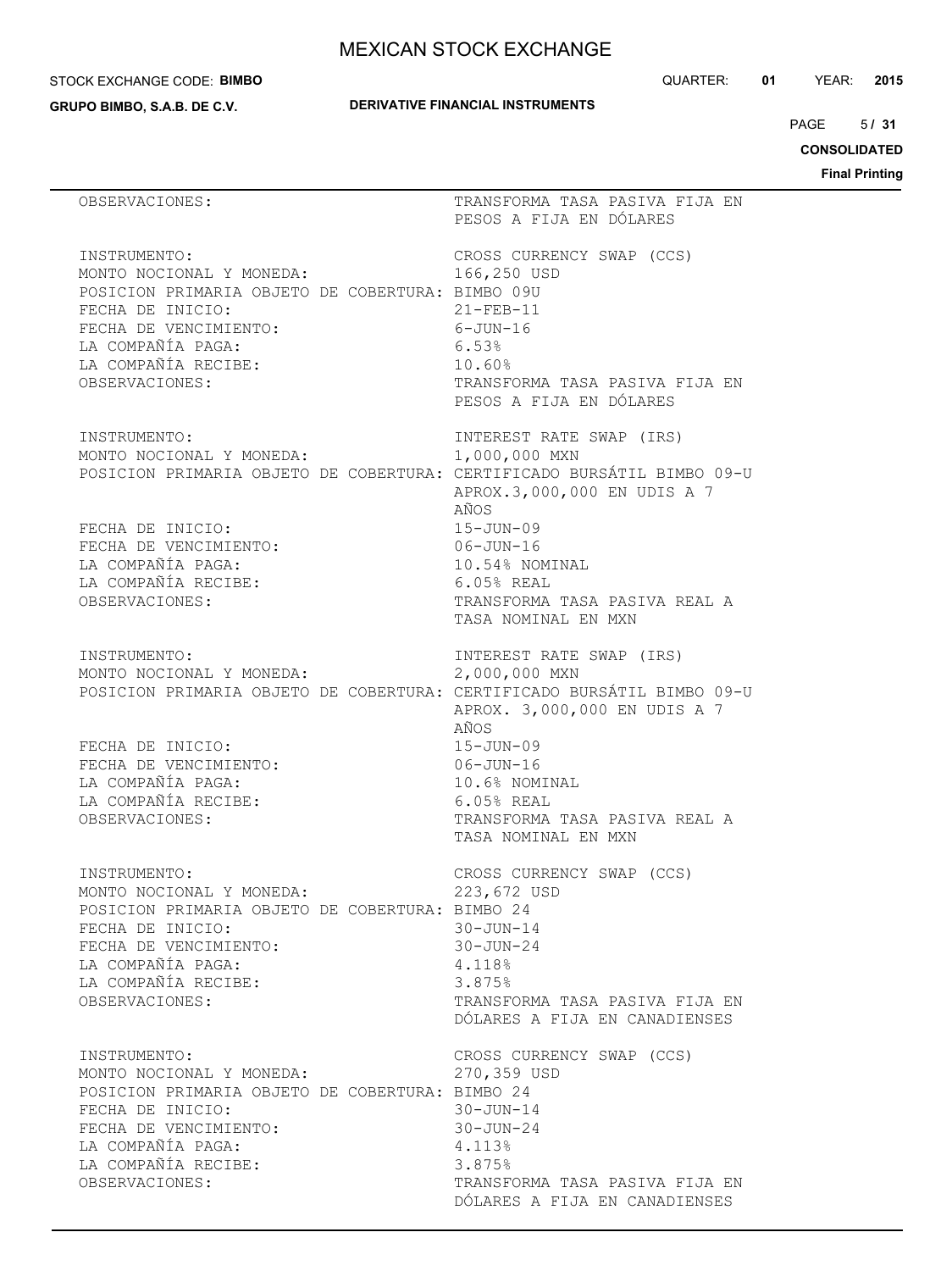#### STOCK EXCHANGE CODE: **BIMBO**

**GRUPO BIMBO, S.A.B. DE C.V.**

## **DERIVATIVE FINANCIAL INSTRUMENTS**

QUARTER: **01** YEAR: **2015**

 $6/31$ PAGE **/ 31**

**CONSOLIDATED**

**Final Printing**

| INSTRUMENTO:                                    | CROSS CURRENCY SWAP (CCS)      |
|-------------------------------------------------|--------------------------------|
| MONTO NOCIONAL Y MONEDA:                        | 10,000 USD                     |
| POSICION PRIMARIA OBJETO DE COBERTURA: BIMBO 24 | $30 - JUN - 14$                |
| FECHA DE INICIO:                                | $30 - JUN - 24$                |
| FECHA DE VENCIMIENTO:                           | $4.150\%$                      |
| LA COMPAÑÍA PAGA:                               | 3.875%                         |
| LA COMPAÑÍA RECIBE:                             | TRANSFORMA TASA PASIVA FIJA EN |
| OBSERVACIONES:                                  | DÓLARES A FIJA EN CANADIENSES  |
| INSTRUMENTO:                                    | CROSS CURRENCY SWAP (CCS)      |
| MONTO NOCIONAL Y MONEDA:                        | 102,545 USD                    |
| POSICION PRIMARIA OBJETO DE COBERTURA: BIMBO 24 | $30 - JUN - 14$                |
| FECHA DE INICIO:                                | $30 - JUN - 24$                |
| FECHA DE VENCIMIENTO:                           | 4.156%                         |
| LA COMPAÑÍA PAGA:                               | 3.875%                         |
| LA COMPAÑÍA RECIBE:                             | TRANSFORMA TASA PASIVA FIJA EN |
| OBSERVACIONES:                                  | DÓLARES A FIJA EN CANADIENSES  |
| INSTRUMENTO:                                    | CROSS CURRENCY SWAP (CCS)      |
| MONTO NOCIONAL Y MONEDA:                        | 101,000 USD                    |
| POSICION PRIMARIA OBJETO DE COBERTURA: BIMBO 24 | $30 - JUN - 14$                |
| FECHA DE INICIO:                                | $30 - JUN - 24$                |
| FECHA DE VENCIMIENTO:                           | 4.125%                         |
| LA COMPAÑÍA PAGA:                               | 3.875%                         |
| LA COMPAÑÍA RECIBE:                             | TRANSFORMA TASA PASIVA FIJA EN |
| OBSERVACIONES:                                  | DÓLARES A FIJA EN CANADIENSES  |
| INSTRUMENTO:                                    | CROSS CURRENCY SWAP (CCS)      |
| MONTO NOCIONAL Y MONEDA:                        | 92,425 USD                     |
| POSICION PRIMARIA OBJETO DE COBERTURA: BIMBO 24 | $21 - JUL - 14$                |
| FECHA DE INICIO:                                | $27 - JUN - 24$                |
| FECHA DE VENCIMIENTO:                           | 4.042%                         |
| LA COMPAÑÍA PAGA:                               | 3.875%                         |
| LA COMPAÑÍA RECIBE:                             | TRANSFORMA TASA PASIVA FIJA EN |
| OBSERVACIONE                                    | DÓLARES A FIJA EN CANADIENSES  |
| INSTRUMENTO:                                    | CROSS CURRENCY SWAP (CCS)      |
| MONTO NOCIONAL Y MONEDA:                        | 100,000 USD                    |
| POSICION PRIMARIA OBJETO DE COBERTURA: BIMBO 44 | $21 - JUL-14$                  |
| FECHA DE INICIO:                                | $27 - JUN - 24$                |
| FECHA DE VENCIMIENTO:                           | 5.046%                         |
| LA COMPAÑÍA PAGA:                               | 4.875%                         |
| LA COMPAÑÍA RECIBE:                             | TRANSFORMA TASA PASIVA FIJA EN |
| OBSERVACIONES:                                  | DÓLARES A FIJA EN CANADIENSES  |
| FECHA DE VENCIMIENTO:                           | $10-NOV-14$                    |
| PRECIO DE COMPRA:                               | \$13.115 MXN/USD               |

INSTRUMENTO: CONTRATO DE PRECIO ADELANTADO (FORWARDS) DE DIVISAS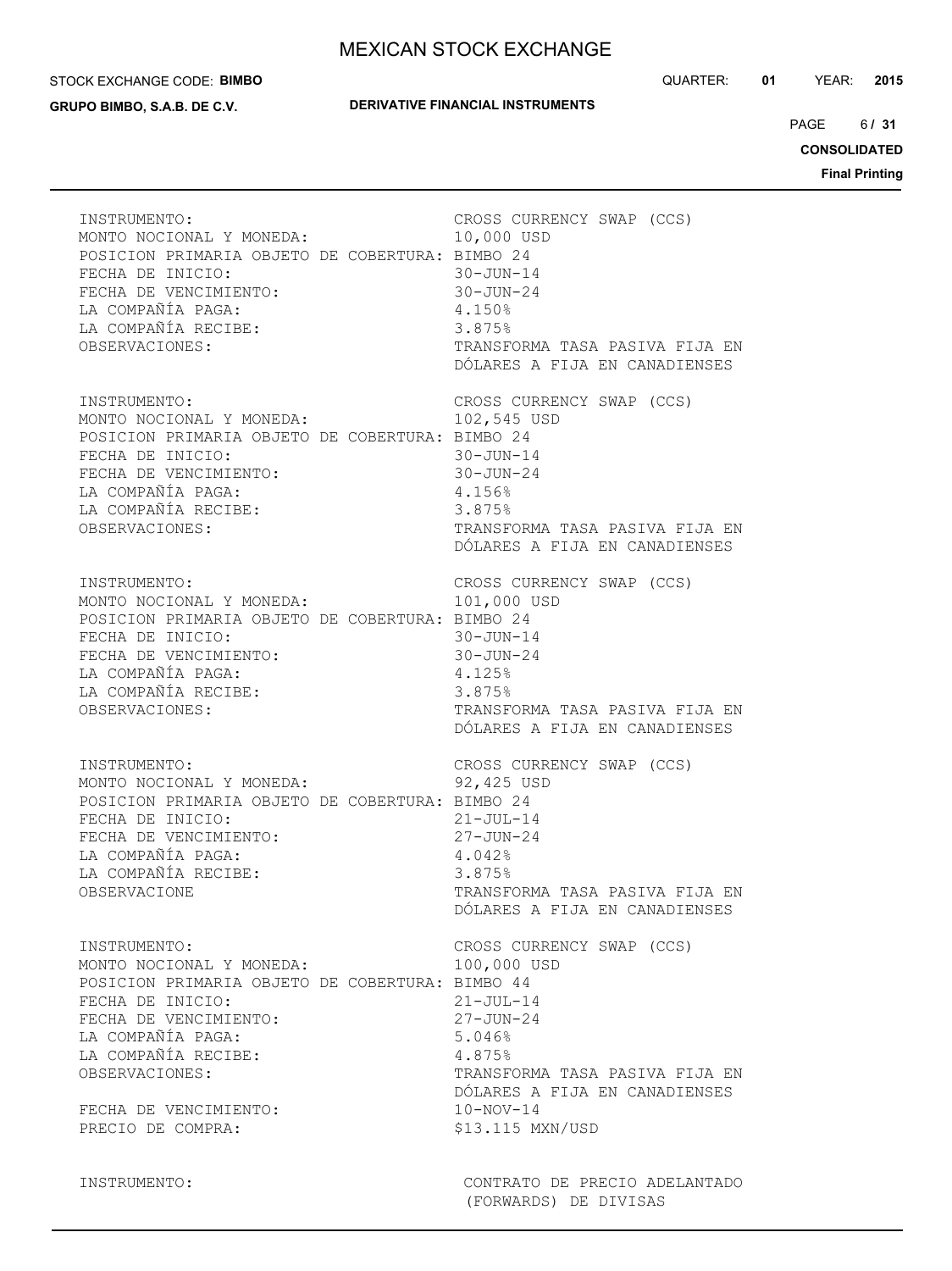#### STOCK EXCHANGE CODE: **BIMBO**

**GRUPO BIMBO, S.A.B. DE C.V.**

## **DERIVATIVE FINANCIAL INSTRUMENTS**

QUARTER: **01** YEAR: **2015**

 $7131$ PAGE **/ 31**

# **CONSOLIDATED**

**Final Printing**

| MONTO NOCIONAL Y MONEDA:<br>POSICION PRIMARIA OBJETO DE COBERTURA:<br>FECHA DE INICIO:<br>FECHA DE VENCIMIENTO:<br>PRECIO DE COMPRA:                 | USD \$4,000<br>COMPRAS PRONOSTICADAS EN MONEDA<br>EXTRANJERA<br>$30-MAR-15$<br>$06 - ABR - 15$<br>\$15.265 USD/MXN                                                                                                       |
|------------------------------------------------------------------------------------------------------------------------------------------------------|--------------------------------------------------------------------------------------------------------------------------------------------------------------------------------------------------------------------------|
| INSTRUMENTO:<br>MONTO NOCIONAL Y MONEDA:<br>POSICION PRIMARIA OBJETO DE COBERTURA:<br>FECHA DE INICIO:<br>FECHA DE VENCIMIENTO:<br>PRECIO DE COMPRA: | CONTRATO DE PRECIO ADELANTADO<br>(FORWARDS) DE DIVISAS<br>USD \$1,000<br>COMPRAS PRONOSTICADAS EN MONEDA<br>EXTRANJERA<br>$30-MAR-15$<br>$07 - ABR - 15$<br>\$15,2701 USD/MXN                                            |
| INSTRUMENTO:<br>MONTO NOCIONAL Y MONEDA:<br>FECHA DE INICIO:<br>FECHA DE VENCIMIENTO:<br>PRECIO DE COMPRA:                                           | CONTRATO DE PRECIO ADELANTADO<br>(FORWARDS) DE DIVISAS<br>USD \$8,000<br>POSICION PRIMARIA OBJETO DE COBERTURA: COMPRAS PRONOSTICADAS EN MONEDA<br>EXTRANJERA<br>31-MAR-15<br>07-ABR-15<br>\$16.384 EUR/MXN              |
| INSTRUMENTO:<br>MONTO NOCIONAL Y MONEDA:<br>FECHA DE INICIO:<br>FECHA DE VENCIMIENTO:<br>PRECIO DE COMPRA:                                           | CONTRATO DE PRECIO ADELANTADO<br>(FORWARDS) DE DIVISAS<br>EUR \$9,000<br>POSICION PRIMARIA OBJETO DE COBERTURA: COMPRAS PRONOSTICADAS EN MONEDA<br>EXTRANJERA<br>$11-MAR-15$<br>$08 - ABR - 15$<br>\$16.3545 EUR/MXN     |
| INSTRUMENTO:<br>MONTO NOCIONAL Y MONEDA:<br>FECHA DE INICIO:<br>FECHA DE VENCIMIENTO:<br>PRECIO DE COMPRA:                                           | CONTRATO DE PRECIO ADELANTADO<br>(FORWARDS) DE DIVISAS<br>EUR \$4,000<br>POSICION PRIMARIA OBJETO DE COBERTURA: COMPRAS PRONOSTICADAS EN MONEDA<br>EXTRANJERA<br>$12 - NOV - 14$<br>$15 - ABR - 15$<br>\$13.7053 USD/MXN |
| INSTRUMENTO:<br>MONTO NOCIONAL Y MONEDA:<br>FECHA DE INICIO:<br>FECHA DE VENCIMIENTO:<br>PRECIO DE COMPRA:                                           | CONTRATO DE PRECIO ADELANTADO<br>(FORWARDS) DE DIVISAS<br>USD \$2,000<br>POSICION PRIMARIA OBJETO DE COBERTURA: COMPRAS PRONOSTICADAS EN MONEDA<br>EXTRANJERA<br>$25 - FEB - 15$<br>$15 - ABR - 15$<br>\$14.9736 USD/MXN |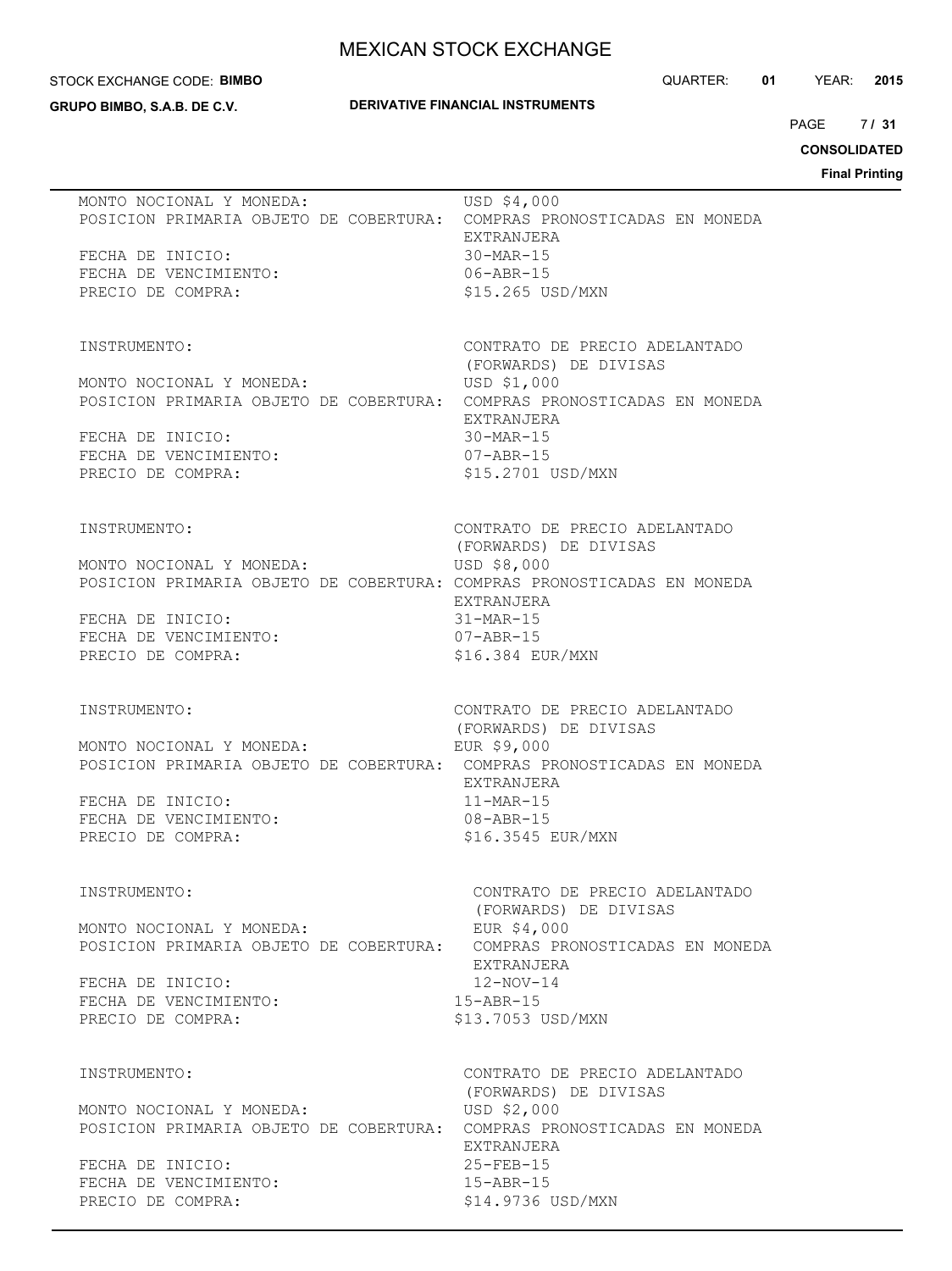#### STOCK EXCHANGE CODE: **BIMBO**

#### **GRUPO BIMBO, S.A.B. DE C.V.**

QUARTER: **01** YEAR: **2015**

8 PAGE **/ 31**

**CONSOLIDATED**

**Final Printing**

 (FORWARDS) DE DIVISAS MONTO NOCIONAL Y MONEDA: USD \$3,000 POSICION PRIMARIA OBJETO DE COBERTURA: COMPRAS PRONOSTICADAS EN MONEDA EXTRANJERA FECHA DE INICIO: 19-DIC-14 FECHA DE VENCIMIENTO: 14-MAY-15 PRECIO DE COMPRA:  $$14.7795$  USD/MXN

MONTO NOCIONAL Y MONEDA: USD \$1,000 POSICION PRIMARIA OBJETO DE COBERTURA: COMPRAS PRONOSTICADAS EN MONEDA

FECHA DE INICIO: 20-FEB-15 FECHA DE VENCIMIENTO:  $14-MAY-15$ PRECIO DE COMPRA:  $$15.1084$  USD/MXN

MONTO NOCIONAL Y MONEDA: USD \$2,000 POSICION PRIMARIA OBJETO DE COBERTURA: COMPRAS PRONOSTICADAS EN MONEDA

FECHA DE INICIO: 13-MAR-15 FECHA DE VENCIMIENTO: PRECIO DE COMPRA:  $$15.5595$  USD/MXN

MONTO NOCIONAL Y MONEDA: USD \$5,000 POSICION PRIMARIA OBJETO DE COBERTURA: COMPRAS PRONOSTICADAS EN MONEDA

FECHA DE INICIO: 19-MAR-15 FECHA DE VENCIMIENTO: 14-MAY-15 PRECIO DE COMPRA:  $$15.354551$  USD/MXN

MONTO NOCIONAL Y MONEDA: USD \$1,000 POSICION PRIMARIA OBJETO DE COBERTURA: COMPRAS PRONOSTICADAS EN MONEDA

FECHA DE INICIO: 08-ENE-15 FECHA DE VENCIMIENTO: 10-JUN-15 PRECIO DE COMPRA:  $$14.8215$  USD/MXN

MONTO NOCIONAL Y MONEDA: USD \$2,000 POSICION PRIMARIA OBJETO DE COBERTURA: COMPRAS PRONOSTICADAS EN MONEDA

INSTRUMENTO: CONTRATO DE PRECIO ADELANTADO

INSTRUMENTO: CONTRATO DE PRECIO ADELANTADO (FORWARDS) DE DIVISAS EXTRANJERA

INSTRUMENTO: CONTRATO DE PRECIO ADELANTADO (FORWARDS) DE DIVISAS EXTRANJERA

INSTRUMENTO: CONTRATO DE PRECIO ADELANTADO (FORWARDS) DE DIVISAS EXTRANJERA

INSTRUMENTO: CONTRATO DE PRECIO ADELANTADO (FORWARDS) DE DIVISAS EXTRANJERA

INSTRUMENTO: CONTRATO DE PRECIO ADELANTADO (FORWARDS) DE DIVISAS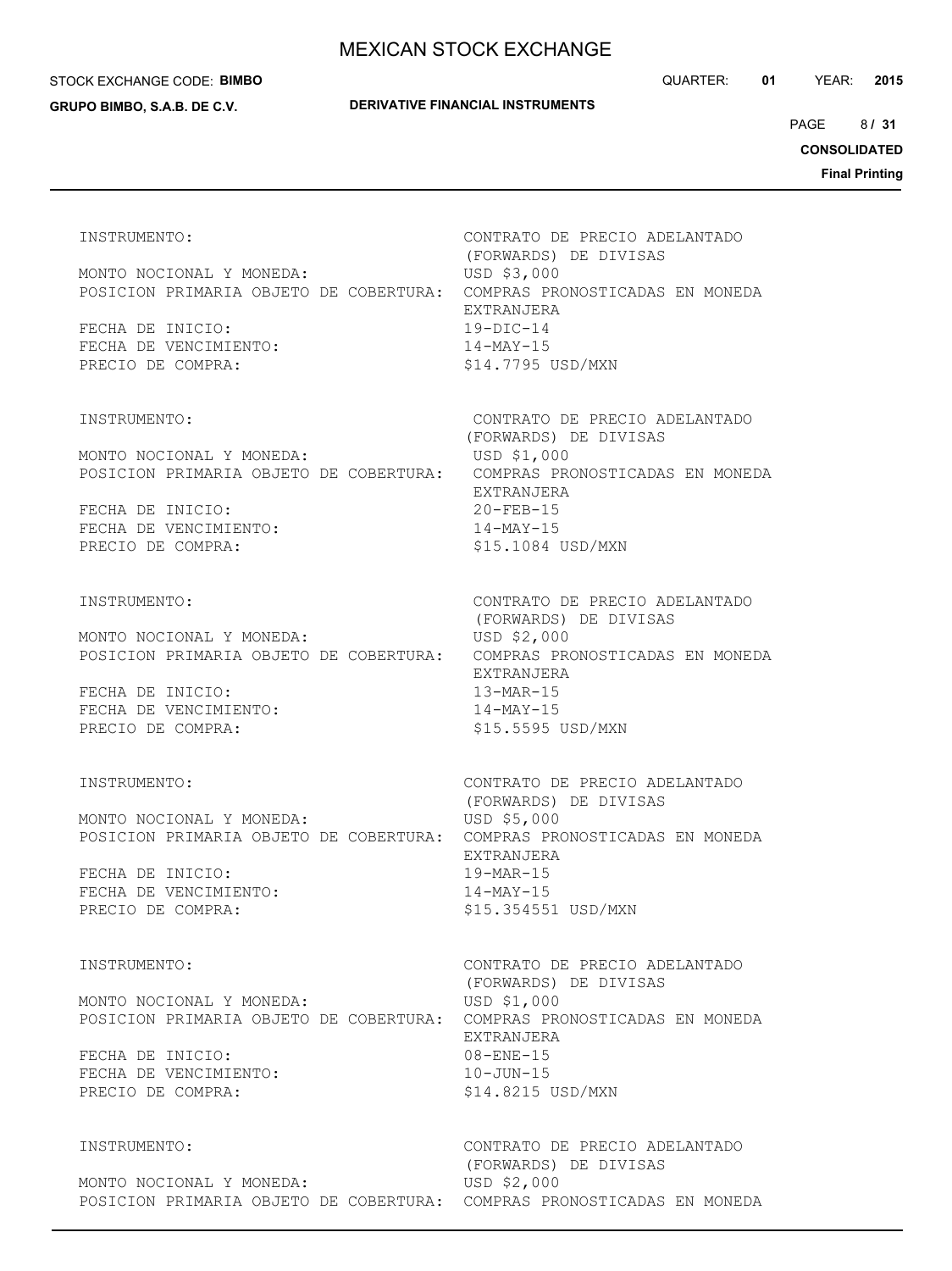#### STOCK EXCHANGE CODE: **BIMBO**

**GRUPO BIMBO, S.A.B. DE C.V.**

## **DERIVATIVE FINANCIAL INSTRUMENTS**

QUARTER: **01** YEAR: **2015**

 $9131$ PAGE **/ 31**

**CONSOLIDATED**

**Final Printing**

| FECHA DE INICIO:<br>FECHA DE VENCIMIENTO:<br>PRECIO DE COMPRA:                                                                                       | EXTRANJERA<br>$22 -$ ENE $-15$<br>$10 - JUN - 15$<br>\$14.7265 USD/MXN                                                                                                              |
|------------------------------------------------------------------------------------------------------------------------------------------------------|-------------------------------------------------------------------------------------------------------------------------------------------------------------------------------------|
| INSTRUMENTO:<br>MONTO NOCIONAL Y MONEDA:<br>POSICION PRIMARIA OBJETO DE COBERTURA:<br>FECHA DE INICIO:<br>FECHA DE VENCIMIENTO:<br>PRECIO DE COMPRA: | CONTRATO DE PRECIO ADELANTADO<br>(FORWARDS) DE DIVISAS<br>CAD \$1,000<br>COMPRAS PRONOSTICADAS EN MONEDA<br>EXTRANJERA<br>$20 - FEB - 15$<br>$10 - JUN - 15$<br>\$15.134115 USD/MXN |
| INSTRUMENTO:<br>MONTO NOCIONAL Y MONEDA:<br>POSICION PRIMARIA OBJETO DE COBERTURA:<br>FECHA DE INICIO:<br>FECHA DE VENCIMIENTO:<br>PRECIO DE COMPRA: | CONTRATO DE PRECIO ADELANTADO<br>(FORWARDS) DE DIVISAS<br>USD \$2,000<br>COMPRAS PRONOSTICADAS EN MONEDA<br>EXTRANJERA<br>$27 - FEB - 15$<br>$10 - JUN - 15$<br>\$15,048865 USD/MXN |
| INSTRUMENTO:<br>MONTO NOCIONAL Y MONEDA:<br>POSICION PRIMARIA OBJETO DE COBERTURA:<br>FECHA DE INICIO:<br>FECHA DE VENCIMIENTO:<br>PRECIO DE COMPRA: | CONTRATO DE PRECIO ADELANTADO<br>(FORWARDS) DE DIVISAS<br>USD \$4,000<br>COMPRAS PRONOSTICADAS EN MONEDA<br>EXTRANJERA<br>$24-MAR-15$<br>$10 - JUN - 15$<br>\$14.9929 USD/MXN       |
| INSTRUMENTO:<br>MONTO NOCIONAL Y MONEDA:<br>POSICION PRIMARIA OBJETO DE COBERTURA:<br>FECHA DE INICIO:<br>FECHA DE VENCIMIENTO:<br>PRECIO DE COMPRA: | CONTRATO DE PRECIO ADELANTADO<br>(FORWARDS) DE DIVISAS<br>EUR \$9,000<br>COMPRAS PRONOSTICADAS EN MONEDA<br>EXTRANJERA<br>$19-MAR-15$<br>$24 - JUN - 15$<br>\$12.07525174 CAD/MXN   |
| INSTRUMENTO:<br>MONTO NOCIONAL Y MONEDA:<br>POSICION PRIMARIA OBJETO DE COBERTURA:<br>FECHA DE INICIO:<br>FECHA DE VENCIMIENTO:<br>PRECIO DE COMPRA: | CONTRATO DE PRECIO ADELANTADO<br>(FORWARDS) DE DIVISAS<br>USD \$2,000<br>COMPRAS PRONOSTICADAS EN MONEDA<br>EXTRANJERA<br>$13 - FEB - 15$<br>$15 - JUL - 15$<br>\$15.0531 USD/MXN   |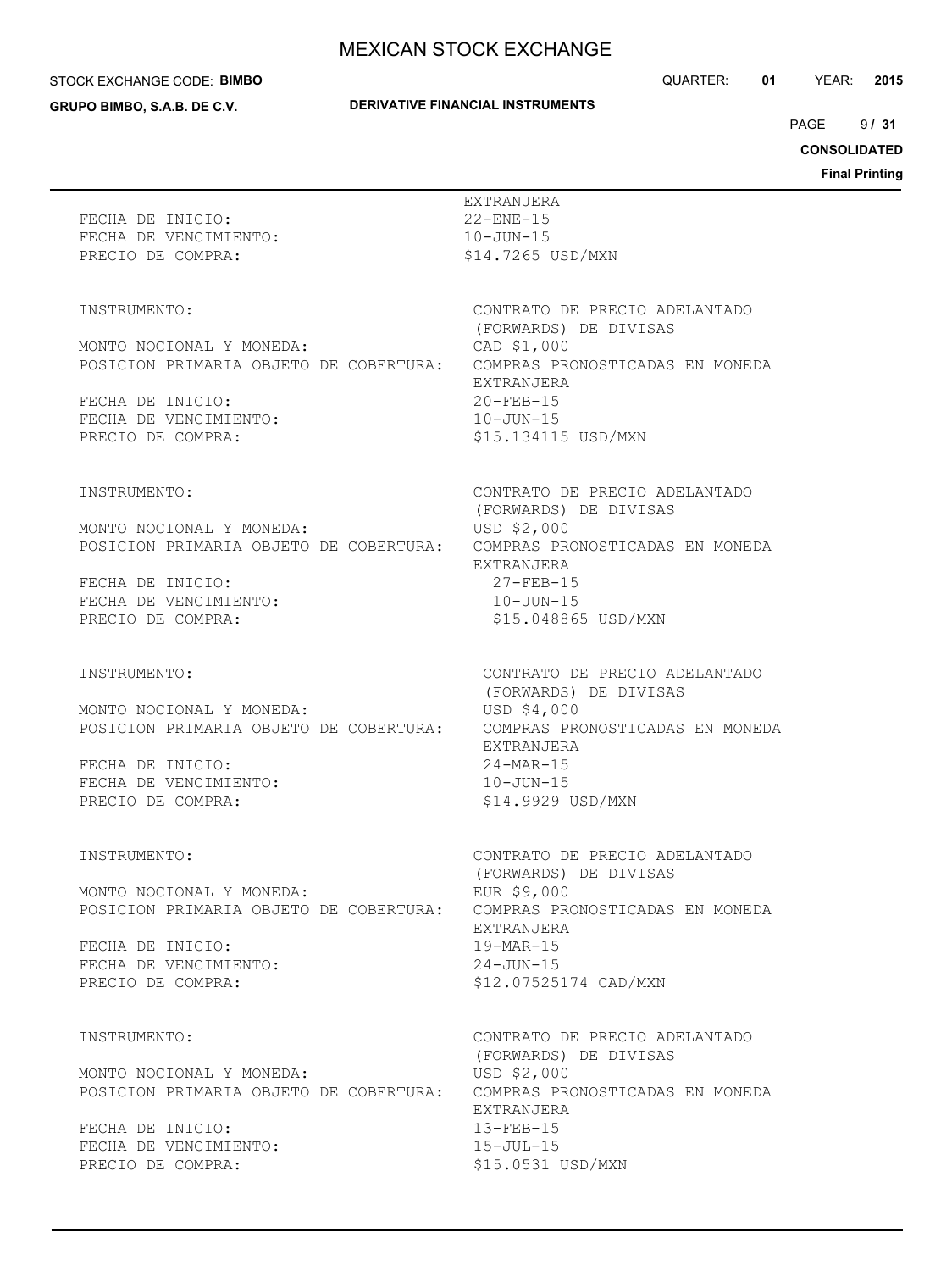#### STOCK EXCHANGE CODE: **BIMBO**

**GRUPO BIMBO, S.A.B. DE C.V.**

## **DERIVATIVE FINANCIAL INSTRUMENTS**

QUARTER: **01** YEAR: **2015**

10 PAGE **/ 31**

**CONSOLIDATED**

**Final Printing**

| INSTRUMENTO:                                                       | CONTRATO DE PRECIO ADELANTADO<br>(FORWARDS) DE DIVISAS                                              |
|--------------------------------------------------------------------|-----------------------------------------------------------------------------------------------------|
| MONTO NOCIONAL Y MONEDA:<br>POSICION PRIMARIA OBJETO DE COBERTURA: | EUR \$3,000<br>COMPRAS PRONOSTICADAS EN MONEDA                                                      |
| FECHA DE INICIO:<br>FECHA DE VENCIMIENTO:                          | EXTRANJERA<br>$27 - FEB - 15$<br>15-JUL-15                                                          |
| PRECIO DE COMPRA:                                                  | \$15.086113 USD/MXN                                                                                 |
| INSTRUMENTO:                                                       | CONTRATO DE PRECIO ADELANTADO<br>(FORWARDS) DE DIVISAS                                              |
| MONTO NOCIONAL Y MONEDA:                                           | USD \$2,000<br>POSICION PRIMARIA OBJETO DE COBERTURA: COMPRAS PRONOSTICADAS EN MONEDA               |
| FECHA DE INICIO:<br>FECHA DE VENCIMIENTO:                          | EXTRANJERA<br>$24 - \text{MAR} - 15$<br>$19 - AGO - 15$                                             |
| PRECIO DE COMPRA:                                                  | 15.088 USD/MXN                                                                                      |
| INSTRUMENTO:                                                       | CONTRATO DE PRECIO ADELANTADO<br>(FORWARDS) DE DIVISAS                                              |
| MONTO NOCIONAL Y MONEDA:<br>POSICION PRIMARIA OBJETO DE COBERTURA: | USD \$5,000<br>COMPRAS PRONOSTICADAS EN MONEDA<br>EXTRANJERA                                        |
| FECHA DE INICIO:<br>FECHA DE VENCIMIENTO:                          | $02-0CT-14$<br>$09 - ABR - 15$                                                                      |
| PRECIO DE COMPRA:                                                  | \$13.547 MXN/USD                                                                                    |
| INSTRUMENTO:                                                       | CONTRATO DE PRECIO ADELANTADO<br>(FORWARDS) DE DIVISAS                                              |
| MONTO NOCIONAL Y MONEDA:                                           | USD \$5,000<br>POSICION PRIMARIA OBJETO DE COBERTURA: COMPRAS PRONOSTICADAS EN MONEDA<br>EXTRANJERA |
| FECHA DE INICIO:<br>FECHA DE VENCIMIENTO:                          | $10 - OCT - 14$<br>$09 - ABR - 15$                                                                  |
| PRECIO DE COMPRA:                                                  | \$13.572 MXN/USD                                                                                    |
| INSTRUMENTO:                                                       | CONTRATO DE PRECIO ADELANTADO<br>(FORWARDS) DE DIVISAS                                              |
| MONTO NOCIONAL Y MONEDA:                                           | USD \$5,000<br>POSICION PRIMARIA OBJETO DE COBERTURA: COMPRAS PRONOSTICADAS EN MONEDA<br>EXTRANJERA |
| FECHA DE INICIO:<br>FECHA DE VENCIMIENTO:                          | $14 -$ ENE $-15$<br>$09 - ABR - 15$                                                                 |
| PRECIO DE COMPRA:                                                  | \$14.6415 MXN/USD                                                                                   |
| INSTRUMENTO:                                                       | CONTRATO DE PRECIO ADELANTADO<br>(FORWARDS) DE DIVISAS                                              |
| MONTO NOCIONAL Y MONEDA:<br>POSICION PRIMARIA OBJETO DE COBERTURA: | USD \$5,000<br>COMPRAS PRONOSTICADAS EN MONEDA<br>EXTRANJERA                                        |
| FECHA DE INICIO:                                                   | $22 -$ ENE $-15$                                                                                    |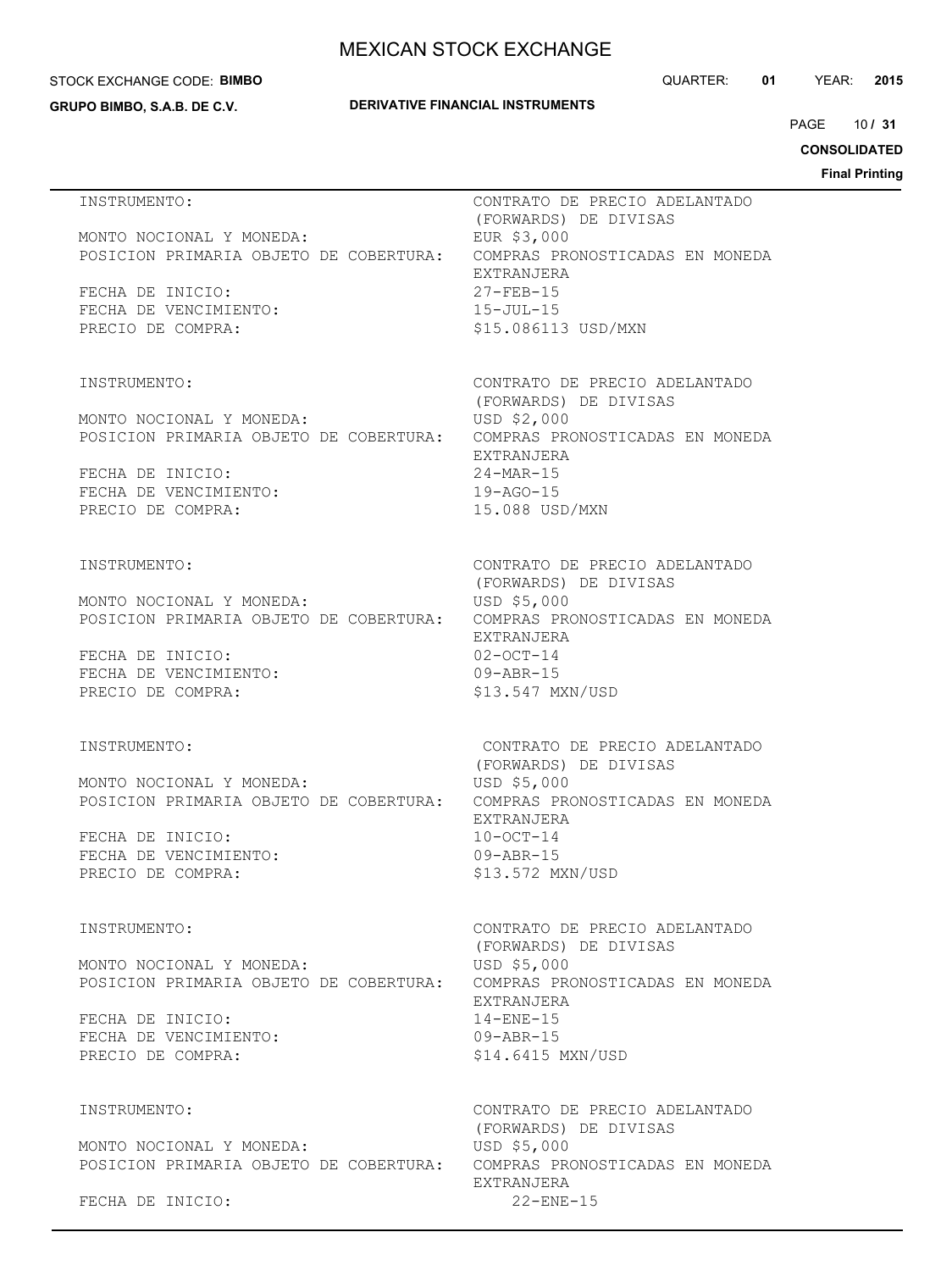**DERIVATIVE FINANCIAL INSTRUMENTS**

#### STOCK EXCHANGE CODE: **BIMBO**

**GRUPO BIMBO, S.A.B. DE C.V.**

11 PAGE **/ 31**

**CONSOLIDATED**

**Final Printing**

FECHA DE VENCIMIENTO: 09-ABR-15 PRECIO DE COMPRA:  $$14.6753$  MXN/USD

(FORWARDS) DE DIVISAS

INSTRUMENTO: CONTRATO DE PRECIO ADELANTADO

MONTO NOCIONAL Y MONEDA: USD \$2,500 POSICION PRIMARIA OBJETO DE COBERTURA: COMPRAS PRONOSTICADAS EN MONEDA

FECHA DE INICIO: 12-NOV-14 FECHA DE VENCIMIENTO: 13-ABR-15 PRECIO DE COMPRA:  $$13.7001$  MXN/USD

MONTO NOCIONAL Y MONEDA: USD \$2,400 POSICION PRIMARIA OBJETO DE COBERTURA: COMPRAS PRONOSTICADAS EN MONEDA

FECHA DE INICIO: 19-NOV-14 FECHA DE VENCIMIENTO: 13-ABR-15 PRECIO DE COMPRA:

MONTO NOCIONAL Y MONEDA: USD \$6,500 POSICION PRIMARIA OBJETO DE COBERTURA: COMPRAS PRONOSTICADAS EN MONEDA

FECHA DE INICIO: 06-FEB-15 FECHA DE VENCIMIENTO: 27-ABR-15 PRECIO DE COMPRA:  $$14.9616$  MXN/USD

MONTO NOCIONAL Y MONEDA: USD \$5,000 POSICION PRIMARIA OBJETO DE COBERTURA: COMPRAS PRONOSTICADAS EN MONEDA

FECHA DE INICIO: 06-NOV-14 FECHA DE VENCIMIENTO: 08-MAY-15 PRECIO DE COMPRA:  $$13.7705$  MXN/USD

MONTO NOCIONAL Y MONEDA: USD \$5,000 POSICION PRIMARIA OBJETO DE COBERTURA: COMPRAS PRONOSTICADAS EN MONEDA

FECHA DE INICIO: FECHA DE VENCIMIENTO: 08-MAY-15 PRECIO DE COMPRA: \$13.706 MXN/USD

 EXTRANJERA INSTRUMENTO: CONTRATO DE PRECIO ADELANTADO

 (FORWARDS) DE DIVISAS EXTRANJERA

INSTRUMENTO: CONTRATO DE PRECIO ADELANTADO (FORWARDS) DE DIVISAS EXTRANJERA

INSTRUMENTO: CONTRATO DE PRECIO ADELANTADO (FORWARDS) DE DIVISAS EXTRANJERA

INSTRUMENTO: CONTRATO DE PRECIO ADELANTADO (FORWARDS) DE DIVISAS EXTRANJERA<br>12-NOV-14

INSTRUMENTO: CONTRATO DE PRECIO ADELANTADO (FORWARDS) DE DIVISAS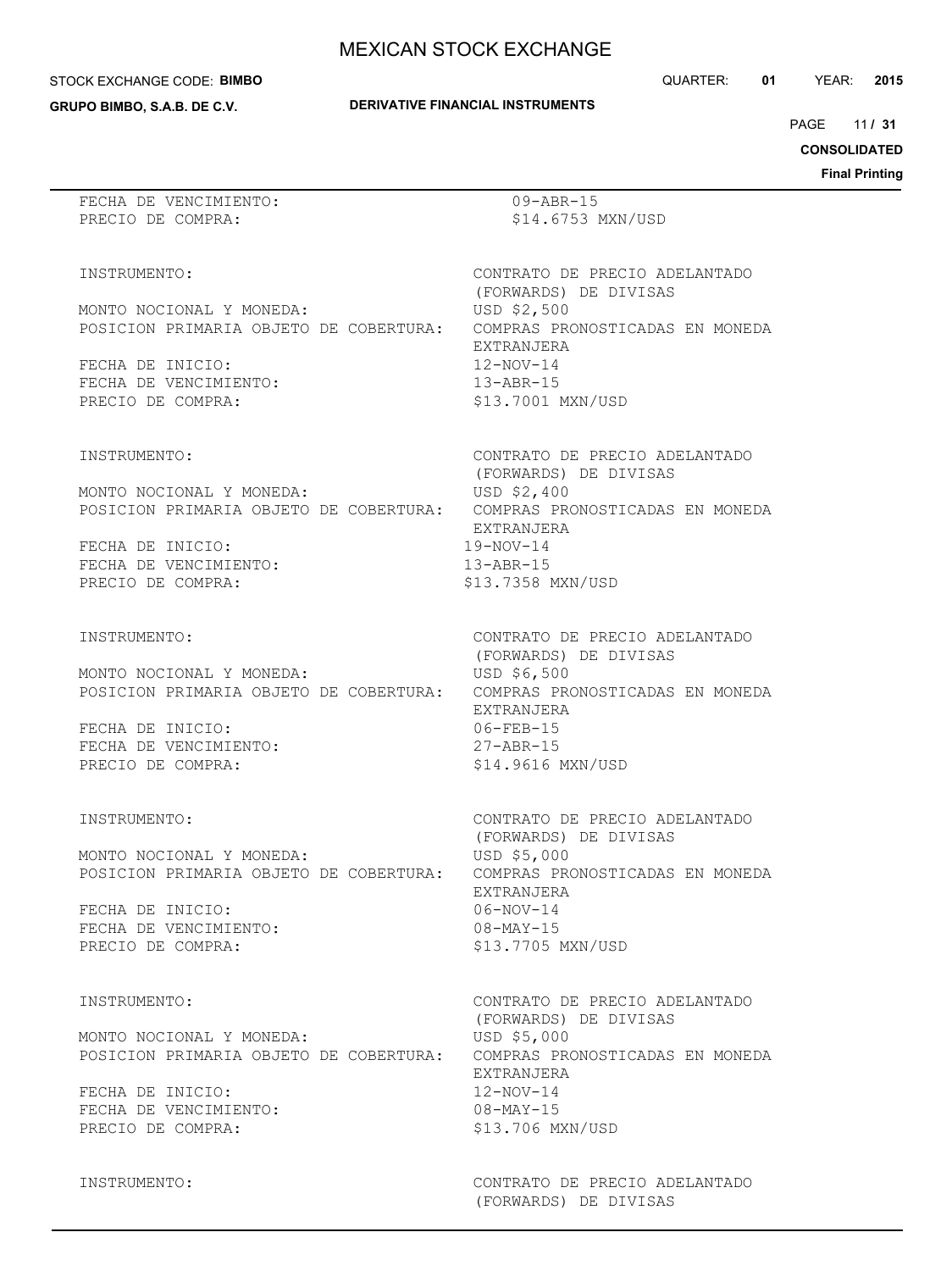#### STOCK EXCHANGE CODE: **BIMBO**

**GRUPO BIMBO, S.A.B. DE C.V.**

## **DERIVATIVE FINANCIAL INSTRUMENTS**

QUARTER: **01** YEAR: **2015**

12 PAGE **/ 31**

# **CONSOLIDATED**

| MONTO NOCIONAL Y MONEDA:<br>POSICION PRIMARIA OBJETO DE COBERTURA:<br>FECHA DE INICIO: | USD \$7,000<br>COMPRAS PRONOSTICADAS EN MONEDA<br>EXTRANJERA<br>$13 - FEB - 15$ |
|----------------------------------------------------------------------------------------|---------------------------------------------------------------------------------|
| FECHA DE VENCIMIENTO:<br>PRECIO DE COMPRA:                                             | $08 - \text{MAX} - 15$<br>\$14.9599 MXN/USD                                     |
| INSTRUMENTO:                                                                           | CONTRATO DE PRECIO ADELANTADO<br>(FORWARDS) DE DIVISAS                          |
| MONTO NOCIONAL Y MONEDA:<br>POSICION PRIMARIA OBJETO DE COBERTURA:                     | USD \$3,000<br>COMPRAS PRONOSTICADAS EN MONEDA                                  |
| FECHA DE INICIO:<br>FECHA DE VENCIMIENTO:<br>PRECIO DE COMPRA:                         | EXTRANJERA<br>$19 - FEB - 15$<br>$08 - \text{MAX} - 15$<br>\$15.0155 MXN/USD    |
|                                                                                        |                                                                                 |
| INSTRUMENTO:<br>MONTO NOCIONAL Y MONEDA:                                               | CONTRATO DE PRECIO ADELANTADO<br>(FORWARDS) DE DIVISAS<br>USD \$4,400           |
| POSICION PRIMARIA OBJETO DE COBERTURA: COMPRAS PRONOSTICADAS EN MONEDA                 | EXTRANJERA                                                                      |
| FECHA DE INICIO:<br>FECHA DE VENCIMIENTO:                                              | $29-DIC-14$<br>$26 - MAX - 15$                                                  |
| PRECIO DE COMPRA:                                                                      | \$14.9106 MXN/USD                                                               |
| INSTRUMENTO:                                                                           | CONTRATO DE PRECIO ADELANTADO<br>(FORWARDS) DE DIVISAS                          |
| MONTO NOCIONAL Y MONEDA:<br>POSICION PRIMARIA OBJETO DE COBERTURA:                     | USD \$5,500<br>COMPRAS PRONOSTICADAS EN MONEDA                                  |
| FECHA DE INICIO:<br>FECHA DE VENCIMIENTO:                                              | EXTRANJERA<br>$06 - \text{MAR} - 15$<br>$26 - MAX - 15$                         |
| PRECIO DE COMPRA:                                                                      | \$15.5803 MXN/USD                                                               |
| INSTRUMENTO:                                                                           | CONTRATO DE PRECIO ADELANTADO                                                   |
| MONTO NOCIONAL Y MONEDA:<br>POSICION PRIMARIA OBJETO DE COBERTURA:                     | (FORWARDS) DE DIVISAS<br>USD \$4,000<br>COMPRAS PRONOSTICADAS EN MONEDA         |
| FECHA DE INICIO:                                                                       | EXTRANJERA<br>$05 - DIC - 14$                                                   |
| FECHA DE VENCIMIENTO:<br>PRECIO DE COMPRA:                                             | $05 - JUN - 15$<br>\$14.5625 MXN/USD                                            |
| INSTRUMENTO:                                                                           | CONTRATO DE PRECIO ADELANTADO                                                   |
| MONTO NOCIONAL Y MONEDA:                                                               | (FORWARDS) DE DIVISAS<br>USD \$5,000                                            |
| POSICION PRIMARIA OBJETO DE COBERTURA:<br>FECHA DE INICIO:                             | COMPRAS PRONOSTICADAS EN MONEDA<br>EXTRANJERA<br>$16-DIC-14$                    |
| FECHA DE VENCIMIENTO:<br>PRECIO DE COMPRA:                                             | $05 - JUN - 15$<br>\$14.8965 MXN/USD                                            |
|                                                                                        |                                                                                 |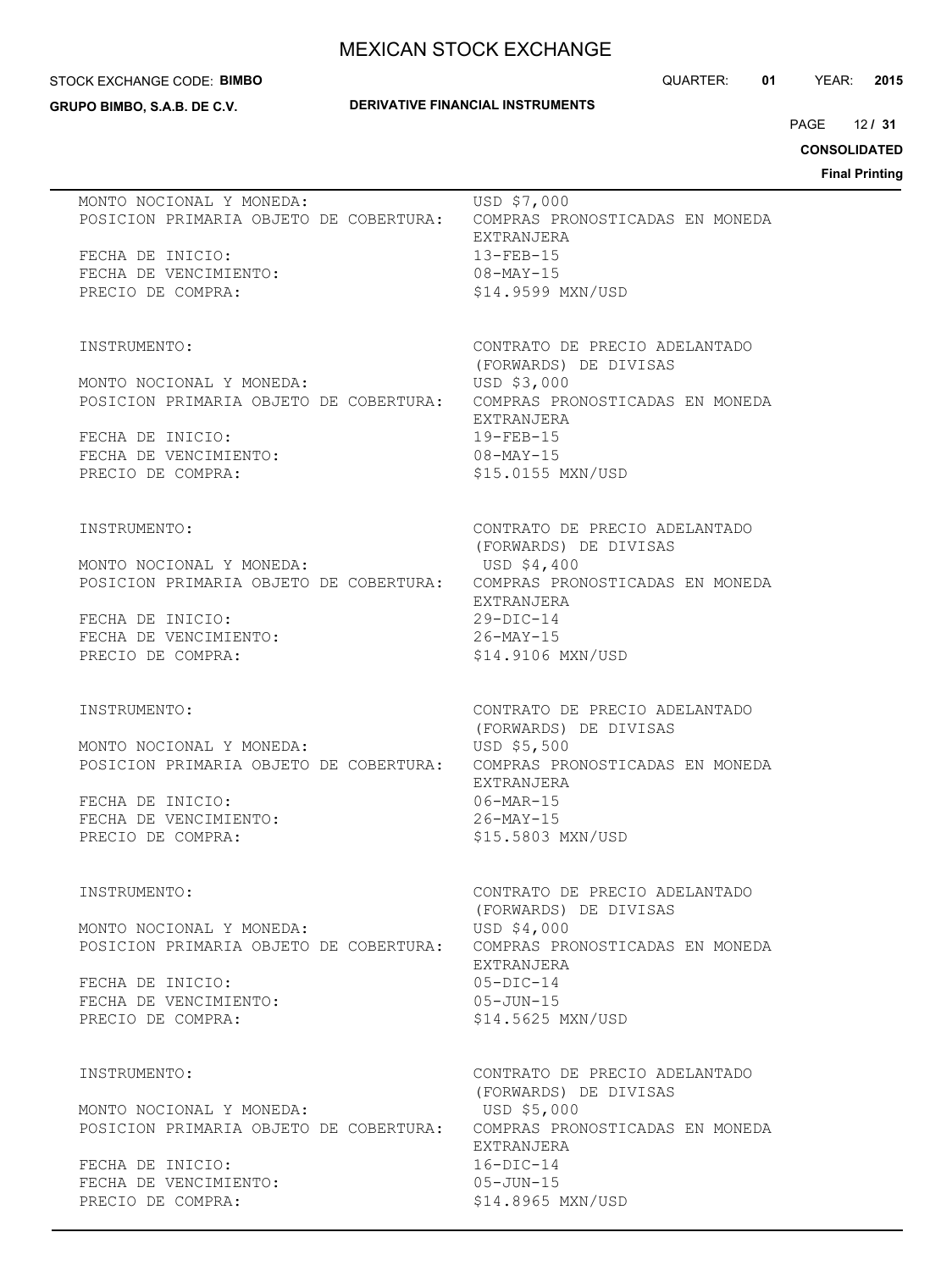### STOCK EXCHANGE CODE: **BIMBO**

**GRUPO BIMBO, S.A.B. DE C.V.**

QUARTER: **01** YEAR: **2015**

13 PAGE **/ 31**

**CONSOLIDATED**

**Final Printing**

MONTO NOCIONAL Y MONEDA: USD \$4,000 POSICION PRIMARIA OBJETO DE COBERTURA: COMPRAS PRONOSTICADAS EN MONEDA FECHA DE INICIO: 13-MAR-15 FECHA DE VENCIMIENTO: 05-JUN-15

MONTO NOCIONAL Y MONEDA: USD \$4,300 POSICION PRIMARIA OBJETO DE COBERTURA: COMPRAS PRONOSTICADAS EN MONEDA

FECHA DE INICIO: 08-ENE-15 FECHA DE VENCIMIENTO: 29-JUN-15 PRECIO DE COMPRA:  $$14.7999$  MXN/USD

MONTO NOCIONAL Y MONEDA: USD \$4,500 POSICION PRIMARIA OBJETO DE COBERTURA: COMPRAS PRONOSTICADAS EN MONEDA

FECHA DE INICIO: 14-ENE-15 FECHA DE VENCIMIENTO: 07-JUL-15 PRECIO DE COMPRA:  $$14.7309$  MXN/USD

MONTO NOCIONAL Y MONEDA: USD \$5,000 POSICION PRIMARIA OBJETO DE COBERTURA: COMPRAS PRONOSTICADAS EN MONEDA

FECHA DE INICIO: 22-ENE-15 FECHA DE VENCIMIENTO: 07-JUL-15 PRECIO DE COMPRA:  $$14.7508$  MXN/USD

MONTO NOCIONAL Y MONEDA: USD \$5,000 POSICION PRIMARIA OBJETO DE COBERTURA: COMPRAS PRONOSTICADAS EN MONEDA

FECHA DE INICIO: 06-FEB-15 FECHA DE VENCIMIENTO: 27-JUL-15 PRECIO DE COMPRA:  $$15.0685$  MXN/USD

MONTO NOCIONAL Y MONEDA: USD \$7,000 POSICION PRIMARIA OBJETO DE COBERTURA: COMPRAS PRONOSTICADAS EN MONEDA

INSTRUMENTO: CONTRATO DE PRECIO ADELANTADO (FORWARDS) DE DIVISAS EXTRANJERA PRECIO DE COMPRA:  $$15.5922$  MXN/USD

INSTRUMENTO: CONTRATO DE PRECIO ADELANTADO (FORWARDS) DE DIVISAS EXTRANJERA

INSTRUMENTO: CONTRATO DE PRECIO ADELANTADO (FORWARDS) DE DIVISAS EXTRANJERA

INSTRUMENTO: CONTRATO DE PRECIO ADELANTADO (FORWARDS) DE DIVISAS EXTRANJERA

INSTRUMENTO: CONTRATO DE PRECIO ADELANTADO (FORWARDS) DE DIVISAS EXTRANJERA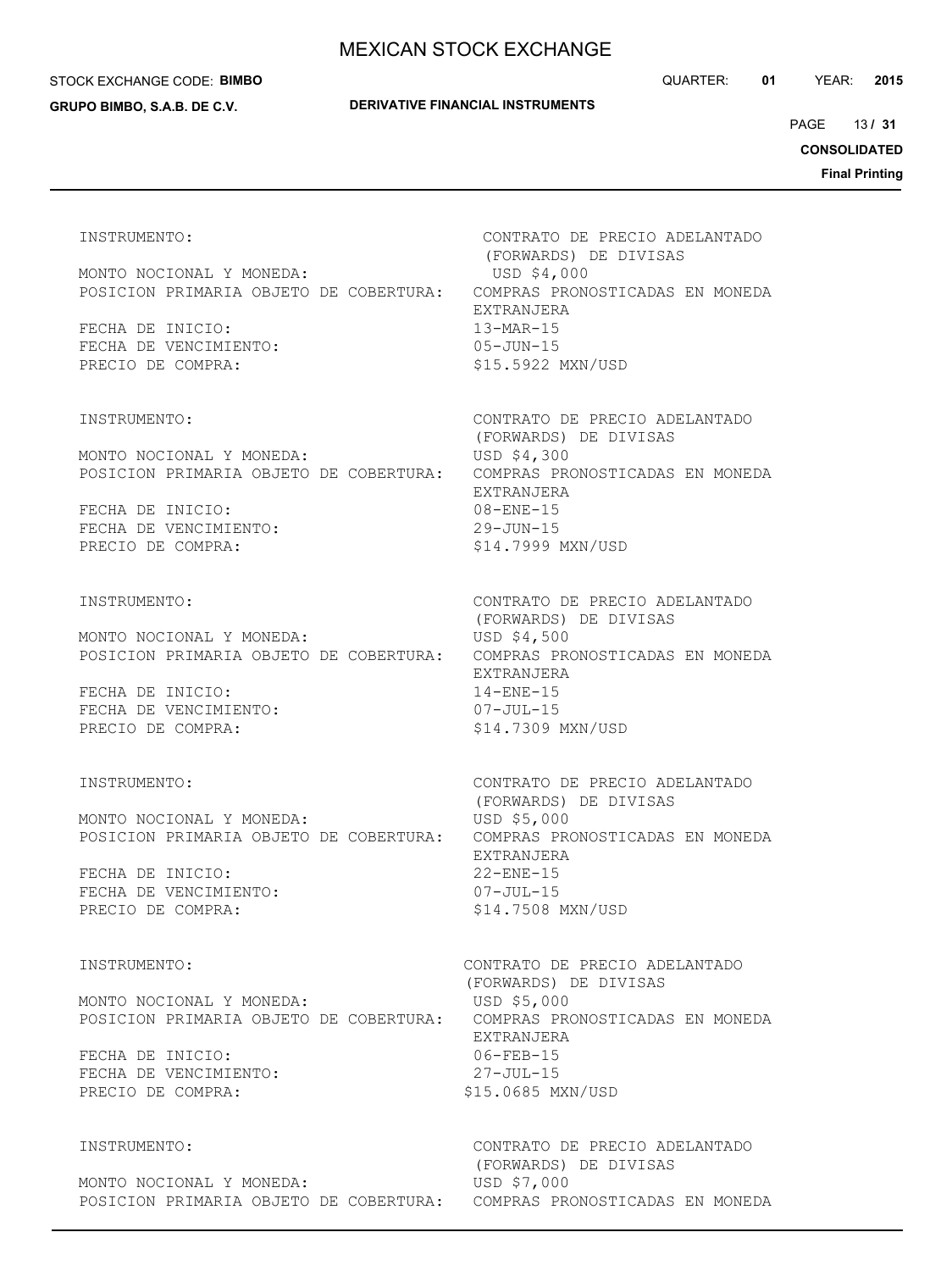#### STOCK EXCHANGE CODE: **BIMBO**

**GRUPO BIMBO, S.A.B. DE C.V.**

## **DERIVATIVE FINANCIAL INSTRUMENTS**

QUARTER: **01** YEAR: **2015**

14 PAGE **/ 31**

**CONSOLIDATED**

| FECHA DE INICIO:<br>FECHA DE VENCIMIENTO:<br>PRECIO DE COMPRA:                                                                                       | EXTRANJERA<br>$13 - FEB - 15$<br>$07 - AGO - 15$<br>\$15.048 MXN/USD                                                                                                             |
|------------------------------------------------------------------------------------------------------------------------------------------------------|----------------------------------------------------------------------------------------------------------------------------------------------------------------------------------|
| INSTRUMENTO:<br>MONTO NOCIONAL Y MONEDA:<br>POSICION PRIMARIA OBJETO DE COBERTURA:<br>FECHA DE INICIO:<br>FECHA DE VENCIMIENTO:<br>PRECIO DE COMPRA: | CONTRATO DE PRECIO ADELANTADO<br>(FORWARDS) DE DIVISAS<br>USD \$2,000<br>COMPRAS PRONOSTICADAS EN MONEDA<br>EXTRANJERA<br>$19 - FEB - 15$<br>$07 - AGO - 15$<br>\$15.102 MXN/USD |
| INSTRUMENTO:<br>MONTO NOCIONAL Y MONEDA:<br>POSICION PRIMARIA OBJETO DE COBERTURA:<br>FECHA DE INICIO:<br>FECHA DE VENCIMIENTO:<br>PRECIO DE COMPRA: | CONTRATO DE PRECIO ADELANTADO<br>(FORWARDS) DE DIVISAS<br>USD \$4,000<br>COMPRAS PRONOSTICADAS EN MONEDA<br>EXTRANJERA<br>$06-MAR-15$<br>$31 - AGO - 15$<br>\$15.691 MXN/USD     |
| INSTRUMENTO:<br>MONTO NOCIONAL Y MONEDA:<br>POSICION PRIMARIA OBJETO DE COBERTURA:<br>FECHA DE INICIO:<br>FECHA DE VENCIMIENTO:<br>PRECIO DE COMPRA: | CONTRATO DE PRECIO ADELANTADO<br>(FORWARDS) DE DIVISAS<br>USD \$5,000<br>COMPRAS PRONOSTICADAS EN MONEDA<br>EXTRANJERA<br>$13-MAR-15$<br>$08 - SEP - 15$<br>\$15.717 MXN/USD     |
| INSTRUMENTO:<br>MONTO NOCIONAL Y MONEDA:<br>POSICION PRIMARIA OBJETO DE COBERTURA:<br>FECHA DE INICIO:<br>FECHA DE VENCIMIENTO:<br>PRECIO DE COMPRA: | CONTRATO DE PRECIO ADELANTADO<br>(FORWARDS) DE DIVISAS<br>USD \$3,500<br>COMPRAS PRONOSTICADAS EN MONEDA<br>EXTRANJERA<br>$19-MAR-15$<br>$08 - SEP - 15$<br>\$15.4859 MXN/USD    |
| INSTRUMENTO:<br>MONTO NOCIONAL Y MONEDA:<br>POSICION PRIMARIA OBJETO DE COBERTURA:<br>FECHA DE INICIO:<br>FECHA DE VENCIMIENTO:<br>PRECIO DE COMPRA: | CONTRATO DE PRECIO ADELANTADO<br>(FORWARDS) DE DIVISAS<br>USD \$7,000<br>COMPRAS PRONOSTICADAS EN MONEDA<br>EXTRANJERA<br>$19-MAR-15$<br>$05 - JUN - 15$<br>\$15.3759 MXN/USD    |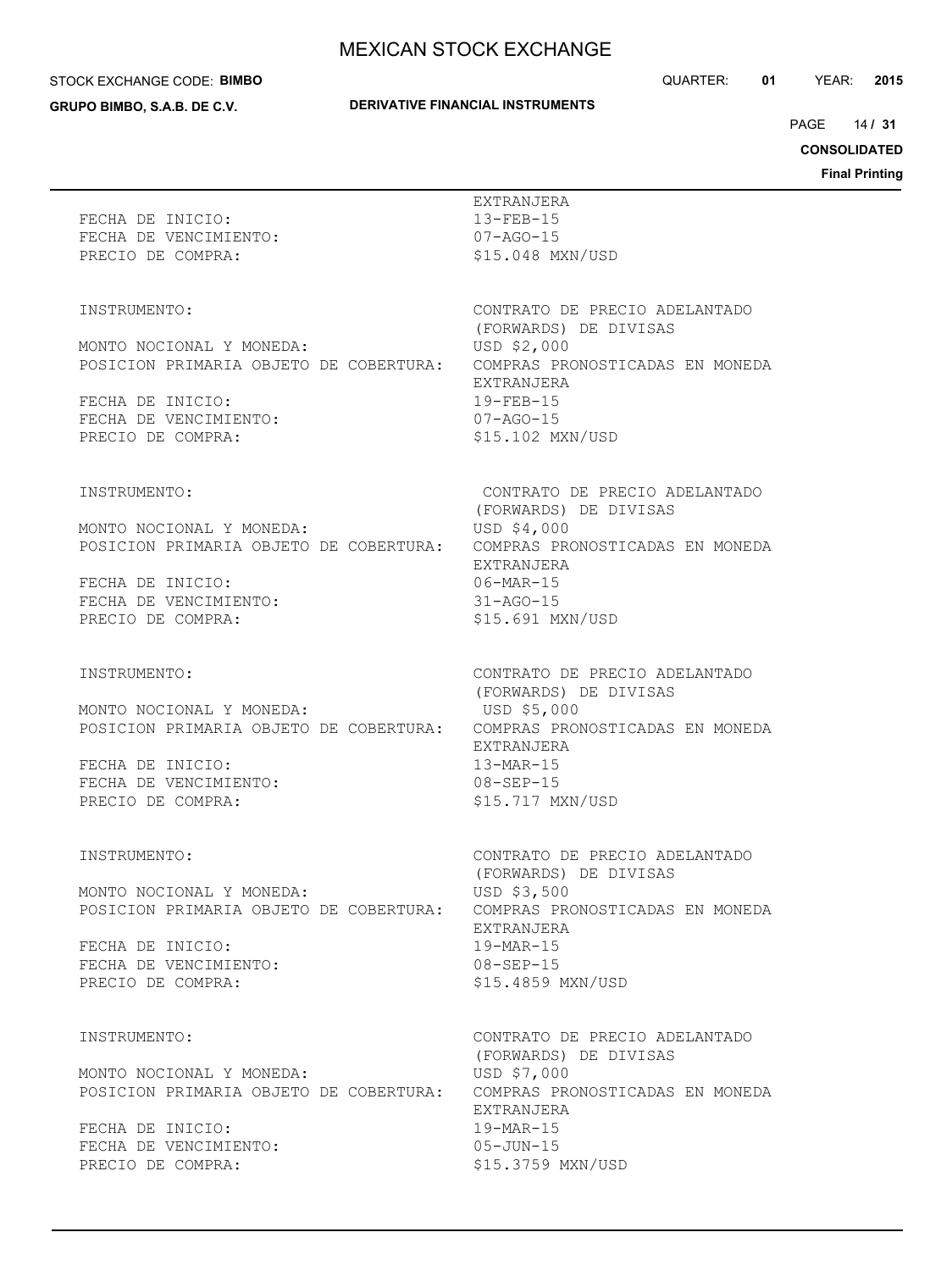### STOCK EXCHANGE CODE: **BIMBO**

**GRUPO BIMBO, S.A.B. DE C.V.**

## **DERIVATIVE FINANCIAL INSTRUMENTS**

QUARTER: **01** YEAR: **2015**

15 PAGE **/ 31**

**CONSOLIDATED**

| INSTRUMENTO:                                                       | CONTRATO DE PRECIO ADELANTADO<br>(FORWARDS) DE DIVISAS                                             |
|--------------------------------------------------------------------|----------------------------------------------------------------------------------------------------|
| MONTO NOCIONAL Y MONEDA:<br>POSICION PRIMARIA OBJETO DE COBERTURA: | USD \$1,000<br>COMPRAS PRONOSTICADAS EN MONEDA<br>EXTRANJERA                                       |
| FECHA DE INICIO:<br>FECHA DE VENCIMIENTO:<br>PRECIO DE COMPRA:     | 12-NOV-14<br>$13 - ABR - 15$<br>\$13.6979 MXN/USD                                                  |
|                                                                    |                                                                                                    |
| INSTRUMENTO:                                                       | CONTRATO DE PRECIO ADELANTADO<br>(FORWARDS) DE DIVISAS                                             |
| MONTO NOCIONAL Y MONEDA:<br>POSICION PRIMARIA OBJETO DE COBERTURA: | <b>USD \$500</b><br>COMPRAS PRONOSTICADAS EN MONEDA                                                |
| FECHA DE INICIO:<br>FECHA DE VENCIMIENTO:                          | EXTRANJERA<br>$21 - NOV - 14$<br>$13 - ABR - 15$                                                   |
| PRECIO DE COMPRA:                                                  | \$13.765 MXN/USD                                                                                   |
| INSTRUMENTO:                                                       | CONTRATO DE PRECIO ADELANTADO<br>(FORWARDS) DE DIVISAS                                             |
| MONTO NOCIONAL Y MONEDA:                                           | USD \$650<br>POSICION PRIMARIA OBJETO DE COBERTURA: COMPRAS PRONOSTICADAS EN MONEDA<br>EXTRANJERA  |
| FECHA DE INICIO:<br>FECHA DE VENCIMIENTO:                          | 06-FEB-15<br>$13 - ABR - 15$                                                                       |
| PRECIO DE COMPRA:                                                  | \$14.9615 MXN/USD                                                                                  |
| INSTRUMENTO:                                                       | CONTRATO DE PRECIO ADELANTADO<br>(FORWARDS) DE DIVISAS                                             |
| MONTO NOCIONAL Y MONEDA:<br>POSICION PRIMARIA OBJETO DE COBERTURA: | USD \$1,000<br>COMPRAS PRONOSTICADAS EN MONEDA<br>EXTRANJERA                                       |
| FECHA DE INICIO:<br>FECHA DE VENCIMIENTO:                          | $13 - FEB - 15$<br>$13 - ABR - 15$                                                                 |
| PRECIO DE COMPRA:                                                  | \$14.9389 MXN/USD                                                                                  |
| INSTRUMENTO:                                                       | CONTRATO DE PRECIO ADELANTADO<br>(FORWARDS) DE DIVISAS                                             |
| MONTO NOCIONAL Y MONEDA:<br>POSICION PRIMARIA OBJETO DE COBERTURA: | USD \$300<br>COMPRAS PRONOSTICADAS EN MONEDA<br>EXTRANJERA                                         |
| FECHA DE INICIO:<br>FECHA DE VENCIMIENTO:                          | $19 - FEB - 15$<br>$13 - ABR - 15$                                                                 |
| PRECIO DE COMPRA:                                                  | \$14.9924 MXN/USD                                                                                  |
| INSTRUMENTO:                                                       | CONTRATO DE PRECIO ADELANTADO<br>FORWARDS) DE DIVISAS                                              |
| MONTO NOCIONAL Y MONEDA:                                           | USD \$1500<br>POSICION PRIMARIA OBJETO DE COBERTURA: COMPRAS PRONOSTICADAS EN MONEDA<br>EXTRANJERA |
| FECHA DE INICIO:                                                   | $29-DIC-14$                                                                                        |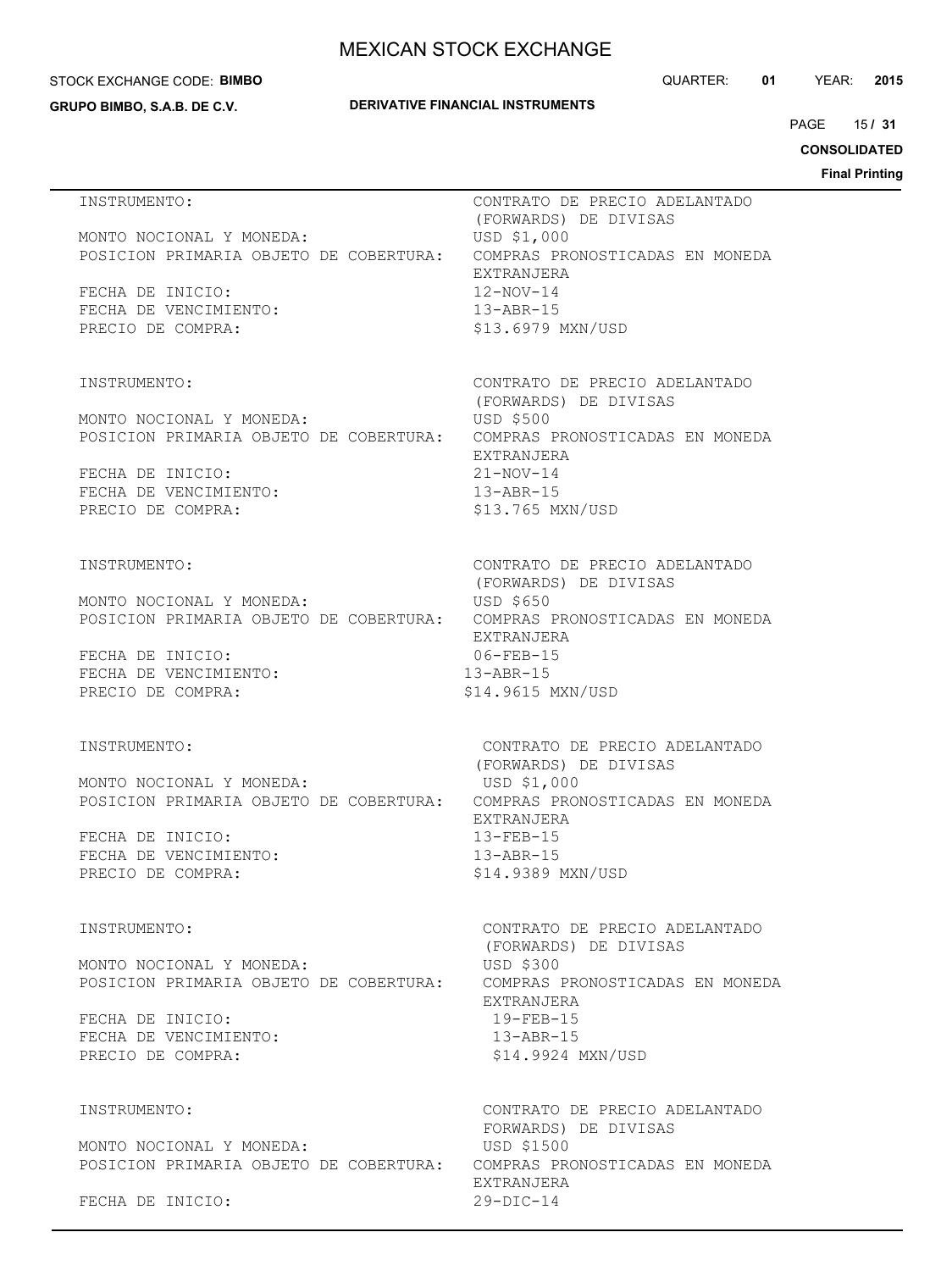#### STOCK EXCHANGE CODE: **BIMBO**

**GRUPO BIMBO, S.A.B. DE C.V.**

## **DERIVATIVE FINANCIAL INSTRUMENTS**

16 PAGE **/ 31**

## **CONSOLIDATED**

**Final Printing**

| FECHA DE VENCIMIENTO:                                                  | $18 - \text{MAX} - 15$                      |
|------------------------------------------------------------------------|---------------------------------------------|
| PRECIO DE COMPRA:                                                      | \$14.9015 MXN/USD                           |
|                                                                        |                                             |
| INSTRUMENTO:                                                           | CONTRATO DE PRECIO ADELANTADO               |
|                                                                        | (FORWARDS) DE DIVISAS                       |
| MONTO NOCIONAL Y MONEDA:                                               | USD \$500                                   |
| POSICION PRIMARIA OBJETO DE COBERTURA:                                 | COMPRAS PRONOSTICADAS EN MONEDA             |
|                                                                        | EXTRANJERA                                  |
| FECHA DE INICIO:                                                       | $06 - \text{MAR} - 15$                      |
| FECHA DE VENCIMIENTO:<br>PRECIO DE COMPRA:                             | $18 - \text{MAX} - 15$<br>\$15.5589 MXN/USD |
|                                                                        |                                             |
| INSTRUMENTO:                                                           | CONTRATO DE PRECIO ADELANTADO               |
|                                                                        | (FORWARDS) DE DIVISAS                       |
| MONTO NOCIONAL Y MONEDA:                                               | USD \$800                                   |
| POSICION PRIMARIA OBJETO DE COBERTURA: COMPRAS PRONOSTICADAS EN MONEDA |                                             |
|                                                                        | EXTRANJERA                                  |
| FECHA DE INICIO:                                                       | $13-MAR-15$                                 |
| FECHA DE VENCIMIENTO:                                                  | $18 - \text{MAX} - 15$                      |
| PRECIO DE COMPRA:                                                      | \$15.5955 MXN/USD                           |
| INSTRUMENTO:                                                           | CONTRATO DE PRECIO ADELANTADO               |
|                                                                        | (FORWARDS) DE DIVISAS                       |
| MONTO NOCIONAL Y MONEDA:                                               | USD \$700                                   |
| POSICION PRIMARIA OBJETO DE COBERTURA: COMPRAS PRONOSTICADAS EN MONEDA |                                             |
|                                                                        | EXTRANJERA                                  |
| FECHA DE INICIO:                                                       | $19-MAR-15$                                 |
| FECHA DE VENCIMIENTO:                                                  | $18 - \text{MAX} - 15$                      |
| PRECIO DE COMPRA:                                                      | \$15.358 MXN/USD                            |
| INSTRUMENTO:                                                           | CONTRATO DE PRECIO ADELANTADO               |
|                                                                        | (FORWARDS) DE DIVISAS                       |
| MONTO NOCIONAL Y MONEDA:                                               | USD \$800                                   |
| POSICION PRIMARIA OBJETO DE COBERTURA:                                 | COMPRAS PRONOSTICADAS EN MONEDA             |
|                                                                        | EXTRANJERA                                  |
| FECHA DE INICIO:                                                       | $08 - ENE - 15$                             |
| FECHA DE VENCIMIENTO:                                                  | $15 - JUN - 15$                             |
| PRECIO DE COMPRA:                                                      | \$14.7822 MXN/USD                           |
| INSTRUMENTO:                                                           | CONTRATO DE PRECIO ADELANTADO               |
|                                                                        | (FORWARDS) DE DIVISAS                       |
| MONTO NOCIONAL Y MONEDA:                                               | USD \$700                                   |
| POSICION PRIMARIA OBJETO DE COBERTURA: COMPRAS PRONOSTICADAS EN MONEDA |                                             |
|                                                                        | EXTRANJERA                                  |
| FECHA DE INICIO:                                                       | $14 - ENE - 15$                             |
| FECHA DE VENCIMIENTO:                                                  | $15 - JUN - 15$                             |
| PRECIO DE COMPRA:                                                      | \$14.7199 MXN/USD                           |
|                                                                        |                                             |
|                                                                        |                                             |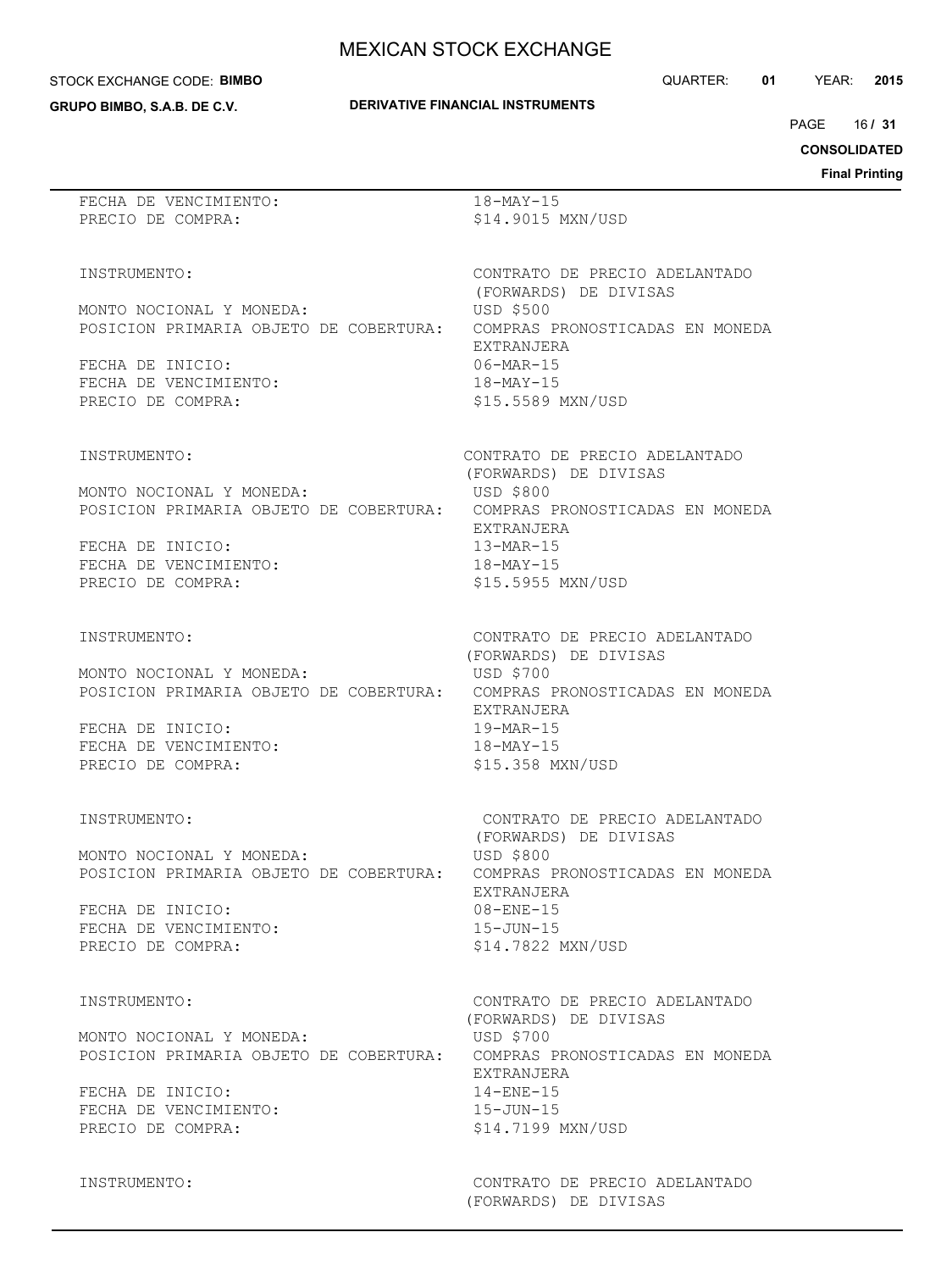#### STOCK EXCHANGE CODE: **BIMBO**

**GRUPO BIMBO, S.A.B. DE C.V.**

## **DERIVATIVE FINANCIAL INSTRUMENTS**

QUARTER: **01** YEAR: **2015**

17 PAGE **/ 31**

# **CONSOLIDATED**

| MONTO NOCIONAL Y MONEDA:<br>POSICION PRIMARIA OBJETO DE COBERTURA: COMPRAS PRONOSTICADAS EN MONEDA<br>FECHA DE INICIO:<br>FECHA DE VENCIMIENTO:<br>PRECIO DE COMPRA:                 | USD \$500<br>EXTRANJERA<br>$06 - FEB - 15$<br>$13 - JUL - 15$<br>\$15.0489 MXN/USD                                                                                                            |
|--------------------------------------------------------------------------------------------------------------------------------------------------------------------------------------|-----------------------------------------------------------------------------------------------------------------------------------------------------------------------------------------------|
| INSTRUMENTO:<br>MONTO NOCIONAL Y MONEDA:<br>POSICION PRIMARIA OBJETO DE COBERTURA: COMPRAS PRONOSTICADAS EN MONEDA<br>FECHA DE INICIO:<br>FECHA DE VENCIMIENTO:<br>PRECIO DE COMPRA: | CONTRATO DE PRECIO ADELANTADO<br>(FORWARDS) DE DIVISAS<br>USD \$700<br>EXTRANJERA<br>$13 - FEB - 15$<br>$13 - JUL-15$<br>\$15.0249 MXN/USD                                                    |
| INSTRUMENTO:<br>MONTO NOCIONAL Y MONEDA:<br>POSICION PRIMARIA OBJETO DE COBERTURA: COMPRAS PRONOSTICADAS EN MONEDA<br>FECHA DE INICIO:<br>FECHA DE VENCIMIENTO:<br>PRECIO DE COMPRA: | CONTRATO DE PRECIO ADELANTADO<br>(FORWARDS) DE DIVISAS<br>USD \$300<br>EXTRANJERA<br>19-FEB-15<br>13-JUL-15<br>\$15.0785 MXN/USD                                                              |
| INSTRUMENTO:<br>MONTO NOCIONAL Y MONEDA:<br>POSICION PRIMARIA OBJETO DE COBERTURA:<br>FECHA DE INICIO:<br>FECHA DE VENCIMIENTO:<br>PRECIO DE COMPRA:                                 | CONTRATO DE PRECIO ADELANTADO<br>(FORWARDS) DE DIVISAS<br>USD \$500<br>COMPRAS PRONOSTICADAS EN MONEDA<br>EXTRANJERA<br>$06 - \text{MAR} - 15$<br>17-AGO-15<br>\$15.667 MXN/USD               |
| INSTRUMENTO:<br>MONTO NOCIONAL Y MONEDA:<br>POSICION PRIMARIA OBJETO DE COBERTURA: COMPRAS PRONOSTICADAS EN MONEDA<br>FECHA DE INICIO:<br>FECHA DE VENCIMIENTO:<br>PRECIO DE COMPRA: | CONTRATO DE PRECIO ADELANTADO<br>(FORWARDS) DE DIVISAS<br>USD \$500<br>EXTRANJERA<br>$13-MAR-15$<br>$17 - AGO - 15$<br>\$15,7146 MXN/USD                                                      |
| INSTRUMENTO:<br>MONTO NOCIONAL Y MONEDA:<br>POSICION PRIMARIA OBJETO DE COBERTURA:<br>FECHA DE INICIO:<br>FECHA DE VENCIMIENTO:<br>PRECIO DE COMPRA:                                 | CONTRATO DE PRECIO ADELANTADO<br>(FORWARDS) DE DIVISAS<br><b>USD \$500</b><br>COMPRAS PRONOSTICADAS EN MONEDA<br>EXTRANJERA<br>$19 - \text{MAR} - 15$<br>$17 - AGO - 15$<br>\$15.4639 MXN/USD |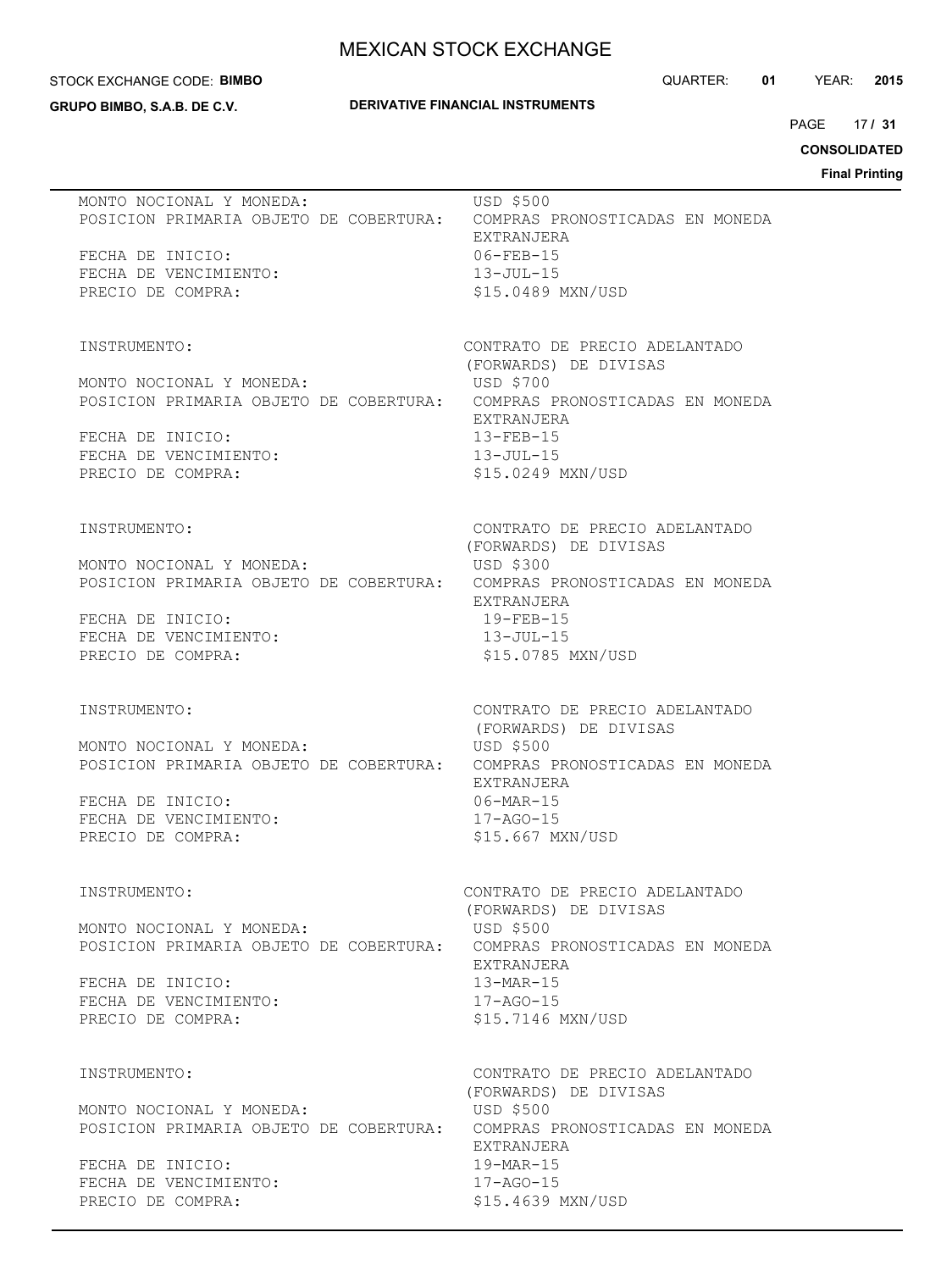### STOCK EXCHANGE CODE: **BIMBO**

**GRUPO BIMBO, S.A.B. DE C.V.**

QUARTER: **01** YEAR: **2015**

18 PAGE **/ 31**

**CONSOLIDATED**

**Final Printing**

 (FORWARDS) DE DIVISAS MONTO NOCIONAL Y MONEDA: USD \$450 POSICION PRIMARIA OBJETO DE COBERTURA: COMPRAS PRONOSTICADAS EN MONEDA EXTRANJERA FECHA DE INICIO: 07-NOV-14 FECHA DE VENCIMIENTO: 14-ABR-15 PRECIO DE COMPRA  $$600.5$  CLP/USD

MONTO NOCIONAL Y MONEDA: USD \$200 POSICION PRIMARIA OBJETO DE COBERTURA: COMPRAS PRONOSTICADAS EN MONEDA

FECHA DE INICIO: 13-NOV-14 FECHA DE VENCIMIENTO: 14-ABR-15 PRECIO DE COMPRA:  $$604.9$  CLP/USD

MONTO NOCIONAL Y MONEDA: USD \$200 POSICION PRIMARIA OBJETO DE COBERTURA: COMPRAS PRONOSTICADAS EN MONEDA

FECHA DE INICIO: 19-NOV-14 FECHA DE VENCIMIENTO: 14-ABR-15 PRECIO DE COMPRA:  $$610$  CLP/USD

MONTO NOCIONAL Y MONEDA: USD \$400 POSICION PRIMARIA OBJETO DE COBERTURA: COMPRAS PRONOSTICADAS EN MONEDA

FECHA DE INICIO: 06-FEB-15 FECHA DE VENCIMIENTO: 14-ABR-15 PRECIO DE COMPRA:  $$630.45$  CLP/USD

MONTO NOCIONAL Y MONEDA: USD \$450 POSICION PRIMARIA OBJETO DE COBERTURA: COMPRAS PRONOSTICADAS EN MONEDA

FECHA DE INICIO: 26-FEB-15 FECHA DE VENCIMIENTO: 14-ABR-15 PRECIO DE COMPRA:  $$620.57$  CLP/USD

MONTO NOCIONAL Y MONEDA: USD \$300 POSICION PRIMARIA OBJETO DE COBERTURA: COMPRAS PRONOSTICADAS EN MONEDA

INSTRUMENTO: CONTRATO DE PRECIO ADELANTADO

INSTRUMENTO: CONTRATO DE PRECIO ADELANTADO (FORWARDS) DE DIVISAS EXTRANJERA

INSTRUMENTO: CONTRATO DE PRECIO ADELANTADO (FORWARDS) DE DIVISAS EXTRANJERA

INSTRUMENTO: CONTRATO DE PRECIO ADELANTADO (FORWARDS) DE DIVISAS EXTRANJERA

INSTRUMENTO: CONTRATO DE PRECIO ADELANTADO (FORWARDS) DE DIVISAS EXTRANJERA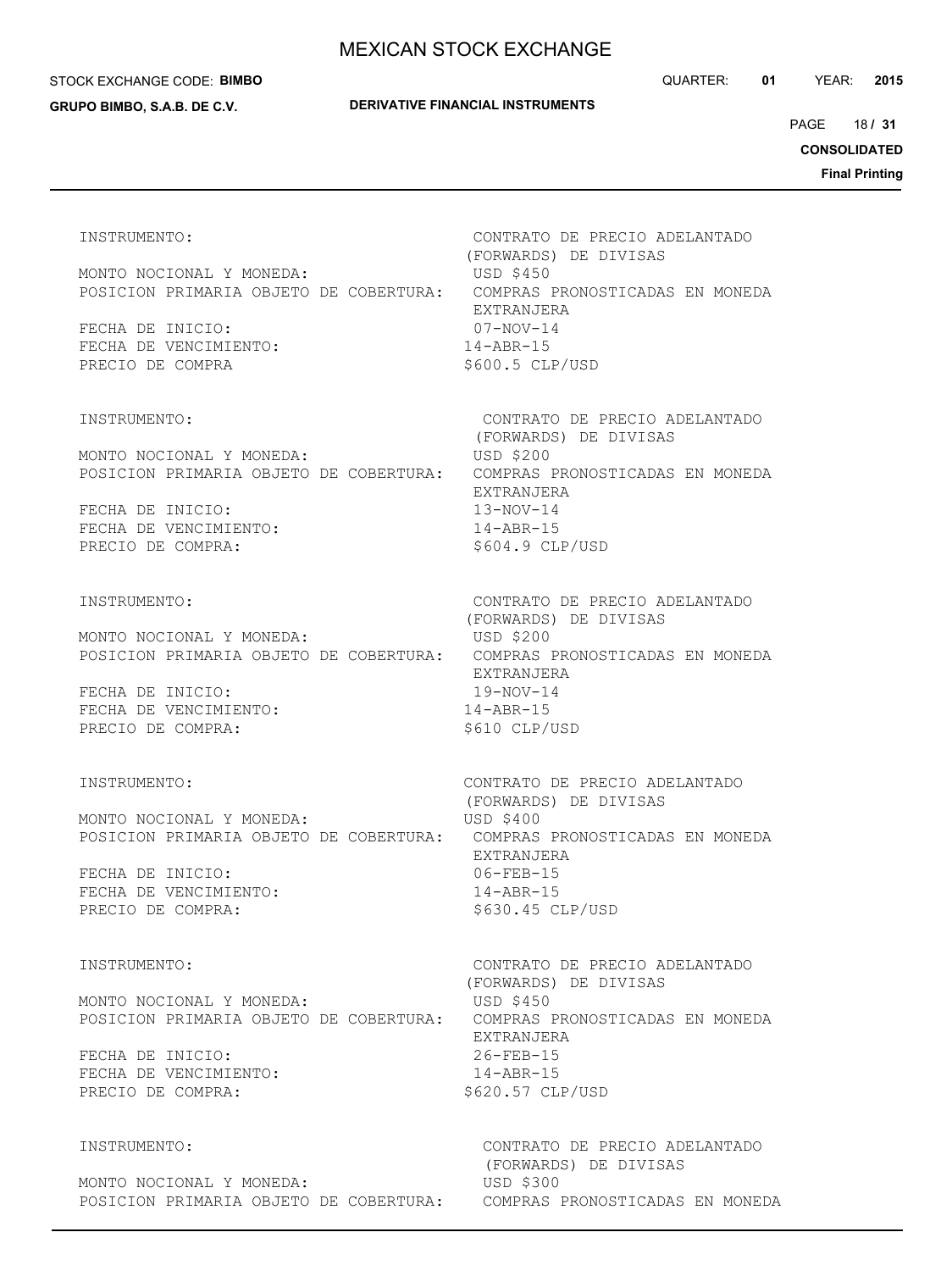#### STOCK EXCHANGE CODE: **BIMBO**

**GRUPO BIMBO, S.A.B. DE C.V.**

## **DERIVATIVE FINANCIAL INSTRUMENTS**

QUARTER: **01** YEAR: **2015**

19 PAGE **/ 31**

**CONSOLIDATED**

| FECHA DE INICIO:<br>FECHA DE VENCIMIENTO:<br>PRECIO DE COMPRA:                                           | EXTRANJERA<br>20-MAR-15<br>MAY-15<br>\$636.55 CLP/USD                                                                                                                                 |
|----------------------------------------------------------------------------------------------------------|---------------------------------------------------------------------------------------------------------------------------------------------------------------------------------------|
| INSTRUMENTO:                                                                                             | CONTRATO DE PRECIO ADELANTADO                                                                                                                                                         |
| MONTO NOCIONAL Y MONEDA:                                                                                 | (FORWARDS) DE DIVISAS<br>USD \$300<br>POSICION PRIMARIA OBJETO DE COBERTURA: COMPRAS PRONOSTICADAS EN MONEDA                                                                          |
| FECHA DE INICIO:<br>FECHA DE VENCIMIENTO:<br>PRECIO DE COMPRA:                                           | EXTRANJERA<br>$03-DIC-14$<br>$14 - MAX-15$<br>$$621.5$ CLP/USD                                                                                                                        |
| INSTRUMENTO:                                                                                             | CONTRATO DE PRECIO ADELANTADO<br>(FORWARDS) DE DIVISAS                                                                                                                                |
| MONTO NOCIONAL Y MONEDA:                                                                                 | USD \$550<br>POSICION PRIMARIA OBJETO DE COBERTURA: COMPRAS PRONOSTICADAS EN MONEDA<br>EXTRANJERA                                                                                     |
| FECHA DE INICIO:<br>FECHA DE VENCIMIENTO:<br>PRECIO DE COMPRA:                                           | $16 - DIC - 14$<br>14-MAY-15<br>\$630.58 CLP/USD                                                                                                                                      |
| INSTRUMENTO:<br>MONTO NOCIONAL Y MONEDA:<br>FECHA DE INICIO:<br>FECHA DE VENCIMIENTO:                    | CONTRATO DE PRECIO ADELANTADO<br>(FORWARDS) DE DIVISAS<br>USD \$200<br>POSICION PRIMARIA OBJETO DE COBERTURA: COMPRAS PRONOSTICADAS EN MONEDA<br>EXTRANJERA<br>06-MAR-15<br>14-MAY-15 |
| PRECIO DE COMPRA:                                                                                        | \$632.22 CLP/USD                                                                                                                                                                      |
| INSTRUMENTO:<br>MONTO NOCIONAL Y MONEDA:                                                                 | CONTRATO DE PRECIO ADELANTADO<br>(FORWARDS) DE DIVISAS<br>USD \$350                                                                                                                   |
| POSICION PRIMARIA OBJETO DE COBERTURA:<br>FECHA DE INICIO:<br>FECHA DE VENCIMIENTO:<br>PRECIO DE COMPRA: | COMPRAS PRONOSTICADAS EN MONEDA<br>EXTRANJERA<br>$13-MAR-15$<br>$14$ -MAY-15<br>$$643.3$ CLP/US                                                                                       |
| INSTRUMENTO:                                                                                             | CONTRATO DE PRECIO ADELANTADO<br>(FORWARDS) DE DIVISAS                                                                                                                                |
| MONTO NOCIONAL Y MONEDA:<br>POSICION PRIMARIA OBJETO DE COBERTURA:                                       | USD \$400<br>COMPRAS PRONOSTICADAS EN MONEDA<br>EXTRANJERA                                                                                                                            |
| FECHA DE INICIO:<br>FECHA DE VENCIMIENTO:<br>PRECIO DE COMPRA:                                           | $08 - ENE - 15$<br>$12 - JUN - 15$<br>\$623.25 CLP/USD                                                                                                                                |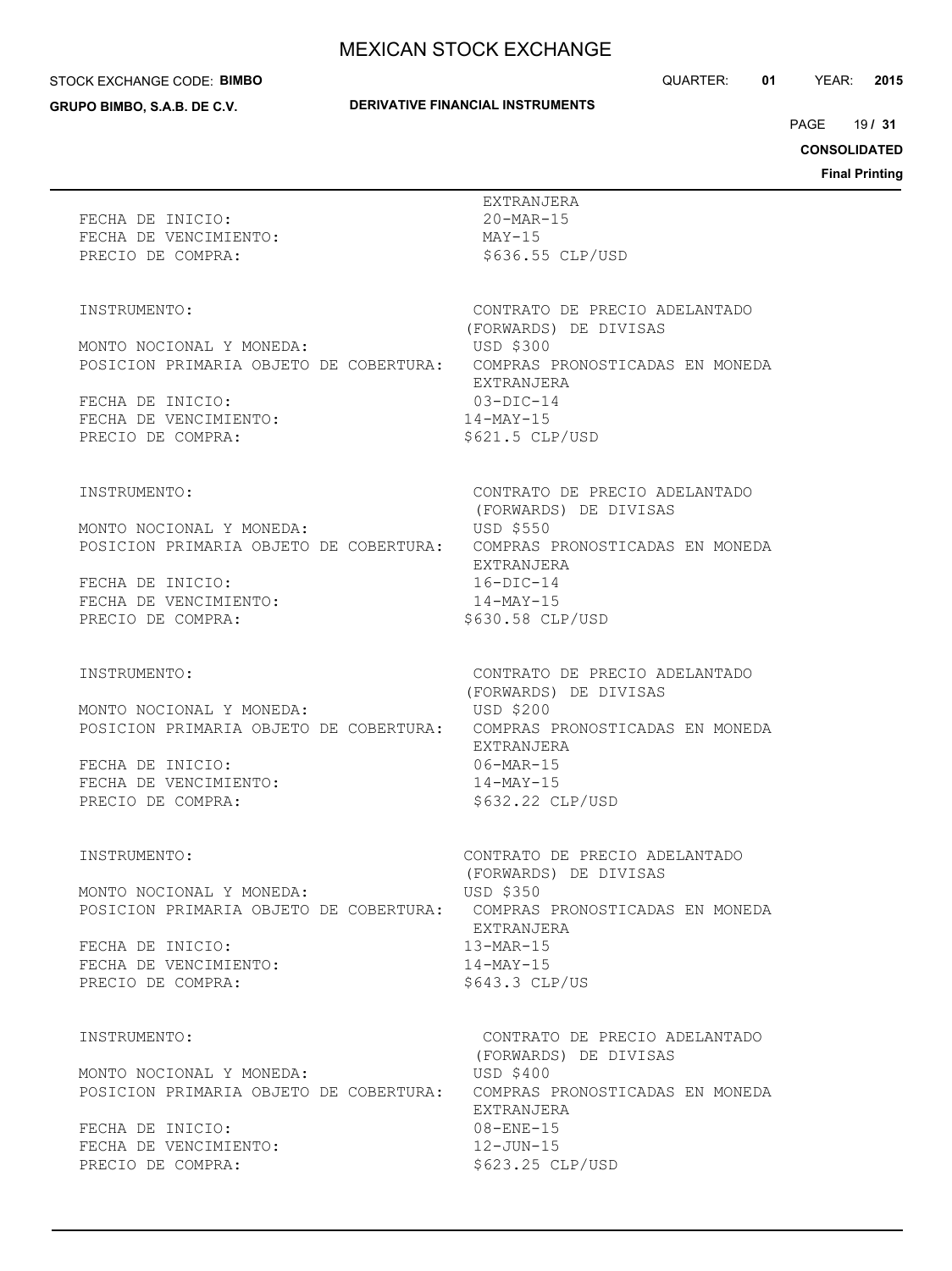### STOCK EXCHANGE CODE: **BIMBO**

**GRUPO BIMBO, S.A.B. DE C.V.**

## **DERIVATIVE FINANCIAL INSTRUMENTS**

QUARTER: **01** YEAR: **2015**

 $20/31$ PAGE **/ 31**

**CONSOLIDATED**

| INSTRUMENTO:                                                                                       | CONTRATO DE PRECIO ADELANTADO<br>(FORWARDS) DE DIVISAS |
|----------------------------------------------------------------------------------------------------|--------------------------------------------------------|
| MONTO NOCIONAL Y MONEDA:<br>POSICION PRIMARIA OBJETO DE COBERTURA: COMPRAS PRONOSTICADAS EN MONEDA | USD \$200                                              |
| FECHA DE INICIO:<br>FECHA DE VENCIMIENTO:                                                          | EXTRANJERA<br>$16 - ENE - 15$<br>12-JUN-15             |
| PRECIO DE COMPRA:                                                                                  | $$638.3$ CLP/USD                                       |
| INSTRUMENTO:                                                                                       | CONTRATO DE PRECIO ADELANTADO                          |
| MONTO NOCIONAL Y MONEDA:<br>POSICION PRIMARIA OBJETO DE COBERTURA: COMPRAS PRONOSTICADAS EN MONEDA | (FORWARDS) DE DIVISAS<br>USD \$250                     |
| FECHA DE INICIO:                                                                                   | EXTRANJERA<br>$22 -$ ENE-15                            |
| FECHA DE VENCIMIENTO:<br>PRECIO DE COMPRA:                                                         | 12-JUN-15<br>\$633.95 CLP/USD                          |
| INSTRUMENTO:                                                                                       | CONTRATO DE PRECIO ADELANTADO                          |
| MONTO NOCIONAL Y MONEDA:                                                                           | (FORWARDS) DE DIVISAS<br><b>USD \$250</b>              |
| POSICION PRIMARIA OBJETO DE COBERTURA: COMPRAS PRONOSTICADAS EN MONEDA                             | EXTRANJERA                                             |
| FECHA DE INICIO:<br>FECHA DE VENCIMIENTO:                                                          | $31-MAR-15$<br>12-JUN-15                               |
| PRECIO DE COMPRA:                                                                                  | \$629.75 CLP/USD                                       |
| INSTRUMENTO:                                                                                       | CONTRATO DE PRECIO ADELANTADO<br>(FORWARDS) DE DIVISAS |
| MONTO NOCIONAL Y MONEDA:<br>POSICION PRIMARIA OBJETO DE COBERTURA: COMPRAS PRONOSTICADAS EN MONEDA | USD \$400                                              |
| FECHA DE INICIO:<br>FECHA DE VENCIMIENTO:                                                          | EXTRANJERA<br>$06 - FEB - 15$<br>$14 - JUL - 15$       |
| PRECIO DE COMPRA:                                                                                  | \$635.85 CLP/USD                                       |
| INSTRUMENTO:                                                                                       | CONTRATO DE PRECIO ADELANTADO                          |
| MONTO NOCIONAL Y MONEDA:<br>POSICION PRIMARIA OBJETO DE COBERTURA: COMPRAS PRONOSTICADAS EN MONEDA | (FORWARDS) DE DIVISAS<br>USD \$450                     |
| FECHA DE INICIO:                                                                                   | EXTRANJERA<br>$27 - FFR - 15$                          |
| FECHA DE VENCIMIENTO:<br>PRECIO DE COMPRA:                                                         | $14 - JUL - 15$<br>\$625.55 CLP/USD                    |
| INSTRUMENTO:                                                                                       | CONTRATO DE PRECIO ADELANTADO                          |
| MONTO NOCIONAL Y MONEDA:                                                                           | (FORWARDS) DE DIVISAS<br>USD \$200                     |
| POSICION PRIMARIA OBJETO DE COBERTURA:                                                             | COMPRAS PRONOSTICADAS EN MONEDA<br>EXTRANJERA          |
| FECHA DE INICIO:                                                                                   | $06 - \text{MAR} - 15$                                 |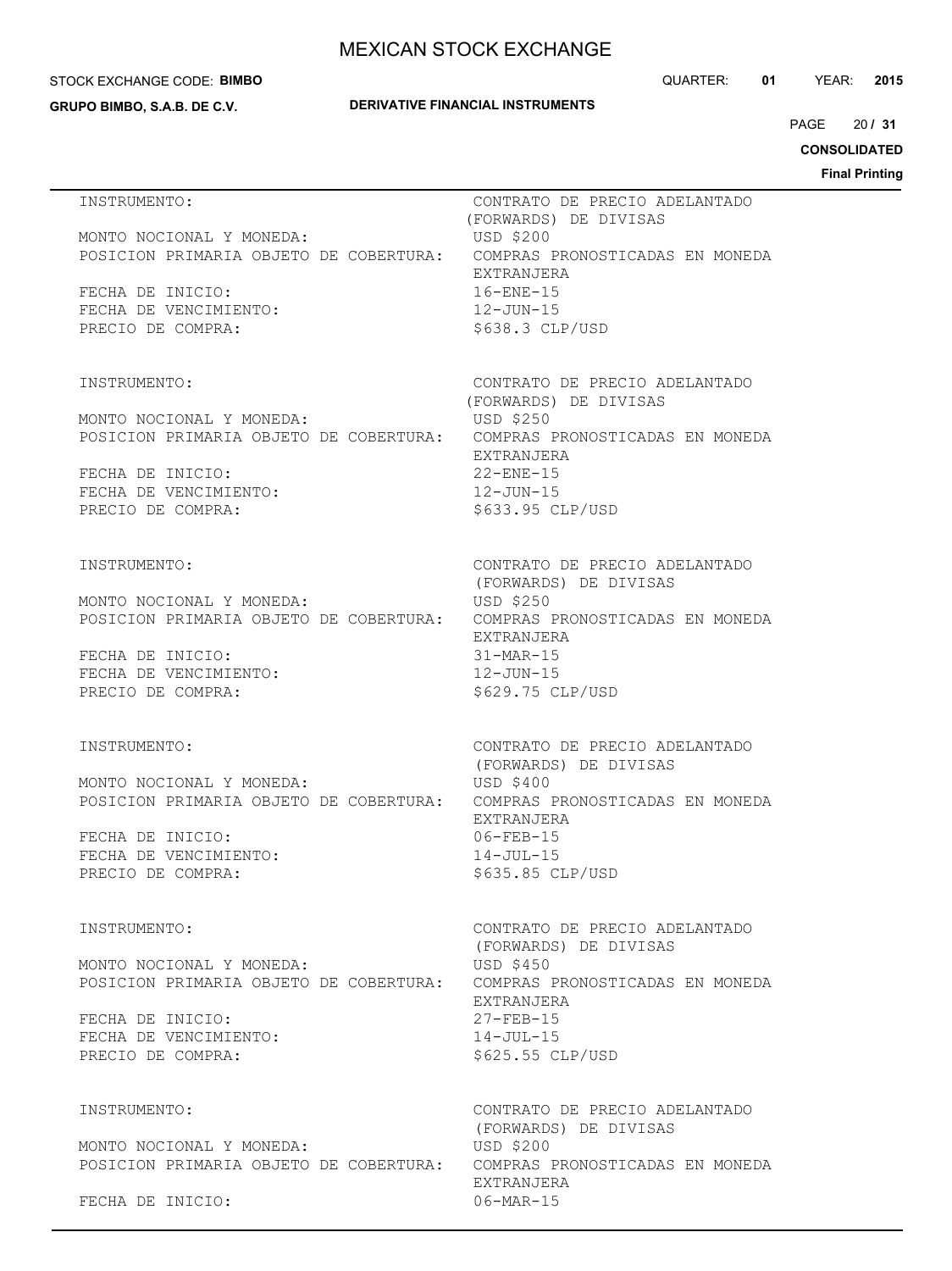#### STOCK EXCHANGE CODE: **BIMBO**

**GRUPO BIMBO, S.A.B. DE C.V.**

## **DERIVATIVE FINANCIAL INSTRUMENTS**

 $21/31$ PAGE **/ 31**

## **CONSOLIDATED**

**Final Printing**

| FECHA DE VENCIMIENTO:<br>PRECIO DE COMPRA:                                                                                                           | $14 - AGO - 15$<br>\$640.15 CLP/USD                                                                                                                                                   |
|------------------------------------------------------------------------------------------------------------------------------------------------------|---------------------------------------------------------------------------------------------------------------------------------------------------------------------------------------|
| INSTRUMENTO:<br>MONTO NOCIONAL Y MONEDA:<br>POSICION PRIMARIA OBJETO DE COBERTURA:<br>FECHA DE INICIO:<br>FECHA DE VENCIMIENTO:<br>PRECIO DE COMPRA: | CONTRATO DE PRECIO ADELANTADO<br>(FORWARDS) DE DIVISAS<br>USD \$350<br>COMPRAS PRONOSTICADAS EN MONEDA<br>EXTRANJERA<br>$13-MAR-15$<br>$14 - AGO - 15$<br>\$648.94 CLP/USD            |
| INSTRUMENTO:<br>MONTO NOCIONAL Y MONEDA:<br>POSICION PRIMARIA OBJETO DE COBERTURA:<br>FECHA DE INICIO:<br>FECHA DE VENCIMIENTO:<br>PRECIO DE COMPRA: | CONTRATO DE PRECIO ADELANTADO<br>(FORWARDS) DE DIVISAS<br>USD \$300<br>COMPRAS PRONOSTICADAS EN MONEDA<br>EXTRANJERA<br>$20 - \text{MAR} - 15$<br>$14 - AGO - 15$<br>\$641.83 CLP/USD |
| INSTRUMENTO:<br>MONTO NOCIONAL Y MONEDA:<br>POSICION PRIMARIA OBJETO DE COBERTURA:<br>FECHA DE INICIO:<br>FECHA DE VENCIMIENTO:<br>PRECIO DE COMPRA: | CONTRATO DE PRECIO ADELANTADO<br>(FORWARDS) DE DIVISAS<br><b>USD \$350</b><br>COMPRAS PRONOSTICADAS EN MONEDA<br>EXTRANJERA<br>$31$ -MAR-15<br>$14 - SEP - 15$<br>$$634.8$ CLP/USD    |
| INSTRUMENTO:<br>MONTO NOCIONAL Y MONEDA:<br>POSICION PRIMARIA OBJETO DE COBERTURA:<br>FECHA DE INICIO:<br>FECHA DE VENCIMIENTO:<br>PRECIO DE COMPRA: | CONTRATO DE PRECIO ADELANTADO<br>(FORWARDS) DE DIVISAS<br>USD \$300<br>COMPRAS PRONOSTICADAS EN MONEDA<br>EXTRANJERA<br>$07 - NOV - 14$<br>$16 - ABR - 15$<br>\$25.5965 UYU/USD       |
| INSTRUMENTO:<br>MONTO NOCIONAL Y MONEDA:<br>POSICION PRIMARIA OBJETO DE COBERTURA:<br>FECHA DE INICIO:<br>FECHA DE VENCIMIENTO:<br>PRECIO DE COMPRA: | CONTRATO DE PRECIO ADELANTADO<br>(FORWARDS) DE DIVISAS<br>USD \$100<br>COMPRAS PRONOSTICADAS EN MONEDA<br>EXTRANJERA<br>$12 - NOV - 14$<br>$16 - ABR - 15$<br>\$25.4033 UYU/USD       |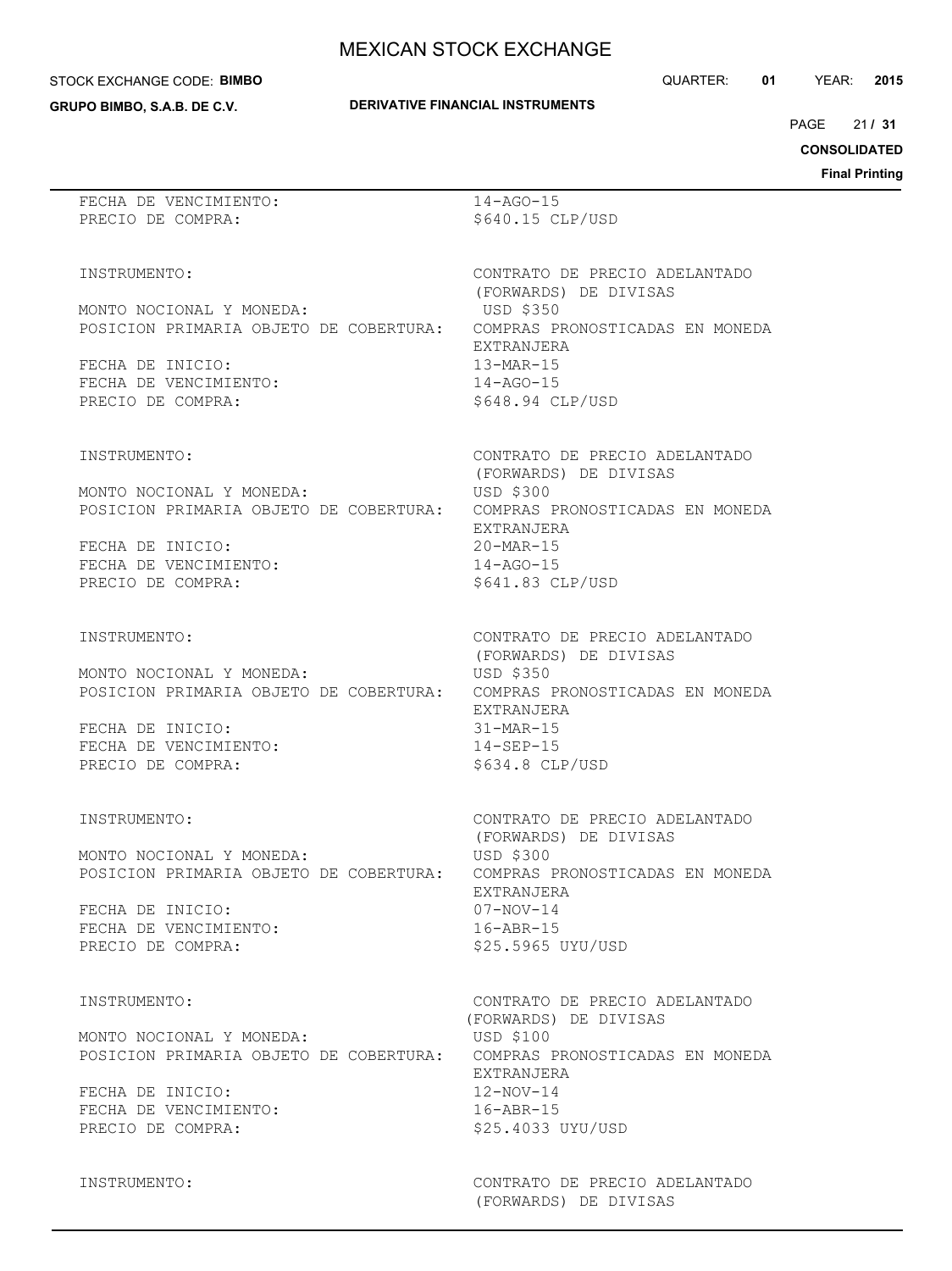#### STOCK EXCHANGE CODE: **BIMBO**

**GRUPO BIMBO, S.A.B. DE C.V.**

## **DERIVATIVE FINANCIAL INSTRUMENTS**

QUARTER: **01** YEAR: **2015**

 $22/31$ PAGE **/ 31**

## **CONSOLIDATED**

| MONTO NOCIONAL Y MONEDA:                                           | USD \$150<br>POSICION PRIMARIA OBJETO DE COBERTURA: COMPRAS PRONOSTICADAS EN MONEDA<br>EXTRANJERA        |
|--------------------------------------------------------------------|----------------------------------------------------------------------------------------------------------|
| FECHA DE INICIO:<br>FECHA DE VENCIMIENTO:<br>PRECIO DE COMPRA:     | $12 - NOV - 14$<br>$16 - ABR - 15$<br>$$25.43$ UYU/USD                                                   |
| INSTRUMENTO:                                                       | CONTRATO DE PRECIO ADELANTADO<br>(FORWARDS) DE DIVISAS                                                   |
| MONTO NOCIONAL Y MONEDA:                                           | <b>USD \$250</b><br>POSICION PRIMARIA OBJETO DE COBERTURA: COMPRAS PRONOSTICADAS EN MONEDA<br>EXTRANJERA |
| FECHA DE INICIO:<br>FECHA DE VENCIMIENTO:<br>PRECIO DE COMPRA:     | $06 - FEB - 15$<br>$16 - ABR - 15$<br>\$25.1 UYU/USD                                                     |
| INSTRUMENTO:                                                       | CONTRATO DE PRECIO ADELANTADO<br>(FORWARDS) DE DIVISAS                                                   |
| MONTO NOCIONAL Y MONEDA:                                           | USD \$200<br>POSICION PRIMARIA OBJETO DE COBERTURA: COMPRAS PRONOSTICADAS EN MONEDA<br>EXTRANJERA        |
| FECHA DE INICIO:<br>FECHA DE VENCIMIENTO:<br>PRECIO DE COMPRA:     | $13 - FEB - 15$<br>$16 - ABR - 15$<br>\$25.18 UYU/USD                                                    |
| INSTRUMENTO:                                                       | CONTRATO DE PRECIO ADELANTADO<br>(FORWARDS) DE DIVISAS                                                   |
| MONTO NOCIONAL Y MONEDA:<br>POSICION PRIMARIA OBJETO DE COBERTURA: | USD \$100<br>COMPRAS PRONOSTICADAS EN MONEDA<br>EXTRANJERA                                               |
| FECHA DE INICIO:<br>FECHA DE VENCIMIENTO:<br>PRECIO DE COMPRA:     | $13 - FEB - 15$<br>$16 - ABR - 15$<br>\$25.12 UYU/USD                                                    |
| INSTRUMENTO:                                                       | CONTRATO DE PRECIO ADELANTADO<br>(FORWARDS) DE DIVISAS                                                   |
| MONTO NOCIONAL Y MONEDA:                                           | USD \$450<br>POSICION PRIMARIA OBJETO DE COBERTURA: COMPRAS PRONOSTICADAS EN MONEDA<br>EXTRANJERA        |
| FECHA DE INICIO:<br>FECHA DE VENCIMIENTO:<br>PRECIO DE COMPRA:     | $01-DIC-14$<br>$21-MAY-15$<br>$$25.48$ UYU/USD                                                           |
| INSTRUMENTO:                                                       | CONTRATO DE PRECIO ADELANTADO<br>(FORWARDS) DE DIVISAS                                                   |
| MONTO NOCIONAL Y MONEDA:<br>POSICION PRIMARIA OBJETO DE COBERTURA: | USD \$100<br>COMPRAS PRONOSTICADAS EN MONEDA<br>EXTRANJERA                                               |
| FECHA DE INICIO:<br>FECHA DE VENCIMIENTO:<br>PRECIO DE COMPRA:     | $16 - DIC - 14$<br>$21-MAY-15$<br>\$25.931 UYU/USD                                                       |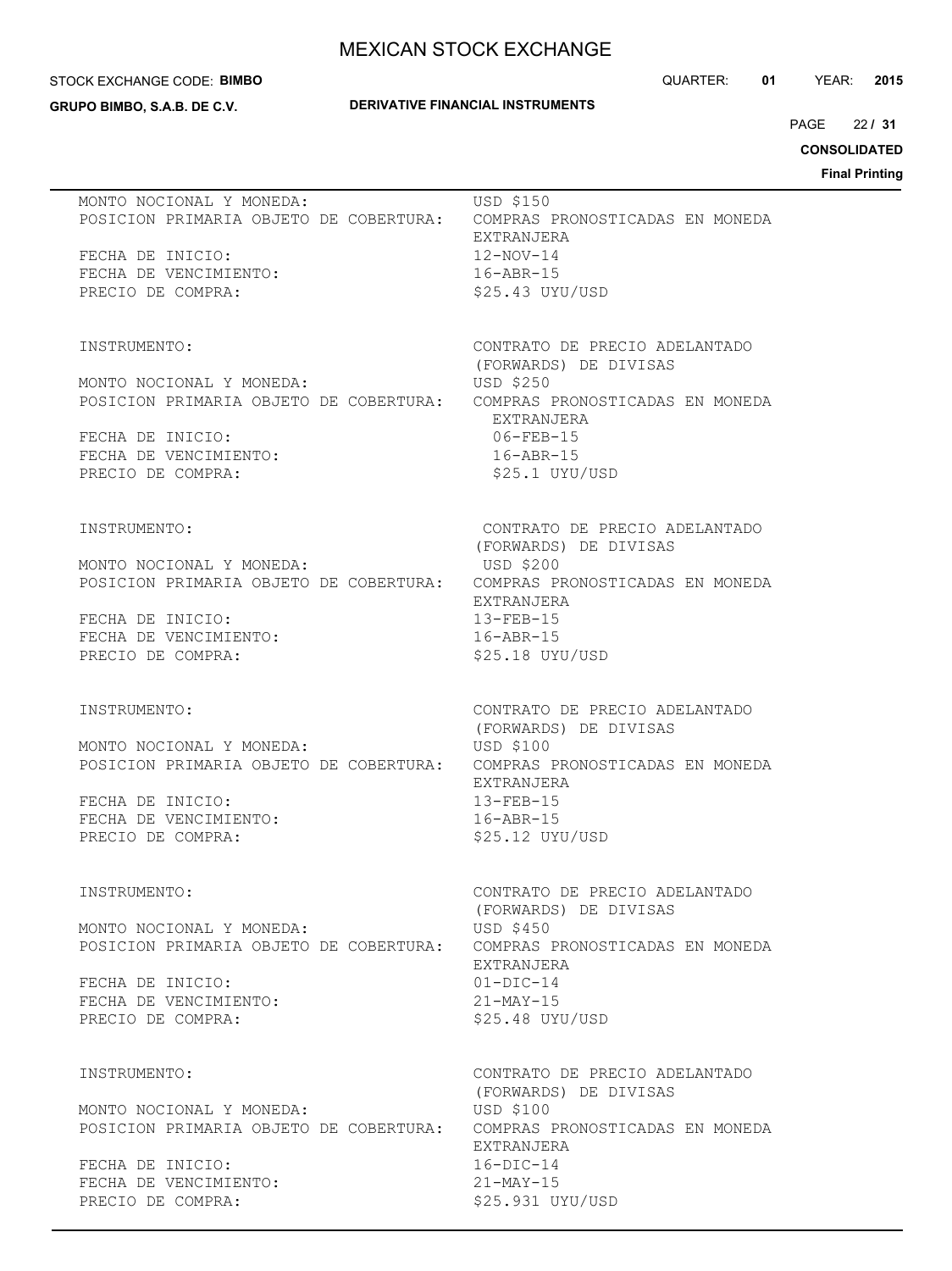#### STOCK EXCHANGE CODE: **BIMBO**

**GRUPO BIMBO, S.A.B. DE C.V.**

QUARTER: **01** YEAR: **2015**

23 PAGE **/ 31**

**CONSOLIDATED**

**Final Printing**

MONTO NOCIONAL Y MONEDA: USD \$200 POSICION PRIMARIA OBJETO DE COBERTURA: COMPRAS PRONOSTICADAS EN MONEDA EXTRANJERA FECHA DE INICIO: 06-MAR-15 FECHA DE VENCIMIENTO: 21-MAY-15 PRECIO DE COMPRA:  $$25.568$  UYU/USD

MONTO NOCIONAL Y MONEDA: USD \$250 POSICION PRIMARIA OBJETO DE COBERTURA: COMPRAS PRONOSTICADAS EN MONEDA

FECHA DE INICIO: 13-MAR-15 FECHA DE VENCIMIENTO: 21-MAY-15 PRECIO DE COMPRA:  $$25.96$  UYU/USD

MONTO NOCIONAL Y MONEDA: USD \$300 POSICION PRIMARIA OBJETO DE COBERTURA: COMPRAS PRONOSTICADAS EN MONEDA

FECHA DE INICIO: 08-ENE-15 FECHA DE VENCIMIENTO: 25-JUN-15 PRECIO DE COMPRA:  $$25.87$  UYU/USD

MONTO NOCIONAL Y MONEDA: USD \$100 POSICION PRIMARIA OBJETO DE COBERTURA: COMPRAS PRONOSTICADAS EN MONEDA

FECHA DE INICIO: 16-ENE-15 FECHA DE VENCIMIENTO: 25-JUN-15 PRECIO DE COMPRA:  $$25.91$  UYU/USD

MONTO NOCIONAL Y MONEDA: USD \$150 POSICION PRIMARIA OBJETO DE COBERTURA: COMPRAS PRONOSTICADAS EN MONEDA

FECHA DE INICIO: 22-ENE-15 FECHA DE VENCIMIENTO: 25-JUN-15 PRECIO DE COMPRA:  $$25.83$  UYU/USD

MONTO NOCIONAL Y MONEDA: USD \$250 POSICION PRIMARIA OBJETO DE COBERTURA: COMPRAS PRONOSTICADAS EN MONEDA

INSTRUMENTO: CONTRATO DE PRECIO ADELANTADO (FORWARDS) DE DIVISAS

INSTRUMENTO: CONTRATO DE PRECIO ADELANTADO (FORWARDS) DE DIVISAS EXTRANJERA

INSTRUMENTO: CONTRATO DE PRECIO ADELANTADO (FORWARDS) DE DIVISAS EXTRANJERA

INSTRUMENTO: CONTRATO DE PRECIO ADELANTADO (FORWARDS) DE DIVISAS EXTRANJERA

INSTRUMENTO: CONTRATO DE PRECIO ADELANTADO (FORWARDS) DE DIVISAS EXTRANJERA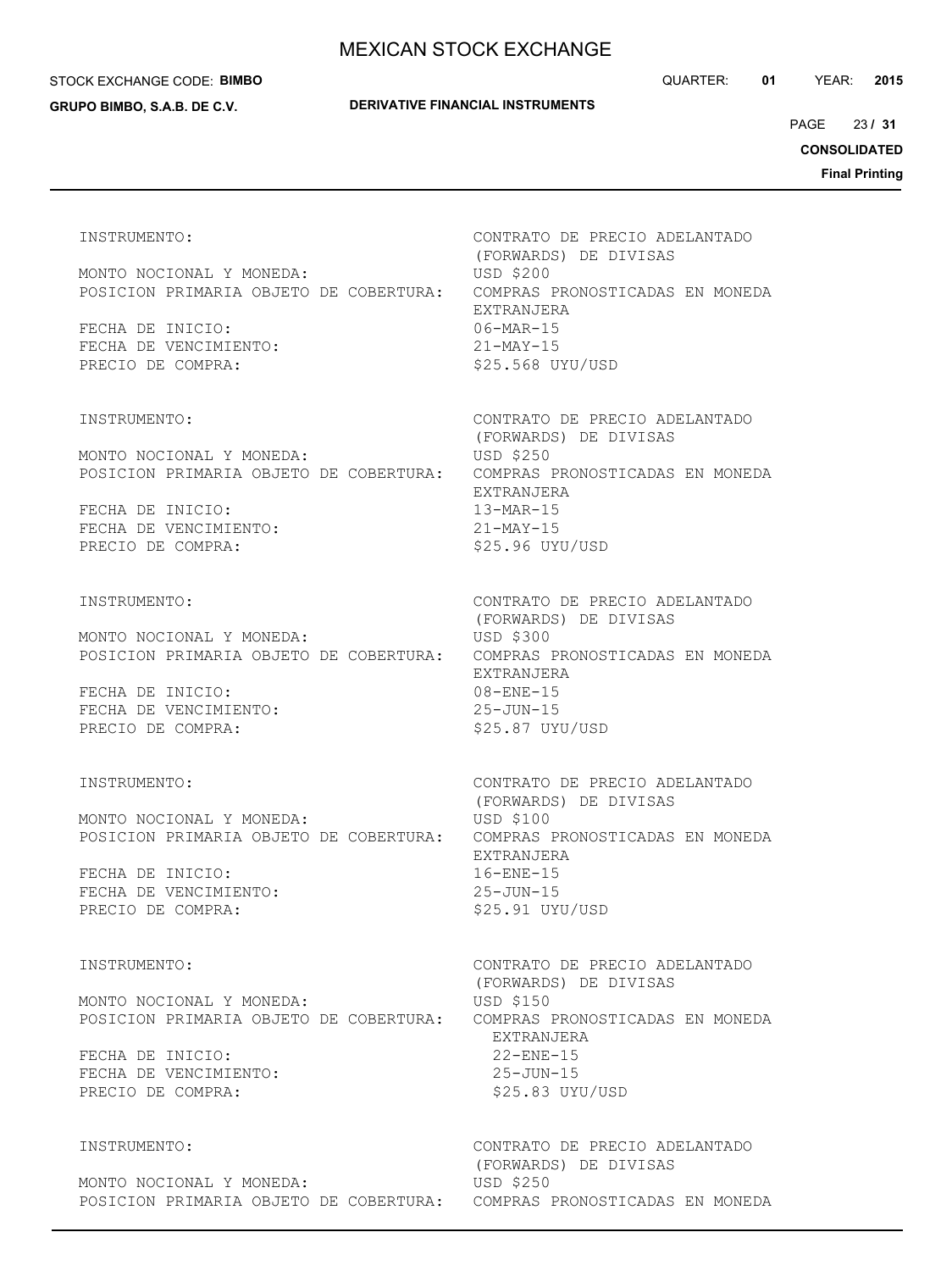#### STOCK EXCHANGE CODE: **BIMBO**

**GRUPO BIMBO, S.A.B. DE C.V.**

## **DERIVATIVE FINANCIAL INSTRUMENTS**

QUARTER: **01** YEAR: **2015**

 $24/31$ PAGE **/ 31**

**CONSOLIDATED**

| FECHA DE INICIO:<br>FECHA DE VENCIMIENTO:<br>PRECIO DE COMPRA:                                                                                       | EXTRANJERA<br>$06 - FEB - 15$<br>$23 - JUL - 15$<br>\$26.00 UYU/USD                                                                                                                           |
|------------------------------------------------------------------------------------------------------------------------------------------------------|-----------------------------------------------------------------------------------------------------------------------------------------------------------------------------------------------|
| INSTRUMENTO:<br>MONTO NOCIONAL Y MONEDA:<br>POSICION PRIMARIA OBJETO DE COBERTURA:<br>FECHA DE INICIO:<br>FECHA DE VENCIMIENTO:<br>PRECIO DE COMPRA: | CONTRATO DE PRECIO ADELANTADO<br>(FORWARDS) DE DIVISAS<br><b>USD \$200</b><br>COMPRAS PRONOSTICADAS EN MONEDA<br>EXTRANJERA<br>$13 - FEB - 15$<br>$23 - JUL - 15$<br>\$26.05 UYU/USD          |
| INSTRUMENTO:<br>MONTO NOCIONAL Y MONEDA:<br>POSICION PRIMARIA OBJETO DE COBERTURA:<br>FECHA DE INICIO:<br>FECHA DE VENCIMIENTO:<br>PRECIO DE COMPRA: | CONTRATO DE PRECIO ADELANTADO<br>(FORWARDS) DE DIVISAS<br><b>USD \$100</b><br>COMPRAS PRONOSTICADAS EN MONEDA<br>EXTRANJERA<br>$13 - FEB - 15$<br>$23 - JUL - 15$<br>\$26.02 UYU/USD          |
| INSTRUMENTO:<br>MONTO NOCIONAL Y MONEDA:<br>POSICION PRIMARIA OBJETO DE COBERTURA:<br>FECHA DE INICIO:<br>FECHA DE VENCIMIENTO:<br>PRECIO DE COMPRA: | CONTRATO DE PRECIO ADELANTADO<br>(FORWARDS) DE DIVISAS<br><b>USD \$200</b><br>COMPRAS PRONOSTICADAS EN MONEDA<br>EXTRANJERA<br>$06-MAR-15$<br>$27 - AGO - 15$<br>\$26.4774 UYU/USD            |
| INSTRUMENTO:<br>MONTO NOCIONAL Y MONEDA:<br>POSICION PRIMARIA OBJETO DE COBERTURA:<br>FECHA DE INICIO:<br>FECHA DE VENCIMIENTO:<br>PRECIO DE COMPRA: | CONTRATO DE PRECIO ADELANTADO<br>(FORWARDS) DE DIVISAS<br>USD \$250<br>COMPRAS PRONOSTICADAS EN MONEDA<br>EXTRANJERA<br>$13-MAR-15$<br>$27 - AGO - 15$<br>\$26.85 UYU/USD                     |
| INSTRUMENTO:<br>MONTO NOCIONAL Y MONEDA:<br>POSICION PRIMARIA OBJETO DE COBERTURA:<br>FECHA DE INICIO:<br>FECHA DE VENCIMIENTO:<br>PRECIO DE COMPRA: | CONTRATO DE PRECIO ADELANTADO<br>(FORWARDS) DE DIVISAS<br><b>USD \$100</b><br>COMPRAS PRONOSTICADAS EN MONEDA<br>EXTRANJERA<br>$20 - \text{MAR} - 15$<br>$27 - AGO - 15$<br>\$26.9735 UYU/USD |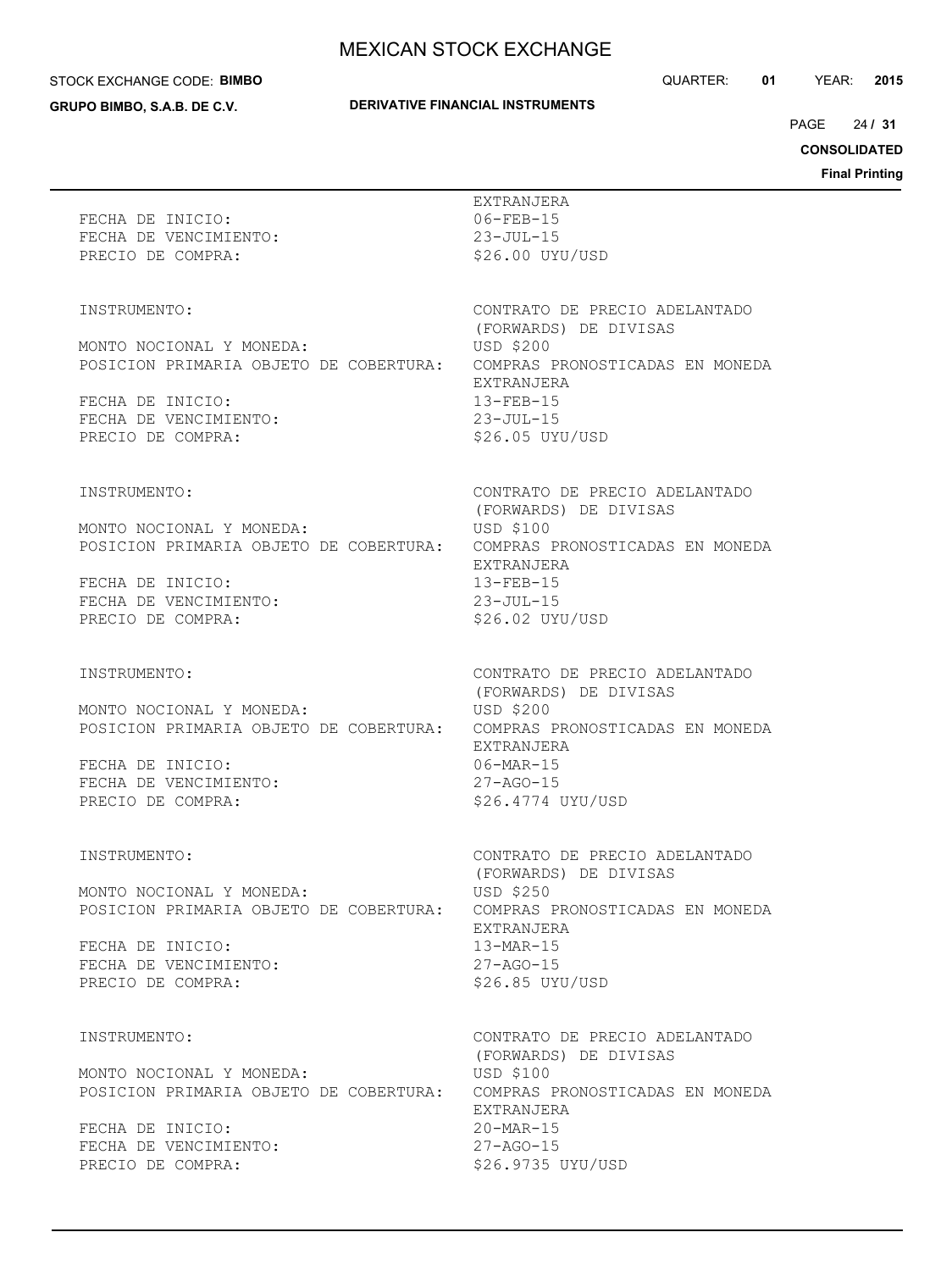### STOCK EXCHANGE CODE: **BIMBO**

**GRUPO BIMBO, S.A.B. DE C.V.**

### **DERIVATIVE FINANCIAL INSTRUMENTS**

QUARTER: **01** YEAR: **2015**

25 PAGE **/ 31**

**CONSOLIDATED**

**Final Printing**

| INSTRUMENTO:                                                       | CONTRATO DE PRECIO ADELANTADO                        |
|--------------------------------------------------------------------|------------------------------------------------------|
| MONTO NOCIONAL Y MONEDA:                                           | (FORWARDS) DE DIVISAS<br><b>USD \$100</b>            |
| POSICION PRIMARIA OBJETO DE COBERTURA:                             | COMPRAS PRONOSTICADAS EN MONEDA                      |
|                                                                    | EXTRANJERA<br>$20 - \text{MAR} - 15$                 |
| FECHA DE INICIO:<br>FECHA DE VENCIMIENTO:                          | $21-MAY-15$                                          |
| PRECIO DE COMPRA:                                                  | \$26.08 UYU/USD                                      |
|                                                                    |                                                      |
| INSTRUMENTO:                                                       | CONTRATO DE PRECIO ADELANTADO                        |
|                                                                    | (FORWARDS) DE DIVISAS                                |
| MONTO NOCIONAL Y MONEDA:<br>POSICION PRIMARIA OBJETO DE COBERTURA: | USD \$150<br>COMPRAS PRONOSTICADAS EN MONEDA         |
|                                                                    | <b>EXTRANJERA</b>                                    |
| FECHA DE INICIO:                                                   | $31 - \text{MAR} - 15$                               |
| FECHA DE VENCIMIENTO:<br>PRECIO DE COMPRA:                         | $24 - SEP - 15$<br>\$27.3741 UYU/USD                 |
|                                                                    |                                                      |
| <b>INSTRUMENTO:</b>                                                | CONTRATO DE PRECIO ADELANTADO                        |
|                                                                    | (FORWARDS) DE DIVISAS                                |
| MONTO NOCIONAL Y MONEDA:                                           | <b>USD \$160</b>                                     |
| POSICION PRIMARIA OBJETO DE COBERTURA:                             | COMPRAS PRONOSTICADAS EN MONEDA<br><b>EXTRANJERA</b> |
| FECHA DE INICIO:                                                   | $31-MAR-15$                                          |
| FECHA DE VENCIMIENTO:                                              | $25 - JUN - 15$                                      |
| PRECIO DE COMPRA:                                                  | $$26.53$ UYU/USD                                     |

II) INFORMACIÓN CUALITATIVA Y CUANTITATIVA.

I. POLÍTICAS DE USO DE INSTRUMENTOS FINANCIEROS DERIVADOS

LA COMPAÑÍA, DENTRO DEL MARCO DE SUS OPERACIONES COTIDIANAS, SE ENCUENTRA EXPUESTA A RIESGOS INTRÍNSECOS A DISTINTAS VARIABLES DE TIPO FINANCIERO, ASÍ COMO A VARIACIONES EN EL PRECIO DE ALGUNOS INSUMOS QUE COTIZAN EN MERCADOS FORMALES INTERNACIONALES. EN VIRTUD DE LO ANTERIOR, LA COMPAÑÍA UTILIZA INSTRUMENTOS FINANCIEROS DERIVADOS PARA MITIGAR EL POSIBLE IMPACTO DE FLUCTUACIONES EN DICHAS VARIABLES Y PRECIOS SOBRE SUS RESULTADOS. LA COMPAÑÍA CONSIDERA QUE DICHOS INSTRUMENTOS OTORGAN FLEXIBILIDAD QUE PERMITE UNA MAYOR ESTABILIDAD DE INGRESOS Y UNA MEJOR VISIBILIDAD Y CERTIDUMBRE CON RELACIÓN A LOS COSTOS Y GASTOS QUE SE HABRÁN DE SOLVENTAR EN EL FUTURO.

ES POLÍTICA DE LA COMPAÑÍA, SOBRE LA CONTRATACIÓN DE INSTRUMENTOS FINANCIEROS DERIVADOS, QUE SUS OBJETIVOS SEAN EXCLUSIVAMENTE DE COBERTURA. ESTO ES, LA EVENTUAL CONTRATACIÓN DE UN INSTRUMENTO FINANCIERO DERIVADO DEBE DE ESTAR NECESARIAMENTE ASOCIADO A UNA POSICIÓN PRIMARIA QUE REPRESENTE ALGÚN RIESGO. CONSECUENTEMENTE, LOS MONTOS NOCIONALES DE UNO O TODOS LOS INSTRUMENTOS FINANCIEROS DERIVADOS CONTRATADOS PARA LA COBERTURA DE CIERTO RIESGO SERÁN CONSISTENTES CON LAS CANTIDADES DE LAS POSICIONES PRIMARIAS QUE REPRESENTAN UNA POSICIÓN DE RIESGO.

LA COMPAÑÍA NO REALIZA OPERACIONES EN LAS QUE EL BENEFICIO PRETENDIDO O FIN PERSEGUIDO SEAN LOS INGRESOS POR PRIMAS. SI LA COMPAÑÍA DECIDE LLEVAR A CABO UNA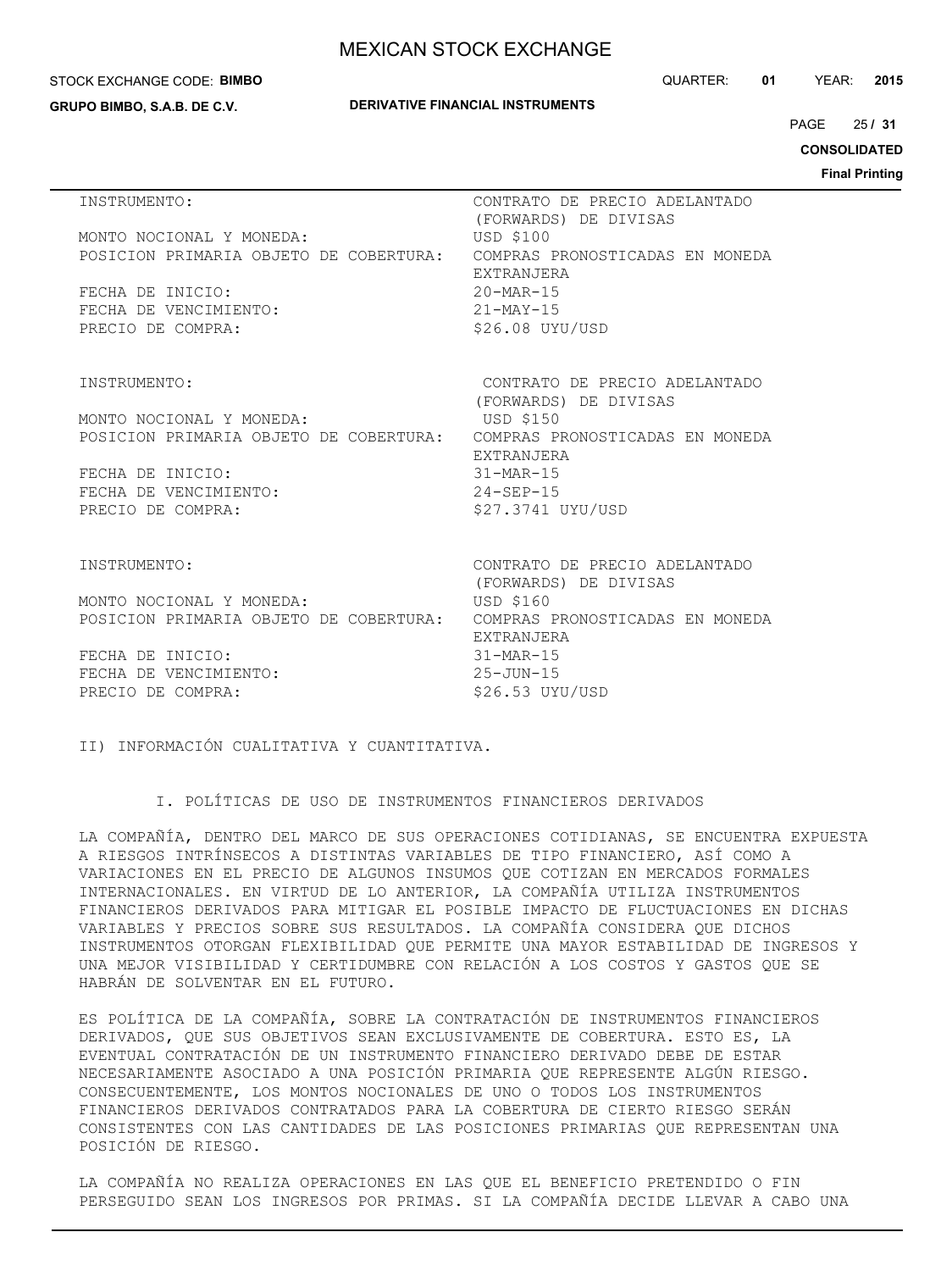STOCK EXCHANGE CODE: **BIMBO**

**GRUPO BIMBO, S.A.B. DE C.V.**

QUARTER: **01** YEAR: **2015**

26 PAGE **/ 31**

**CONSOLIDATED**

**Final Printing**

ESTRATEGIA DE COBERTURA EN DONDE SE COMBINEN OPCIONES, EL PAGO NETO DE LAS PRIMAS ASOCIADAS DEBERÁ REPRESENTAR UN EGRESO PARA LA COMPAÑÍA.

### OBJETIVOS PARA CELEBRAR OPERACIONES CON DERIVADOS

EL OBJETIVO PARA CELEBRAR OPERACIONES CON DERIVADOS ES ÚNICAMENTE DE COBERTURA. EN RELACIÓN CON LAS OPERACIONES DERIVADAS ASOCIADAS A MATERIAS PRIMAS (COMMODITIES), LA COMPAÑÍA ADQUIERE FUTUROS DE MATERIAS PRIMAS QUE COTIZAN INTERNACIONALMENTE EN MERCADOS RECONOCIDOS COMO MECANISMO DE COMPRA. ASÍ MISMO, BUSCA MINIMIZAR LOS RIESGOS DE VARIACIÓN EN LOS PRECIOS INTERNACIONALES DE SUS INSUMOS, PRINCIPALMENTE EL TRIGO, Y DAR LA MAYOR CERTEZA POSIBLE A SUS COSTOS FUTUROS.

EN EL CASO DE OTROS INSTRUMENTOS FINANCIEROS DERIVADOS ASOCIADOS A UNA POSICIÓN PRIMARIA -PASIVA O ACTIVA- DE CARÁCTER FINANCIERO, EL OBJETIVO ES MITIGAR EL RIESGO ASOCIADO A FLUCTUACIONES EN TIPOS DE CAMBIO Y EN TASAS DE INTERÉS QUE PUDIERAN AFECTAR DESFAVORABLEMENTE EL VALOR DE DICHOS ACTIVOS O PASIVOS.

### INSTRUMENTOS UTILIZADOS

LOS INSTRUMENTOS FINANCIEROS DERIVADOS QUE UTILIZA PRINCIPALMENTE SON:

A) CONTRATOS MEDIANTE LOS CUALES SE ESTABLECE LA OBLIGACIÓN BILATERAL DE INTERCAMBIAR FLUJOS DE EFECTIVO EN FECHAS FUTURAS PREESTABLECIDAS, SOBRE UN VALOR NOMINAL O DE REFERENCIA (SWAPS):

1. DE TASAS DE INTERÉS (INTEREST RATE SWAPS) PARA EQUILIBRAR LA MEZCLA DE TASAS DE SUS PASIVOS FINANCIEROS ENTRE TASAS FIJAS Y VARIABLES.

2. DE MONEDAS (CROSS CURRENCY SWAPS) PARA TRANSFORMAR LA MONEDA EN LA QUE SE ENCUENTRA DENOMINADO TANTO EL CAPITAL COMO LOS INTERESES DE UN PASIVO FINANCIERO.

- B) CONTRATOS DE PRECIO ADELANTADO (FORWARDS) DE DIVISAS;
- C) OPCIONES DE COMPRA DE DIVISAS (CALLS);
- D) FUTUROS DE MATERIAS PRIMAS;
- E) OPCIONES SOBRE FUTUROS DE MATERIAS PRIMAS; Y
- F) SWAPS DE INSUMOS

### ESTRATEGIAS DE COBERTURA

LA COMPAÑÍA, A TRAVÉS DE LAS ÁREAS RESPONSABLES, DETERMINA LOS MONTOS Y PARÁMETROS OBJETIVOS SOBRE POSICIONES PRIMARIAS PARA LAS QUE SE CONTRATARÁ UN INSTRUMENTO FINANCIERO DERIVADO DE COBERTURA, Y LOGRAR ASÍ COMPENSAR UNO O MÁS DE LOS RIESGOS FINANCIEROS GENERADOS POR UNA TRANSACCIÓN O CONJUNTO DE TRANSACCIONES ASOCIADAS CON LA POSICIÓN PRIMARIA. LA FINALIDAD PRIMORDIAL ES LOGRAR UNA POSICIÓN NEUTRAL Y EQUILIBRADA CON RELACIÓN A LA EXPOSICIÓN AL RIESGO DE UNA CIERTA VARIABLE FINANCIERA.

EN VIRTUD DE QUE TODAS LAS VARIABLES A LAS QUE LA COMPAÑÍA SE ENCUENTRA EXPUESTA GUARDAN UN COMPORTAMIENTO DINÁMICO, LAS ESTRATEGIAS DE COBERTURA SON VALORADAS Y MONITOREADAS, DE MANERA FORMAL, CONTINUAMENTE.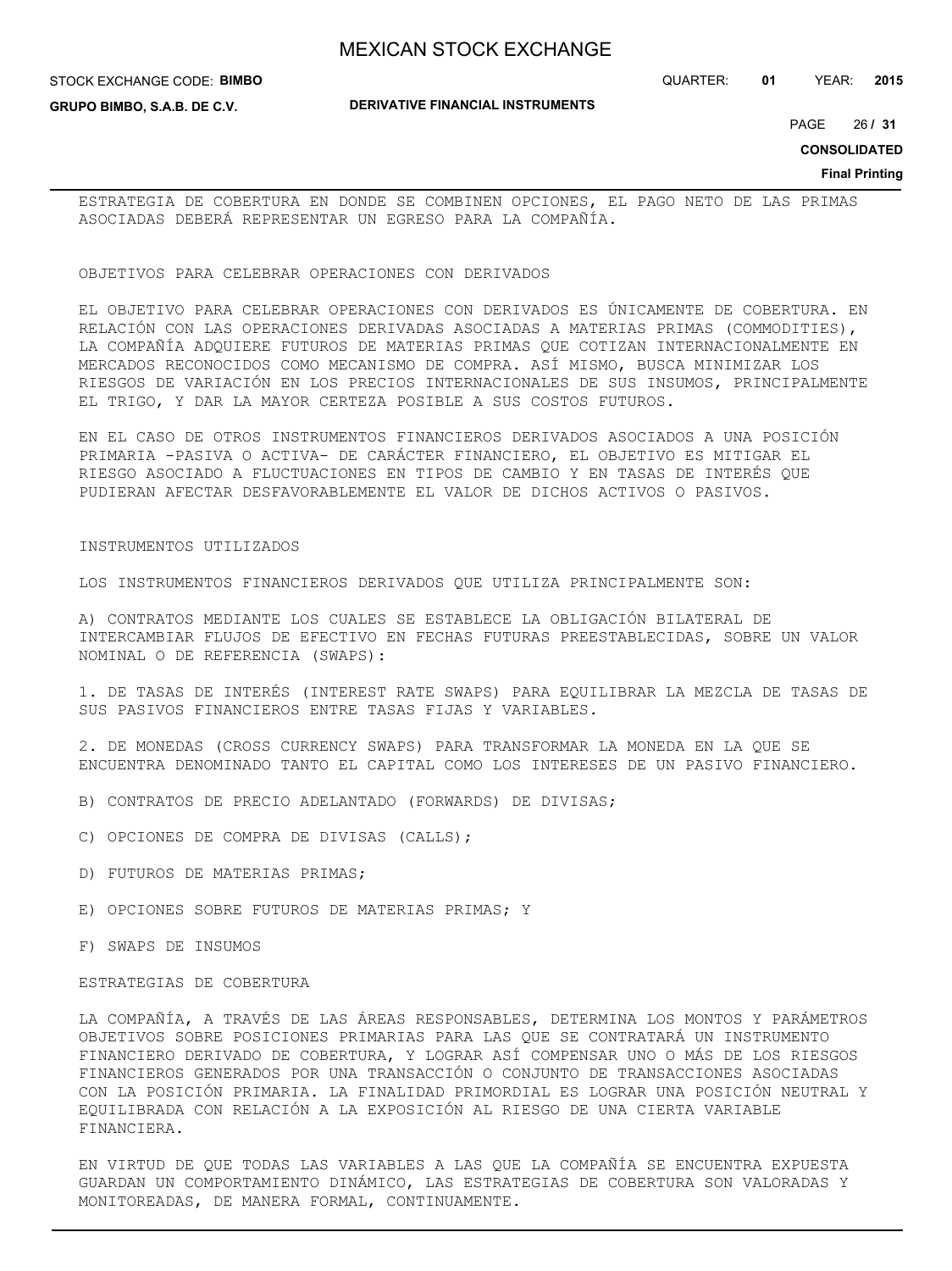STOCK EXCHANGE CODE: **BIMBO**

**GRUPO BIMBO, S.A.B. DE C.V.**

**DERIVATIVE FINANCIAL INSTRUMENTS**

QUARTER: **01** YEAR: **2015**

27 PAGE **/ 31**

**CONSOLIDATED**

**Final Printing**

MERCADOS DE NEGOCIACIÓN Y CONTRAPARTES ELEGIBLES

LAS OPERACIONES CON INSTRUMENTOS FINANCIEROS DERIVADOS RELACIONADOS A MATERIAS PRIMAS SON MAYORMENTE CELEBRADAS EN LOS SIGUIENTES MERCADOS RECONOCIDOS:

- A. MINNEAPOLIS GRAIN EXCHANGE (MGE)
- B. KANSAS CITY BOARD OF TRADE (KCBOT)
- C. CHICAGO BOARD OF TRADE (CBOT)
- D. MERCADO A TÉRMINO DE BUENOS AIRES
- E. NEW YORK MERCANTILE EXCHANGE (NYMEX)

DE IGUAL MODO SE HAN REALIZADO OPERACIONES BILATERALES LIGADAS A LA COBERTURA DE MATERIAS PRIMAS.

LAS OPERACIONES CON INSTRUMENTOS FINANCIEROS DERIVADOS RELACIONADOS A TASAS DE INTERÉS,TIPO DE CAMBIO Y ALGUNOS INSUMOS SON CONTRATADAS BILATERALMENTE, OVER THE COUNTER ("OTC") CON CONTRAPARTES ACEPTADAS Y ACEPTABLES PARA LA COMPAÑÍA, CON LAS CUALES ADEMÁS SE MANTIENE UNA AMPLIA Y CONTINUA RELACIÓN COMERCIAL.

ESTAS CONTRAPARTES SON ACEPTABLES EN VIRTUD DE QUE CUENTAN CON UNA SOLVENCIA SUFICIENTE - MEDIDA DE ACUERDO A LA CALIFICACIÓN DE "RIESGO DE CONTRAPARTE" DE STANDARD & POOR´S- PARA SUS OBLIGACIONES EN MONEDA LOCAL DE CORTO Y LARGO PLAZO, Y MONEDA EXTRANJERA DE CORTO Y LARGO PLAZO. LAS PRINCIPALES CONTRAPARTES CON LAS QUE LA COMPAÑÍA TIENE CONTRATOS PARA REALIZAR OPERACIONES FINANCIERAS DERIVADAS BILATERALES SON:

BANCO NACIONAL DE MÉXICO, S. A.; BBVA BANCOMER, S. A.; BARCLAYS BANK, PLC W. LONDON; BANK OF AMERICA MÉXICO, S. A.; CITIBANK N.A.; MERRYL LYNCH CAPITAL SERVICES, INC.; HSBC BANK, ING CAPITAL MARKETS, LLC.; JP MORGAN CHASE BANK, N. A.; BANCO SANTANDER, S. A.; MIZUHO CORPORATE BANK, LTD. MIZUHO CAPITAL MARKETS CORPORATION Y THE BANK OF TOKYO MITSUBISHI UFJ, LTD.

POLÍTICAS PARA LA DESIGNACIÓN DE AGENTES DE CÁLCULO O VALUACIÓN

DE CONFORMIDAD CON LOS CONTRATOS MARCO QUE AMPARAN LAS OPERACIONES FINANCIERAS DERIVADAS QUE SE REFLEJAN EN EL REPORTE TRIMESTRAL, LOS AGENTES DE CÁLCULO DESIGNADOS SON LAS CONTRAPARTES CORRESPONDIENTES.

LA COMPAÑÍA SE RESERVA EL DERECHO DE IMPUGNAR CUALQUIER CÁLCULO O VALUACIÓN REALIZADA POR LA CONTRAPARTE. ESTA IMPUGNACIÓN PERMITE LA VALIDACIÓN O SUSTITUCIÓN DEL CÁLCULO DE LA CONTRAPARTE POR AQUÉL DE UN TERCERO, INSTITUCIÓN FINANCIERA DE PRESTIGIO RECONOCIDO Y CON DOMICILIO EN LA CIUDAD DE MÉXICO.

PRINCIPALES CONDICIONES O TÉRMINOS DE LOS CONTRATOS

TODAS LAS OPERACIONES CON INSTRUMENTOS FINANCIEROS DERIVADOS SE EFECTÚAN AL AMPARO DE UN CONTRATO MARCO ESTANDARIZADO Y DEBIDAMENTE FORMALIZADO POR LOS REPRESENTANTES LEGALES DE LA COMPAÑÍA Y DE LAS INSTITUCIONES FINANCIERAS CONTRAPARTES.

LOS SUPLEMENTOS Y ANEXOS CORRESPONDIENTES A DICHOS CONTRATOS MARCO ESTABLECEN LAS CONDICIONES DE LIQUIDACIÓN Y DEMÁS TÉRMINOS RELEVANTES DE ACUERDO CON LOS USOS Y PRÁCTICAS DEL MERCADO MEXICANO.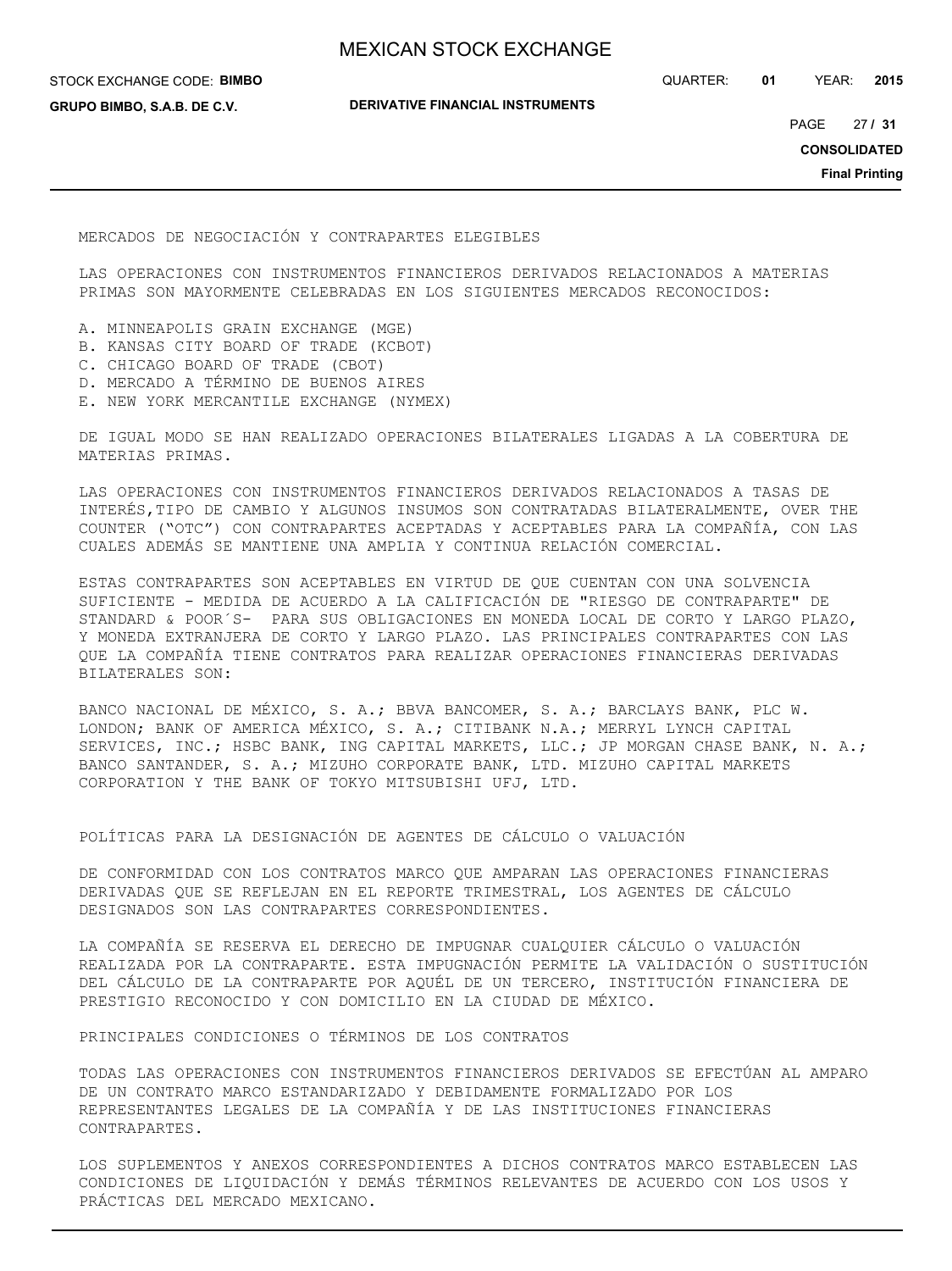| <b>MEXICAN STOCK EXCHANGE</b> |
|-------------------------------|
|-------------------------------|

STOCK EXCHANGE CODE: **BIMBO GRUPO BIMBO, S.A.B. DE C.V.**

**DERIVATIVE FINANCIAL INSTRUMENTS**

QUARTER: **01** YEAR: **2015**

28 PAGE **/ 31**

**CONSOLIDATED**

**Final Printing**

### POLÍTICAS DE MÁRGENES, COLATERALES Y LÍNEAS DE CRÉDITO

ALGUNOS DE LOS CONTRATOS MARCO, SUPLEMENTOS Y ANEXOS A TRAVÉS DE LOS CUALES SE REALIZAN OPERACIONES FINANCIERAS DERIVADAS BILATERALES ACTUALMENTE CONTEMPLAN EL ESTABLECIMIENTO DE DEPÓSITOS EN EFECTIVO O VALORES PARA GARANTIZAR EL PAGO DE OBLIGACIONES GENERADAS POR DICHOS CONTRATOS. LOS LÍMITES DE CRÉDITO QUE LA COMPAÑÍA MANTIENE CON SUS CONTRAPARTES SON SUFICIENTEMENTE AMPLIOS PARA SOPORTAR SU OPERACIÓN ACTUAL SIN NECESIDAD DE REALIZAR NINGÚN DEPÓSITO EN GARANTÍA.

ACTUALMENTE, LA COMPAÑÍA NO MANTIENE NINGÚN DEPÓSITO DE EFECTIVO O VALORES COMO GARANTÍA DE PAGO DE OBLIGACIONES GENERADAS POR DERIVADOS FINANCIEROS.

CON RELACIÓN A LOS CONTRATOS DE FUTUROS ASOCIADOS A MATERIAS PRIMAS QUE SE CELEBRAN EN MERCADOS RECONOCIDOS E INTERNACIONALES, LA COMPAÑÍA ESTÁ SUJETA A LAS REGLAS DE DICHOS MERCADOS. ESTAS REGLAS INCLUYEN, ENTRE OTRAS, CUBRIR EL MARGEN INICIAL PARA OPERAR CONTRATOS DE FUTUROS, ASÍ COMO LAS SUBSECUENTES LLAMADAS DE MARGEN REQUERIDAS A LA COMPAÑÍA.

PROCESOS Y NIVELES DE AUTORIZACIÓN REQUERIDOS POR TIPO DE OPERACIÓN

EL DISEÑO E IMPLEMENTACIÓN DE LA ESTRATEGIA DE CONTRATACIÓN DE INSTRUMENTOS FINANCIEROS DERIVADOS RECAE FORMALMENTE EN DOS ORGANISMOS:

 A) LA TESORERÍA CORPORATIVA, RESPONSABLE DE LA ADMINISTRACIÓN DE RIESGO DE TASAS DE INTERÉS, DE TIPO DE CAMBIO Y DE LIQUIDEZ.

 B) EL SUBCOMITÉ DE RIESGO DE MERCADO DE MATERIAS PRIMAS, ENCARGADO DE ADMINISTRAR EL RIESGO EN PRECIO DE MATERIAS PRIMAS.

AMBOS ORGANISMOS REPORTAN DE MANERA CONTINUA SUS ACTIVIDADES A LA DIRECCIÓN DE ADMINISTRACIÓN DE RIESGOS DE NEGOCIO.

LA DIRECCIÓN DE ADMINISTRACIÓN DE RIESGOS, A SU VEZ, REPORTA LAS POSICIONES DE RIESGO DE LA COMPAÑÍA AL COMITÉ DE AUDITORÍA Y AL COMITÉ DIRECTIVO.

PROCEDIMIENTOS DE CONTROL INTERNO PARA ADMINISTRAR LA EXPOSICIÓN A RIESGOS DE MERCADO Y LIQUIDEZ EN LAS POSICIONES DE INSTRUMENTOS FINANCIEROS DERIVADOS

A) ADMINISTRACIÓN DE RIESGO DE TASAS DE INTERÉS Y TIPO DE CAMBIO

EL DISEÑO DE LA ESTRATEGIA GENERAL DE INSTRUMENTOS FINANCIEROS DERIVADOS ES RESPONSABILIDAD DE LA TESORERÍA CORPORATIVA.

EN EL DESEMPEÑO DE SUS FUNCIONES, LA TESORERÍA CORPORATIVA ATIENDE LOS SIGUIENTES CRITERIOS:

 - DIVERSIFICACIÓN DE RIESGO EN LAS POSICIONES FINANCIERAS DE LA TESORERÍA CORPORATIVA

- CALIDAD DE CRÉDITO TANTO DE LOS INSTRUMENTOS COMO DE LAS CONTRAPARTES

- EXPOSICIÓN CORPORATIVA A LOS RIESGOS DE MERCADO
- LIQUIDEZ DE LA TESORERÍA CORPORATIVA

### B) ADMINISTRACIÓN DE RIESGO DE MATERIAS PRIMAS

CON RELACIÓN A LOS CONTRATOS DE FUTUROS Y OPCIONES DE MATERIAS PRIMAS, LA COMPAÑÍA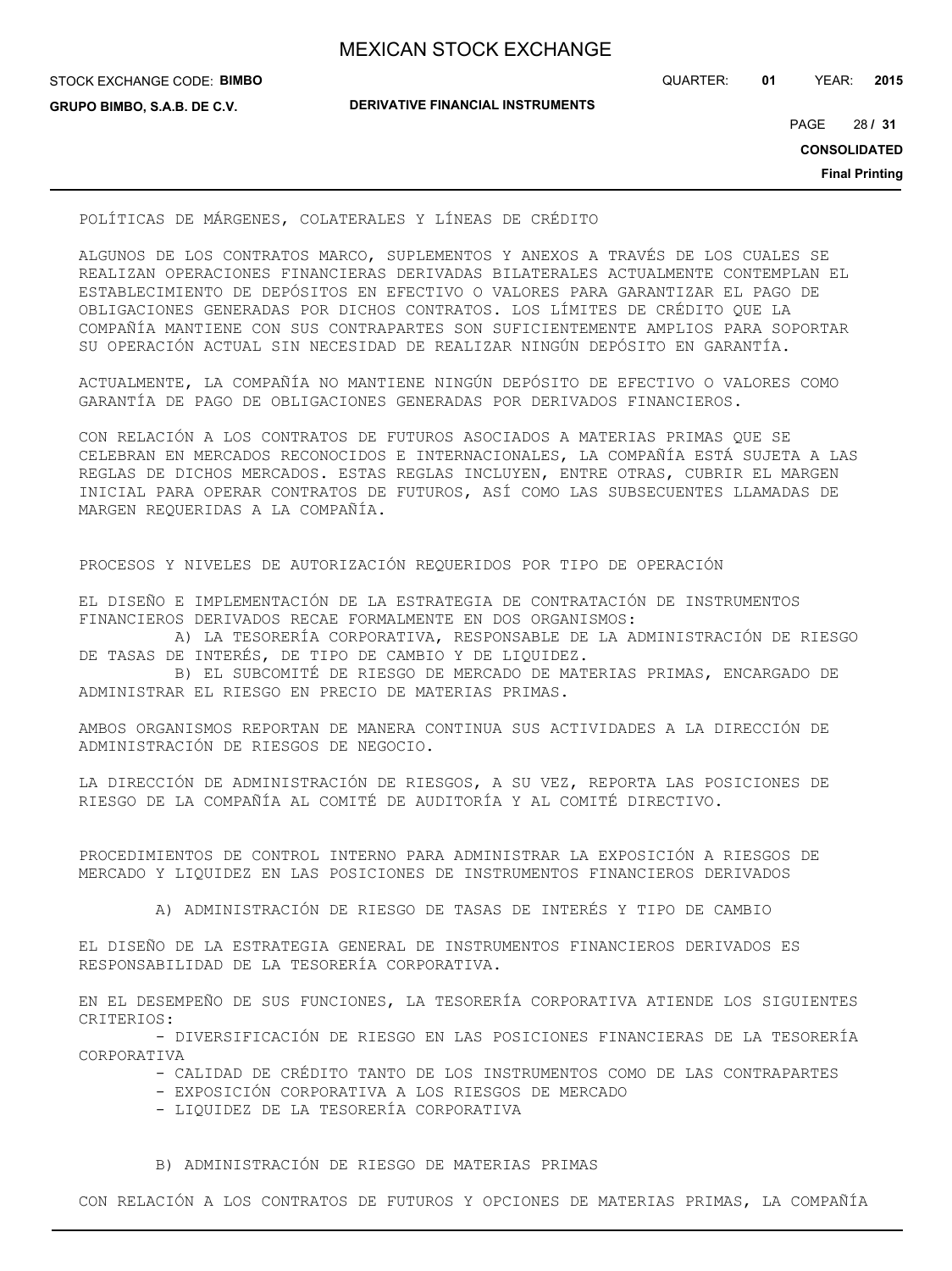STOCK EXCHANGE CODE: **BIMBO**

**GRUPO BIMBO, S.A.B. DE C.V.**

**DERIVATIVE FINANCIAL INSTRUMENTS**

QUARTER: **01** YEAR: **2015**

29 PAGE **/ 31**

**CONSOLIDATED**

**Final Printing**

CUENTA CON UN SUBCOMITÉ DE RIESGO DE MERCADO DE MATERIAS PRIMAS QUE EN EL DESEMPEÑO DE SUS FUNCIONES ATIENDE LOS SIGUIENTES CRITERIOS:

 - CONSISTENCIA DE LAS POSICIONES ABIERTAS DE LA COMPAÑÍA EN LOS MERCADOS DE FUTUROS CON LA ESTRATEGIA CORPORATIVA

 - VIGILANCIA DEL CUMPLIMIENTO DE LOS LÍMITES DE RIESGO AUTORIZADOS POR EL COMITÉ CORPORATIVO DE RIESGOS DE NEGOCIO

EXISTENCIA DE UN TERCERO INDEPENDIENTE QUE REVISE DICHOS PROCEDIMIENTOS

LA DIRECCIÓN DE AUDITORÍA INTERNA TIENE ENTRE SUS FUNCIONES EL CERTIFICAR QUE LAS OPERACIONES RELACIONADAS A LA ADMINISTRACIÓN DE RIESGOS DE LA COMPAÑÍA SE APEGUEN A LAS NORMAS Y PROCEDIMIENTOS ESTABLECIDOS. LA DIRECCIÓN DE AUDITORÍA INTERNA REPORTA A LA DIRECCIÓN GENERAL LAS DESVIACIONES CON RESPECTO A DICHAS NORMAS Y PROPONE ELEMENTOS DE MEJORA AL PROCEDIMIENTO DE ADMINISTRACIÓN DE RIESGOS.

ADICIONALMENTE, ESTOS PROCEDIMIENTOS SON DISCUTIDOS CON AUDITORES EXTERNOS QUIENES VALIDAN LA CORRECTA APLICACIÓN CONTABLE DEL EFECTO EN RESULTADOS Y BALANCE DE DICHAS OPERACIONES.

INTEGRACIÓN DE UNA DIRECCIÓN DE ADMINISTRACIÓN DE RIESGOS

COMO ÓRGANOS REGULADORES, LA COMPAÑÍA CUENTA CON LA DIRECCIÓN DE RIESGOS DE NEGOCIO CUYOS OBJETIVOS SON PRINCIPALMENTE:

 - IDENTIFICAR, EVALUAR Y MONITOREAR LOS RIESGOS EXTERNOS E INTERNOS QUE PUDIERAN IMPACTAR SIGNIFICATIVAMENTE A LA COMPAÑÍA.

- PRIORIZAR RIESGOS.

- ASEGURAR LA ASIGNACIÓN Y SEGUIMIENTO DE LOS RIESGOS.

- VALIDAR ÓRGANOS Y/O RESPONSABLES DE SU ADMINISTRACIÓN.

 - VALIDAR AVANCES EN LA ADMINISTRACIÓN DE CADA UNO DE LOS RIESGOS PRIORITARIOS.

- RECOMENDAR ACCIONES A SEGUIR.

 - REPORTAR RIESGOS PRIORITARIOS Y AVANCES EN SU ADMINISTRACIÓN AL COMITÉ DIRECTIVO, COMITÉ DE AUDITORÍA Y JUNTA DE PLANEACIÓN.

II. DESCRIPCIÓN GENÉRICA SOBRE LAS TÉCNICAS Y POLÍTICAS DE VALUACIÓN

## TÉCNICAS Y POLÍTICAS DE VALUACIÓN

LA COMPAÑÍA VALÚA TODOS LOS INSTRUMENTOS DERIVADOS REGISTRADOS EN EL BALANCE GENERAL A VALOR RAZONABLE. LA DETERMINACIÓN DEL VALOR RAZONABLE ES REALIZADA POR LA INSTITUCIÓN CONTRAPARTE DE CADA TRANSACCIÓN DE ACUERDO CON SU PROPIA METODOLOGÍA Y MODELOS. LA COMPAÑÍA CONTINUAMENTE VALIDA EL CÁLCULO DEL VALOR RAZONABLE REPORTADO POR LA INSTITUCIÓN CONTRAPARTE UTILIZANDO ALGUNA DE LAS SIGUIENTES METODOLOGÍAS:

 A) CUANDO EL INSTRUMENTO FINANCIERO DERIVADO COTIZA EN MERCADOS RECONOCIDOS, LA VALIDACIÓN DEL VALOR RAZONABLE SE BASA EN LAS COTIZACIONES DE MERCADO PUBLICADAS POR DICHO MERCADO. ADICIONALMENTE, ESTOS PRECIOS PUEDEN SER VERIFICADOS EN SISTEMAS DE INFORMACIÓN AMPLIAMENTE RECONOCIDOS Y UTILIZADOS (BLOOMBERG Y REUTERS).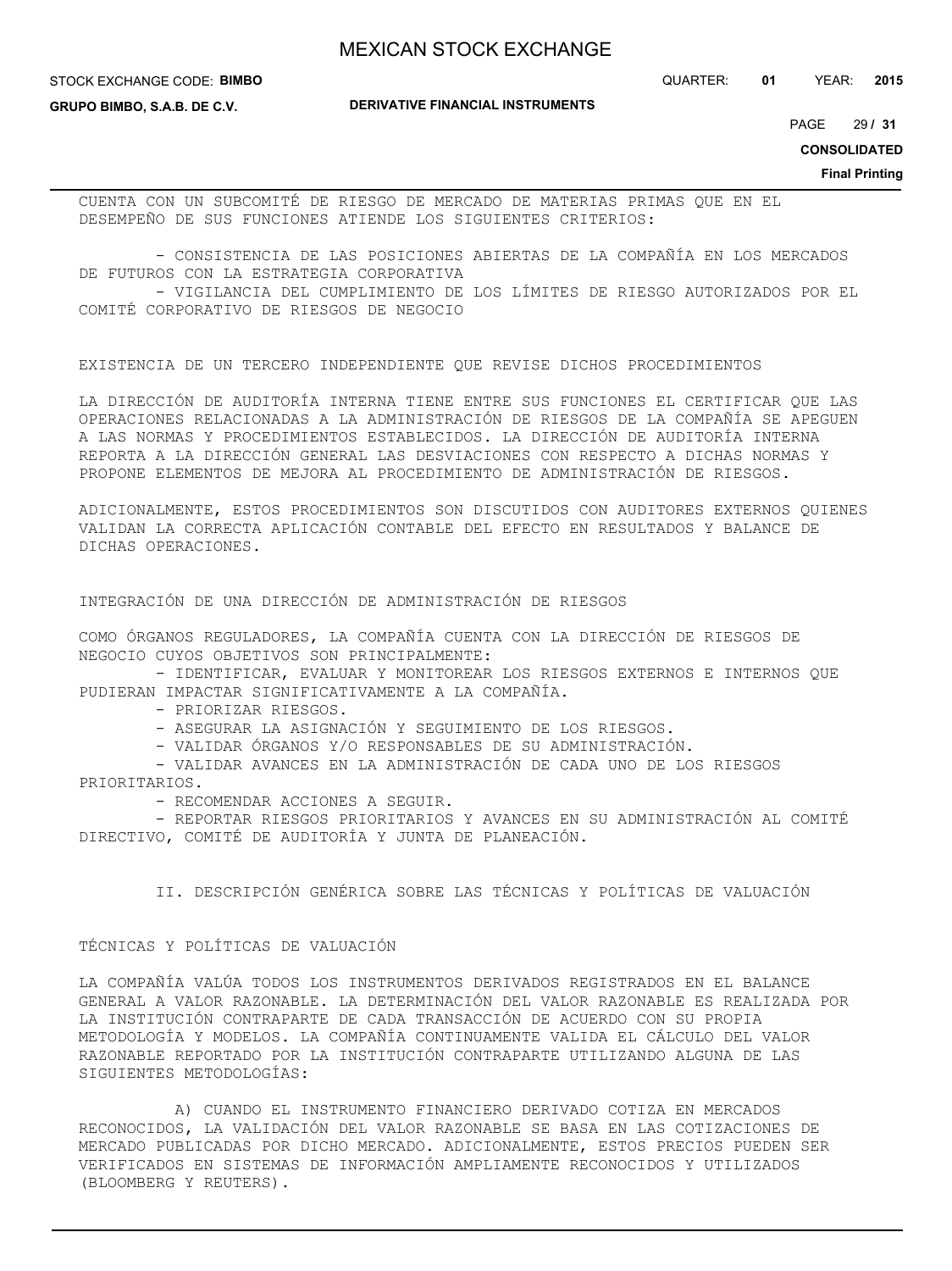STOCK EXCHANGE CODE: **BIMBO**

QUARTER: **01** YEAR: **2015**

**GRUPO BIMBO, S.A.B. DE C.V.**

**DERIVATIVE FINANCIAL INSTRUMENTS**

30 PAGE **/ 31**

**CONSOLIDATED**

### **Final Printing**

 B) CUANDO EL INSTRUMENTO FINANCIERO DERIVADO NO COTIZA EN UN MERCADO RELEVANTE, SE EMPLEAN MODELOS RECONOCIDOS DE VALUACIÓN. DICHOS MODELOS PUEDEN SER: - MODELOS DESARROLLADOS INTERNAMENTE Y BASADOS EN METODOLOGÍAS SIMILARES A LAS UTILIZADAS POR EMPRESAS PROVEEDORAS DE PRECIOS. LA CONSISTENCIA DE LOS MODELOS INTERNOS CON LA METODOLOGÍA INCLUYE FÓRMULAS DE VALUACIÓN, VARIABLES DE MERCADO RELEVANTES Y PARÁMETROS TÉCNICOS. - TERCEROS CON LOS QUE LA COMPAÑÍA MANTIENE RELACIONES CONTRACTUALES PARA PROPORCIONAR VALUACIONES (PRICE VENDORS). - CALCULADORAS INCLUIDAS EN SISTEMAS DE INFORMACIÓN AMPLIAMENTE RECONOCIDOS Y UTILIZADOS (BLOOMBERG Y REUTERS).

### ACCIONES ESTABLECIDAS EN FUNCIÓN DE LA VALUACIÓN OBTENIDA

NO ESTÁ DENTRO DE LA POLÍTICA DE LA COMPAÑÍA EL DESHACER SUS OPERACIONES DE COBERTURA EN FUNCIÓN DEL VALOR RAZONABLE REPORTADO Y VERIFICADO MENSUALMENTE, SINO EN FUNCIÓN DE LA ESTRATEGIA GENERAL DEFINIDA PARA LAS VARIABLES DE MONEDA EXTRANJERA, TASAS DE INTERÉS Y MATERIAS PRIMAS.

## DETERMINACIÓN DE LA EFECTIVIDAD DE LA COBERTURA

LOS INSTRUMENTOS CONTRATADOS PARA LA COBERTURA DE PASIVOS FINANCIEROS MANTIENEN UNA COINCIDENCIA CON LAS CARACTERÍSTICAS CRÍTICAS DE LA POSICIÓN PRIMARIA. POR ESTA RAZÓN, Y DE ACUERDO CON LOS LINEAMIENTOS SEÑALADOS EN LAS NORMAS INTERNACIONALES (IFRS), SE CONSIDERA QUE LA EFECTIVIDAD DE LA COBERTURA GENERADA ES DE 100% UTILIZANDO DERIVADOS HIPOTÉTICOS PARA PROBARLO.

CON RESPECTO A LOS INSTRUMENTOS CONTRATADOS PARA LA COBERTURA DE MATERIAS PRIMAS, LA COMPAÑÍA REALIZA PRUEBAS DE EFECTIVIDAD RETROSPECTIVAS Y PROSPECTIVAS, TENIENDO COMO RESULTADO NIVELES DENTRO DE LOS RANGOS PERMITIDOS.

III) FUENTES INTERNAS Y EXTERNAS DE LIQUIDEZ QUE PUDIERAN SER UTILIZADAS PARA ATENDER REQUERIMIENTOS RELACIONADOS CON INSTRUMENTOS FINANCIEROS DERIVADOS

LA COMPAÑÍA CUBRE LOS REQUERIMIENTOS RELACIONADOS CON INSTRUMENTOS FINANCIEROS DERIVADOS CON BALANCES EN CAJA. LA PLANEACIÓN DE LIQUIDEZ DE LA COMPAÑÍA CONTEMPLA LOS FLUJOS RELACIONADOS A LOS INSTRUMENTOS DERIVADOS, ASÍ COMO UNA PREVISIÓN ESTADÍSTICA PARA LLAMADAS DE MARGEN Y OTROS EGRESOS.

ADICIONALMENTE, LA COMPAÑÍA MANTIENE ABIERTAS Y CALIFICADAS LÍNEAS DE CRÉDITO DE CORTO Y LARGO PLAZO, ALGUNAS DE ELLAS COMPROMETIDAS, CON INSTITUCIONES FINANCIERAS, QUE LE PERMITEN ASEGURAR SU CAPACIDAD DE PAGO PARA LAS OBLIGACIONES GENERADAS POR INSTRUMENTOS FINANCIEROS DERIVADOS.

IV) CAMBIOS EN LA EXPOSICIÓN A LOS PRINCIPALES RIESGOS IDENTIFICADOS Y EN LA ADMINISTRACIÓN DE LA MISMA

LOS RIESGOS IDENTIFICADOS SON LOS QUE SE RELACIONAN CON LAS VARIACIONES DE TIPO DE CAMBIO, TASAS DE INTERÉS Y PRECIO DE MATERIAS PRIMAS. DADA LA RELACIÓN DIRECTA QUE EXISTE ENTRE LAS POSICIONES PRIMARIAS Y LOS INSTRUMENTOS DE COBERTURA, Y QUE ESTOS ÚLTIMOS NO TIENEN ELEMENTOS DE OPCIONALIDAD QUE PUDIERAN AFECTAR LA EFECTIVIDAD DE LA COBERTURA, LA COMPAÑÍA NO PREVÉ NINGÚN RIESGO DE QUE ESTAS COBERTURAS DIFIERAN DEL OBJETIVO CON EL QUE FUERON CONTRATADAS.